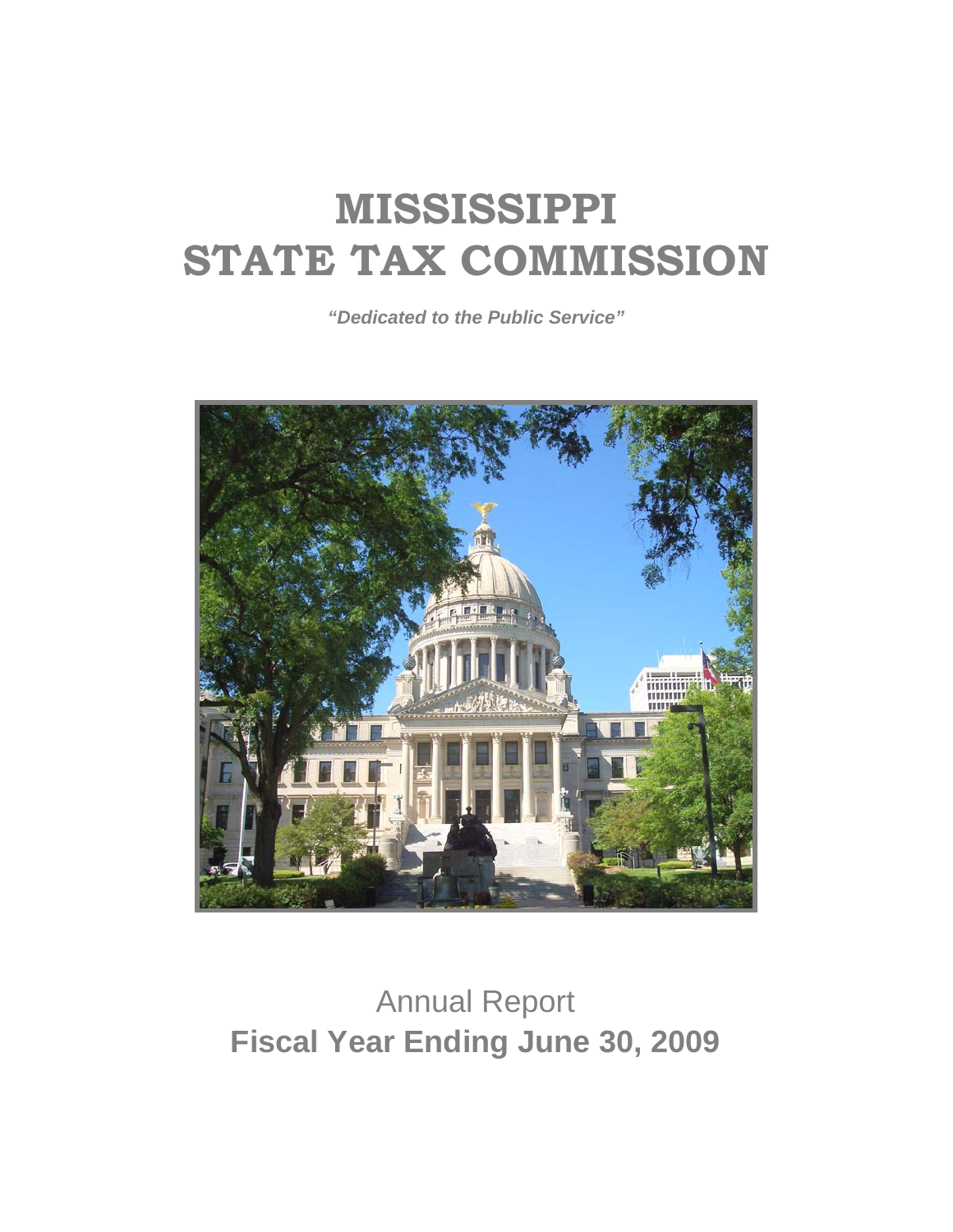## **EFFECTIVE JULY 1, 2010**



According to the provisions of Senate Bill 2712, 2009 Regular Session of the Legislature, the Mississippi Tax Commission will be reorganized. The agency will become the Mississippi Department of Revenue and an independent Board of Tax Appeals will be created.

The Board of Tax Appeals will hear cases from taxpayers who do not agree with actions or decisions of the agency. The Chairman of the new Board of Tax Appeals will be appointed by the Governor. The other two members of the current Tax Commission will complete their terms at which time the Governor will appoint new members for the Board of Tax Appeals. The current Commission Secretary will become the Executive Director for the Board of Tax Appeals.

The executive director or head of the Department of Revenue will be referred to as the Commissioner of Revenue. The Governor will appoint the Commissioner of Revenue for a six year term. The Mississippi Department of Revenue will be responsible for the same functions as the current State Tax Commission: collecting taxes, enforcing alcohol laws and ensuring property values are equalized throughout the state. The Review Board will continue within the Department of Revenue as the taxpayer's first level of appeal. Taxpayers in disagreement with orders of the Review Board will appeal those decisions to the independent Board of Tax Appeals.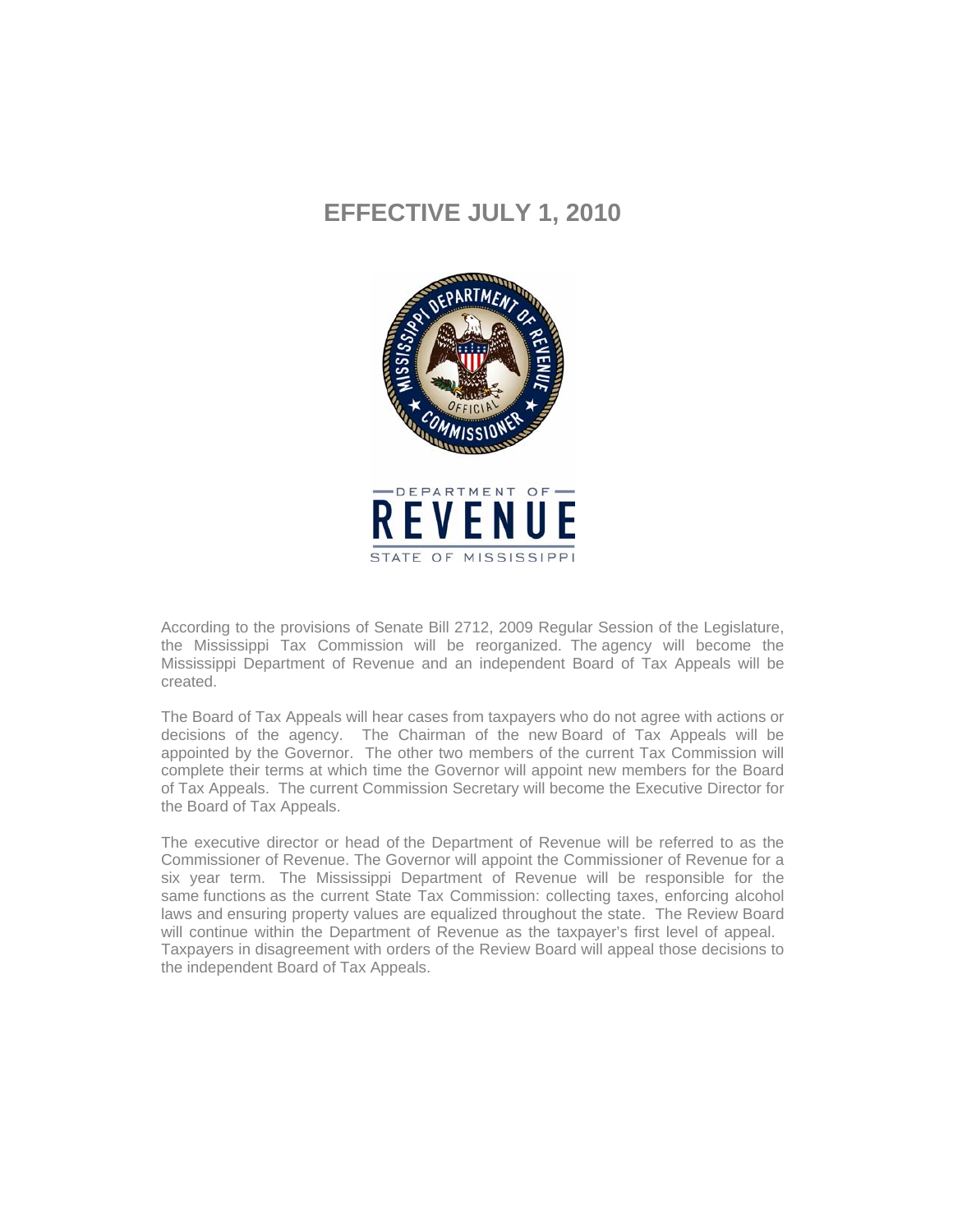**ANNUAL REPORT Fiscal Year 2009**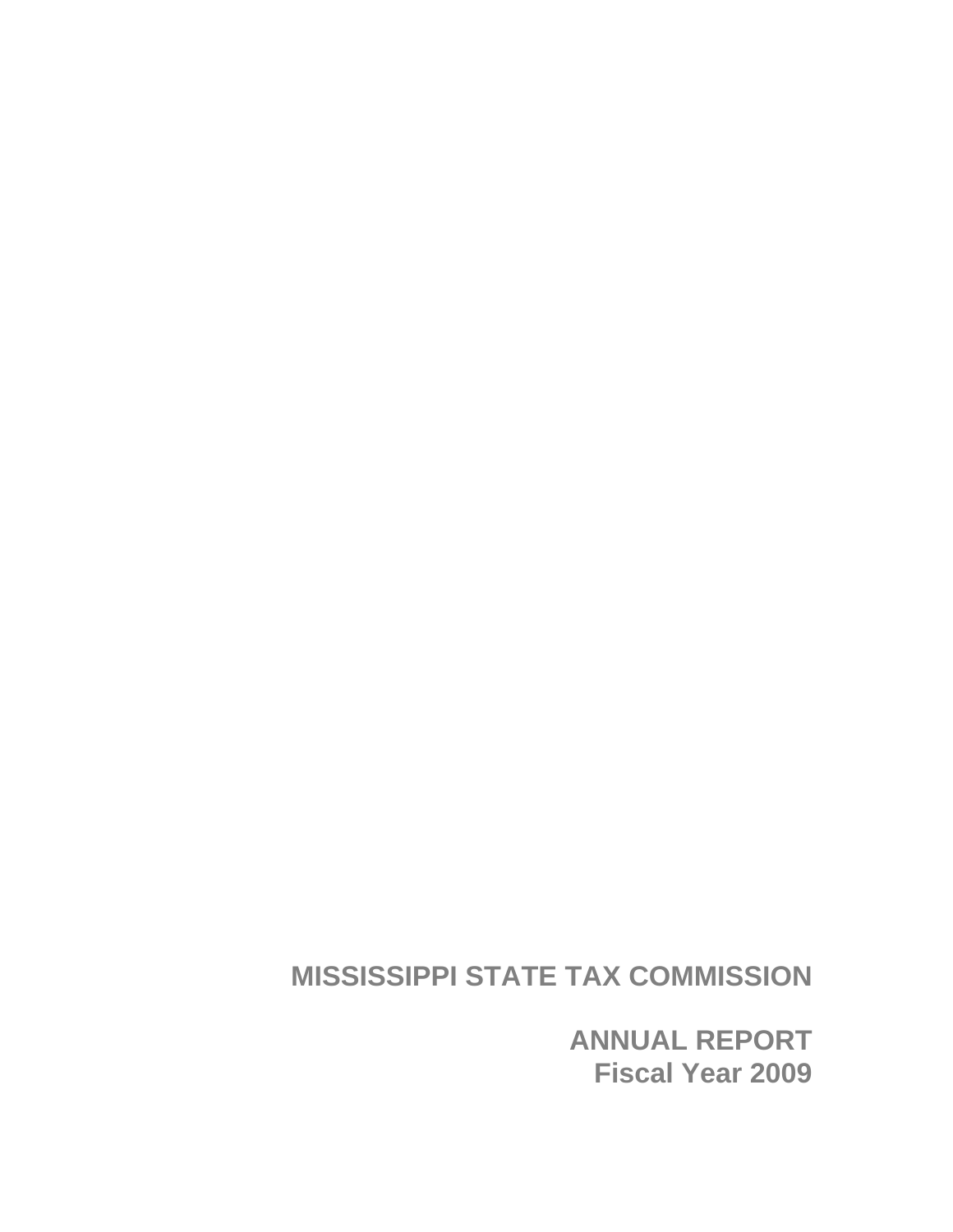**Executive Division Street Address:** 1577 Springridge Road Raymond, Mississippi 39154

www.mstc.state.ms.us



**Mailing Address:** Post Office Box 22828 Jackson, Mississippi 39225

Telephone: 601-923-7400 FAX: 601-923-7423

December 2009

Governor Haley Barbour Lieutenant Governor Phil Bryant Speaker William J. McCoy Members of the Mississippi Legislature

Ladies and Gentlemen:

This annual report presents financial and statistical data pertaining to tax collections in the State of Mississippi for the fiscal year ending June 30, 2009.

A detailed analysis of all taxes collected by the Tax Commission and their diversion to cities, counties, special funds or the general fund is included in this report. Industry classifications of sales tax by city and county are also included.

The Tax Commission is dedicated to the public service, and we trust that you will find this historical information useful.

Respectful ∕J. Ed Morgan

Chairman and/Commissioner of Revenue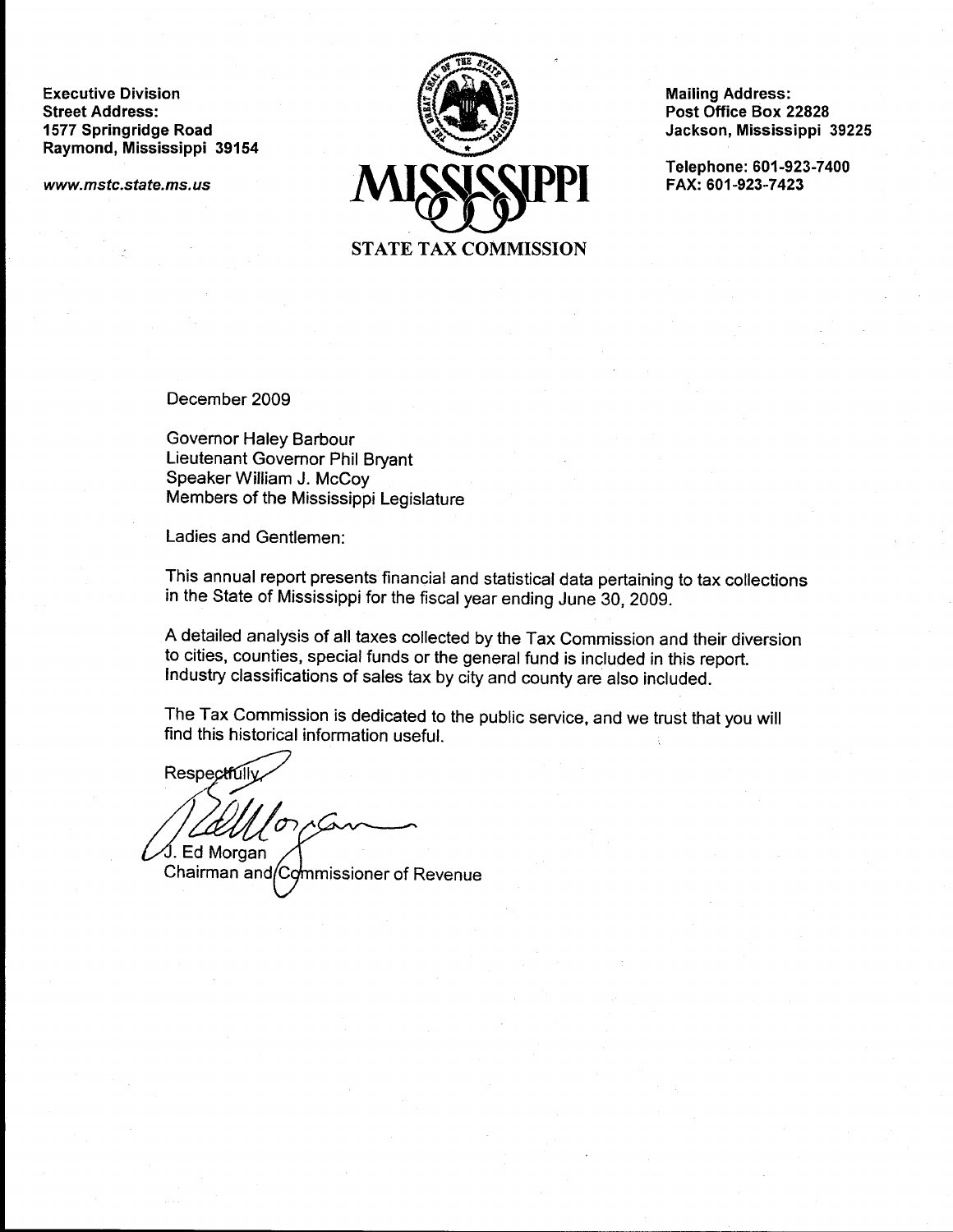

**Haley Barbour, Governor State of Mississippi**



**J. Ed Morgan Chairman and Commissioner of Revenue**



**James C. Wilkinson Associate Commissioner**



**Marcus Martin Associate Commissioner**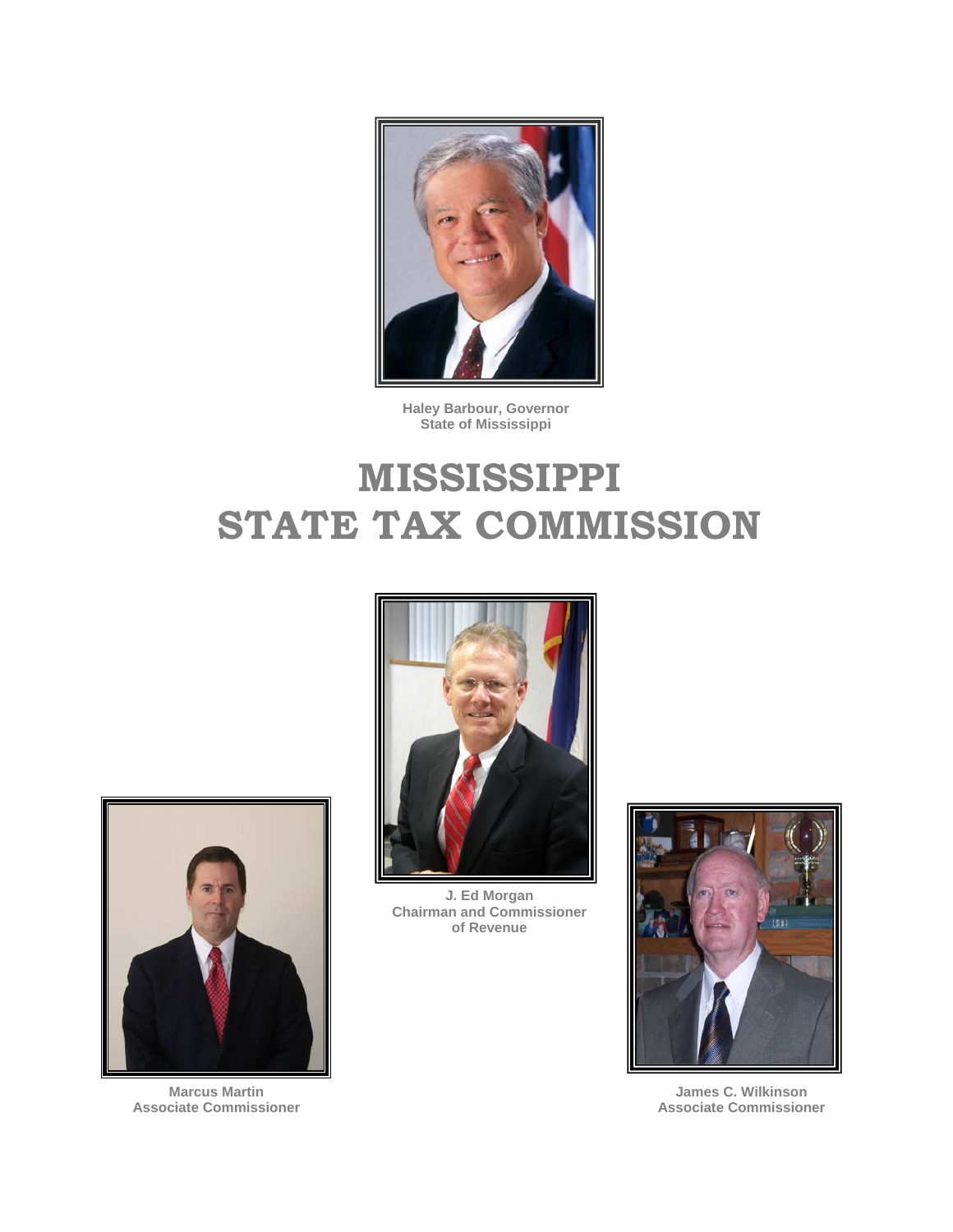# **Table of Contents**

### **Office of State Tax Commissioner**

| Mission Statement |  |
|-------------------|--|
|                   |  |
|                   |  |

### **General Fund Receipts**

| General Fund Receipts - Pie Chart. |      |
|------------------------------------|------|
| General Fund Receipts Detail       | 8-10 |

### **Ad Valorem Tax and Homestead Exemption**

| Comparative Statement of Assessments - Public Svc. & Transportation: Calendar Year 2002 - 2008 24 |  |
|---------------------------------------------------------------------------------------------------|--|
|                                                                                                   |  |
|                                                                                                   |  |
|                                                                                                   |  |
|                                                                                                   |  |
|                                                                                                   |  |
|                                                                                                   |  |
|                                                                                                   |  |
| Homestead Exemption Actual Tax Loss: Counties and Municipal Separate School Districts 32          |  |
|                                                                                                   |  |
|                                                                                                   |  |
|                                                                                                   |  |
|                                                                                                   |  |

### **Office of Alcohol Beverage Control**

| Collections and Transfers of Revenue: Fiscal Year Ending June 30, 2009 with Comparative Figures for 200841 |  |
|------------------------------------------------------------------------------------------------------------|--|
| Revolving Fund Statement of Operations: For FY Ending June 30, 2009 with Comparative Figures for 200842    |  |
|                                                                                                            |  |
|                                                                                                            |  |
|                                                                                                            |  |
|                                                                                                            |  |
|                                                                                                            |  |

## **Income and Franchise Tax**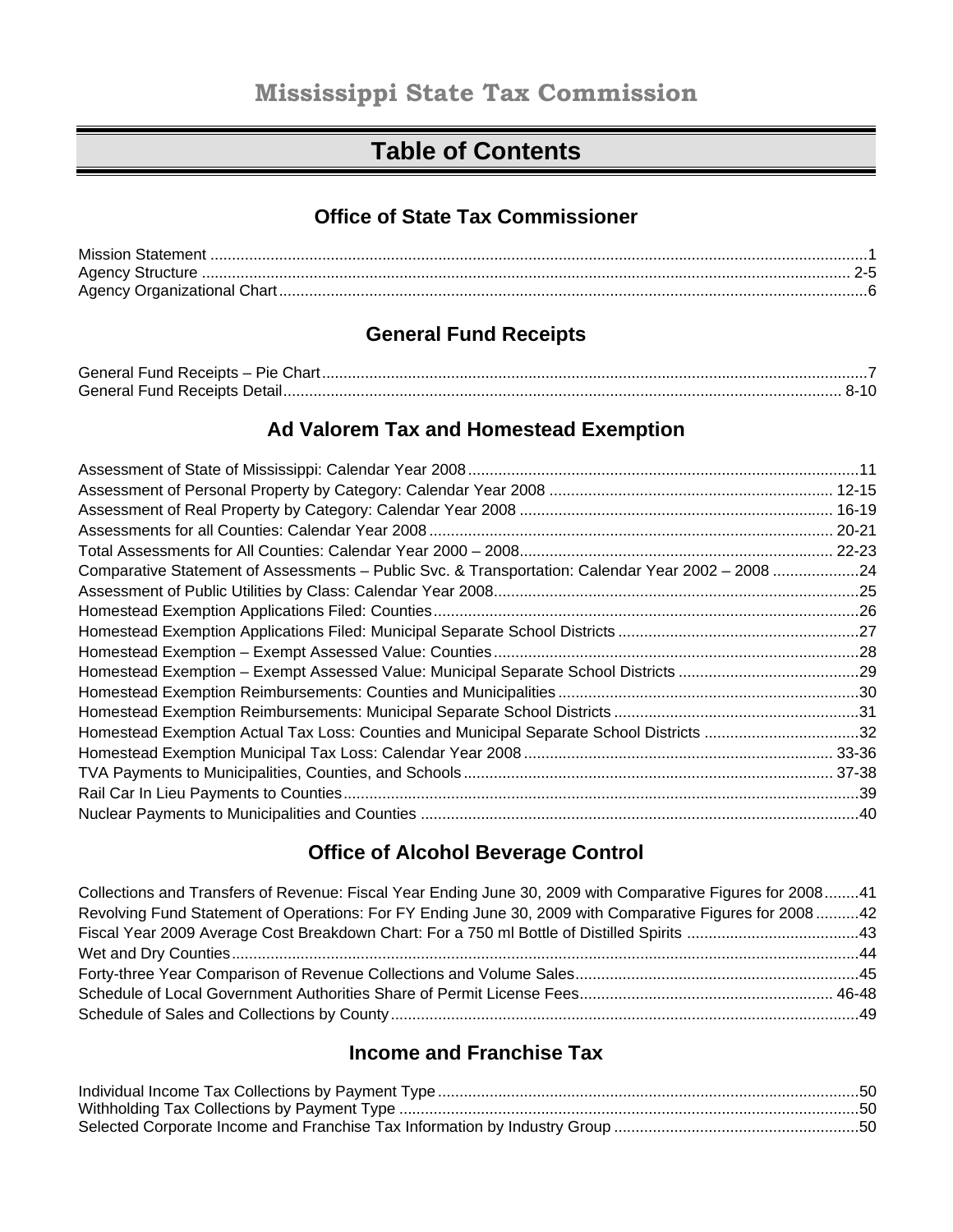# **Mississippi State Tax Commission**

# **Table of Contents**

| Income Tax Refund Offsets and Checkoffs Fiscal Year 2009 Compared with Fiscal Year 2008 55 |  |
|--------------------------------------------------------------------------------------------|--|

# **Gaming and Severance**

### **Petroleum Tax**

# **Privilege Tax and Title**

### **Sales Tax**

| Diversions to Cities from Sales Tax Collections: Fiscal Year 2009 Compared with Fiscal Year 2008  84-85 |  |
|---------------------------------------------------------------------------------------------------------|--|
|                                                                                                         |  |
|                                                                                                         |  |
|                                                                                                         |  |
|                                                                                                         |  |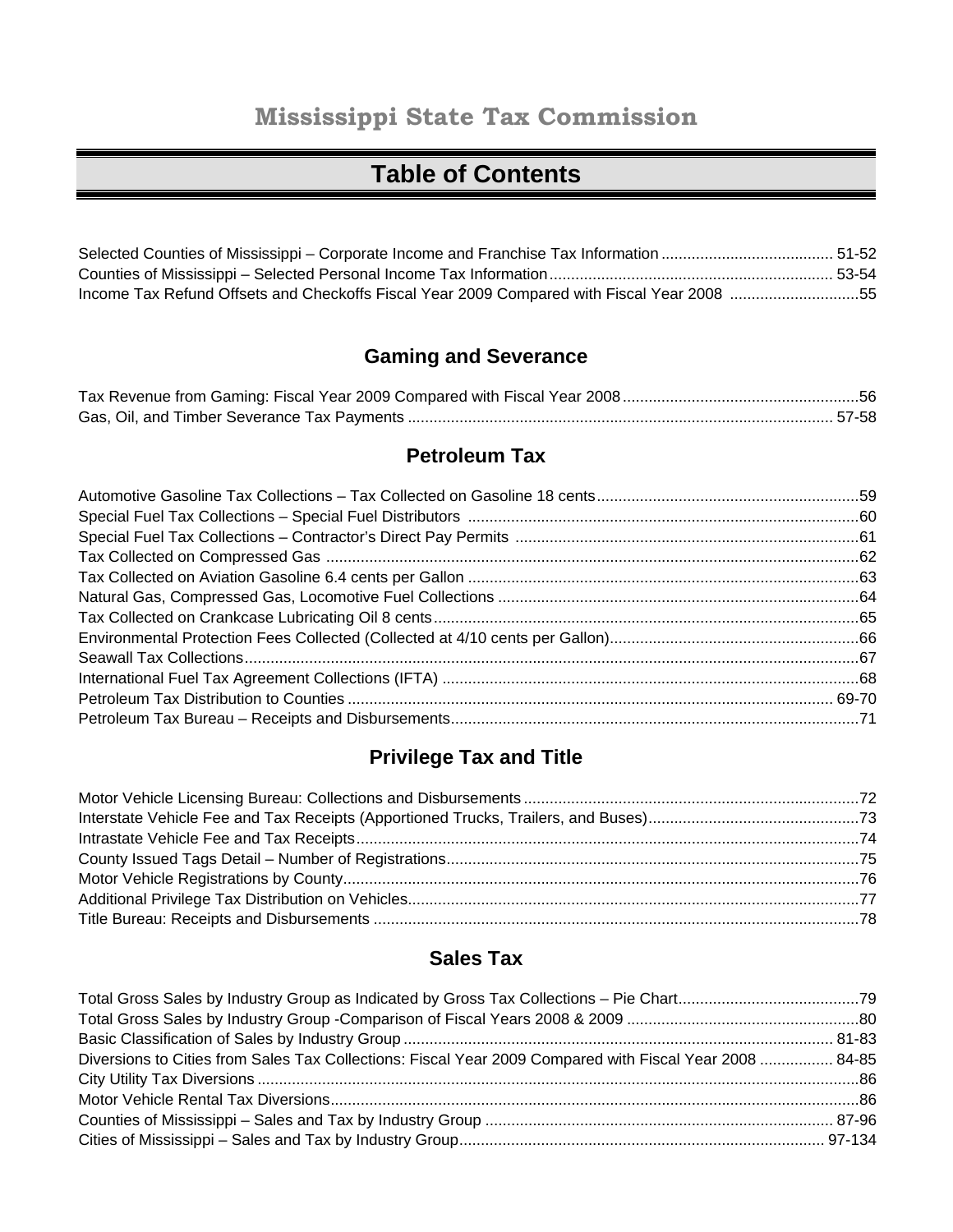# **Mississippi State Tax Commission**



## **Mission Statement**

"The fundamental mission of the *Mississippi State Tax Commission* is to be the mechanism through which the citizens of the State of Mississippi fund their public services."

## **Vision Statement**

"To efficiently and effectively accomplish the mission with integrity while demonstrating courtesy toward those we serve."

The State Tax Commission is responsible for the majority of revenue generating activities for the State, including taxation, licensing and registration, wholesaling of alcoholic beverages, and statewide property appraisal. These revenuegenerating activities account for over six billion dollars in revenue to the state each year, millions of which go to other governmental entities, and are the primary vehicle for the funding of state services provided to the citizenry of Mississippi. These services include police and fire, road construction and maintenance, schools and universities, public assistance and welfare, and so on.

All of these services to the public, and many other entities, receive their operation funds from the result of the State Tax Commission's activities. Thus, it is in this manner the State Tax Commission is the vehicle through which the citizenry of the state receive the public services they have come to know and count on. The link the State Tax Commission plays in ensuring the ongoing activity of the state is vital.

*"Dedicated to the Public Service"*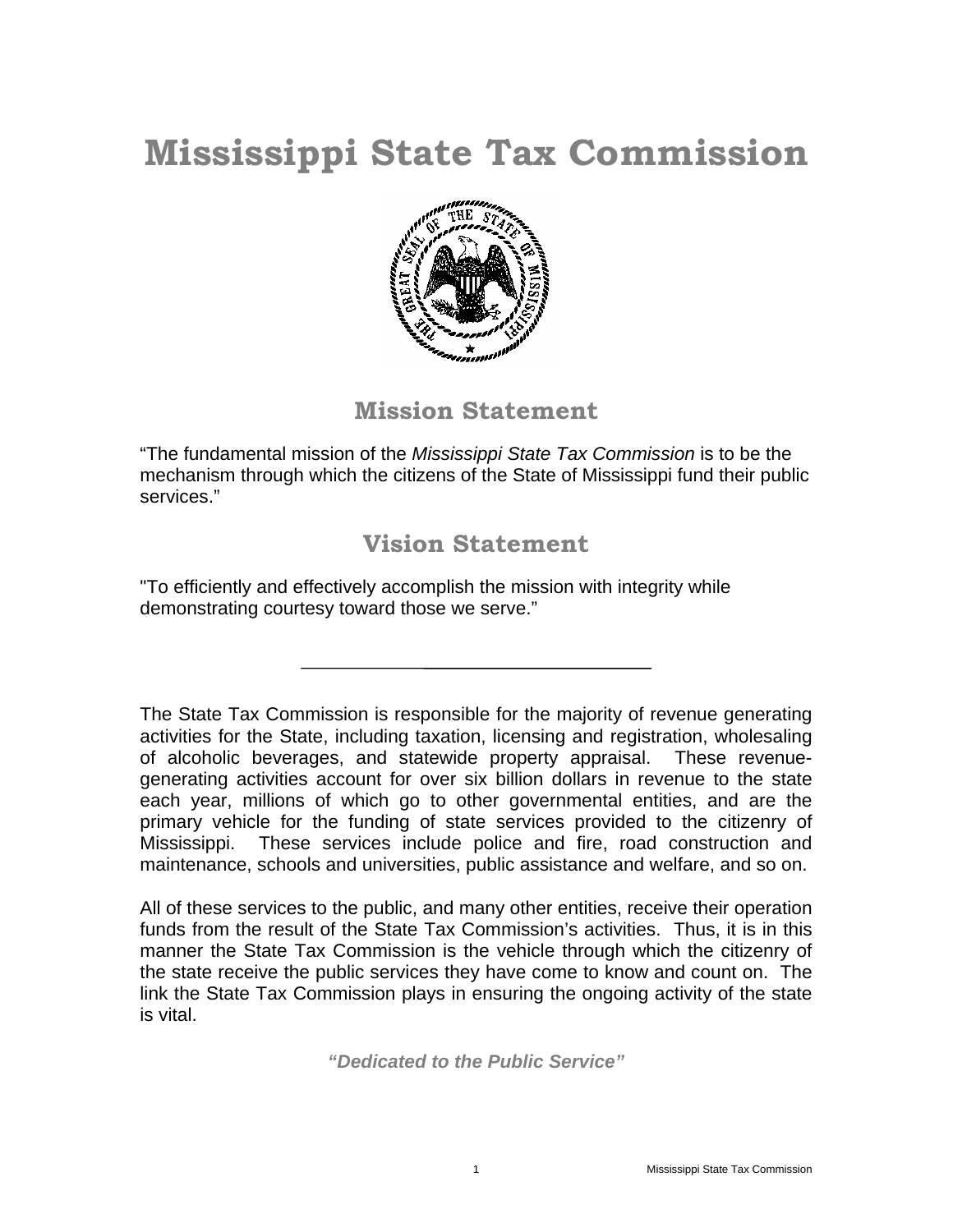The Mississippi State Tax Commission is led by the Chairman and Commissioner of Revenue who is appointed by the Governor. The Chairman is assisted by the Deputy Commissioner and the Director of Communications. There are two Associate Commissioners who are appointed by the Governor. The Chairman and Associate Commissioners meet for the purpose of hearing appeals made on Board of Review rulings and to approve Property and ABC matters.

The State Tax Commission is statutorily responsible for the majority of revenue generating activities for the State. The major functional areas of the Commission are taxation, licensing and registration, and controlling alcohol beverages. These functions are carried out through the collaboration of seven offices: the Office of Administrative Services, the Office of Information Technologies, the Office of Alcohol Beverage Control, the Office of Audit and Compliance, the Office of Tax Policy and Economic Development, the Office of Property Tax, and the Office of Revenue. These offices are supported by the Board of Review, the Legal Division, and the Human Resources Division.

In addition to the collection of taxes, the State Tax Commission determines the tax diversions to counties, municipalities and such special funds as provided by law within the State of Mississippi. The State Tax Commission also interacts with the United States Internal Revenue Service with regard to income taxes and with other states as necessary.

The **OFFICE OF ADMINISTRATIVE SERVICES** is responsible for providing administrative and support services for the State Tax Commission as well as accounting for the State's tax revenue. This support includes Accounting, Processing, Purchasing and the Print Shop.

The *Accounting Bureau* is responsible for administration of the agency's budget, the State Tax Commission assets, employee payroll information, employee benefits, deposit and reconciliation of tax collections, recording and refunding cash bonds, tax diversions and statistical reporting.

The *Processing Bureau* is responsible for the front-end processing of over \$7 billion in tax revenue generated by tax returns and documents. This Bureau accomplishes that by insuring that returns and payments received by the State Tax Commission are properly recorded and deposited. This efficient processing of tax returns and payments is critical to the timely collection and deposit of tax revenue.

The **Purchasing Division** promotes the objectives of the State Tax Commission by providing necessary supplies, equipment, and services. This Division, centralized under the Office of Administrative Services, utilizes an approved purchasing process to obtain goods and services, of the best quality, at the lowest price, from the right source, and in a timely and organized manner. The Purchasing Division is also responsible for facilities maintenance and security at our main office location.

The **Print Shop Division** is responsible for the bulk of printing requirements for the agency. The printing includes tax forms for about fifty different tax types involving 600-700 different forms, agency law and regulation books, forms for internal use, manuals, Alcohol Beverage Control price books, assessment logs, and the agency newsletter. Additionally, it serves as the agency's distribution center for tax forms, law updates and informational letters to taxpayers, tax practitioners, libraries, businesses, and State Tax Commission district offices. All incoming and outgoing mail is transported from and to the U.S. Post Office via Print Shop personnel.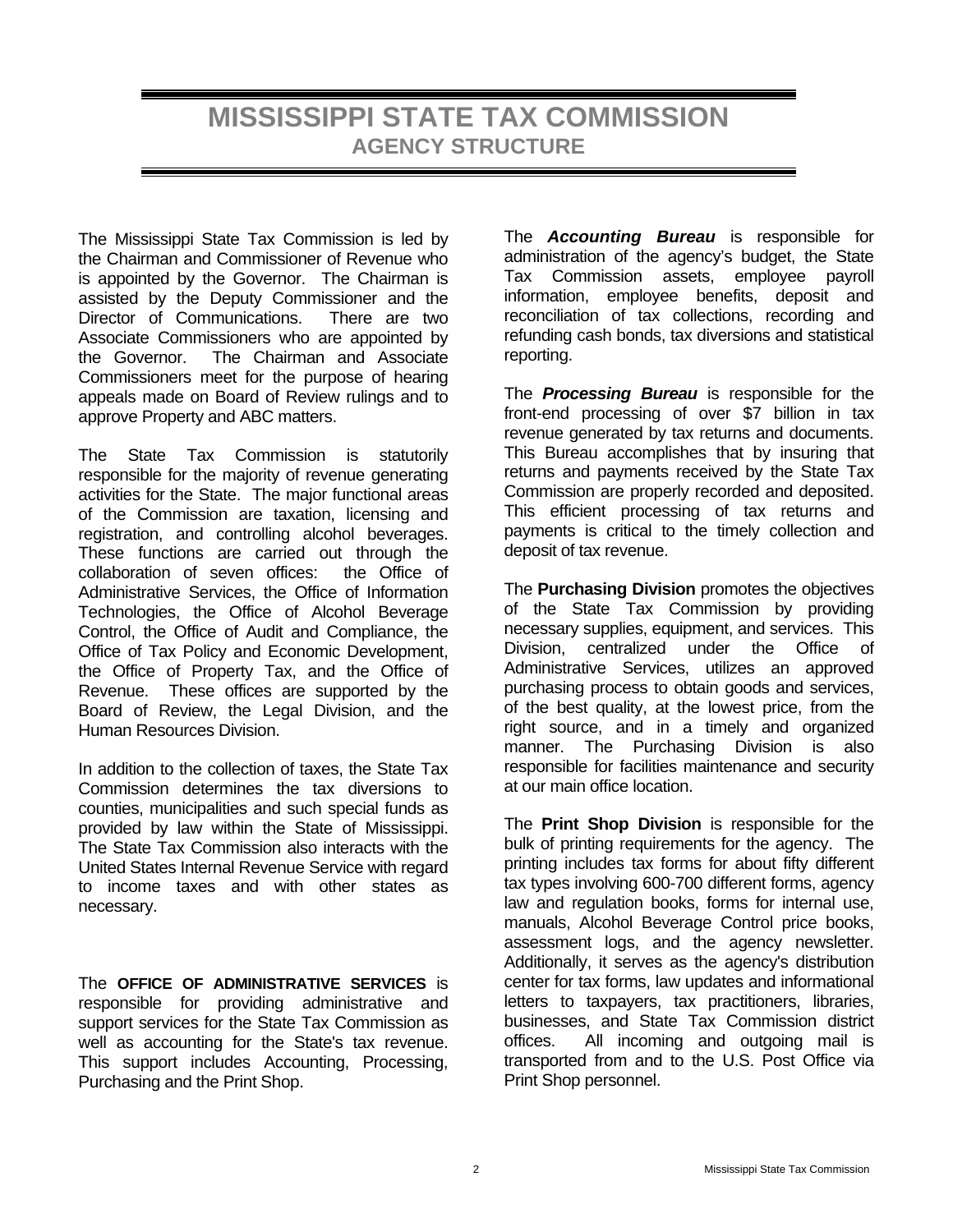The **OFFICE OF INFORMATION TECHNOLOGIES** is responsible for all aspects of computing within the State Tax Commission. It is currently structured around two organizational units. The first of these**,** *Infrastructure and Support*, is responsible for providing and maintaining hardware and existing operating software to support the business operations of the State Tax Commission. This includes teams to provide application support, support of Title Registration Information Systems, support of Alcohol Beverage Control Information Systems, network services, computer operations, and electronic interfaces.

The second unit, *Systems Delivery***,** is responsible for systems analysis, development, testing, and deployment of all new application systems in support of the State Tax Commission business operations. This includes teams to do GUI (Graphical User Interface) development, business logic development, persistence development, core services development, data resources management, legacy systems, documentation, and quality management

The **OFFICE OF ALCOHOL BEVERAGE CONTROL** has three main responsibilities: licensing alcohol beverage retailers, distributing alcohol beverages of over 5% alcohol by weight to over 1,600 retail outlets, and enforcing alcohol beverage laws and certain laws regulating beer.

In order to meet its responsibilities, the Office of Alcohol Beverage Control (ABC) is organized into four functional areas. Accounting and Ordering Processing Division, Bureau of Enforcement, Purchasing Division, and Warehouse Bureau.

The **Accounting & Order Processing Division** has two primary functions. The first is to receive and process orders from licensed retailers through the internet, telephone call-in, walk-in, mail and facsimile. The second function is collection and distribution of money for the state. This includes preparing invoices to vendors, collecting sales tax, excise tax, and the 27.5% mark-up on sales.

The *Bureau of Enforcement* consists of two interrelated groups: **Enforcement** and the **Permit Branch**. **Enforcement** is staffed by state certified law enforcement officers. Organized into districts and located throughout the state, ABC Enforcement Agents are tasked with enforcement of the Local Option ABC laws, certain laws regulating beer, and regulation of licensed businesses. By statute, ABC Enforcement Agents are directed to vigorously enforce Mississippi's prohibition laws. The **Permit Branch** processes all applications for licensing and, once permits are issued, performs all on-going maintenance to the permit status, bonds and renewals.

The **Purchasing Division** of ABC is responsible for the registration of vendors and their products, producing the quarterly Price Book, Premium Wines and Spirits List and special orders. Purchasing oversees liquor shipments into the Warehouse and provides inventory control. The ABC Price List includes 4,350 item codes for retailers to make selections.

The *Warehouse Bureau* stores the alcohol beverage inventory sold by the State Tax Commission, and fills and ships orders daily to licensed retailers. Average weekly shipments total 50,835 cases. Inventory stored at the Liquor Distribution Center in Gluckstadt averages 400,000 cases daily with an estimated value of approximately \$30 million.

The **OFFICE OF AUDIT AND COMPLIANCE** is responsible for performing audits of businesses and individuals in the field, directing compliance activities, and assisting businesses in applying for required permits, licenses, and registrations. The Office of Audit and Compliance is headquartered in the Jackson area with district offices throughout the State. Its mission is to obtain voluntary taxpayer compliance with Mississippi's tax laws and regulations. Its objective is to educate Mississippi taxpayers as to what taxes are owed and to monitor the State Tax Commission's tax systems to determine if the taxpayer is correctly reporting taxes owed.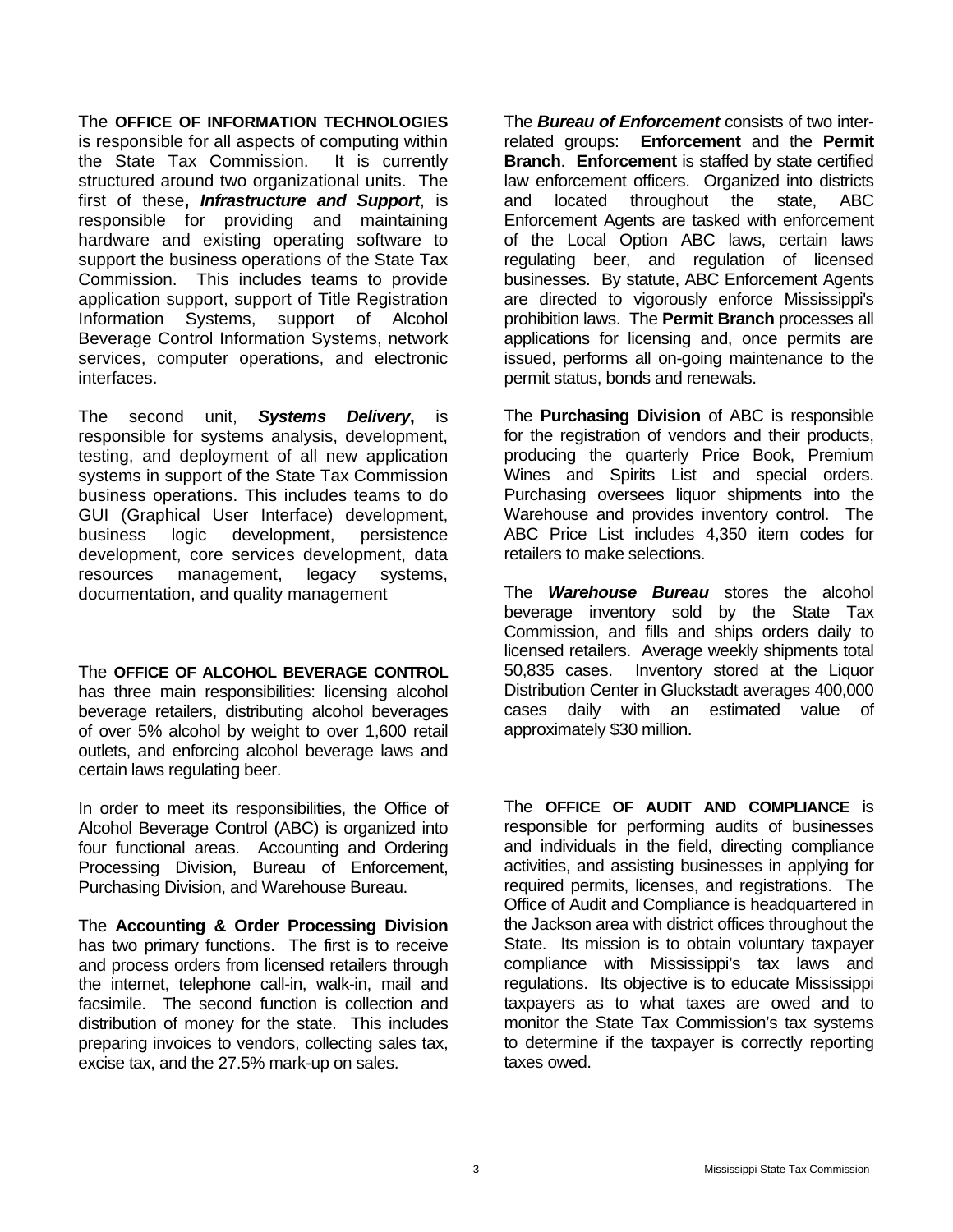The Office of Audit and Compliance consists of nine district service offices that serve all Mississippi counties. The district locations are Biloxi, Brookhaven, Greenwood, Hattiesburg, Jackson, Meridian, Senatobia, and Tupelo.

The *Collection Bureau* of the Office of Audit and Compliance is designed primarily to assist the district revenue officers in the statewide collection of delinquent taxes. The Collection Bureau personnel assist the revenue officers in filing tax liens, issuing tax warrants, issuing tax levies, and maintaining records of these liens, warrants, and levies. Together with the district revenue officers, the Collection Bureau helps maintain an outstanding tax receivable balance that is one of the lowest in the nation.

The **OFFICE OF TAX POLICY AND ECONOMIC DEVELOPMENT** is responsible for coordinating the handling of policy issues, letter rulings and declaratory opinions as outlined in the Administrative Procedures Act, performing tax and revenue research for the gubernatorial and legislative bodies, and monitoring economic development incentives and issues.

The **OFFICE OF PROPERTY TAX** is responsible for monitoring property values throughout the state, investigating the work product and appraisal methods adopted by the local governing authorities in order for the State Tax Commission to equalize the valuation of property throughout the state, issuing motor vehicle titles and administering motor vehicle privilege laws and fees.

The *Valuation and Exemption Bureau* prepares for assessments of public utilities, private rail cars, mobile homes, motor vehicles for State Tax Commission consideration, and authorizes industrial tax exemptions. The **Homestead Branch** is responsible for reimbursing taxing units of local governing authorities for losses due to the granting of homestead exemption.

The *Property Assessment Bureau* ensures consistent appraisal and valuation equalization of properties among the municipalities and counties of the State (taxes on real and personal property are collected at the local level, rather than through the State Tax Commission.)

The *Motor Vehicle Licensing Bureau* administers tax laws and fees imposed for use of roads and highways within the state of Mississippi, motor vehicle registration, motor vehicle dealer registration, and intrastate trucking. The Bureau issues tags and tag decals to the 82 counties.

The *Title Bureau* administers the Mississippi Motor Vehicle Title Laws. The Title Bureau's mission is to issue certificates of title for motor vehicles in this state, including specific data identifying the motor vehicle, the owner(s), and any lien holders. Approximately one million titles are issued annually. Accomplishing this involves providing direct services to the public in person, by telephone and in written form.

The **OFFICE OF REVENUE** is responsible for administering taxes imposed by the State of Mississippi. In addition, Revenue personnel perform registration functions related to taxation, registration and licensing of businesses and is responsible for electronic filing and tax form designs. Bureaus, divisions and branches within the Office of Revenue are identified below.

The **Registration Branch** reports directly to the Office of Revenue Director and is responsible for the main switchboard of the State Tax Commission. Along with answering the telephones, the branch registers all new businesses for sales, use, withholding, corporate, some petroleum, and various other taxes.

The *Income Tax Bureau* administers tax laws relating to Individual Income, Corporations, and Withholding. They are responsible for developing tax forms as well as the procedures and guidelines for processing these returns, the administration of taxpayer accounts, and communication with both taxpayers and other income tax collecting entities.

The *Petroleum Tax Bureau* administers tax laws relating to gasoline, special fuels, lubricating oil,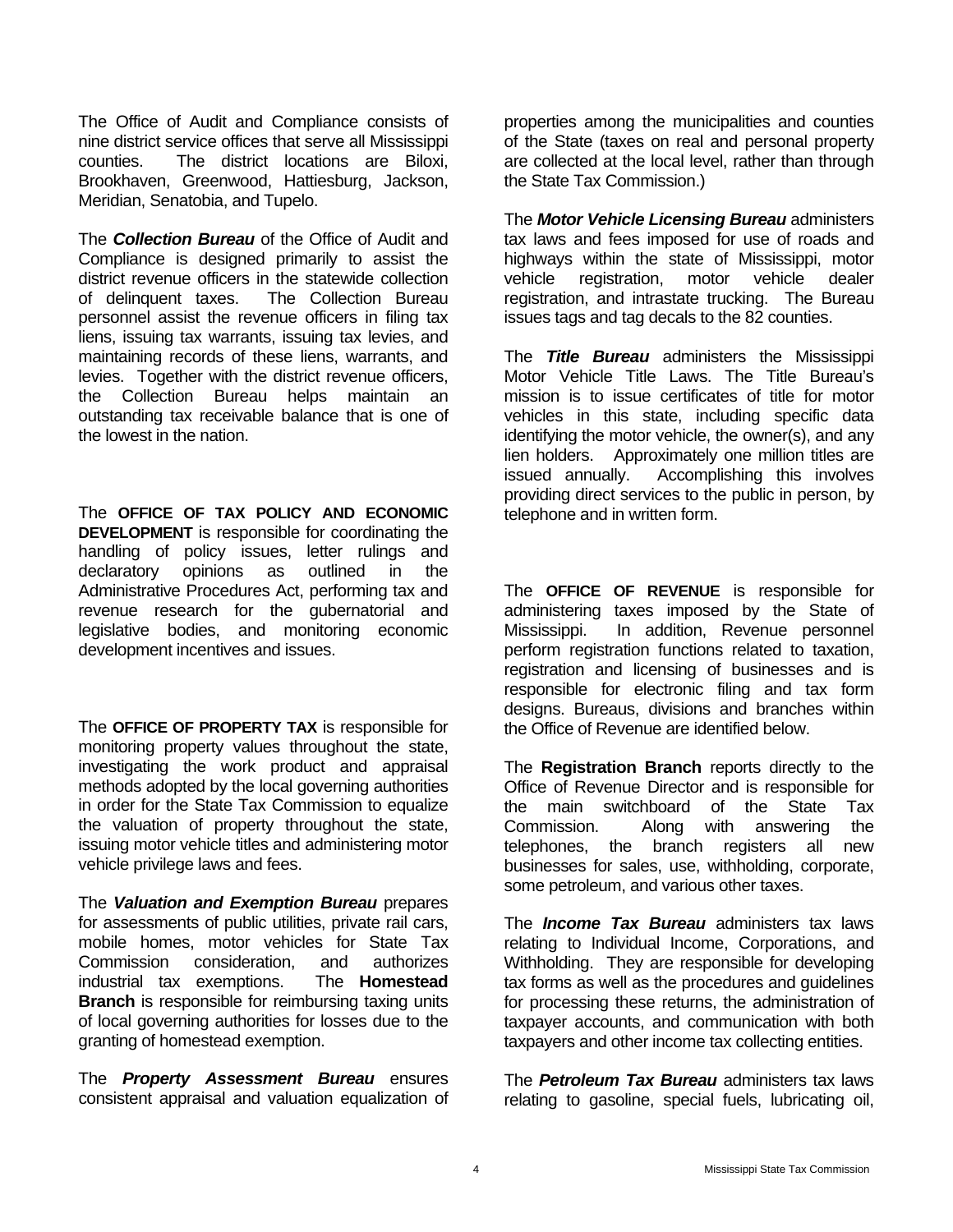compressed gas, natural gas, the International Fuel Tax Agreement and the International Registration Plan for Mississippi-based interstate trucking firms. Taxpayers include petroleum product distributors, interstate motor carriers, railroads, pipeline companies, and others.

The *Sales & Use Tax Bureau* is responsible for administering the sales and use tax laws, special county and city levies, and numerous other miscellaneous special taxes. In addition, the Bureau is responsible for issuing opinions on sales and use tax concerns, handling taxpayer inquiries and calls, issuing Contractors' Material Purchase Certificates, processing monthly diversions, reviewing of post audit returns, levying additional assessments against taxpayers based on review of returns and providing requested statistical data to Legislators.

The *Miscellaneous Tax Bureau* is responsible for the administration and collection of various taxes, along with the issuance of licenses, and regulatory oversight for certain business activities.

- **Privilege Taxes (insurance premium, gaming,** finance company and statewide privilege for public utilities)
- Excise taxes (beer, tobacco)
- Severance Taxes (oil, gas, timber)
- Other taxes designated for special funds (hazardous waste, non-hazardous waste, public utility regulatory, municipal gas regulatory, railroad regulation, and 911 emergency telecommunications).

The **BOARD OF REVIEW** is composed of qualified employees of the State Tax Commission appointed by the Chairman and Commissioner of Revenue. Taxpayers who are aggrieved by assessments for taxes made upon them may apply in writing to the Board of Review for a hearing and correction of the amount of tax assessed upon them. The Board of Review shall try the issues presented, according to the law, the facts, and within guidelines set by the Commissioner, and shall notify the taxpayer of its determination.

The **LEGAL DIVISION** provides legal representation and advice to the State Tax Commission. By and through its attorneys, the Division represents the State Tax Commission in Court cases and before various administrative bodies in actions filed by and against the State Tax Commission. Such suits primarily consist of appeals by taxpayers requesting a judicial review of the decision of the State Tax Commission on a tax matter, but also can include appeals on ABC matters, proceedings in bankruptcy court, suits to enjoin the illegal operation of a taxpayer, and appeals of personnel actions. In addition to representing the State Tax Commission in Court, the Legal Division provides legal advice to the State Tax Commission and its employees on issues arising from the operation of the State Tax Commission.

**HUMAN RESOURCE DIVISION** is responsible for the agency's personnel system, employee training, development and recognition programs, monthly newsletter, various other publications and employee/facility policy development. The director is responsible for the centralized management of all human resource issues for over seven hundred employees located statewide.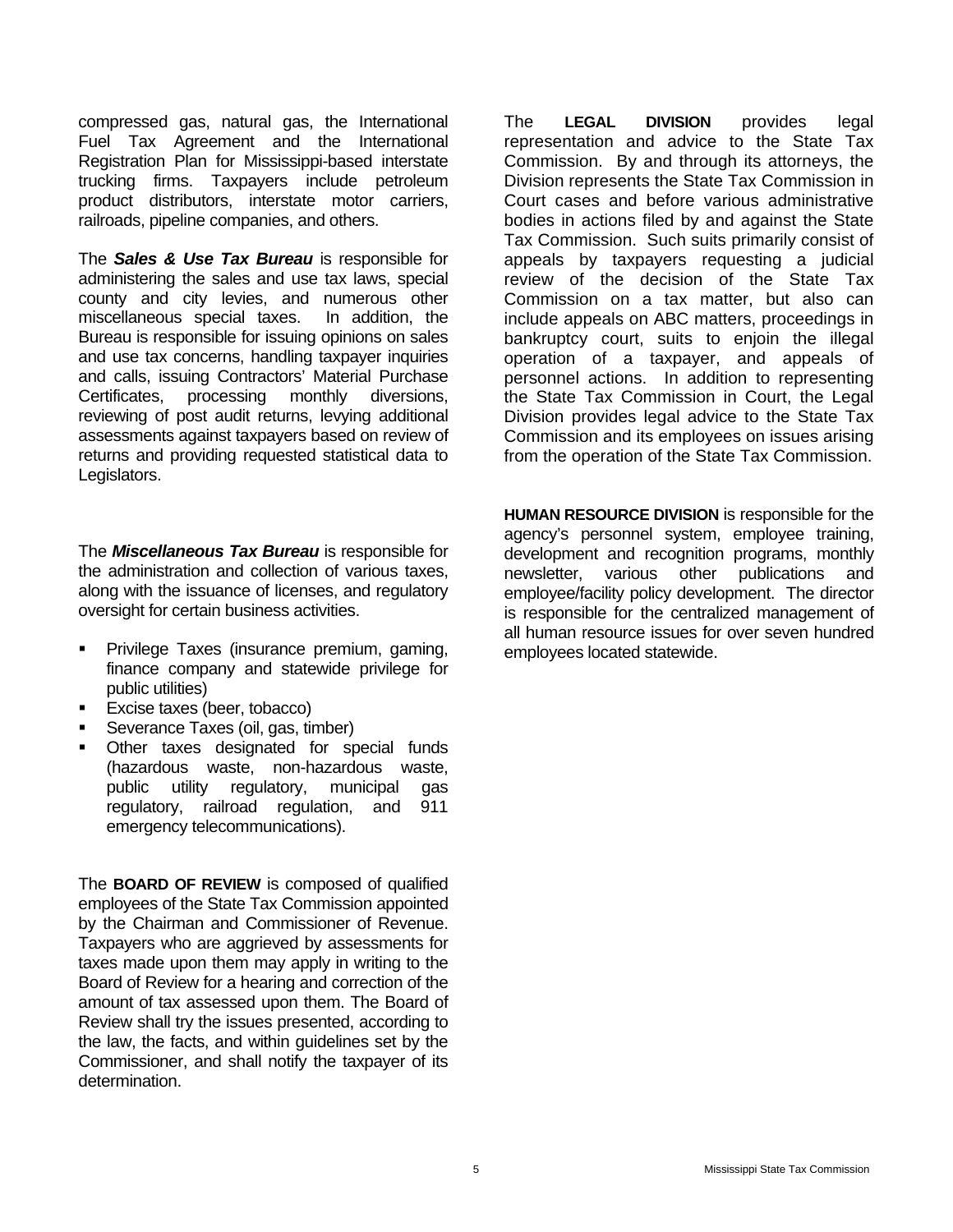# **MISSISSIPPI STATE TAX COMMISSION AGENCY ORGANIZATIONAL CHART**

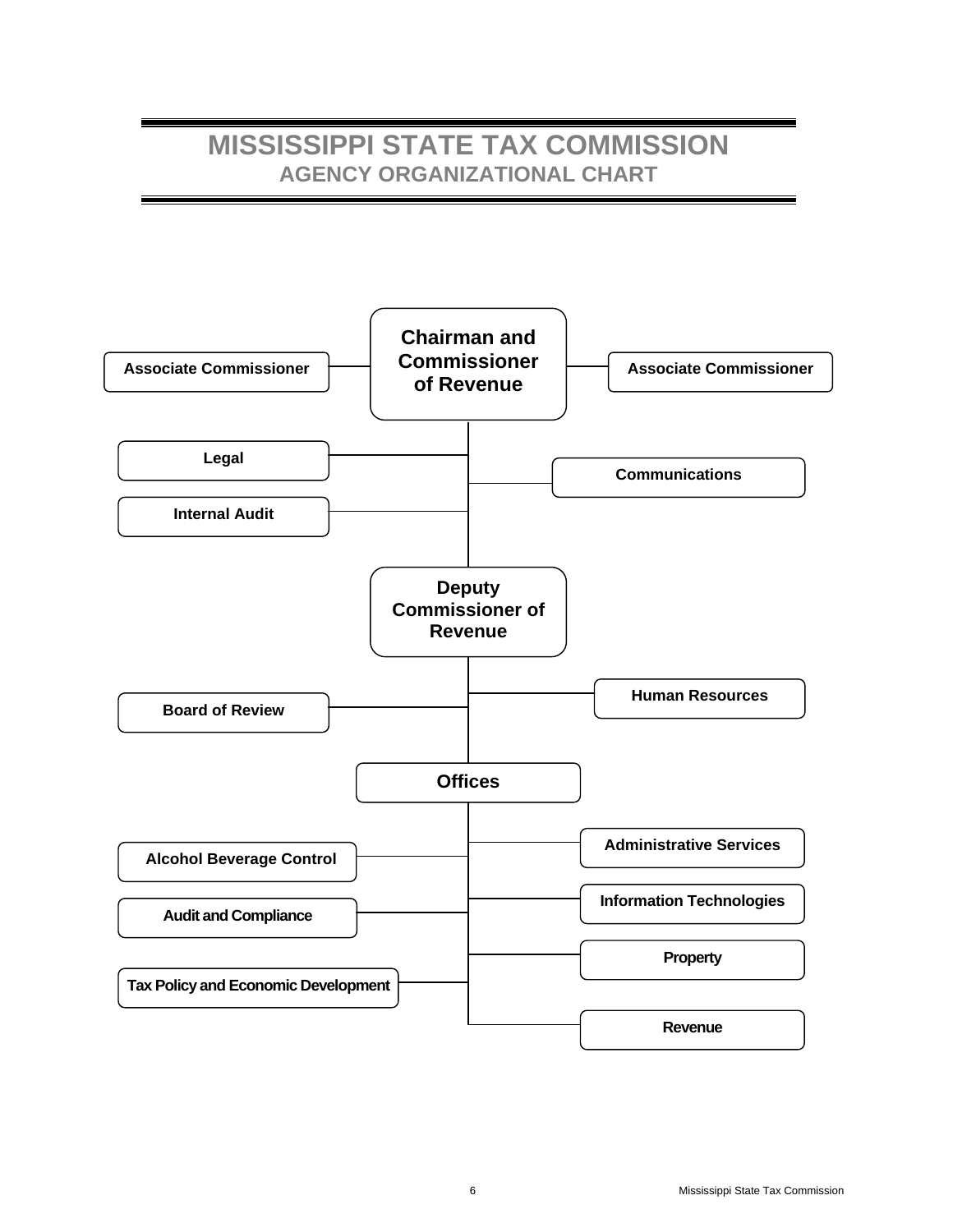**GENERAL FUND RECEIPTS** 

**MISSISSIPPI STATE TAX COMMISSION** 

**ANNUAL REPORT Fiscal Year 2009**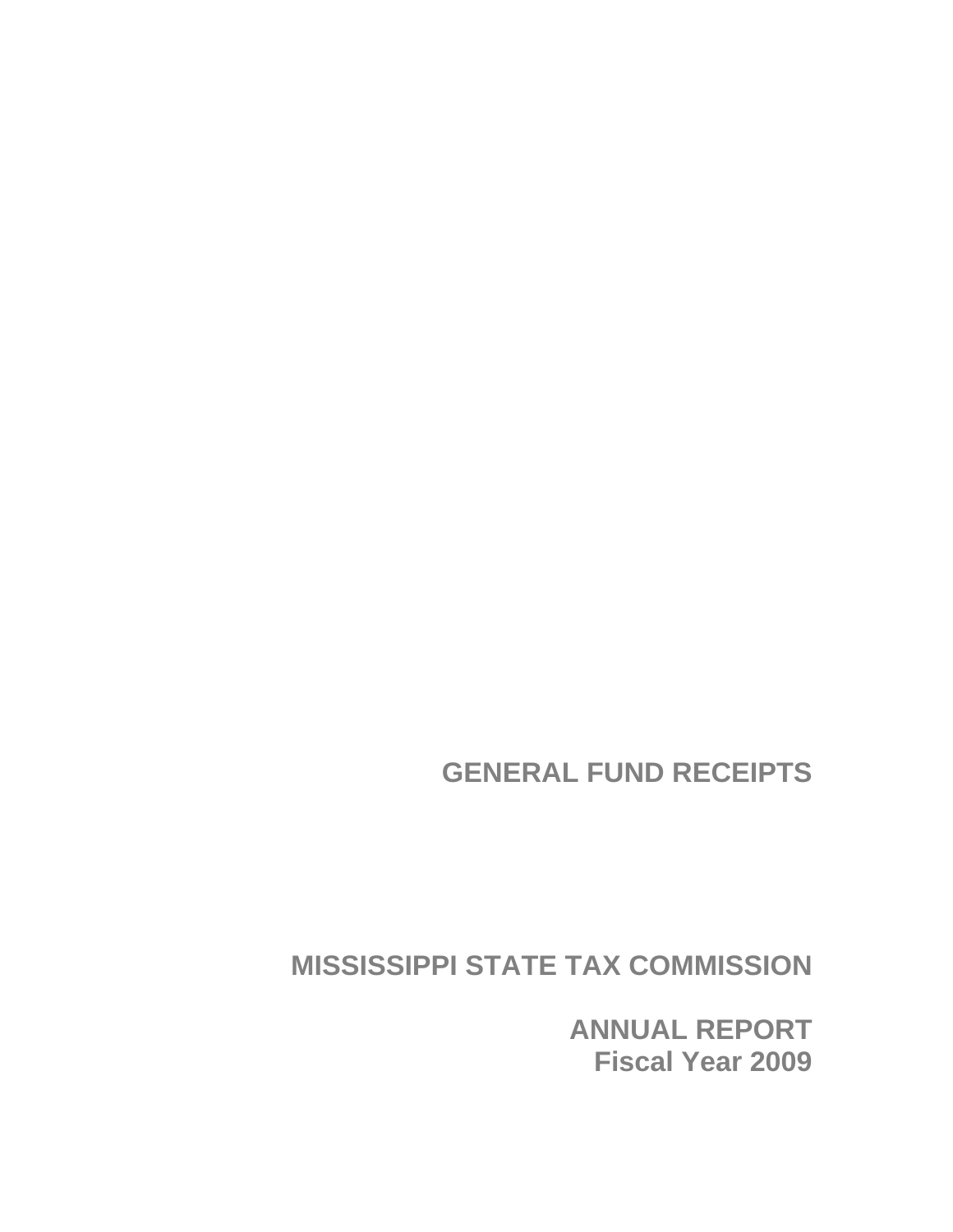

# **Total General Fund Receipts \$4,637,814,156**

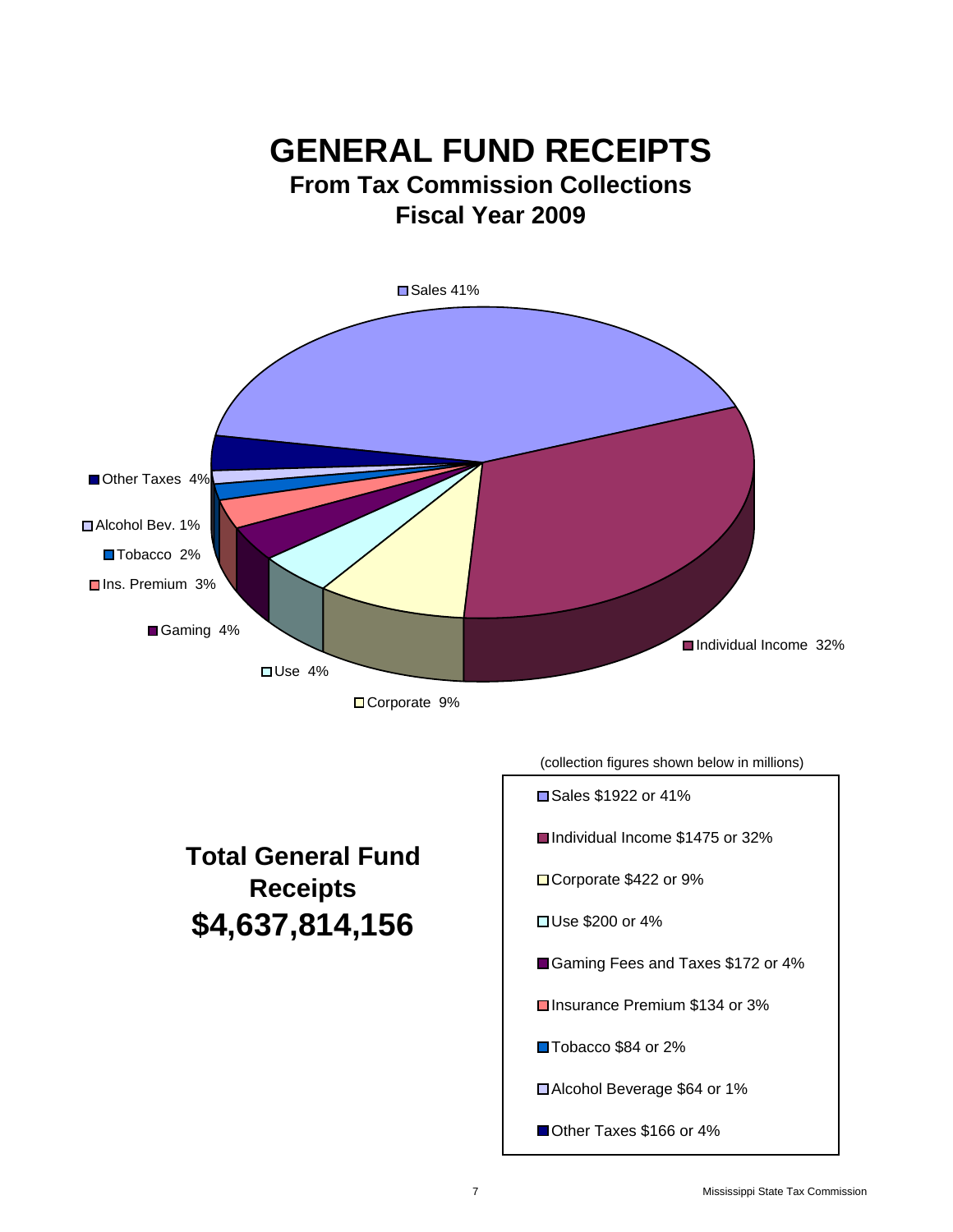**GENERAL FUND RECEIPTS**

**FISCAL YEAR ENDING JUNE 30, 2009**

|                                                                                      | <b>TOTAL</b><br><b>COLLECTIONS</b> | <b>MONIES</b><br><i><b>DIVERTED</b></i> | <b>AMOUNT TO</b><br>GENERAL FUND |
|--------------------------------------------------------------------------------------|------------------------------------|-----------------------------------------|----------------------------------|
|                                                                                      |                                    |                                         |                                  |
| <b>SALES TAX</b><br>Allocated to Municipalities<br><b>Education Enhancement Fund</b> | \$2,782,571,256                    | \$386,451,430<br>261,356,188            |                                  |
| Motor Vehicle Ad Valorem Tag Reduction Fund<br>School Ad Valorem                     |                                    | 121,452,204<br>42,000,000               |                                  |
| <b>Public School Building Fund</b>                                                   |                                    | 19,999,992                              |                                  |
| State Aid Road Fund                                                                  |                                    | 3,000,000                               |                                  |
| Motor Vehicle Rental Sales Tax                                                       |                                    | 5,955,456                               |                                  |
| <b>Four-Lane Construction Project</b><br>Mississippi Fair Commission                 |                                    | 1,752,932<br>298,253                    |                                  |
| <b>Department of Agriculture</b>                                                     |                                    | 590,266                                 |                                  |
| <b>Airport Parking</b>                                                               |                                    | 701,023                                 |                                  |
| Sales Tax (Telecommunications)<br>Sales Tax Incentive - MMEIA                        |                                    | 12,539,533<br>1,800,000                 |                                  |
| Sales Tax Incentive Fund                                                             |                                    | 3,036,860                               |                                  |
| Total                                                                                |                                    | \$860,934,137                           | \$1,921,637,119                  |
| <b>INDIVIDUAL INCOME TAX</b>                                                         | \$1,849,461,945                    |                                         |                                  |
| <b>Refund Account</b>                                                                |                                    | \$363,875,386                           |                                  |
| Income Tax - Withheld - Job Incentive Fund                                           |                                    | 10,379,000                              |                                  |
| Income Tax - Withheld - Collection Fee<br>Total                                      |                                    | 421,000<br>\$374,675,386                |                                  |
|                                                                                      |                                    |                                         | \$1,474,786,559                  |
| <b>CORPORATE TAX</b>                                                                 | \$487,401,308                      |                                         |                                  |
| <b>Refund Account</b>                                                                |                                    | \$65,361,314                            |                                  |
|                                                                                      |                                    |                                         | \$422,039,994                    |
| <b>USE TAX</b>                                                                       | \$253,646,367                      |                                         |                                  |
| <b>Education Enhancement Fund</b><br>School Ad Valorem                               |                                    | \$23,009,411<br>4,000,000               |                                  |
| Motor Vehicle Ad Valorem Tag Reduction Fund                                          |                                    | 26,700,323                              |                                  |
| Total                                                                                |                                    | \$53,709,734                            | \$199,936,633                    |
|                                                                                      |                                    |                                         |                                  |
| <b>GAMING FEES AND TAXES</b><br>Gaming Counties Bond Sinking Fund                    | \$313,393,325                      | \$36,000,000                            |                                  |
| <b>Allocated to Counties</b>                                                         |                                    | 54,125,159                              |                                  |
| Allocated to Municipalities                                                          |                                    | 50,839,462                              |                                  |
| Total                                                                                |                                    | \$140,964,621                           | \$172,428,704                    |
| <b>INSURANCE PREMIUM TAX</b>                                                         | \$173,735,083                      |                                         |                                  |
| Allocated to Municipalities                                                          |                                    | \$7,655,729                             |                                  |
| <b>County Fire Protection</b>                                                        |                                    | 7,655,729                               |                                  |
| <b>Windstorm Underwriting Association</b><br>State Fire Academy Fund                 |                                    | 20,000,000<br>4,039,105                 |                                  |
| Insurance Department (Arson Reward)                                                  |                                    | 1,000                                   |                                  |
| City of Jackson                                                                      |                                    | 422,887                                 |                                  |
| Total                                                                                |                                    | \$39,774,450                            | \$133,960,633                    |
| <b>TOBACCO TAX</b>                                                                   | \$83,589,101                       |                                         |                                  |
|                                                                                      |                                    |                                         | 83,589,101                       |
| <b>ALCOHOL BEVERAGE TAX</b>                                                          | \$72,295,043                       |                                         |                                  |
| Department of Mental Health                                                          |                                    | \$5,867,709                             |                                  |
| Allocated to Municipalities<br><b>Allocated to Counties</b>                          |                                    | 2,258,168<br>383,550                    |                                  |
| Total                                                                                |                                    | \$8,509,427                             |                                  |
|                                                                                      |                                    |                                         | \$63,785,616                     |
| <b>BEER AND WINE TAX</b>                                                             | \$31,345,057                       |                                         |                                  |
|                                                                                      |                                    |                                         | \$31,345,057                     |
| <b>OIL SEVERANCE TAX</b>                                                             | \$69,172,101                       |                                         |                                  |
| <b>Allocated to Counties</b><br>Oil Taxes Educational Trust Fund                     |                                    | \$13,304,599<br>0                       |                                  |
| Oil Tax on State Owned Land                                                          |                                    | 0                                       |                                  |
| Total                                                                                |                                    | \$13,304,599                            |                                  |
|                                                                                      |                                    |                                         | \$55,867,502                     |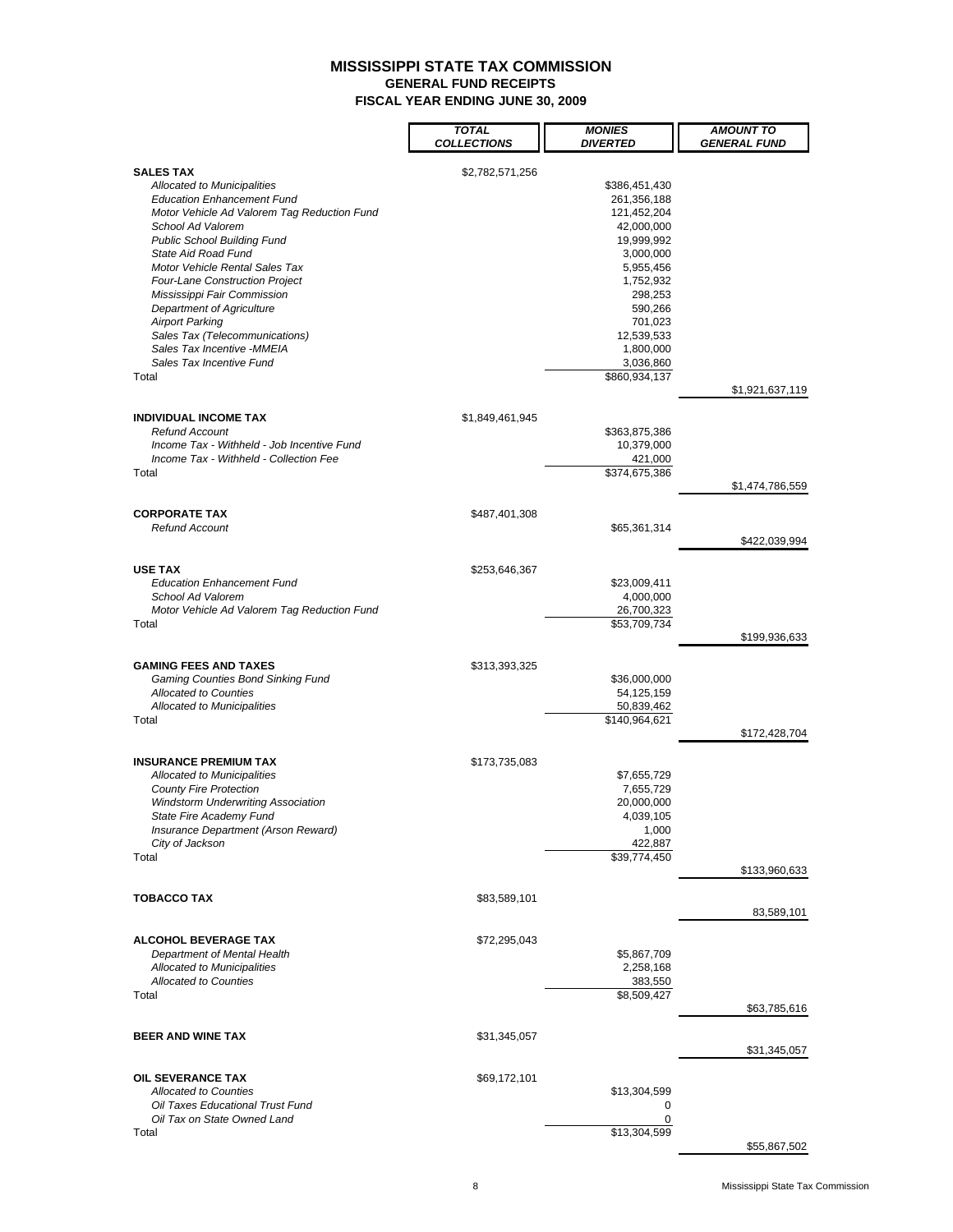**GENERAL FUND RECEIPTS**

**FISCAL YEAR ENDING JUNE 30, 2009**

|                                                                                 | <b>TOTAL</b><br><b>COLLECTIONS</b> | <b>MONIES</b><br><i><b>DIVERTED</b></i> | <b>AMOUNT TO</b><br><b>GENERAL FUND</b> |
|---------------------------------------------------------------------------------|------------------------------------|-----------------------------------------|-----------------------------------------|
| <b>GAS SEVERANCE TAX</b>                                                        | \$44,481,240                       |                                         |                                         |
| <b>Allocated to Counties</b><br>Gas Taxes Educational Trust Fund                |                                    | \$15,538,602<br>0                       |                                         |
| Gas Tax on State Owned Land                                                     |                                    | 0                                       |                                         |
| Total                                                                           |                                    | \$15,538,602                            | \$28,942,638                            |
|                                                                                 |                                    |                                         |                                         |
| <b>TIMBER SEVERANCE TAX</b><br><b>Timber Severance - Forest Services</b>        | \$3,026,482                        | \$2,412,904                             |                                         |
| Timber Severance - Allocated to Counties                                        |                                    | 608,402                                 |                                         |
| Total                                                                           |                                    | \$3,021,306                             | \$5,176 *                               |
| <b>ESTATE TAX</b>                                                               |                                    |                                         | \$0                                     |
| <b>PRIVILEGE TAX (AUTO TAG FEES)</b>                                            | \$116,081,232                      |                                         |                                         |
| Department of Transportation                                                    |                                    | \$47,405,051                            |                                         |
| <b>Apportioned Tags</b><br><b>Allocated to Counties</b>                         |                                    | 2,263,072<br>25,160,327                 |                                         |
| Four-Lane Highway Project                                                       |                                    | 15,036,973                              |                                         |
| Special Tag Collection Fee                                                      |                                    | 78,482                                  |                                         |
| Special Tag Fees to non-State Agency recipients                                 |                                    | 2,989,077                               |                                         |
| I Love Animals<br><b>Mailing Fees</b>                                           |                                    | 71,600<br>430,657                       |                                         |
| <b>Comm For Volunteer Services</b>                                              |                                    | 2,160                                   |                                         |
| Mississippi Burn Care                                                           |                                    | 350,783                                 |                                         |
| Veteran's Nursing Home                                                          |                                    | 243,660                                 |                                         |
| Wildlife Heritage<br><b>Conservation Education</b>                              |                                    | 728,400<br>20,175                       |                                         |
| Mississippi Dept of Archives and History                                        |                                    | 620,967                                 |                                         |
| Department of Marine Resources                                                  |                                    | 27,660                                  |                                         |
| Dept of Education-Support Teachers<br><b>MS Trauma Care</b>                     |                                    | 26,760                                  |                                         |
| Total                                                                           |                                    | 8,405,180<br>\$103,860,984              |                                         |
|                                                                                 |                                    |                                         | \$12,220,248                            |
| <b>CASUAL AUTO SALES</b>                                                        | \$10,760,142                       |                                         | \$10,760,142                            |
|                                                                                 |                                    |                                         |                                         |
| <b>INSTALLMENT LOAN TAX</b>                                                     | \$6,312,640                        |                                         | \$6,312,640                             |
| <b>TITLE FEES</b>                                                               | \$4,217,465                        |                                         |                                         |
| <b>Mobile Home Title Collection Fees</b>                                        |                                    | \$30,344                                |                                         |
|                                                                                 |                                    |                                         | \$4,187,121                             |
| <b>PETROLEUM TAX</b><br>Department of Transportation                            | \$432,269,221                      | \$289,708,227                           |                                         |
| State Aid Road Fund                                                             |                                    | 53,354,139                              |                                         |
| <b>Allocated to Counties</b>                                                    |                                    | 44,287,058                              |                                         |
| Department of Environmental Quality                                             |                                    | 8,223,448                               |                                         |
| Department of Wildlife Conservation<br>Department of Marine Resources           |                                    | 5,750,000<br>3,050,000                  |                                         |
| Seawall Tax - Coast Counties                                                    |                                    | 5,963,278                               |                                         |
| <b>IFTA Tax</b>                                                                 |                                    | 13,751,698                              |                                         |
| Road Protection - Coast Counties                                                |                                    | 3,153,691                               |                                         |
| <b>Municipal Aid</b><br><b>Aeronautics Commission</b>                           |                                    | 1,547,295<br>1,714,835                  |                                         |
| <b>Fire Marshall's Office</b>                                                   |                                    | 327,598                                 |                                         |
| Dept of Ins Propane Education Fund                                              |                                    | 126,453                                 |                                         |
| Railroad Revitalization Fund<br>Collection Fees - Compressed Gas                |                                    | 162,980                                 |                                         |
| Total                                                                           |                                    | 4,586<br>\$431,125,286                  |                                         |
|                                                                                 |                                    |                                         | \$1,143,935                             |
| TVA IN LIEU                                                                     | \$24,402,873                       |                                         |                                         |
| TVA in Lieu - Allocated to Counties                                             |                                    | \$10,893,549                            |                                         |
| TVA in Lieu - Allocated to Municipalities<br>TVA in Lieu - Allocated to Schools |                                    | 5,441,939<br>5,459,725                  |                                         |
| Total                                                                           |                                    | \$21,795,213                            |                                         |
|                                                                                 |                                    |                                         | \$2,607,660 *                           |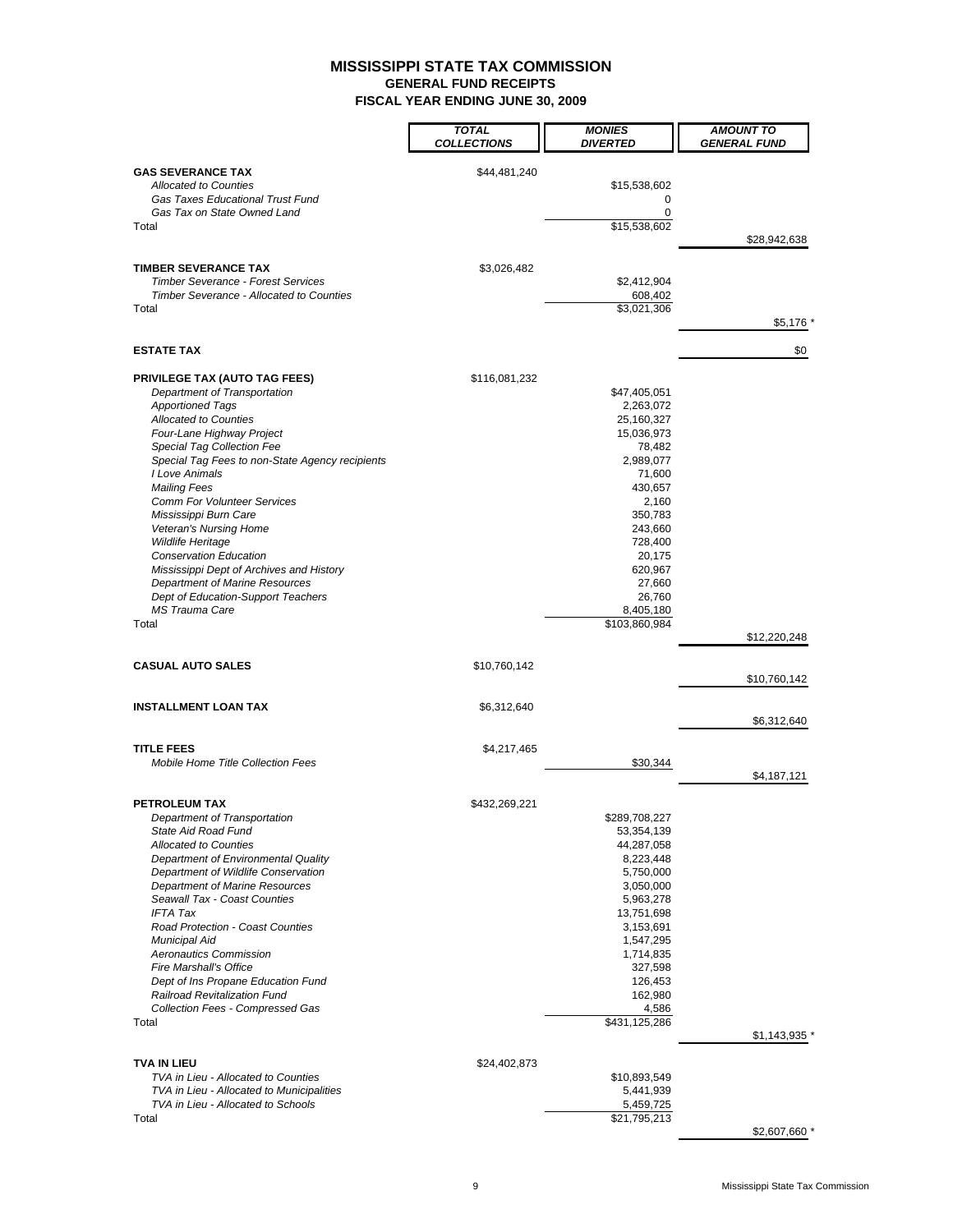**GENERAL FUND RECEIPTS**

**FISCAL YEAR ENDING JUNE 30, 2009**

|                                                         | <b>TOTAL</b><br><b>COLLECTIONS</b> | <b>MONIES</b><br><b>DIVERTED</b> | <b>AMOUNT TO</b><br><b>GENERAL FUND</b> |
|---------------------------------------------------------|------------------------------------|----------------------------------|-----------------------------------------|
| <b>STATEWIDE PRIVILEGE TAX</b>                          | \$1,019,615                        |                                  |                                         |
|                                                         |                                    |                                  | \$1,019,615 *                           |
| <b>NUCLEAR IN LIEU</b>                                  | \$20,000,000                       |                                  |                                         |
| <b>Allocated to Counties</b>                            |                                    | \$11,240,257                     |                                         |
| Allocated to Municipalities                             |                                    | 7,559,743                        |                                         |
| Total                                                   |                                    | \$18,800,000                     |                                         |
|                                                         |                                    |                                  | \$1,200,000                             |
| <b>AMS SETTLEMENT</b>                                   | \$10,000,000                       |                                  |                                         |
|                                                         |                                    |                                  | \$10,000,000                            |
| <b>OTHER COLLECTIONS</b>                                |                                    |                                  |                                         |
| Special County/City Levies**                            | \$56,089,014                       | \$56,089,014                     |                                         |
| Gross Public Utility Regulatory Fund                    | 8,222,351                          | 8,185,784                        | 36,567 *                                |
| <b>Environmental Protection Trust Fund - Management</b> | 4,382,192                          | 4,382,192                        |                                         |
| <b>Environmental Protection Trust Fund - Waste Tire</b> | 2,012,991                          | 2,012,991                        |                                         |
| Railcar in Lieu                                         | 4,260,876                          | 4,260,876                        |                                         |
| <b>Refund Accounts</b>                                  | 16,599,601                         | 16,599,601                       |                                         |
| ATV/Motorcycle Sales Fee                                | 1,016,475                          | 1,016,475                        |                                         |
| <b>Net City Utility Tax</b>                             | 827,743                            | 827,743                          |                                         |
| Department of Environmental Quality                     | 69,512                             | 69,512                           |                                         |
| E911 Telephone Minimum Standards Service Charge         | 1,732,585                          | 1,732,585                        |                                         |
| <b>Collection Fees</b>                                  | 2,016,003                          | 2,016,003                        |                                         |
| <b>Net Railroad Requlation</b>                          | 206,190                            | 205,489                          | $701*$                                  |
| Special Agents (Warrant Fees)                           | 120,746                            | 120,746                          |                                         |
| Sales and Services Outside Agency                       | 254,035                            | 254,035                          |                                         |
| <b>Municipal Gas Utility Regulation</b>                 | 25,337                             | 25,000                           | 337 *                                   |
| <b>Mailing Fees</b>                                     | 157,284                            | 157,284                          |                                         |
| Mississippi Telecommunication Facility                  | 620,020                            | 620,020                          |                                         |
| <b>Interest on Deposit</b>                              | 427                                |                                  | 427                                     |
| Miscellaneous General Fund Fees                         | 31                                 |                                  | $31 *$                                  |
| Hazardous Waste Tax (Counties)                          | 29,791                             | 29,791                           |                                         |
| <b>TOTAL TAX COMMISSION RECEIPTS</b>                    | 6,887,824,700                      | 2,250,010,544                    | 4,637,814,156                           |

\*Included in Miscellaneous Tax on Schedule A & B.

#### **\*\*COLLECTIONS FOR SPECIAL COUNTY AND CITY LEVIES**

| <b>County or City</b>         | <b>Amount Collected</b> | <b>County or City</b>          | <b>Amount Collected</b> |
|-------------------------------|-------------------------|--------------------------------|-------------------------|
| Aberdeen                      | 64,709                  | <b>McComb</b>                  | 183,594                 |
| <b>Adams County</b>           | 1,074,474               | <b>Montgomery County</b>       | 17,740                  |
| Baldwyn                       | 116,094                 | <b>Moss Point</b>              | 426,504                 |
| Batesville                    | 916,447                 | Natchez                        | 220,983                 |
| <b>Bay Springs</b>            | 5,429                   | New Albany                     | 522,584                 |
| Canton                        | 466,395                 | Newton                         | 11,054                  |
| Cleveland                     | 617,499                 | Ocean Springs                  | 921,588                 |
| Clinton                       | 136.875                 | Oxford - Stadium               | 1,636,442               |
| Coahoma County                | 312,106                 | Oxford                         | 204,105                 |
| Columbus                      | 1,502,941               | Pascagoula                     | 118,324                 |
| Corinth                       | 953,187                 | Pearl                          | 560,082                 |
| <b>Desoto County</b>          | 5,502,937               | Philadelphia                   | 95,699                  |
| Florence                      | 151,284                 | Picayune                       | 403,092                 |
| Flowood                       | 1,355,497               | Pontotoc                       | 309,537                 |
| Greenwood                     | 399,920                 | <b>Rankin County</b>           | 667,033                 |
| Grenada                       | 402,046                 | Richland                       | 314,581                 |
| <b>Hancock County</b>         | 149,133                 | Ridgeland                      | 1,237,342               |
| <b>Harrison County</b>        | 2,703,155               | <b>Ripley Tourism</b>          | 77,392                  |
| Harrison County Board of Sup. | 3,303,855               | Southaven                      | 251,833                 |
| Hattiesburg                   | 4,627,244               | Starkville                     | 120,192                 |
| Hernando                      | 5,503                   | Starkville - Oktibbeha         | 1,299,228               |
| <b>Holly Springs</b>          | 240,446                 | <b>Stone County</b>            | 351,863                 |
| Horn Lake                     | 113,000                 | <b>Tishomingo County</b>       | 22,015                  |
| Indianola                     | 327,018                 | <b>Tunica County</b>           | 2,316,627               |
| Jackson                       | 3,214,508               | Tupelo                         | 3,174,244               |
| Jackson - Convention Center   | 4,311,053               | <b>Tupelo Water Facilities</b> | 2,918,658               |
| Kosciusko                     | 33,413                  | Vicksburg                      | 499,603                 |
| Lauderdale County             | 555,289                 | <b>Warren County</b>           | 985,866                 |
| Laurel                        | 1,276,288               | <b>Washington County</b>       | 599,056                 |
| <b>Lowndes County</b>         | 54,078                  | <b>West Point</b>              | 206,423                 |
| Magee                         | 194,715                 | Yazoo County                   | 329,192                 |
|                               |                         | <b>TOTAL</b>                   | \$56,089,014            |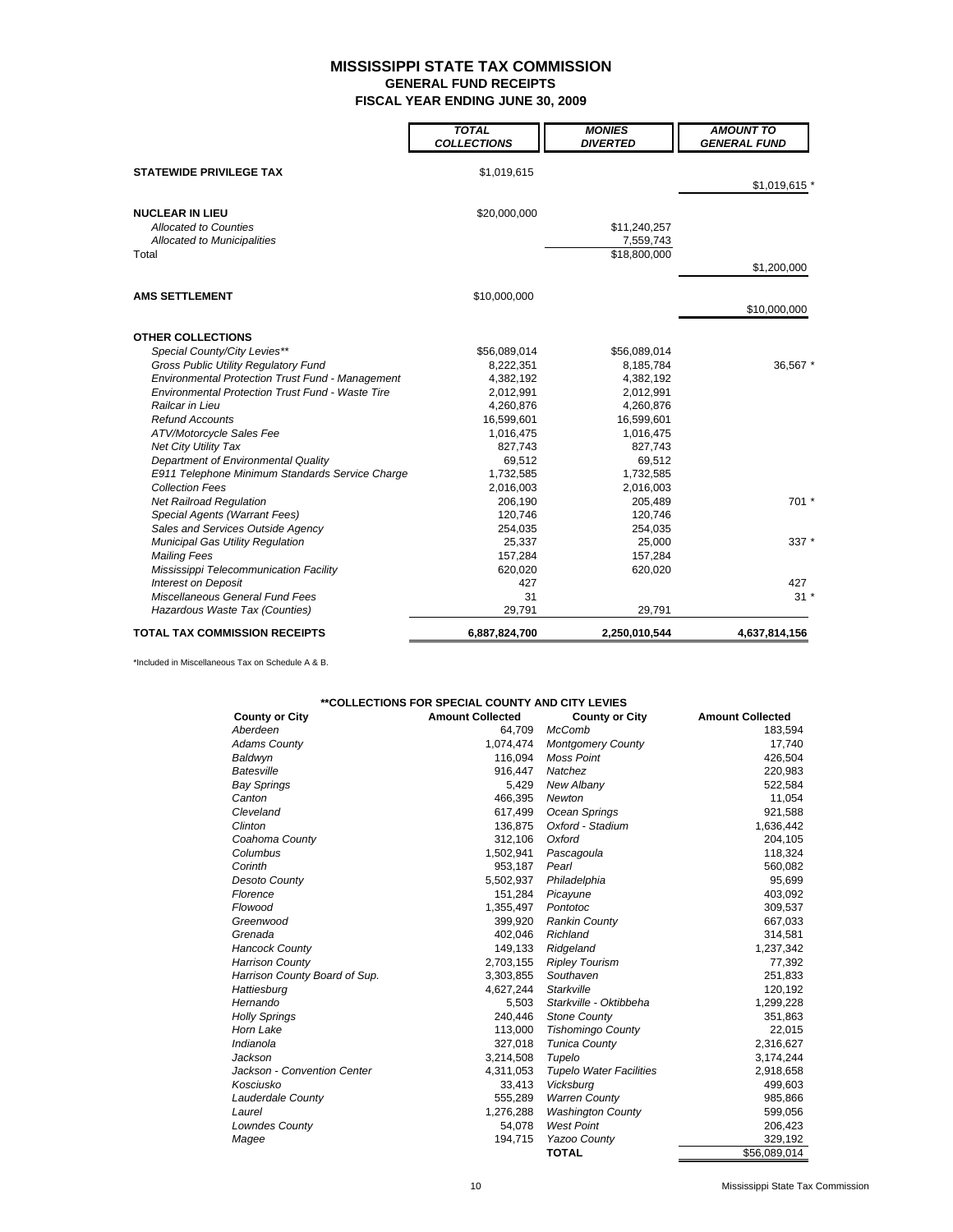**AD VALOREM TAX AND HOMESTEAD EXEMPTION** 

**MISSISSIPPI STATE TAX COMMISSION** 

**ANNUAL REPORT Fiscal Year 2009**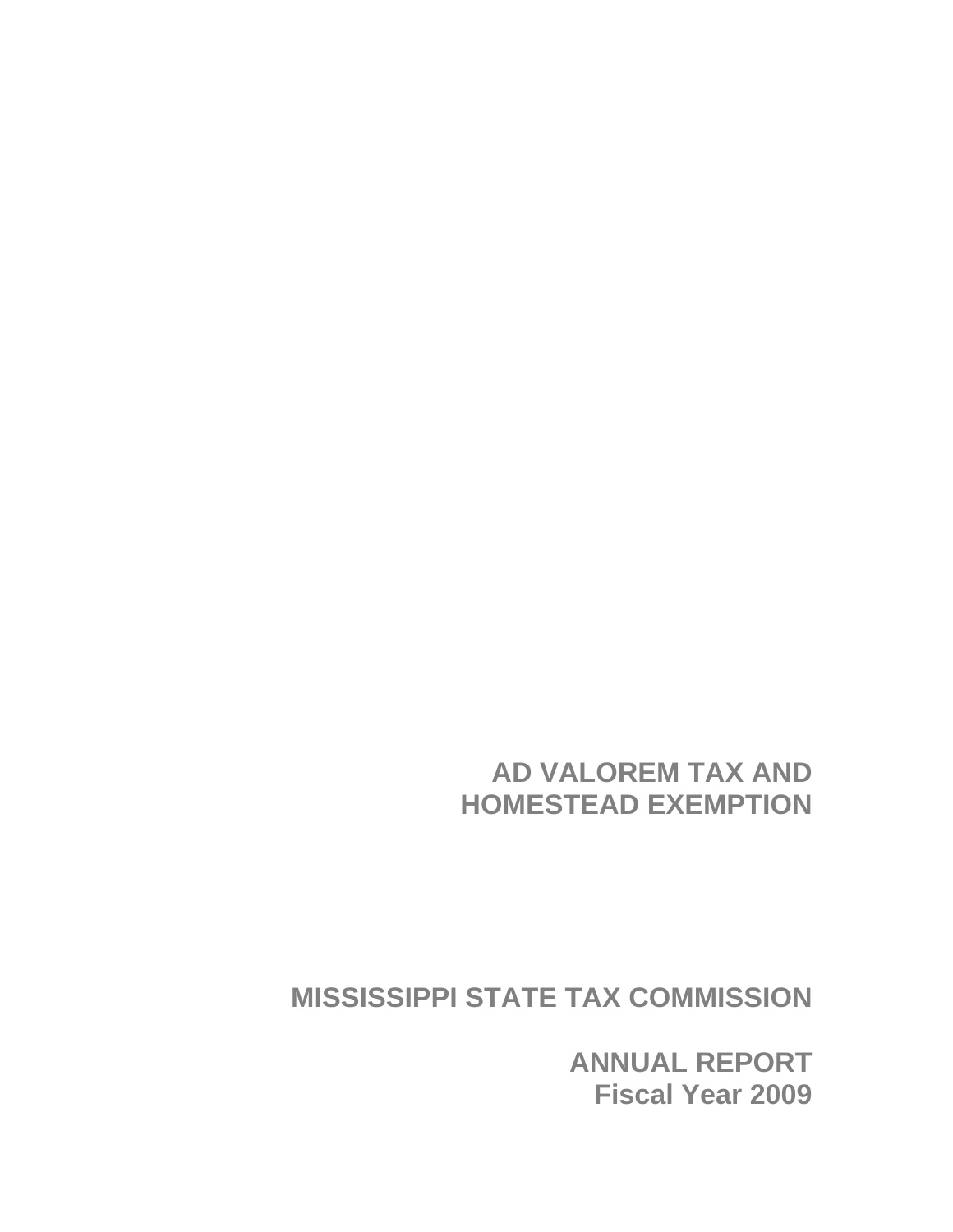#### **AD VALOREM CALENDAR YEAR 2008 ASSESSMENT OF STATE OF MISSISSIPPI**

| <b>PERSONAL PROPERTY</b>   |                       |                                               |                                                                               |                                               |                                                                        |  |  |
|----------------------------|-----------------------|-----------------------------------------------|-------------------------------------------------------------------------------|-----------------------------------------------|------------------------------------------------------------------------|--|--|
| <b>SPECIES</b>             | <b>ASSESSED VALUE</b> | <b>AS PERCENT OF</b><br><b>ASSESSED VALUE</b> | <b>ASSESSED VALUATION</b><br><b>SUBJECT ONLY TO</b><br>27-39-329 & SCHOOL TAX | <b>AS PERCENT OF</b><br><b>ASSESSED VALUE</b> | <b>SUM OF VALUATIONS</b><br><b>INCLUDING 27-39-329</b><br>& SCHOOL TAX |  |  |
| A. AUTOMOBILES             | \$3,920,728,394       | 52.26%                                        |                                                                               |                                               |                                                                        |  |  |
| <b>B. MOBILE HOMES</b>     | 158,735,399           | 2.12%                                         |                                                                               |                                               |                                                                        |  |  |
| 11. FURNITURE & FIXTURES   | 774,531,454           | 10.32%                                        |                                                                               |                                               |                                                                        |  |  |
| 2. MACHINERY & EQUIPMENT   | 1,122,093,147         | 14.96%                                        |                                                                               |                                               |                                                                        |  |  |
| <b>3. LEASED EQUIPMENT</b> | 187,615,859           | 2.50%                                         |                                                                               |                                               |                                                                        |  |  |
| <b>14. INVENTORIES</b>     | 886,481,870           | 11.82%                                        |                                                                               |                                               |                                                                        |  |  |
| 5. BANKS                   | 1,091,076             | 0.01%                                         |                                                                               |                                               |                                                                        |  |  |
| 6. IN LIEU                 | 429,665,567           | 5.73%                                         |                                                                               |                                               |                                                                        |  |  |
| 7. MISCELLANEOUS           | 20,978,300            | 0.28%                                         |                                                                               |                                               |                                                                        |  |  |
| <b>IC: TOTAL VALUE</b>     | \$7,501,921,066       | 100.00%                                       | \$583,271,041                                                                 | 7.77%                                         | \$8,085,192,107                                                        |  |  |
|                            |                       |                                               |                                                                               |                                               |                                                                        |  |  |

D: PERSONAL PROPERTY VALUATION AS A PERCENTAGE OF TOTAL ASSESSMENT: 30.99%

|                                                        | <b>REAL PROPERTY</b>  |                                               |                                                                               |                                               |                                                                                 |  |  |
|--------------------------------------------------------|-----------------------|-----------------------------------------------|-------------------------------------------------------------------------------|-----------------------------------------------|---------------------------------------------------------------------------------|--|--|
| <b>SPECIES</b>                                         | <b>ASSESSED VALUE</b> | <b>AS PERCENT OF</b><br><b>ASSESSED VALUE</b> | <b>ASSESSED VALUATION</b><br><b>SUBJECT ONLY TO</b><br>27-39-329 & SCHOOL TAX | <b>AS PERCENT OF</b><br><b>ASSESSED VALUE</b> | <b>SUM OF VALUATIONS</b><br><b>INCLUDING 27-39-329</b><br><b>AND SCHOOL TAX</b> |  |  |
| <b>5. MINERAL LEASES</b>                               | \$0                   | -0-                                           |                                                                               |                                               |                                                                                 |  |  |
| 3. CLASS 1 RESIDENTIAL                                 | 6,216,820,668         | 43.60%                                        |                                                                               |                                               |                                                                                 |  |  |
| IN LIEU                                                | 247,742,998           | 1.74%                                         |                                                                               |                                               |                                                                                 |  |  |
| 6. CULTIVATABLE LAND                                   | 836,228,749           | 5.86%                                         |                                                                               |                                               |                                                                                 |  |  |
| 7. BLDGS. AND IMPRVMNTS.<br>ON COUNTRY LANDS-CLS 2     | 1,373,935,863         | 9.64%                                         |                                                                               |                                               |                                                                                 |  |  |
| 9. UNCULTIVATABLE LAND                                 | 718,600,065           | 5.04%                                         |                                                                               |                                               |                                                                                 |  |  |
| 12. REAL ESTATE IN CITIES.<br>TOWNS AND VILLAGES-CLS 2 | 1,473,312,262         | 10.33%                                        |                                                                               |                                               |                                                                                 |  |  |
| 13.BLDGS, AND IMPRVMNTS.                               | 3,392,907,218         | 23.79%                                        |                                                                               |                                               |                                                                                 |  |  |
| IA. TOTAL TAXABLE ACREAGE                              |                       |                                               |                                                                               |                                               |                                                                                 |  |  |
| AND VALUE                                              | \$14,259,547,823      | 100.00%                                       | \$271,533,753                                                                 | 1.90%                                         | \$14,531,081,576                                                                |  |  |
|                                                        |                       |                                               |                                                                               |                                               |                                                                                 |  |  |

B: REAL PROPERTY VALUATION AS A PERCENTAGE OF TOTAL ASSESSMENT: 58.91%

| <b>PUBLIC UTILITIES</b>                                                 |                       |                                               |                                                                               |                                               |                                                                        |  |  |  |
|-------------------------------------------------------------------------|-----------------------|-----------------------------------------------|-------------------------------------------------------------------------------|-----------------------------------------------|------------------------------------------------------------------------|--|--|--|
| <b>SPECIES</b>                                                          | <b>ASSESSED VALUE</b> | <b>AS PERCENT OF</b><br><b>ASSESSED VALUE</b> | <b>ASSESSED VALUATION</b><br><b>SUBJECT ONLY TO</b><br>27-39-329 & SCHOOL TAX | <b>AS PERCENT OF</b><br><b>ASSESSED VALUE</b> | <b>SUM OF VALUATIONS</b><br><b>INCLUDING 27-39-329</b><br>& SCHOOL TAX |  |  |  |
| 1. ELECTRIC*                                                            | \$1,293,900,000       | 52.97%                                        |                                                                               |                                               |                                                                        |  |  |  |
| 2. OIL & GAS                                                            | 640,187,800           | 26.21%                                        |                                                                               |                                               |                                                                        |  |  |  |
| <b>3. TELEPHONE</b>                                                     | 357,880,000           | 14.65%                                        |                                                                               |                                               |                                                                        |  |  |  |
| 14. TRANSPORTATION**                                                    | 150,909,082           | 6.18%                                         |                                                                               |                                               |                                                                        |  |  |  |
| 5. TOTAL                                                                | \$2,442,876,882       | 100.00%                                       | $-0-$                                                                         | -0-                                           | \$2,442,876,882                                                        |  |  |  |
| 6. PUBLIC UTILITY VALUATION AS A PERCENTAGE OF TOTAL ASSESSMENT: 10.09% |                       |                                               |                                                                               |                                               |                                                                        |  |  |  |

|                                                                                                                                            | <b>SUMMARY</b>   |  |
|--------------------------------------------------------------------------------------------------------------------------------------------|------------------|--|
| 1. TOTAL ASSESSMENT (EXCLUDING 27-39-329 & SCHOOL TAXES)                                                                                   | \$24,204,345,771 |  |
| 2. TOTAL ASSESSMENT SUBJECT TO 27-39-329 AND SCHOOL TAX ONLY:                                                                              | \$854,804,794    |  |
| 3. GRAND TOTAL ASSESSMENT (SUM OF VALUATIONS SUBJECT TO ALL TAXES):                                                                        | \$25.059.150.565 |  |
| * INCLUDES \$510,000,000 ASSESSED VALUE SUBJECT TO IN-LIEU TAX ONLY<br>** INCLUDES \$37.282.022 ASSESSED VALUE SUBJECT TO IN-LIEU TAX ONLY |                  |  |

DISCLAIMER: The information provided above is a compilation of data from numerous outside sources. As such, this data can only be warranted to the extent of the correctness of its source documents.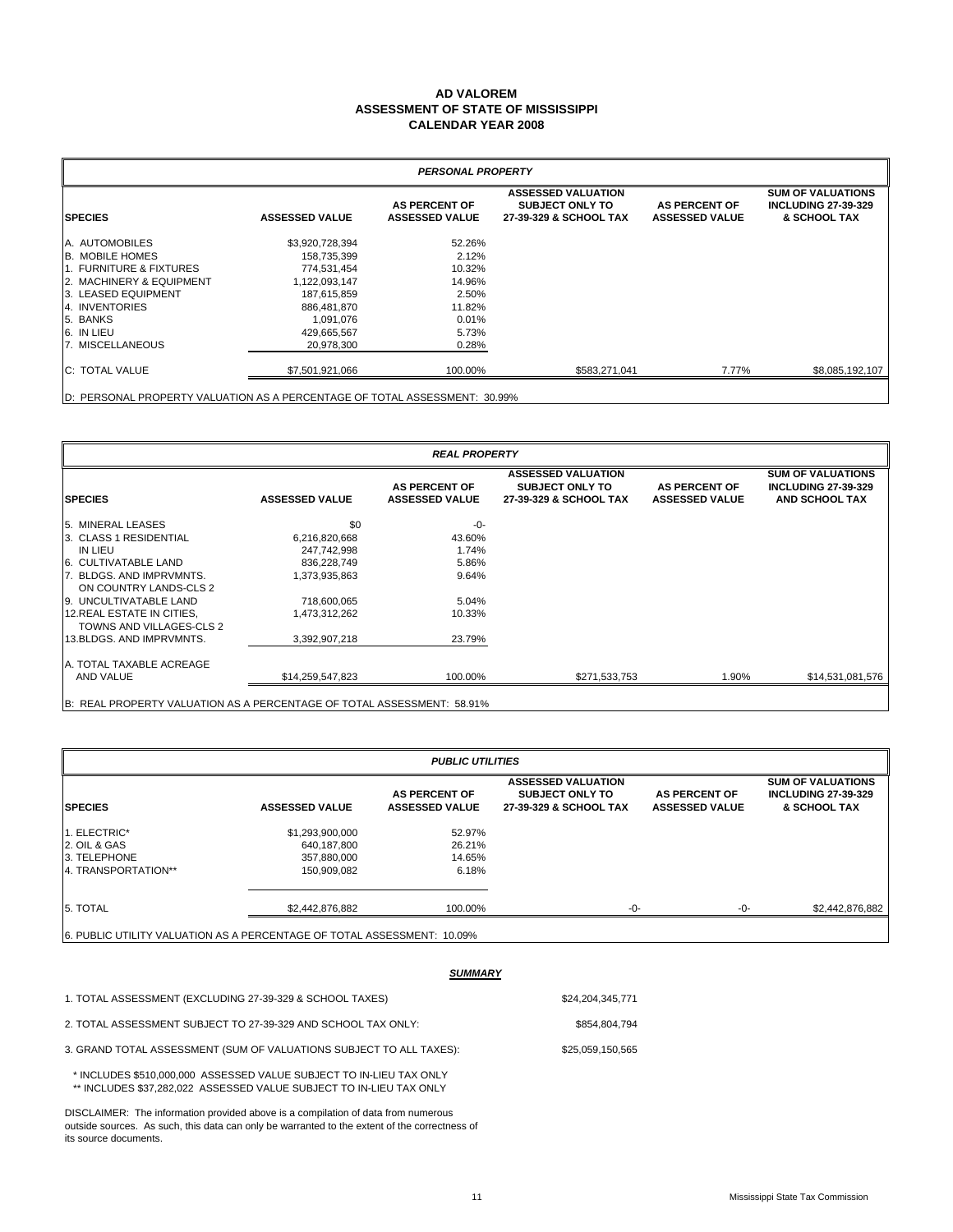#### **ASSESSMENT OF PERSONAL PROPERTY BY CATEGORY CALENDAR YEAR 2008 AD VALOREM**

|                         |                  |                    | <b>MOBILE</b> | <b>FURNITURE</b> | <b>MACHINERY</b>       | <b>LEASED</b>    |                    |
|-------------------------|------------------|--------------------|---------------|------------------|------------------------|------------------|--------------------|
|                         | <b>COUNTY</b>    | <b>AUTOMOBILES</b> | <b>HOMES</b>  | & FIXTURES       | <b>&amp; EQUIPMENT</b> | <b>EQUIPMENT</b> | <b>INVENTORIES</b> |
| $\overline{1}$          | <b>ADAMS</b>     | \$41,972,692       | \$1,630,779   | \$7,003,115      | \$5,561,353            | \$3,862,395      | \$8,378,698        |
| $\overline{c}$          | <b>ALCORN</b>    | 39,361,488         | 1,091,073     | 5,611,789        | 7,234,774              | 1,251,469        | 19,160,891         |
| 3                       | <b>AMITE</b>     | 22,882,538         | 1,750,790     | 1,260,292        | 2,906,849              | 266,869          | 1,492,618          |
| $\overline{\mathbf{4}}$ | <b>ATTALA</b>    | 24,697,253         | 1,052,288     | 3,360,554        | 2,320,666              | 360,226          | 3,562,626          |
| 5                       | <b>BENTON</b>    | 8,686,506          | 446,234       | 625,109          | 402,111                | 36,602           | 278,464            |
| 6                       | <b>BOLIVAR</b>   | 39,814,115         | 938,890       | 8,243,376        | 5,300,236              | 766,362          | 9,722,359          |
| 7                       | CALHOUN          | 17,193,742         | 980,911       | 1,089,999        | 3,153,999              | 258,087          | 2,594,849          |
| $\bf{8}$                | CARROLL*         | 18,714,945         | 713,446       | 1,130,394        | 159,749                | 279,944          | 581,596            |
| 9                       | <b>CHICKASAW</b> | 18,930,847         | 1,635,262     | 1,587,130        | 2,027,997              | 1,260,263        | 5,807,776          |
| 10                      | <b>CHOCTAW</b>   | 10,978,593         | 767,376       | 408,424          | 7,682,955              | 58,840           | 2,174,927          |
| 11                      | <b>CLAIBORNE</b> | 11,497,841         | 1,275,174     | 994,399          | 1,342,528              | 285,405          | 5,295,470          |
| 12                      | <b>CLARKE</b>    | 23,958,265         | 2,326,017     | 425,340          | 3,902,200              | 169,400          | 1,878,960          |
| 13                      | <b>CLAY</b>      | 22,694,979         | 1,807,236     | 3,432,320        | 4,662,307              | 440,182          | 4,655,087          |
| 14                      | <b>COAHOMA</b>   | 26,243,403         | 780,674       | 12,684,449       | 1,672,890              | 2,105,192        | 6,530,277          |
| 15                      | <b>COPIAH</b>    | 34,535,460         | 3,026,419     | 6,020,560        | 5,612,930              | 1,185,740        | 7,839,220          |
| 16                      | <b>COVINGTON</b> | 29,326,902         | 2,186,214     | 1,304,816        | 9,470,606              | 2,032,751        | 9,931,876          |
| 17                      | DeSOTO           | 242,811,841        | 1,387,272     | 35,363,976       | 54,520,587             | 4,853,087        | 47,663,033         |
| 18                      | <b>FORREST</b>   | 76,041,916         | 3,229,149     | 23,209,733       | 7,540,780              | 4,993,783        | 49,360,963         |
| 19                      | <b>FRANKLIN</b>  | 11,713,531         | 697,761       | 3,424,975        | 1,076,997              | 152,947          | 458,586            |
| 20                      | <b>GEORGE</b>    | 32,351,330         | 2,127,460     | 2,692,570        | 225,409                | 496,921          | 2,468,375          |
| 21                      | GREENE*          | 16,739,381         | 1,196,754     | 1,446,370        | 2,356,830              | 187,850          | 565,080            |
| 22                      | <b>GRENADA</b>   | 29,242,500         | 899,208       | 3,614,012        | 12,604,001             | 2,685,884        | 8,646,379          |
| 23                      | <b>HANCOCK</b>   | 76,527,155         | 1,661,540     | 19,366,279       | 15,320,813             | 819,118          | 6,141,004          |
| 24                      | <b>HARRISON</b>  | 262,852,974        | 8,986,634     | 113,551,549      | 62,175,164             | 22,186,984       | 51,719,028         |
| 25                      | <b>HINDS</b>     | 259,276,266        | 3,790,053     | 67,925,413       | 54,173,869             | 19,367,775       | 79,114,611         |
| 26                      | <b>HOLMES</b>    | 19,947,949         | 2,211,468     | 3,944,703        | 233,033                | 924,896          | 2,596,664          |
| 27                      | <b>HUMPHREYS</b> | 9,740,317          | 431,773       | 1,484,686        | 1,106,724              | 220,046          | 1,115,990          |
| 28                      | <b>ISSAQUENA</b> | 2,259,616          | 221,021       | 27,011           | 505,881                | 42,117           | 5,320              |
| 29                      | <b>ITAWAMBA</b>  | 28,482,691         | 833,439       | 1,679,963        | 6,389,540              | 37,621           | 4,559,381          |
| 30                      | <b>JACKSON</b>   | 205,905,827        | 5,305,233     | 14,587,891       | 263,779,268            | 13,934,946       | 28,210,220         |
| 31                      | <b>JASPER</b>    | 49,988,752         | 2,291,659     | 2,855,101        | 2,635,395              | 2,752,247        | 2,353,226          |
| 32                      | <b>JEFFERSON</b> | 8,467,843          | 909,438       | 401,330          | 569,830                | 95,890           | 348,460            |
| 33                      | JEFFERSON DAVIS  | 17,942,450         | 1,189,992     | 1,063,253        | 626,999                | 222,865          | 644,033            |
| 34                      | <b>JONES</b>     | 96,989,392         | 6,706,574     | 14,696,098       | 19,403,044             | 3,024,949        | 24,128,301         |
| 35                      | <b>KEMPER</b>    | 10,335,043         | 324,865       | 641,876          | 1,018,221              | 123,357          | 1,475,406          |
| 36                      | LAFAYETTE        | 58,532,179         | 1,926,566     | 7,009,809        | 5,686,189              | 4,458,833        | 9,722,648          |
| 37                      | LAMAR            | 88,479,639         | 3,648,284     | 21,661,227       | 2,096,378              | 1,858,053        | 16,503,867         |
| 38                      | LAUDERDALE       | 93,840,541         | 5,371,033     | 33,238,348       | 4,095,737              | 4,625,243        | 24,553,967         |
| 39                      | <b>LAWRENCE</b>  | 20,279,038         | 1,036,477     | 1,436,955        | 42,631,680             | 1,166,655        | 2,817,352          |
| 40                      | LEAKE            | 25, 137, 471       | 1,656,471     | 3,626,974        | 3,179,241              | 661,671          | 2,163,731          |
| 41                      | <b>LEE</b>       | 105,818,483        | 2,763,308     | 22,880,277       | 39,591,401             | 10,020,069       | 50,904,644         |
| 42                      | LEFLORE          | 32,752,982         | 786,852       | 6,661,983        | 5,299,612              | 1,948,782        | 13,448,449         |
| 43                      | <b>LINCOLN</b>   | 57,176,195         | 3,271,068     | 12,011,141       | 3,385,778              | 1,994,064        | 6,304,075          |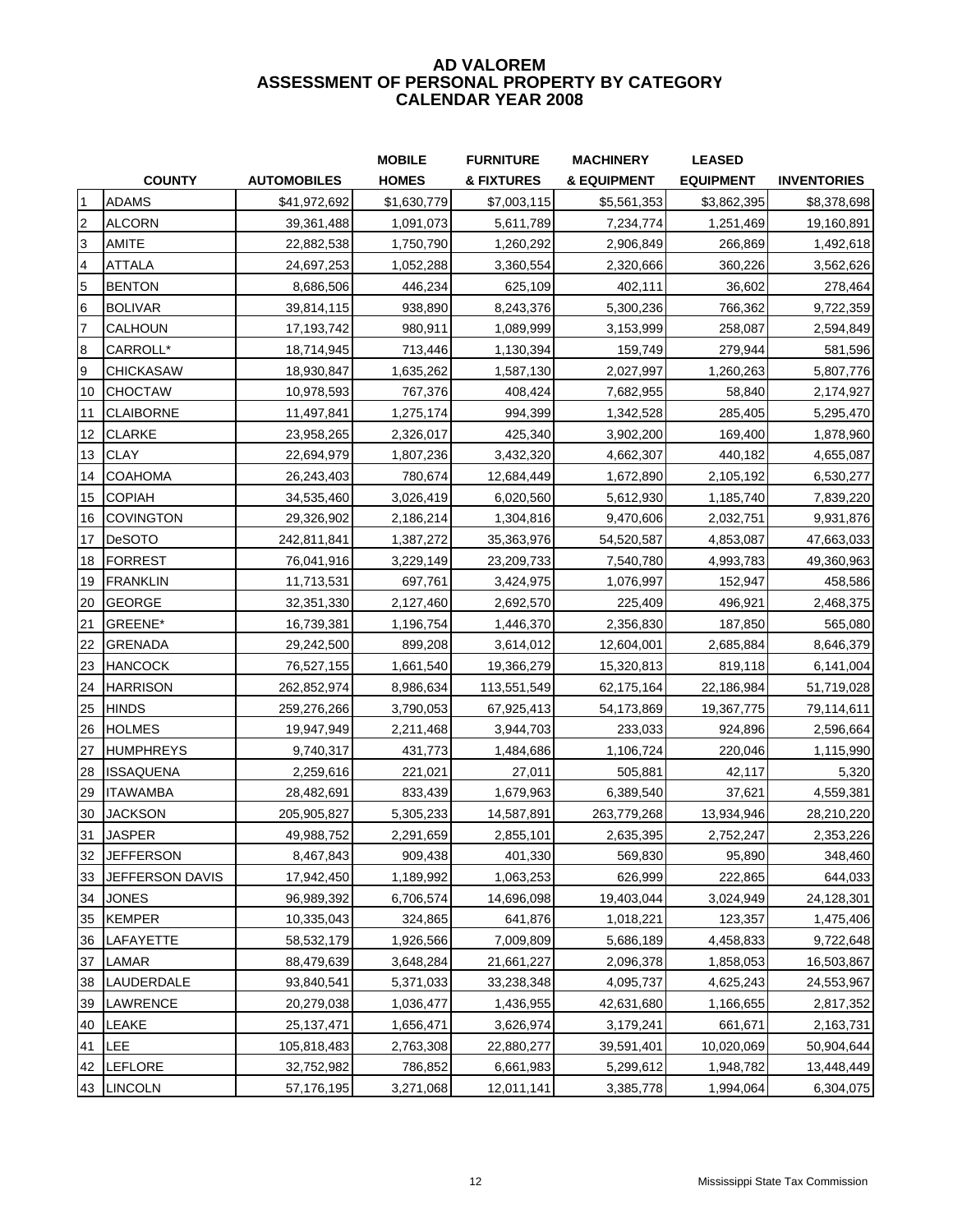|                |                |              | SEC 27-39-329     | <b>TOTAL</b>    |                   | <b>NUMBER</b>  |    |
|----------------|----------------|--------------|-------------------|-----------------|-------------------|----------------|----|
|                |                |              | <b>AND</b>        | <b>ASSESSED</b> | <b>TOTAL TRUE</b> | <b>OF</b>      |    |
| <b>BANKS</b>   | <b>IN LIEU</b> | MISC.        | <b>SCHOOL TAX</b> | <b>VALUE</b>    | <b>VALUE</b>      | <b>PARCELS</b> |    |
| \$0            | \$0            | \$17,279     | \$3,799,562       | \$72,225,873    | \$341,596,849     | 1,333          |    |
| $\mathbf 0$    | 0              | 291,053      | 35,427,826        | 109,430,363     | 598,330,628       | 1,110          |    |
| 0              | 0              | 0            | 1,365,932         | 31,925,888      | 136,564,081       | 351            |    |
| 0              | 0              | 60,738       | 1,542,864         | 36,957,215      | 164,954,306       | 558            |    |
| $\mathbf 0$    | 0              | $\mathbf 0$  | 1,023,646         | 11,498,672      | 47,702,776        | 197            | 5  |
| 293,348        | 0              | $\Omega$     | 8,881,232         | 73,959,918      | 360,351,935       | 1,403          | 6  |
| $\overline{0}$ | 0              | 32,280       | 0                 | 25,303,867      | 111,378,969       | 581            |    |
| 41,598         | $\mathbf 0$    | 88,213       | 776.524           | 22,486,409      | 87,526,230        | 253            | 8  |
| $\overline{0}$ | $\mathbf 0$    | $\Omega$     | 2,469,652         | 33,718,927      | 161,689,816       | 903            | 9  |
| $\Omega$       | 0              | 29,100       | 181,930           | 22,282,145      | 111,952,205       | 275            | 10 |
| 2,522          | 0              | 14,810       | 0                 | 20,708,149      | 99,781,118        | 377            | 11 |
| 0              | 0              | 52,830       | 2,417,820         | 35,130,832      | 154,341,377       | 685            | 12 |
| $\Omega$       | $\Omega$       | 153,128      | 989,331           | 38,834,570      | 183,244,160       | 685            | 13 |
| 5,887          | 582,069        | 440,629      | 1,438,852         | 52,484,322      | 262,417,469       | 1,024          | 14 |
| 0              | 0              | 0            | 4,673,290         | 62,893,619      | 304,171,580       | 921            | 15 |
| 99,167         | 0              | 0            | 1,497,056         | 55,849,388      | 274,572,913       | 654            | 16 |
| $\mathbf 0$    | 57,690,716     | 2,006,459    | 19,210,866        | 465,507,837     | 2,293,993,064     | 4,545          | 17 |
| 31,108         | 0              | 0            | 38,345,075        | 202,752,507     | 1,098,209,821     | 2,393          | 18 |
| 0              | 0              | 4,076        | 446,562           | 17,975,435      | 80,789,085        | 297            | 19 |
| 0              | 0              | 0            | 0                 | 40,362,065      | 161,242,607       | 631            | 20 |
| 0              | 0              | 0            | 201,650           | 22,693,915      | 95,493,501        | 274            | 21 |
| $\overline{0}$ | $\Omega$       | $\mathbf 0$  | 10,931,802        | 68,623,786      | 360,016,901       | 959            | 22 |
| 0              | 13,860,039     | 315,966      | 12,327,348        | 146,339,262     | 720,499,559       | 978            | 23 |
| 0              | 0              | $\Omega$     | 5,788,712         | 527,261,045     | 2,638,897,054     | 5,944          | 24 |
| 0              | 26,265,848     | 7,919,510    | 32,043,685        | 549,877,030     | 2,805,118,410     | 8,482          | 25 |
| 230            | 118            | 230,029      | 5,447,989         | 35,537,079      | 170,417,988       | 530            | 26 |
| 0              | 0              | 0            | 678,540           | 14,778,076      | 66,052,812        | 385            | 27 |
| 0              | 0              | 0            | 0                 | 3,060,966       | 12,874,387        | 68             | 28 |
| 0              | $\Omega$       | 0            | 7,982,104         | 49,964,739      | 238,153,917       | 573            | 29 |
| $\mathbf 0$    | 19,773,107     | 382,835      | 94,814,395        | 646,693,722     | 3,624,938,723     | 3,164          | 30 |
| $\overline{0}$ | $\overline{0}$ | $\mathbf{O}$ | 3,415,726         | 66,292,106      | 275,318,196       | 578            | 31 |
| 14,660         | 0              | $\Omega$     | $\Omega$          | 10,807,451      | 43,821,412        | 240            | 32 |
| $\overline{0}$ | 0              | 10,538       | 57,758            | 21,757,888      | 85,244,296        | 408            | 33 |
| 1,237          | 0              | 445,320      | 18,540,561        | 183,935,476     | 902,938,292       | 2,291          | 34 |
| 0              | 0              | 0            | 170,034           | 14,088,802      | 59,475,170        | 227            | 35 |
| $\overline{0}$ | 0              | 0            | 11,224,189        | 98,560,413      | 461,962,011       | 1,392          | 36 |
| $\overline{0}$ | 0              | 0            | 1,012,780         | 135,260,228     | 606,802,279       | 2,084          | 37 |
| $\overline{0}$ | 0              | 211,688      | 6,047,598         | 171,984,155     | 833,759,226       | 3,521          | 38 |
| $\overline{0}$ | 0              | 2,416        | 153,216           | 69,523,789      | 395,895,159       | 476            | 39 |
| $\overline{0}$ | 0              | 58           | 88,732            | 36,514,349      | 159,637,310       | 569            | 40 |
| 31,237         | 0              | 0            | 37,737,453        | 269,746,872     | 1,445,583,490     | 4,030          | 41 |
| 0              | 0              | 251,528      | 13,291,785        | 74,441,973      | 387,102,837       | 1,244          | 42 |
| $\overline{0}$ | $\pmb{0}$      | 503          | 11,439,170        | 95,581,994      | 446,626,001       | 1,327          | 43 |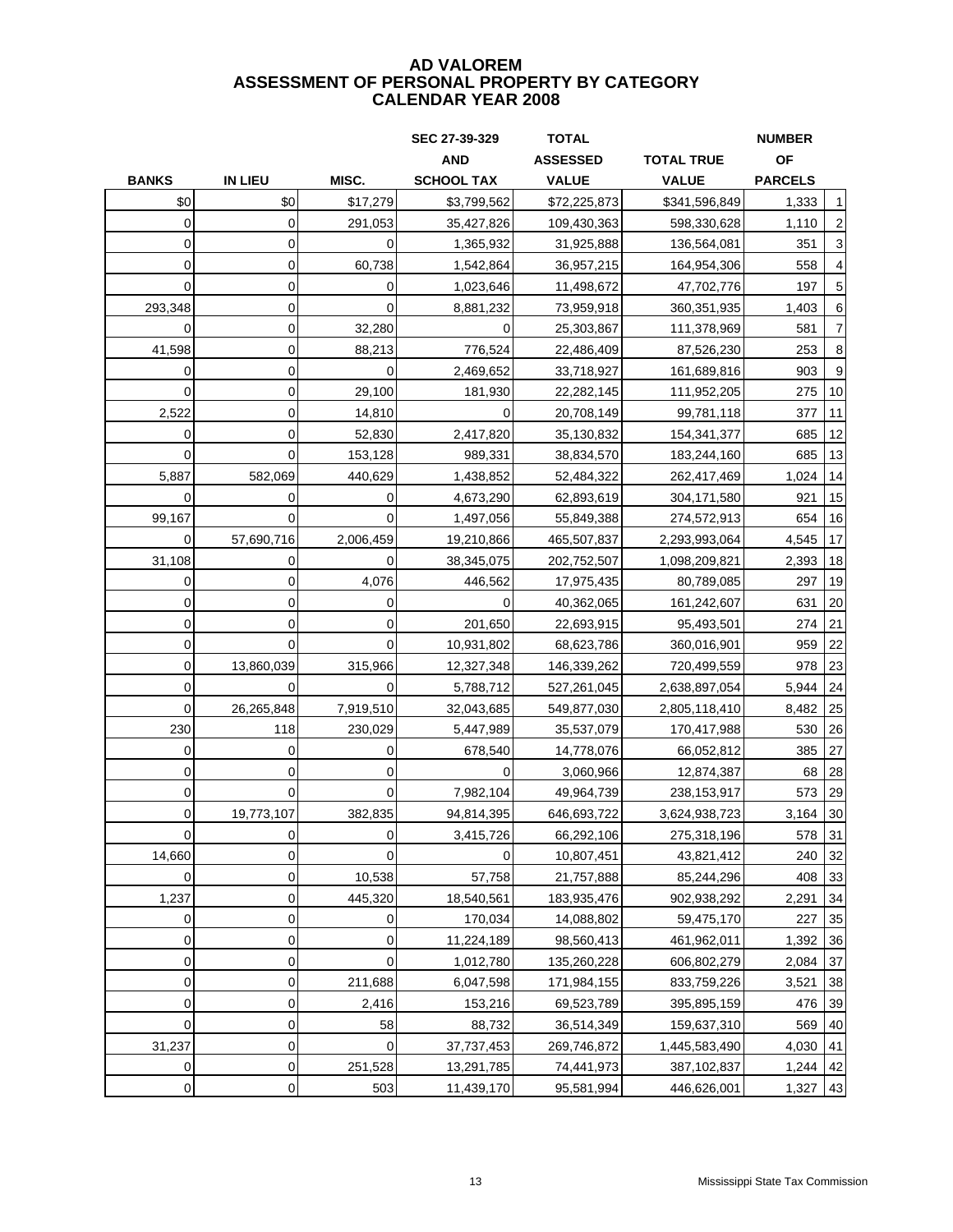#### **ASSESSMENT OF PERSONAL PROPERTY BY CATEGORY CALENDAR YEAR 2008 AD VALOREM**

|    |                     |                    | <b>MOBILE</b> | <b>FURNITURE</b> | <b>MACHINERY</b> | <b>LEASED</b>    |                    |
|----|---------------------|--------------------|---------------|------------------|------------------|------------------|--------------------|
|    | <b>COUNTY</b>       | <b>AUTOMOBILES</b> | <b>HOMES</b>  | & FIXTURES       | & EQUIPMENT      | <b>EQUIPMENT</b> | <b>INVENTORIES</b> |
| 44 | LOWNDES             | \$74,104,076       | \$2,788,283   | \$23,649,831     | \$117,896,131    | \$3,986,087      | \$35,833,686       |
| 45 | <b>MADISON</b>      | 199,049,227        | 1,943,226     | 35,405,600       | 28,831,010       | 5,900,040        | 34,047,980         |
| 46 | <b>MARION</b>       | 34,883,548         | 2,700,233     | 4,327,882        | 2,451,634        | 1,017,020        | 5,158,605          |
| 47 | <b>MARSHALL</b>     | 38,537,667         | 2,886,732     | 4,367,191        | 9,222,822        | 1,133,853        | 5,594,573          |
| 48 | <b>MONROE</b>       | 44,476,679         | 2,803,509     | 4,884,654        | 13,650,798       | 2,584,975        | 21,986,498         |
| 49 | <b>MONTGOMERY</b>   | 13,555,065         | 426,687       | 1,017,703        | 1,078,468        | 129,841          | 1,306,112          |
| 50 | <b>NESHOBA</b>      | 35,100,000         | 1,485,000     | 4,910,819        | 3,816,892        | 799,559          | 8,399,369          |
| 51 | <b>NEWTON</b>       | 25,283,867         | 1,698,989     | 2,530,510        | 4,699,340        | 612,411          | 3,621,684          |
| 52 | <b>NOXUBEE</b>      | 9,613,470          | 1,107,480     | 801,456          | 4,517,439        | 437,888          | 2,528,824          |
| 53 | <b>OKTIBBEHA</b>    | 47,725,738         | 2,189,581     | 8,103,570        | 7,041,711        | 4,739,280        | 8,602,966          |
| 54 | <b>PANOLA</b>       | 38,545,254         | 1,938,226     | 5,830,393        | 10,370,838       | 2,038,801        | 9,434,371          |
| 55 | <b>PEARL RIVER</b>  | 82,905,157         | 4,527,787     | 8,274,569        | 3,858,824        | 1,295,465        | 6,987,181          |
| 56 | <b>PERRY</b>        | 18,084,400         | 1,567,892     | 1,235,587        | 15,985,489       | 294,648          | 3,708,414          |
| 57 | <b>PIKE</b>         | 50,759,679         | 3,490,129     | 8,519,576        | 14,221,803       | 2,255,724        | 10,673,229         |
| 58 | <b>PONTOTOC</b>     | 34,565,164         | 2,329,854     | 2,086,110        | 3,644,575        | 1,690,474        | 9,896,448          |
| 59 | <b>PRENTISS</b>     | 23,060,012         | 1,306,416     | 3,160,913        | 7,660,552        | 1,451,670        | 11,339,060         |
| 60 | QUITMAN             | 7,586,427          | 200,489       | 746,852          | 968,631          | 169,854          | 1,907,584          |
| 61 | <b>RANKIN</b>       | 252,850,800        | 7,314,890     | 37,100,909       | 37,668,343       | 9,173,225        | 49,948,899         |
| 62 | <b>SCOTT</b>        | 33,064,455         | 2,981,679     | 4,095,400        | 10,211,750       | 2,169,820        | 4,854,450          |
| 63 | <b>SHARKEY</b>      | 6,088,439          | 436,503       | 591,382          | 154,139          | 276,707          | 1,229,116          |
| 64 | <b>SIMPSON</b>      | 34,760,910         | 2,865,238     | 4,342,652        | 350,001          | 882,703          | 3,468,725          |
| 65 | <b>SMITH</b>        | 24,032,943         | 1,545,764     | 1,405,200        | 8,602,120        | 337,180          | 2,826,980          |
| 66 | <b>STONE</b>        | 22,088,540         | 979,436       | 2,985,111        | 2,858,507        | 1,169,241        | 2,649,873          |
| 67 | <b>SUNFLOWER</b>    | 26,983,093         | 475,490       | 2,794,824        | 5,442,278        | 1,755,726        | 10,892,550         |
| 68 | <b>TALLAHATCHIE</b> | 14,219,260         | 906,914       | 902,036          | 709,242          | 411,757          | 923,862            |
| 69 | <b>TATE</b>         | 33,994,303         | 925,565       | 2,323,872        | 3,670,724        | 617,539          | 3,408,319          |
| 70 | <b>TIPPAH</b>       | 23,958,806         | 1,049,953     | 2,251,202        | 5,206,845        | 754,357          | 5,503,334          |
| 71 | <b>TISHOMINGO</b>   | 24,753,315         | 503,096       | 2,120,603        | 8,988,284        | 3,102,634        | 10,501,046         |
| 72 | <b>TUNICA</b>       | 19,329,894         | 942,419       | 61,549,861       | 16,810,666       | 1,865,958        | 3,694,914          |
| 73 | <b>UNION</b>        | 30,029,975         | 2,102,296     | 5,830,555        | 4,060,846        | 726,119          | 11,509,863         |
| 74 | WALTHALL            | 21,149,569         | 1,429,605     | 1,561,200        | 911,927          | 71,848           | 1,536,815          |
| 75 | WARREN              | 68,905,328         | 2,094,672     | 33,317,252       | 50,323,022       | 5,737,606        | 28,092,426         |
| 76 | <b>WASHINGTON</b>   | 51,542,324         | 1,634,145     | 6,555,850        | 13,122,278       | 5,534,555        | 17,466,911         |
| 77 | WAYNE               | 33,905,851         | 2,250,936     | 1,047,317        | 9,408,158        | 842,189          | 6,379,082          |
| 78 | <b>WEBSTER</b>      | 13,397,899         | 760,520       | 1,334,362        | 1,088,199        | 129,938          | 1,309,134          |
| 79 | <b>WILKINSON</b>    | 11,709,996         | 1,493,278     | 1,418,440        | 168,573          | 465,418          | 974,017            |
| 80 | <b>WINSTON</b>      | 22,811,699         | 1,400,129     | 2,438,547        | 6,751,437        | 362,176          | 5,187,307          |
| 81 | YALOBUSHA           | 13,598,949         | 395,246       | 639,128          | 3,328,845        | 20,888           | 1,136,006          |
| 82 | <b>YAZOO</b>        | 28,593,745         | 1,586,977     | 2,386,966        | 6,697,455        | 2,194,305        | 4,083,170          |
|    | <b>TOTAL</b>        | \$3,920,728,394    | \$158,735,399 | \$774,531,454    | \$1,122,093,147  | \$187,615,859    | \$886,481,870      |

AUTOMOBILES ARE CLASS 5 PROPERTY WITH AN ASSESSMENT RATIO OF 3O%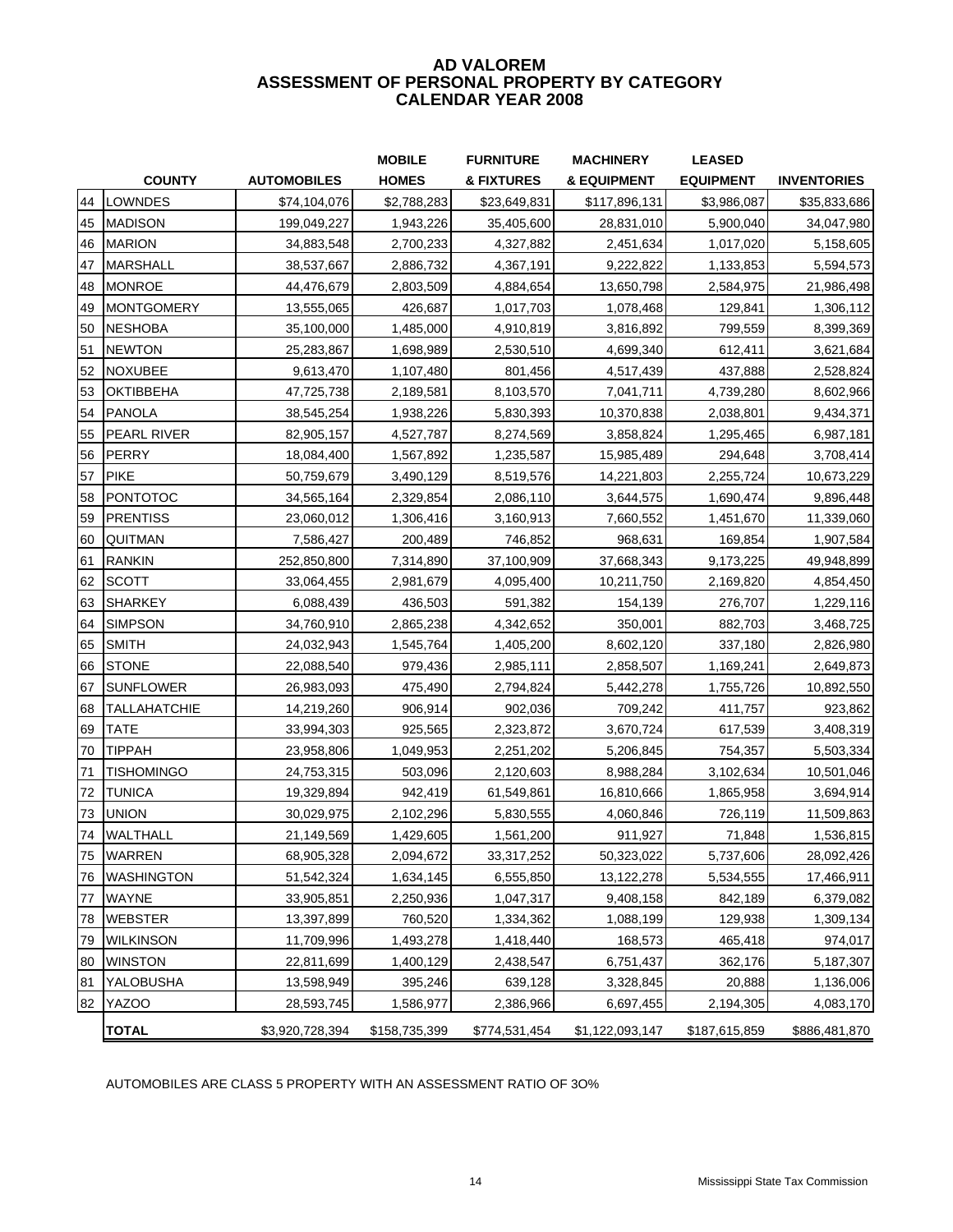|                |                |              | SEC 27-39-329     | <b>TOTAL</b>    |                   | <b>NUMBER</b>  |    |
|----------------|----------------|--------------|-------------------|-----------------|-------------------|----------------|----|
|                |                |              | <b>AND</b>        | <b>ASSESSED</b> | <b>TOTAL TRUE</b> | <b>OF</b>      |    |
| <b>BANKS</b>   | <b>IN LIEU</b> | MISC.        | <b>SCHOOL TAX</b> | <b>VALUE</b>    | <b>VALUE</b>      | <b>PARCELS</b> |    |
| \$0            | \$142,309,475  | \$8          | \$20,573,964      | \$421,141,541   | \$2,560,596,688   | 2,183          | 44 |
| $\overline{0}$ | 120,984,260    | 546,500      | 17,743,230        | 444,451,073     | 2,299,485,701     | 4,152          | 45 |
| $\Omega$       | 0              | 15,915       | 141,458           | 50,696,295      | 221,696,760       | 961            | 46 |
| 47,591         | $\mathbf 0$    | 1,392        | 4,676,583         | 66,468,404      | 314,663,789       | 1,272          | 47 |
| $\mathbf 0$    | $\mathbf 0$    | 0            | 28,745,915        | 119,133,028     | 645,964,272       | 1,624          | 48 |
| $\overline{0}$ | $\mathbf 0$    | 274,165      | 4,809             | 17,792,850      | 73,473,703        | 435            | 49 |
| 58             | $\mathbf 0$    | 15,107       | 1,082,922         | 55,609,726      | 253,731,352       | 859            | 50 |
| $\mathbf 0$    | $\mathbf 0$    | 113,552      | 0                 | 38,560,353      | 172,789,347       | 610            | 51 |
| 0              | $\mathbf 0$    | 74,302       | 1,176,773         | 20,257,632      | 103,005,872       | 540            | 52 |
| 0              | $\Omega$       | 0            | 1,188,164         | 79,591,010      | 371,520,672       | 1,606          | 53 |
| $\Omega$       | 48,199,918     | 105,635      | 2,835,376         | 119,298,812     | 666,836,718       | 1,163          | 54 |
| 1,073          | 0              | 63,393       | 46,367            | 107,959,816     | 443,381,588       | 1,267          | 55 |
| 0              | $\mathbf 0$    | 82,244       | 0                 | 40,958,674      | 212,776,481       | 375            | 56 |
| 0              | $\mathbf 0$    | 19,590       | 1,113,463         | 91,053,193      | 437,821,485       | 1,631          | 57 |
| $\mathbf 0$    | $\mathbf 0$    | 0            | 6,875,531         | 61,088,156      | 291,837,083       | 828            | 58 |
| $\mathbf 0$    | $\mathbf 0$    | 0            | 5,340,881         | 53,319,504      | 278,626,516       | 943            | 59 |
| $\mathbf 0$    | $\mathbf 0$    | 78,167       | 1,795,099         | 13,453,103      | 64,398,103        | 281            | 60 |
| $\overline{0}$ | 0              | 0            | 19,938,284        | 413,995,350     | 1,927,211,073     | 4,805          | 61 |
| $\overline{0}$ | $\mathbf 0$    | 150          | 15,089,510        | 72,467,214      | 372,885,809       | 1,050          | 62 |
| $\overline{0}$ | 0              | 341,458      | 109,888           | 9,227,632       | 41,222,791        | 248            | 63 |
| 108,646        | $\mathbf 0$    | 19,686       | 2,811,150         | 49,609,711      | 214,861,630       | 735            | 64 |
| $\overline{0}$ | $\mathbf 0$    | 0            | 1,014,710         | 39,764,897      | 184,986,869       | 411            | 65 |
| 0              | $\mathbf 0$    | 68           | 2,004,038         | 34,734,814      | 157,936,839       | 562            | 66 |
| $\Omega$       | $\mathbf 0$    | 298,917      | 6,710,094         | 55,352,972      | 279,075,837       | 927            | 67 |
| 36,912         | $\mathbf 0$    | 73,451       | 0                 | 18,183,434      | 73,823,733        | 447            | 68 |
| 0              | 0              | 108,036      | 3,490,571         | 48,538,929      | 210,274,685       | 676            | 69 |
| 63             | 17             | 358,408      | 7,525,583         | 46,608,568      | 230,705,056       | 1,217          | 70 |
| 199,296        | 0              | 469,981      | 0                 | 50,638,255      | 255,077,188       | 609            | 71 |
| 176,443        | $\mathbf 0$    | 208,823      | $\Omega$          | 104,578,978     | 632,758,748       | 540            | 72 |
| $\Omega$       | $\mathbf 0$    | 34,267       | 2,616,440         | 56,910,361      | 279,302,378       | 879            | 73 |
| $\overline{0}$ | $\overline{0}$ | 40,679       | 546,965           | 27,248,608      | 111,158,724       | 404 74         |    |
| $\overline{0}$ | $\mathbf 0$    | 712,143      | 0                 | 189, 182, 449   | 1,031,531,559     | 1,657          | 75 |
| $\overline{0}$ | 0              | 3,635,296    | 10,023,944        | 109,515,303     | 558,293,860       | 2,260          | 76 |
| $\pmb{0}$      | $\mathbf 0$    | 85,668       | 4,572,982         | 58,492,183      | 276,980,441       | 993            | 77 |
| 0              | 0              | 86,888       | 1,200,780         | 19,307,720      | 84,056,792        | 343            | 78 |
| 0              | $\mathbf 0$    | 39,523       | 0                 | 16,269,245      | 69,428,323        | 337            | 79 |
| 0              | 0              | 112,800      | 3,231,101         | 42,295,196      | 205,819,513       | 535            | 80 |
| 0              | 0              | 1,102        | 6,955,363         | 26,075,527      | 128,505,079       | 411            | 81 |
| 0              | 0              | 0            | 4,205,856         | 49,748,474      | 236,344,010       | 757            | 82 |
| \$1,091,076    | \$429,665,567  | \$20,978,300 | \$583,271,041     | \$8,085,192,107 | \$40,846,286,987  | 100,453        |    |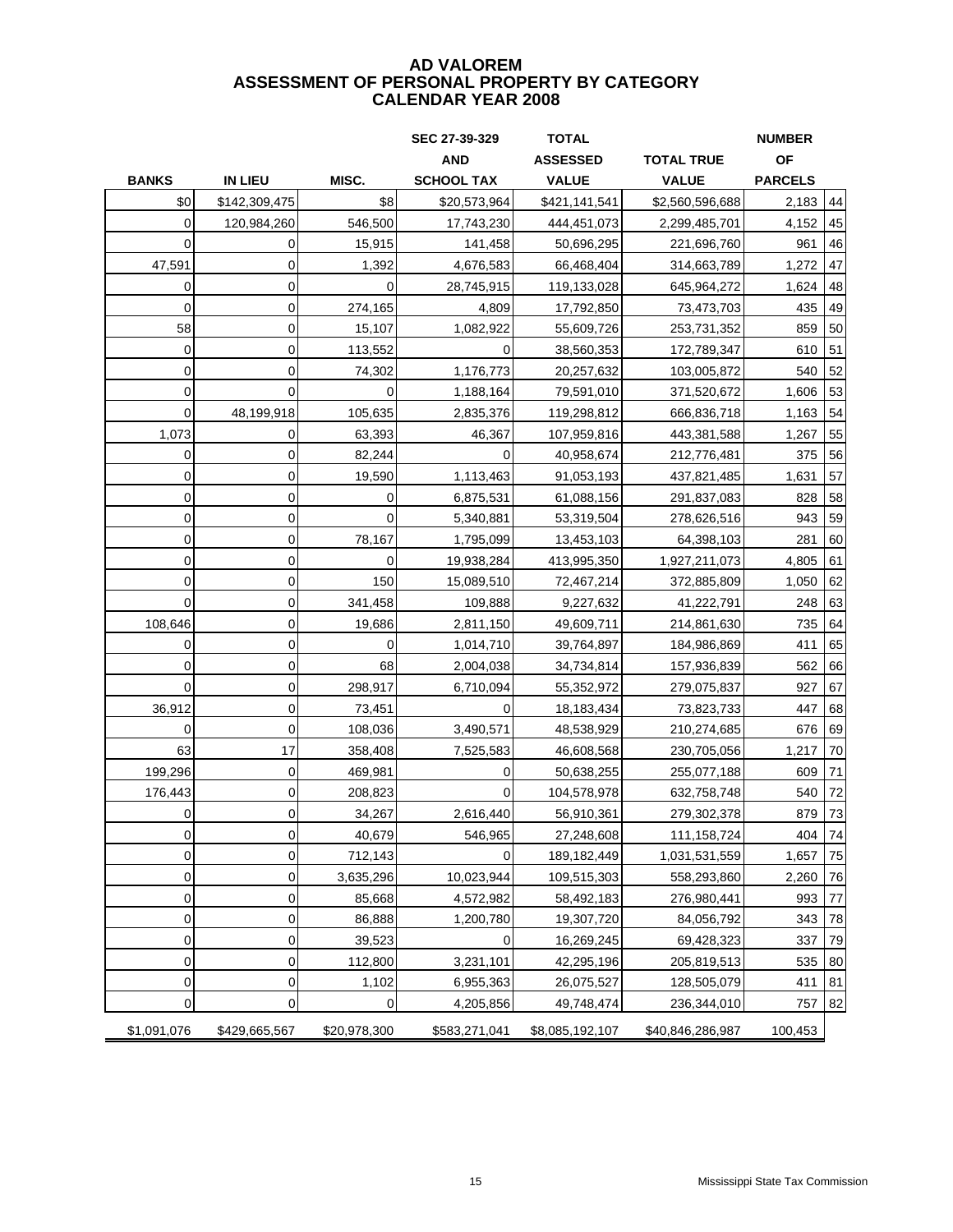|                |                  | <b>CLASS 1</b> | <b>CLASS 1</b>      |                | <b>CULTIVATABLE</b> | <b>BLDG &amp; IMPROVED</b> |
|----------------|------------------|----------------|---------------------|----------------|---------------------|----------------------------|
|                | <b>COUNTY</b>    | <b>LAND</b>    | <b>IMPROVEMENTS</b> | IN LIEU        | LAND                | <b>COUNTRY LANDS</b>       |
|                | <b>ADAMS</b>     | \$8,599,514    | \$43,578,537        | \$1,274,638    | \$5,899,336         | \$10,587,769               |
| $\overline{c}$ | <b>ALCORN</b>    | 4,804,254      | 52,734,999          | $\mathbf 0$    | 3,039,354           | 10,554,375                 |
| 3              | AMITE            | 1,891,889      | 19,547,429          | $\mathbf{O}$   | 3,965,134           | 11,147,782                 |
| 4              | ATTALA           | 4,456,688      | 32,164,992          | $\Omega$       | 3,272,157           | 8,587,329                  |
| 5              | <b>BENTON</b>    | 914,940        | 9,548,053           | 31,895,332     | 1,427,947           | 3,676,315                  |
| 6              | <b>BOLIVAR</b>   | 9,844,257      | 45,377,495          | $\mathbf 0$    | 36,429,956          | 18,036,384                 |
| 7              | CALHOUN          | 2,170,569      | 19,838,114          | $\overline{0}$ | 2,702,787           | 5,461,288                  |
| 8              | CARROLL          | 2,691,217      |                     | 0              |                     |                            |
|                |                  |                | 19,187,179          |                | 7,271,603           | 7,311,748                  |
| 9              | <b>CHICKASAW</b> | 2,278,165      | 21,058,397          | 0              | 4,042,941           | 5,545,750                  |
|                | 10 CHOCTAW       | 1,709,889      | 12,172,619          | 142,327,686    | 1,709,928           | 4,514,196                  |
| 11             | <b>CLAIBORNE</b> | 1,256,845      | 8,469,232           | $\mathbf 0$    | 3,228,169           | 5,189,810                  |
|                | 12 CLARKE        | 2,344,752      | 19,615,397          | $\mathbf 0$    | 3,973,783           | 5,745,982                  |
|                | 13 CLAY          | 6,451,530      | 34,700,169          | 0              | 4,938,639           | 8,900,393                  |
|                | 14 COAHOMA       | 4,679,955      | 29,316,370          | 582,069        | 23,920,635          | 13,933,880                 |
|                | 15 COPIAH        | 5,535,882      | 36,608,404          | $\Omega$       | 4,004,231           | 12,111,359                 |
|                | 16 COVINGTON     | 2,926,434      | 27,330,665          | $\mathbf 0$    | 2,815,849           | 10,931,440                 |
|                | 17 DeSOTO        | 120, 177, 889  | 452,414,010         | 10,145,107     | 27,278,717          | 11,438,851                 |
|                | 18 FORREST       | 21,278,161     | 103,106,556         | $\mathbf 0$    | 5,714,844           | 15,438,463                 |
|                | 19 FRANKLIN      | 1,262,769      | 11,628,641          | 0              | 2,219,378           | 4,657,732                  |
|                | 20 GEORGE        | 4,512,643      | 33,334,558          | $\mathbf 0$    | 3,027,257           | 11,172,958                 |
| 21             | GREENE*          | 1,687,643      | 15,478,912          | 0              | 1,385,411           | 5,765,646                  |
|                | 22 GRENADA       | 7,575,125      | 36,210,548          | $\mathbf 0$    | 4,461,768           | 6,725,382                  |
|                | 23 HANCOCK       | 33,258,949     | 97,595,232          | 3,752,759      | 16,615,319          | 47,820,051                 |
|                | 24 HARRISON      | 115,743,371    | 336,015,343         | $\overline{0}$ | 45,079,507          | 50,298,582                 |
|                | 25 HINDS         | 129,838,527    | 356,378,744         | 960,739        | 23,803,852          | 46,725,892                 |
|                | 26 HOLMES        | 1,930,918      | 14,022,448          | 0              | 13,735,561          | 7,426,979                  |
|                | 27 HUMPHREYS     | 1,110,659      | 8,438,285           | $\mathbf 0$    | 10,106,933          | 8,027,087                  |
| 28             | <b>ISSAQUENA</b> | 174,700        | 1,349,186           | $\mathbf 0$    | 6,087,058           | 3,387,601                  |
|                | 29 ITAWAMBA      | 3,787,555      | 30,043,999          | $\Omega$       |                     |                            |
|                |                  |                |                     |                | 3,434,361           | 6,406,836                  |
|                | 30 JACKSON       | 67,743,857     | 295,795,857         | 1,133,031      | 31,380,358          | 77,420,425                 |
|                | 31 JASPER        | 3,130,529      | 26,667,907          | $\mathbf 0$    | 5,092,360           | 11,320,687                 |
| 32             | <b>JEFFERSON</b> | 868,171        | 7,379,740           | $\overline{0}$ | 2,788,738           | 4,161,686                  |
| 33             | JEFFERSON DAVIS  | 1,711,722      | 17,127,076          | 0              | 2,559,581           | 7,676,685                  |
| 34             | <b>JONES</b>     | 12,448,893     | 93,779,525          | $\mathbf 0$    | 7,399,823           | 31,096,702                 |
|                | 35 KEMPER        | 794,003        | 10,557,134          | $\mathbf 0$    | 1,843,504           | 3,544,853                  |
|                | 36 LAFAYETTE     | 27,575,504     | 89,307,844          | $\mathbf 0$    | 15,780,165          | 26,570,937                 |
| 37             | LAMAR            | 21,017,494     | 139,245,516         | $\mathbf 0$    | 14,517,291          | 41,087,899                 |
|                | 38 LAUDERDALE    | 28,348,755     | 145,431,519         | $\mathbf 0$    | 15,065,400          | 31,630,976                 |
|                | 39 LAWRENCE      | 1,815,946      | 19,350,803          | $\mathbf 0$    | 3,233,421           | 12,349,782                 |
|                | 40 LEAKE         | 4,062,874      | 27,322,452          | $\mathbf 0$    | 3,398,046           | 14,358,235                 |
|                | 41 LEE           | 47,714,953     | 178,195,381         | $\mathbf 0$    | 12,199,318          | 40,132,794                 |
|                | 42 LEFLORE       | 8,610,782      | 36,352,036          | 0              | 23,943,461          | 16,536,917                 |
|                | 43 LINCOLN       | 8,975,246      | 48,937,241          | $\mathbf 0$    | 4,748,916           | 11,044,727                 |
|                | 44 LOWNDES       | 20,557,580     | 113,894,426         | 5,399,445      | 14,986,416          | 55,145,304                 |
|                | 45 MADISON       | 86,617,929     | 301,888,006         | 48,935,519     | 53,397,128          | 48,399,308                 |
|                | 46 MARION        | 4,094,952      | 32,886,957          | 0              | 3,636,709           | 9,676,544                  |
|                | 47 MARSHALL      | 9,979,430      | 61,567,858          | $\mathbf 0$    | 14,691,733          | 23,995,658                 |
|                | 48 MONROE        | 10,327,503     | 57,940,184          | 728,073        | 7,602,048           | 12,719,953                 |
|                | 49 MONTGOMERY    | 1,650,501      | 14,312,571          | $\mathbf 0$    | 3,483,422           | 2,890,722                  |
|                | 50 NESHOBA       | 5,973,282      | 44,292,381          | 0              | 3,747,432           | 15,550,537                 |
|                | 51 NEWTON        | 2,548,837      | 28,361,634          | 0              | 2,727,276           | 7,150,016                  |
|                | 52 NOXUBEE       | 1,110,226      | 10,322,998          | $\mathbf 0$    | 4,003,271           | 5,950,137                  |
|                | 53 OKTIBBEHA     | 16,177,811     | 69,334,437          | 0              | 9,018,475           | 19,643,317                 |
|                | 54 PANOLA        | 7,040,093      | 44,624,674          | 608,600        | 10,250,633          | 12,018,034                 |
|                | 55 PEARL RIVER   | 20,070,538     | 105,957,086         | $\mathbf 0$    | 18,325,081          | 36,011,853                 |
|                | 56 PERRY         | 1,870,404      | 15,145,826          | $\mathbf 0$    | 1,761,447           | 4,009,995                  |
|                | 57 PIKE          | 14,572,598     | 55,769,345          | $\overline{0}$ | 5,051,030           | 21,811,423                 |
|                |                  |                |                     |                |                     |                            |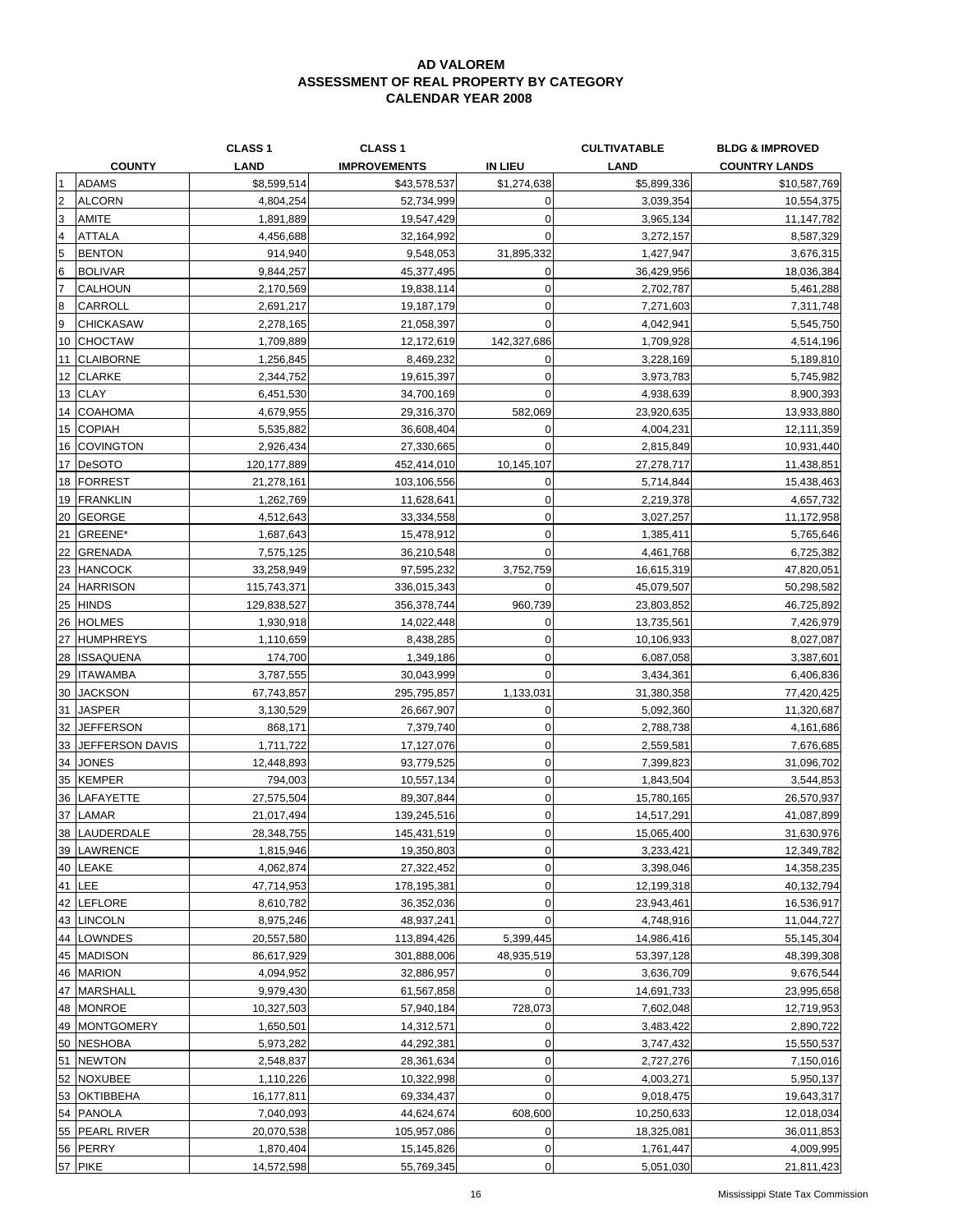|                       |                    |                     | SEC 27-39-329     | <b>TOTAL</b>          |               | <b>NUMBER</b>  |                |
|-----------------------|--------------------|---------------------|-------------------|-----------------------|---------------|----------------|----------------|
| <b>UNCULTIVATABLE</b> | <b>URBAN</b>       | <b>URBAN</b>        | <b>AND</b>        | <b>ASSESSED VALUE</b> | <b>TRUE</b>   | OF             |                |
| LANDS**               | <b>REAL ESTATE</b> | <b>IMPROVEMENTS</b> | <b>SCHOOL TAX</b> | OF REALTY             | <b>VALUE</b>  | <b>PARCELS</b> |                |
| \$7,389,867           | \$9,958,653        | \$32,051,914        | \$155,322         | \$119,495,550         | \$970,563,802 | 17,528         | $\mathbf{1}$   |
| 4,401,744             | 7,584,440          | 26,279,346          | 2,614,665         | 112,013,177           | 938,527,010   | 20,847         | $\overline{c}$ |
| 14,597,476            | 697,497            | 5,275,725           | 120,065           | 57,242,997            | 453,048,490   | 15,165         | 3              |
| 13,889,099            | 4,349,329          | 15,285,532          | 810,533           | 82,815,659            | 674,164,558   | 16,191         | $\overline{4}$ |
| 5,136,731             | 537,718            | 1,761,247           | 292,906           | 55,191,189            | 402,802,839   | 8,274          | $\sqrt{5}$     |
| 3,868,407             | 17,903,021         | 36,642,376          | 1,518,763         | 169,620,659           | 1,314,844,005 | 23,261         | 6              |
| 9,072,454             | 1,851,424          | 8,962,933           | 588,188           | 50,647,757            | 410,364,172   | 13,246         | $\overline{7}$ |
| 10,946,732            | 370,114            | 1,991,111           | 179,936           | 49,949,640            | 405,921,328   | 10,014         | 8              |
| 5,096,422             | 2,326,740          | 11,952,522          | 1,343,785         | 53,644,722            | 435,400,220   | 12,813         | 9              |
| 8,157,512             | 866,605            | 2,884,917           | 110,336           | 174,453,688           | 1,209,294,842 | 8,813          | 10             |
| 9,443,349             | 559,303            | 2,617,137           |                   | 30,763,845            | 237,498,550   | 7,877          | 11             |
| 12,636,845            | 2,087,686          | 6,099,472           | 7,620,689         | 60,124,606            | 483,232,600   | 15,813         | 12             |
| 4,992,001             | 9,835,933          | 27,708,350          | 238,792           | 97,765,807            | 788,938,043   | 12,568         | 13             |
| 2,780,768             | 7,174,853          | 27,134,516          | 426,839           | 109,949,885           | 846,634,369   | 15,922         | 14             |
| 15,335,388            | 3,565,195          | 14,069,640          | 2,368,256         | 93,598,355            | 764,433,560   | 20,431         | 15             |
| 8,138,258             | 1,329,830          | 9,294,493           | 2.671.362         | 65,438,331            | 537,112,530   | 15,273         | 16             |
| 1,976,696             | 124,635,216        | 238,366,798         | 55,915,098        | 1,042,348,382         | 8,857,659,951 | 69,003         | 17             |
| 6,797,672             | 38,426,114         | 92,598,157          | 9,616,692         | 292,976,659           | 2,367,736,877 | 39,474         | 18             |
| 8,782,772             | 562,396            | 2,743,984           | 0                 | 31,857,672            | 255,337,950   | 9,023          | 19             |
| 8,262,866             | 1,409,275          | 5,441,258           | $\Omega$          | 67,160,815            | 573,862,815   | 16,765         | 20             |
| 15,902,179            | 495,194            | 2,477,806           | 39,381            | 43,232,172            | 345,411,016   | 11,955         | 21             |
| 4,469,405             | 7.296.020          | 27,975,270          | 2,615,707         | 97,329,225            | 794,807,834   | 15,327         | 22             |
| 28,270,894            | 47,417,625         | 46,730,805          | 330,684           | 321,792,318           | 2,581,443,051 | 50,692         | 23             |
| 4,636,740             | 234,388,453        | 463,572,312         | 9,259,309         | 1,258,993,617         | 9,899,153,160 | 99,986         | 24             |
| 20,480,705            | 170,843,230        | 407,265,617         | 2,835,364         | 1,159,132,670         | 9,360,218,157 | 113,525        | 25             |
| 10,042,699            | 1,739,924          | 7,414,627           | 1,134,167         | 57,447,323            | 436,149,857   | 15,068         | 26             |
| 655,856               | 866,485            | 3,838,646           | 0                 | 33,043,951            | 252,243,975   | 7,508          | 27             |
| 4,108,679             | 73,303             | 274,583             |                   | 15,455,110            | 108,109,170   | 2,827          | 28             |
| 7,573,422             | 1,935,410          | 11,939,570          | 2,583,429         | 67,704,582            | 564,108,477   | 15,784         | 29             |
| 40,363,340            | 78,825,897         | 158,569,293         | 11,365,708        | 762,597,766           | 6,295,784,155 | 82,498         | 30             |
| 11,586,165            | 1,858,434          | 7,845,683           | 2,009,500         | 69,511,265            | 562,707,945   | 18,177         | 31             |
| 11,086,806            | 404,462            | 2,023,280           | 0                 | 28,712,883            | 218,897,040   | 7,950          | 32             |
| 9,369,448             | 956,614            | 3,715,327           | 0                 | 43,116,453            | 350,210,740   | 13,340         | 33             |
| 12,154,511            | 15,260,839         | 49,495,288          | 7,927,344         | 229,562,925           | 1,884,439,570 | 37,518         | 34             |
| 13,712,341            | 319,872            | 1,792,510           | $\Omega$          | 32,564,217            | 254,926,638   | 11,450         | 35             |
| 11,355,321            | 56,685,061         | 102,095,928         | 4,543,736         | 333,914,496           | 2,615,679,601 | 25,919         | 36             |
| 9,048,455             | 18,578,648         | 66,291,566          | 365,373           | 310,152,242           | 2,601,845,370 | 29,905         | 37             |
| 10,262,263            | 37,424,942         | 101,870,248         | 5,503,076         | 375,537,179           | 3,083,075,806 | 44,314         | 38             |
| 8,031,120             | 938,127            | 4,387,351           | 262,553           | 50,369,103            | 406,342,884   | 12,301         | 39             |
| 10,831,515            | 3,510,821          | 10,206,256          | 240,725           | 73,930,924            | 597,482,665   | 15,388         | 40             |
| 6,572,148             | 69,985,417         | 151,581,400         | 15,241,765        | 521,623,176           | 4,230,483,724 | 39,732         | 41             |
| 2,298,950             | 9,612,916          | 33,187,979          | 5,156,042         | 135,699,083           | 1,054,526,238 | 16,562         | 42             |
| 9,875,184             | 12,360,622         | 30,255,099          | 489,534           | 126,686,569           | 1,037,618,760 | 23,898         | 43             |
| 4,731,955             | 25,424,269         | 64,686,392          | 10,328,117        | 315,153,904           | 2,549,199,381 | 29,851         | 44             |
| 10,365,712            | 94,578,114         | 179,385,178         | 18,779,851        | 842,346,745           | 6,910,624,103 | 47,506         | 45             |
| 10,164,220            | 5,605,882          | 15,183,941          | 748,738           | 81,997,943            | 669,919,765   | 18,823         | 46             |
| 7,193,541             | 5,482,312          | 29,122,377          | 8,860,008         |                       |               | 24,226         | 47             |
|                       |                    |                     |                   | 160,892,917           | 1,253,596,460 |                |                |
| 9,168,534             | 7,076,721          | 25,447,034          | 1,331,526         | 132,341,576           | 1,109,806,324 | 27,195         | 48             |
| 5,713,500             | 2,157,256          | 7,323,357           | 19,264            | 37,550,593            | 303,542,013   | 10,151         | 49             |
| 8,832,649             | 6,944,392          | 22,094,728          | 1,361,193         | 108,796,594           | 892,825,399   | 18,136         | 50             |
| 8,724,491             | 2,104,676          | 10,596,267          |                   | 62,213,197            | 517,760,251   | 16,237         | 51             |
| 9,559,579             | 1,139,551          | 4,324,122           | 451,870           | 36,861,754            | 283,834,420   | 9,581          | 52             |
| 5,303,814             | 24,728,947         | 65,303,130          | 680,775           | 210,190,706           | 1,686,287,417 | 19,932         | 53             |
| 7,551,425             | 9,146,242          | 30,517,317          | 4,238,206         | 125,995,224           | 1,012,174,388 | 23,241         | 54             |
| 13,436,596            | 11,877,748         | 31,885,936          | 180,745           | 237,745,583           | 2,004,991,140 | 41,758         | 55             |
| 7,858,661             | 1,229,981          | 3,306,971           | $\mathbf 0$       | 35, 183, 285          | 291,275,990   | 10,396         | 56             |
| 14,527,867            | 17, 137, 215       | 41,207,799          | 827,921           | 170,905,198           | 1,373,830,194 | 25,122         | 57             |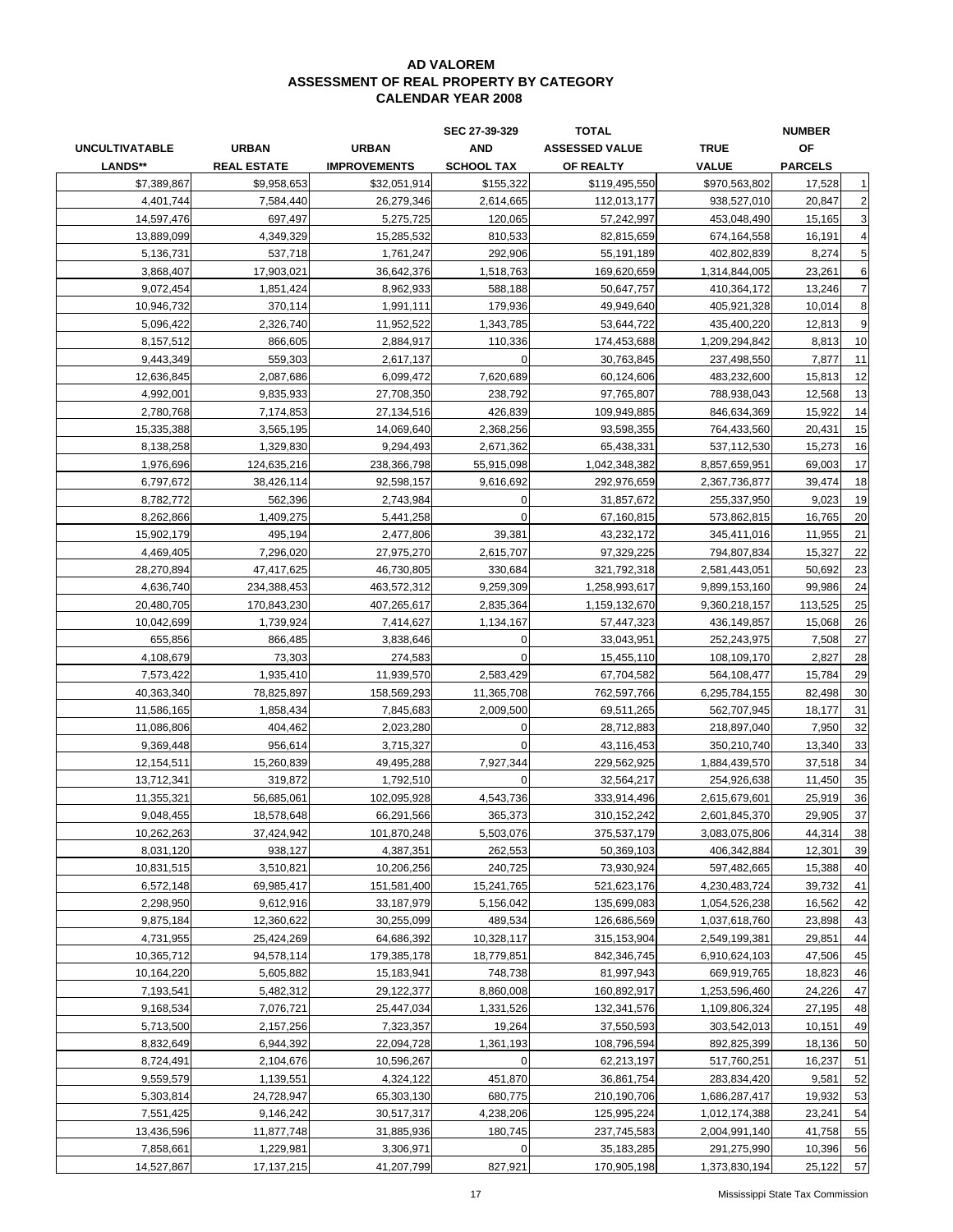|                      | <b>CLASS1</b>   | <b>CLASS1</b>       |                | <b>CULTIVATABLE</b> | <b>BLDG &amp; IMPROVED</b> |
|----------------------|-----------------|---------------------|----------------|---------------------|----------------------------|
| <b>COUNTY</b>        | <b>LAND</b>     | <b>IMPROVEMENTS</b> | <b>IN LIEU</b> | LAND                | <b>COUNTRY LANDS</b>       |
| 58 PONTOTOC          | 8,866,962       | 43,366,415          | $\mathbf 0$    | 6,547,655           | 13,701,947                 |
| 59 PRENTISS          | 3,544,082       | 30,158,415          | 0              | 2,698,505           | 4,302,912                  |
| 60 QUITMAN           | 903,469         | 5,961,826           |                | 12,661,085          | 3,061,184                  |
| 61 RANKIN            | 93,798,973      | 354,058,095         | $\Omega$       | 46,469,585          | 62,496,229                 |
| 62 SCOTT             | 3,229,183       | 30,321,970          |                | 2,877,610           | 11,417,791                 |
| 63 SHARKEY           | 618,641         | 4,570,363           |                | 9,102,140           | 3,055,942                  |
| 64 SIMPSON           | 5,076,037       | 34,935,572          |                | 3,363,018           | 12,721,534                 |
| 65 SMITH             | 1,826,042       | 23,019,528          | 0              | 1,932,524           | 12,005,175                 |
| 66 STONE             | 3,359,205       | 22,060,021          |                | 2,475,272           | 7,398,286                  |
| 67 SUNFLOWER         | 3,354,280       | 25,639,081          |                | 27,391,920          | 7,539,493                  |
| 68   TALLAHATCHIE    | 1,408,507       | 11,172,333          |                | 22,058,605          | 6,331,242                  |
| 69 TATE              | 14,158,653      | 50,281,728          | 0              | 9,006,938           | 4,566,714                  |
| 70 TIPPAH            | 3,406,066       | 29,779,506          |                | 3,155,354           | 9,966,105                  |
| 71 TISHOMINGO        | 5,164,083       | 28,472,338          |                | 11,348,499          | 21,406,488                 |
| 72 TUNICA            | 1,493,927       | 8,741,037           | 0              | 28,252,546          | 101,773,036                |
| 73 UNION             | 3,364,501       | 43,177,176          | 0              | 3,361,218           | 13,917,006                 |
| 74 WALTHALL          | 2,594,433       | 19,616,272          |                | 4,333,383           | 7,940,232                  |
| 75 WARREN            | 17,179,809      | 99,886,414          |                | 12,735,838          | 39,998,951                 |
| <b>76 WASHINGTON</b> | 9,146,440       | 60,058,658          |                | 22,895,902          | 15,176,778                 |
| 77 WAYNE             | 2,754,165       | 26,593,912          | 0              | 2,319,336           | 9,237,205                  |
| 78 WEBSTER           | 1,991,302       | 16,176,543          | O              | 2,076,055           | 4,137,706                  |
| 79 WILKINSON         | 1,116,963       | 9,276,788           |                | 3,185,707           | 6,560,118                  |
| 80 WINSTON           | 3,247,340       | 29,100,073          | 0              | 2,697,533           | 7,284,151                  |
| 81 YALOBUSHA         | 2,765,988       | 17,074,308          | 0              | 3,151,045           | 5,342,218                  |
| 82 YAZOO             | 5,954,391       | 31,679,825          | 0              | 17,906,578          | 11,163,454                 |
| <b>TOTAL</b>         | \$1,142,629,544 | \$5,074,191,124     | \$247,742,998  | \$836,228,749       | \$1,373,935,863            |

TAX PURPOSES \*\* UNCULTIVATABLE LAND CATEGORY = TIMBER LANDS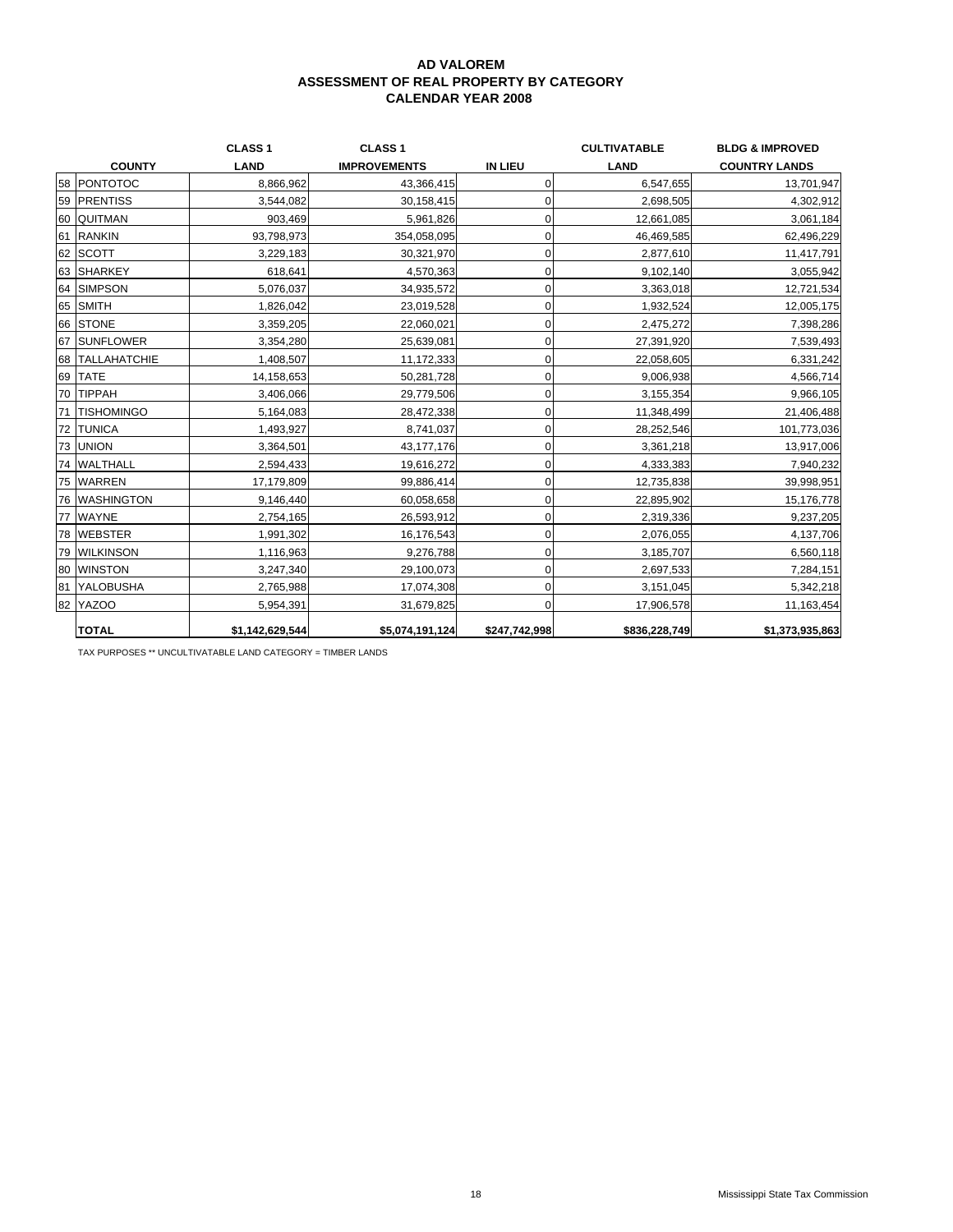|                       |                    |                     | SEC 27-39-329     | <b>TOTAL</b>          |                   | <b>NUMBER</b>  |    |
|-----------------------|--------------------|---------------------|-------------------|-----------------------|-------------------|----------------|----|
| <b>UNCULTIVATABLE</b> | <b>URBAN</b>       | <b>URBAN</b>        | <b>AND</b>        | <b>ASSESSED VALUE</b> | <b>TRUE</b>       | OF             |    |
| LANDS**               | <b>REAL ESTATE</b> | <b>IMPROVEMENTS</b> | <b>SCHOOL TAX</b> | OF REALTY             | <b>VALUE</b>      | <b>PARCELS</b> |    |
| 5,359,554             | 4,495,135          | 16,204,811          | 8,029,660         | 106,572,139           | 884,579,510       | 18,177         | 58 |
| 6,449,749             | 3,985,813          | 14,692,219          | 2,342,839         | 68,174,534            | 566,812,930       | 16,634         | 59 |
| 1,620,971             | 954,040            | 3,602,186           | 119,546           | 28,884,307            | 215,442,771       | 8,229          | 60 |
| 10,286,504            | 137,929,462        | 214,807,867         | 14,774,019        | 934,620,734           | 7,723,661,787     | 70,948         | 61 |
| 6,816,403             | 5,058,528          | 18,171,462          | 11,716,102        | 89,609,049            | 709,195,709       | 19,376         | 62 |
| 1,304,138             | 726,890            | 3,670,363           |                   | 23,048,477            | 170,946,043       | 4,728          | 63 |
| 11,989,868            | 5,872,144          | 15,725,242          | 1,819,984         | 91,503,399            | 743,365,630       | 19,763         | 64 |
| 10,070,489            | 942,773            | 3,910,352           | 678,445           | 54,385,328            | 445,356,221       | 15,192         | 65 |
| 7,602,642             | 4,653,960          | 9,327,196           | 1,279,488         | 58,156,070            | 472,431,835       | 11,945         | 66 |
| 1,282,785             | 4,808,716          | 24,014,611          | 6,453,272         | 100,484,158           | 766,531,669       | 16,071         | 67 |
| 4,579,385             | 1,139,726          | 13,707,500          | 53,781            | 60,451,079            | 444,939,041       | 10,779         | 68 |
| 3,448,740             | 4,899,152          | 13,536,459          | 3,423,409         | 103,321,793           | 903,604,687       | 16,077         | 69 |
| 6,961,220             | 2,979,514          | 10,356,389          | 3,623,923         | 70,228,077            | 578,529,647       | 16,376         | 70 |
| 5,713,120             | 2,629,724          | 12,093,000          |                   | 86,827,252            | 690,952,700       | 16,107         | 71 |
| 1,660,286             | 479,022            | 2,430,701           | O                 | 144,830,555           | 999,650,183       | 6,367          | 72 |
| 6,071,608             | 3,900,971          | 19,324,754          | 3,474,015         | 96,591,249            | 799,051,058       | 17,749         | 73 |
| 5,995,944             | 762,395            | 3,179,655           | 0                 | 44,422,314            | 370,170,571       | 13,453         | 74 |
| 11,107,448            | 34,433,674         | 81,662,435          | O                 | 297,004,569           | 2,370,218,210     | 25,649         | 75 |
| 2,140,038             | 14,930,386         | 64,511,759          | 2,790,897         | 191,650,858           | 1,508,311,312     | 30,718         | 76 |
| 12,119,048            | 2,464,674          | 12,232,178          | 845,318           | 68,565,836            | 554,902,960       | 15,566         | 77 |
| 7,538,764             | 1,261,163          | 6,146,134           | 1,320,269         | 40,647,936            | 331,541,527       | 9.447          | 78 |
| 14,106,364            | 911,296            | 3,105,253           |                   | 38,262,489            | 289,729,110       | 9,915          | 79 |
| 9,181,320             | 3,868,729          | 12,298,807          | 1,221,592         | 68,899,545            | 567,146,558       | 15,125         | 80 |
| 5,567,637             | 1,145,567          | 4,293,659           | 144,308           | 39,484,730            | 329,360,272       | 12,241         | 81 |
| 12,102,291            | 5,635,844          | 15,549,805          | 1,119,048         | 101,111,236           | 799,484,264       | 19,196         | 82 |
| \$718,600,065         | \$1,473,312,262    | \$3,392,907,218     | \$271,533,753     | \$14,531,081,576      | \$117,558,627,794 | 1,837,908      |    |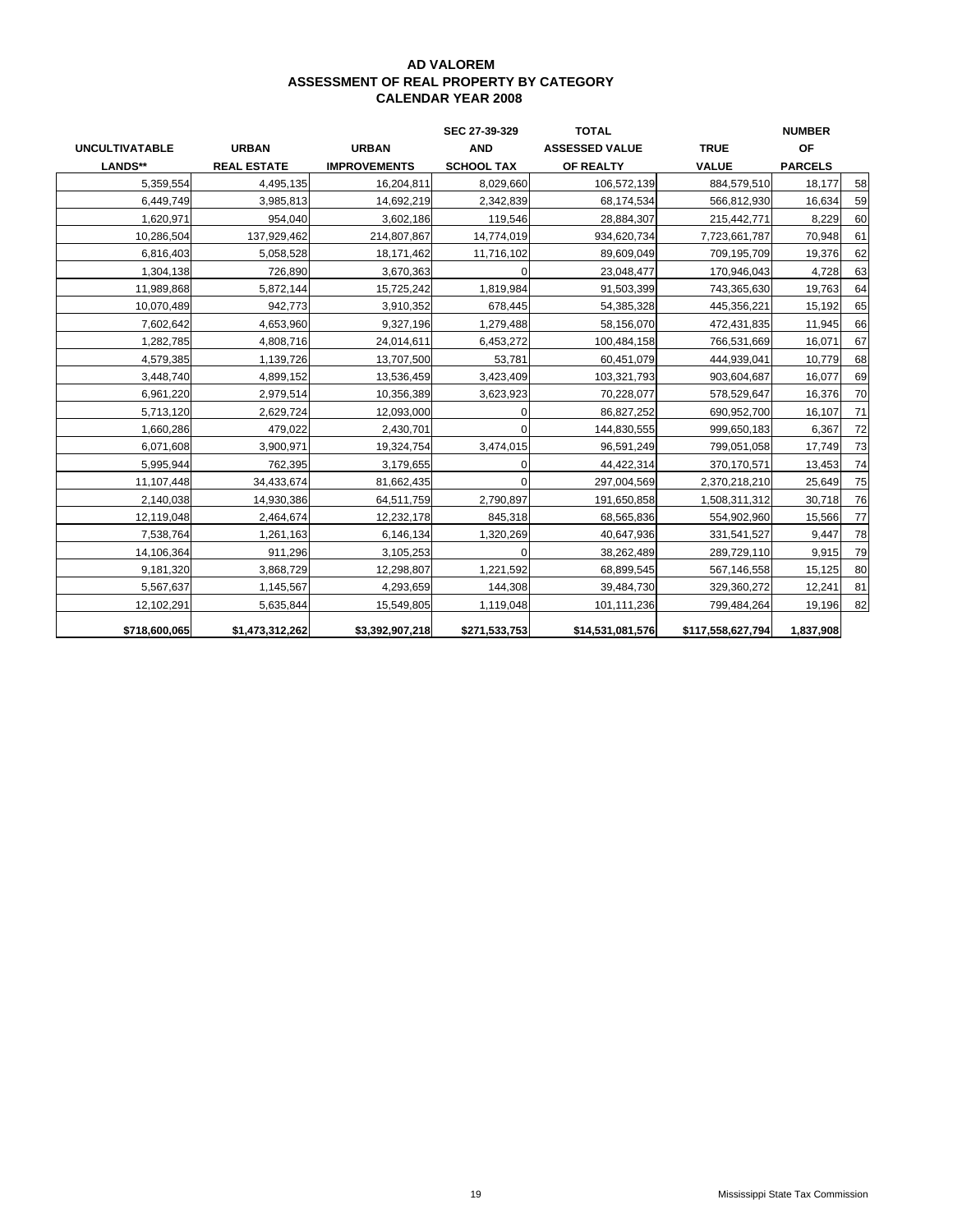#### **AD VALOREM ASSESSMENTS FOR ALL COUNTIES CALENDAR YEAR 2008**

|                  |                 | <b>PERSONAL</b>   |                    |                 |                   |                       | <b>TOTAL EXCLUDING</b> | <b>TOTAL</b>      |                   |
|------------------|-----------------|-------------------|--------------------|-----------------|-------------------|-----------------------|------------------------|-------------------|-------------------|
|                  |                 | SEC 27-39-329     | <b>REAL</b>        | <b>REAL</b>     | SEC 27-39-329     |                       | SEC 27-39-329          | SEC 27-39-329     |                   |
|                  | <b>PERSONAL</b> | <b>AND</b>        | <b>PROPERTY</b>    | <b>PROPERTY</b> | <b>AND</b>        | <b>PUBLIC SERVICE</b> | <b>AND</b>             | <b>AND</b>        | <b>TOTAL</b>      |
| <b>COUNTY</b>    | <b>CLASS 3</b>  | <b>SCHOOL TAX</b> | CLASS <sub>1</sub> | <b>CLASS 2</b>  | <b>SCHOOL TAX</b> | <b>CLASS 4</b>        | <b>SCHOOL TAX</b>      | <b>SCHOOL TAX</b> | <b>ASSESSMENT</b> |
| <b>ADAMS</b>     | \$68,426,311    | \$3,799,562       | \$52,178,051       | \$67,162,177    | \$155.322         | \$15,975,814          | \$203,742,353          | \$3.954.884       | \$207,697,237     |
| <b>ALCORN</b>    | 74,002,537      | 35,427,826        | 57,539,253         | 51,859,259      | 2,614,665         | 10,459,946            | 193,860,995            | 38,042,491        | 231,903,486       |
| AMITE            | 30,559,956      | 1,365,932         | 21,439,318         | 35,683,614      | 120,065           | 9,699,272             | 97,382,160             | 1,485,997         | 98,868,157        |
| <b>ATTALA</b>    | 35,414,351      | 1,542,864         | 36,621,680         | 45,383,446      | 810,533           | 44,752,331            | 162,171,808            | 2,353,397         | 164,525,205       |
| <b>BENTON</b>    | 10,475,026      | 1,023,646         | 10,462,993         | 44,435,290      | 292,906           | 3,651,516             | 69,024,825             | 1,316,552         | 70,341,377        |
| <b>BOLIVAR</b>   | 65,078,686      | 8,881,232         | 55,221,752         | 112,880,144     | 1,518,763         | 30,094,256            | 263,274,838            | 10,399,995        | 273,674,833       |
| CALHOUN          | 25,303,867      | $\Omega$          | 22,008,683         | 28,050,886      | 588,188           | 2,154,783             | 77,518,219             | 588,188           | 78,106,407        |
| CARROLL          | 21,709,885      | 776,524           | 21,878,396         | 27,891,308      | 179,936           | 4,154,696             | 75,634,285             | 956,460           | 76,590,745        |
| <b>CHICKASAW</b> | 31,249,275      | 2,469,652         | 23,336,562         | 28,964,375      | 1,343,785         | 2,854,155             | 86,404,367             | 3,813,437         | 90,217,804        |
| CHOCTAW          | 22,100,215      | 181,930           | 13,882,508         | 160,460,844     | 110,336           | 6,274,990             | 202,718,557            | 292,266           | 203,010,823       |
| <b>CLAIBORNE</b> | 20,708,149      | $\Omega$          | 9,726,077          | 21,037,768      | $\mathbf 0$       | 7,862,493             | 59,334,487             | $\mathbf{0}$      | 59,334,487        |
| <b>CLARKE</b>    | 32,713,012      | 2,417,820         | 21,960,149         | 30,543,768      | 7,620,689         | 44,024,124            | 129,241,053            | 10,038,509        | 139,279,562       |
| <b>CLAY</b>      | 37,845,239      | 989,331           | 41,151,699         | 56,375,316      | 238,792           | 7,018,930             | 142,391,184            | 1,228,123         | 143,619,307       |
| <b>COAHOMA</b>   | 51,045,470      | 1,438,852         | 33,996,325         | 75,526,721      | 426,839           | 12,419,338            | 172,987,854            | 1,865,691         | 174,853,545       |
| COPIAH           | 58,220,329      | 4,673,290         | 42,144,286         | 49,085,813      | 2,368,256         | 17,840,332            | 167,290,760            | 7,041,546         | 174,332,306       |
| <b>COVINGTON</b> | 54,352,332      | 1,497,056         | 30,257,099         | 32,509,870      | 2,671,362         | 58,537,493            | 175,656,794            | 4,168,418         | 179,825,212       |
| <b>DeSOTO</b>    | 446,296,971     | 19,210,866        | 572,591,899        | 413,841,385     | 55,915,098        | 29,366,456            | 1,462,096,711          | 75,125,964        | 1,537,222,675     |
| <b>FORREST</b>   | 164,407,432     | 38,345,075        | 124,384,717        | 158,975,250     | 9,616,692         | 48, 162, 149          | 495,929,548            | 47,961,767        | 543,891,315       |
| <b>FRANKLIN</b>  | 17,528,873      | 446,562           | 12,891,410         | 18,966,262      | $\mathbf 0$       | 13,260,070            | 62,646,615             | 446,562           | 63,093,177        |
| <b>GEORGE</b>    | 40,362,065      | $\Omega$          | 37,847,201         | 29,313,614      | $\mathbf 0$       | 21,381,741            | 128,904,621            | $\Omega$          | 128,904,621       |
| <b>GREENE</b>    | 22,492,265      | 201,650           | 17,166,555         | 26,026,236      | 39,381            | 13,748,287            | 79,433,343             | 241,031           | 79,674,374        |
| <b>GRENADA</b>   | 57,691,984      | 10,931,802        | 43,785,673         | 50,927,845      | 2,615,707         | 10,551,064            | 162,956,566            | 13,547,509        | 176,504,075       |
| <b>HANCOCK</b>   | 134,011,914     | 12,327,348        | 130,854,181        | 190,607,453     | 330,684           | 32,325,840            | 487,799,388            | 12,658,032        | 500,457,420       |
| <b>HARRISON</b>  | 521,472,333     | 5,788,712         | 451,758,714        | 797,975,594     | 9,259,309         | 159,502,738           | 1,930,709,379          | 15,048,021        | 1,945,757,400     |
| <b>HINDS</b>     | 517,833,345     | 32,043,685        | 486,217,271        | 670,080,035     | 2,835,364         | 156,918,769           | 1,831,049,420          | 34,879,049        | 1,865,928,469     |
| <b>HOLMES</b>    | 30,089,090      | 5,447,989         | 15,953,366         | 40,359,790      | 1,134,167         | 13,293,815            | 99,696,061             | 6,582,156         | 106,278,217       |
| <b>HUMPHREYS</b> | 14,099,536      | 678,540           | 9,548,944          | 23,495,007      | $\mathbf 0$       | 8,141,736             | 55,285,223             | 678,540           | 55,963,763        |
| <b>ISSAQUENA</b> | 3,060,966       | $\Omega$          | 1,523,886          | 13,931,224      | $\mathbf 0$       | 3,157,584             | 21,673,660             | $\Omega$          | 21,673,660        |
| <b>ITAWAMBA</b>  | 41,982,635      | 7,982,104         | 33,831,554         | 31,289,599      | 2,583,429         | 3,785,299             | 110,889,087            | 10,565,533        | 121,454,620       |
| <b>JACKSON</b>   | 551,879,327     | 94,814,395        | 363,539,714        | 387,692,344     | 11,365,708        | 254,050,228           | 1,557,161,613          | 106,180,103       | 1,663,341,716     |
| <b>JASPER</b>    | 62,876,380      | 3,415,726         | 29,798,436         | 37,703,329      | 2,009,500         | 30,120,501            | 160,498,646            | 5,425,226         | 165,923,872       |
| <b>JEFFERSON</b> | 10,807,451      | $\Omega$          | 8,247,911          | 20,464,972      | $\mathbf 0$       | 4,685,034             | 44,205,368             | $\mathbf{0}$      | 44,205,368        |
| JEFFERSON DAVIS  | 21,700,130      | 57,758            | 18,838,798         | 24,277,655      | $\mathbf 0$       | 15,722,905            | 80,539,488             | 57,758            | 80,597,246        |
| <b>JONES</b>     | 165,394,915     | 18,540,561        | 106,228,418        | 115,407,163     | 7,927,344         | 44,170,207            | 431,200,703            | 26,467,905        | 457,668,608       |
| KEMPER           | 13,918,768      | 170,034           | 11,351,137         | 21,213,080      | $\mathbf 0$       | 5,736,850             | 52,219,835             | 170,034           | 52,389,869        |
| LAFAYETTE        | 87,336,224      | 11,224,189        | 116,883,348        | 212,487,412     | 4,543,736         | 7,471,674             | 424,178,658            | 15,767,925        | 439,946,583       |
| <b>AMAR</b>      | 134,247,448     | 1,012,780         | 160,263,010        | 149,523,859     | 365,373           | 19,900,566            | 463,934,883            | 1,378,153         | 465,313,036       |
| LAUDERDALE       | 165,936,557     | 6,047,598         | 173,780,274        | 196,253,829     | 5,503,076         | 48,658,464            | 584,629,124            | 11,550,674        | 596,179,798       |
| LAWRENCE         | 69,370,573      | 153,216           | 21,166,749         | 28,939,801      | 262,553           | 7,096,112             | 126,573,235            | 415,769           | 126,989,004       |
| LEAKE            | 36,425,617      | 88,732            | 31,385,326         | 42,304,873      | 240,725           | 5,157,646             | 115,273,462            | 329,457           | 115,602,919       |
| <b>EE</b>        | 232,009,419     | 37,737,453        | 225,910,334        | 280,471,077     | 15,241,765        | 17,687,684            | 756,078,514            | 52,979,218        | 809,057,732       |
| LEFLORE          | 61,150,188      | 13,291,785        | 44,962,818         | 85,580,223      | 5,156,042         | 16,413,495            | 208,106,724            | 18,447,827        | 226,554,551       |
| LINCOLN          | 84,142,824      | 11,439,170        | 57,912,487         | 68,284,548      | 489,534           | 16,325,938            | 226,665,797            | 11,928,704        | 238,594,501       |
| LOWNDES          | 400,567,577     | 20,573,964        | 134,452,006        | 170,373,781     | 10,328,117        | 20,115,571            | 725,508,935            | 30,902,081        | 756,411,016       |
| <b>MADISON</b>   | 426,707,843     | 17,743,230        | 388,505,935        | 435,060,959     | 18,779,851        | 36,483,937            | 1,286,758,674          | 36,523,081        | 1,323,281,755     |
| <b>MARION</b>    | 50,554,837      | 141,458           | 36,981,909         | 44,267,296      | 748,738           | 9,700,366             | 141,504,408            | 890,196           | 142,394,604       |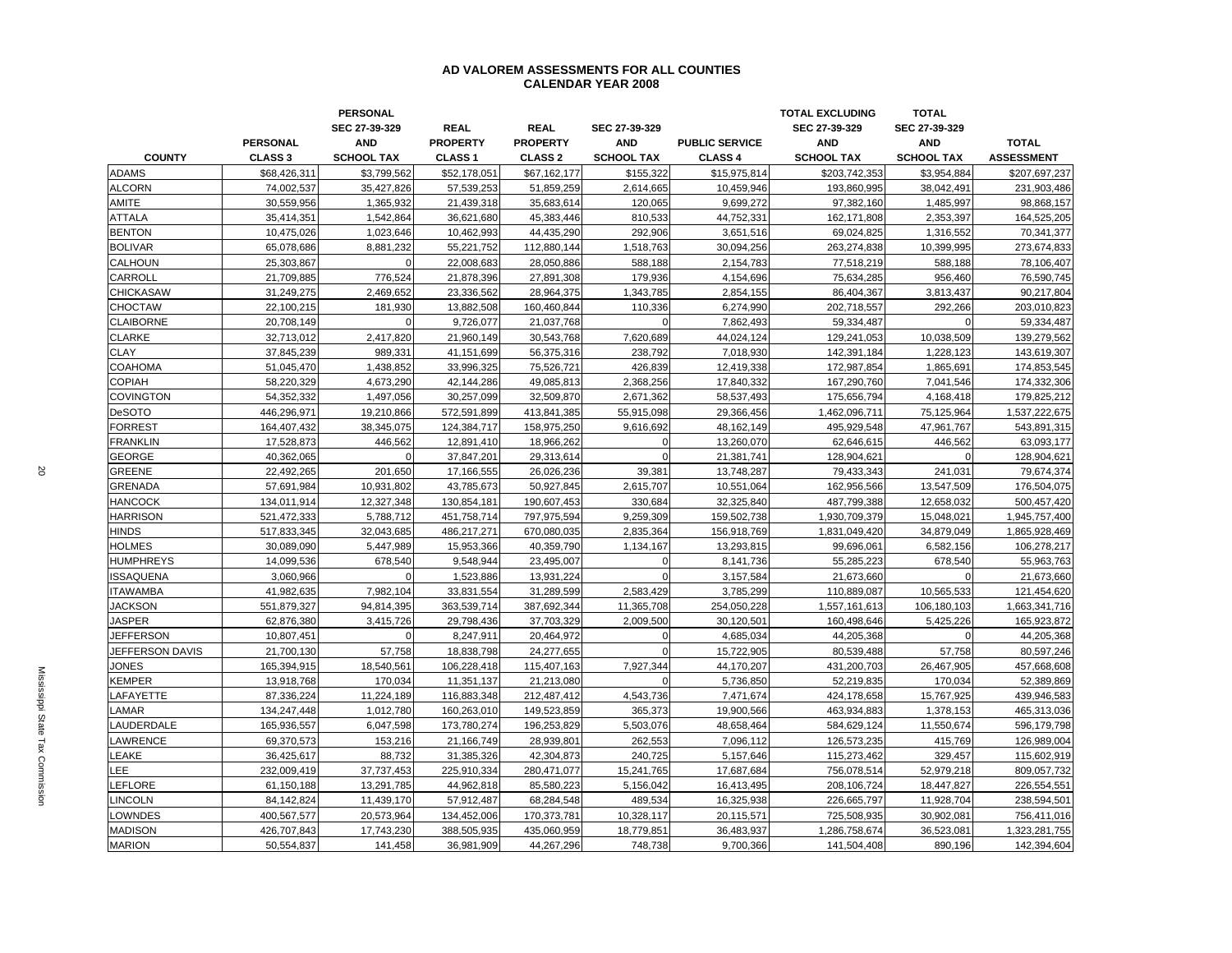#### **AD VALOREM ASSESSMENTS FOR ALL COUNTIES CALENDAR YEAR 2008**

|                     |                    | <b>PERSONAL</b>   |                    |                 |                   |                       | <b>TOTAL EXCLUDING</b> | <b>TOTAL</b>      |                   |
|---------------------|--------------------|-------------------|--------------------|-----------------|-------------------|-----------------------|------------------------|-------------------|-------------------|
|                     |                    | SEC 27-39-329     | <b>REAL</b>        | <b>REAL</b>     | SEC 27-39-329     |                       | SEC 27-39-329          | SEC 27-39-329     |                   |
|                     | <b>PERSONAL</b>    | <b>AND</b>        | <b>PROPERTY</b>    | <b>PROPERTY</b> | <b>AND</b>        | <b>PUBLIC SERVICE</b> | <b>AND</b>             | <b>AND</b>        | <b>TOTAL</b>      |
| <b>COUNTY</b>       | CLASS <sub>3</sub> | <b>SCHOOL TAX</b> | CLASS <sub>1</sub> | <b>CLASS 2</b>  | <b>SCHOOL TAX</b> | <b>CLASS 4</b>        | <b>SCHOOL TAX</b>      | <b>SCHOOL TAX</b> | <b>ASSESSMENT</b> |
| <b>MARSHALL</b>     | 61,791,821         | 4,676,583         | 71,547,288         | 80,485,621      | 8,860,008         | 8,834,408             | 222,659,138            | 13,536,591        | 236,195,729       |
| <b>MONROE</b>       | 90,387,113         | 28,745,915        | 68,267,687         | 62,742,363      | 1,331,526         | 35,140,583            | 256,537,746            | 30,077,441        | 286,615,187       |
| <b>MONTGOMERY</b>   | 17,788,041         | 4,809             | 15,963,072         | 21,568,257      | 19,264            | 3,780,062             | 59,099,432             | 24,073            | 59,123,505        |
| <b>NESHOBA</b>      | 54,526,804         | 1,082,922         | 50,265,663         | 57,169,738      | 1,361,193         | 3.982.835             | 165,945,040            | 2,444,115         | 168,389,155       |
| <b>NEWTON</b>       | 38,560,353         | $\Omega$          | 30,910,471         | 31,302,726      | $\Omega$          | 7,464,713             | 108,238,263            | $\Omega$          | 108,238,263       |
| <b>NOXUBEE</b>      | 19,080,859         | 1,176,773         | 11,433,224         | 24,976,660      | 451,870           | 6,917,184             | 62,407,927             | 1,628,643         | 64,036,570        |
| <b>OKTIBBEHA</b>    | 78,402,846         | 1,188,164         | 85,512,248         | 123,997,683     | 680,775           | 8,278,784             | 296,191,561            | 1,868,939         | 298,060,500       |
| <b>PANOLA</b>       | 116,463,436        | 2,835,376         | 51,664,767         | 70,092,251      | 4,238,206         | 19,407,016            | 257,627,470            | 7,073,582         | 264,701,052       |
| PEARL RIVER         | 107,913,449        | 46,367            | 126,027,624        | 111,537,214     | 180,745           | 29,208,125            | 374,686,412            | 227,112           | 374,913,524       |
| <b>PERRY</b>        | 40,958,674         |                   | 17,016,230         | 18,167,055      |                   | 17,335,390            | 93,477,349             | $\Omega$          | 93,477,349        |
| <b>PIKE</b>         | 89,939,730         | 1,113,463         | 70,341,943         | 99,735,334      | 827,921           | 19,491,674            | 279,508,681            | 1,941,384         | 281,450,065       |
| <b>PONTOTOC</b>     | 54,212,625         | 6,875,531         | 52,233,377         | 46,309,102      | 8,029,660         | 2,985,195             | 155,740,299            | 14,905,191        | 170,645,490       |
| <b>PRENTISS</b>     | 47,978,623         | 5,340,881         | 33,702,497         | 32,129,198      | 2,342,839         | 3,212,637             | 117,022,955            | 7,683,720         | 124,706,675       |
| QUITMAN             | 11,658,004         | 1,795,099         | 6,865,295          | 21,899,466      | 119,546           | 8,441,301             | 48,864,066             | 1,914,645         | 50,778,711        |
| <b>RANKIN</b>       | 394,057,066        | 19,938,284        | 447,857,068        | 471,989,647     | 14,774,019        | 57,703,078            | 1,371,606,859          | 34,712,303        | 1,406,319,162     |
| <b>SCOTT</b>        | 57,377,704         | 15,089,510        | 33,551,153         | 44,341,794      | 11,716,102        | 7,415,825             | 142,686,476            | 26,805,612        | 169,492,088       |
| <b>SHARKEY</b>      | 9,117,744          | 109,888           | 5,189,004          | 17,859,473      | $\Omega$          | 7,271,667             | 39,437,888             | 109,888           | 39,547,776        |
| <b>SIMPSON</b>      | 46,798,561         | 2,811,150         | 40,011,609         | 49,671,806      | 1,819,984         | 18,638,775            | 155,120,751            | 4,631,134         | 159,751,885       |
| <b>SMITH</b>        | 38,750,187         | 1,014,710         | 24,845,570         | 28,861,313      | 678,445           | 9,294,993             | 101,752,063            | 1,693,155         | 103,445,218       |
| <b>STONE</b>        | 32,730,776         | 2,004,038         | 25,419,226         | 31,457,356      | 1,279,488         | 7,821,135             | 97,428,493             | 3,283,526         | 100,712,019       |
| <b>SUNFLOWER</b>    | 48,642,878         | 6,710,094         | 28,993,361         | 65,037,525      | 6,453,272         | 13,952,988            | 156,626,752            | 13,163,366        | 169,790,118       |
| <b>TALLAHATCHIE</b> | 18,183,434         | $\Omega$          | 12,580,840         | 47,816,458      | 53,781            | 10,854,695            | 89,435,427             | 53,781            | 89,489,208        |
| <b>TATE</b>         | 45,048,358         | 3,490,571         | 64.440.381         | 35,458,003      | 3,423,409         | 10,265,618            | 155,212,360            | 6,913,980         | 162,126,340       |
| <b>TIPPAH</b>       | 39,082,985         | 7,525,583         | 33, 185, 572       | 33,418,582      | 3,623,923         | 3,616,465             | 109,303,604            | 11,149,506        | 120,453,110       |
| <b>TISHOMINGO</b>   | 50,638,255         | $\mathbf{0}$      | 33,636,421         | 53,190,831      | $\Omega$          | 4,101,378             | 141,566,885            | $\mathbf{0}$      | 141,566,885       |
| <b>TUNICA</b>       | 104,578,978        | $\Omega$          | 10,234,964         | 134,595,591     |                   | 10,601,168            | 260,010,701            | $\Omega$          | 260,010,701       |
| <b>UNION</b>        | 54,293,921         | 2,616,440         | 46,541,677         | 46,575,557      | 3,474,015         | 5,473,696             | 152,884,851            | 6,090,455         | 158,975,306       |
| WALTHALL            | 26,701,643         | 546,965           | 22,210,705         | 22,211,609      | 0                 | 16,051,809            | 87,175,766             | 546,965           | 87,722,731        |
| WARREN              | 189, 182, 449      | $\Omega$          | 117,066,223        | 179,938,346     |                   | 70,096,026            | 556,283,044            | $\Omega$          | 556,283,044       |
| <b>WASHINGTON</b>   | 99,491,359         | 10,023,944        | 69,205,098         | 119,654,863     | 2,790,897         | 68,086,721            | 356,438,041            | 12,814,841        | 369,252,882       |
| WAYNE               | 53,919,201         | 4,572,982         | 29,348,077         | 38,372,441      | 845,318           | 12,140,020            | 133,779,739            | 5,418,300         | 139,198,039       |
| <b>WEBSTER</b>      | 18,106,940         | 1,200,780         | 18,167,845         | 21,159,822      | 1,320,269         | 1,826,122             | 59,260,729             | 2,521,049         | 61,781,778        |
| <b>WILKINSON</b>    | 16,269,245         | $\mathbf 0$       | 10,393,751         | 27,868,738      | $\Omega$          | 3,821,211             | 58,352,945             | $\Omega$          | 58,352,945        |
| <b>WINSTON</b>      | 39,064,095         | 3,231,101         | 32,347,413         | 35,330,540      | 1,221,592         | 8,097,523             | 114,839,571            | 4,452,693         | 119,292,264       |
| YALOBUSHA           | 19,120,164         | 6,955,363         | 19,840,296         | 19,500,126      | 144,308           | 5,141,673             | 63,602,259             | 7,099,671         | 70,701,930        |
| <b>YAZOO</b>        | 45,542,618         | 4,205,856         | 37,634,216         | 62,357,972      | 1,119,048         | 17,975,172            | 163,509,978            | 5,324,904         | 168,834,882       |
|                     |                    |                   |                    |                 |                   |                       |                        |                   |                   |
| <b>TOTAL</b>        | \$7,501,921,066    | \$583,271,041     | \$6,216,820,668    | \$8,042,727,155 | \$271,533,753     | \$1,895,594,860       | \$23,657,063,749       | \$854,804,794     | \$24,511,868,543  |

NOTE: CLASS V (MOTOR VEHICLES) INCLUDED IN FIGURES FOR PERSONAL PROPERTY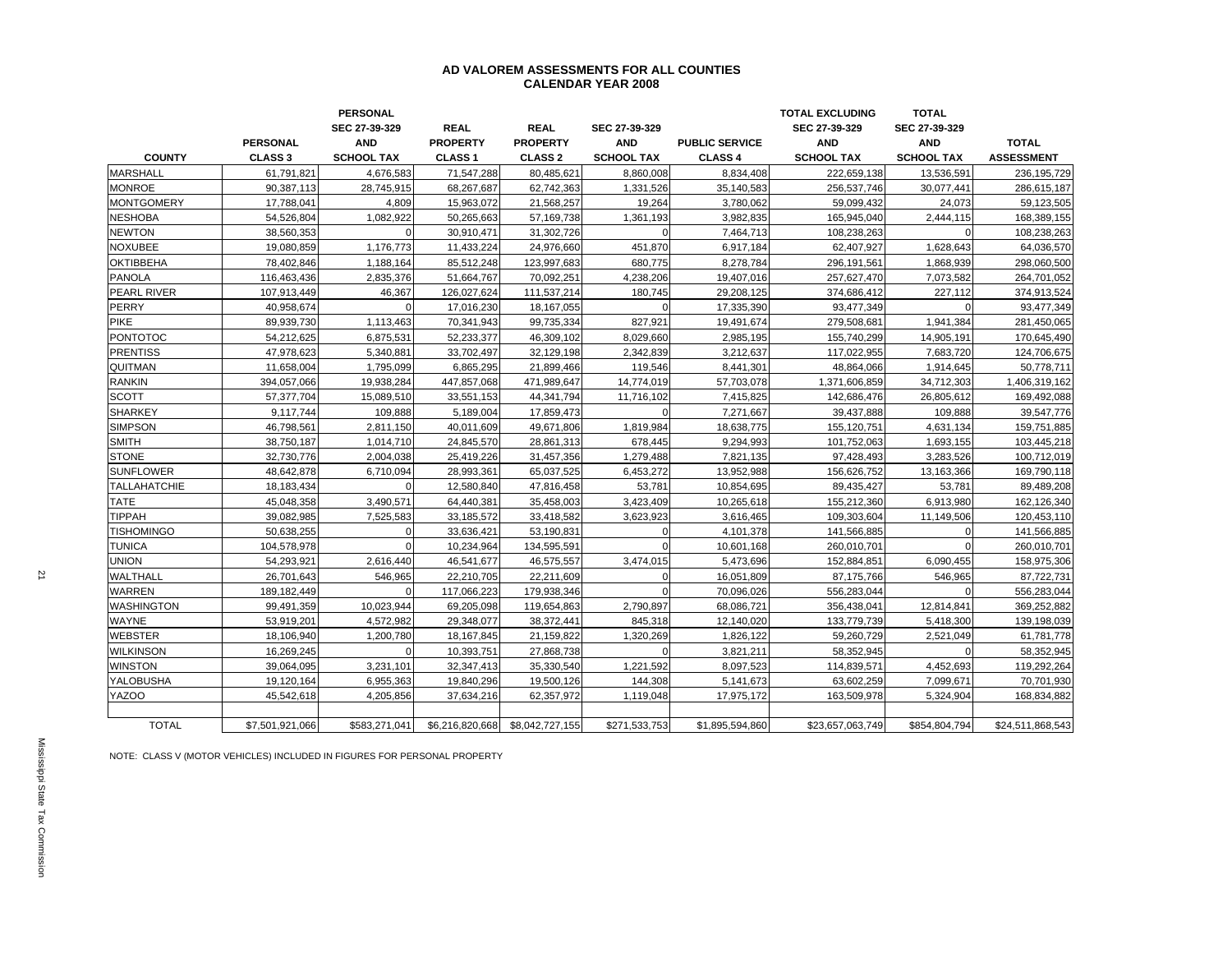#### AD VALOREM TOTAL ASSESSMENTS FOR ALL COUNTIES CALENDAR YEAR 2000 - 2008

| <b>COUNTY</b>   | 2000          | 2001                       | 2002          | 2003          | 2004          | 2005          | 2006          | 2007          | 2008          |
|-----------------|---------------|----------------------------|---------------|---------------|---------------|---------------|---------------|---------------|---------------|
| Adams           | \$205,611,171 | \$211,604,891              | \$207,485,507 | \$208,473,710 | \$189,401,717 | \$191,823,688 | \$194,955,598 | \$198,927,206 | \$207,697,237 |
| Alcorn          | 176,831,591   | 196,050,052                | 201,724,951   | 195,875,132   | 198,831,793   | 208,867,236   | 206,934,351   | 208,938,419   | 231,903,486   |
| Amite           | 72,797,213    | 79,478,599                 | 82,170,897    | 85,728,536    | 89,405,645    | 90,546,171    | 93,800,629    | 97,458,886    | 98,868,157    |
| Attala          | 98,246,718    | 145,912,659                | 207,700,271   | 207,851,785   | 213,133,572   | 169,560,924   | 150,319,921   | 156,123,356   | 164,525,205   |
| Benton          | 29,309,779    | 35,734,631                 | 36,664,012    | 38,433,624    | 63,717,568    | 66,498,423    | 67,090,166    | 67,578,234    | 70,341,377    |
| <b>Bolivar</b>  | 192,260,273   | 201,054,710                | 229,679,142   | 222,911,468   | 228,670,281   | 235,443,733   | 273,794,023   | 274,764,857   | 273,674,833   |
| Calhoun         | 64,677,810    | 66,529,960                 | 68,135,318    | 69,689,508    | 72,572,050    | 72,357,024    | 70,319,441    | 79,543,565    | 78,106,407    |
| Carroll         | 55,449,562    | 62,434,556                 | 64,348,255    | 67,178,284    | 69,613,245    | 69,830,497    | 75,220,833    | 77,154,452    | 76,590,745    |
| Chickasaw       | 72,843,019    | 74,482,091                 | 78,898,667    | 80,317,099    | 82,660,695    | 85,971,852    | 89,934,393    | 91,729,157    | 90,217,804    |
| Choctaw         | 48,746,931    | 54,673,423                 | 74,765,326    | 109,063,179   | 134,900,072   | 141,707,062   | 146,653,072   | 186,062,953   | 203,010,823   |
| Claiborne       | 50,034,976    | 49,641,651                 | 56,853,666    | 58,697,723    | 56,910,083    | 56,099,704    | 58,232,598    | 58,088,166    | 59,334,487    |
| Clarke          | 111,333,142   | 111,304,698                | 120,586,530   | 126,983,612   | 136,085,237   | 136,111,925   | 139,296,345   | 141,807,658   | 139,279,562   |
| Clay            | 109,031,556   | 113,031,307                | 134, 132, 789 | 136,424,844   | 140,442,124   | 144,031,520   | 143,901,856   | 140,948,189   | 143,619,307   |
| Coahoma         | 146,791,386   | 148,510,677                | 163,898,619   | 164,547,345   | 166,033,617   | 169,062,714   | 177,707,986   | 176,985,862   | 174,853,545   |
| Copiah          | 118,965,206   | 142,678,698                | 147,292,025   | 150,072,924   | 156,075,869   | 161,795,898   | 164,753,502   | 167,669,119   | 174,332,306   |
| Covington       | 103,828,184   | 113,281,222                | 141,720,020   | 142,840,518   | 149,031,342   | 152,348,317   | 159,074,923   | 169,213,874   | 179,825,212   |
| DeSoto          | 711,898,660   | 773,722,277                | 835,465,287   | 1,021,798,542 | 1,143,092,178 | 1,237,566,956 | 1,345,492,086 | 1,439,994,930 | 1,537,222,675 |
| Forrest         | 380,152,617   | 385,414,290                | 406,283,812   | 425,221,656   | 435,089,657   | 469,955,340   | 502,114,014   | 526,557,707   | 543,891,315   |
| Franklin        | 46,046,320    | 48,002,277                 | 48,956,517    | 51,331,230    | 54,831,561    | 56,013,552    | 59,428,735    | 62,252,210    | 63,093,177    |
| George          | 84,298,098    | 91,611,223                 | 94,872,829    | 99,259,921    | 101,375,062   | 109,166,204   | 112,171,122   | 118,318,771   | 128,904,621   |
| Greene          | 55,557,172    | $\overline{64}$ , 271, 119 | 65,009,704    | 67,998,715    | 69,768,818    | 70,513,992    | 72,655,907    | 72,811,280    | 79,674,374    |
| Grenada         | 143,569,782   | 161,389,595                | 208,630,708   | 163,545,608   | 165,238,818   | 173,621,906   | 176,242,194   | 180,019,958   | 176,504,075   |
| Hancock         | 338,535,792   | 370,929,928                | 425,941,376   | 441,676,622   | 439,432,861   | 453,510,783   | 398,199,048   | 450,611,059   | 500,457,420   |
| Harrison        | 1,518,615,636 | 1,556,029,135              | 1,590,748,495 | 1,590,653,803 | 1,646,583,487 | 1,707,660,749 | 1,434,667,237 | 1,624,257,727 | 1,945,757,400 |
| Hinds           | 1,444,609,910 | 1,503,065,946              | 1,595,988,680 | 1,598,176,145 | 1,612,955,569 | 1,621,990,692 | 1,659,208,917 | 1,670,723,220 | 1,865,928,469 |
| Holmes          | 83,729,591    | 89,991,990                 | 90,564,883    | 93,386,614    | 100,097,836   | 99,175,645    | 103,354,017   | 107,580,309   | 106,278,217   |
| Humphreys       | 50,178,381    | 55,004,579                 | 54,495,841    | 54,981,838    | 55,026,535    | 55,378,355    | 55,680,570    | 54,475,951    | 55,963,763    |
| Issaquena       | 19,391,231    | 20,049,275                 | 21,965,760    | 22,583,428    | 23,013,602    | 21,858,987    | 21,495,141    | 21,721,746    | 21,673,660    |
| Itawamba        | 99,657,755    | 101,006,316                | 108,431,580   | 109,181,768   | 111,799,015   | 116,360,084   | 121,515,533   | 122,502,755   | 121,454,620   |
| Jackson         | 922,960,854   | 958,704,012                | 1,187,247,186 | 1,196,597,553 | 1,255,266,224 | 1,196,762,154 | 1,233,639,653 | 1,421,518,512 | 1,663,341,716 |
| Jasper          | 91,040,449    | 94,048,572                 | 99,064,163    | 106,048,819   | 114,803,837   | 115,284,434   | 118,918,689   | 119,547,124   | 165,923,872   |
| Jefferson       | 35,370,999    | 38,334,156                 | 39,074,621    | 41,229,758    | 43,434,391    | 49,146,207    | 50,982,458    | 52,940,376    | 44,205,368    |
| Jefferson Davis | 80,809,139    | 63,264,029                 | 64,544,365    | 68,915,399    | 71,304,522    | 71,253,568    | 72,796,427    | 78,555,472    | 80,597,246    |
| Jones           | 293,523,532   | 304,138,854                | 353,198,360   | 367,918,528   | 383,814,776   | 400,863,743   | 428,407,953   | 442,884,029   | 457,668,608   |
| Kemper          | 40,123,326    | 42,107,546                 | 45,969,513    | 47,212,902    | 49,984,908    | 48,807,632    | 50,810,841    | 52,952,873    | 52,389,869    |
| Lafayette       | 175,360,256   | 248,878,604                | 269,320,816   | 283,436,685   | 306,579,923   | 360,765,110   | 388,385,215   | 416,434,826   | 439,946,583   |
| Lamar           | 244,229,981   | 256,475,214                | 278,723,615   | 308,322,418   | 329,768,729   | 359,705,824   | 390,888,082   | 433,237,320   | 465,313,036   |
| Lauderdale      | 401,853,891   | 415,721,504                | 462,120,306   | 475,034,140   | 487,962,777   | 499,729,919   | 506,985,909   | 515,702,921   | 596,179,798   |
| Lawrence        | 83,109,739    | 91,065,225                 | 93,269,629    | 96,775,325    | 100,905,560   | 122,685,785   | 120,053,571   | 120,701,971   | 126,989,004   |
| Leake           | 96,626,760    | 99,876,978                 | 103,387,886   | 106,079,826   | 111,053,501   | 114,516,007   | 115,748,880   | 119,173,002   | 115,602,919   |
| Lee             | 641,937,693   | 653,459,875                | 659,041,134   | 662,874,621   | 712,894,363   | 735,749,664   | 741,681,333   | 762,996,489   | 809,057,732   |
| Leflore         | 158,485,029   | 191,839,929                | 194,728,825   | 194,470,758   | 200,588,364   | 214,319,986   | 216,908,291   | 225,553,224   | 226,554,551   |
| Lincoln         | 163,998,876   | 192,826,477                | 199,677,040   | 207,640,180   | 214,250,989   | 224,025,729   | 233,978,314   | 242,816,275   | 238,594,501   |
| Lowndes         | 405,654,011   | 412,462,333                | 416,931,534   | 481,419,607   | 495,119,024   | 502,555,753   | 510,147,880   | 556,651,959   | 756,411,016   |
| Madison         | 551,309,414   | 587,496,645                | 736,358,582   | 779,933,019   | 1,030,210,096 | 1,134,330,087 | 1,208,165,385 | 1,217,740,692 | 1,323,281,755 |
| Marion          | 108,642,192   | 111,887,217                | 121,294,191   | 123,330,509   | 128,489,716   | 128,039,771   | 138,433,023   | 141,550,015   | 142,394,604   |
| Marshall        | 135, 144, 197 | 142,767,321                | 159,078,236   | 161,230,575   | 167,674,880   | 173,768,111   | 183,711,320   | 194,796,715   | 236,195,729   |
| Monroe          | 214,492,936   | 250,123,992                | 249,540,554   | 253,064,344   | 257,499,665   | 266,083,480   | 279,730,761   | 280,906,990   | 286,615,187   |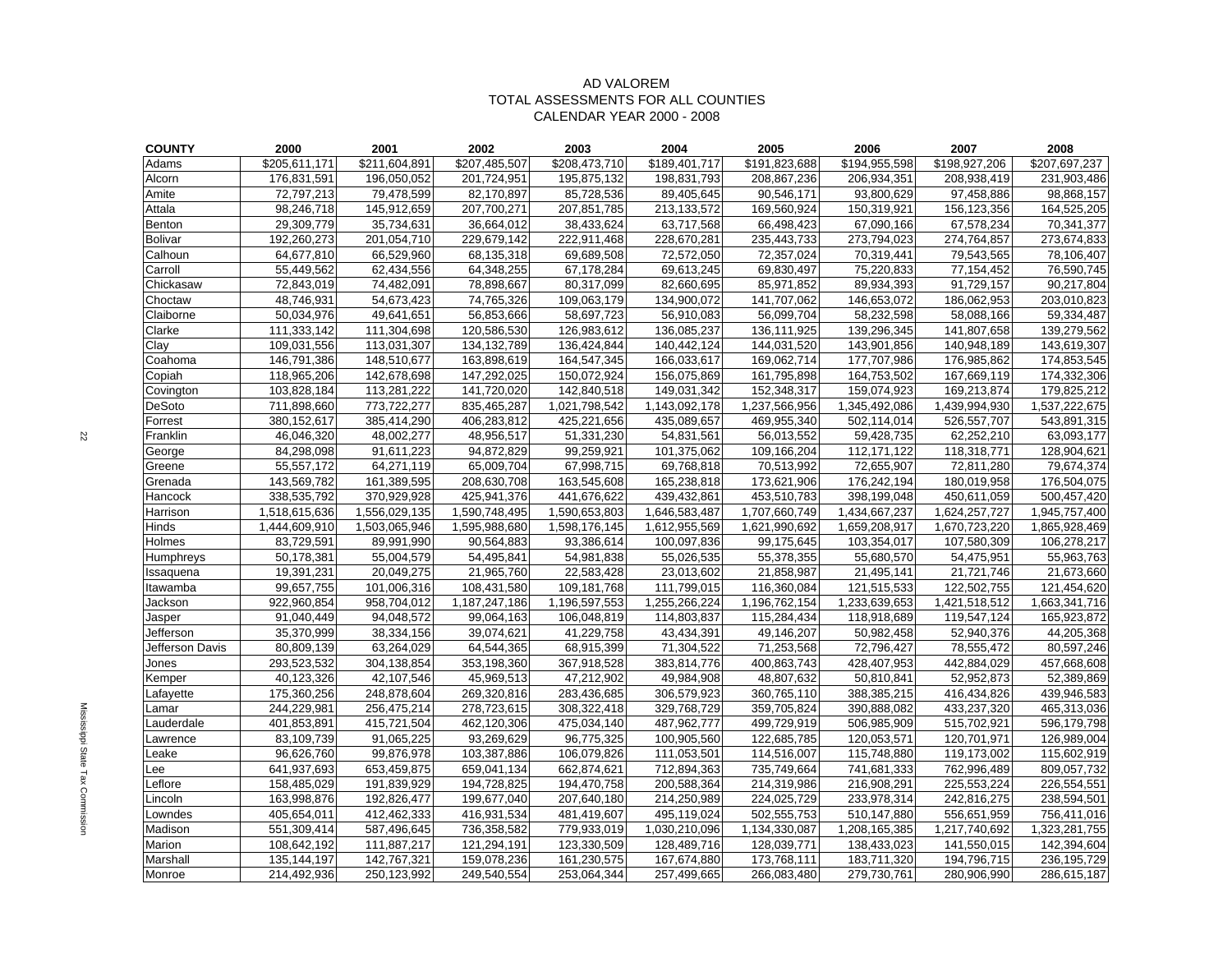#### AD VALOREM TOTAL ASSESSMENTS FOR ALL COUNTIES CALENDAR YEAR 2000 - 2008

| <b>COUNTY</b>      | 2000        | 2001                                                                                                                                                             | 2002        | 2003          | 2004        | 2005          | 2006          | 2007          | 2008          |
|--------------------|-------------|------------------------------------------------------------------------------------------------------------------------------------------------------------------|-------------|---------------|-------------|---------------|---------------|---------------|---------------|
| Montgomery         | 46,244,485  | 50,907,628                                                                                                                                                       | 52,320,737  | 53,402,997    | 55,431,570  | 56,353,168    | 57,113,873    | 58,877,919    | 59,123,505    |
| Neshoba            | 122,974,398 | 119,348,351                                                                                                                                                      | 119,634,182 | 122,410,756   | 137,224,099 | 141,637,496   | 146,259,282   | 152,744,685   | 168,389,155   |
| Newton             | 85,674,720  | 89,387,808                                                                                                                                                       | 96,030,852  | 96,774,067    | 99,383,381  | 100,280,380   | 106,524,451   | 107,978,153   | 108,238,263   |
| Noxubee            | 53,231,813  | 54,107,964                                                                                                                                                       | 59,403,401  | 63,596,928    | 62,975,883  | 62,639,745    | 63,539,510    | 63,905,684    | 64,036,570    |
| Oktibbeha          | 183,303,525 | 190,845,766                                                                                                                                                      | 233,336,180 | 242,752,903   | 250,993,126 | 263,237,814   | 286,532,422   | 297,314,217   | 298,060,500   |
| Panola             | 161,414,557 | 216,478,403                                                                                                                                                      | 231,584,388 | 231,249,740   | 235.801.540 | 246,262,250   | 249,665,923   | 263,192,055   | 264,701,052   |
| <b>Pearl River</b> | 210,645,768 | 218,537,602                                                                                                                                                      | 264,580,138 | 264,551,225   | 279,158,752 | 286,211,936   | 318,465,428   | 318,955,067   | 374,913,524   |
| Perry              | 63,972,290  | 70,169,357                                                                                                                                                       | 74,734,899  | 73,077,306    | 77,577,360  | 79,181,700    | 87,941,343    | 94,562,724    | 93,477,349    |
| Pike               | 190,446,695 | 198,391,161                                                                                                                                                      | 201,727,980 | 204,084,622   | 223,452,572 | 229,545,412   | 238,848,255   | 245.840.091   | 281,450,065   |
| Pontotoc           | 125,510,614 | 126,198,563                                                                                                                                                      | 126,337,551 | 142,636,228   | 153,967,752 | 161,672,092   | 163,424,081   | 160,716,010   | 170,645,490   |
| Prentiss           | 90,916,679  | 110,310,557                                                                                                                                                      | 114,528,160 | 118,034,727   | 119,674,993 | 122,762,022   | 124,538,174   | 126,205,107   | 124,706,675   |
| Quitman            | 41,540,534  | 45,873,385                                                                                                                                                       | 48,023,728  | 49,362,383    | 49,889,875  | 49,997,956    | 52,086,171    | 52,143,092    | 50,778,711    |
| Rankin             | 741,286,546 | 786,908,367                                                                                                                                                      | 890,765,104 | 922,480,280   | 986,300,269 | 1,056,824,097 | 1,137,682,005 | 1,215,738,409 | 1,406,319,162 |
| Scott              | 113,445,227 | 118,341,880                                                                                                                                                      | 131,570,272 | 136,290,007   | 141,803,855 | 148,260,126   | 154,226,047   | 162,574,842   | 169,492,088   |
| Sharkey            | 36,149,347  | 37,179,965                                                                                                                                                       | 37,768,417  | 38,833,897    | 40,417,469  | 39,256,769    | 39,491,436    | 40,085,113    | 39,547,776    |
| Simpson            | 102,723,249 | 126,760,691                                                                                                                                                      | 131,078,726 | 135,051,746   | 141,343,877 | 144,014,250   | 147,532,673   | 150,135,071   | 159,751,885   |
| Smith              | 75,726,854  | 79,253,855                                                                                                                                                       | 86,496,768  | 88,750,453    | 90,186,230  | 94,436,384    | 97,558,673    | 99,803,232    | 103,445,218   |
| Stone              | 60,400,398  | 70,320,363                                                                                                                                                       | 73,855,797  | 77,245,012    | 82,056,139  | 87,737,739    | 93,828,120    | 97,954,007    | 100,712,019   |
| Sunflower          | 139,676,069 | 150,225,408                                                                                                                                                      | 152,855,819 | 151,652,194   | 153,402,048 | 155,716,743   | 164,304,532   | 167,542,272   | 169,790,118   |
| Tallahatchie       | 60,754,592  | 72,156,555                                                                                                                                                       | 76,322,086  | 77,425,102    | 80,116,665  | 82,455,178    | 81,543,291    | 85,351,884    | 89,489,208    |
| Tate               | 111,712,112 | 128,902,230                                                                                                                                                      | 133,308,203 | 137,761,905   | 142,273,855 | 150,834,550   | 154,547,955   | 159,017,170   | 162,126,340   |
| Tippah             | 84,318,149  | 98,693,904                                                                                                                                                       | 100,902,270 | 100,393,727   | 103,061,201 | 106,693,712   | 109,153,574   | 118,849,280   | 120,453,110   |
| Tishomingo         | 96,193,466  | 112,412,484                                                                                                                                                      | 115,801,375 | 116,670,566   | 121,861,715 | 125,789,506   | 131,778,206   | 136,984,373   | 141,566,885   |
| Tunica             | 230,311,775 | 241,146,671                                                                                                                                                      | 261,839,413 | 256,002,585   | 257,564,430 | 257,251,890   | 260,135,166   | 264,732,788   | 260,010,701   |
| Union              | 137,466,890 | 139,419,440                                                                                                                                                      | 138,791,721 | 157, 121, 758 | 155,388,919 | 156,990,171   | 154,346,369   | 157,786,967   | 158,975,306   |
| Walthall           | 68,567,491  | 73,023,167                                                                                                                                                       | 74,323,623  | 75,432,291    | 79,004,133  | 81,958,116    | 85,225,761    | 86,917,492    | 87,722,731    |
| Warren             | 414,992,247 | 432,386,201                                                                                                                                                      | 456,919,169 | 474,932,359   | 489,316,825 | 508,971,934   | 523,461,322   | 555,970,671   | 556,283,044   |
| Washington         | 348,349,378 | 365,853,462                                                                                                                                                      | 358,722,791 | 357,933,476   | 358,065,066 | 368,981,952   | 365,408,915   | 364,866,604   | 369,252,882   |
| Wayne              | 103,995,194 | 114,332,337                                                                                                                                                      | 115,401,366 | 117,791,542   | 119,667,222 | 123,684,094   | 126,459,199   | 133,871,395   | 139,198,039   |
| Webster            | 51,218,387  | 55,976,124                                                                                                                                                       | 58,703,992  | 58,557,545    | 58,936,193  | 60,736,670    | 62,503,682    | 62,942,969    | 61,781,778    |
| Wilkinson          | 45,473,338  | 47,301,846                                                                                                                                                       | 52,178,535  | 53,884,452    | 56,465,733  | 55,476,172    | 57,418,943    | 58,068,374    | 58,352,945    |
| Winston            | 94,344,741  | 104,582,025                                                                                                                                                      | 104,669,772 | 107,586,143   | 110,736,237 | 117,344,951   | 120,392,002   | 104,052,453   | 119,292,264   |
| Yalobusha          | 43,422,925  | 49,988,034                                                                                                                                                       | 55,587,171  | 56,525,399    | 58,629,921  | 61,523,050    | 62,221,233    | 69,769,719    | 70,701,930    |
| Yazoo              | 151,111,475 | 153,183,272                                                                                                                                                      | 155,031,188 | 154,344,745   | 159,600,978 | 158,412,003   | 160,203,424   | 157,292,575   | 168,834,882   |
|                    |             |                                                                                                                                                                  |             |               |             |               |               |               |               |
| <b>TOTAL</b>       |             | \$16,165,188,664  \$17,231,275,084  \$18,681,117,797  \$19,281,021,213  \$20,299,126,037  \$21,006,354,925  \$21,448,949,584  \$22,534,224,825  \$24,511,868,543 |             |               |             |               |               |               |               |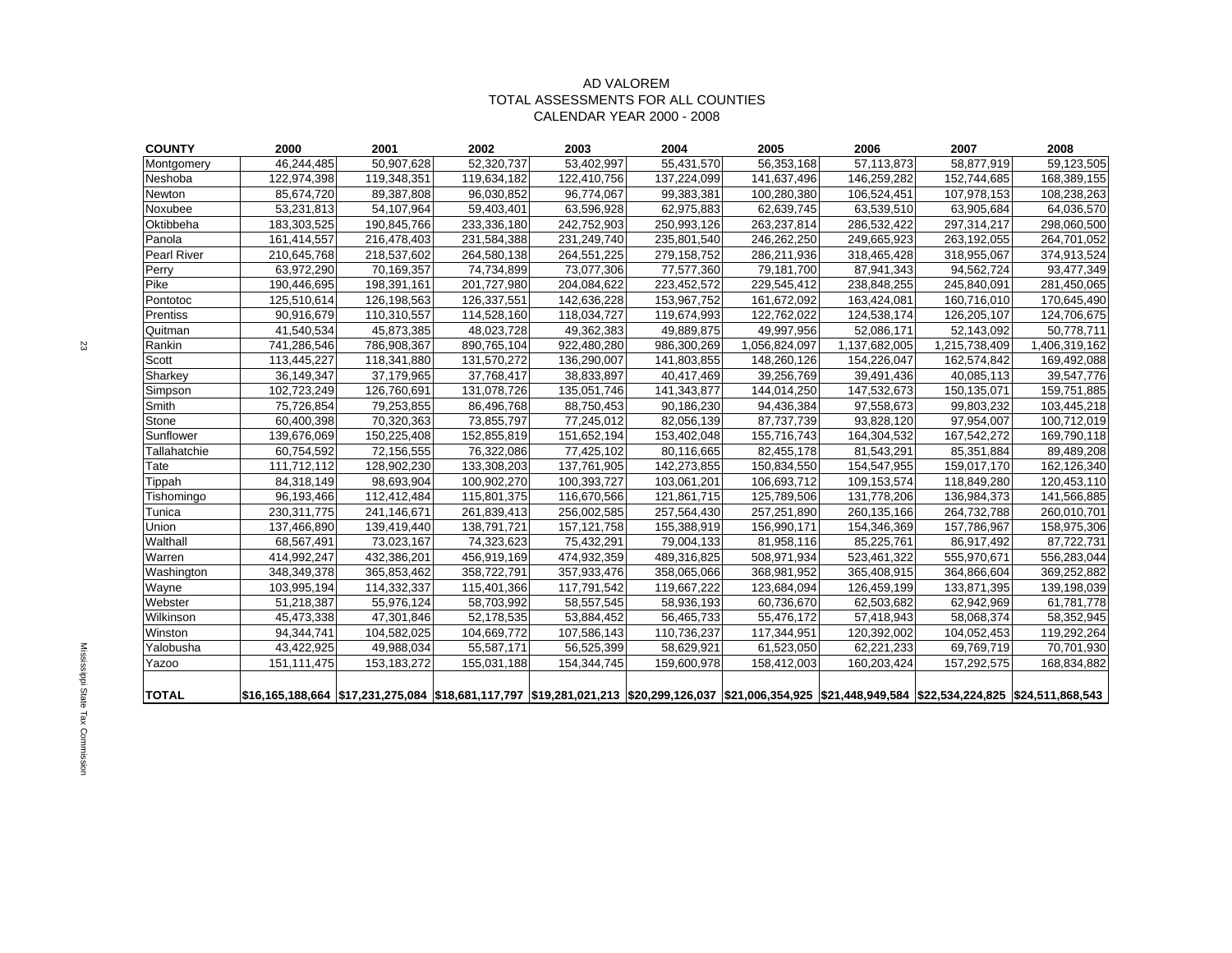#### **COMPARATIVE STATEMENT OF ASSESSMENTS - PUBLIC SERVICE & TRANSPORTATION 2002 - 2008**

| TELEPHONE<br>360 NETWORKS (USA) INC.<br>240,000<br>380,000<br>330,000<br>212,000<br>AT&T COMMUNICATIONS<br>20,000,000<br>12,800,000<br>8,100,000<br>19,800,000<br>21,000,000<br>11,400,000<br>8,800,000<br>BELLSOUTH TELECOMMUNICATIONS INC.<br>362,000,000<br>353,000,000<br>344,000,000<br>334,000,000<br>324,000,000<br>315,300,000<br>325,800,000<br>CENTURYTEL FIBER COMPANY II, LLC<br>270,000<br>230,000<br>280,000<br>DELTA TELEPHONE COMPANY<br>3,000,000<br>3,160,000<br>3,050,000<br>2,930,000<br>2,700,000<br>3,000,000<br>3,000,000<br>FRANCE TELECOM LONG DISTANCE USA, LLC<br>159,000<br>159,000<br>150,000<br>54,000<br>FRANKLIN TELEPHONE COMPANY<br>5,500,000<br>6,500,000<br>6,500,000<br>7,100,000<br>7,600,000<br>8,000,000<br>7.900.000<br>LEVEL 3 COMMUNICATIONS, INC.<br>6,800,000<br>5,400,000<br>4,700,000<br>4,200,000<br>5,820,000<br>6,430,000<br>5,680,000<br>MCI WORLDCOM NETWORK SERVICES, INC.<br>2,520,000<br>2,100,000<br>2,750,000<br>3,460,000<br>2,530,000<br>2,000,000<br>3,800,000<br>MCLEOD USA NETWORK SERVICES<br>400,000<br>220,000<br>220,000<br>NETWORK TELEPHONE CORPORATION<br>900,000<br>900,000<br>1,240,000<br>900,000<br>950,000<br>350,000<br>210,000<br>QWEST COMMUNICATIONS, INC.<br>1,300,000<br>600,000<br>380,000<br>320,000<br>380,000<br>770,000<br>580,000<br>SPRINT COMMUNICATIONS COMPANY<br>4,310,000<br>3,600,000<br>3,500,000<br>2,000,000<br>2,000,000<br>2,900,000<br>2,600,000<br>WILTEL COMM. (WILLIAMS NETWORK) (NETWORK SVC)<br>5,400,000<br>3,000,000<br>5,100,000<br>4,100,000<br><b>TOTAL TELEPHONE</b><br>\$412,029,000 \$ 398,859,000.00<br>\$358,110,000.00 \$347,830,000.00<br>\$392,870,000.00<br>\$372,146,000.00<br>\$357,880,000<br><b>ELECTRIC</b><br>ENTERGY MISSISSIPPI, INC. (MP&L)<br>280,000,000<br>304,000,000<br>324,800,000<br>\$365,600,000<br>265,800,000<br>325,600,000<br>\$351,600,000<br>GULF POWER COMPANY<br>34,300,000<br>35,400,000<br>36,000,000<br>36,300,000<br>37,500,000<br>39,900,000<br>39,900,000<br>MISSISSIPPI POWER COMPANY<br>347,000,000<br>353,300,000<br>359,000,000<br>363,000,000<br>361,500,000<br>367,800,000<br>378,400,000<br>SYSTEM ENERGY RESOURCES (GRAND GULF)<br>620,000,000<br>600,000,000<br>590,000,000<br>580,000,000<br>560,000,000<br>540,000,000<br>510,000,000<br><b>TOTAL ELECTRIC</b><br>\$1,267,100,000<br>1,268,700,000<br>1,289,000,000<br>1,304,100,000<br>1,284,600,000<br>1,299,300,000<br>\$1,293,900,000<br>OIL & GAS<br>CROSSTEX ENERGY (AIM PIPELINE) (MISSISSIPPI FUEL)<br>7,500,000<br>7,500,000<br>7,500,000<br>7,300,000<br>8,000,000<br>\$8,500,000<br>\$9,900,000<br>ALL AMERICAN PIPELINE LP (SCURLOCK PERMIAN)<br>680,000<br>660,000<br>610,000<br>ANR PIPELINE COMPANY<br>9,200,000<br>11,300,000<br>11,800,000<br>11,300,000<br>10,400,000<br>10,800,000<br>12,000,000<br>ATMOS ENERGY (MISSISSIPPI VALLEY GAS CO)<br>36,000,000<br>37,000,000<br>40,300,000<br>42,600,000<br>44,100,000<br>44,700,000<br>47,500,000<br><b>CAPLINE SYSTEM</b><br>14,300,000<br>14,100,000<br>14,700,000<br>18,800,000<br>18,000,000<br>16,700,000<br>14,800,000<br>CENTENNIAL PIPELINE LLC<br>5,400,000<br>5,600,000<br>5,400,000<br>5,400,000<br>6,600,000<br>5,700,000<br>5,300,000<br>CHEVRON PIPELINE COMPANY<br>1,440,000<br>1,300,000<br>900,000<br>CHUNCHULA PIPELINE COMPANY LLC<br>600,000<br>510,000<br>420,000<br>420.000<br>420.000<br>440,000<br>430.000<br>COLONIAL PIPELINE COMPANY<br>56,000,000<br>55,000,000<br>56,400,000<br>58,000,000<br>58,200,000<br>60,800,000<br>62,400,000<br>COLUMBIA GULF TRANSMISSION COMPANY<br>14,400,000<br>13,800,000<br>13,700,000<br>14,100,000<br>13,700,000<br>13,400,000<br>13,000,000<br>DESTIN PIPELINE COMPANY<br>46,600,000<br>46,200,000<br>43,100,000<br>40,000,000<br>42,700,000<br>41,200,000<br>39,400,000<br>DEVON ENERGY PRODUCTION<br>975,593<br>DIXIE PIPELINE COMPANY<br>4,530,000<br>4,500,000<br>4,400,000<br>4,300,000<br>4,100,000<br>3,800,000<br>4,000,000<br>CENTERPOINT ENERGY ENTEX (RELIANT ENERGY ENTEX)<br>9,900,000<br>10,100,000<br>10,400,000<br>10,900,000<br>11,100,000<br>10,800,000<br>11,080,000<br>EOTT ENERGY PIPELINE (HESS PIPELINE)<br>6,700,000<br>8,200,000<br>9,500,000<br>FLORIDA GAS TRANSMISSION COMPANY<br>25,500,000<br>19,700,000<br>21,400,000<br>21,900,000<br>25,600,000<br>26,000,000<br>26,000,000<br>GENESIS CRUDE OIL LP (EXXON PIPELINE)<br>720,000<br>690,000<br>1,250,000<br>1,610,000<br>2,200,000<br>2,850,000<br>900,000<br>GULF SOUTH PIPELINE COMPANY (KOCH GATEWAY)<br>9,200,000<br>14,000,000<br>16,800,000<br>26,000,000<br>51,000,000<br>8,600,000<br>9,300,000<br>GULFSTREAM NATURAL GAS SYSTEM<br>6,900,000<br>6,900,000<br>7,900,000<br>9,700,000<br>11,400,000<br>12,000,000<br>2,200,000<br>ENBRIDGE PIPELINES (MS) (MAGNOLIA RESOURCES)<br>470,000<br>470,000<br>2,000,000<br>830,000<br>ENBRIDGE PIPELINES (MIDLA) (MID LOUISIANA GAS)<br>590,000<br>500,000<br>590,000<br>490,000<br>660,000<br>590,000<br>580,000<br>MID VALLEY PIPELINE COMPANY<br>3,200,000<br>3,400,000<br>3,400,000<br>3,400,000<br>3,300,000<br>3,300,000<br>3,600,000<br>ENBRIDGE PIPELINES (ALATENN) (MIDCOAST TRANS.)<br>160,000<br>170,000<br>210,000<br>200,000<br>200,000<br>180,000<br>130,000<br>MISSISSIPPI RIVER GAS, LLC<br>330,000<br>290,000<br>316,000<br>280,000<br>350,000<br>297,000<br>21,000,000<br>PETAL GAS STORAGE, LLC<br>19,900,000<br>24,700,000<br>22,200,000<br>20,600,000<br>20,600,000<br>PLAINS PIPELINE (ALL AMERICAN / LINK ENERGY)<br>5,700,000<br>5,500,000<br>4,600,000<br>4,400,000<br>PLANTATION PIPELINE COMPANY<br>15,700,000<br>14,900,000<br>14,100,000<br>14,900,000<br>14,250,000<br>13,800,000<br>14,500,000<br>CENTERPOINT ENERGY TRANS. (RELIANT ENERGY TRANS.) (ARKLA)<br>14,400<br>14,400<br>14,400<br>18,000<br>22,500<br>27,000<br>30,800<br>SOUTHEAST SUPPLY HEADER<br>24,400,000<br>SOUTHERN NATURAL GAS COMPANY<br>64,800,000<br>82,000,000<br>82,600,000<br>77,700,000<br>79,000,000<br>62,500,000<br>77,700,000<br>TENNESSEE GAS PIPELINE COMPANY<br>37,700,000<br>36,900,000<br>41,700,000<br>44,000,000<br>47,600,000<br>51,700,000<br>53,000,000<br>TEXAS EASTERN TRANSMISSION CORPORATION<br>29,200,000<br>30,000,000<br>33,400,000<br>37,700,000<br>40,000,000<br>40,200,000<br>41,400,000<br>TEXAS GAS TRANSMISSION CORPORATION<br>19,600,000<br>22,800,000<br>24,000,000<br>24,100,000<br>23,200,000<br>23,500,000<br>25,500,000<br>TRANSCONTINENTAL GAS PIPELINE CORPORATION<br>34,000,000<br>34,900,000<br>37,700,000<br>38,700,000<br>42,200,000<br>40,800,000<br>39,600,000<br>TRI-STATES NGL PIPELINE, LLC<br>7,700,000<br>7,700,000<br>7,500,000<br>7,500,000<br>8,000,000<br>7,700,000<br>7,600,000<br><b>TRUNKLINE GAS COMPANY</b><br>5,200,000<br>5,800,000<br>6,700,000<br>6,900,000<br>6,700,000<br>7,500,000<br>8,200,000<br>WILLMUT GAS & OIL COMPANY<br>3,110,000<br>3,300,000<br>3,400,000<br>3,300,000<br>3,200,000<br>3,050,000<br>2,840,000<br>\$465,839,993<br><b>TOTAL OIL &amp; GAS</b><br>500,364,400<br>534,744,400<br>548,908,000<br>569,178,500<br>579,887,000<br>\$640,187,800<br><b>TRANSPORTATION</b><br>AIR WISCONSIN AIRLINES<br>\$602,830<br>\$196,320<br>ABX AIR, INC. (AIRBORNE EXPRESS)<br>69,530<br>102,600<br>87,910<br>107,230<br>92,440<br>106,210<br>69,200<br>257,050<br>185,500<br><b>AIRTRAN AIRWAYS</b><br>622,808<br>1,047,940<br>526,460<br>423,250<br>786,340<br>ALABAMA & GULF COAST RAILROAD<br>380,000<br>488,000<br>485,000<br>430,000<br>430,000<br>ALABAMA SOUTHERN RAILROAD<br>27,000<br>37,400<br>1,800<br>ALLEGIANT AIR LLC<br>8,350<br>AMERICAN EAGLE (AMERICAN AIRLINES)<br>630,490<br>365,810<br>409,050<br>549,760<br>617,840<br>851.950<br>1,684,190<br>ATLANTIC SOUTHEAST AIRLINE. INC.<br>999,370<br>2,193,510<br>2,331,130<br>1,868,360<br>2,767,740<br>2,760,030<br>2,765,620<br>BURLINGTON NORTHERN SANTA FE RAILROAD<br>6,360,000<br>6,300,000<br>6,400,000<br>6,300,000<br>6,600,000<br>7,500,000<br>8,500,000<br>COLUMBUS & GREENVILLE RAILWAY<br>610,000<br>540,000<br>540,000<br>600,000<br>597,000<br>550,000<br>550,000<br>CHAUTAUQUA AIRLINES<br>4,130<br>66,900<br>186,000<br><b>COMAIR</b><br>513,680<br>744,570<br>743,380<br>502,460<br>341,770<br>400,190<br>262,460<br>537,470<br>490,310<br>499,150<br><b>CONTINENTAL AIRLINES</b><br>401,160<br>EXPRESS JET AIRLINES (CONTINENTAL EXPRESS)<br>452,160<br>748,930<br>779,960<br>884,150<br>1,119,330<br>1,548,820<br>313,940<br>CSX TRANSPORTATION, INC.<br>4,840,000<br>4,500,000<br>4,980,000<br>4,910,000<br>4,900,000<br>5,380,000<br>5,700,000<br>1,049,010<br>DELTA AIRLINES, INC.<br>1,025,330<br>1,526,030<br>865,850<br>1,424,870<br>941,030<br>766,560<br>PINNACLE AIRLINES (NORTHWEST AIRLINK / EXPRESS AIRLINES I)<br>979,070<br>285,200<br>1,726,440<br>1,712,840<br>768,280<br>1,699,300<br>2,388,400<br>FEDERAL EXPRESS CORPORATION<br>1,370<br>1,900<br>2,020<br>670<br>2,510<br>800<br>2,900<br>GLOSTER SOUTHERN RAILROAD COMPANY<br>89,000<br>86,000<br>84,000<br>23,000<br>23,000<br>23,000<br>23,000<br>30,740,000<br>35,140,000<br>ILLINOIS CENTRAL - GULF R.R.<br>28,550,000<br>32,940,000<br>37.330.000<br>39,530,000<br>41,725,000<br>KANSAS CITY SOUTHERN RAILWAY COMPANY<br>9,900,000<br>10,400,000<br>12,600,000<br>13,900,000<br>12,350,000<br>14,100,000<br>15,700,000<br>110,560<br>MARTINAIRE, INC.<br>53,210<br>55,720<br>70,640<br>45,510<br>86,820<br>MERIDIAN & BIGBEE RAILROAD<br>730,000<br>730,000<br>730,000<br>560,000<br>570,000<br>670,000<br>650,000<br>MERIDIAN SOUTHERN RAILROAD<br>140,000<br>140,000<br>135,000<br>120,000<br>100,000<br>90,000<br>85,000<br>MESA AIRLINES (U.S. AIR EXPRESS)<br>897,010<br>680,730<br>646,760<br>624,440<br>240,960<br>423,620<br>532,100<br>2,128,900<br><b>MESABA AIRLINES</b><br>900,490<br>1,895,940<br>1,906,350<br>1,137,130<br>915,380<br>908,850<br>MISSISSIPPI CENTRAL RAILROAD<br>120,000<br>127,000<br>128,000<br>135,000<br>227,000<br>127,000<br>198,000<br>MISSISSIPPI EXPORT RAILROAD<br>1,700,000<br>1,800,000<br>2,840,000<br>1,800,000<br>1,600,000<br>2,050,000<br>2,340,000<br>MISSISSIPPI & SKUNA VALLEY RAILROAD<br>113,347<br>114,063<br>114,000<br>110,000<br>68,000<br>113,611<br>115,000<br>MISSISSIPPI SOUTHERN RAILROAD<br>57,000<br>420,000<br>85,000<br>MISSISSIPPI & TENNESSEE RAILNET<br>400,000<br>360,000<br>310,000<br>210,000<br>174,000<br>154,000<br>124,000<br>NORFOLK SOUTHERN CORPORATION<br>12,700,000<br>12,800,000<br>13,700,000<br>15,100,000<br>17,000,000<br>19,200,000<br>20,700,000<br>NORTHWEST AIRLINES, INC.<br>583,940<br>417,510<br>84,040<br>264,730<br>576,780<br>595,530<br>5,310<br>PSA AIRLINE<br>295,570<br>PRIVATE CAR LINES<br>37,282,022<br>30,408,949<br>28,690,253<br>30,261,164<br>29,836,568<br>30,860,945<br>33,332,485<br>SHUTTLE AMERICA CORPORATION<br>83,000<br>SKYBUS AIRLINES, INC.<br>50,600<br>SKYWEST, INC.<br>10,450<br>119,430<br>SOUTHWEST AIRLINES COMPANY<br>1,222,480<br>2,030,050<br>2,131,530<br>1,165,670<br>1,390,030<br>1,329,950<br>1,359,750<br>UNITED PARCEL SERVICE COMPANY<br>1,320,150<br>718,950<br>1,056,760<br>1,422,600<br>1,923,820<br>1,367,550<br>1,421,100<br>VICKSBURG SOUTHERN RAILROAD<br>69,000<br>84,000<br><b>TOTAL TRANSPORTATION</b><br>109,583,130<br>122,236,528<br>\$150,909,082<br>\$106,979,938<br>118,114,227<br>125,424,995<br>139,160,225<br>TOTAL PUBLIC SERVICE & TRANSPORTATION<br>\$2,251,948,931<br>2,277,506,530<br>2,334,728,627<br>2,347,390,528<br>2,337,313,495<br>2,366,177,225<br>\$2,442,876,882 | 2002 | 2003 | 2004 | 2005 | 2006 | 2007 | 2008 |
|------------------------------------------------------------------------------------------------------------------------------------------------------------------------------------------------------------------------------------------------------------------------------------------------------------------------------------------------------------------------------------------------------------------------------------------------------------------------------------------------------------------------------------------------------------------------------------------------------------------------------------------------------------------------------------------------------------------------------------------------------------------------------------------------------------------------------------------------------------------------------------------------------------------------------------------------------------------------------------------------------------------------------------------------------------------------------------------------------------------------------------------------------------------------------------------------------------------------------------------------------------------------------------------------------------------------------------------------------------------------------------------------------------------------------------------------------------------------------------------------------------------------------------------------------------------------------------------------------------------------------------------------------------------------------------------------------------------------------------------------------------------------------------------------------------------------------------------------------------------------------------------------------------------------------------------------------------------------------------------------------------------------------------------------------------------------------------------------------------------------------------------------------------------------------------------------------------------------------------------------------------------------------------------------------------------------------------------------------------------------------------------------------------------------------------------------------------------------------------------------------------------------------------------------------------------------------------------------------------------------------------------------------------------------------------------------------------------------------------------------------------------------------------------------------------------------------------------------------------------------------------------------------------------------------------------------------------------------------------------------------------------------------------------------------------------------------------------------------------------------------------------------------------------------------------------------------------------------------------------------------------------------------------------------------------------------------------------------------------------------------------------------------------------------------------------------------------------------------------------------------------------------------------------------------------------------------------------------------------------------------------------------------------------------------------------------------------------------------------------------------------------------------------------------------------------------------------------------------------------------------------------------------------------------------------------------------------------------------------------------------------------------------------------------------------------------------------------------------------------------------------------------------------------------------------------------------------------------------------------------------------------------------------------------------------------------------------------------------------------------------------------------------------------------------------------------------------------------------------------------------------------------------------------------------------------------------------------------------------------------------------------------------------------------------------------------------------------------------------------------------------------------------------------------------------------------------------------------------------------------------------------------------------------------------------------------------------------------------------------------------------------------------------------------------------------------------------------------------------------------------------------------------------------------------------------------------------------------------------------------------------------------------------------------------------------------------------------------------------------------------------------------------------------------------------------------------------------------------------------------------------------------------------------------------------------------------------------------------------------------------------------------------------------------------------------------------------------------------------------------------------------------------------------------------------------------------------------------------------------------------------------------------------------------------------------------------------------------------------------------------------------------------------------------------------------------------------------------------------------------------------------------------------------------------------------------------------------------------------------------------------------------------------------------------------------------------------------------------------------------------------------------------------------------------------------------------------------------------------------------------------------------------------------------------------------------------------------------------------------------------------------------------------------------------------------------------------------------------------------------------------------------------------------------------------------------------------------------------------------------------------------------------------------------------------------------------------------------------------------------------------------------------------------------------------------------------------------------------------------------------------------------------------------------------------------------------------------------------------------------------------------------------------------------------------------------------------------------------------------------------------------------------------------------------------------------------------------------------------------------------------------------------------------------------------------------------------------------------------------------------------------------------------------------------------------------------------------------------------------------------------------------------------------------------------------------------------------------------------------------------------------------------------------------------------------------------------------------------------------------------------------------------------------------------------------------------------------------------------------------------------------------------------------------------------------------------------------------------------------------------------------------------------------------------------------------------------------------------------------------------------------------------------------------------------------------------------------------------------------------------------------------------------------------------------------------------------------------------------------------------------------------------------------------------------------------------------------------------------------------------------------------------------------------------------------------------------------------------------------------------------------------------------------------------------------------------------------------------------------------------------------------------------------------------------------------------------------------------------------------------------------------------------------------------------------------------------------------------------------------------------------------------------------------------------------------------------------------------------------------------------------------------------------------------------------------------------------------------------------------------------------------------------------------------------------------------------------------------------------------------------------------------------------------------------------------------------------------------------------------------------------------------------------------------------------------------------------------------------------------------------------------------------------------------------------------------------------------------------------------------------------------------------------------------------------------------------------------------------------------------------------------------------------------------------------------------------------------------------------------------------------------------------------------------------------------------------------------------------------------------------------------------------------------------------------------------------------------------------------------------------------------------------------------------------------------------------------------------------------------------------------------------------------------------------------------------------------------------------------------------------------------------------------------------------------------------------------------------------------------------------------------------------------------------------------------------------------------------------------------------------------------------------------------------------------------------------------------------------------------------------------------------------------------------------------------------------------------------------------------------------------------------------------------------------------------------------------------------------------------------------------------------------------------------------------------------------------------------------------------------------------------------------------------------------------------|------|------|------|------|------|------|------|
|                                                                                                                                                                                                                                                                                                                                                                                                                                                                                                                                                                                                                                                                                                                                                                                                                                                                                                                                                                                                                                                                                                                                                                                                                                                                                                                                                                                                                                                                                                                                                                                                                                                                                                                                                                                                                                                                                                                                                                                                                                                                                                                                                                                                                                                                                                                                                                                                                                                                                                                                                                                                                                                                                                                                                                                                                                                                                                                                                                                                                                                                                                                                                                                                                                                                                                                                                                                                                                                                                                                                                                                                                                                                                                                                                                                                                                                                                                                                                                                                                                                                                                                                                                                                                                                                                                                                                                                                                                                                                                                                                                                                                                                                                                                                                                                                                                                                                                                                                                                                                                                                                                                                                                                                                                                                                                                                                                                                                                                                                                                                                                                                                                                                                                                                                                                                                                                                                                                                                                                                                                                                                                                                                                                                                                                                                                                                                                                                                                                                                                                                                                                                                                                                                                                                                                                                                                                                                                                                                                                                                                                                                                                                                                                                                                                                                                                                                                                                                                                                                                                                                                                                                                                                                                                                                                                                                                                                                                                                                                                                                                                                                                                                                                                                                                                                                                                                                                                                                                                                                                                                                                                                                                                                                                                                                                                                                                                                                                                                                                                                                                                                                                                                                                                                                                                                                                                                                                                                                                                                                                                                                                                                                                                                                                                                                                                                                                                                                                                                                                                                                                                                                                                                                                                                                                                                                                                                                                                                                                                                                                                                                                                                                                                                                                                                                                                                                                                                                                                                                                                                                                                                                                                                                                                                                                                                                                                                                                                                                                                                                                                                                                        |      |      |      |      |      |      |      |
|                                                                                                                                                                                                                                                                                                                                                                                                                                                                                                                                                                                                                                                                                                                                                                                                                                                                                                                                                                                                                                                                                                                                                                                                                                                                                                                                                                                                                                                                                                                                                                                                                                                                                                                                                                                                                                                                                                                                                                                                                                                                                                                                                                                                                                                                                                                                                                                                                                                                                                                                                                                                                                                                                                                                                                                                                                                                                                                                                                                                                                                                                                                                                                                                                                                                                                                                                                                                                                                                                                                                                                                                                                                                                                                                                                                                                                                                                                                                                                                                                                                                                                                                                                                                                                                                                                                                                                                                                                                                                                                                                                                                                                                                                                                                                                                                                                                                                                                                                                                                                                                                                                                                                                                                                                                                                                                                                                                                                                                                                                                                                                                                                                                                                                                                                                                                                                                                                                                                                                                                                                                                                                                                                                                                                                                                                                                                                                                                                                                                                                                                                                                                                                                                                                                                                                                                                                                                                                                                                                                                                                                                                                                                                                                                                                                                                                                                                                                                                                                                                                                                                                                                                                                                                                                                                                                                                                                                                                                                                                                                                                                                                                                                                                                                                                                                                                                                                                                                                                                                                                                                                                                                                                                                                                                                                                                                                                                                                                                                                                                                                                                                                                                                                                                                                                                                                                                                                                                                                                                                                                                                                                                                                                                                                                                                                                                                                                                                                                                                                                                                                                                                                                                                                                                                                                                                                                                                                                                                                                                                                                                                                                                                                                                                                                                                                                                                                                                                                                                                                                                                                                                                                                                                                                                                                                                                                                                                                                                                                                                                                                                                                                        |      |      |      |      |      |      |      |
|                                                                                                                                                                                                                                                                                                                                                                                                                                                                                                                                                                                                                                                                                                                                                                                                                                                                                                                                                                                                                                                                                                                                                                                                                                                                                                                                                                                                                                                                                                                                                                                                                                                                                                                                                                                                                                                                                                                                                                                                                                                                                                                                                                                                                                                                                                                                                                                                                                                                                                                                                                                                                                                                                                                                                                                                                                                                                                                                                                                                                                                                                                                                                                                                                                                                                                                                                                                                                                                                                                                                                                                                                                                                                                                                                                                                                                                                                                                                                                                                                                                                                                                                                                                                                                                                                                                                                                                                                                                                                                                                                                                                                                                                                                                                                                                                                                                                                                                                                                                                                                                                                                                                                                                                                                                                                                                                                                                                                                                                                                                                                                                                                                                                                                                                                                                                                                                                                                                                                                                                                                                                                                                                                                                                                                                                                                                                                                                                                                                                                                                                                                                                                                                                                                                                                                                                                                                                                                                                                                                                                                                                                                                                                                                                                                                                                                                                                                                                                                                                                                                                                                                                                                                                                                                                                                                                                                                                                                                                                                                                                                                                                                                                                                                                                                                                                                                                                                                                                                                                                                                                                                                                                                                                                                                                                                                                                                                                                                                                                                                                                                                                                                                                                                                                                                                                                                                                                                                                                                                                                                                                                                                                                                                                                                                                                                                                                                                                                                                                                                                                                                                                                                                                                                                                                                                                                                                                                                                                                                                                                                                                                                                                                                                                                                                                                                                                                                                                                                                                                                                                                                                                                                                                                                                                                                                                                                                                                                                                                                                                                                                                                                        |      |      |      |      |      |      |      |
|                                                                                                                                                                                                                                                                                                                                                                                                                                                                                                                                                                                                                                                                                                                                                                                                                                                                                                                                                                                                                                                                                                                                                                                                                                                                                                                                                                                                                                                                                                                                                                                                                                                                                                                                                                                                                                                                                                                                                                                                                                                                                                                                                                                                                                                                                                                                                                                                                                                                                                                                                                                                                                                                                                                                                                                                                                                                                                                                                                                                                                                                                                                                                                                                                                                                                                                                                                                                                                                                                                                                                                                                                                                                                                                                                                                                                                                                                                                                                                                                                                                                                                                                                                                                                                                                                                                                                                                                                                                                                                                                                                                                                                                                                                                                                                                                                                                                                                                                                                                                                                                                                                                                                                                                                                                                                                                                                                                                                                                                                                                                                                                                                                                                                                                                                                                                                                                                                                                                                                                                                                                                                                                                                                                                                                                                                                                                                                                                                                                                                                                                                                                                                                                                                                                                                                                                                                                                                                                                                                                                                                                                                                                                                                                                                                                                                                                                                                                                                                                                                                                                                                                                                                                                                                                                                                                                                                                                                                                                                                                                                                                                                                                                                                                                                                                                                                                                                                                                                                                                                                                                                                                                                                                                                                                                                                                                                                                                                                                                                                                                                                                                                                                                                                                                                                                                                                                                                                                                                                                                                                                                                                                                                                                                                                                                                                                                                                                                                                                                                                                                                                                                                                                                                                                                                                                                                                                                                                                                                                                                                                                                                                                                                                                                                                                                                                                                                                                                                                                                                                                                                                                                                                                                                                                                                                                                                                                                                                                                                                                                                                                                                                        |      |      |      |      |      |      |      |
|                                                                                                                                                                                                                                                                                                                                                                                                                                                                                                                                                                                                                                                                                                                                                                                                                                                                                                                                                                                                                                                                                                                                                                                                                                                                                                                                                                                                                                                                                                                                                                                                                                                                                                                                                                                                                                                                                                                                                                                                                                                                                                                                                                                                                                                                                                                                                                                                                                                                                                                                                                                                                                                                                                                                                                                                                                                                                                                                                                                                                                                                                                                                                                                                                                                                                                                                                                                                                                                                                                                                                                                                                                                                                                                                                                                                                                                                                                                                                                                                                                                                                                                                                                                                                                                                                                                                                                                                                                                                                                                                                                                                                                                                                                                                                                                                                                                                                                                                                                                                                                                                                                                                                                                                                                                                                                                                                                                                                                                                                                                                                                                                                                                                                                                                                                                                                                                                                                                                                                                                                                                                                                                                                                                                                                                                                                                                                                                                                                                                                                                                                                                                                                                                                                                                                                                                                                                                                                                                                                                                                                                                                                                                                                                                                                                                                                                                                                                                                                                                                                                                                                                                                                                                                                                                                                                                                                                                                                                                                                                                                                                                                                                                                                                                                                                                                                                                                                                                                                                                                                                                                                                                                                                                                                                                                                                                                                                                                                                                                                                                                                                                                                                                                                                                                                                                                                                                                                                                                                                                                                                                                                                                                                                                                                                                                                                                                                                                                                                                                                                                                                                                                                                                                                                                                                                                                                                                                                                                                                                                                                                                                                                                                                                                                                                                                                                                                                                                                                                                                                                                                                                                                                                                                                                                                                                                                                                                                                                                                                                                                                                                                                        |      |      |      |      |      |      |      |
|                                                                                                                                                                                                                                                                                                                                                                                                                                                                                                                                                                                                                                                                                                                                                                                                                                                                                                                                                                                                                                                                                                                                                                                                                                                                                                                                                                                                                                                                                                                                                                                                                                                                                                                                                                                                                                                                                                                                                                                                                                                                                                                                                                                                                                                                                                                                                                                                                                                                                                                                                                                                                                                                                                                                                                                                                                                                                                                                                                                                                                                                                                                                                                                                                                                                                                                                                                                                                                                                                                                                                                                                                                                                                                                                                                                                                                                                                                                                                                                                                                                                                                                                                                                                                                                                                                                                                                                                                                                                                                                                                                                                                                                                                                                                                                                                                                                                                                                                                                                                                                                                                                                                                                                                                                                                                                                                                                                                                                                                                                                                                                                                                                                                                                                                                                                                                                                                                                                                                                                                                                                                                                                                                                                                                                                                                                                                                                                                                                                                                                                                                                                                                                                                                                                                                                                                                                                                                                                                                                                                                                                                                                                                                                                                                                                                                                                                                                                                                                                                                                                                                                                                                                                                                                                                                                                                                                                                                                                                                                                                                                                                                                                                                                                                                                                                                                                                                                                                                                                                                                                                                                                                                                                                                                                                                                                                                                                                                                                                                                                                                                                                                                                                                                                                                                                                                                                                                                                                                                                                                                                                                                                                                                                                                                                                                                                                                                                                                                                                                                                                                                                                                                                                                                                                                                                                                                                                                                                                                                                                                                                                                                                                                                                                                                                                                                                                                                                                                                                                                                                                                                                                                                                                                                                                                                                                                                                                                                                                                                                                                                                                                                        |      |      |      |      |      |      |      |
|                                                                                                                                                                                                                                                                                                                                                                                                                                                                                                                                                                                                                                                                                                                                                                                                                                                                                                                                                                                                                                                                                                                                                                                                                                                                                                                                                                                                                                                                                                                                                                                                                                                                                                                                                                                                                                                                                                                                                                                                                                                                                                                                                                                                                                                                                                                                                                                                                                                                                                                                                                                                                                                                                                                                                                                                                                                                                                                                                                                                                                                                                                                                                                                                                                                                                                                                                                                                                                                                                                                                                                                                                                                                                                                                                                                                                                                                                                                                                                                                                                                                                                                                                                                                                                                                                                                                                                                                                                                                                                                                                                                                                                                                                                                                                                                                                                                                                                                                                                                                                                                                                                                                                                                                                                                                                                                                                                                                                                                                                                                                                                                                                                                                                                                                                                                                                                                                                                                                                                                                                                                                                                                                                                                                                                                                                                                                                                                                                                                                                                                                                                                                                                                                                                                                                                                                                                                                                                                                                                                                                                                                                                                                                                                                                                                                                                                                                                                                                                                                                                                                                                                                                                                                                                                                                                                                                                                                                                                                                                                                                                                                                                                                                                                                                                                                                                                                                                                                                                                                                                                                                                                                                                                                                                                                                                                                                                                                                                                                                                                                                                                                                                                                                                                                                                                                                                                                                                                                                                                                                                                                                                                                                                                                                                                                                                                                                                                                                                                                                                                                                                                                                                                                                                                                                                                                                                                                                                                                                                                                                                                                                                                                                                                                                                                                                                                                                                                                                                                                                                                                                                                                                                                                                                                                                                                                                                                                                                                                                                                                                                                                                                        |      |      |      |      |      |      |      |
|                                                                                                                                                                                                                                                                                                                                                                                                                                                                                                                                                                                                                                                                                                                                                                                                                                                                                                                                                                                                                                                                                                                                                                                                                                                                                                                                                                                                                                                                                                                                                                                                                                                                                                                                                                                                                                                                                                                                                                                                                                                                                                                                                                                                                                                                                                                                                                                                                                                                                                                                                                                                                                                                                                                                                                                                                                                                                                                                                                                                                                                                                                                                                                                                                                                                                                                                                                                                                                                                                                                                                                                                                                                                                                                                                                                                                                                                                                                                                                                                                                                                                                                                                                                                                                                                                                                                                                                                                                                                                                                                                                                                                                                                                                                                                                                                                                                                                                                                                                                                                                                                                                                                                                                                                                                                                                                                                                                                                                                                                                                                                                                                                                                                                                                                                                                                                                                                                                                                                                                                                                                                                                                                                                                                                                                                                                                                                                                                                                                                                                                                                                                                                                                                                                                                                                                                                                                                                                                                                                                                                                                                                                                                                                                                                                                                                                                                                                                                                                                                                                                                                                                                                                                                                                                                                                                                                                                                                                                                                                                                                                                                                                                                                                                                                                                                                                                                                                                                                                                                                                                                                                                                                                                                                                                                                                                                                                                                                                                                                                                                                                                                                                                                                                                                                                                                                                                                                                                                                                                                                                                                                                                                                                                                                                                                                                                                                                                                                                                                                                                                                                                                                                                                                                                                                                                                                                                                                                                                                                                                                                                                                                                                                                                                                                                                                                                                                                                                                                                                                                                                                                                                                                                                                                                                                                                                                                                                                                                                                                                                                                                                                                        |      |      |      |      |      |      |      |
|                                                                                                                                                                                                                                                                                                                                                                                                                                                                                                                                                                                                                                                                                                                                                                                                                                                                                                                                                                                                                                                                                                                                                                                                                                                                                                                                                                                                                                                                                                                                                                                                                                                                                                                                                                                                                                                                                                                                                                                                                                                                                                                                                                                                                                                                                                                                                                                                                                                                                                                                                                                                                                                                                                                                                                                                                                                                                                                                                                                                                                                                                                                                                                                                                                                                                                                                                                                                                                                                                                                                                                                                                                                                                                                                                                                                                                                                                                                                                                                                                                                                                                                                                                                                                                                                                                                                                                                                                                                                                                                                                                                                                                                                                                                                                                                                                                                                                                                                                                                                                                                                                                                                                                                                                                                                                                                                                                                                                                                                                                                                                                                                                                                                                                                                                                                                                                                                                                                                                                                                                                                                                                                                                                                                                                                                                                                                                                                                                                                                                                                                                                                                                                                                                                                                                                                                                                                                                                                                                                                                                                                                                                                                                                                                                                                                                                                                                                                                                                                                                                                                                                                                                                                                                                                                                                                                                                                                                                                                                                                                                                                                                                                                                                                                                                                                                                                                                                                                                                                                                                                                                                                                                                                                                                                                                                                                                                                                                                                                                                                                                                                                                                                                                                                                                                                                                                                                                                                                                                                                                                                                                                                                                                                                                                                                                                                                                                                                                                                                                                                                                                                                                                                                                                                                                                                                                                                                                                                                                                                                                                                                                                                                                                                                                                                                                                                                                                                                                                                                                                                                                                                                                                                                                                                                                                                                                                                                                                                                                                                                                                                                                                        |      |      |      |      |      |      |      |
|                                                                                                                                                                                                                                                                                                                                                                                                                                                                                                                                                                                                                                                                                                                                                                                                                                                                                                                                                                                                                                                                                                                                                                                                                                                                                                                                                                                                                                                                                                                                                                                                                                                                                                                                                                                                                                                                                                                                                                                                                                                                                                                                                                                                                                                                                                                                                                                                                                                                                                                                                                                                                                                                                                                                                                                                                                                                                                                                                                                                                                                                                                                                                                                                                                                                                                                                                                                                                                                                                                                                                                                                                                                                                                                                                                                                                                                                                                                                                                                                                                                                                                                                                                                                                                                                                                                                                                                                                                                                                                                                                                                                                                                                                                                                                                                                                                                                                                                                                                                                                                                                                                                                                                                                                                                                                                                                                                                                                                                                                                                                                                                                                                                                                                                                                                                                                                                                                                                                                                                                                                                                                                                                                                                                                                                                                                                                                                                                                                                                                                                                                                                                                                                                                                                                                                                                                                                                                                                                                                                                                                                                                                                                                                                                                                                                                                                                                                                                                                                                                                                                                                                                                                                                                                                                                                                                                                                                                                                                                                                                                                                                                                                                                                                                                                                                                                                                                                                                                                                                                                                                                                                                                                                                                                                                                                                                                                                                                                                                                                                                                                                                                                                                                                                                                                                                                                                                                                                                                                                                                                                                                                                                                                                                                                                                                                                                                                                                                                                                                                                                                                                                                                                                                                                                                                                                                                                                                                                                                                                                                                                                                                                                                                                                                                                                                                                                                                                                                                                                                                                                                                                                                                                                                                                                                                                                                                                                                                                                                                                                                                                                                                        |      |      |      |      |      |      |      |
|                                                                                                                                                                                                                                                                                                                                                                                                                                                                                                                                                                                                                                                                                                                                                                                                                                                                                                                                                                                                                                                                                                                                                                                                                                                                                                                                                                                                                                                                                                                                                                                                                                                                                                                                                                                                                                                                                                                                                                                                                                                                                                                                                                                                                                                                                                                                                                                                                                                                                                                                                                                                                                                                                                                                                                                                                                                                                                                                                                                                                                                                                                                                                                                                                                                                                                                                                                                                                                                                                                                                                                                                                                                                                                                                                                                                                                                                                                                                                                                                                                                                                                                                                                                                                                                                                                                                                                                                                                                                                                                                                                                                                                                                                                                                                                                                                                                                                                                                                                                                                                                                                                                                                                                                                                                                                                                                                                                                                                                                                                                                                                                                                                                                                                                                                                                                                                                                                                                                                                                                                                                                                                                                                                                                                                                                                                                                                                                                                                                                                                                                                                                                                                                                                                                                                                                                                                                                                                                                                                                                                                                                                                                                                                                                                                                                                                                                                                                                                                                                                                                                                                                                                                                                                                                                                                                                                                                                                                                                                                                                                                                                                                                                                                                                                                                                                                                                                                                                                                                                                                                                                                                                                                                                                                                                                                                                                                                                                                                                                                                                                                                                                                                                                                                                                                                                                                                                                                                                                                                                                                                                                                                                                                                                                                                                                                                                                                                                                                                                                                                                                                                                                                                                                                                                                                                                                                                                                                                                                                                                                                                                                                                                                                                                                                                                                                                                                                                                                                                                                                                                                                                                                                                                                                                                                                                                                                                                                                                                                                                                                                                                                                        |      |      |      |      |      |      |      |
|                                                                                                                                                                                                                                                                                                                                                                                                                                                                                                                                                                                                                                                                                                                                                                                                                                                                                                                                                                                                                                                                                                                                                                                                                                                                                                                                                                                                                                                                                                                                                                                                                                                                                                                                                                                                                                                                                                                                                                                                                                                                                                                                                                                                                                                                                                                                                                                                                                                                                                                                                                                                                                                                                                                                                                                                                                                                                                                                                                                                                                                                                                                                                                                                                                                                                                                                                                                                                                                                                                                                                                                                                                                                                                                                                                                                                                                                                                                                                                                                                                                                                                                                                                                                                                                                                                                                                                                                                                                                                                                                                                                                                                                                                                                                                                                                                                                                                                                                                                                                                                                                                                                                                                                                                                                                                                                                                                                                                                                                                                                                                                                                                                                                                                                                                                                                                                                                                                                                                                                                                                                                                                                                                                                                                                                                                                                                                                                                                                                                                                                                                                                                                                                                                                                                                                                                                                                                                                                                                                                                                                                                                                                                                                                                                                                                                                                                                                                                                                                                                                                                                                                                                                                                                                                                                                                                                                                                                                                                                                                                                                                                                                                                                                                                                                                                                                                                                                                                                                                                                                                                                                                                                                                                                                                                                                                                                                                                                                                                                                                                                                                                                                                                                                                                                                                                                                                                                                                                                                                                                                                                                                                                                                                                                                                                                                                                                                                                                                                                                                                                                                                                                                                                                                                                                                                                                                                                                                                                                                                                                                                                                                                                                                                                                                                                                                                                                                                                                                                                                                                                                                                                                                                                                                                                                                                                                                                                                                                                                                                                                                                                                                        |      |      |      |      |      |      |      |
|                                                                                                                                                                                                                                                                                                                                                                                                                                                                                                                                                                                                                                                                                                                                                                                                                                                                                                                                                                                                                                                                                                                                                                                                                                                                                                                                                                                                                                                                                                                                                                                                                                                                                                                                                                                                                                                                                                                                                                                                                                                                                                                                                                                                                                                                                                                                                                                                                                                                                                                                                                                                                                                                                                                                                                                                                                                                                                                                                                                                                                                                                                                                                                                                                                                                                                                                                                                                                                                                                                                                                                                                                                                                                                                                                                                                                                                                                                                                                                                                                                                                                                                                                                                                                                                                                                                                                                                                                                                                                                                                                                                                                                                                                                                                                                                                                                                                                                                                                                                                                                                                                                                                                                                                                                                                                                                                                                                                                                                                                                                                                                                                                                                                                                                                                                                                                                                                                                                                                                                                                                                                                                                                                                                                                                                                                                                                                                                                                                                                                                                                                                                                                                                                                                                                                                                                                                                                                                                                                                                                                                                                                                                                                                                                                                                                                                                                                                                                                                                                                                                                                                                                                                                                                                                                                                                                                                                                                                                                                                                                                                                                                                                                                                                                                                                                                                                                                                                                                                                                                                                                                                                                                                                                                                                                                                                                                                                                                                                                                                                                                                                                                                                                                                                                                                                                                                                                                                                                                                                                                                                                                                                                                                                                                                                                                                                                                                                                                                                                                                                                                                                                                                                                                                                                                                                                                                                                                                                                                                                                                                                                                                                                                                                                                                                                                                                                                                                                                                                                                                                                                                                                                                                                                                                                                                                                                                                                                                                                                                                                                                                                                                        |      |      |      |      |      |      |      |
|                                                                                                                                                                                                                                                                                                                                                                                                                                                                                                                                                                                                                                                                                                                                                                                                                                                                                                                                                                                                                                                                                                                                                                                                                                                                                                                                                                                                                                                                                                                                                                                                                                                                                                                                                                                                                                                                                                                                                                                                                                                                                                                                                                                                                                                                                                                                                                                                                                                                                                                                                                                                                                                                                                                                                                                                                                                                                                                                                                                                                                                                                                                                                                                                                                                                                                                                                                                                                                                                                                                                                                                                                                                                                                                                                                                                                                                                                                                                                                                                                                                                                                                                                                                                                                                                                                                                                                                                                                                                                                                                                                                                                                                                                                                                                                                                                                                                                                                                                                                                                                                                                                                                                                                                                                                                                                                                                                                                                                                                                                                                                                                                                                                                                                                                                                                                                                                                                                                                                                                                                                                                                                                                                                                                                                                                                                                                                                                                                                                                                                                                                                                                                                                                                                                                                                                                                                                                                                                                                                                                                                                                                                                                                                                                                                                                                                                                                                                                                                                                                                                                                                                                                                                                                                                                                                                                                                                                                                                                                                                                                                                                                                                                                                                                                                                                                                                                                                                                                                                                                                                                                                                                                                                                                                                                                                                                                                                                                                                                                                                                                                                                                                                                                                                                                                                                                                                                                                                                                                                                                                                                                                                                                                                                                                                                                                                                                                                                                                                                                                                                                                                                                                                                                                                                                                                                                                                                                                                                                                                                                                                                                                                                                                                                                                                                                                                                                                                                                                                                                                                                                                                                                                                                                                                                                                                                                                                                                                                                                                                                                                                                                                        |      |      |      |      |      |      |      |
|                                                                                                                                                                                                                                                                                                                                                                                                                                                                                                                                                                                                                                                                                                                                                                                                                                                                                                                                                                                                                                                                                                                                                                                                                                                                                                                                                                                                                                                                                                                                                                                                                                                                                                                                                                                                                                                                                                                                                                                                                                                                                                                                                                                                                                                                                                                                                                                                                                                                                                                                                                                                                                                                                                                                                                                                                                                                                                                                                                                                                                                                                                                                                                                                                                                                                                                                                                                                                                                                                                                                                                                                                                                                                                                                                                                                                                                                                                                                                                                                                                                                                                                                                                                                                                                                                                                                                                                                                                                                                                                                                                                                                                                                                                                                                                                                                                                                                                                                                                                                                                                                                                                                                                                                                                                                                                                                                                                                                                                                                                                                                                                                                                                                                                                                                                                                                                                                                                                                                                                                                                                                                                                                                                                                                                                                                                                                                                                                                                                                                                                                                                                                                                                                                                                                                                                                                                                                                                                                                                                                                                                                                                                                                                                                                                                                                                                                                                                                                                                                                                                                                                                                                                                                                                                                                                                                                                                                                                                                                                                                                                                                                                                                                                                                                                                                                                                                                                                                                                                                                                                                                                                                                                                                                                                                                                                                                                                                                                                                                                                                                                                                                                                                                                                                                                                                                                                                                                                                                                                                                                                                                                                                                                                                                                                                                                                                                                                                                                                                                                                                                                                                                                                                                                                                                                                                                                                                                                                                                                                                                                                                                                                                                                                                                                                                                                                                                                                                                                                                                                                                                                                                                                                                                                                                                                                                                                                                                                                                                                                                                                                                                                        |      |      |      |      |      |      |      |
|                                                                                                                                                                                                                                                                                                                                                                                                                                                                                                                                                                                                                                                                                                                                                                                                                                                                                                                                                                                                                                                                                                                                                                                                                                                                                                                                                                                                                                                                                                                                                                                                                                                                                                                                                                                                                                                                                                                                                                                                                                                                                                                                                                                                                                                                                                                                                                                                                                                                                                                                                                                                                                                                                                                                                                                                                                                                                                                                                                                                                                                                                                                                                                                                                                                                                                                                                                                                                                                                                                                                                                                                                                                                                                                                                                                                                                                                                                                                                                                                                                                                                                                                                                                                                                                                                                                                                                                                                                                                                                                                                                                                                                                                                                                                                                                                                                                                                                                                                                                                                                                                                                                                                                                                                                                                                                                                                                                                                                                                                                                                                                                                                                                                                                                                                                                                                                                                                                                                                                                                                                                                                                                                                                                                                                                                                                                                                                                                                                                                                                                                                                                                                                                                                                                                                                                                                                                                                                                                                                                                                                                                                                                                                                                                                                                                                                                                                                                                                                                                                                                                                                                                                                                                                                                                                                                                                                                                                                                                                                                                                                                                                                                                                                                                                                                                                                                                                                                                                                                                                                                                                                                                                                                                                                                                                                                                                                                                                                                                                                                                                                                                                                                                                                                                                                                                                                                                                                                                                                                                                                                                                                                                                                                                                                                                                                                                                                                                                                                                                                                                                                                                                                                                                                                                                                                                                                                                                                                                                                                                                                                                                                                                                                                                                                                                                                                                                                                                                                                                                                                                                                                                                                                                                                                                                                                                                                                                                                                                                                                                                                                                                                        |      |      |      |      |      |      |      |
|                                                                                                                                                                                                                                                                                                                                                                                                                                                                                                                                                                                                                                                                                                                                                                                                                                                                                                                                                                                                                                                                                                                                                                                                                                                                                                                                                                                                                                                                                                                                                                                                                                                                                                                                                                                                                                                                                                                                                                                                                                                                                                                                                                                                                                                                                                                                                                                                                                                                                                                                                                                                                                                                                                                                                                                                                                                                                                                                                                                                                                                                                                                                                                                                                                                                                                                                                                                                                                                                                                                                                                                                                                                                                                                                                                                                                                                                                                                                                                                                                                                                                                                                                                                                                                                                                                                                                                                                                                                                                                                                                                                                                                                                                                                                                                                                                                                                                                                                                                                                                                                                                                                                                                                                                                                                                                                                                                                                                                                                                                                                                                                                                                                                                                                                                                                                                                                                                                                                                                                                                                                                                                                                                                                                                                                                                                                                                                                                                                                                                                                                                                                                                                                                                                                                                                                                                                                                                                                                                                                                                                                                                                                                                                                                                                                                                                                                                                                                                                                                                                                                                                                                                                                                                                                                                                                                                                                                                                                                                                                                                                                                                                                                                                                                                                                                                                                                                                                                                                                                                                                                                                                                                                                                                                                                                                                                                                                                                                                                                                                                                                                                                                                                                                                                                                                                                                                                                                                                                                                                                                                                                                                                                                                                                                                                                                                                                                                                                                                                                                                                                                                                                                                                                                                                                                                                                                                                                                                                                                                                                                                                                                                                                                                                                                                                                                                                                                                                                                                                                                                                                                                                                                                                                                                                                                                                                                                                                                                                                                                                                                                                                                        |      |      |      |      |      |      |      |
|                                                                                                                                                                                                                                                                                                                                                                                                                                                                                                                                                                                                                                                                                                                                                                                                                                                                                                                                                                                                                                                                                                                                                                                                                                                                                                                                                                                                                                                                                                                                                                                                                                                                                                                                                                                                                                                                                                                                                                                                                                                                                                                                                                                                                                                                                                                                                                                                                                                                                                                                                                                                                                                                                                                                                                                                                                                                                                                                                                                                                                                                                                                                                                                                                                                                                                                                                                                                                                                                                                                                                                                                                                                                                                                                                                                                                                                                                                                                                                                                                                                                                                                                                                                                                                                                                                                                                                                                                                                                                                                                                                                                                                                                                                                                                                                                                                                                                                                                                                                                                                                                                                                                                                                                                                                                                                                                                                                                                                                                                                                                                                                                                                                                                                                                                                                                                                                                                                                                                                                                                                                                                                                                                                                                                                                                                                                                                                                                                                                                                                                                                                                                                                                                                                                                                                                                                                                                                                                                                                                                                                                                                                                                                                                                                                                                                                                                                                                                                                                                                                                                                                                                                                                                                                                                                                                                                                                                                                                                                                                                                                                                                                                                                                                                                                                                                                                                                                                                                                                                                                                                                                                                                                                                                                                                                                                                                                                                                                                                                                                                                                                                                                                                                                                                                                                                                                                                                                                                                                                                                                                                                                                                                                                                                                                                                                                                                                                                                                                                                                                                                                                                                                                                                                                                                                                                                                                                                                                                                                                                                                                                                                                                                                                                                                                                                                                                                                                                                                                                                                                                                                                                                                                                                                                                                                                                                                                                                                                                                                                                                                                                                                        |      |      |      |      |      |      |      |
|                                                                                                                                                                                                                                                                                                                                                                                                                                                                                                                                                                                                                                                                                                                                                                                                                                                                                                                                                                                                                                                                                                                                                                                                                                                                                                                                                                                                                                                                                                                                                                                                                                                                                                                                                                                                                                                                                                                                                                                                                                                                                                                                                                                                                                                                                                                                                                                                                                                                                                                                                                                                                                                                                                                                                                                                                                                                                                                                                                                                                                                                                                                                                                                                                                                                                                                                                                                                                                                                                                                                                                                                                                                                                                                                                                                                                                                                                                                                                                                                                                                                                                                                                                                                                                                                                                                                                                                                                                                                                                                                                                                                                                                                                                                                                                                                                                                                                                                                                                                                                                                                                                                                                                                                                                                                                                                                                                                                                                                                                                                                                                                                                                                                                                                                                                                                                                                                                                                                                                                                                                                                                                                                                                                                                                                                                                                                                                                                                                                                                                                                                                                                                                                                                                                                                                                                                                                                                                                                                                                                                                                                                                                                                                                                                                                                                                                                                                                                                                                                                                                                                                                                                                                                                                                                                                                                                                                                                                                                                                                                                                                                                                                                                                                                                                                                                                                                                                                                                                                                                                                                                                                                                                                                                                                                                                                                                                                                                                                                                                                                                                                                                                                                                                                                                                                                                                                                                                                                                                                                                                                                                                                                                                                                                                                                                                                                                                                                                                                                                                                                                                                                                                                                                                                                                                                                                                                                                                                                                                                                                                                                                                                                                                                                                                                                                                                                                                                                                                                                                                                                                                                                                                                                                                                                                                                                                                                                                                                                                                                                                                                                                                        |      |      |      |      |      |      |      |
|                                                                                                                                                                                                                                                                                                                                                                                                                                                                                                                                                                                                                                                                                                                                                                                                                                                                                                                                                                                                                                                                                                                                                                                                                                                                                                                                                                                                                                                                                                                                                                                                                                                                                                                                                                                                                                                                                                                                                                                                                                                                                                                                                                                                                                                                                                                                                                                                                                                                                                                                                                                                                                                                                                                                                                                                                                                                                                                                                                                                                                                                                                                                                                                                                                                                                                                                                                                                                                                                                                                                                                                                                                                                                                                                                                                                                                                                                                                                                                                                                                                                                                                                                                                                                                                                                                                                                                                                                                                                                                                                                                                                                                                                                                                                                                                                                                                                                                                                                                                                                                                                                                                                                                                                                                                                                                                                                                                                                                                                                                                                                                                                                                                                                                                                                                                                                                                                                                                                                                                                                                                                                                                                                                                                                                                                                                                                                                                                                                                                                                                                                                                                                                                                                                                                                                                                                                                                                                                                                                                                                                                                                                                                                                                                                                                                                                                                                                                                                                                                                                                                                                                                                                                                                                                                                                                                                                                                                                                                                                                                                                                                                                                                                                                                                                                                                                                                                                                                                                                                                                                                                                                                                                                                                                                                                                                                                                                                                                                                                                                                                                                                                                                                                                                                                                                                                                                                                                                                                                                                                                                                                                                                                                                                                                                                                                                                                                                                                                                                                                                                                                                                                                                                                                                                                                                                                                                                                                                                                                                                                                                                                                                                                                                                                                                                                                                                                                                                                                                                                                                                                                                                                                                                                                                                                                                                                                                                                                                                                                                                                                                                                                        |      |      |      |      |      |      |      |
|                                                                                                                                                                                                                                                                                                                                                                                                                                                                                                                                                                                                                                                                                                                                                                                                                                                                                                                                                                                                                                                                                                                                                                                                                                                                                                                                                                                                                                                                                                                                                                                                                                                                                                                                                                                                                                                                                                                                                                                                                                                                                                                                                                                                                                                                                                                                                                                                                                                                                                                                                                                                                                                                                                                                                                                                                                                                                                                                                                                                                                                                                                                                                                                                                                                                                                                                                                                                                                                                                                                                                                                                                                                                                                                                                                                                                                                                                                                                                                                                                                                                                                                                                                                                                                                                                                                                                                                                                                                                                                                                                                                                                                                                                                                                                                                                                                                                                                                                                                                                                                                                                                                                                                                                                                                                                                                                                                                                                                                                                                                                                                                                                                                                                                                                                                                                                                                                                                                                                                                                                                                                                                                                                                                                                                                                                                                                                                                                                                                                                                                                                                                                                                                                                                                                                                                                                                                                                                                                                                                                                                                                                                                                                                                                                                                                                                                                                                                                                                                                                                                                                                                                                                                                                                                                                                                                                                                                                                                                                                                                                                                                                                                                                                                                                                                                                                                                                                                                                                                                                                                                                                                                                                                                                                                                                                                                                                                                                                                                                                                                                                                                                                                                                                                                                                                                                                                                                                                                                                                                                                                                                                                                                                                                                                                                                                                                                                                                                                                                                                                                                                                                                                                                                                                                                                                                                                                                                                                                                                                                                                                                                                                                                                                                                                                                                                                                                                                                                                                                                                                                                                                                                                                                                                                                                                                                                                                                                                                                                                                                                                                                                                        |      |      |      |      |      |      |      |
|                                                                                                                                                                                                                                                                                                                                                                                                                                                                                                                                                                                                                                                                                                                                                                                                                                                                                                                                                                                                                                                                                                                                                                                                                                                                                                                                                                                                                                                                                                                                                                                                                                                                                                                                                                                                                                                                                                                                                                                                                                                                                                                                                                                                                                                                                                                                                                                                                                                                                                                                                                                                                                                                                                                                                                                                                                                                                                                                                                                                                                                                                                                                                                                                                                                                                                                                                                                                                                                                                                                                                                                                                                                                                                                                                                                                                                                                                                                                                                                                                                                                                                                                                                                                                                                                                                                                                                                                                                                                                                                                                                                                                                                                                                                                                                                                                                                                                                                                                                                                                                                                                                                                                                                                                                                                                                                                                                                                                                                                                                                                                                                                                                                                                                                                                                                                                                                                                                                                                                                                                                                                                                                                                                                                                                                                                                                                                                                                                                                                                                                                                                                                                                                                                                                                                                                                                                                                                                                                                                                                                                                                                                                                                                                                                                                                                                                                                                                                                                                                                                                                                                                                                                                                                                                                                                                                                                                                                                                                                                                                                                                                                                                                                                                                                                                                                                                                                                                                                                                                                                                                                                                                                                                                                                                                                                                                                                                                                                                                                                                                                                                                                                                                                                                                                                                                                                                                                                                                                                                                                                                                                                                                                                                                                                                                                                                                                                                                                                                                                                                                                                                                                                                                                                                                                                                                                                                                                                                                                                                                                                                                                                                                                                                                                                                                                                                                                                                                                                                                                                                                                                                                                                                                                                                                                                                                                                                                                                                                                                                                                                                                                                        |      |      |      |      |      |      |      |
|                                                                                                                                                                                                                                                                                                                                                                                                                                                                                                                                                                                                                                                                                                                                                                                                                                                                                                                                                                                                                                                                                                                                                                                                                                                                                                                                                                                                                                                                                                                                                                                                                                                                                                                                                                                                                                                                                                                                                                                                                                                                                                                                                                                                                                                                                                                                                                                                                                                                                                                                                                                                                                                                                                                                                                                                                                                                                                                                                                                                                                                                                                                                                                                                                                                                                                                                                                                                                                                                                                                                                                                                                                                                                                                                                                                                                                                                                                                                                                                                                                                                                                                                                                                                                                                                                                                                                                                                                                                                                                                                                                                                                                                                                                                                                                                                                                                                                                                                                                                                                                                                                                                                                                                                                                                                                                                                                                                                                                                                                                                                                                                                                                                                                                                                                                                                                                                                                                                                                                                                                                                                                                                                                                                                                                                                                                                                                                                                                                                                                                                                                                                                                                                                                                                                                                                                                                                                                                                                                                                                                                                                                                                                                                                                                                                                                                                                                                                                                                                                                                                                                                                                                                                                                                                                                                                                                                                                                                                                                                                                                                                                                                                                                                                                                                                                                                                                                                                                                                                                                                                                                                                                                                                                                                                                                                                                                                                                                                                                                                                                                                                                                                                                                                                                                                                                                                                                                                                                                                                                                                                                                                                                                                                                                                                                                                                                                                                                                                                                                                                                                                                                                                                                                                                                                                                                                                                                                                                                                                                                                                                                                                                                                                                                                                                                                                                                                                                                                                                                                                                                                                                                                                                                                                                                                                                                                                                                                                                                                                                                                                                                                                        |      |      |      |      |      |      |      |
|                                                                                                                                                                                                                                                                                                                                                                                                                                                                                                                                                                                                                                                                                                                                                                                                                                                                                                                                                                                                                                                                                                                                                                                                                                                                                                                                                                                                                                                                                                                                                                                                                                                                                                                                                                                                                                                                                                                                                                                                                                                                                                                                                                                                                                                                                                                                                                                                                                                                                                                                                                                                                                                                                                                                                                                                                                                                                                                                                                                                                                                                                                                                                                                                                                                                                                                                                                                                                                                                                                                                                                                                                                                                                                                                                                                                                                                                                                                                                                                                                                                                                                                                                                                                                                                                                                                                                                                                                                                                                                                                                                                                                                                                                                                                                                                                                                                                                                                                                                                                                                                                                                                                                                                                                                                                                                                                                                                                                                                                                                                                                                                                                                                                                                                                                                                                                                                                                                                                                                                                                                                                                                                                                                                                                                                                                                                                                                                                                                                                                                                                                                                                                                                                                                                                                                                                                                                                                                                                                                                                                                                                                                                                                                                                                                                                                                                                                                                                                                                                                                                                                                                                                                                                                                                                                                                                                                                                                                                                                                                                                                                                                                                                                                                                                                                                                                                                                                                                                                                                                                                                                                                                                                                                                                                                                                                                                                                                                                                                                                                                                                                                                                                                                                                                                                                                                                                                                                                                                                                                                                                                                                                                                                                                                                                                                                                                                                                                                                                                                                                                                                                                                                                                                                                                                                                                                                                                                                                                                                                                                                                                                                                                                                                                                                                                                                                                                                                                                                                                                                                                                                                                                                                                                                                                                                                                                                                                                                                                                                                                                                                                                                        |      |      |      |      |      |      |      |
|                                                                                                                                                                                                                                                                                                                                                                                                                                                                                                                                                                                                                                                                                                                                                                                                                                                                                                                                                                                                                                                                                                                                                                                                                                                                                                                                                                                                                                                                                                                                                                                                                                                                                                                                                                                                                                                                                                                                                                                                                                                                                                                                                                                                                                                                                                                                                                                                                                                                                                                                                                                                                                                                                                                                                                                                                                                                                                                                                                                                                                                                                                                                                                                                                                                                                                                                                                                                                                                                                                                                                                                                                                                                                                                                                                                                                                                                                                                                                                                                                                                                                                                                                                                                                                                                                                                                                                                                                                                                                                                                                                                                                                                                                                                                                                                                                                                                                                                                                                                                                                                                                                                                                                                                                                                                                                                                                                                                                                                                                                                                                                                                                                                                                                                                                                                                                                                                                                                                                                                                                                                                                                                                                                                                                                                                                                                                                                                                                                                                                                                                                                                                                                                                                                                                                                                                                                                                                                                                                                                                                                                                                                                                                                                                                                                                                                                                                                                                                                                                                                                                                                                                                                                                                                                                                                                                                                                                                                                                                                                                                                                                                                                                                                                                                                                                                                                                                                                                                                                                                                                                                                                                                                                                                                                                                                                                                                                                                                                                                                                                                                                                                                                                                                                                                                                                                                                                                                                                                                                                                                                                                                                                                                                                                                                                                                                                                                                                                                                                                                                                                                                                                                                                                                                                                                                                                                                                                                                                                                                                                                                                                                                                                                                                                                                                                                                                                                                                                                                                                                                                                                                                                                                                                                                                                                                                                                                                                                                                                                                                                                                                                                        |      |      |      |      |      |      |      |
|                                                                                                                                                                                                                                                                                                                                                                                                                                                                                                                                                                                                                                                                                                                                                                                                                                                                                                                                                                                                                                                                                                                                                                                                                                                                                                                                                                                                                                                                                                                                                                                                                                                                                                                                                                                                                                                                                                                                                                                                                                                                                                                                                                                                                                                                                                                                                                                                                                                                                                                                                                                                                                                                                                                                                                                                                                                                                                                                                                                                                                                                                                                                                                                                                                                                                                                                                                                                                                                                                                                                                                                                                                                                                                                                                                                                                                                                                                                                                                                                                                                                                                                                                                                                                                                                                                                                                                                                                                                                                                                                                                                                                                                                                                                                                                                                                                                                                                                                                                                                                                                                                                                                                                                                                                                                                                                                                                                                                                                                                                                                                                                                                                                                                                                                                                                                                                                                                                                                                                                                                                                                                                                                                                                                                                                                                                                                                                                                                                                                                                                                                                                                                                                                                                                                                                                                                                                                                                                                                                                                                                                                                                                                                                                                                                                                                                                                                                                                                                                                                                                                                                                                                                                                                                                                                                                                                                                                                                                                                                                                                                                                                                                                                                                                                                                                                                                                                                                                                                                                                                                                                                                                                                                                                                                                                                                                                                                                                                                                                                                                                                                                                                                                                                                                                                                                                                                                                                                                                                                                                                                                                                                                                                                                                                                                                                                                                                                                                                                                                                                                                                                                                                                                                                                                                                                                                                                                                                                                                                                                                                                                                                                                                                                                                                                                                                                                                                                                                                                                                                                                                                                                                                                                                                                                                                                                                                                                                                                                                                                                                                                                                                        |      |      |      |      |      |      |      |
|                                                                                                                                                                                                                                                                                                                                                                                                                                                                                                                                                                                                                                                                                                                                                                                                                                                                                                                                                                                                                                                                                                                                                                                                                                                                                                                                                                                                                                                                                                                                                                                                                                                                                                                                                                                                                                                                                                                                                                                                                                                                                                                                                                                                                                                                                                                                                                                                                                                                                                                                                                                                                                                                                                                                                                                                                                                                                                                                                                                                                                                                                                                                                                                                                                                                                                                                                                                                                                                                                                                                                                                                                                                                                                                                                                                                                                                                                                                                                                                                                                                                                                                                                                                                                                                                                                                                                                                                                                                                                                                                                                                                                                                                                                                                                                                                                                                                                                                                                                                                                                                                                                                                                                                                                                                                                                                                                                                                                                                                                                                                                                                                                                                                                                                                                                                                                                                                                                                                                                                                                                                                                                                                                                                                                                                                                                                                                                                                                                                                                                                                                                                                                                                                                                                                                                                                                                                                                                                                                                                                                                                                                                                                                                                                                                                                                                                                                                                                                                                                                                                                                                                                                                                                                                                                                                                                                                                                                                                                                                                                                                                                                                                                                                                                                                                                                                                                                                                                                                                                                                                                                                                                                                                                                                                                                                                                                                                                                                                                                                                                                                                                                                                                                                                                                                                                                                                                                                                                                                                                                                                                                                                                                                                                                                                                                                                                                                                                                                                                                                                                                                                                                                                                                                                                                                                                                                                                                                                                                                                                                                                                                                                                                                                                                                                                                                                                                                                                                                                                                                                                                                                                                                                                                                                                                                                                                                                                                                                                                                                                                                                                                                        |      |      |      |      |      |      |      |
|                                                                                                                                                                                                                                                                                                                                                                                                                                                                                                                                                                                                                                                                                                                                                                                                                                                                                                                                                                                                                                                                                                                                                                                                                                                                                                                                                                                                                                                                                                                                                                                                                                                                                                                                                                                                                                                                                                                                                                                                                                                                                                                                                                                                                                                                                                                                                                                                                                                                                                                                                                                                                                                                                                                                                                                                                                                                                                                                                                                                                                                                                                                                                                                                                                                                                                                                                                                                                                                                                                                                                                                                                                                                                                                                                                                                                                                                                                                                                                                                                                                                                                                                                                                                                                                                                                                                                                                                                                                                                                                                                                                                                                                                                                                                                                                                                                                                                                                                                                                                                                                                                                                                                                                                                                                                                                                                                                                                                                                                                                                                                                                                                                                                                                                                                                                                                                                                                                                                                                                                                                                                                                                                                                                                                                                                                                                                                                                                                                                                                                                                                                                                                                                                                                                                                                                                                                                                                                                                                                                                                                                                                                                                                                                                                                                                                                                                                                                                                                                                                                                                                                                                                                                                                                                                                                                                                                                                                                                                                                                                                                                                                                                                                                                                                                                                                                                                                                                                                                                                                                                                                                                                                                                                                                                                                                                                                                                                                                                                                                                                                                                                                                                                                                                                                                                                                                                                                                                                                                                                                                                                                                                                                                                                                                                                                                                                                                                                                                                                                                                                                                                                                                                                                                                                                                                                                                                                                                                                                                                                                                                                                                                                                                                                                                                                                                                                                                                                                                                                                                                                                                                                                                                                                                                                                                                                                                                                                                                                                                                                                                                                                                        |      |      |      |      |      |      |      |
|                                                                                                                                                                                                                                                                                                                                                                                                                                                                                                                                                                                                                                                                                                                                                                                                                                                                                                                                                                                                                                                                                                                                                                                                                                                                                                                                                                                                                                                                                                                                                                                                                                                                                                                                                                                                                                                                                                                                                                                                                                                                                                                                                                                                                                                                                                                                                                                                                                                                                                                                                                                                                                                                                                                                                                                                                                                                                                                                                                                                                                                                                                                                                                                                                                                                                                                                                                                                                                                                                                                                                                                                                                                                                                                                                                                                                                                                                                                                                                                                                                                                                                                                                                                                                                                                                                                                                                                                                                                                                                                                                                                                                                                                                                                                                                                                                                                                                                                                                                                                                                                                                                                                                                                                                                                                                                                                                                                                                                                                                                                                                                                                                                                                                                                                                                                                                                                                                                                                                                                                                                                                                                                                                                                                                                                                                                                                                                                                                                                                                                                                                                                                                                                                                                                                                                                                                                                                                                                                                                                                                                                                                                                                                                                                                                                                                                                                                                                                                                                                                                                                                                                                                                                                                                                                                                                                                                                                                                                                                                                                                                                                                                                                                                                                                                                                                                                                                                                                                                                                                                                                                                                                                                                                                                                                                                                                                                                                                                                                                                                                                                                                                                                                                                                                                                                                                                                                                                                                                                                                                                                                                                                                                                                                                                                                                                                                                                                                                                                                                                                                                                                                                                                                                                                                                                                                                                                                                                                                                                                                                                                                                                                                                                                                                                                                                                                                                                                                                                                                                                                                                                                                                                                                                                                                                                                                                                                                                                                                                                                                                                                                                                        |      |      |      |      |      |      |      |
|                                                                                                                                                                                                                                                                                                                                                                                                                                                                                                                                                                                                                                                                                                                                                                                                                                                                                                                                                                                                                                                                                                                                                                                                                                                                                                                                                                                                                                                                                                                                                                                                                                                                                                                                                                                                                                                                                                                                                                                                                                                                                                                                                                                                                                                                                                                                                                                                                                                                                                                                                                                                                                                                                                                                                                                                                                                                                                                                                                                                                                                                                                                                                                                                                                                                                                                                                                                                                                                                                                                                                                                                                                                                                                                                                                                                                                                                                                                                                                                                                                                                                                                                                                                                                                                                                                                                                                                                                                                                                                                                                                                                                                                                                                                                                                                                                                                                                                                                                                                                                                                                                                                                                                                                                                                                                                                                                                                                                                                                                                                                                                                                                                                                                                                                                                                                                                                                                                                                                                                                                                                                                                                                                                                                                                                                                                                                                                                                                                                                                                                                                                                                                                                                                                                                                                                                                                                                                                                                                                                                                                                                                                                                                                                                                                                                                                                                                                                                                                                                                                                                                                                                                                                                                                                                                                                                                                                                                                                                                                                                                                                                                                                                                                                                                                                                                                                                                                                                                                                                                                                                                                                                                                                                                                                                                                                                                                                                                                                                                                                                                                                                                                                                                                                                                                                                                                                                                                                                                                                                                                                                                                                                                                                                                                                                                                                                                                                                                                                                                                                                                                                                                                                                                                                                                                                                                                                                                                                                                                                                                                                                                                                                                                                                                                                                                                                                                                                                                                                                                                                                                                                                                                                                                                                                                                                                                                                                                                                                                                                                                                                                                                        |      |      |      |      |      |      |      |
|                                                                                                                                                                                                                                                                                                                                                                                                                                                                                                                                                                                                                                                                                                                                                                                                                                                                                                                                                                                                                                                                                                                                                                                                                                                                                                                                                                                                                                                                                                                                                                                                                                                                                                                                                                                                                                                                                                                                                                                                                                                                                                                                                                                                                                                                                                                                                                                                                                                                                                                                                                                                                                                                                                                                                                                                                                                                                                                                                                                                                                                                                                                                                                                                                                                                                                                                                                                                                                                                                                                                                                                                                                                                                                                                                                                                                                                                                                                                                                                                                                                                                                                                                                                                                                                                                                                                                                                                                                                                                                                                                                                                                                                                                                                                                                                                                                                                                                                                                                                                                                                                                                                                                                                                                                                                                                                                                                                                                                                                                                                                                                                                                                                                                                                                                                                                                                                                                                                                                                                                                                                                                                                                                                                                                                                                                                                                                                                                                                                                                                                                                                                                                                                                                                                                                                                                                                                                                                                                                                                                                                                                                                                                                                                                                                                                                                                                                                                                                                                                                                                                                                                                                                                                                                                                                                                                                                                                                                                                                                                                                                                                                                                                                                                                                                                                                                                                                                                                                                                                                                                                                                                                                                                                                                                                                                                                                                                                                                                                                                                                                                                                                                                                                                                                                                                                                                                                                                                                                                                                                                                                                                                                                                                                                                                                                                                                                                                                                                                                                                                                                                                                                                                                                                                                                                                                                                                                                                                                                                                                                                                                                                                                                                                                                                                                                                                                                                                                                                                                                                                                                                                                                                                                                                                                                                                                                                                                                                                                                                                                                                                                                                        |      |      |      |      |      |      |      |
|                                                                                                                                                                                                                                                                                                                                                                                                                                                                                                                                                                                                                                                                                                                                                                                                                                                                                                                                                                                                                                                                                                                                                                                                                                                                                                                                                                                                                                                                                                                                                                                                                                                                                                                                                                                                                                                                                                                                                                                                                                                                                                                                                                                                                                                                                                                                                                                                                                                                                                                                                                                                                                                                                                                                                                                                                                                                                                                                                                                                                                                                                                                                                                                                                                                                                                                                                                                                                                                                                                                                                                                                                                                                                                                                                                                                                                                                                                                                                                                                                                                                                                                                                                                                                                                                                                                                                                                                                                                                                                                                                                                                                                                                                                                                                                                                                                                                                                                                                                                                                                                                                                                                                                                                                                                                                                                                                                                                                                                                                                                                                                                                                                                                                                                                                                                                                                                                                                                                                                                                                                                                                                                                                                                                                                                                                                                                                                                                                                                                                                                                                                                                                                                                                                                                                                                                                                                                                                                                                                                                                                                                                                                                                                                                                                                                                                                                                                                                                                                                                                                                                                                                                                                                                                                                                                                                                                                                                                                                                                                                                                                                                                                                                                                                                                                                                                                                                                                                                                                                                                                                                                                                                                                                                                                                                                                                                                                                                                                                                                                                                                                                                                                                                                                                                                                                                                                                                                                                                                                                                                                                                                                                                                                                                                                                                                                                                                                                                                                                                                                                                                                                                                                                                                                                                                                                                                                                                                                                                                                                                                                                                                                                                                                                                                                                                                                                                                                                                                                                                                                                                                                                                                                                                                                                                                                                                                                                                                                                                                                                                                                                                                        |      |      |      |      |      |      |      |
|                                                                                                                                                                                                                                                                                                                                                                                                                                                                                                                                                                                                                                                                                                                                                                                                                                                                                                                                                                                                                                                                                                                                                                                                                                                                                                                                                                                                                                                                                                                                                                                                                                                                                                                                                                                                                                                                                                                                                                                                                                                                                                                                                                                                                                                                                                                                                                                                                                                                                                                                                                                                                                                                                                                                                                                                                                                                                                                                                                                                                                                                                                                                                                                                                                                                                                                                                                                                                                                                                                                                                                                                                                                                                                                                                                                                                                                                                                                                                                                                                                                                                                                                                                                                                                                                                                                                                                                                                                                                                                                                                                                                                                                                                                                                                                                                                                                                                                                                                                                                                                                                                                                                                                                                                                                                                                                                                                                                                                                                                                                                                                                                                                                                                                                                                                                                                                                                                                                                                                                                                                                                                                                                                                                                                                                                                                                                                                                                                                                                                                                                                                                                                                                                                                                                                                                                                                                                                                                                                                                                                                                                                                                                                                                                                                                                                                                                                                                                                                                                                                                                                                                                                                                                                                                                                                                                                                                                                                                                                                                                                                                                                                                                                                                                                                                                                                                                                                                                                                                                                                                                                                                                                                                                                                                                                                                                                                                                                                                                                                                                                                                                                                                                                                                                                                                                                                                                                                                                                                                                                                                                                                                                                                                                                                                                                                                                                                                                                                                                                                                                                                                                                                                                                                                                                                                                                                                                                                                                                                                                                                                                                                                                                                                                                                                                                                                                                                                                                                                                                                                                                                                                                                                                                                                                                                                                                                                                                                                                                                                                                                                                                                        |      |      |      |      |      |      |      |
|                                                                                                                                                                                                                                                                                                                                                                                                                                                                                                                                                                                                                                                                                                                                                                                                                                                                                                                                                                                                                                                                                                                                                                                                                                                                                                                                                                                                                                                                                                                                                                                                                                                                                                                                                                                                                                                                                                                                                                                                                                                                                                                                                                                                                                                                                                                                                                                                                                                                                                                                                                                                                                                                                                                                                                                                                                                                                                                                                                                                                                                                                                                                                                                                                                                                                                                                                                                                                                                                                                                                                                                                                                                                                                                                                                                                                                                                                                                                                                                                                                                                                                                                                                                                                                                                                                                                                                                                                                                                                                                                                                                                                                                                                                                                                                                                                                                                                                                                                                                                                                                                                                                                                                                                                                                                                                                                                                                                                                                                                                                                                                                                                                                                                                                                                                                                                                                                                                                                                                                                                                                                                                                                                                                                                                                                                                                                                                                                                                                                                                                                                                                                                                                                                                                                                                                                                                                                                                                                                                                                                                                                                                                                                                                                                                                                                                                                                                                                                                                                                                                                                                                                                                                                                                                                                                                                                                                                                                                                                                                                                                                                                                                                                                                                                                                                                                                                                                                                                                                                                                                                                                                                                                                                                                                                                                                                                                                                                                                                                                                                                                                                                                                                                                                                                                                                                                                                                                                                                                                                                                                                                                                                                                                                                                                                                                                                                                                                                                                                                                                                                                                                                                                                                                                                                                                                                                                                                                                                                                                                                                                                                                                                                                                                                                                                                                                                                                                                                                                                                                                                                                                                                                                                                                                                                                                                                                                                                                                                                                                                                                                                                                        |      |      |      |      |      |      |      |
|                                                                                                                                                                                                                                                                                                                                                                                                                                                                                                                                                                                                                                                                                                                                                                                                                                                                                                                                                                                                                                                                                                                                                                                                                                                                                                                                                                                                                                                                                                                                                                                                                                                                                                                                                                                                                                                                                                                                                                                                                                                                                                                                                                                                                                                                                                                                                                                                                                                                                                                                                                                                                                                                                                                                                                                                                                                                                                                                                                                                                                                                                                                                                                                                                                                                                                                                                                                                                                                                                                                                                                                                                                                                                                                                                                                                                                                                                                                                                                                                                                                                                                                                                                                                                                                                                                                                                                                                                                                                                                                                                                                                                                                                                                                                                                                                                                                                                                                                                                                                                                                                                                                                                                                                                                                                                                                                                                                                                                                                                                                                                                                                                                                                                                                                                                                                                                                                                                                                                                                                                                                                                                                                                                                                                                                                                                                                                                                                                                                                                                                                                                                                                                                                                                                                                                                                                                                                                                                                                                                                                                                                                                                                                                                                                                                                                                                                                                                                                                                                                                                                                                                                                                                                                                                                                                                                                                                                                                                                                                                                                                                                                                                                                                                                                                                                                                                                                                                                                                                                                                                                                                                                                                                                                                                                                                                                                                                                                                                                                                                                                                                                                                                                                                                                                                                                                                                                                                                                                                                                                                                                                                                                                                                                                                                                                                                                                                                                                                                                                                                                                                                                                                                                                                                                                                                                                                                                                                                                                                                                                                                                                                                                                                                                                                                                                                                                                                                                                                                                                                                                                                                                                                                                                                                                                                                                                                                                                                                                                                                                                                                                                                        |      |      |      |      |      |      |      |
|                                                                                                                                                                                                                                                                                                                                                                                                                                                                                                                                                                                                                                                                                                                                                                                                                                                                                                                                                                                                                                                                                                                                                                                                                                                                                                                                                                                                                                                                                                                                                                                                                                                                                                                                                                                                                                                                                                                                                                                                                                                                                                                                                                                                                                                                                                                                                                                                                                                                                                                                                                                                                                                                                                                                                                                                                                                                                                                                                                                                                                                                                                                                                                                                                                                                                                                                                                                                                                                                                                                                                                                                                                                                                                                                                                                                                                                                                                                                                                                                                                                                                                                                                                                                                                                                                                                                                                                                                                                                                                                                                                                                                                                                                                                                                                                                                                                                                                                                                                                                                                                                                                                                                                                                                                                                                                                                                                                                                                                                                                                                                                                                                                                                                                                                                                                                                                                                                                                                                                                                                                                                                                                                                                                                                                                                                                                                                                                                                                                                                                                                                                                                                                                                                                                                                                                                                                                                                                                                                                                                                                                                                                                                                                                                                                                                                                                                                                                                                                                                                                                                                                                                                                                                                                                                                                                                                                                                                                                                                                                                                                                                                                                                                                                                                                                                                                                                                                                                                                                                                                                                                                                                                                                                                                                                                                                                                                                                                                                                                                                                                                                                                                                                                                                                                                                                                                                                                                                                                                                                                                                                                                                                                                                                                                                                                                                                                                                                                                                                                                                                                                                                                                                                                                                                                                                                                                                                                                                                                                                                                                                                                                                                                                                                                                                                                                                                                                                                                                                                                                                                                                                                                                                                                                                                                                                                                                                                                                                                                                                                                                                                                                        |      |      |      |      |      |      |      |
|                                                                                                                                                                                                                                                                                                                                                                                                                                                                                                                                                                                                                                                                                                                                                                                                                                                                                                                                                                                                                                                                                                                                                                                                                                                                                                                                                                                                                                                                                                                                                                                                                                                                                                                                                                                                                                                                                                                                                                                                                                                                                                                                                                                                                                                                                                                                                                                                                                                                                                                                                                                                                                                                                                                                                                                                                                                                                                                                                                                                                                                                                                                                                                                                                                                                                                                                                                                                                                                                                                                                                                                                                                                                                                                                                                                                                                                                                                                                                                                                                                                                                                                                                                                                                                                                                                                                                                                                                                                                                                                                                                                                                                                                                                                                                                                                                                                                                                                                                                                                                                                                                                                                                                                                                                                                                                                                                                                                                                                                                                                                                                                                                                                                                                                                                                                                                                                                                                                                                                                                                                                                                                                                                                                                                                                                                                                                                                                                                                                                                                                                                                                                                                                                                                                                                                                                                                                                                                                                                                                                                                                                                                                                                                                                                                                                                                                                                                                                                                                                                                                                                                                                                                                                                                                                                                                                                                                                                                                                                                                                                                                                                                                                                                                                                                                                                                                                                                                                                                                                                                                                                                                                                                                                                                                                                                                                                                                                                                                                                                                                                                                                                                                                                                                                                                                                                                                                                                                                                                                                                                                                                                                                                                                                                                                                                                                                                                                                                                                                                                                                                                                                                                                                                                                                                                                                                                                                                                                                                                                                                                                                                                                                                                                                                                                                                                                                                                                                                                                                                                                                                                                                                                                                                                                                                                                                                                                                                                                                                                                                                                                                                                        |      |      |      |      |      |      |      |
|                                                                                                                                                                                                                                                                                                                                                                                                                                                                                                                                                                                                                                                                                                                                                                                                                                                                                                                                                                                                                                                                                                                                                                                                                                                                                                                                                                                                                                                                                                                                                                                                                                                                                                                                                                                                                                                                                                                                                                                                                                                                                                                                                                                                                                                                                                                                                                                                                                                                                                                                                                                                                                                                                                                                                                                                                                                                                                                                                                                                                                                                                                                                                                                                                                                                                                                                                                                                                                                                                                                                                                                                                                                                                                                                                                                                                                                                                                                                                                                                                                                                                                                                                                                                                                                                                                                                                                                                                                                                                                                                                                                                                                                                                                                                                                                                                                                                                                                                                                                                                                                                                                                                                                                                                                                                                                                                                                                                                                                                                                                                                                                                                                                                                                                                                                                                                                                                                                                                                                                                                                                                                                                                                                                                                                                                                                                                                                                                                                                                                                                                                                                                                                                                                                                                                                                                                                                                                                                                                                                                                                                                                                                                                                                                                                                                                                                                                                                                                                                                                                                                                                                                                                                                                                                                                                                                                                                                                                                                                                                                                                                                                                                                                                                                                                                                                                                                                                                                                                                                                                                                                                                                                                                                                                                                                                                                                                                                                                                                                                                                                                                                                                                                                                                                                                                                                                                                                                                                                                                                                                                                                                                                                                                                                                                                                                                                                                                                                                                                                                                                                                                                                                                                                                                                                                                                                                                                                                                                                                                                                                                                                                                                                                                                                                                                                                                                                                                                                                                                                                                                                                                                                                                                                                                                                                                                                                                                                                                                                                                                                                                                                                        |      |      |      |      |      |      |      |
|                                                                                                                                                                                                                                                                                                                                                                                                                                                                                                                                                                                                                                                                                                                                                                                                                                                                                                                                                                                                                                                                                                                                                                                                                                                                                                                                                                                                                                                                                                                                                                                                                                                                                                                                                                                                                                                                                                                                                                                                                                                                                                                                                                                                                                                                                                                                                                                                                                                                                                                                                                                                                                                                                                                                                                                                                                                                                                                                                                                                                                                                                                                                                                                                                                                                                                                                                                                                                                                                                                                                                                                                                                                                                                                                                                                                                                                                                                                                                                                                                                                                                                                                                                                                                                                                                                                                                                                                                                                                                                                                                                                                                                                                                                                                                                                                                                                                                                                                                                                                                                                                                                                                                                                                                                                                                                                                                                                                                                                                                                                                                                                                                                                                                                                                                                                                                                                                                                                                                                                                                                                                                                                                                                                                                                                                                                                                                                                                                                                                                                                                                                                                                                                                                                                                                                                                                                                                                                                                                                                                                                                                                                                                                                                                                                                                                                                                                                                                                                                                                                                                                                                                                                                                                                                                                                                                                                                                                                                                                                                                                                                                                                                                                                                                                                                                                                                                                                                                                                                                                                                                                                                                                                                                                                                                                                                                                                                                                                                                                                                                                                                                                                                                                                                                                                                                                                                                                                                                                                                                                                                                                                                                                                                                                                                                                                                                                                                                                                                                                                                                                                                                                                                                                                                                                                                                                                                                                                                                                                                                                                                                                                                                                                                                                                                                                                                                                                                                                                                                                                                                                                                                                                                                                                                                                                                                                                                                                                                                                                                                                                                                                                        |      |      |      |      |      |      |      |
|                                                                                                                                                                                                                                                                                                                                                                                                                                                                                                                                                                                                                                                                                                                                                                                                                                                                                                                                                                                                                                                                                                                                                                                                                                                                                                                                                                                                                                                                                                                                                                                                                                                                                                                                                                                                                                                                                                                                                                                                                                                                                                                                                                                                                                                                                                                                                                                                                                                                                                                                                                                                                                                                                                                                                                                                                                                                                                                                                                                                                                                                                                                                                                                                                                                                                                                                                                                                                                                                                                                                                                                                                                                                                                                                                                                                                                                                                                                                                                                                                                                                                                                                                                                                                                                                                                                                                                                                                                                                                                                                                                                                                                                                                                                                                                                                                                                                                                                                                                                                                                                                                                                                                                                                                                                                                                                                                                                                                                                                                                                                                                                                                                                                                                                                                                                                                                                                                                                                                                                                                                                                                                                                                                                                                                                                                                                                                                                                                                                                                                                                                                                                                                                                                                                                                                                                                                                                                                                                                                                                                                                                                                                                                                                                                                                                                                                                                                                                                                                                                                                                                                                                                                                                                                                                                                                                                                                                                                                                                                                                                                                                                                                                                                                                                                                                                                                                                                                                                                                                                                                                                                                                                                                                                                                                                                                                                                                                                                                                                                                                                                                                                                                                                                                                                                                                                                                                                                                                                                                                                                                                                                                                                                                                                                                                                                                                                                                                                                                                                                                                                                                                                                                                                                                                                                                                                                                                                                                                                                                                                                                                                                                                                                                                                                                                                                                                                                                                                                                                                                                                                                                                                                                                                                                                                                                                                                                                                                                                                                                                                                                                                                        |      |      |      |      |      |      |      |
|                                                                                                                                                                                                                                                                                                                                                                                                                                                                                                                                                                                                                                                                                                                                                                                                                                                                                                                                                                                                                                                                                                                                                                                                                                                                                                                                                                                                                                                                                                                                                                                                                                                                                                                                                                                                                                                                                                                                                                                                                                                                                                                                                                                                                                                                                                                                                                                                                                                                                                                                                                                                                                                                                                                                                                                                                                                                                                                                                                                                                                                                                                                                                                                                                                                                                                                                                                                                                                                                                                                                                                                                                                                                                                                                                                                                                                                                                                                                                                                                                                                                                                                                                                                                                                                                                                                                                                                                                                                                                                                                                                                                                                                                                                                                                                                                                                                                                                                                                                                                                                                                                                                                                                                                                                                                                                                                                                                                                                                                                                                                                                                                                                                                                                                                                                                                                                                                                                                                                                                                                                                                                                                                                                                                                                                                                                                                                                                                                                                                                                                                                                                                                                                                                                                                                                                                                                                                                                                                                                                                                                                                                                                                                                                                                                                                                                                                                                                                                                                                                                                                                                                                                                                                                                                                                                                                                                                                                                                                                                                                                                                                                                                                                                                                                                                                                                                                                                                                                                                                                                                                                                                                                                                                                                                                                                                                                                                                                                                                                                                                                                                                                                                                                                                                                                                                                                                                                                                                                                                                                                                                                                                                                                                                                                                                                                                                                                                                                                                                                                                                                                                                                                                                                                                                                                                                                                                                                                                                                                                                                                                                                                                                                                                                                                                                                                                                                                                                                                                                                                                                                                                                                                                                                                                                                                                                                                                                                                                                                                                                                                                                                                        |      |      |      |      |      |      |      |
|                                                                                                                                                                                                                                                                                                                                                                                                                                                                                                                                                                                                                                                                                                                                                                                                                                                                                                                                                                                                                                                                                                                                                                                                                                                                                                                                                                                                                                                                                                                                                                                                                                                                                                                                                                                                                                                                                                                                                                                                                                                                                                                                                                                                                                                                                                                                                                                                                                                                                                                                                                                                                                                                                                                                                                                                                                                                                                                                                                                                                                                                                                                                                                                                                                                                                                                                                                                                                                                                                                                                                                                                                                                                                                                                                                                                                                                                                                                                                                                                                                                                                                                                                                                                                                                                                                                                                                                                                                                                                                                                                                                                                                                                                                                                                                                                                                                                                                                                                                                                                                                                                                                                                                                                                                                                                                                                                                                                                                                                                                                                                                                                                                                                                                                                                                                                                                                                                                                                                                                                                                                                                                                                                                                                                                                                                                                                                                                                                                                                                                                                                                                                                                                                                                                                                                                                                                                                                                                                                                                                                                                                                                                                                                                                                                                                                                                                                                                                                                                                                                                                                                                                                                                                                                                                                                                                                                                                                                                                                                                                                                                                                                                                                                                                                                                                                                                                                                                                                                                                                                                                                                                                                                                                                                                                                                                                                                                                                                                                                                                                                                                                                                                                                                                                                                                                                                                                                                                                                                                                                                                                                                                                                                                                                                                                                                                                                                                                                                                                                                                                                                                                                                                                                                                                                                                                                                                                                                                                                                                                                                                                                                                                                                                                                                                                                                                                                                                                                                                                                                                                                                                                                                                                                                                                                                                                                                                                                                                                                                                                                                                                                                        |      |      |      |      |      |      |      |
|                                                                                                                                                                                                                                                                                                                                                                                                                                                                                                                                                                                                                                                                                                                                                                                                                                                                                                                                                                                                                                                                                                                                                                                                                                                                                                                                                                                                                                                                                                                                                                                                                                                                                                                                                                                                                                                                                                                                                                                                                                                                                                                                                                                                                                                                                                                                                                                                                                                                                                                                                                                                                                                                                                                                                                                                                                                                                                                                                                                                                                                                                                                                                                                                                                                                                                                                                                                                                                                                                                                                                                                                                                                                                                                                                                                                                                                                                                                                                                                                                                                                                                                                                                                                                                                                                                                                                                                                                                                                                                                                                                                                                                                                                                                                                                                                                                                                                                                                                                                                                                                                                                                                                                                                                                                                                                                                                                                                                                                                                                                                                                                                                                                                                                                                                                                                                                                                                                                                                                                                                                                                                                                                                                                                                                                                                                                                                                                                                                                                                                                                                                                                                                                                                                                                                                                                                                                                                                                                                                                                                                                                                                                                                                                                                                                                                                                                                                                                                                                                                                                                                                                                                                                                                                                                                                                                                                                                                                                                                                                                                                                                                                                                                                                                                                                                                                                                                                                                                                                                                                                                                                                                                                                                                                                                                                                                                                                                                                                                                                                                                                                                                                                                                                                                                                                                                                                                                                                                                                                                                                                                                                                                                                                                                                                                                                                                                                                                                                                                                                                                                                                                                                                                                                                                                                                                                                                                                                                                                                                                                                                                                                                                                                                                                                                                                                                                                                                                                                                                                                                                                                                                                                                                                                                                                                                                                                                                                                                                                                                                                                                                                                        |      |      |      |      |      |      |      |
|                                                                                                                                                                                                                                                                                                                                                                                                                                                                                                                                                                                                                                                                                                                                                                                                                                                                                                                                                                                                                                                                                                                                                                                                                                                                                                                                                                                                                                                                                                                                                                                                                                                                                                                                                                                                                                                                                                                                                                                                                                                                                                                                                                                                                                                                                                                                                                                                                                                                                                                                                                                                                                                                                                                                                                                                                                                                                                                                                                                                                                                                                                                                                                                                                                                                                                                                                                                                                                                                                                                                                                                                                                                                                                                                                                                                                                                                                                                                                                                                                                                                                                                                                                                                                                                                                                                                                                                                                                                                                                                                                                                                                                                                                                                                                                                                                                                                                                                                                                                                                                                                                                                                                                                                                                                                                                                                                                                                                                                                                                                                                                                                                                                                                                                                                                                                                                                                                                                                                                                                                                                                                                                                                                                                                                                                                                                                                                                                                                                                                                                                                                                                                                                                                                                                                                                                                                                                                                                                                                                                                                                                                                                                                                                                                                                                                                                                                                                                                                                                                                                                                                                                                                                                                                                                                                                                                                                                                                                                                                                                                                                                                                                                                                                                                                                                                                                                                                                                                                                                                                                                                                                                                                                                                                                                                                                                                                                                                                                                                                                                                                                                                                                                                                                                                                                                                                                                                                                                                                                                                                                                                                                                                                                                                                                                                                                                                                                                                                                                                                                                                                                                                                                                                                                                                                                                                                                                                                                                                                                                                                                                                                                                                                                                                                                                                                                                                                                                                                                                                                                                                                                                                                                                                                                                                                                                                                                                                                                                                                                                                                                                                                        |      |      |      |      |      |      |      |
|                                                                                                                                                                                                                                                                                                                                                                                                                                                                                                                                                                                                                                                                                                                                                                                                                                                                                                                                                                                                                                                                                                                                                                                                                                                                                                                                                                                                                                                                                                                                                                                                                                                                                                                                                                                                                                                                                                                                                                                                                                                                                                                                                                                                                                                                                                                                                                                                                                                                                                                                                                                                                                                                                                                                                                                                                                                                                                                                                                                                                                                                                                                                                                                                                                                                                                                                                                                                                                                                                                                                                                                                                                                                                                                                                                                                                                                                                                                                                                                                                                                                                                                                                                                                                                                                                                                                                                                                                                                                                                                                                                                                                                                                                                                                                                                                                                                                                                                                                                                                                                                                                                                                                                                                                                                                                                                                                                                                                                                                                                                                                                                                                                                                                                                                                                                                                                                                                                                                                                                                                                                                                                                                                                                                                                                                                                                                                                                                                                                                                                                                                                                                                                                                                                                                                                                                                                                                                                                                                                                                                                                                                                                                                                                                                                                                                                                                                                                                                                                                                                                                                                                                                                                                                                                                                                                                                                                                                                                                                                                                                                                                                                                                                                                                                                                                                                                                                                                                                                                                                                                                                                                                                                                                                                                                                                                                                                                                                                                                                                                                                                                                                                                                                                                                                                                                                                                                                                                                                                                                                                                                                                                                                                                                                                                                                                                                                                                                                                                                                                                                                                                                                                                                                                                                                                                                                                                                                                                                                                                                                                                                                                                                                                                                                                                                                                                                                                                                                                                                                                                                                                                                                                                                                                                                                                                                                                                                                                                                                                                                                                                                                                        |      |      |      |      |      |      |      |
|                                                                                                                                                                                                                                                                                                                                                                                                                                                                                                                                                                                                                                                                                                                                                                                                                                                                                                                                                                                                                                                                                                                                                                                                                                                                                                                                                                                                                                                                                                                                                                                                                                                                                                                                                                                                                                                                                                                                                                                                                                                                                                                                                                                                                                                                                                                                                                                                                                                                                                                                                                                                                                                                                                                                                                                                                                                                                                                                                                                                                                                                                                                                                                                                                                                                                                                                                                                                                                                                                                                                                                                                                                                                                                                                                                                                                                                                                                                                                                                                                                                                                                                                                                                                                                                                                                                                                                                                                                                                                                                                                                                                                                                                                                                                                                                                                                                                                                                                                                                                                                                                                                                                                                                                                                                                                                                                                                                                                                                                                                                                                                                                                                                                                                                                                                                                                                                                                                                                                                                                                                                                                                                                                                                                                                                                                                                                                                                                                                                                                                                                                                                                                                                                                                                                                                                                                                                                                                                                                                                                                                                                                                                                                                                                                                                                                                                                                                                                                                                                                                                                                                                                                                                                                                                                                                                                                                                                                                                                                                                                                                                                                                                                                                                                                                                                                                                                                                                                                                                                                                                                                                                                                                                                                                                                                                                                                                                                                                                                                                                                                                                                                                                                                                                                                                                                                                                                                                                                                                                                                                                                                                                                                                                                                                                                                                                                                                                                                                                                                                                                                                                                                                                                                                                                                                                                                                                                                                                                                                                                                                                                                                                                                                                                                                                                                                                                                                                                                                                                                                                                                                                                                                                                                                                                                                                                                                                                                                                                                                                                                                                                                                        |      |      |      |      |      |      |      |
|                                                                                                                                                                                                                                                                                                                                                                                                                                                                                                                                                                                                                                                                                                                                                                                                                                                                                                                                                                                                                                                                                                                                                                                                                                                                                                                                                                                                                                                                                                                                                                                                                                                                                                                                                                                                                                                                                                                                                                                                                                                                                                                                                                                                                                                                                                                                                                                                                                                                                                                                                                                                                                                                                                                                                                                                                                                                                                                                                                                                                                                                                                                                                                                                                                                                                                                                                                                                                                                                                                                                                                                                                                                                                                                                                                                                                                                                                                                                                                                                                                                                                                                                                                                                                                                                                                                                                                                                                                                                                                                                                                                                                                                                                                                                                                                                                                                                                                                                                                                                                                                                                                                                                                                                                                                                                                                                                                                                                                                                                                                                                                                                                                                                                                                                                                                                                                                                                                                                                                                                                                                                                                                                                                                                                                                                                                                                                                                                                                                                                                                                                                                                                                                                                                                                                                                                                                                                                                                                                                                                                                                                                                                                                                                                                                                                                                                                                                                                                                                                                                                                                                                                                                                                                                                                                                                                                                                                                                                                                                                                                                                                                                                                                                                                                                                                                                                                                                                                                                                                                                                                                                                                                                                                                                                                                                                                                                                                                                                                                                                                                                                                                                                                                                                                                                                                                                                                                                                                                                                                                                                                                                                                                                                                                                                                                                                                                                                                                                                                                                                                                                                                                                                                                                                                                                                                                                                                                                                                                                                                                                                                                                                                                                                                                                                                                                                                                                                                                                                                                                                                                                                                                                                                                                                                                                                                                                                                                                                                                                                                                                                                                                        |      |      |      |      |      |      |      |
|                                                                                                                                                                                                                                                                                                                                                                                                                                                                                                                                                                                                                                                                                                                                                                                                                                                                                                                                                                                                                                                                                                                                                                                                                                                                                                                                                                                                                                                                                                                                                                                                                                                                                                                                                                                                                                                                                                                                                                                                                                                                                                                                                                                                                                                                                                                                                                                                                                                                                                                                                                                                                                                                                                                                                                                                                                                                                                                                                                                                                                                                                                                                                                                                                                                                                                                                                                                                                                                                                                                                                                                                                                                                                                                                                                                                                                                                                                                                                                                                                                                                                                                                                                                                                                                                                                                                                                                                                                                                                                                                                                                                                                                                                                                                                                                                                                                                                                                                                                                                                                                                                                                                                                                                                                                                                                                                                                                                                                                                                                                                                                                                                                                                                                                                                                                                                                                                                                                                                                                                                                                                                                                                                                                                                                                                                                                                                                                                                                                                                                                                                                                                                                                                                                                                                                                                                                                                                                                                                                                                                                                                                                                                                                                                                                                                                                                                                                                                                                                                                                                                                                                                                                                                                                                                                                                                                                                                                                                                                                                                                                                                                                                                                                                                                                                                                                                                                                                                                                                                                                                                                                                                                                                                                                                                                                                                                                                                                                                                                                                                                                                                                                                                                                                                                                                                                                                                                                                                                                                                                                                                                                                                                                                                                                                                                                                                                                                                                                                                                                                                                                                                                                                                                                                                                                                                                                                                                                                                                                                                                                                                                                                                                                                                                                                                                                                                                                                                                                                                                                                                                                                                                                                                                                                                                                                                                                                                                                                                                                                                                                                                                                        |      |      |      |      |      |      |      |
|                                                                                                                                                                                                                                                                                                                                                                                                                                                                                                                                                                                                                                                                                                                                                                                                                                                                                                                                                                                                                                                                                                                                                                                                                                                                                                                                                                                                                                                                                                                                                                                                                                                                                                                                                                                                                                                                                                                                                                                                                                                                                                                                                                                                                                                                                                                                                                                                                                                                                                                                                                                                                                                                                                                                                                                                                                                                                                                                                                                                                                                                                                                                                                                                                                                                                                                                                                                                                                                                                                                                                                                                                                                                                                                                                                                                                                                                                                                                                                                                                                                                                                                                                                                                                                                                                                                                                                                                                                                                                                                                                                                                                                                                                                                                                                                                                                                                                                                                                                                                                                                                                                                                                                                                                                                                                                                                                                                                                                                                                                                                                                                                                                                                                                                                                                                                                                                                                                                                                                                                                                                                                                                                                                                                                                                                                                                                                                                                                                                                                                                                                                                                                                                                                                                                                                                                                                                                                                                                                                                                                                                                                                                                                                                                                                                                                                                                                                                                                                                                                                                                                                                                                                                                                                                                                                                                                                                                                                                                                                                                                                                                                                                                                                                                                                                                                                                                                                                                                                                                                                                                                                                                                                                                                                                                                                                                                                                                                                                                                                                                                                                                                                                                                                                                                                                                                                                                                                                                                                                                                                                                                                                                                                                                                                                                                                                                                                                                                                                                                                                                                                                                                                                                                                                                                                                                                                                                                                                                                                                                                                                                                                                                                                                                                                                                                                                                                                                                                                                                                                                                                                                                                                                                                                                                                                                                                                                                                                                                                                                                                                                                                                        |      |      |      |      |      |      |      |
|                                                                                                                                                                                                                                                                                                                                                                                                                                                                                                                                                                                                                                                                                                                                                                                                                                                                                                                                                                                                                                                                                                                                                                                                                                                                                                                                                                                                                                                                                                                                                                                                                                                                                                                                                                                                                                                                                                                                                                                                                                                                                                                                                                                                                                                                                                                                                                                                                                                                                                                                                                                                                                                                                                                                                                                                                                                                                                                                                                                                                                                                                                                                                                                                                                                                                                                                                                                                                                                                                                                                                                                                                                                                                                                                                                                                                                                                                                                                                                                                                                                                                                                                                                                                                                                                                                                                                                                                                                                                                                                                                                                                                                                                                                                                                                                                                                                                                                                                                                                                                                                                                                                                                                                                                                                                                                                                                                                                                                                                                                                                                                                                                                                                                                                                                                                                                                                                                                                                                                                                                                                                                                                                                                                                                                                                                                                                                                                                                                                                                                                                                                                                                                                                                                                                                                                                                                                                                                                                                                                                                                                                                                                                                                                                                                                                                                                                                                                                                                                                                                                                                                                                                                                                                                                                                                                                                                                                                                                                                                                                                                                                                                                                                                                                                                                                                                                                                                                                                                                                                                                                                                                                                                                                                                                                                                                                                                                                                                                                                                                                                                                                                                                                                                                                                                                                                                                                                                                                                                                                                                                                                                                                                                                                                                                                                                                                                                                                                                                                                                                                                                                                                                                                                                                                                                                                                                                                                                                                                                                                                                                                                                                                                                                                                                                                                                                                                                                                                                                                                                                                                                                                                                                                                                                                                                                                                                                                                                                                                                                                                                                                                                        |      |      |      |      |      |      |      |
|                                                                                                                                                                                                                                                                                                                                                                                                                                                                                                                                                                                                                                                                                                                                                                                                                                                                                                                                                                                                                                                                                                                                                                                                                                                                                                                                                                                                                                                                                                                                                                                                                                                                                                                                                                                                                                                                                                                                                                                                                                                                                                                                                                                                                                                                                                                                                                                                                                                                                                                                                                                                                                                                                                                                                                                                                                                                                                                                                                                                                                                                                                                                                                                                                                                                                                                                                                                                                                                                                                                                                                                                                                                                                                                                                                                                                                                                                                                                                                                                                                                                                                                                                                                                                                                                                                                                                                                                                                                                                                                                                                                                                                                                                                                                                                                                                                                                                                                                                                                                                                                                                                                                                                                                                                                                                                                                                                                                                                                                                                                                                                                                                                                                                                                                                                                                                                                                                                                                                                                                                                                                                                                                                                                                                                                                                                                                                                                                                                                                                                                                                                                                                                                                                                                                                                                                                                                                                                                                                                                                                                                                                                                                                                                                                                                                                                                                                                                                                                                                                                                                                                                                                                                                                                                                                                                                                                                                                                                                                                                                                                                                                                                                                                                                                                                                                                                                                                                                                                                                                                                                                                                                                                                                                                                                                                                                                                                                                                                                                                                                                                                                                                                                                                                                                                                                                                                                                                                                                                                                                                                                                                                                                                                                                                                                                                                                                                                                                                                                                                                                                                                                                                                                                                                                                                                                                                                                                                                                                                                                                                                                                                                                                                                                                                                                                                                                                                                                                                                                                                                                                                                                                                                                                                                                                                                                                                                                                                                                                                                                                                                                                                        |      |      |      |      |      |      |      |
|                                                                                                                                                                                                                                                                                                                                                                                                                                                                                                                                                                                                                                                                                                                                                                                                                                                                                                                                                                                                                                                                                                                                                                                                                                                                                                                                                                                                                                                                                                                                                                                                                                                                                                                                                                                                                                                                                                                                                                                                                                                                                                                                                                                                                                                                                                                                                                                                                                                                                                                                                                                                                                                                                                                                                                                                                                                                                                                                                                                                                                                                                                                                                                                                                                                                                                                                                                                                                                                                                                                                                                                                                                                                                                                                                                                                                                                                                                                                                                                                                                                                                                                                                                                                                                                                                                                                                                                                                                                                                                                                                                                                                                                                                                                                                                                                                                                                                                                                                                                                                                                                                                                                                                                                                                                                                                                                                                                                                                                                                                                                                                                                                                                                                                                                                                                                                                                                                                                                                                                                                                                                                                                                                                                                                                                                                                                                                                                                                                                                                                                                                                                                                                                                                                                                                                                                                                                                                                                                                                                                                                                                                                                                                                                                                                                                                                                                                                                                                                                                                                                                                                                                                                                                                                                                                                                                                                                                                                                                                                                                                                                                                                                                                                                                                                                                                                                                                                                                                                                                                                                                                                                                                                                                                                                                                                                                                                                                                                                                                                                                                                                                                                                                                                                                                                                                                                                                                                                                                                                                                                                                                                                                                                                                                                                                                                                                                                                                                                                                                                                                                                                                                                                                                                                                                                                                                                                                                                                                                                                                                                                                                                                                                                                                                                                                                                                                                                                                                                                                                                                                                                                                                                                                                                                                                                                                                                                                                                                                                                                                                                                                                                        |      |      |      |      |      |      |      |
|                                                                                                                                                                                                                                                                                                                                                                                                                                                                                                                                                                                                                                                                                                                                                                                                                                                                                                                                                                                                                                                                                                                                                                                                                                                                                                                                                                                                                                                                                                                                                                                                                                                                                                                                                                                                                                                                                                                                                                                                                                                                                                                                                                                                                                                                                                                                                                                                                                                                                                                                                                                                                                                                                                                                                                                                                                                                                                                                                                                                                                                                                                                                                                                                                                                                                                                                                                                                                                                                                                                                                                                                                                                                                                                                                                                                                                                                                                                                                                                                                                                                                                                                                                                                                                                                                                                                                                                                                                                                                                                                                                                                                                                                                                                                                                                                                                                                                                                                                                                                                                                                                                                                                                                                                                                                                                                                                                                                                                                                                                                                                                                                                                                                                                                                                                                                                                                                                                                                                                                                                                                                                                                                                                                                                                                                                                                                                                                                                                                                                                                                                                                                                                                                                                                                                                                                                                                                                                                                                                                                                                                                                                                                                                                                                                                                                                                                                                                                                                                                                                                                                                                                                                                                                                                                                                                                                                                                                                                                                                                                                                                                                                                                                                                                                                                                                                                                                                                                                                                                                                                                                                                                                                                                                                                                                                                                                                                                                                                                                                                                                                                                                                                                                                                                                                                                                                                                                                                                                                                                                                                                                                                                                                                                                                                                                                                                                                                                                                                                                                                                                                                                                                                                                                                                                                                                                                                                                                                                                                                                                                                                                                                                                                                                                                                                                                                                                                                                                                                                                                                                                                                                                                                                                                                                                                                                                                                                                                                                                                                                                                                                                                        |      |      |      |      |      |      |      |
|                                                                                                                                                                                                                                                                                                                                                                                                                                                                                                                                                                                                                                                                                                                                                                                                                                                                                                                                                                                                                                                                                                                                                                                                                                                                                                                                                                                                                                                                                                                                                                                                                                                                                                                                                                                                                                                                                                                                                                                                                                                                                                                                                                                                                                                                                                                                                                                                                                                                                                                                                                                                                                                                                                                                                                                                                                                                                                                                                                                                                                                                                                                                                                                                                                                                                                                                                                                                                                                                                                                                                                                                                                                                                                                                                                                                                                                                                                                                                                                                                                                                                                                                                                                                                                                                                                                                                                                                                                                                                                                                                                                                                                                                                                                                                                                                                                                                                                                                                                                                                                                                                                                                                                                                                                                                                                                                                                                                                                                                                                                                                                                                                                                                                                                                                                                                                                                                                                                                                                                                                                                                                                                                                                                                                                                                                                                                                                                                                                                                                                                                                                                                                                                                                                                                                                                                                                                                                                                                                                                                                                                                                                                                                                                                                                                                                                                                                                                                                                                                                                                                                                                                                                                                                                                                                                                                                                                                                                                                                                                                                                                                                                                                                                                                                                                                                                                                                                                                                                                                                                                                                                                                                                                                                                                                                                                                                                                                                                                                                                                                                                                                                                                                                                                                                                                                                                                                                                                                                                                                                                                                                                                                                                                                                                                                                                                                                                                                                                                                                                                                                                                                                                                                                                                                                                                                                                                                                                                                                                                                                                                                                                                                                                                                                                                                                                                                                                                                                                                                                                                                                                                                                                                                                                                                                                                                                                                                                                                                                                                                                                                                                                        |      |      |      |      |      |      |      |
|                                                                                                                                                                                                                                                                                                                                                                                                                                                                                                                                                                                                                                                                                                                                                                                                                                                                                                                                                                                                                                                                                                                                                                                                                                                                                                                                                                                                                                                                                                                                                                                                                                                                                                                                                                                                                                                                                                                                                                                                                                                                                                                                                                                                                                                                                                                                                                                                                                                                                                                                                                                                                                                                                                                                                                                                                                                                                                                                                                                                                                                                                                                                                                                                                                                                                                                                                                                                                                                                                                                                                                                                                                                                                                                                                                                                                                                                                                                                                                                                                                                                                                                                                                                                                                                                                                                                                                                                                                                                                                                                                                                                                                                                                                                                                                                                                                                                                                                                                                                                                                                                                                                                                                                                                                                                                                                                                                                                                                                                                                                                                                                                                                                                                                                                                                                                                                                                                                                                                                                                                                                                                                                                                                                                                                                                                                                                                                                                                                                                                                                                                                                                                                                                                                                                                                                                                                                                                                                                                                                                                                                                                                                                                                                                                                                                                                                                                                                                                                                                                                                                                                                                                                                                                                                                                                                                                                                                                                                                                                                                                                                                                                                                                                                                                                                                                                                                                                                                                                                                                                                                                                                                                                                                                                                                                                                                                                                                                                                                                                                                                                                                                                                                                                                                                                                                                                                                                                                                                                                                                                                                                                                                                                                                                                                                                                                                                                                                                                                                                                                                                                                                                                                                                                                                                                                                                                                                                                                                                                                                                                                                                                                                                                                                                                                                                                                                                                                                                                                                                                                                                                                                                                                                                                                                                                                                                                                                                                                                                                                                                                                                                                        |      |      |      |      |      |      |      |
|                                                                                                                                                                                                                                                                                                                                                                                                                                                                                                                                                                                                                                                                                                                                                                                                                                                                                                                                                                                                                                                                                                                                                                                                                                                                                                                                                                                                                                                                                                                                                                                                                                                                                                                                                                                                                                                                                                                                                                                                                                                                                                                                                                                                                                                                                                                                                                                                                                                                                                                                                                                                                                                                                                                                                                                                                                                                                                                                                                                                                                                                                                                                                                                                                                                                                                                                                                                                                                                                                                                                                                                                                                                                                                                                                                                                                                                                                                                                                                                                                                                                                                                                                                                                                                                                                                                                                                                                                                                                                                                                                                                                                                                                                                                                                                                                                                                                                                                                                                                                                                                                                                                                                                                                                                                                                                                                                                                                                                                                                                                                                                                                                                                                                                                                                                                                                                                                                                                                                                                                                                                                                                                                                                                                                                                                                                                                                                                                                                                                                                                                                                                                                                                                                                                                                                                                                                                                                                                                                                                                                                                                                                                                                                                                                                                                                                                                                                                                                                                                                                                                                                                                                                                                                                                                                                                                                                                                                                                                                                                                                                                                                                                                                                                                                                                                                                                                                                                                                                                                                                                                                                                                                                                                                                                                                                                                                                                                                                                                                                                                                                                                                                                                                                                                                                                                                                                                                                                                                                                                                                                                                                                                                                                                                                                                                                                                                                                                                                                                                                                                                                                                                                                                                                                                                                                                                                                                                                                                                                                                                                                                                                                                                                                                                                                                                                                                                                                                                                                                                                                                                                                                                                                                                                                                                                                                                                                                                                                                                                                                                                                                                                        |      |      |      |      |      |      |      |
|                                                                                                                                                                                                                                                                                                                                                                                                                                                                                                                                                                                                                                                                                                                                                                                                                                                                                                                                                                                                                                                                                                                                                                                                                                                                                                                                                                                                                                                                                                                                                                                                                                                                                                                                                                                                                                                                                                                                                                                                                                                                                                                                                                                                                                                                                                                                                                                                                                                                                                                                                                                                                                                                                                                                                                                                                                                                                                                                                                                                                                                                                                                                                                                                                                                                                                                                                                                                                                                                                                                                                                                                                                                                                                                                                                                                                                                                                                                                                                                                                                                                                                                                                                                                                                                                                                                                                                                                                                                                                                                                                                                                                                                                                                                                                                                                                                                                                                                                                                                                                                                                                                                                                                                                                                                                                                                                                                                                                                                                                                                                                                                                                                                                                                                                                                                                                                                                                                                                                                                                                                                                                                                                                                                                                                                                                                                                                                                                                                                                                                                                                                                                                                                                                                                                                                                                                                                                                                                                                                                                                                                                                                                                                                                                                                                                                                                                                                                                                                                                                                                                                                                                                                                                                                                                                                                                                                                                                                                                                                                                                                                                                                                                                                                                                                                                                                                                                                                                                                                                                                                                                                                                                                                                                                                                                                                                                                                                                                                                                                                                                                                                                                                                                                                                                                                                                                                                                                                                                                                                                                                                                                                                                                                                                                                                                                                                                                                                                                                                                                                                                                                                                                                                                                                                                                                                                                                                                                                                                                                                                                                                                                                                                                                                                                                                                                                                                                                                                                                                                                                                                                                                                                                                                                                                                                                                                                                                                                                                                                                                                                                                                                        |      |      |      |      |      |      |      |
|                                                                                                                                                                                                                                                                                                                                                                                                                                                                                                                                                                                                                                                                                                                                                                                                                                                                                                                                                                                                                                                                                                                                                                                                                                                                                                                                                                                                                                                                                                                                                                                                                                                                                                                                                                                                                                                                                                                                                                                                                                                                                                                                                                                                                                                                                                                                                                                                                                                                                                                                                                                                                                                                                                                                                                                                                                                                                                                                                                                                                                                                                                                                                                                                                                                                                                                                                                                                                                                                                                                                                                                                                                                                                                                                                                                                                                                                                                                                                                                                                                                                                                                                                                                                                                                                                                                                                                                                                                                                                                                                                                                                                                                                                                                                                                                                                                                                                                                                                                                                                                                                                                                                                                                                                                                                                                                                                                                                                                                                                                                                                                                                                                                                                                                                                                                                                                                                                                                                                                                                                                                                                                                                                                                                                                                                                                                                                                                                                                                                                                                                                                                                                                                                                                                                                                                                                                                                                                                                                                                                                                                                                                                                                                                                                                                                                                                                                                                                                                                                                                                                                                                                                                                                                                                                                                                                                                                                                                                                                                                                                                                                                                                                                                                                                                                                                                                                                                                                                                                                                                                                                                                                                                                                                                                                                                                                                                                                                                                                                                                                                                                                                                                                                                                                                                                                                                                                                                                                                                                                                                                                                                                                                                                                                                                                                                                                                                                                                                                                                                                                                                                                                                                                                                                                                                                                                                                                                                                                                                                                                                                                                                                                                                                                                                                                                                                                                                                                                                                                                                                                                                                                                                                                                                                                                                                                                                                                                                                                                                                                                                                                                                        |      |      |      |      |      |      |      |
|                                                                                                                                                                                                                                                                                                                                                                                                                                                                                                                                                                                                                                                                                                                                                                                                                                                                                                                                                                                                                                                                                                                                                                                                                                                                                                                                                                                                                                                                                                                                                                                                                                                                                                                                                                                                                                                                                                                                                                                                                                                                                                                                                                                                                                                                                                                                                                                                                                                                                                                                                                                                                                                                                                                                                                                                                                                                                                                                                                                                                                                                                                                                                                                                                                                                                                                                                                                                                                                                                                                                                                                                                                                                                                                                                                                                                                                                                                                                                                                                                                                                                                                                                                                                                                                                                                                                                                                                                                                                                                                                                                                                                                                                                                                                                                                                                                                                                                                                                                                                                                                                                                                                                                                                                                                                                                                                                                                                                                                                                                                                                                                                                                                                                                                                                                                                                                                                                                                                                                                                                                                                                                                                                                                                                                                                                                                                                                                                                                                                                                                                                                                                                                                                                                                                                                                                                                                                                                                                                                                                                                                                                                                                                                                                                                                                                                                                                                                                                                                                                                                                                                                                                                                                                                                                                                                                                                                                                                                                                                                                                                                                                                                                                                                                                                                                                                                                                                                                                                                                                                                                                                                                                                                                                                                                                                                                                                                                                                                                                                                                                                                                                                                                                                                                                                                                                                                                                                                                                                                                                                                                                                                                                                                                                                                                                                                                                                                                                                                                                                                                                                                                                                                                                                                                                                                                                                                                                                                                                                                                                                                                                                                                                                                                                                                                                                                                                                                                                                                                                                                                                                                                                                                                                                                                                                                                                                                                                                                                                                                                                                                                                                        |      |      |      |      |      |      |      |
|                                                                                                                                                                                                                                                                                                                                                                                                                                                                                                                                                                                                                                                                                                                                                                                                                                                                                                                                                                                                                                                                                                                                                                                                                                                                                                                                                                                                                                                                                                                                                                                                                                                                                                                                                                                                                                                                                                                                                                                                                                                                                                                                                                                                                                                                                                                                                                                                                                                                                                                                                                                                                                                                                                                                                                                                                                                                                                                                                                                                                                                                                                                                                                                                                                                                                                                                                                                                                                                                                                                                                                                                                                                                                                                                                                                                                                                                                                                                                                                                                                                                                                                                                                                                                                                                                                                                                                                                                                                                                                                                                                                                                                                                                                                                                                                                                                                                                                                                                                                                                                                                                                                                                                                                                                                                                                                                                                                                                                                                                                                                                                                                                                                                                                                                                                                                                                                                                                                                                                                                                                                                                                                                                                                                                                                                                                                                                                                                                                                                                                                                                                                                                                                                                                                                                                                                                                                                                                                                                                                                                                                                                                                                                                                                                                                                                                                                                                                                                                                                                                                                                                                                                                                                                                                                                                                                                                                                                                                                                                                                                                                                                                                                                                                                                                                                                                                                                                                                                                                                                                                                                                                                                                                                                                                                                                                                                                                                                                                                                                                                                                                                                                                                                                                                                                                                                                                                                                                                                                                                                                                                                                                                                                                                                                                                                                                                                                                                                                                                                                                                                                                                                                                                                                                                                                                                                                                                                                                                                                                                                                                                                                                                                                                                                                                                                                                                                                                                                                                                                                                                                                                                                                                                                                                                                                                                                                                                                                                                                                                                                                                                                                        |      |      |      |      |      |      |      |
|                                                                                                                                                                                                                                                                                                                                                                                                                                                                                                                                                                                                                                                                                                                                                                                                                                                                                                                                                                                                                                                                                                                                                                                                                                                                                                                                                                                                                                                                                                                                                                                                                                                                                                                                                                                                                                                                                                                                                                                                                                                                                                                                                                                                                                                                                                                                                                                                                                                                                                                                                                                                                                                                                                                                                                                                                                                                                                                                                                                                                                                                                                                                                                                                                                                                                                                                                                                                                                                                                                                                                                                                                                                                                                                                                                                                                                                                                                                                                                                                                                                                                                                                                                                                                                                                                                                                                                                                                                                                                                                                                                                                                                                                                                                                                                                                                                                                                                                                                                                                                                                                                                                                                                                                                                                                                                                                                                                                                                                                                                                                                                                                                                                                                                                                                                                                                                                                                                                                                                                                                                                                                                                                                                                                                                                                                                                                                                                                                                                                                                                                                                                                                                                                                                                                                                                                                                                                                                                                                                                                                                                                                                                                                                                                                                                                                                                                                                                                                                                                                                                                                                                                                                                                                                                                                                                                                                                                                                                                                                                                                                                                                                                                                                                                                                                                                                                                                                                                                                                                                                                                                                                                                                                                                                                                                                                                                                                                                                                                                                                                                                                                                                                                                                                                                                                                                                                                                                                                                                                                                                                                                                                                                                                                                                                                                                                                                                                                                                                                                                                                                                                                                                                                                                                                                                                                                                                                                                                                                                                                                                                                                                                                                                                                                                                                                                                                                                                                                                                                                                                                                                                                                                                                                                                                                                                                                                                                                                                                                                                                                                                                                                        |      |      |      |      |      |      |      |
|                                                                                                                                                                                                                                                                                                                                                                                                                                                                                                                                                                                                                                                                                                                                                                                                                                                                                                                                                                                                                                                                                                                                                                                                                                                                                                                                                                                                                                                                                                                                                                                                                                                                                                                                                                                                                                                                                                                                                                                                                                                                                                                                                                                                                                                                                                                                                                                                                                                                                                                                                                                                                                                                                                                                                                                                                                                                                                                                                                                                                                                                                                                                                                                                                                                                                                                                                                                                                                                                                                                                                                                                                                                                                                                                                                                                                                                                                                                                                                                                                                                                                                                                                                                                                                                                                                                                                                                                                                                                                                                                                                                                                                                                                                                                                                                                                                                                                                                                                                                                                                                                                                                                                                                                                                                                                                                                                                                                                                                                                                                                                                                                                                                                                                                                                                                                                                                                                                                                                                                                                                                                                                                                                                                                                                                                                                                                                                                                                                                                                                                                                                                                                                                                                                                                                                                                                                                                                                                                                                                                                                                                                                                                                                                                                                                                                                                                                                                                                                                                                                                                                                                                                                                                                                                                                                                                                                                                                                                                                                                                                                                                                                                                                                                                                                                                                                                                                                                                                                                                                                                                                                                                                                                                                                                                                                                                                                                                                                                                                                                                                                                                                                                                                                                                                                                                                                                                                                                                                                                                                                                                                                                                                                                                                                                                                                                                                                                                                                                                                                                                                                                                                                                                                                                                                                                                                                                                                                                                                                                                                                                                                                                                                                                                                                                                                                                                                                                                                                                                                                                                                                                                                                                                                                                                                                                                                                                                                                                                                                                                                                                                                                        |      |      |      |      |      |      |      |
|                                                                                                                                                                                                                                                                                                                                                                                                                                                                                                                                                                                                                                                                                                                                                                                                                                                                                                                                                                                                                                                                                                                                                                                                                                                                                                                                                                                                                                                                                                                                                                                                                                                                                                                                                                                                                                                                                                                                                                                                                                                                                                                                                                                                                                                                                                                                                                                                                                                                                                                                                                                                                                                                                                                                                                                                                                                                                                                                                                                                                                                                                                                                                                                                                                                                                                                                                                                                                                                                                                                                                                                                                                                                                                                                                                                                                                                                                                                                                                                                                                                                                                                                                                                                                                                                                                                                                                                                                                                                                                                                                                                                                                                                                                                                                                                                                                                                                                                                                                                                                                                                                                                                                                                                                                                                                                                                                                                                                                                                                                                                                                                                                                                                                                                                                                                                                                                                                                                                                                                                                                                                                                                                                                                                                                                                                                                                                                                                                                                                                                                                                                                                                                                                                                                                                                                                                                                                                                                                                                                                                                                                                                                                                                                                                                                                                                                                                                                                                                                                                                                                                                                                                                                                                                                                                                                                                                                                                                                                                                                                                                                                                                                                                                                                                                                                                                                                                                                                                                                                                                                                                                                                                                                                                                                                                                                                                                                                                                                                                                                                                                                                                                                                                                                                                                                                                                                                                                                                                                                                                                                                                                                                                                                                                                                                                                                                                                                                                                                                                                                                                                                                                                                                                                                                                                                                                                                                                                                                                                                                                                                                                                                                                                                                                                                                                                                                                                                                                                                                                                                                                                                                                                                                                                                                                                                                                                                                                                                                                                                                                                                                                                        |      |      |      |      |      |      |      |
|                                                                                                                                                                                                                                                                                                                                                                                                                                                                                                                                                                                                                                                                                                                                                                                                                                                                                                                                                                                                                                                                                                                                                                                                                                                                                                                                                                                                                                                                                                                                                                                                                                                                                                                                                                                                                                                                                                                                                                                                                                                                                                                                                                                                                                                                                                                                                                                                                                                                                                                                                                                                                                                                                                                                                                                                                                                                                                                                                                                                                                                                                                                                                                                                                                                                                                                                                                                                                                                                                                                                                                                                                                                                                                                                                                                                                                                                                                                                                                                                                                                                                                                                                                                                                                                                                                                                                                                                                                                                                                                                                                                                                                                                                                                                                                                                                                                                                                                                                                                                                                                                                                                                                                                                                                                                                                                                                                                                                                                                                                                                                                                                                                                                                                                                                                                                                                                                                                                                                                                                                                                                                                                                                                                                                                                                                                                                                                                                                                                                                                                                                                                                                                                                                                                                                                                                                                                                                                                                                                                                                                                                                                                                                                                                                                                                                                                                                                                                                                                                                                                                                                                                                                                                                                                                                                                                                                                                                                                                                                                                                                                                                                                                                                                                                                                                                                                                                                                                                                                                                                                                                                                                                                                                                                                                                                                                                                                                                                                                                                                                                                                                                                                                                                                                                                                                                                                                                                                                                                                                                                                                                                                                                                                                                                                                                                                                                                                                                                                                                                                                                                                                                                                                                                                                                                                                                                                                                                                                                                                                                                                                                                                                                                                                                                                                                                                                                                                                                                                                                                                                                                                                                                                                                                                                                                                                                                                                                                                                                                                                                                                                                                        |      |      |      |      |      |      |      |
|                                                                                                                                                                                                                                                                                                                                                                                                                                                                                                                                                                                                                                                                                                                                                                                                                                                                                                                                                                                                                                                                                                                                                                                                                                                                                                                                                                                                                                                                                                                                                                                                                                                                                                                                                                                                                                                                                                                                                                                                                                                                                                                                                                                                                                                                                                                                                                                                                                                                                                                                                                                                                                                                                                                                                                                                                                                                                                                                                                                                                                                                                                                                                                                                                                                                                                                                                                                                                                                                                                                                                                                                                                                                                                                                                                                                                                                                                                                                                                                                                                                                                                                                                                                                                                                                                                                                                                                                                                                                                                                                                                                                                                                                                                                                                                                                                                                                                                                                                                                                                                                                                                                                                                                                                                                                                                                                                                                                                                                                                                                                                                                                                                                                                                                                                                                                                                                                                                                                                                                                                                                                                                                                                                                                                                                                                                                                                                                                                                                                                                                                                                                                                                                                                                                                                                                                                                                                                                                                                                                                                                                                                                                                                                                                                                                                                                                                                                                                                                                                                                                                                                                                                                                                                                                                                                                                                                                                                                                                                                                                                                                                                                                                                                                                                                                                                                                                                                                                                                                                                                                                                                                                                                                                                                                                                                                                                                                                                                                                                                                                                                                                                                                                                                                                                                                                                                                                                                                                                                                                                                                                                                                                                                                                                                                                                                                                                                                                                                                                                                                                                                                                                                                                                                                                                                                                                                                                                                                                                                                                                                                                                                                                                                                                                                                                                                                                                                                                                                                                                                                                                                                                                                                                                                                                                                                                                                                                                                                                                                                                                                                                                                        |      |      |      |      |      |      |      |
|                                                                                                                                                                                                                                                                                                                                                                                                                                                                                                                                                                                                                                                                                                                                                                                                                                                                                                                                                                                                                                                                                                                                                                                                                                                                                                                                                                                                                                                                                                                                                                                                                                                                                                                                                                                                                                                                                                                                                                                                                                                                                                                                                                                                                                                                                                                                                                                                                                                                                                                                                                                                                                                                                                                                                                                                                                                                                                                                                                                                                                                                                                                                                                                                                                                                                                                                                                                                                                                                                                                                                                                                                                                                                                                                                                                                                                                                                                                                                                                                                                                                                                                                                                                                                                                                                                                                                                                                                                                                                                                                                                                                                                                                                                                                                                                                                                                                                                                                                                                                                                                                                                                                                                                                                                                                                                                                                                                                                                                                                                                                                                                                                                                                                                                                                                                                                                                                                                                                                                                                                                                                                                                                                                                                                                                                                                                                                                                                                                                                                                                                                                                                                                                                                                                                                                                                                                                                                                                                                                                                                                                                                                                                                                                                                                                                                                                                                                                                                                                                                                                                                                                                                                                                                                                                                                                                                                                                                                                                                                                                                                                                                                                                                                                                                                                                                                                                                                                                                                                                                                                                                                                                                                                                                                                                                                                                                                                                                                                                                                                                                                                                                                                                                                                                                                                                                                                                                                                                                                                                                                                                                                                                                                                                                                                                                                                                                                                                                                                                                                                                                                                                                                                                                                                                                                                                                                                                                                                                                                                                                                                                                                                                                                                                                                                                                                                                                                                                                                                                                                                                                                                                                                                                                                                                                                                                                                                                                                                                                                                                                                                                                                        |      |      |      |      |      |      |      |
|                                                                                                                                                                                                                                                                                                                                                                                                                                                                                                                                                                                                                                                                                                                                                                                                                                                                                                                                                                                                                                                                                                                                                                                                                                                                                                                                                                                                                                                                                                                                                                                                                                                                                                                                                                                                                                                                                                                                                                                                                                                                                                                                                                                                                                                                                                                                                                                                                                                                                                                                                                                                                                                                                                                                                                                                                                                                                                                                                                                                                                                                                                                                                                                                                                                                                                                                                                                                                                                                                                                                                                                                                                                                                                                                                                                                                                                                                                                                                                                                                                                                                                                                                                                                                                                                                                                                                                                                                                                                                                                                                                                                                                                                                                                                                                                                                                                                                                                                                                                                                                                                                                                                                                                                                                                                                                                                                                                                                                                                                                                                                                                                                                                                                                                                                                                                                                                                                                                                                                                                                                                                                                                                                                                                                                                                                                                                                                                                                                                                                                                                                                                                                                                                                                                                                                                                                                                                                                                                                                                                                                                                                                                                                                                                                                                                                                                                                                                                                                                                                                                                                                                                                                                                                                                                                                                                                                                                                                                                                                                                                                                                                                                                                                                                                                                                                                                                                                                                                                                                                                                                                                                                                                                                                                                                                                                                                                                                                                                                                                                                                                                                                                                                                                                                                                                                                                                                                                                                                                                                                                                                                                                                                                                                                                                                                                                                                                                                                                                                                                                                                                                                                                                                                                                                                                                                                                                                                                                                                                                                                                                                                                                                                                                                                                                                                                                                                                                                                                                                                                                                                                                                                                                                                                                                                                                                                                                                                                                                                                                                                                                                                                        |      |      |      |      |      |      |      |
|                                                                                                                                                                                                                                                                                                                                                                                                                                                                                                                                                                                                                                                                                                                                                                                                                                                                                                                                                                                                                                                                                                                                                                                                                                                                                                                                                                                                                                                                                                                                                                                                                                                                                                                                                                                                                                                                                                                                                                                                                                                                                                                                                                                                                                                                                                                                                                                                                                                                                                                                                                                                                                                                                                                                                                                                                                                                                                                                                                                                                                                                                                                                                                                                                                                                                                                                                                                                                                                                                                                                                                                                                                                                                                                                                                                                                                                                                                                                                                                                                                                                                                                                                                                                                                                                                                                                                                                                                                                                                                                                                                                                                                                                                                                                                                                                                                                                                                                                                                                                                                                                                                                                                                                                                                                                                                                                                                                                                                                                                                                                                                                                                                                                                                                                                                                                                                                                                                                                                                                                                                                                                                                                                                                                                                                                                                                                                                                                                                                                                                                                                                                                                                                                                                                                                                                                                                                                                                                                                                                                                                                                                                                                                                                                                                                                                                                                                                                                                                                                                                                                                                                                                                                                                                                                                                                                                                                                                                                                                                                                                                                                                                                                                                                                                                                                                                                                                                                                                                                                                                                                                                                                                                                                                                                                                                                                                                                                                                                                                                                                                                                                                                                                                                                                                                                                                                                                                                                                                                                                                                                                                                                                                                                                                                                                                                                                                                                                                                                                                                                                                                                                                                                                                                                                                                                                                                                                                                                                                                                                                                                                                                                                                                                                                                                                                                                                                                                                                                                                                                                                                                                                                                                                                                                                                                                                                                                                                                                                                                                                                                                                                                        |      |      |      |      |      |      |      |
|                                                                                                                                                                                                                                                                                                                                                                                                                                                                                                                                                                                                                                                                                                                                                                                                                                                                                                                                                                                                                                                                                                                                                                                                                                                                                                                                                                                                                                                                                                                                                                                                                                                                                                                                                                                                                                                                                                                                                                                                                                                                                                                                                                                                                                                                                                                                                                                                                                                                                                                                                                                                                                                                                                                                                                                                                                                                                                                                                                                                                                                                                                                                                                                                                                                                                                                                                                                                                                                                                                                                                                                                                                                                                                                                                                                                                                                                                                                                                                                                                                                                                                                                                                                                                                                                                                                                                                                                                                                                                                                                                                                                                                                                                                                                                                                                                                                                                                                                                                                                                                                                                                                                                                                                                                                                                                                                                                                                                                                                                                                                                                                                                                                                                                                                                                                                                                                                                                                                                                                                                                                                                                                                                                                                                                                                                                                                                                                                                                                                                                                                                                                                                                                                                                                                                                                                                                                                                                                                                                                                                                                                                                                                                                                                                                                                                                                                                                                                                                                                                                                                                                                                                                                                                                                                                                                                                                                                                                                                                                                                                                                                                                                                                                                                                                                                                                                                                                                                                                                                                                                                                                                                                                                                                                                                                                                                                                                                                                                                                                                                                                                                                                                                                                                                                                                                                                                                                                                                                                                                                                                                                                                                                                                                                                                                                                                                                                                                                                                                                                                                                                                                                                                                                                                                                                                                                                                                                                                                                                                                                                                                                                                                                                                                                                                                                                                                                                                                                                                                                                                                                                                                                                                                                                                                                                                                                                                                                                                                                                                                                                                                                                        |      |      |      |      |      |      |      |
|                                                                                                                                                                                                                                                                                                                                                                                                                                                                                                                                                                                                                                                                                                                                                                                                                                                                                                                                                                                                                                                                                                                                                                                                                                                                                                                                                                                                                                                                                                                                                                                                                                                                                                                                                                                                                                                                                                                                                                                                                                                                                                                                                                                                                                                                                                                                                                                                                                                                                                                                                                                                                                                                                                                                                                                                                                                                                                                                                                                                                                                                                                                                                                                                                                                                                                                                                                                                                                                                                                                                                                                                                                                                                                                                                                                                                                                                                                                                                                                                                                                                                                                                                                                                                                                                                                                                                                                                                                                                                                                                                                                                                                                                                                                                                                                                                                                                                                                                                                                                                                                                                                                                                                                                                                                                                                                                                                                                                                                                                                                                                                                                                                                                                                                                                                                                                                                                                                                                                                                                                                                                                                                                                                                                                                                                                                                                                                                                                                                                                                                                                                                                                                                                                                                                                                                                                                                                                                                                                                                                                                                                                                                                                                                                                                                                                                                                                                                                                                                                                                                                                                                                                                                                                                                                                                                                                                                                                                                                                                                                                                                                                                                                                                                                                                                                                                                                                                                                                                                                                                                                                                                                                                                                                                                                                                                                                                                                                                                                                                                                                                                                                                                                                                                                                                                                                                                                                                                                                                                                                                                                                                                                                                                                                                                                                                                                                                                                                                                                                                                                                                                                                                                                                                                                                                                                                                                                                                                                                                                                                                                                                                                                                                                                                                                                                                                                                                                                                                                                                                                                                                                                                                                                                                                                                                                                                                                                                                                                                                                                                                                                                                        |      |      |      |      |      |      |      |
|                                                                                                                                                                                                                                                                                                                                                                                                                                                                                                                                                                                                                                                                                                                                                                                                                                                                                                                                                                                                                                                                                                                                                                                                                                                                                                                                                                                                                                                                                                                                                                                                                                                                                                                                                                                                                                                                                                                                                                                                                                                                                                                                                                                                                                                                                                                                                                                                                                                                                                                                                                                                                                                                                                                                                                                                                                                                                                                                                                                                                                                                                                                                                                                                                                                                                                                                                                                                                                                                                                                                                                                                                                                                                                                                                                                                                                                                                                                                                                                                                                                                                                                                                                                                                                                                                                                                                                                                                                                                                                                                                                                                                                                                                                                                                                                                                                                                                                                                                                                                                                                                                                                                                                                                                                                                                                                                                                                                                                                                                                                                                                                                                                                                                                                                                                                                                                                                                                                                                                                                                                                                                                                                                                                                                                                                                                                                                                                                                                                                                                                                                                                                                                                                                                                                                                                                                                                                                                                                                                                                                                                                                                                                                                                                                                                                                                                                                                                                                                                                                                                                                                                                                                                                                                                                                                                                                                                                                                                                                                                                                                                                                                                                                                                                                                                                                                                                                                                                                                                                                                                                                                                                                                                                                                                                                                                                                                                                                                                                                                                                                                                                                                                                                                                                                                                                                                                                                                                                                                                                                                                                                                                                                                                                                                                                                                                                                                                                                                                                                                                                                                                                                                                                                                                                                                                                                                                                                                                                                                                                                                                                                                                                                                                                                                                                                                                                                                                                                                                                                                                                                                                                                                                                                                                                                                                                                                                                                                                                                                                                                                                                                                        |      |      |      |      |      |      |      |
|                                                                                                                                                                                                                                                                                                                                                                                                                                                                                                                                                                                                                                                                                                                                                                                                                                                                                                                                                                                                                                                                                                                                                                                                                                                                                                                                                                                                                                                                                                                                                                                                                                                                                                                                                                                                                                                                                                                                                                                                                                                                                                                                                                                                                                                                                                                                                                                                                                                                                                                                                                                                                                                                                                                                                                                                                                                                                                                                                                                                                                                                                                                                                                                                                                                                                                                                                                                                                                                                                                                                                                                                                                                                                                                                                                                                                                                                                                                                                                                                                                                                                                                                                                                                                                                                                                                                                                                                                                                                                                                                                                                                                                                                                                                                                                                                                                                                                                                                                                                                                                                                                                                                                                                                                                                                                                                                                                                                                                                                                                                                                                                                                                                                                                                                                                                                                                                                                                                                                                                                                                                                                                                                                                                                                                                                                                                                                                                                                                                                                                                                                                                                                                                                                                                                                                                                                                                                                                                                                                                                                                                                                                                                                                                                                                                                                                                                                                                                                                                                                                                                                                                                                                                                                                                                                                                                                                                                                                                                                                                                                                                                                                                                                                                                                                                                                                                                                                                                                                                                                                                                                                                                                                                                                                                                                                                                                                                                                                                                                                                                                                                                                                                                                                                                                                                                                                                                                                                                                                                                                                                                                                                                                                                                                                                                                                                                                                                                                                                                                                                                                                                                                                                                                                                                                                                                                                                                                                                                                                                                                                                                                                                                                                                                                                                                                                                                                                                                                                                                                                                                                                                                                                                                                                                                                                                                                                                                                                                                                                                                                                                                                                        |      |      |      |      |      |      |      |
|                                                                                                                                                                                                                                                                                                                                                                                                                                                                                                                                                                                                                                                                                                                                                                                                                                                                                                                                                                                                                                                                                                                                                                                                                                                                                                                                                                                                                                                                                                                                                                                                                                                                                                                                                                                                                                                                                                                                                                                                                                                                                                                                                                                                                                                                                                                                                                                                                                                                                                                                                                                                                                                                                                                                                                                                                                                                                                                                                                                                                                                                                                                                                                                                                                                                                                                                                                                                                                                                                                                                                                                                                                                                                                                                                                                                                                                                                                                                                                                                                                                                                                                                                                                                                                                                                                                                                                                                                                                                                                                                                                                                                                                                                                                                                                                                                                                                                                                                                                                                                                                                                                                                                                                                                                                                                                                                                                                                                                                                                                                                                                                                                                                                                                                                                                                                                                                                                                                                                                                                                                                                                                                                                                                                                                                                                                                                                                                                                                                                                                                                                                                                                                                                                                                                                                                                                                                                                                                                                                                                                                                                                                                                                                                                                                                                                                                                                                                                                                                                                                                                                                                                                                                                                                                                                                                                                                                                                                                                                                                                                                                                                                                                                                                                                                                                                                                                                                                                                                                                                                                                                                                                                                                                                                                                                                                                                                                                                                                                                                                                                                                                                                                                                                                                                                                                                                                                                                                                                                                                                                                                                                                                                                                                                                                                                                                                                                                                                                                                                                                                                                                                                                                                                                                                                                                                                                                                                                                                                                                                                                                                                                                                                                                                                                                                                                                                                                                                                                                                                                                                                                                                                                                                                                                                                                                                                                                                                                                                                                                                                                                                                                        |      |      |      |      |      |      |      |
|                                                                                                                                                                                                                                                                                                                                                                                                                                                                                                                                                                                                                                                                                                                                                                                                                                                                                                                                                                                                                                                                                                                                                                                                                                                                                                                                                                                                                                                                                                                                                                                                                                                                                                                                                                                                                                                                                                                                                                                                                                                                                                                                                                                                                                                                                                                                                                                                                                                                                                                                                                                                                                                                                                                                                                                                                                                                                                                                                                                                                                                                                                                                                                                                                                                                                                                                                                                                                                                                                                                                                                                                                                                                                                                                                                                                                                                                                                                                                                                                                                                                                                                                                                                                                                                                                                                                                                                                                                                                                                                                                                                                                                                                                                                                                                                                                                                                                                                                                                                                                                                                                                                                                                                                                                                                                                                                                                                                                                                                                                                                                                                                                                                                                                                                                                                                                                                                                                                                                                                                                                                                                                                                                                                                                                                                                                                                                                                                                                                                                                                                                                                                                                                                                                                                                                                                                                                                                                                                                                                                                                                                                                                                                                                                                                                                                                                                                                                                                                                                                                                                                                                                                                                                                                                                                                                                                                                                                                                                                                                                                                                                                                                                                                                                                                                                                                                                                                                                                                                                                                                                                                                                                                                                                                                                                                                                                                                                                                                                                                                                                                                                                                                                                                                                                                                                                                                                                                                                                                                                                                                                                                                                                                                                                                                                                                                                                                                                                                                                                                                                                                                                                                                                                                                                                                                                                                                                                                                                                                                                                                                                                                                                                                                                                                                                                                                                                                                                                                                                                                                                                                                                                                                                                                                                                                                                                                                                                                                                                                                                                                                                                                        |      |      |      |      |      |      |      |
|                                                                                                                                                                                                                                                                                                                                                                                                                                                                                                                                                                                                                                                                                                                                                                                                                                                                                                                                                                                                                                                                                                                                                                                                                                                                                                                                                                                                                                                                                                                                                                                                                                                                                                                                                                                                                                                                                                                                                                                                                                                                                                                                                                                                                                                                                                                                                                                                                                                                                                                                                                                                                                                                                                                                                                                                                                                                                                                                                                                                                                                                                                                                                                                                                                                                                                                                                                                                                                                                                                                                                                                                                                                                                                                                                                                                                                                                                                                                                                                                                                                                                                                                                                                                                                                                                                                                                                                                                                                                                                                                                                                                                                                                                                                                                                                                                                                                                                                                                                                                                                                                                                                                                                                                                                                                                                                                                                                                                                                                                                                                                                                                                                                                                                                                                                                                                                                                                                                                                                                                                                                                                                                                                                                                                                                                                                                                                                                                                                                                                                                                                                                                                                                                                                                                                                                                                                                                                                                                                                                                                                                                                                                                                                                                                                                                                                                                                                                                                                                                                                                                                                                                                                                                                                                                                                                                                                                                                                                                                                                                                                                                                                                                                                                                                                                                                                                                                                                                                                                                                                                                                                                                                                                                                                                                                                                                                                                                                                                                                                                                                                                                                                                                                                                                                                                                                                                                                                                                                                                                                                                                                                                                                                                                                                                                                                                                                                                                                                                                                                                                                                                                                                                                                                                                                                                                                                                                                                                                                                                                                                                                                                                                                                                                                                                                                                                                                                                                                                                                                                                                                                                                                                                                                                                                                                                                                                                                                                                                                                                                                                                                                                        |      |      |      |      |      |      |      |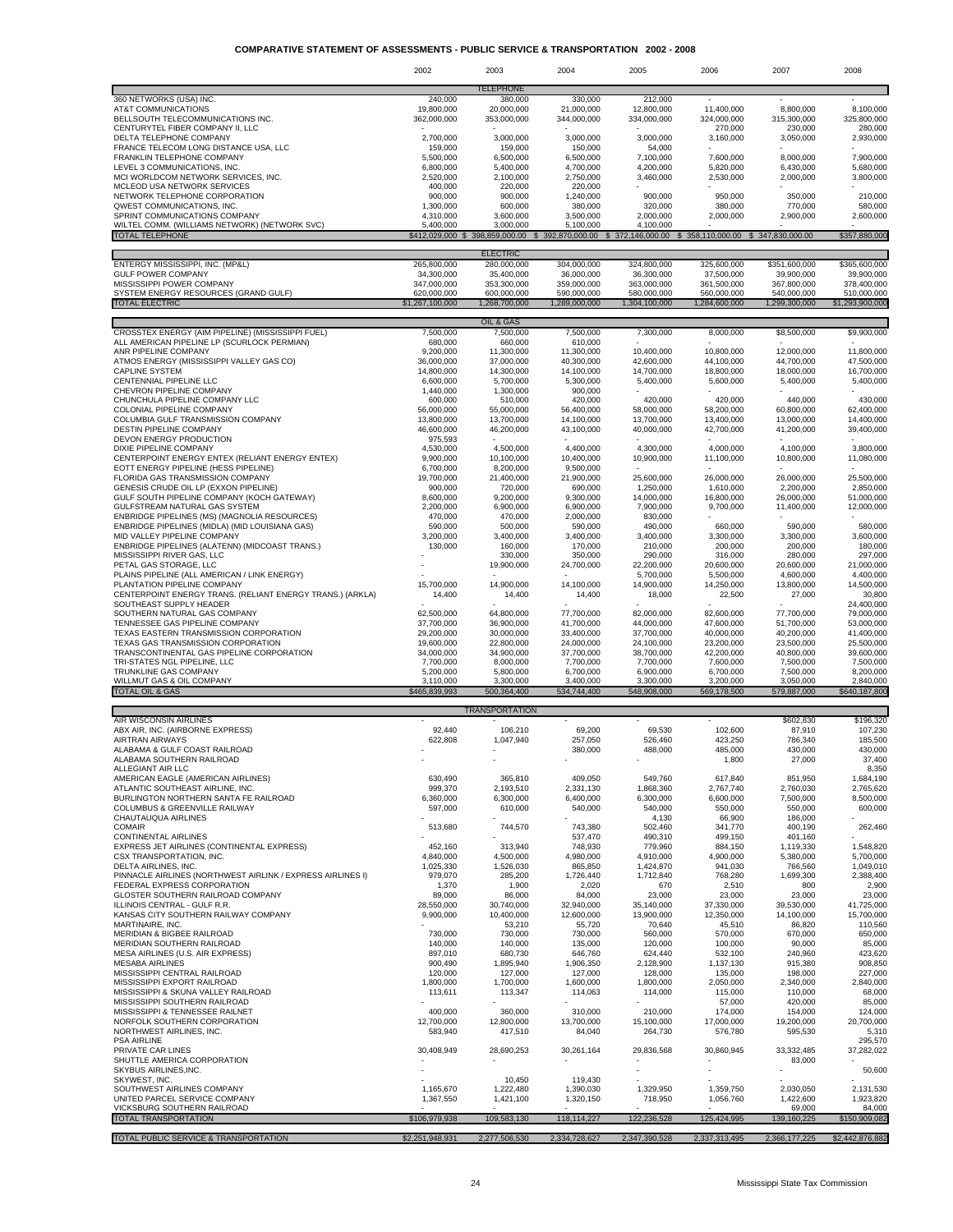#### **AD VALOREM ASSESSMENT OF PUBLIC UTILITIES BY CLASS - CALENDAR YEAR 2008**

| <b>COUNTY</b>           | <b>ELECTRIC</b> | OIL & GAS     | <b>TELEPHONE</b> | <b>TRANSPORTATION</b> | <b>TOTAL</b>    |
|-------------------------|-----------------|---------------|------------------|-----------------------|-----------------|
| ADAMS                   | \$9,325,971     | \$2,119,523   | \$4,289,269      | \$241,051             | \$15,975,814    |
| <b>ALCORN</b>           |                 | 3,672,220     | 3,874,586        | 2,913,140             | 10,459,946      |
| AMITE                   | 2,781,211       | 5,156,812     | 1,749,073        | 12,176                | 9,699,272       |
| ATTALA                  | 31,421,006      | 10,940,009    | 2,391,316        |                       | 44,752,331      |
| <b>BENTON</b>           |                 | 1,904,610     | 1,183,408        | 563,498               | 3,651,516       |
| <b>BOLIVAR</b>          | 16,362,699      | 9,913,554     | 3,818,003        |                       | 30,094,256      |
| CALHOUN                 | 8,107           | 2,113,356     |                  | 33,320                | 2,154,783       |
| CARROLL                 | 729,354         | 1,773,153     | 1,493,571        | 158,618               | 4,154,696       |
| CHICKASAW               |                 | 980,132       | 1,602,258        | 271,765               | 2,854,155       |
| CHOCTAW                 | 1,615,103       | 2,764,414     | 1,528,508        | 366,965               | 6,274,990       |
|                         |                 |               |                  |                       |                 |
| CLAIBORNE               | 5,008,055       | 1,152,420     | 1,702,018        |                       | 7,862,493       |
| CLARKE                  | 4,380,370       | 35,343,565    | 2,351,324        | 1,948,865             | 44,024,124      |
| CLAY                    | 435             | 4,569,688     | 2,046,553        | 402,254               | 7,018,930       |
| COAHOMA                 | 2,759,818       | 6,619,007     | 3,040,513        |                       | 12,419,338      |
| COPIAH                  | 3,649,386       | 8,200,575     | 3,258,457        | 2,731,914             | 17,840,332      |
| COVINGTON               | 1,877,831       | 52,991,805    | 2,054,306        | 1,613,551             | 58,537,493      |
| <b>DESOTO</b>           | 16,370,136      | 8,635,795     | 3,326,294        | 1,034,231             | 29,366,456      |
| <b>FORREST</b>          | 17,882,600      | 15,651,829    | 11,742,041       | 2,885,679             | 48, 162, 149    |
| <b>FRANKLIN</b>         | 6,186,712       | 3,137,646     | 3,509,496        | 426,216               | 13,260,070      |
| GEORGE                  | 1,835,550       | 14,607,385    | 3,120,624        | 1,818,182             | 21,381,741      |
| <b>GREENE</b>           | 1,176,400       | 11,720,446    | 315,693          | 535,748               | 13,748,287      |
| GRENADA                 | 4,426,891       | 2,805,855     | 3,028,711        | 289,607               | 10,551,064      |
| <b>HANCOCK</b>          |                 |               |                  |                       |                 |
|                         | 7,840,510       | 16,482,694    | 6,638,618        | 1,364,018             | 32,325,840      |
| <b>HARRISON</b>         | 117,045,250     | 5,834,760     | 30,233,187       | 6,389,541             | 159,502,738     |
| <b>HINDS</b>            | 70,058,124      | 23,870,697    | 58,061,395       | 4,928,553             | 156,918,769     |
| <b>HOLMES</b>           | 4,873,131       | 2,984,764     | 2,468,394        | 2,967,526             | 13,293,815      |
| <b>HUMPHREYS</b>        | 1,318,858       | 5,360,497     | 1,462,381        |                       | 8,141,736       |
| <b>ISSAQUENA</b>        | 122,935         | 2,853,971     | 180,678          |                       | 3,157,584       |
| <b>ITAWAMBA</b>         |                 | 3,614,581     | 170,718          |                       | 3,785,299       |
| <b>JACKSON</b>          | 205,129,140     | 29,776,791    | 14,572,191       | 4,572,106             | 254,050,228     |
| <b>JASPER</b>           | 3.498.400       | 24,382,031    | 712,358          | 1,527,712             | 30,120,501      |
| <b>JEFFERSON</b>        | 1,637,726       | 2,220,797     | 826,511          |                       | 4,685,034       |
| JEFFERSON DAVIS         | 917,292         | 14,705,497    | 97,963           | 2,153                 | 15,722,905      |
| <b>JONES</b>            | 11,050,300      | 23,371,043    | 6,329,593        | 3,419,271             | 44,170,207      |
| KEMPER                  | 384,620         | 3,295,050     |                  |                       |                 |
|                         |                 |               | 1,547,429        | 509,751               | 5,736,850       |
| LAFAYETTE               |                 | 2,475,379     | 4,930,465        | 65,830                | 7,471,674       |
| LAMAR                   | 5,570,510       | 8,547,053     | 3,691,903        | 2,091,100             | 19,900,566      |
| LAUDERDALE              | 17,439,860      | 13,283,890    | 11,941,643       | 5,993,071             | 48,658,464      |
| LAWRENCE                | 1,353,347       | 3,534,244     | 1,974,201        | 234,320               | 7,096,112       |
| LEAKE                   | 1,355,604       | 1,638,763     | 2,162,379        | 900                   | 5,157,646       |
| LEE                     |                 | 3,886,202     | 11,121,956       | 2,679,526             | 17,687,684      |
| LEFLORE                 | 2,223,605       | 3,787,946     | 6,838,747        | 3,563,197             | 16,413,495      |
| LINCOLN                 | 6,658,688       | 2,628,475     | 4,161,454        | 2,877,321             | 16,325,938      |
| LOWNDES                 |                 | 8,236,466     | 9,371,689        | 2,507,416             | 20,115,571      |
| <b>MADISON</b>          | 18,651,935      | 7,104,696     | 9,593,472        | 1,133,834             | 36,483,937      |
| <b>MARION</b>           | 1,631,490       | 5,164,477     | 2,835,103        | 69,296                | 9,700,366       |
| MARSHALL                |                 | 4,870,840     | 2,116,701        | 1,846,867             | 8,834,408       |
| <b>MONROE</b>           |                 | 28,820,271    | 3,377,169        | 2,943,143             | 35,140,583      |
|                         |                 |               |                  | 183,026               | 3,780,062       |
| <b>MONTGOMERY</b>       | 1,706,747       | 300,125       | 1,590,164        |                       |                 |
| <b>NESHOBA</b>          | 144,820         | 262,228       | 2,867,891        | 707,896               | 3,982,835       |
| <b>NEWTON</b>           | 3,656,070       | 341,904       | 2,383,832        | 1,082,907             | 7,464,713       |
| NOXUBEE                 |                 | 4,950,961     | 1,466,816        | 499.407               | 6,917,184       |
| OKTIBBEHA               |                 | 2,292,775     | 5,448,461        | 537,548               | 8,278,784       |
| PANOLA                  | 3,654,723       | 11,259,256    | 3,646,645        | 846,392               | 19,407,016      |
| PEARL RIVER             | 5,993,320       | 13,195,668    | 6,348,028        | 3,671,109             | 29,208,125      |
| PERRY                   | 1.917.800       | 13.252.358    | 1.749.542        | 415,690               | 17.335.390      |
| PIKE                    | 5,440,076       | 6,249,540     | 5,040,108        | 2,761,950             | 19,491,674      |
| PONTOTOC                |                 | 591,497       | 2,280,150        | 113,548               | 2,985,195       |
| <b>PRENTISS</b>         |                 | 185,030       | 2,682,475        | 345,132               | 3,212,637       |
| QUITMAN                 | 1,358,845       | 3,210,859     | 976,498          | 2,895,099             | 8,441,301       |
| RANKIN                  | 16,731,188      | 13,974,761    | 13,802,343       | 13,194,786            | 57,703,078      |
| SCOTT                   | 3,762,993       | 424,989       | 2,659,531        | 568,312               | 7,415,825       |
|                         | 1,374,752       |               |                  |                       |                 |
| SHARKEY                 |                 | 5,048,887     | 848,028          |                       | 7,271,667       |
| SIMPSON                 | 2,886,575       | 11,514,564    | 2,648,205        | 1,589,431             | 18,638,775      |
| SMITH                   | 1,358,814       | 6,800,448     | 1,106,843        | 28,888                | 9,294,993       |
| <b>STONE</b>            | 3,487,330       | 1,639,689     | 2,369,410        | 324,706               | 7,821,135       |
| SUNFLOWER               | 5,835,569       | 5,399,578     | 2,646,248        | 71,593                | 13,952,988      |
| TALLAHATCHIE            | 2,089,194       | 5,055,087     | 1,398,411        | 2,312,003             | 10,854,695      |
| TATE                    | 2,804,550       | 4,148,876     | 2,626,966        | 685,226               | 10,265,618      |
| <b>TIPPAH</b>           |                 | 1,164,560     | 2,402,120        | 49,785                | 3,616,465       |
| <b>TISHOMINGO</b>       |                 | 72,040        | 2,307,470        | 1,721,868             | 4,101,378       |
| TUNICA                  | 4,668,412       | 2,848,026     | 1,407,747        | 1,676,983             | 10,601,168      |
| UNION                   |                 | 1,976,600     | 2,028,328        | 1,468,768             | 5,473,696       |
|                         |                 |               |                  |                       |                 |
| WALTHALL                | 2,723,840       | 11,657,733    | 1,670,236        |                       | 16,051,809      |
| WARREN                  | 56,561,931      | 6,502,958     | 5,807,867        | 1,223,270             | 70,096,026      |
| WASHINGTON              | 41,489,745      | 19,681,222    | 6,587,052        | 328,702               | 68,086,721      |
| WAYNE                   | 2,282,620       | 8,058,478     | 1,777,296        | 21,626                | 12,140,020      |
| WEBSTER                 | 111,010         | 493,436       | 1,184,911        | 36,765                | 1,826,122       |
| WILKINSON               | 1,296,345       | 1,346,341     | 1,167,701        | 10,824                | 3,821,211       |
| WINSTON                 |                 | 5,866,061     | 1,761,190        | 470,272               | 8,097,523       |
| YALOBUSHA               | 1,299,149       | 2,100,053     | 1,494,202        | 248,269               | 5,141,673       |
| YAZOO                   | 2,704,622       | 8,815,538     | 2,852,965        | 3,602,047             | 17,975,172      |
| Subtotal                | \$783,900,000   | \$640,187,800 | \$357,880,000    | \$113,627,060         | \$1,895,594,860 |
| *Subject to In Lieu Tax | 510,000,000     |               |                  | 37,282,022            | 547,282,022     |
| TOTAL                   | \$1,293,900,000 | \$640,187,800 | \$357,880,000    | \$150,909,082         | \$2,442,876,882 |
|                         |                 |               |                  |                       |                 |

**\*Grand Gulf & Private Railcar Assessments**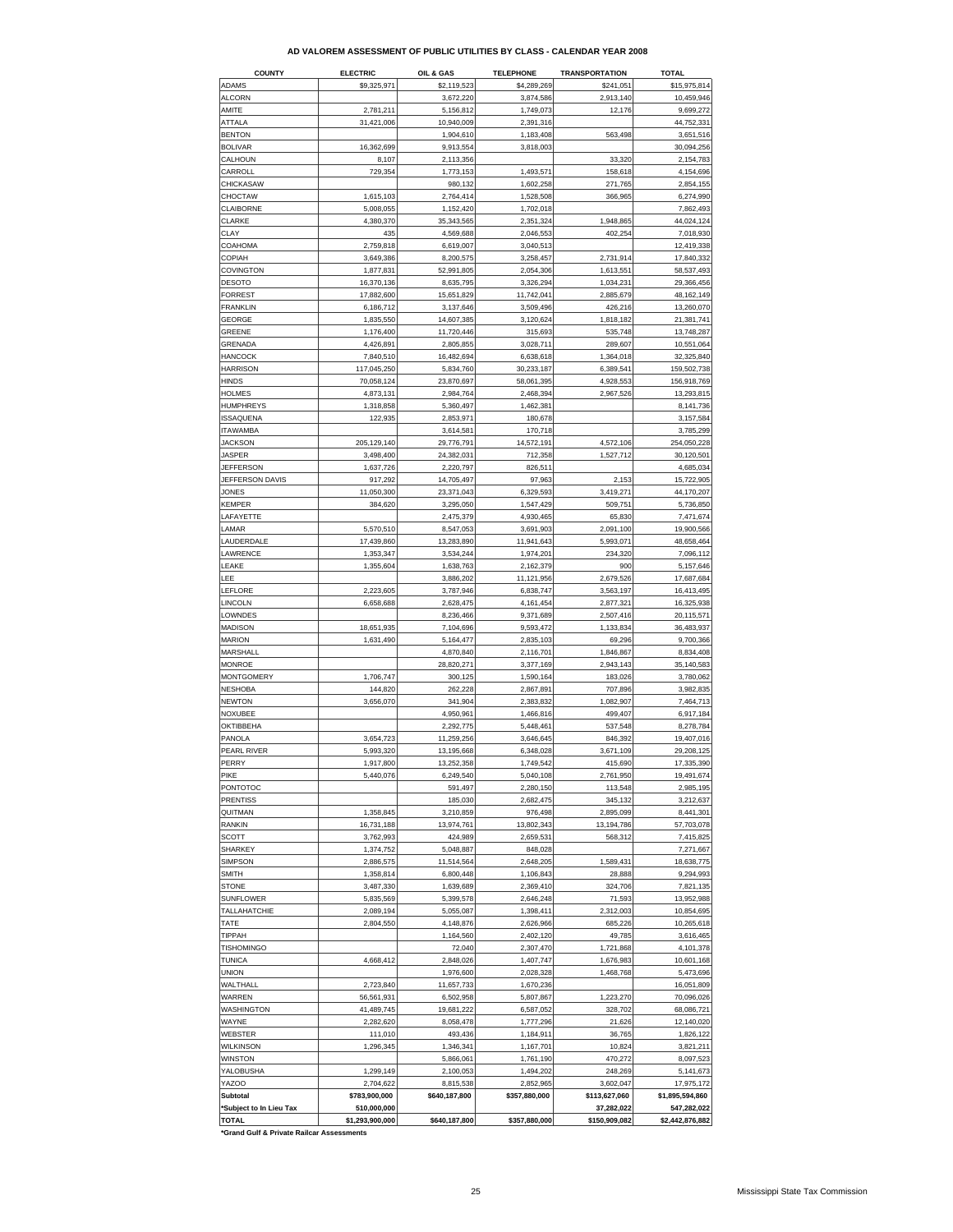# **HOMESTEAD EXEMPTION APPLICATIONS BY COUNTY NUMBER OF APPLICATIONS FILED FOR REGULAR HOMESTEAD EXEMPTION NUMBER OF APPLICATIONS FILED FOR OVER 65 AND DISABLED**

| <b>Reported by Calendar Year</b> | <b>REGULAR</b>  | ELDERLY & DISABLED | <b>REGULAR</b>  | ELDERLY & DISABLED | <b>REGULAR</b>  | ELDERLY & DISABLED |
|----------------------------------|-----------------|--------------------|-----------------|--------------------|-----------------|--------------------|
| <b>COUNTY</b>                    | 2006            | 2006               | 2007            | 2007               | 2008            | 2008               |
| Adams                            | 8,064           | 3,572              | 8,023           | 3,580              | 8,001           | 3,579              |
| Alcorn                           | 9,454           | 4,138              | 9,619           | 4,284              | 9,552           | 4,344              |
| Amite                            | 3,521           | 1,447              | 3,503           | 1,503              | 3,497           | 1,501              |
| Attala                           | 5,203           | 2,354              | 5,243           | 2,431              | 5,231           | 2,410              |
| Benton                           | 2,320           | 1,112              | 2,358           | 1,120              | 2,407           | 1,147              |
| Bolivar                          | 7,202           | 2,869              | 7,310           | 2,935              | 7,118           | 2,895              |
| Calhoun                          | 4,099           | 1,905              | 4,054           | 1,857              | 4,048           | 1,891              |
| Carroll                          | 3,107           | 1,229              | 3,124           | 1,261              | 3,142           | 1,290              |
| Chickasaw                        | 4,485           | 1,922              | 4,482           | 1,992              | 4,464           | 1,960              |
| Choctaw                          | 2,410           | 1,097              | 2,407           | 1,104              | 2,403           | 1,126              |
| Claiborne                        | 2,036           | 803                | 2,016           | 805                | 2,027           | 812                |
| Clarke                           | 4,618           | 2,002              | 4,601           | 2,033              | 4,583           | 2,032              |
| Clay                             | 4,908           | 2,159              | 4,923           | 2,178              | 4,922           | 2,206              |
| Coahoma                          | 5,099           | 2,063              | 5,117           | 2,069              | 5,049           | 2,069              |
| Copiah                           | 6,959           | 2,879              | 7,034           | n/a                | 7,058           | n/a                |
| Covington                        | 4,718           | 1,922              | 4,784           | 1,936              | 4,808           | 1,949              |
| DeSoto                           | 36,716          | 8,939              | 38,344          | 9,638              | 39,580          | 10,104             |
| Forrest                          | 14,709          | 5,814              | 14,798          | 5,893              | 15,053          | 5,832              |
| Franklin                         | 2,234           | 972                | 2,229           | 971                | 2,214           | 983                |
| George                           | 5,383           | 2,023              | 5,607           | 2,132              | 5,793           | 2,231              |
| Greene                           | 3,009           | 1,190              | 3,044           | 1,220              | 3,070           | 1,238              |
| Grenada                          | 5,372           | 2,310              | 5,447           | 2,339              | 5,501           | 2,361              |
| Hancock                          | 12,988          | 5,548              | 11,952          | 4,935              | 11,853          | 4,973              |
| Harrison                         | 39,740          | 14,554             | 39,150          | 14,159             | 39,225          | 14,269             |
| Hinds                            | 52,197          | 17,022             | 52,271          | 17,172             | 51,771          | 17,093             |
| Holmes                           | 4,081           | 2,002              | 4,078           | 2,026              | 4,032           | 2,010              |
| Humphreys                        | 1,839           | 803                | 1,839           | 832                | 1,943           | 869                |
| Issaquena                        | 306             | 131                | 316             | 139                | 324             | 144                |
| Itawamba                         | 6,388           | 2,613              | 6,456           | 2,681              | 6,432           | 2,728              |
| Jackson                          | 32,831          | 11,296             | 32,755          | 11,287             | 32,642          | 11,444             |
| Jasper                           | 4,657           | 2,116              | 4,643           | 2,097              | 4,607           | 2,049              |
| Jefferson                        | 1,932           | 910                | 1,921           | 913                | 1,921           | 913                |
| Jefferson Davis                  | 3,629           | 1,659              | 3,568           | 1,646              | 3,436           | 1,593              |
| Jones                            | 14,929          | 6,499              | 15,101          | 6,598              | 15,098          | 6,595              |
| Kemper                           | 2,566           | 1,241              | 2,551           | 1,250              | 2,527           | 1,253              |
| Lafayette                        | 8,277           | 2,676              | 8,581           | 2,754              | 8,803           | 2,828              |
| _amar                            | 10,980          | 3,155              | 11,424          | 3,303              | 11,846          | 3,446              |
| auderdale                        | 17,601          | 6,750              | 17,607          | 6,738              | 17,580          | 6,770              |
| awrence                          | 3,762           | 1,664              | 3,727           | 1,639              | 3,672           | 1,628              |
| eake                             | 5,217           | 2,248              | 5,214           | 2,243              | 5,306           | n/a                |
| .ee                              | 19,235          | 6,522              | 19,599          | 6,782              | 19,910          | 6,820              |
| _eflore                          | 5,788           | 2,414              | 5,775           | 2,438              | 5,693           | 2,397              |
| .incoln                          | 8,415           | 4,258              | 8,455           | 4,274              | 8,481           | 4,391              |
| owndes                           | 13,319          | 4,607              | 13,358          | 4,748              | 13,421          | 4,817              |
| Madison                          | 21,019          | 5,718              | 21,855          | 4,887              | 22,657          | 5,075              |
| Marion                           | 6,508           | 2,938              | 6,527           | 2,935              | 6,587           | 2,976              |
| Marshall                         | 8,633           | 3,135              | 8,836           | 3,243              | 8,972           | 3,330              |
| Monroe                           | 9,933           | 4,167              | 9,999           | 4,256              | 10,023          | 4,372              |
| Montgomery                       | 3,085           | 1,434              | 3,047           | 1,406              | 3,027           | 1,419              |
| Neshoba                          | 6,487           | 2,788              | 6,581           | 2,659              | 6,647           | 2,862              |
| Newton                           | 5,568           | 2,333              | 5,615           | 2,383              | 5,611           | 2,379              |
| Noxubee                          | 2,573           | 1,301              | 2,563           | 1,300              | 2,549           | 1,329              |
| Oktibbeha                        | 7,716           | 2,877              | 8,052           | 2,968              | 7,935           | 2,963              |
|                                  |                 |                    |                 |                    |                 |                    |
| Panola                           | 7,884           | 3,372              | 7,959           | 3,394              | 8,025           | 3,439              |
| Pearl River<br>Perry             | 12,942<br>2,978 | 5,343<br>1,189     | 13,264<br>3,012 | 5,479<br>1,232     | 13,503<br>3,006 | 5,608<br>1,259     |
| Pike                             | 9,023           | 3,995              | 9,075           | 4,034              | 9,168           | 4,069              |
| Pontotoc                         | 7,600           | 2,737              | 7,632           | 2,785              | 7,673           | 2,851              |
| Prentiss                         | 6,749           | 2,992              | 6,962           | 3,143              | 6,901           | 3,139              |
| Quitman                          | 2,021           | 968                | 2,001           | 965                | 1,945           | 942                |
| Rankin                           | 33,377          | 8,674              | 34,598          | 9,049              | 35,605          | 9,505              |
|                                  | 5,967           | 2,335              | 5,981           | 2,366              | 6,055           | 2,406              |
| Scott                            | 931             | 458                | 916             | 373                | 915             | 446                |
| Sharkey<br>Simpson               | 6,477           | 2,632              | 6,534           | 2,645              | 6,558           | 3,503              |
| Smith                            | 4,277           | 1,834              | 4,270           | 1,860              | 4,285           | 1,850              |
|                                  |                 |                    |                 |                    |                 |                    |
| Stone                            | 3,684           | 1,397              | 3,799           | 1,438              | 3,932           | 1,476              |
| Sunflower                        | 5,141           | 2,150              | 5,120           | 2,131              | 5,079           | 2,132              |
| Tallahatchie<br>Tate             | 2,829<br>6,498  | 1,349<br>2,234     | 2,816<br>6,614  | 1,364<br>2,306     | 2,825<br>6,709  | 1,365<br>2,374     |
|                                  |                 |                    |                 |                    |                 |                    |
| Tippah                           | 6,007           | 1,694              | 6,032           | 2,694              | 5,968           | 2,700              |
| Tishomingo                       | 5,911           | 3,214              | 5,908           | 2,709              | 5,851           | 2,674              |
| Tunica                           | 1,310           | 411                | 1,343           | 420                | 1,362           | 438                |
| Union                            | 6,890           | 2,763              | 6,940           | 2,785              | 6,937           | 2,817              |
| Walthall                         | 3,926           | 1,800              | 3,993           | 1,846              | 4,077           | 1,905              |
| Warren                           | 11,210          | 3,627              | 11,359          | 3,753              | 11,402          | 3,765              |
| Washington                       | 11,031          | 4,484              | 10,916          | 4,479              | 10,806          | 4,459              |
| Wayne                            | 4,916           | 2,088              | 4,959           | 2,067              | 5,000           | 2,090              |
| Webster                          | 2,850           | 1,297              | 2,872           | 1,332              | 2,861           | 1,312              |
| Wilkinson                        | 2,080           | 975                | 2,059           | 954                | 2,020           | 910                |
| Winston                          | 5,193           | 2,357              | 5,294           | 2,437              | 5,202           | 2,428              |
| Yalobusha                        | 3,686           | 1,772              | 3,693           | 1,782              | 3,743           | 1,819              |
| Yazoo                            | 5,250           | 2,265              | 5,301           | 2,294              | 5,293           | 2,329              |
| <b>TOTAL</b>                     | 676,463         | 254,506            | 682,705         | 254,088            | 686,758         | 255,705            |

**Note: Elderly & Disabled totals are included in Regular totals.**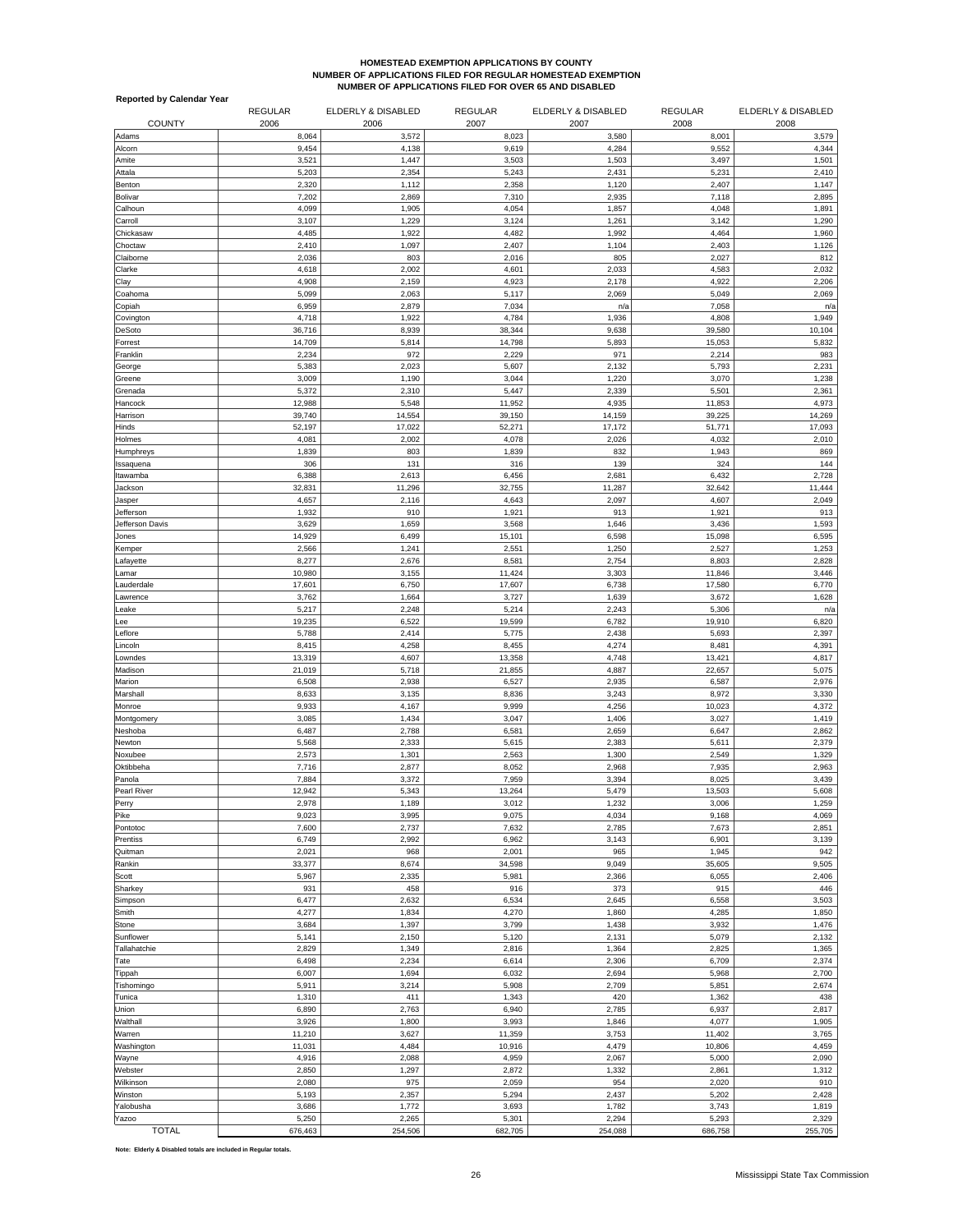#### **HOMESTEAD EXEMPTION APPLICATIONS BY MUNICIPAL SEPARATE SCHOOL DISTRICTS NUMBER OF APPLICATIONS FILED FOR REGULAR HOMESTEAD EXEMPTION NUMBER OF APPLICATIONS FILED FOR OVER 65 AND DISABLED**

|  | <b>Reported by Calendar Year</b> |  |
|--|----------------------------------|--|
|--|----------------------------------|--|

| SEPARATE SCHOOL      | <b>REGULAR</b> | ELDERLY & DISABLED | <b>REGULAR</b> | ELDERLY & DISABLED | <b>REGULAR</b> | ELDERLY & DISABLED |
|----------------------|----------------|--------------------|----------------|--------------------|----------------|--------------------|
| <b>DISTRICT</b>      | 2006           | 2006               | 2007           | 2007               | 2008           | 2008               |
| Aberdeen             | 2,301          | 1,020              | 2,302          | 1,063              | 2,288          | 1,084              |
| Amory                | 2,698          | 1,194              | 2,712          | 1,218              | 2,738          | 1,250              |
| Baldwyn              | 1,373          | 585                | 1,401          | 616                | 1,370          | 605                |
| Bay St. Louis        | 5,103          | 2,160              | 4,438          | 1,835              | 4,210          | 1,781              |
| Biloxi               | 6,713          | 2,870              | 6,402          | 3,709              | 6,299          | 2,669              |
| Booneville           | 1,304          | 682                | 1,353          | 704                | 1,333          | 689                |
| <b>Brookhaven</b>    | 4,445          | 2,173              | 4,422          | 1,320              | 4,401          | 2,203              |
| Canton               | 3,404          | 1,425              | 3,442          | 1,358              | 3,492          | 1,352              |
| Clarksdale           | 3,106          | 1,300              | 3,097          | 1,286              | 3,022          | 1,282              |
| Clinton              | 7,428          | 2,248              | 7,552          | 2,307              | 7,636          | 2,369              |
| Columbia             | 2,469          | 1,200              | 2,452          | 1,188              | 2,458          | 1,191              |
| Columbus             | 6,385          | 2,577              | 6,241          | 2,629              | 6,219          | 2,649              |
| Corinth              | 3,453          | 1,695              | 3,506          | 1,732              | 3,454          | 1,737              |
| Drew                 | 710            | 311                | 707            | 309                | 705            | 311                |
| Durant               | 578            | 313                | 575            | 310                | 556            | 302                |
| Forest               | 1,669          | 690                | 1,666          | 692                | 1,680          | 705                |
| Greenville           | 6,260          | 2,679              | 6,156          | 2,654              | 6,088          | 2,627              |
| Greenwood            | 3,266          | 1,366              | 3,247          | 1,380              | 3,191          | 1,341              |
| Grenada              | 5,372          | 2,310              | 5,447          | 2,339              | 5,501          | 2,361              |
| Gulfport             | 7,766          | 2,445              | 7,479          | 3,283              | 7,324          | 3,217              |
| Hattiesburg          | 5,808          | 2,598              | 5,711          | 2,544              | 5,699          | 2,492              |
| Hazlehurst           | 2,540          | 1,107              | 2,554          | n/a                | 2,558          | n/a                |
| <b>Holly Springs</b> | 2,510          | 942                | 2,507          | 966                | 2,515          | 972                |
| Houston              | 1,483          | 1,121              | 2,604          | 1,119              | 2,592          | 1,118              |
| Indianola            | 2,462          | 990                | 2,446          | 973                | 2,420          | 966                |
| Jackson              | 33,108         | 11,267             | 32,742         | 11,266             | 31,883         | 11,046             |
| Kosciusko            | 2,987          | 1,321              | 3,009          | 1,350              | 3,024          | 1,350              |
| Laurel               | 3,464          | 1,741              | 3,456          | 1,746              | 3,391          | 1,715              |
| Long Beach           | 4,337          | 1,568              | 4,287          | 1,539              | 4,222          | 1,527              |
| Louisville           | 5,193          | 2,836              | 5,294          | 2,437              | 5,202          | 2,428              |
| McComb               | 3,730          | 1,771              | 3,711          | 1,777              | 3,727          | 1,784              |
| Meridian             | 8,460          | 3,647              | 8,333          | 3,561              | 8,195          | 3,524              |
| Moss Point           | 5,733          | 2,564              | 5,669          | 2,547              | 5,540          | 2,547              |
| New Albany           | 2,576          | 1,103              | 2,583          | 1,105              | 2,576          | 1,115              |
| Ocean Springs        | 7,364          | 2,156              | 7,336          | 2,162              | 7,335          | 2,206              |
| Okolona              | 1,315          | 546                | 1,310          | 568                | 1,304          | 577                |
| Oxford               | 4,369          | 1,304              | 4,536          | 1,349              | 4,678          | 1,388              |
| Pascagoula           | 8,787          | 3,071              | 8,638          | 2,999              | 8,508          | 3,037              |
| Pass Christian       | 3,308          | 1,271              | 3,083          | 1,144              | 3,018          | 1,144              |
| Pearl                | 4,846          | 1,665              | 4,834          | 1,691              | 4,836          | 1,710              |
| Petal                | 4,677          | 1,575              | 4,839          | 1,623              | 5,023          | 1,648              |
| Philadelphia         | 1,668          | 778                | 1,685          | 788                | 1,707          | 798                |
| Picayune             | 5,276          | 2,290              | 5,322          | 2,309              | 5,352          | 2,341              |
| Pontotoc             | 3,041          | 1,135              | 3,049          | 1,139              | 3,056          | 1,169              |
| Richton              | 955            | 389                | 964            | 410                | 959            | 406                |
| Senatobia            | 1,910          | 601                | 1,942          | 621                | 1,963          | 639                |
| Starkville           | 5,027          | 1,604              | 5,268          | 1,688              | 5,214          | 1,701              |
| Tupelo               | 6,265          | 2,867              | 9,388          | 2,989              | 9,452          | 3,056              |
| <b>West Point</b>    | 4,233          | 1,867              | 4,247          | 1,884              | 4,253          | 1,912              |
| Winona               | 1,324          | 643                | 1,313          | 614                | 1,309          | 618                |
| Yazoo City           | 2,302          | 1,086              | 2,289          | 1,083              | 2,272          | 1,084              |
| <b>TOTAL</b>         | 226,861        | 90,667             | 229,546        | 89,923             | 227,748        | 89,743             |

**Note: Elderly & Disabled totals are included in Regular totals.**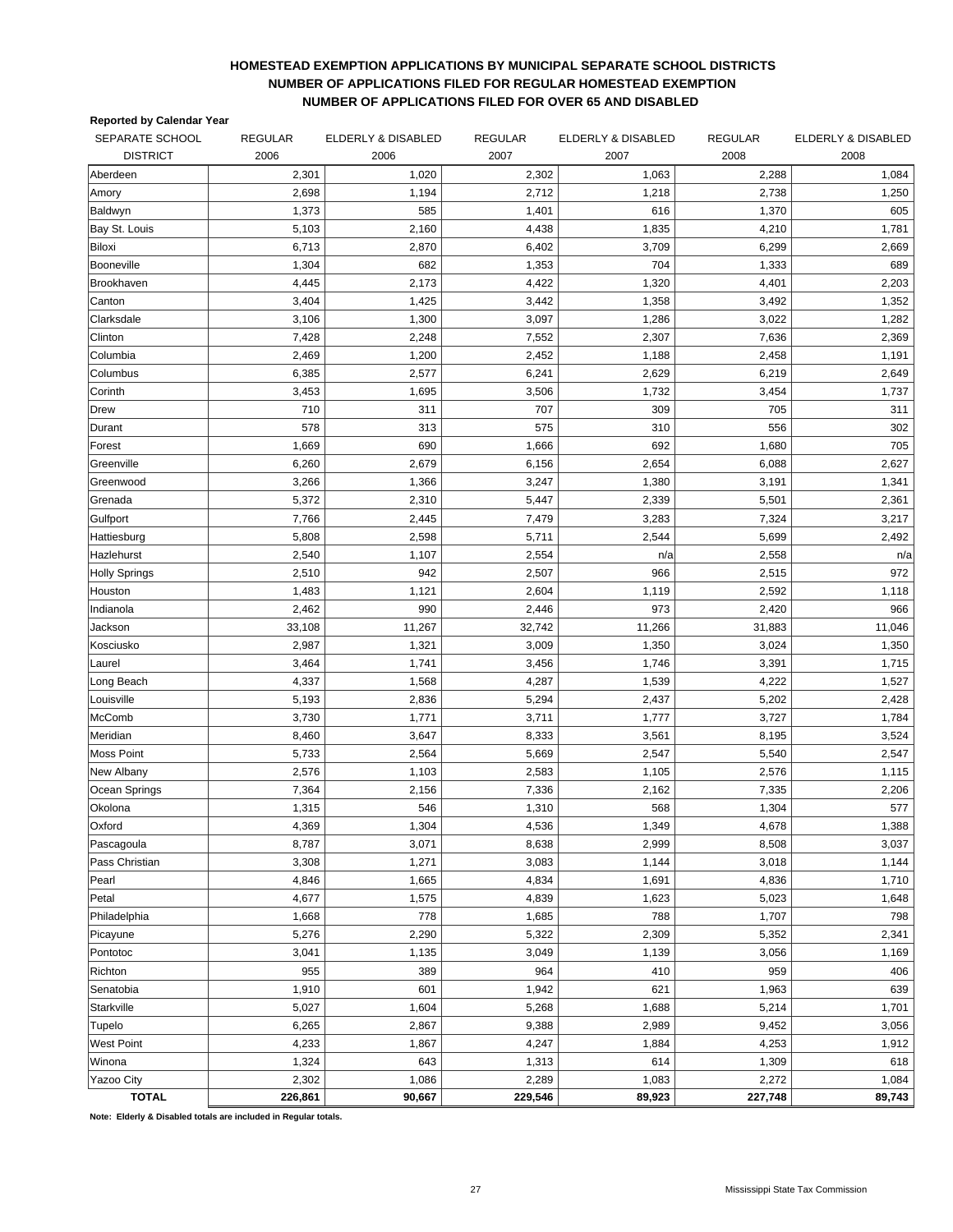# HOMESTEAD EXEMPTION<br>EXEMPT ASSESSED VALUE BY COUNTY

| <b>Reported by Calendar Year</b> |                          |                            |                          |                          |                          |                           |
|----------------------------------|--------------------------|----------------------------|--------------------------|--------------------------|--------------------------|---------------------------|
| <b>COUNTY</b>                    | 2003                     | 2004                       | 2005                     | 2006                     | 2007                     | 2008                      |
| Adams                            | \$38,033,425             | \$38,643,908               | \$38,873,955             | \$38,581,865             | \$38,624,242             | \$39,138,235              |
| Alcorn                           | 43,724,092               | 44,106,676                 | 46,368,335               | 46,645,117               | 47,678,589               | 47,618,667                |
| Amite<br>Attala                  | 17,677,620<br>25,338,009 | 17,843,606<br>25,612,086   | 17,988,991<br>25,652,525 | 18,032,435<br>25,938,265 | 18,275,401<br>26,483,091 | 18,593,406<br>28,989,660  |
| Benton                           | 10,141,266               | 10,056,766                 | 9,983,668                | 10,064,544               | 10,295,053               | 10,363,702                |
| Bolivar                          | 34,100,816               | 34,586,933                 | 35,392,681               | 39,039,586               | 39,852,302               | 39,234,960                |
| Calhoun                          | 18,315,067               | 18,329,794                 | 18,497,450               | 18,541,422               | 19,930,501               | 20,022,585                |
| Carroll                          | 14,662,866               | 14,903,990                 | 14,950,254               | 15,162,970               | 16,715,062               | 16,920,040                |
| Chickasaw                        | 19,628,136               | 19,734,450                 | 20,180,840               | 21,023,236               | 21,444,819               | 20,896,240                |
| Choctaw                          | 12,747,553               | 12,562,747                 | 12,639,588               | 12,826,082               | 12,914,138               | 12,782,852                |
| Claiborne                        | 8.568.853                | 8,615,674                  | 8,376,309                | 9,233,709                | 9,105,342                | 9,160,102                 |
| Clarke                           | 21,318,994               | 21,507,097                 | 21,549,328               | 22,446,007               | 22,593,237               | 22,646,552                |
| Clay                             | 26,449,840               | 26,596,914                 | 26,666,944               | 26,806,201               | 27.116.202               | 29,595,323                |
| Coahoma                          | 23,295,068               | 23,237,616                 | 23,233,069               | 24,243,708               | 24,406,743               | 24,346,468                |
| Copiah                           | 33,517,384               | 33,959,670                 | 34,099,925               | 35,054,270               | 35,672,727               | 36,058,941                |
| Covington                        | 23,796,624               | 24,343,408                 | 24,536,199               | 25, 165, 391             | 25,872,175               | 26,090,903                |
| DeSoto                           | 170,487,638              | 229,310,332                | 240,969,543              | 252,834,194              | 265,534,031              | 281,974,325               |
| Forrest                          | 75,851,793               | 76,219,242                 | 80,917,018               | 82,823,917               | 84,253,239               | 86,480,542                |
| Franklin                         | 10,080,917               | 10,824,557                 | 10,623,451               | 10,834,713               | 11,213,484               | 11,741,091                |
| George<br>Greene                 | 25,814,958<br>14,681,402 | 26, 133, 765<br>15,070,437 | 28,001,277<br>14,827,771 | 28,815,220<br>15,378,790 | 30,153,223<br>15,728,906 | 31,868,071<br>16,331,194  |
| Grenada                          | 28,078,718               | 28,488,506                 | 29,387,511               | 29,802,321               | 30,323,943               | 30,754,884                |
| Hancock                          | 77,406,871               | 79.398.424                 | 83,362,422               | 66,948,422               | 65,298,151               | 73,276,910                |
| Harrison                         | 243,567,728              | 252,651,015                | 254,661,265              | 227,103,771              | 230,019,953              | 253,232,256               |
| Hinds                            | 279,808,602              | 280.652.841                | 280,330,252              | 284,008,820              | 286,651,956              | 312,351,003               |
| Holmes                           | 15,439,592               | 15,384,279                 | 15,253,173               | 16,178,522               | 16,452,134               | 15,873,651                |
| Humphreys                        | 8,942,745                | 8,654,927                  | 8,365,096                | 8,447,761                | 8,442,566                | 8,667,499                 |
| Issaquena                        | 1,426,535                | 1,425,478                  | 1,437,787                | 1,425,532                | 1,473,367                | 1,598,845                 |
| Itawamba                         | 27,334,370               | 27,999,957                 | 28,589,263               | 29,846,206               | 30,297,979               | 30,421,520                |
| Jackson                          | 191,374,067              | 194,830,886                | 199,556,528              | 192,503,329              | 196,378,216              | 214,141,926               |
| Jasper                           | 21,136,259               | 22,300,695                 | 22,650,838               | 22,967,394               | 23,674,630               | 25,871,661                |
| Jefferson                        | 7,979,617                | 8,076,871                  | 7,938,687                | 7,918,881                | 7,968,120                | 8,077,269                 |
| Jefferson Davis                  | 17,277,438               | 17,237,988                 | 17,133,306               | 17,133,838               | 18,558,570               | 17,991,144                |
| Jones                            | 75,778,947               | 77,052,183                 | 80,681,609               | 80,744,055               | 82,462,715               | 83,521,928                |
| Kemper                           | 11,579,886               | 11,715,616                 | 11,545,176               | 12,067,463               | 12,054,400               | 11,980,051                |
| Lafayette                        | 46,048,593               | 47,393,929                 | 50,490,172               | 52,233,540               | 54,671,627               | 56,373,762                |
| Lamar<br>Lauderdale              | 60,794,826<br>95,522,628 | 63,533,538<br>96,246,162   | 66,921,367<br>97,133,704 | 69,229,857<br>97,959,229 | 73,483,727<br>98,432,559 | 77,348,247<br>105,305,160 |
| Lawrence                         | 17,928,731               | 18,135,028                 | 19,435,586               | 19,654,574               | 19,667,328               | 20,177,370                |
| Leake                            | 25,074,638               | 26,379,040                 | 26,590,308               | 26,812,453               | 27,098,461               | 27,441,039                |
| Lee                              | 110,308,418              | 115,761,427                | 117,858,267              | 120,371,695              | 123,252,103              | 128,956,687               |
| Leflore                          | 28,870,224               | 29,085,691                 | 30,286,598               | 30,347,676               | 30,408,979               | 30,070,131                |
| Lincoln                          | 43,844,538               | 45,200,034                 | 44,827,597               | 45,717,709               | 46,084,700               | 46,403,287                |
| Lowndes                          | 74,523,661               | 74,647,630                 | 75,452,956               | 76, 153, 346             | 76,676,785               | 82,910,831                |
| Madison                          | 125,013,138              | 129,662,031                | 135,955,546              | 143,554,693              | 149,822,181              | 155,428,577               |
| Marion                           | 29,784,104               | 30,193,080                 | 30,404,118               | 31.748.498               | 32,032,382               | 32,352,906                |
| Marshall                         | 40,168,515               | 41,342,406                 | 42,434,598               | 44,128,216               | 45,949,366               | 51,784,212                |
| Monroe                           | 50,715,666               | 51,184,895                 | 51,786,180               | 52,669,229               | 53,444,828               | 54,242,506                |
| Montgomery                       | 13,111,149               | 13,273,840                 | 13,275,482               | 13,216,527               | 13,197,922               | 14,061,667                |
| Neshoba                          | 31,631,495               | 33.577.839                 | 33,963,816               | 34,413,608               | 35,663,645               | 37.864.891                |
| Newton                           | 25,197,496               | 25,651,683                 | 25,910,622               | 26,946,730               | 27,447,252               | 27,780,015                |
| Noxubee                          | 10,821,379               | 10,890,198                 | 10,936,056               | 10,976,281               | 11,056,355               | 11,031,990                |
| Oktibbeha<br>Panola              | 44,326,911<br>35,325,212 | 45,039,005<br>35,992,682   | 45,952,439<br>37,420,628 | 47,374,452<br>37,804,867 | 48,591,405<br>38,571,134 | 49,145,994<br>39,317,089  |
| Pearl River                      | 69,275,724               | 69,294,855                 | 70,132,107               | 74,131,685               | 77,008,252               | 84,053,920                |
| Perry                            | 13,478,536               | 13,678,168                 | 14,020,616               | 15,187,123               | 15,340,162               | 15,386,616                |
| Pike                             | 41,306,453               | 43,712,876                 | 43,878,480               | 44,425,473               | 45,419,981               | 51,488,852                |
| Pontotoc                         | 36,552,516               | 38,905,372                 | 39,750,492               | 40,359,050               | 40,794,683               | 41,790,925                |
| Prentiss                         | 30,722,388               | 31,307,932                 | 31,254,083               | 29,895,535               | 32,220,234               | 32,118,452                |
| Quitman                          | 7,021,277                | 6,861,900                  | 6,751,644                | 6,716,625                | 6,791,338                | 6,675,989                 |
| Rankin                           | 192,276,202              | 200,144,817                | 208,880,640              | 217,915,139              | 227, 171, 617            | 238,740,744               |
| Scott                            | 27,063,171               | 27,392,083                 | 27,784,040               | 28,325,474               | 28,598,981               | 29,255,724                |
| Sharkey                          | 4,462,462                | 4,424,494                  | 4,375,224                | 4,387,807                | 4,458,121                | 4,436,297                 |
| Simpson                          | 31,935,888               | 32,343,871                 | 32,860,230               | 33,344,952               | 33,841,338               | 34,275,588                |
| Smith                            | 20,702,055               | 20,841,710                 | 21,660,508               | 21,980,175               | 22,221,657               | 22,818,948                |
| Stone                            | 16,888,651               | 17,250,439                 | 18,441,371               | 19,151,358               | 20,154,155               | 21,284,610                |
| Sunflower                        | 23,545,576               | 23,371,286                 | 23,303,930               | 24,415,836               | 24,445,358               | 24,419,755                |
| Tallahatchie<br>Tate             | 11,274,487<br>35,872,967 | 11,398,442<br>36,559,374   | 12,159,134<br>38,235,834 | 12,212,163<br>38,975,550 | 12,265,435<br>39,892,759 | 12,324,247<br>40,678,525  |
| Tippah                           | 25,839,671               | 26,366,359                 | 26,846,579               | 27, 177, 753             | 29,915,777               | 29,618,742                |
| Tishomingo                       | 28,377,033               | 28,561,406                 | 28,659,814               | 29,106,226               | 29,340,321               | 29,278,815                |
| Tunica                           | 5,606,494                | 5,809,802                  | 5,886,406                | 6,109,831                | 6,360,599                | 6,556,631                 |
| Union                            | 32,899,870               | 33,693,949                 | 34,179,146               | 34,281,288               | 36,227,770               | 36,563,093                |
| Walthall                         | 18,285,740               | 18,738,856                 | 19,877,174               | 19,941,085               | 20,857,868               | 21,043,399                |
| Warren                           | 64,820,290               | 66,009,749                 | 67,251,357               | 67,298,051               | 70,218,923               | 70,700,179                |
| Washington                       | 50,984,151               | 50,251,357                 | 52,165,959               | 51,646,765               | 51,405,742               | 51,287,437                |
| Wayne                            | 23,267,831               | 23,387,401                 | 24,862,342               | 25, 122, 134             | 25,697,962               | 26,166,737                |
| Webster                          | 14,632,652               | 14,639,123                 | 14,760,672               | 15,673,608               | 15,825,933               | 15,831,567                |
| Wilkinson                        | 8,874,475                | 8,858,773                  | 8,716,552                | 9,044,328                | 8,971,186                | 9,058,974                 |
| Winston                          | 26,114,504               | 26,055,035                 | 26,731,113               | 26,940,661               | 27,618,739               | 27,312,081                |
| Yalobusha                        | 14,063,843               | 14,491,187                 | 14,636,314               | 14,809,977               | 17,443,823               | 17,408,755                |
| Yazoo                            | 24,147,340               | 25,288,850                 | 25,041,250               | 25,419,330               | 25,844,945               | 28,757,722                |
| <b>TOTAL</b>                     | \$3,484,667,265          | \$3,610,898,938            | \$3,695,361,085          | \$3,721,896,119          | \$3,815,825,605          | \$3,995,944,091           |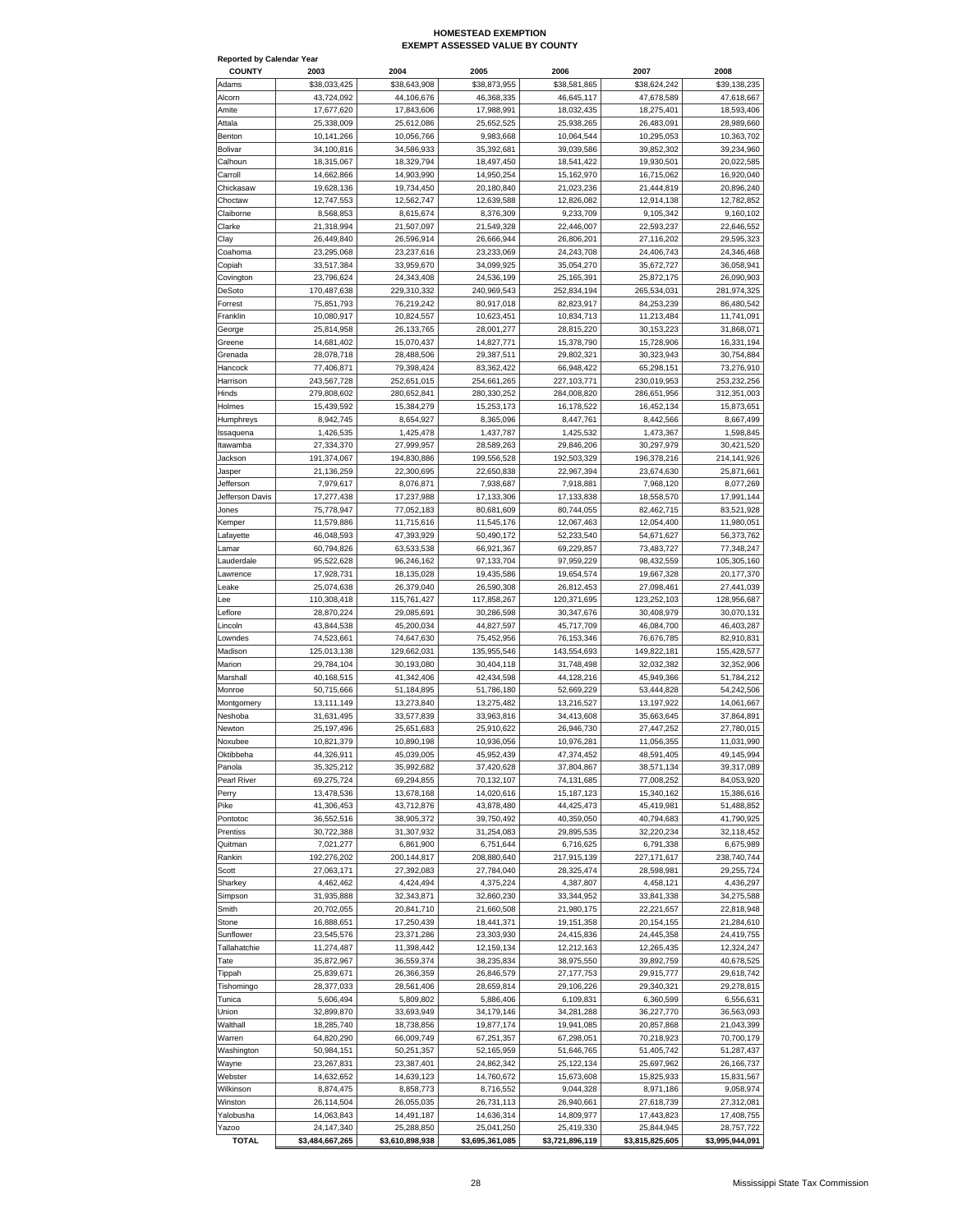#### **HOMESTEAD EXEMPTION**

#### **EXEMPT ASSESSED VALUE BY MUNICIPAL SEPARATE SCHOOL DISTRICT**

**Reported by Calendar Year**

| <b>SEPARATE SCHOOL DISTRICT</b> | 2003            | 2004            | 2005            | 2006            | 2007            | 2008            |
|---------------------------------|-----------------|-----------------|-----------------|-----------------|-----------------|-----------------|
| Aberdeen                        | \$11,503,274    | \$11,550,555    | \$11,626,197    | \$11,652,841    | \$11,776,850    | \$11,930,284    |
| Amory                           | 14,569,097      | 14,468,695      | 14,579,864      | 14,800,921      | 14,916,506      | 15,185,767      |
| Baldwyn                         | 6,612,075       | 6,888,107       | 6,909,917       | 6,775,550       | 7,119,255       | 7,132,974       |
| Bay St. Louis                   | 33,312,308      | 34,042,756      | 35,424,751      | 24,220,762      | 22,551,213      | 24,430,733      |
| Biloxi                          | 42,960,481      | 43,693,292      | 46,765,939      | 38,020,209      | 37,308,944      | 40,088,868      |
| Booneville                      | 6,116,965       | 6,109,078       | 6,107,665       | 5,775,331       | 6,234,646       | 6,137,438       |
| Brookhaven                      | 23,523,493      | 23,929,068      | 24,090,908      | 24,421,750      | 24,442,591      | 24,517,141      |
| Canton                          | 16,290,945      | 16,820,779      | 17,359,734      | 18,368,718      | 18,809,819      | 19,017,021      |
| Clarksdale                      | 14,175,735      | 14,003,837      | 13,857,836      | 14,374,296      | 14,347,280      | 14,114,976      |
| Clinton                         | 46,181,054      | 46,997,911      | 47,893,955      | 49,033,190      | 49,985,719      | 53,275,174      |
| Columbia                        | 12,249,604      | 12,308,379      | 12,355,743      | 12,848,667      | 12,840,792      | 12,944,039      |
| Columbus                        | 35,172,598      | 34,831,932      | 40,646,807      | 34,775,559      | 34,589,108      | 37,245,128      |
| Corinth                         | 17,161,411      | 17,219,370      | 18,025,700      | 17,947,321      | 18,325,773      | 18,211,818      |
| Drew                            | 2,986,675       | 2,786,462       | 2,841,547       | 3,060,481       | 3,063,742       | 3,054,566       |
| Durant                          | 2,044,466       | 2,019,388       | 1,979,422       | 2,191,822       | 2,218,133       | 2,095,475       |
| Forest                          | 8,043,090       | 8,081,113       | 8,077,215       | 8,195,668       | 8,248,915       | 8,397,476       |
| Greenville                      | 28,431,912      | 27,792,713      | 28,746,132      | 28,214,474      | 27,759,427      | 27,707,902      |
| Greenwood                       | 17,063,388      | 17,202,827      | 17,832,489      | 17,712,499      | 17,674,478      | 17,465,724      |
| Grenada                         | 28,078,718      | 28,488,506      | 29,387,511      | 29,802,321      | 30,323,943      | 30,754,884      |
| Gulfport                        | 48,667,266      | 49,877,345      | 49,221,182      | 43,063,188      | 41,870,317      | 46,456,460      |
| Hattiesburg                     | 30,134,905      | 30,097,576      | 31,993,294      | 32,038,381      | 31,695,309      | 31,763,771      |
| Hazlehurst                      | 11,762,557      | 11,769,820      | 11,824,811      | 12,112,958      | 12,191,329      | 12,347,297      |
| <b>Holly Springs</b>            | 12,419,341      | 12,587,936      | 12,565,753      | 12,738,773      | 12,841,275      | 14,540,995      |
| Houston                         | 11,860,351      | 11,910,920      | 12,195,362      | 12,698,174      | 12,969,887      | 12,656,995      |
| Indianola                       | 11,821,550      | 11,797,825      | 11,722,136      | 12,092,257      | 12,049,820      | 12,037,637      |
| Jackson                         | 171,793,900     | 169,328,569     | 165,978,565     | 168,877,163     | 164,941,909     | 180,407,064     |
| Kosciusko                       | 15,117,719      | 15,312,963      | 15,466,487      | 15,663,324      | 15,958,927      | 17,535,147      |
| Laurel                          | 17,581,368      | 17,466,365      | 18,045,931      | 17,663,368      | 17,797,796      | 17,655,005      |
| Long Beach                      | 29,001,945      | 29,727,324      | 29,847,269      | 25,798,199      | 25,925,392      | 28,323,072      |
| Louisville                      | 8,592,977       | 8,493,410       | 8,663,234       | 8,693,025       | 8,921,263       | 8,798,613       |
| McComb                          | 17,821,528      | 18,631,650      | 18,470,567      | 18,445,666      | 18,708,309      | 21,305,821      |
| Meridian                        | 44,874,003      | 44,535,799      | 44,421,105      | 44,130,354      | 43,812,158      | 46,124,999      |
| Moss Point                      | 28,245,544      | 28,234,293      | 28,548,592      | 27,740,816      | 27,955,810      | 29,847,827      |
| New Albany                      | 12,980,673      | 13,168,678      | 13,310,841      | 13,472,623      | 14,014,778      | 14,116,940      |
| Ocean Springs                   | 46,100,967      | 47,777,742      | 49,405,477      | 48,096,397      | 48,928,202      | 52,755,878      |
| Okolona                         | 5,615,843       | 5,677,419       | 5,786,788       | 5,988,123       | 6,058,381       | 5,924,281       |
| Oxford                          | 26,540,333      | 27,065,279      | 28,843,391      | 29,831,117      | 31,138,329      | 32,199,586      |
| Pascagoula                      | 53,151,599      | 53,264,552      | 53,952,311      | 50,573,893      | 51,030,676      | 56,084,355      |
| Pass Christian                  | 20,609,954      | 21,512,168      | 21,747,117      | 14,316,938      | 14,332,485      | 17,477,907      |
| Pearl                           | 27,410,632      | 27,877,312      | 28,135,117      | 27,727,204      | 27,613,072      | 30,237,190      |
| Petal                           | 24,612,037      | 25,198,152      | 26,722,040      | 27,935,543      | 29,294,514      | 30,774,839      |
| Philadelphia                    | 7,991,217       | 8,596,546       | 8,698,288       | 8,837,613       | 9,179,304       | 9,841,554       |
| Picayune                        | 28,802,065      | 28,626,347      | 709,047         | 29,770,609      | 30,441,430      | 33,084,617      |
| Pontotoc                        | 15,444,205      | 15,938,703      | 16,434,101      | 16,773,749      | 16,937,773      | 17,273,154      |
| Richton                         | 4,501,603       | 4,561,974       | 4,587,923       | 4,969,219       | 5,065,390       | 5,050,058       |
| Senatobia                       | 12,254,291      | 12,415,084      | 12,961,091      | 13,009,164      | 13,252,587      | 13,449,742      |
| Starkville                      | 31,408,082      | 31,779,881      | 32,316,064      | 33,427,846      | 34,366,894      | 34,875,217      |
| Tupelo                          | 59,664,782      | 61,807,199      | 62,142,217      | 63,116,345      | 64,025,627      | 65,823,408      |
| West Point                      | 23,121,680      | 23,198,765      | 23,295,049      | 23,389,858      | 23,662,836      | 25,848,643      |
| Winona                          | 5,884,459       | 5,886,871       | 5,857,879       | 5,805,515       | 5,794,410       | 6,305,907       |
| Yazoo City                      | 8,869,894       | 9,292,502       | 9,125,966       | 10,437,269      | 10,498,888      | 11,637,360      |
| <b>TOTAL</b>                    | \$1,241,136,559 | \$1,252,651,737 | \$1,247,504,327 | \$1,241,427,051 | \$1,245,812,211 | \$1,316,268,727 |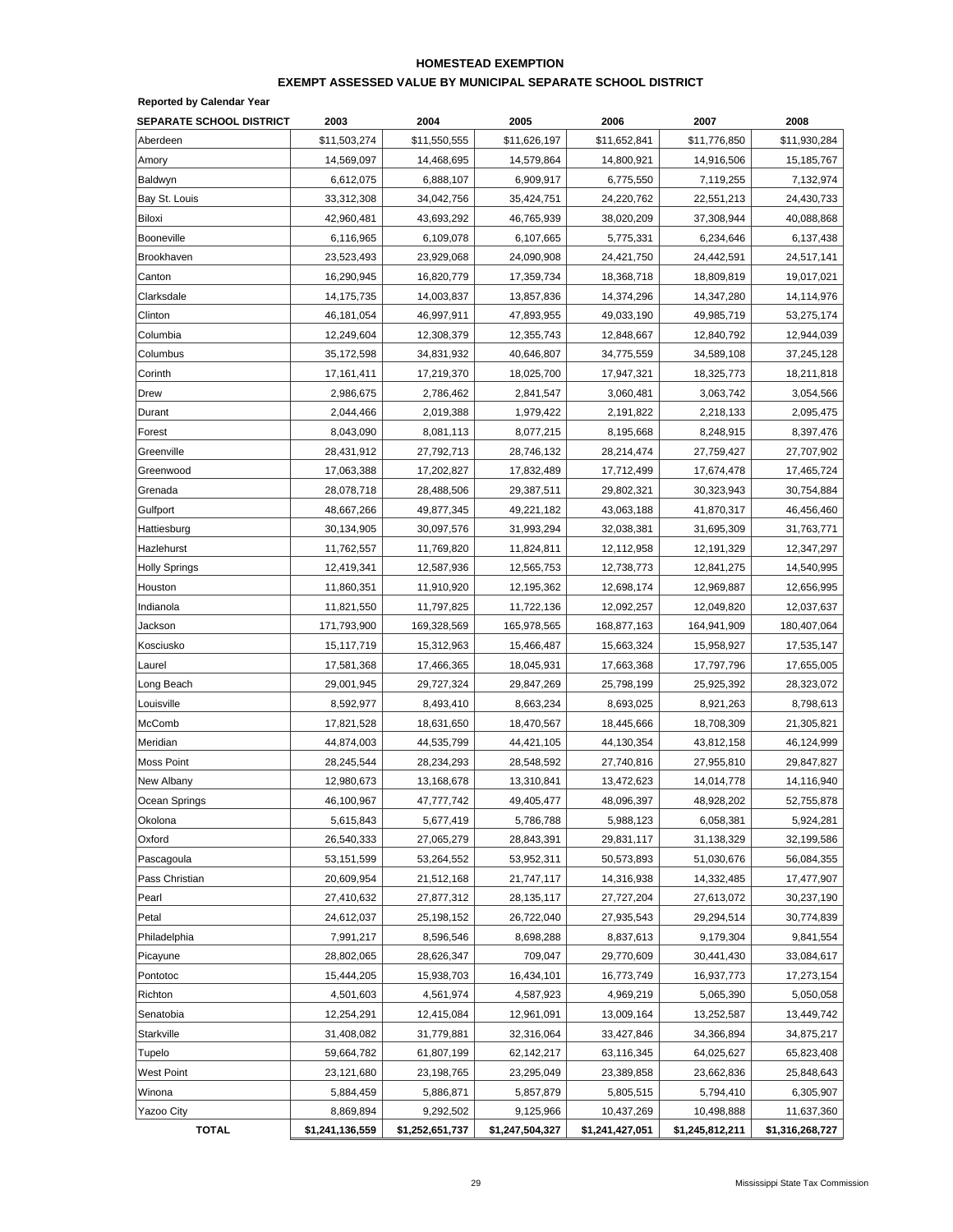# **HOMESTEAD EXEMPTION REIMBURSEMENTS COUNTIES AND MUNICIPALITIES**

| <b>Reported by Calendar Year</b> |                               |                                             |                               |                                             |                               |                                             |
|----------------------------------|-------------------------------|---------------------------------------------|-------------------------------|---------------------------------------------|-------------------------------|---------------------------------------------|
|                                  | <b>REGULAR</b>                | <b>MUNICIPALITIES</b><br>ELDERLY & DISABLED | <b>REGULAR</b>                | <b>MUNICIPALITIES</b><br>ELDERLY & DISABLED | <b>REGULAR</b>                | <b>MUNICIPALITIES</b><br>ELDERLY & DISABLED |
| <b>COUNTY</b><br>Adams           | 2006<br>\$799,379.64          | 2006                                        | 2007<br>\$798,172.72          | 2007                                        | 2008<br>\$794,049.10          | 2008                                        |
| Alcorn                           | 768,700.00                    | \$295,863.14<br>216,044.59                  | 782,300.00                    | \$296,787.34<br>229,007.26                  | 778,950.00                    | \$297,938.95<br>242,747.69                  |
| Amite                            | 350,200.00                    | 26.276.25                                   | 348,400.00                    | 27,484.38                                   | 347,200.00                    | 27,493.05                                   |
| Attala                           | 367,200.00                    | 112,405.81                                  | 369,850.00                    | 119,150.16                                  | 367,800.00                    | 126,299.17                                  |
| Benton<br>Bolivar                | 230,500.00<br>710,500.00      | 17,892.55<br>344,944.39                     | 233,700.00<br>720,700.00      | 18,208.49<br>355,875.16                     | 238,500.00<br>704,100.00      | 18,749.91<br>351,637.45                     |
| Calhoun                          | 409,500.00                    | 82,417.54                                   | 403,100.00                    | 84,008.94                                   | 402,300.00                    | 87,355.40                                   |
| Carroll                          | 307,300.00                    | 20,574.72                                   | 307,900.00                    | 21,809.21                                   | 309,200.00                    | 23,117.76                                   |
| Chickasaw                        | 266,112.75                    | 103,252.36                                  | 264,986.94                    | 109,364.62                                  | 264,812.76                    | 114,613.04                                  |
| Choctaw<br>Claiborne             | 249,954.51<br>201,000.00      | 43,625.97<br>13,188.15                      | 249,538.04<br>166,512.84      | 44,051.74<br>13.979.44                      | 249,017.73<br>167,512.84      | 44,135.04<br>14.818.21                      |
| Clarke                           | 457,000.00                    | 68,181.81                                   | 457,600.00                    | 71,167.83                                   | 455,900.00                    | 75,031.09                                   |
| Clay                             | 277,850.00                    | 100,614.64                                  | 278,100.00                    | 106,651.52                                  | 276,700.00                    | 113,050.61                                  |
| Coahoma                          | 407,610.99                    | 267,460.92                                  | 408,860.99                    | 271,619.02                                  | 405,035.23                    | 275,700.79                                  |
| Copiah<br>Covington              | 564,450.00<br>466,900.00      | 167,037.44<br>33,806.66                     | 569,400.00<br>474,400.00      | 168,411.55<br>34,660.13                     | 571,500.00<br>476,400.00      | 170,317.78<br>35,460.24                     |
| DeSoto                           | 3,620,684.25                  | 182,239.66                                  | 3,806,550.00                  | 193,174.04                                  | 3,931,600.00                  | 204,764.49                                  |
| Forrest                          | 953,900.00                    | 598,889.12                                  | 959,750.00                    | 598,230.67                                  | 975,450.00                    | 603,077.95                                  |
| Franklin                         | 221,400.00                    | 23,993.45                                   | 221,000.00                    | 24,618.36                                   | 220,200.00                    | 25,599.84                                   |
| George<br>Greene                 | 534,300.00<br>298,100.00      | 17,905.29<br>19,379.45                      | 555,300.00<br>300,600.00      | 18,979.61<br>19,810.02                      | 568,800.00<br>303,300.00      | 20,118.39<br>20.998.62                      |
| Grenada                          | 267,700.00                    | 108,308.15                                  | 270,950.00                    | 114,806.64                                  | 273,900.00                    | 121,695.04                                  |
| Hancock                          | 985,907.99                    | 93,945.86                                   | 953,162.47                    | 99,582.62                                   | 951,050.00                    | 105,557.57                                  |
| Harrison                         | 2,792,293.49                  | 1,464,783.21                                | 2,807,369.10                  | 1,491,064.46                                | 2,854,700.00                  | 1,582,177.41                                |
| Hinds                            | 3,169,750.00                  | 2,040,486.46                                | 3,182,300.00                  | 2,074,071.78                                | 3,183,750.00                  | 2,153,802.32                                |
| Holmes<br>Humphreys              | 368,050.00<br>179,800,00      | 86,172.88<br>51,784.12                      | 369,250.00<br>177,300.00      | 91,343.24<br>53,792.12                      | 367,300.00<br>188,400.00      | 96,823.83<br>54,313.55                      |
| ssaquena                         | 30,300.00                     | 1,353.07                                    | 31,500.00                     | 1,434.25                                    | 32,200.00                     | 1,520.31                                    |
| Itawamba                         | 636,900.00                    | 52,023.37                                   | 641,500.00                    | 55,144.77                                   | 638,900.00                    | 58,453.46                                   |
| Jackson                          | 2,179,650.00                  | 710,642.72                                  | 2,183,800.00                  | 720,898.71                                  | 2,185,250.00                  | 762.155.51                                  |
| Jasper<br>Jefferson              | 458,900.00<br>188,000.00      | 23,510.01<br>14,140.57                      | 457,400.00<br>187,100.00      | 24,904.09<br>14,989.00                      | 455,900.00<br>186,900.00      | 26,398.33<br>15,888.34                      |
| Jefferson Davis                  | 358,200.00                    | 13,708.01                                   | 352,100.00                    | 14,530.49                                   | 339,100.00                    | 15,190.58                                   |
| Jones                            | 1,313,450.00                  | 322,768.97                                  | 1,332,200.00                  | 340,015.51                                  | 1,336,300.00                  | 314,740.58                                  |
| Kemper                           | 252,700.00                    | 20,638.29                                   | 251,200.00                    | 21,325.92                                   | 247,800.00                    | 21,698.47                                   |
| Lafayette<br>Lamar               | 605,850.00<br>1,078,100.00    | 133,302.30<br>76,065.95                     | 627,600.00<br>1,122,600.00    | 141,139.66<br>79,999.36                     | 643,200.00<br>1,164,050.00    | 149,608.04<br>80,070.68                     |
| Lauderdale                       | 1,329,350.00                  | 592,613.39                                  | 1,334,950.00                  | 589,272.03                                  | 1,338,300.00                  | 595,177.35                                  |
| Lawrence                         | 373,200.00                    | 32,827.86                                   | 366,500.00                    | 34,797.53                                   | 364,700.00                    | 36,885.38                                   |
| _eake                            | 515,700.00                    | 44,400.42                                   | 516,400.00                    | 47,007.43                                   | 524,600.00                    | 48,570.86                                   |
| Lee<br>Leflore                   | 1,417,200.00<br>438,816.45    | 418,937.83<br>242,206.32                    | 1,450,150.00<br>438,052.62    | 444,074.10<br>243,431.24                    | 1,478,400.00<br>433,798.47    | 470,718.54<br>238,941.89                    |
| incoln                           | 614,800.00                    | 144,704.84                                  | 622.850.00                    | 153,175.13                                  | 626,100.00                    | 162,365.64                                  |
| Lowndes                          | 1,013,250.00                  | 326,466.05                                  | 1,018,500.00                  | 341,265.55                                  | 1,028,900.00                  | 361,548.69                                  |
| Madison                          | 1,752,879.99                  | 122,797.96                                  | 1,835,316.79                  | 130,165.84                                  | 1,921,758.80                  | 137,975.79                                  |
| Marion<br>Marshall               | 531,113.83<br>725,000.00      | 50,160.64<br>69,960.96                      | 533,576.25<br>749,300.00      | 53,170.28<br>73,736.99                      | 536,020.04<br>759,450.00      | 56,360.50<br>78,161.21                      |
| Monroe                           | 733,200.00                    | 235.445.50                                  | 739,150.00                    | 244,034.38                                  | 740,900.00                    | 250,523.61                                  |
| Montgomery                       | 240,200.00                    | 96,839.92                                   | 237,050.00                    | 102,650.31                                  | 235,050.00                    | 108,809.33                                  |
| Neshoba                          | 559,550.00                    | 35,606.29                                   | 566,750.00                    | 37,742.67                                   | 574,250.00                    | 40,007.23                                   |
| Newton<br>Noxubee                | 551,600.00<br>253,600.00      | 95,388.85<br>83,625.31                      | 557,100.00<br>252,400.00      | 100,906.36<br>84,689.05                     | 554,500.00<br>251,900.00      | 106,125.52<br>85,856.75                     |
| oktibbena                        | 515,500.00                    | 128,497.82                                  | 536,950.00                    | 136,207.69                                  | 527,050.00                    | 143,354.53                                  |
| Panola                           | 780,200.00                    | 157,590.78                                  | 788,500.00                    | 161,941.62                                  | 793,300.00                    | 168,982.79                                  |
| Pearl River                      | 982,766.96                    | 154,241.20                                  | 1,014,833.98                  | 159,566.35                                  | 1,039,490.02                  | 169,140.34                                  |
| Perry<br>Pike                    | 248,100.00<br>711,750.00      | 18,871.00<br>238,200.77                     | 250,250.00<br>719,250.00      | 20,003.26<br>249,898.96                     | 249,700.00<br>728,100.00      | 21,203.46<br>264,892.90                     |
| Pontotoc                         | 604,550.00                    | 12,601.73                                   | 606,750.00                    | 13,357.83                                   | 609,550.00                    | 14,159.30                                   |
| Prentiss                         | 570,550.00                    | 120,109.28                                  | 587,100.00                    | 127,315.83                                  | 584,600.00                    | 134,954.78                                  |
| Quitman                          | 198,200.00                    | 48,540.99                                   | 197,400.00                    | 51,420.38                                   | 194,700.00                    | 54,126.66                                   |
| Rankin<br>Scott                  | 3,079,350.00<br>507,150.00    | 217,794.17<br>70,607.22                     | 3,210,300.00<br>509,600.00    | 230,861.81<br>71,566.32                     | 3,310,950.00<br>518,050.00    | 244,713.52<br>72,147.03                     |
| Sharkey                          | 92,000.00                     | 38,045.24                                   | 91,100.00                     | 40,327.95                                   | 91,100.00                     | 42,747.63                                   |
| Simpson                          | 641,300.00                    | 79,640.08                                   | 648,700.00                    | 84,418.49                                   | 651,100.00                    | 84,452.42                                   |
| Smith                            | 423,100.00                    | 33,755.62                                   | 423,500.00                    | 35,780.96                                   | 423,500.00                    | 37,927.81                                   |
| Stone<br>Sunflower               | 364,700.00<br>350,600.00      | 20,953.90<br>267,012.10                     | 375,500.00<br>350,500.00      | 22,211.13<br>273,918.15                     | 389,800.00<br>347,000.00      | 23,543.80<br>282,554.58                     |
| Tallahatchie                     | 281,600.00                    | 69,296.64                                   | 280,600.00                    | 71,513.21                                   | 281,000.00                    | 69,802.63                                   |
| Tate                             | 549,700.00                    | 51,210.31                                   | 560,500.00                    | 53,959.65                                   | 568,650.00                    | 56,484.09                                   |
| Tippah                           | 596,000.00                    | 32,202.28                                   | 599,100.00                    | 34,134.42                                   | 593,300.00                    | 36,182.48                                   |
| Tishomingo<br>Tunica             | 587,800.00<br>129,100.00      | 36,865.53<br>$\overline{\phantom{a}}$       | 588,500.00<br>129,995.06      | 38,449.14                                   | 582,100.00<br>132,695.06      | 40,242.60                                   |
| Union                            | 557,250.00                    | 26,734.16                                   | 562,350.00                    | 27,575.33                                   | 560,850.00                    | 28,281.55                                   |
| Walthall                         | 390,400.00                    | 30,015.65                                   | 397,600.00                    | 31,816.59                                   | 405,000.00                    | 33,725.59                                   |
| Narren                           | 1,207,767.33                  | 296,481.43                                  | 1,225,200.51                  | 314,139.12                                  | 1,222,608.92                  | 309,177.82                                  |
| Washington                       | 780,500.00                    | 594,543.10<br>36,280.86                     | 776,350.00                    | 582,763.54                                  | 769,800.00                    | 589,274.04                                  |
| Wayne<br>Nebster                 | 490,200.00<br>282,600.00      | 35,292.91                                   | 494,600.00<br>284,600.00      | 38,457.71<br>37,410.48                      | 499,100.00<br>281,900.00      | 40,765.17<br>39,655.11                      |
| Wilkinson                        | 203,600.00                    | 18,496.69                                   | 201,600.00                    | 19,606.49                                   | 197,500.00                    | 20,782.88                                   |
| Winston                          | 256,400.00                    | 59,691.48                                   | 260,500.00                    | 62,205.00                                   | 255,800.00                    | 65,563.81                                   |
| Yalobusha                        | 366,000.00                    | 76,775.59                                   | 367,100.00                    | 81,382.12                                   | 370,900.00                    | 86,265.05                                   |
| Yazoo<br><b>TOTAL</b>            | 406,950.00<br>\$55,533,238.18 | 174,686.04<br>\$13,706,644.56               | 413,350.00<br>\$56,294,278.31 | 173,687.17<br>\$14,092,107.70               | 413,900.00<br>\$56,818,748.97 | 176,289.23<br>\$14,582,541.38               |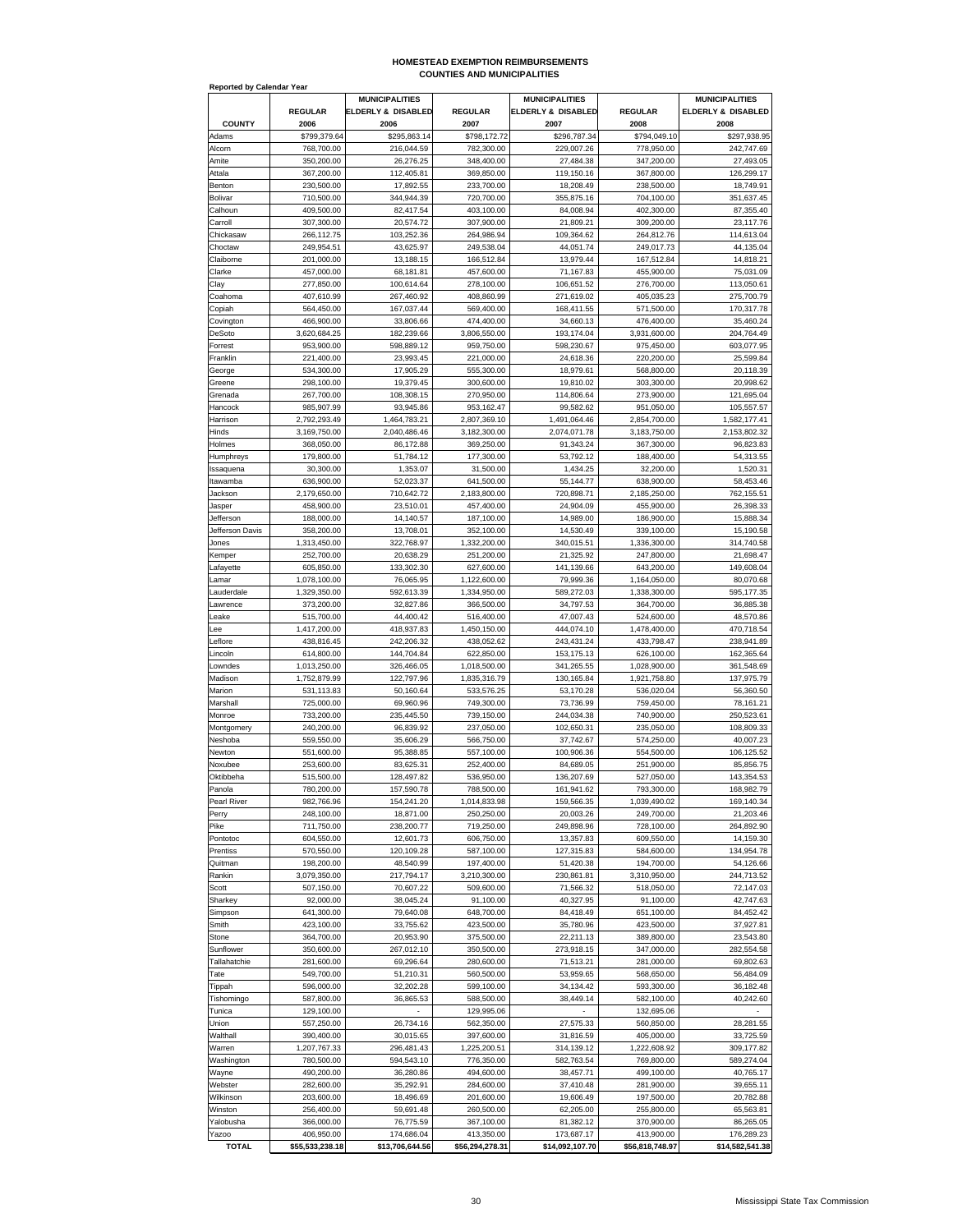### **HOMESTEAD EXEMPTION REIMBURSEMENTS MUNICIPAL SEPARATE SCHOOL DISTRICTS**

|                        | <b>Reported by Calendar Year</b> |                          |                               |                               |  |  |  |  |
|------------------------|----------------------------------|--------------------------|-------------------------------|-------------------------------|--|--|--|--|
|                        | <b>COMBINED REGULAR,</b>         | <b>COMBINED REGULAR,</b> | <b>COMBINED REGULAR,</b>      | <b>COMBINED REGULAR,</b>      |  |  |  |  |
| <b>SEPARATE SCHOOL</b> | <b>ELDERLY &amp; DISABLED</b>    | ELDERLY & DISABLED       | <b>ELDERLY &amp; DISABLED</b> | <b>ELDERLY &amp; DISABLED</b> |  |  |  |  |
| <b>DISTRICT</b>        | 2005                             | 2006                     | 2007                          | 2008                          |  |  |  |  |
| Aberdeen               | \$115,050.00                     | \$113,900.00             | \$114,200.00                  | \$113,350.00                  |  |  |  |  |
| Amory                  | 133,600.00                       | 134,000.00               | 134,850.00                    | 136,250.00                    |  |  |  |  |
| Baldwyn                | 68,850.00                        | 68,400.00                | 69,400.00                     | 68,200.00                     |  |  |  |  |
| Bay St Louis           | 268,650.00                       | 253,500.00               | 219,100.00                    | 204,150.00                    |  |  |  |  |
| Biloxi                 | 368,787.02                       | 365,564.30               | 348,359.34                    | 340,384.99                    |  |  |  |  |
| Booneville             | 76,162.73                        | 74,221.55                | 74,221.55                     | 73,616.36                     |  |  |  |  |
| Brookhaven             | 249,355.44                       | 249,355.44               | 249,072.83                    | 247,717.33                    |  |  |  |  |
| Canton                 | 164,300.00                       | 168,250.00               | 169,600.00                    | 172,500.00                    |  |  |  |  |
| Clarksdale             | 201,052.72                       | 200,072.61               | 200,529.99                    | 195,106.73                    |  |  |  |  |
| Clinton                | 360,750.00                       | 370,550.00               | 375,300.00                    | 380,400.00                    |  |  |  |  |
| Columbia               | 123,750.00                       | 122,650.00               | 122,100.00                    | 122,000.00                    |  |  |  |  |
| Columbus               | 387,815.66                       | 386,210.83               | 382,939.42                    | 382,939.42                    |  |  |  |  |
| Corinth                | 172,725.98                       | 171,524.40               | 173,900.19                    | 171,750.00                    |  |  |  |  |
| Drew                   | 38,703.01                        | 38,926.41                | 38,704.58                     | 38,209.07                     |  |  |  |  |
| Durant                 | 28,300.00                        | 28,350.00                | 27,950.00                     | 27,000.00                     |  |  |  |  |
| Forest                 | 96,675.25                        | 96,384.05                | 96,209.34                     | 96,209.34                     |  |  |  |  |
| Greenville             | 399,139.52                       | 396,318.75               | 391,061.85                    | 387,215.34                    |  |  |  |  |
| Greenwood              | 218,915.78                       | 217,241.59               | 215,701.35                    | 212,419.96                    |  |  |  |  |
| Grenada                | 264,350.00                       | 267,700.00               | 270,950.00                    | 273,900.00                    |  |  |  |  |
| Gulfport               | 489,267.59                       | 475,989.31               | 455,826.00                    | 447,404.14                    |  |  |  |  |
| Hattiesburg            | 341,980.85                       | 343,117.60               | 336,168.03                    | 335,930.62                    |  |  |  |  |
| Hazlehurst             | 122,900.00                       | 125,650.00               | 126,300.00                    | 126,500.00                    |  |  |  |  |
| <b>Holly Springs</b>   | 120,450.00                       | 123,100.00               | 123,300.00                    | 124,150.00                    |  |  |  |  |
| Houston                | 129,600.00                       | 129,750.00               | 129,250.00                    | 128,900.00                    |  |  |  |  |
| Indianola              | 121,050.00                       | 121,300.00               | 120,900.00                    | 119,200.00                    |  |  |  |  |
| Jackson                | 2,628,937.36                     | 2,627,730.35             | 2,594,189.76                  | 2,540,754.24                  |  |  |  |  |
| Kosciusko              | 146,450.00                       | 147,800.00               | 149,250.00                    | 150,000.00                    |  |  |  |  |
| Laurel                 | 233,045.97                       | 229,843.51               | 228,976.18                    | 226,040.58                    |  |  |  |  |
| Long Beach             | 264,886.14                       | 259,608.83               | 256,010.65                    | 250,613.38                    |  |  |  |  |
| Louisville             | 254,500.00                       | 256,400.00               | 260,500.00                    | 255,800.00                    |  |  |  |  |
| McComb                 | 234,401.62                       | 231,963.85               | 230,713.70                    | 230,713.71                    |  |  |  |  |
| Meridian               | 556,587.81                       | 553,489.07               | 545,049.92                    | 534,698.79                    |  |  |  |  |
| Moss Point             | 387,842.42                       | 382,861.56               | 379,361.41                    | 370,947.62                    |  |  |  |  |
|                        |                                  |                          |                               |                               |  |  |  |  |
| New Albany             | 126,800.00<br>365,000.00         | 128,150.00               | 128,350.00<br>365,250.00      | 127,950.00                    |  |  |  |  |
| Ocean Springs          |                                  | 366,850.00               | 64,850.00                     | 364,500.00<br>64,500.00       |  |  |  |  |
| Okolona                | 66,400.00                        | 65,350.00                |                               |                               |  |  |  |  |
| Oxford                 | 239,850.52                       | 239,850.52               | 239,850.52                    | 239,850.52                    |  |  |  |  |
| Pascagoula             | 544,379.69                       | 536,895.82               | 528,000.72                    | 519,964.45                    |  |  |  |  |
| Pass Christian         | 172,150.00                       | 163,850.00               | 150,000.00                    | 146,300.00                    |  |  |  |  |
| Pearl                  | 272,685.71                       | 272,628.97               | 272,176.22                    | 272,346.03                    |  |  |  |  |
| Petal                  | 224,250.00                       | 232,800.00               | 241,300.00                    | 250,000.00                    |  |  |  |  |
| Philadelphia           | 82,400.00                        | 82,350.00                | 82,850.00                     | 83,950.00                     |  |  |  |  |
| Picayune               | 259,200.00                       | 262,500.00               | 265,400.00                    | 267,300.00                    |  |  |  |  |
| Pontotoc               | 148,800.00                       | 151,550.00               | 152,050.00                    | 151,850.00                    |  |  |  |  |
| Richton                | 47,350.00                        | 47,000.00                | 47,550.00                     | 47,300.00                     |  |  |  |  |
| Senatobia              | 94,450.00                        | 95,000.00                | 96,700.00                     | 97,650.00                     |  |  |  |  |
| Starkville             | 251,382.45                       | 251,382.45               | 261,950.00                    | 258,850.00                    |  |  |  |  |
| Tupelo                 | 452,400.00                       | 459,750.00               | 466,400.00                    | 469,900.00                    |  |  |  |  |
| West Point             | 210,150.00                       | 210,550.00               | 211,000.00                    | 210,700.00                    |  |  |  |  |
| Winona                 | 69,809.19                        | 69,491.39                | 69,120.63                     | 69,067.66                     |  |  |  |  |
| <b>Yazoo City</b>      | 101,999.29                       | 109,339.00               | 113,650.00                    | 113,000.00                    |  |  |  |  |
| <b>TOTAL</b>           | \$13,498,289.72                  | \$13,477,012.16          | \$13,366,394.18               | \$13,239,950.28               |  |  |  |  |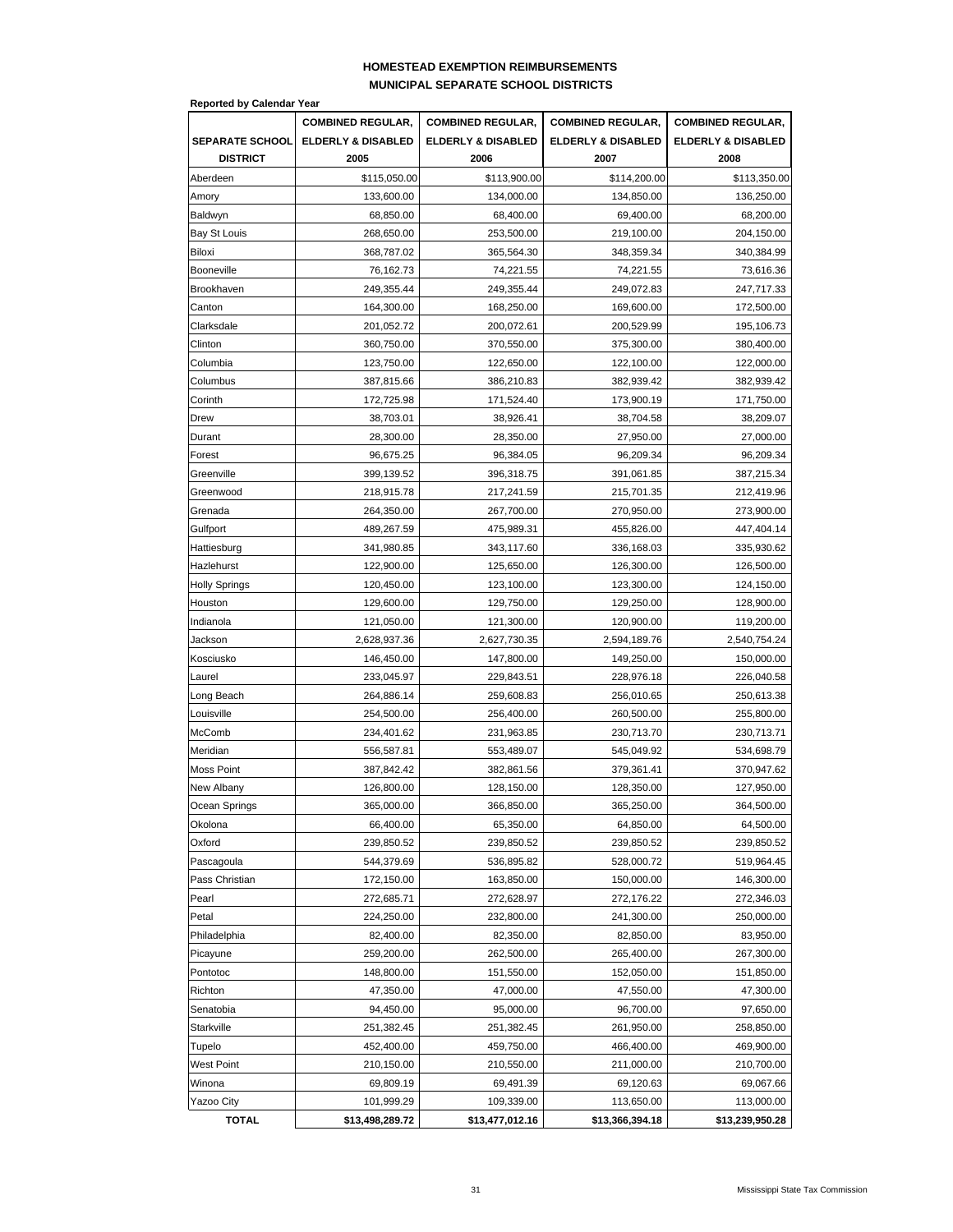#### **ACTUAL TAX LOSS COMBINED COUNTY AND MUNICIPAL SEPARATE SCHOOL DISTRICTS HOMESTEAD EXEMPTION**

| <b>Reported by Calendar Year</b> |                              |                              |                              |                              |
|----------------------------------|------------------------------|------------------------------|------------------------------|------------------------------|
| <b>COUNTY</b>                    | <b>REGULAR</b><br>2007       | ELDERLY & DISABLED<br>2007   | <b>REGULAR</b><br>2008       | ELDERLY & DISABLED<br>2008   |
| Adams                            | \$886,707.00                 | \$1,916,575.28               | \$894,537.00                 | \$1,942,658.86               |
| Alcorn                           | 1,114,331.00                 | 2,014,555.80                 | 1,094,246.00                 | 2,125,950.09                 |
| Amite                            | 423,972.00                   | 511,226.33                   | 432,155.00                   | 544,328.00                   |
| Attala                           | 590,154.00                   | 1,216,483.04                 | 641,934.00                   | 1,360,113.89                 |
| Benton<br>Bolivar                | 220,878.00<br>997,398.00     | 556,109.45<br>1,592,250.84   | 222,060.00<br>973,807.00     | 570,911.04                   |
| Calhoun                          | 443,262.00                   | 909,962.60                   | 440,148.00                   | 1,701,132.46<br>963,503.11   |
| Carroll                          | 412,152.00                   | 612,874.90                   | 411,750.00                   | 668,229.66                   |
| Chickasaw                        | 503,309.00                   | 1,017,572.58                 | 485,770.00                   | 1,087,764.97                 |
| Choctaw                          | 84.760.00                    | 459,303.00                   | 276.828.00                   | 491,130.81                   |
| Claiborne                        | 225,192.00                   | 142,131.81                   | 227.236.00                   | 324,069.04                   |
| Clarke                           | 521,929.00                   | 847,655.50                   | 521.980.00                   | 907,108.11                   |
| Clay<br>Coahoma                  | 631,602.00<br>610,326.00     | 1,122,429.00<br>949,290.79   | 679,038.00<br>601,308.00     | 1,217,216.00<br>947,142.81   |
| Copiah                           | 865,968.00                   | 1,520,720.00                 | 867,473.00                   | 1,497,639.54                 |
| Covington                        | 635,425.00                   | 651,685.00                   | 640,168.00                   | 667,923.00                   |
| DeSoto                           | 8,067,060.00                 | 4,031,718.58                 | 8,495,880.00                 | 6,883,117.97                 |
| Forrest                          | 2,122,536.00                 | 3,811,478.41                 | 2,197,415.00                 | 3,946,690.03                 |
| Franklin                         | 258,581.00                   | 442,228.00                   | 269,217.00                   | 465,366.89                   |
| George                           | 767,223.00                   | 1,002,850.80                 | 803,091.00                   | 1,056,101.82                 |
| Greene<br>Grenada                | 384,762.00<br>736,899.00     | 709,284.24<br>1,179,725.00   | 400,350.00<br>747,350.00     | 735,235.80<br>1,224,648.00   |
| Hancock                          | 1,615,662.00                 | 2,267,905.84                 | 1,791,594.00                 | 2,503,039.99                 |
| Harrison                         | 6,067,042.00                 | 6.728.091.72                 | 6,605,199.00                 | 7,377,704.86                 |
| Hinds                            | 8,191,410.00                 | 7,937,726.07                 | 8,817,084.00                 | 8,694,550.45                 |
| Holmes                           | 344,460.00                   | 863,295.58                   | 329,238.00                   | 866,750.48                   |
| Humphreys                        | 196,006.00                   | 455,831.73                   | 199,243.00                   | 474,603.32                   |
| Issaquena                        | 34.466.00                    | 52,555.17                    | 36,268.00                    | 64,478.97                    |
| Itawamba<br>Jackson              | 735.135.00<br>5,282,262.00   | 1.308.071.91<br>7,191,923.26 | 727,313.00<br>5,665,356.00   | 1,341,958.15<br>7,212,290.90 |
| Jasper                           | 535.760.00                   | 976,176.62                   | 588.130.00                   | 1,024,676.55                 |
| Jefferson                        | 176,171.00                   | 484,964.07                   | 177,140.00                   | 496,298.89                   |
| Jefferson Davis                  | 198,983.00                   | 851,745.41                   | 384,733.00                   | 1.107.404.47                 |
| Jones                            | 1,928,426.00                 | 3,730,538.28                 | 1,954,602.00                 | 3,772,782.54                 |
| Kemper                           | 250,740.00                   | 697,311.89                   | 244,134.00                   | 707,468.04                   |
| Lafayette                        | 1,527,938.00                 | 1,564,124.95                 | 1,574,517.00                 | 1,636,138.13                 |
| Lamar<br>Lauderdale              | 2,156,466.00<br>2,524,783.00 | 1,221,976.82<br>4,026,065.00 | 2,257,012.00<br>2,671,191.00 | 1,289,885.81<br>4,318,032.76 |
| Lawrence                         | 448,892.00                   | 810,499.15                   | 456,932.00                   | 868,811.70                   |
| Leake                            | 631,942.00                   | 1,153,204.00                 | 635,790.00                   | 1,178,038.90                 |
| Lee                              | 3,415,151.00                 | 3,704,919.10                 | 3,547,049.00                 | 3,985,277.00                 |
| Leflore                          | 734,676.00                   | 1,315,021.72                 | 726,036.00                   | 1,302,209.30                 |
| Lincoln                          | 1,113,174.00                 | 1,841,337.84                 | 1,114,667.00                 | 1,989,911.56                 |
| Lowndes                          | 2,075,378.00                 | 2,519,360.21                 | 2,215,270.00                 | 2,576,226.67                 |
| Madison<br>Marion                | 4,773,794.00<br>736,826.00   | 2,097,541.14<br>1.690.785.38 | 4,946,426.00<br>739,570.00   | 2,775,775.50<br>1,790,887.24 |
| Marshall                         | 1,211,515.00                 | 1,994,792.00                 | 1,346,235.00                 | 2,123,111.93                 |
| Monroe                           | 1,280,561.00                 | 2,134,759.88                 | 1,273,300.00                 | 2,307,651.32                 |
| Montgomery                       | 295,308.00                   | 746,992.29                   | 309,594.00                   | 812,086.51                   |
| Neshoba                          | 844,762.00                   | 1,508,335.39                 | 887,102.00                   | 1,588,774.64                 |
| Newton                           | 649,127.00                   | 1,232,287.34                 | 658,404.00                   | 1,271,233.42                 |
| Noxubee<br>Oktibbeha             | 238,787.00<br>1,317,234.00   | 661,801.44<br>1,298,002.58   | 237,803.00<br>1,329,755.00   | 698.489.72<br>1,712,724.73   |
| Panola                           | 921,282.00                   | 1,807,553.00                 | 938,250.00                   | 1,958,122.84                 |
| Pearl River                      | 1,871,233.00                 | 2,535,096.49                 | 2,018,492.00                 | 3,512,469.74                 |
| Perry                            | 374,181.00                   | 586,474.33                   | 371,889.00                   | 616,269.72                   |
| Pike                             | 1,050,119.00                 | 2,186,239.83                 | 1,177,962.00                 | 2,356,350.61                 |
| Pontotoc                         | 1,071,257.00                 | 1,601,297.00                 | 1,089,089.00                 | 1,758,502.62                 |
| Prentiss                         | 743,575.00                   | 1,564,124.06                 | 734,179.00                   | 1,501,697.92<br>461,546.15   |
| Quitman<br>Rankin                | 139,518.00<br>6,855,925.00   | 430,853.35<br>5,142,428.11   | 137,232.00<br>7,135,952.00   | 5,342,146.11                 |
| Scott                            | 705,051.00                   | 1,108,175.59                 | 720,266.00                   | 1,251,535.25                 |
| Sharkey                          | 103,228.00                   | 195,814.55                   | 102,906.00                   | 199,282.00                   |
| Simpson                          | 827,633.00                   | 1,186,206.03                 | 840,818.00                   | 1,230,820.74                 |
| Smith                            | 513,608.00                   | 902,441.67                   | 531,861.00                   | 954,004.81                   |
| Stone                            | 515,046.00                   | 891,204.82                   | 546,897.00                   | 962,288.26                   |
| Sunflower                        | 592,434.00                   | 907,248.07                   | 587,190.00                   | 1,009,313.89                 |
| Tallahatchie<br>Tate             | 263,466.00<br>1,068,990.00   | 607,206.53<br>1,619,776.41   | 265,800.00<br>1,082,130.00   | 607,056.50<br>1,758,165.97   |
| Tippah                           | 691,188.00                   | 852,987.83                   | 676,788.00                   | 1,283,160.77                 |
| Tishomingo                       | 658,352.00                   | 758,111.00                   | 656,775.00                   | 730,548.39                   |
| Tunica                           | 182,322.00                   | 78,785.35                    | 184,950.00                   | 91,357.74                    |
| Union                            | 904,474.00                   | 1,435,579.73                 | 904,284.00                   | 1,490,726.72                 |
| Walthall                         | 461,760.00                   | 975,908.00                   | 461,562.00                   | 995,694.16                   |
| Warren                           | 1,934,928.00                 | 1,852,287.52                 | 1,936,788.00                 | 1,951,447.02                 |
| Washington<br>Wayne              | 1,294,874.00<br>619,472.00   | 2,111,664.23<br>890,955.27   | 1,283,197.00<br>628,808.00   | 2,215,466.08<br>879,121.14   |
| Webster                          | 352,770.00                   | 723,491.85                   | 355,950.00                   | 755,053.18                   |
| Wilkinson                        | 202,778.00                   | 403,718.04                   | 203,100.00                   | 412,618.00                   |
| Winston                          | 619,134.00                   | 1,044,420.60                 | 607,014.00                   | 903,028.82                   |
| Yalobusha                        | 380,082.00                   | 1,029,287.73                 | 374,532.00                   | 1,009,428.50                 |
| Yazoo                            | 607,004.00                   | 1,230,580.49                 | 667,692.00                   | 1,404,044.79                 |
| <b>TOTAL</b>                     | \$99,562,947.00              | 128,945,972.21               | 103,992,781.00               | \$140,798,524.79             |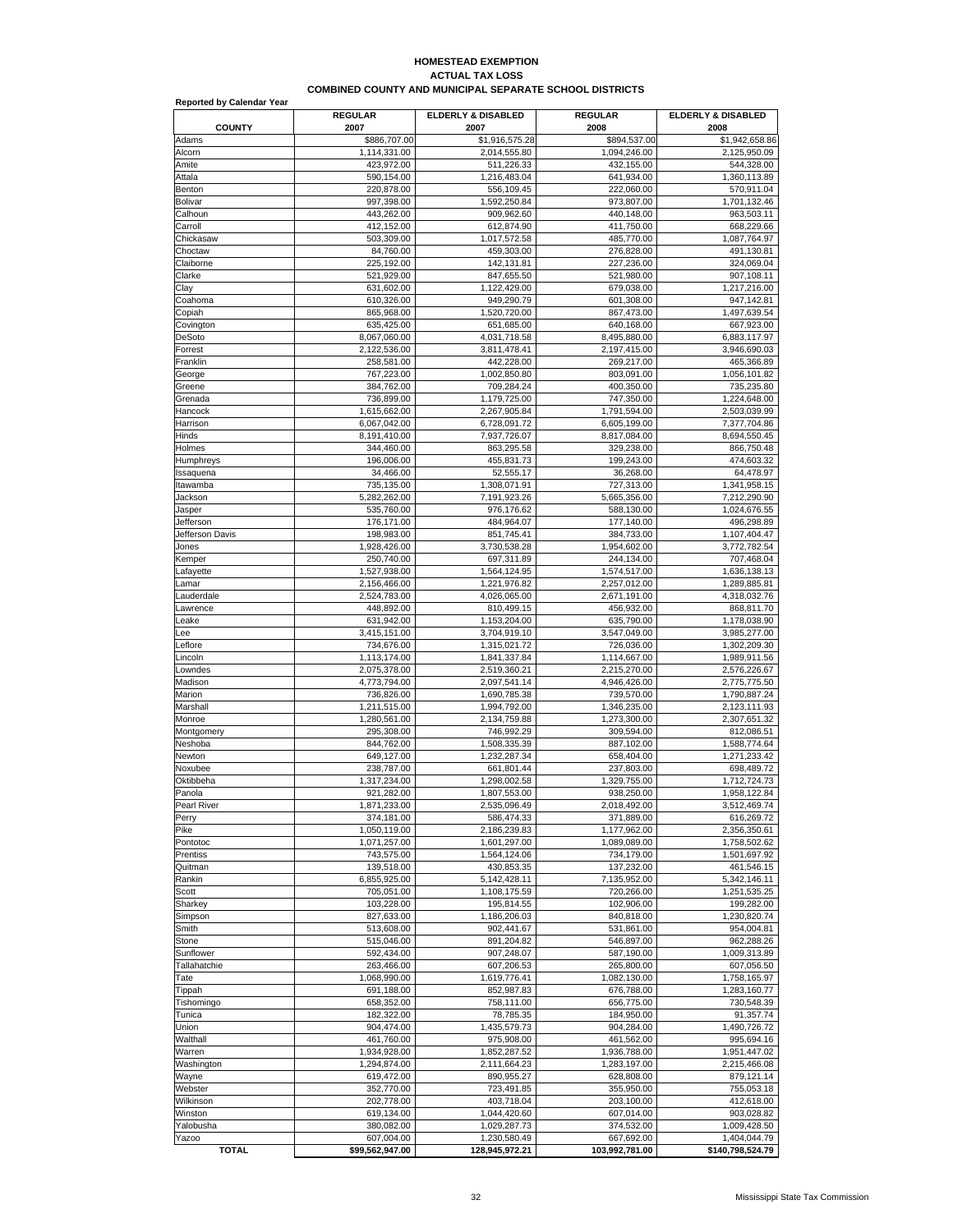| <b>ADAMS</b>         |                        | <b>CHOCTAW</b>         |     |             |
|----------------------|------------------------|------------------------|-----|-------------|
| Natchez              | \$385,733.39           | Ackerman               |     | \$56,041.40 |
|                      |                        | French Camp            | n/a |             |
| <b>ALCORN</b>        |                        | Weir                   |     | 5,406.49    |
| Corinth              | 304,666.12             |                        |     |             |
| Farmington           | 31,724.41              | <b>CLAIBORNE</b>       |     |             |
| Rienzi               | 10,366.69              | Port Gibson            |     | 23,968.44   |
| <b>AMITE</b>         |                        | <b>CLARKE</b>          |     |             |
| Crosby               | 4,970.88               | Enterprise             |     | 13,990.03   |
| Gloster              | 16,203.79              | Pachuta                |     | 5,505.34    |
| Liberty              | 12,849.77              | Quitman                |     | 57,308.44   |
|                      |                        | Shubuta                |     | 10,853.66   |
| <b>ATTALA</b>        |                        | Stonewall              |     | 19,259.88   |
| Ethel                | 6,872.88               |                        |     |             |
| Kosciusko            | 136,351.53             | <b>CLAY</b>            |     |             |
| McCool               | 1,125.07               | West Point             |     | 236,365.00  |
| Sallis               | 964.14                 |                        |     |             |
|                      |                        | <b>COAHOMA</b>         |     |             |
| <b>BENTON</b>        |                        | Clarksdale             |     | 421,290.22  |
| Ashland              | 9,137.94               | Coahoma                |     | 2,521.86    |
| <b>Hickory Flat</b>  | 4,287.50               | <b>Friars Point</b>    |     | 27,377.96   |
| Snowlake Shores      | 8,320.25               | Jonestown              |     | 25,912.34   |
|                      |                        | Lula                   |     | 3,365.84    |
| <b>BOLIVAR</b>       |                        | Lyon                   |     | 6,703.59    |
| Alligator            | 816.45                 |                        |     |             |
| Benoit               | 5,049.32               | <b>COPIAH</b>          |     |             |
| Beulah               | 3,846.22               | Beauregard             |     | 988.74      |
| Boyle                | 8,532.98               | <b>Crystal Springs</b> |     | 105,526.75  |
| Cleveland            | 217,548.01             | Gallman                | n/a |             |
| Duncan               | 6,397.28               | Georgetown             |     | 5,392.66    |
| Gunnison             | 10,971.37              | Hazlehurst             |     | 83,371.46   |
| Merigold             | 23,230.73<br>42,410.67 | Wesson                 |     | 21,783.66   |
| Mound Bayou<br>Pace  | 13,472.24              | <b>COVINGTON</b>       |     |             |
| Renova               | 8,185.67               | Collins                |     | 18,128.00   |
| Rosedale             | 64,933.35              | Mount Olive            |     | 16,221.00   |
| Shaw                 | 54,577.06              | Seminary               |     | 3,859.00    |
| Shelby               | 57,908.88              |                        |     |             |
| Winstonville         | 11,591.43              | <b>DESOTO</b>          |     |             |
|                      |                        | Hernando               |     | 216,414.64  |
| <b>CALHOUN</b>       |                        | Horn Lake              |     | 330,995.87  |
| <b>Big Creek</b>     | 1,510.11               | Olive Branch           |     | 541,634.31  |
| <b>Bruce</b>         | 26,397.91              | Southaven              |     | 839,249.06  |
| Calhoun City         | 36,569.01              | Walls                  |     | 3,932.93    |
| Derma                | 13,592.48              |                        |     |             |
| Pittsboro            | 1,808.53               | <b>FORREST</b>         |     |             |
| <b>Slate Springs</b> | 646.91                 | Hattiesburg            |     | 769,622.81  |
| Vardaman             | 20,055.68              | Petal                  |     | 251,882.67  |
| <b>CARROLL</b>       |                        | <b>FRANKLIN</b>        |     |             |
| Carrollton           | 7,829.44               | <b>Bude</b>            |     | 14,453.01   |
| North Carrollton     | 7,609.07               | Meadville              |     | 8,865.46    |
| Vaiden               | 14,297.35              | Roxie                  |     | 5,691.32    |
| <b>CHICKASAW</b>     |                        | <b>GEORGE</b>          |     |             |
| Houlka               | 8,501.56               | Lucedale               |     | 26,577.32   |
| Houston              | 73,991.30              |                        |     |             |
| Okolona              | 46,769.64              |                        |     |             |
| Woodland             | n/a                    |                        |     |             |
|                      |                        |                        |     |             |

| <b>CHOCTAW</b>               |                          |
|------------------------------|--------------------------|
| Ackerman                     | \$56,041.40              |
| French Camp                  | n/a                      |
| Weir                         | 5,406.49                 |
|                              |                          |
| <b>CLAIBORNE</b>             |                          |
| Port Gibson                  | 23,968.44                |
|                              |                          |
| <b>CLARKE</b>                |                          |
| Enterprise                   | 13,990.03                |
| Pachuta                      | 5,505.34                 |
| Quitman                      | 57,308.44                |
| Shubuta                      | 10,853.66                |
| Stonewall                    | 19,259.88                |
| CLAY                         |                          |
| <b>West Point</b>            | 236,365.00               |
|                              |                          |
| <b>COAHOMA</b><br>Clarksdale | 421,290.22               |
| Coahoma                      | 2,521.86                 |
| <b>Friars Point</b>          | 27,377.96                |
| Jonestown                    | 25,912.34                |
| Lula                         | 3,365.84                 |
| Lyon                         | 6,703.59                 |
|                              |                          |
| <b>COPIAH</b>                |                          |
| Beauregard                   | 988.74                   |
| <b>Crystal Springs</b>       | 105,526.75               |
| Gallman                      | n/a                      |
| Georgetown                   | 5,392.66                 |
| Hazlehurst                   | 83,371.46                |
| Wesson                       | 21,783.66                |
| <b>COVINGTON</b>             |                          |
| Collins                      | 18,128.00                |
| <b>Mount Olive</b>           | 16,221.00                |
| Seminary                     | 3,859.00                 |
|                              |                          |
| <b>DESOTO</b>                |                          |
| Hernando                     | 216,414.64               |
| Horn Lake                    | 330,995.87               |
| Olive Branch                 | 541,634.31               |
| Southaven                    | 839,249.06               |
| Walls                        |                          |
|                              | 3,932.93                 |
| <b>FORREST</b>               |                          |
| Hattiesburg                  |                          |
| Petal                        | 769,622.81<br>251,882.67 |
|                              |                          |
| <b>FRANKLIN</b>              |                          |
| <b>Bude</b>                  | 14,453.01                |
| Meadville                    | 8,865.46                 |
| Roxie                        | 5,691.32                 |
| <b>GEORGE</b>                |                          |
| Lucedale                     | 26,577.32                |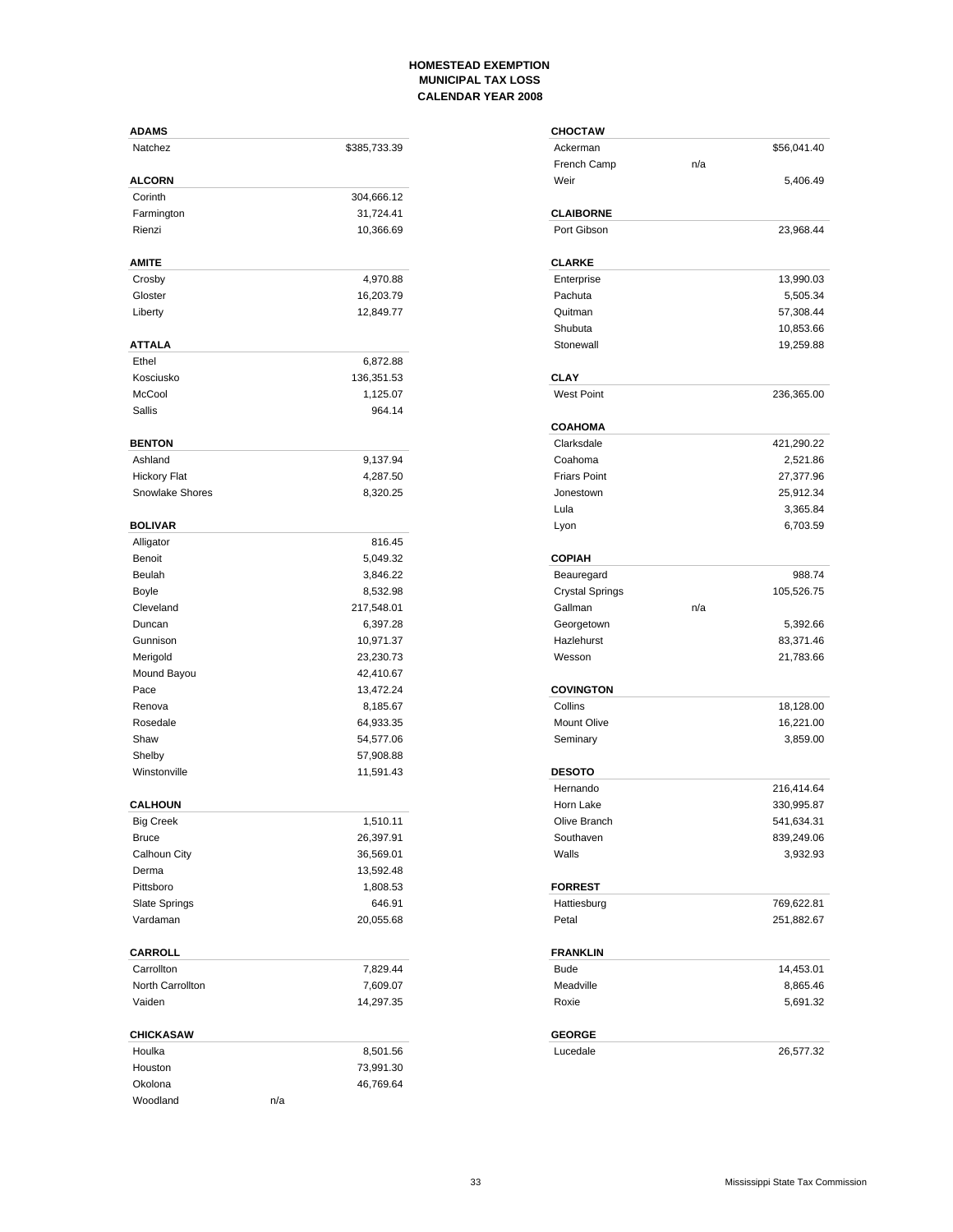| <b>GREENE</b>             |              | <b>JASPER</b>          |             |
|---------------------------|--------------|------------------------|-------------|
| Leakesville               | \$14,495.52  | <b>Bay Springs</b>     | \$28,025.63 |
| McLain                    | 6,371.72     | Heidelberg             | 6,466.88    |
| State Line                | 5,832.85     | Louin                  | 1,389.48    |
|                           |              | Montrose               | 696.44      |
| <b>GRENADA</b><br>Grenada | 319,756.43   | <b>JEFFERSON</b>       |             |
|                           |              | Fayette                | 25,054.96   |
| <b>HANCOCK</b>            |              |                        |             |
| Bay St. Louis             | 109,478.33   | <b>JEFFERSON DAVIS</b> |             |
| Waveland                  | 91,190.40    | <b>Bassfield</b>       | 1,654.63    |
| <b>HARRISON</b>           |              | Prentiss               | 28,397.04   |
| Biloxi                    | 575,133.85   | <b>JONES</b>           |             |
| D'Iberville               | 97,143.57    | Ellisville             | 59,321.70   |
| Gulfport                  | 1,129,174.78 | Laurel                 | 281,097.05  |
| Long Beach                | 465,140.14   | Sandersville           | 12,661.19   |
| Pass Christian            | 144,454.85   | Soso                   | n/a         |
|                           |              |                        |             |
| <b>HINDS</b>              |              | <b>KEMPER</b>          |             |
| <b>Bolton</b>             | 6,563.04     | DeKalb                 | 20,329.42   |
| Clinton                   | 509,330.62   | Scooba                 | 5,366.79    |
| Edwards                   | 14,921.00    |                        |             |
| Jackson                   | 3,287,844.01 | <b>LAFAYETTE</b>       |             |
| Learned                   | 857.04       | Abbeville              | 1,493.15    |
| Raymond                   | 14,997.21    | Oxford                 | 154,859.03  |
| Terry                     | 9,647.38     | Taylor                 | 1,885.91    |
| Utica                     | 6,414.32     | <b>LAMAR</b>           |             |
|                           |              | Lumberton              | 41,180.50   |
| <b>HOLMES</b>             |              | Purvis                 | 54,691.80   |
| Cruger                    | 2,962.52     | Sumrall                | 18,632.64   |
| Durant                    | 58,766.47    |                        |             |
| Goodman                   | 6,420.75     | <b>LAUDERDALE</b>      |             |
| Lexington                 | 48,286.70    | Marion                 | 14,119.83   |
| Pickens                   | 11,267.67    | Meridian               | 903,591.32  |
| Tchula                    | 16,643.18    |                        |             |
| West                      | 4,415.82     | <b>LAWRENCE</b>        |             |
|                           |              | Monticello             | 51,975.38   |
| <b>HUMPHREYS</b>          |              | New Hebron             | 8,116.91    |
| Belzoni                   | 81,426.86    | <b>Silver Creek</b>    | 3,010.36    |
| Isola                     | 18,671.62    |                        |             |
| Louise                    | 5,412.30     | <b>LEAKE</b>           |             |
| <b>Silver City</b>        | 1,928.91     | Carthage               | 44,279.24   |
|                           |              | Lena                   | 1,124.86    |
| <b>ISSAQUENA</b>          |              | <b>Walnut Grove</b>    | 3,235.04    |
| Mayersville               | 5,537.18     |                        |             |
| <b>ITAWAMBA</b>           |              | LEE<br>Baldwyn         | 58,465.90   |
| Fulton                    | 66,850.80    | Guntown                | 18,446.52   |
| Mantachie                 | n/a          | Nettleton              | 38,829.21   |
|                           |              | Plantersville          | 12,329.70   |
| <b>JACKSON</b>            |              | Saltillo               | 49,861.36   |
| Gautier                   | 178,701.30   | Shannon                | 12,387.60   |
| Moss Point                | 428,746.00   | Tupelo                 | 593,400.65  |
| Ocean Springs             | 276,117.71   | Verona                 | 39,903.59   |
| Pascagoula                | 470,914.50   |                        |             |
|                           |              |                        |             |

| <b>JASPER</b>                 |                        |
|-------------------------------|------------------------|
| <b>Bay Springs</b>            | \$28,025.63            |
| Heidelberg                    | 6,466.88               |
| Louin                         | 1,389.48               |
| Montrose                      | 696.44                 |
|                               |                        |
| <b>JEFFERSON</b>              |                        |
| Fayette                       | 25,054.96              |
| <b>JEFFERSON DAVIS</b>        |                        |
| Bassfield                     | 1,654.63               |
| Prentiss                      | 28,397.04              |
| <b>JONES</b>                  |                        |
| Ellisville                    | 59,321.70              |
| Laurel                        | 281,097.05             |
| Sandersville                  |                        |
| Soso<br>n/a                   | 12,661.19              |
|                               |                        |
| <b>KEMPER</b>                 |                        |
| DeKalb                        | 20,329.42              |
| Scooba                        | 5,366.79               |
|                               |                        |
| <b>LAFAYETTE</b><br>Abbeville |                        |
| Oxford                        | 1,493.15<br>154,859.03 |
|                               |                        |
| Taylor                        | 1,885.91               |
| LAMAR                         |                        |
| Lumberton                     | 41,180.50              |
| Purvis                        | 54,691.80              |
| Sumrall                       | 18,632.64              |
| LAUDERDALE                    |                        |
| Marion                        | 14,119.83              |
| Meridian                      | 903,591.32             |
| <b>LAWRENCE</b>               |                        |
| Monticello                    | 51,975.38              |
| New Hebron                    | 8,116.91               |
| <b>Silver Creek</b>           | 3,010.36               |
|                               |                        |
| <b>LEAKE</b>                  | 44,279.24              |
| Carthage                      |                        |
| Lena                          | 1,124.86<br>3,235.04   |
| <b>Walnut Grove</b>           |                        |
| LEE                           |                        |
| Baldwyn                       | 58,465.90              |
| Guntown                       | 18,446.52              |
| Nettleton                     | 38,829.21              |
| Plantersville                 | 12,329.70              |
| Saltillo                      | 49,861.36              |
| Shannon                       | 12,387.60              |
| Tupelo                        | 593,400.65             |
| Verona                        | 39,903.59              |
|                               |                        |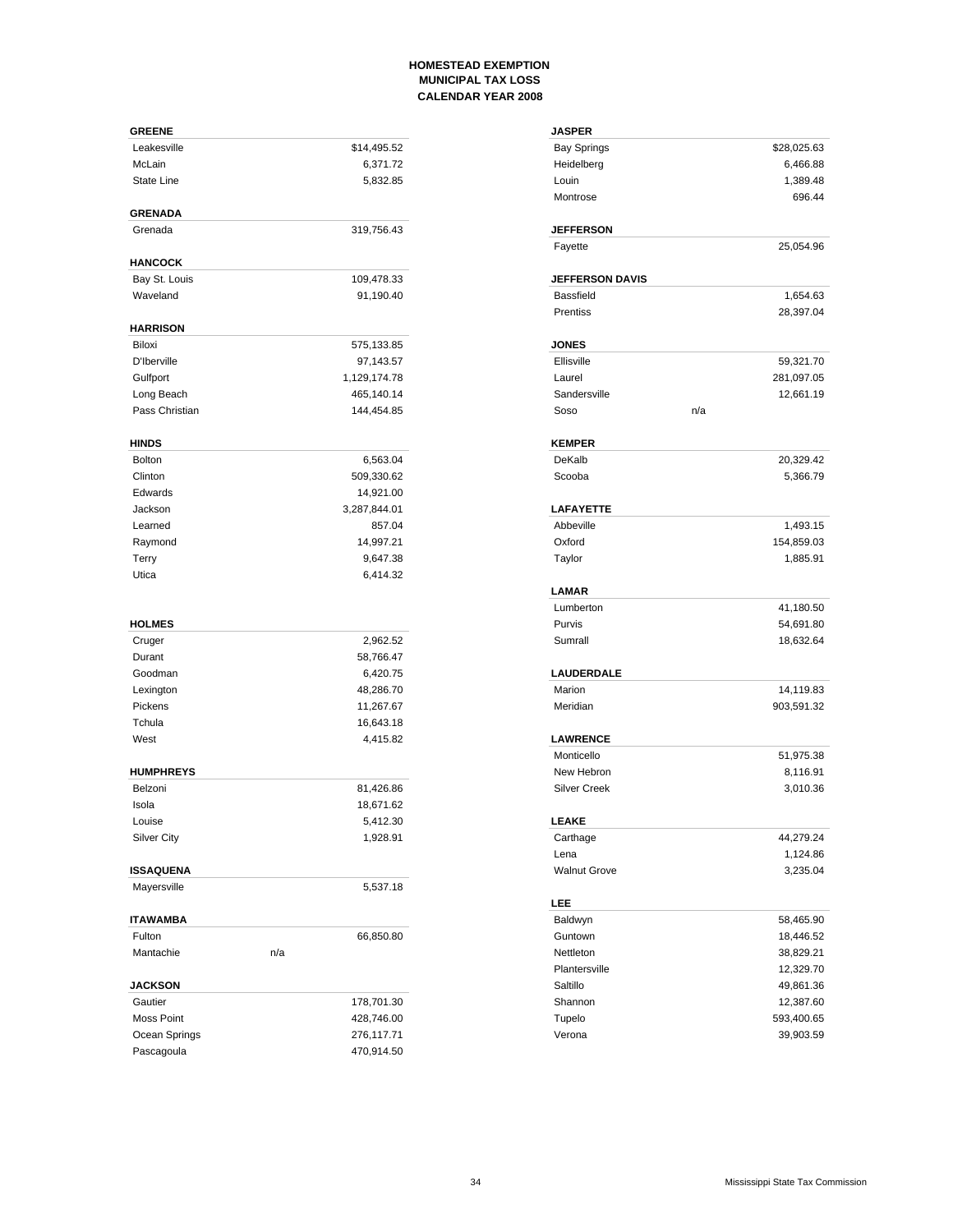| <b>LEFLORE</b>                 |              | <b>OKTIBBEHA</b>   |     |             |
|--------------------------------|--------------|--------------------|-----|-------------|
| Greenwood                      | \$320,977.59 | Maben              |     | \$15,434.46 |
| Itta Bena                      | 28,296.60    | Starkville         |     | 157,141.06  |
| Morgan City                    | n/a          | Sturgis            |     | 7,081.45    |
| Schlater                       | n/a          |                    |     |             |
| Sidon                          | n/a          |                    |     |             |
|                                |              | <b>PANOLA</b>      |     |             |
| <b>LINCOLN</b>                 |              | <b>Batesville</b>  |     | 120,126.40  |
| Brookhaven                     | 232,314.41   | Como               |     | 27,234.58   |
|                                |              | Courtland          |     | 1,825.65    |
| <b>LOWNDES</b>                 |              | Crenshaw           |     | 8,677.60    |
| Artesia                        | 5,053.05     | Pope               |     | 1,225.66    |
| Caledonia                      | 2,890.50     | Sardis             |     | 42,958.69   |
| Columbus                       | 437,456.92   |                    |     |             |
| Crawford                       | 2,324.46     | <b>PEARL RIVER</b> |     |             |
|                                |              | Picayune           |     | 190,061.03  |
| <b>MADISON</b>                 |              | Poplarville        |     | 78,263.60   |
| Canton                         | 232,630.70   |                    |     |             |
| Flora                          | 21,320.54    | <b>PERRY</b>       |     |             |
| Madison                        | 226,858.67   | Beaumont           |     | 8,321.91    |
| Ridgeland                      | 126,176.42   | New Augusta        |     | 9,020.67    |
|                                |              | Richton            |     | 24,216.79   |
| <b>MARION</b>                  |              |                    |     |             |
| Columbia                       | 80,448.50    | <b>PIKE</b>        |     |             |
|                                |              | Magnolia           |     | 32,127.42   |
| <b>MARSHALL</b>                |              | McComb             |     | 278,918.58  |
| <b>Byhalia</b>                 | 14,048.87    | Osyka              |     | 9,544.32    |
| <b>Holly Springs</b>           | 72,233.07    | Summit             |     | 36,734.11   |
| Potts Camp                     | 11,907.65    |                    |     |             |
|                                |              | <b>PONTOTOC</b>    |     |             |
| <b>MONROE</b>                  |              | Ecru               |     | 11,819.00   |
| Aberdeen                       | 174,421.06   | Pontotoc           | n/a |             |
| Amory                          | 167,647.76   | Sherman            |     | 7,211.86    |
| Gattman                        | 598.73       | Toccopola          | n/a |             |
| Hatley                         | 9,953.59     |                    |     |             |
| Smithville                     | 24,120.20    | <b>PRENTISS</b>    |     |             |
|                                |              | Booneville         |     | 161,699.74  |
| <b>MONTGOMERY</b>              |              | Jumpertown         |     | 3,457.13    |
| Duck Hill                      | 23,033.94    | Marietta           |     | 2,110.84    |
| Kilmichael                     | 21,831.92    |                    |     |             |
| Winona                         | 106,420.46   | QUITMAN            |     |             |
|                                |              | Crowder            |     | 12,176.79   |
|                                |              |                    |     |             |
| <b>NESHOBA</b><br>Philadelphia |              | Falcon             |     | 515.78      |
|                                | 46,945.25    | Lambert<br>Marks   |     | 36,898.93   |
|                                |              |                    |     | 28,237.09   |
| <b>NEWTON</b>                  |              | Sledge             |     | 11,332.85   |
| Chunky                         | 2,387.86     |                    |     |             |
| Decatur                        | 26,830.55    | <b>RANKIN</b>      |     |             |
| Hickory                        | 3,195.56     | Brandon            |     | 273,471.82  |
| Newton                         | 59,249.66    | Florence           |     | 27,714.65   |
| Union                          | 33,185.78    | Flowood            |     | 40,024.38   |
|                                |              | Pearl              |     | 250,997.11  |
| <b>NOXUBEE</b>                 |              | Pelahatchie        |     | 15,127.94   |
| Brooksville                    | 33,419.82    | Puckett            | n/a |             |
| Macon                          | 87,745.07    | Richland           |     | 48,995.09   |
| Shuqulak                       | 11,161.59    |                    |     |             |

| <b>OKTIBBEHA</b>   |     |             |
|--------------------|-----|-------------|
| Maben              |     | \$15,434.46 |
| <b>Starkville</b>  |     | 157,141.06  |
| Sturgis            |     | 7,081.45    |
|                    |     |             |
| <b>PANOLA</b>      |     |             |
| <b>Batesville</b>  |     | 120,126.40  |
| Como               |     | 27,234.58   |
| Courtland          |     | 1,825.65    |
| Crenshaw           |     | 8,677.60    |
| Pope               |     | 1,225.66    |
| Sardis             |     | 42,958.69   |
|                    |     |             |
| <b>PEARL RIVER</b> |     |             |
| Picayune           |     | 190,061.03  |
| Poplarville        |     | 78,263.60   |
| <b>PERRY</b>       |     |             |
| Beaumont           |     | 8,321.91    |
| New Augusta        |     | 9,020.67    |
| Richton            |     | 24,216.79   |
|                    |     |             |
| <b>PIKE</b>        |     |             |
| Magnolia           |     | 32,127.42   |
| McComb             |     | 278,918.58  |
| Osyka              |     | 9,544.32    |
| Summit             |     | 36,734.11   |
|                    |     |             |
| <b>PONTOTOC</b>    |     |             |
| Ecru               |     | 11,819.00   |
| Pontotoc           | n/a |             |
| Sherman            |     | 7,211.86    |
| Toccopola          | n/a |             |
| <b>PRENTISS</b>    |     |             |
| <b>Booneville</b>  |     | 161,699.74  |
| Jumpertown         |     | 3,457.13    |
| Marietta           |     | 2,110.84    |
|                    |     |             |
| QUITMAN            |     |             |
| Crowder            |     | 12,176.79   |
| Falcon             |     | 515.78      |
| Lambert            |     | 36,898.93   |
| Marks              |     | 28,237.09   |
| Sledge             |     | 11,332.85   |
| <b>RANKIN</b>      |     |             |
| Brandon            |     | 273,471.82  |
| Florence           |     | 27,714.65   |
| Flowood            |     | 40,024.38   |
| Pearl              |     | 250,997.11  |
| Pelahatchie        |     | 15,127.94   |
| Puckett            | n/a |             |
| Richland           |     | 48,995.09   |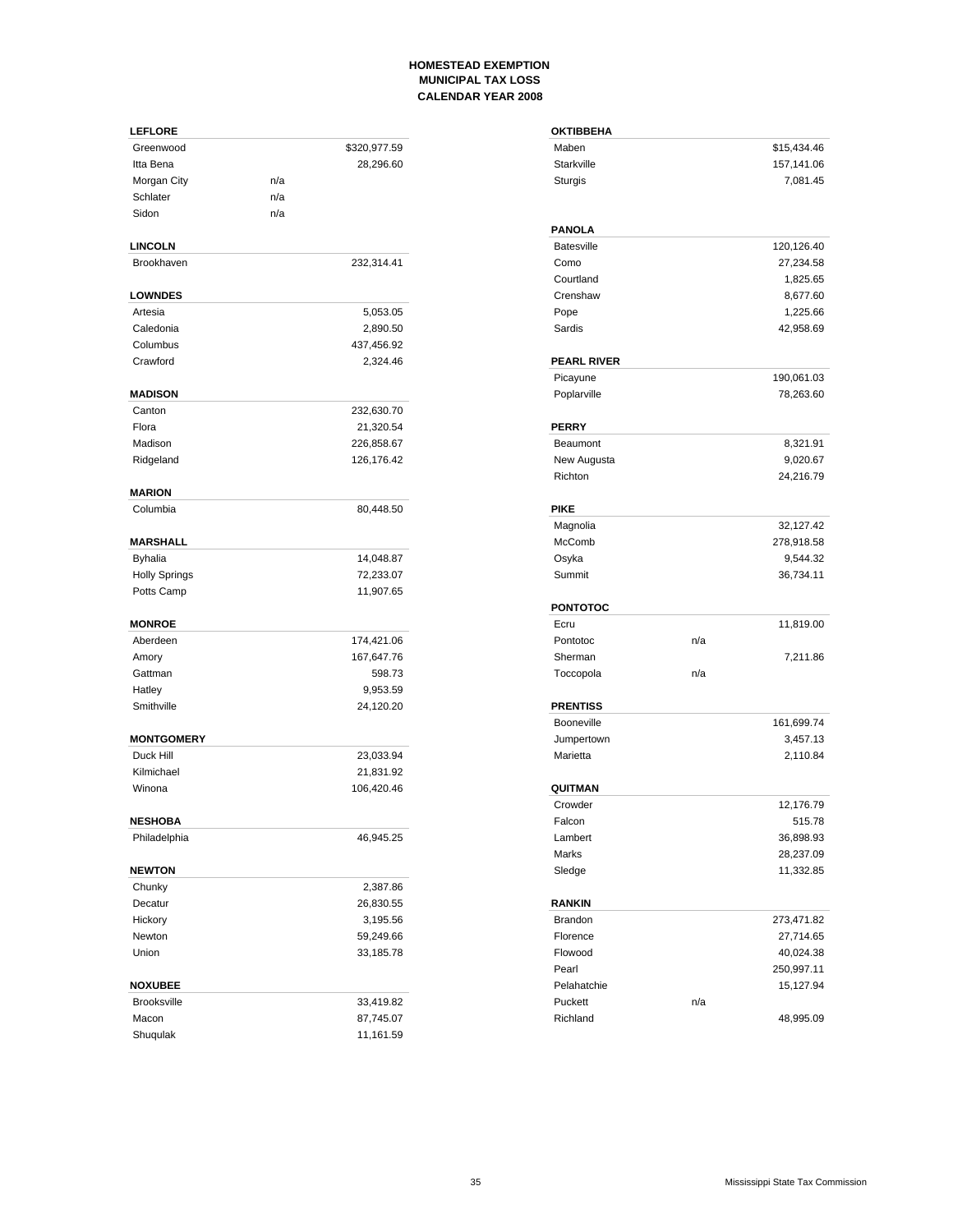| <b>SCOTT</b>         |     |             | <b>TUNICA</b>          |     |                 |
|----------------------|-----|-------------|------------------------|-----|-----------------|
| Forest               |     | \$28,128.40 | Tunica                 | n/a |                 |
| Lake                 |     | 3,463.76    |                        |     |                 |
| Morton               |     | 43,111.07   | <b>UNION</b>           |     |                 |
| Sebastopol           |     | 2,413.18    | <b>Blue Springs</b>    |     | \$856.90        |
|                      |     |             | Myrtle                 |     | 9,850.31        |
| <b>SHARKEY</b>       |     |             | New Albany             |     | 24,073.14       |
| Anguilla             |     | 14,766.71   |                        |     |                 |
| Cary                 |     | 5,175.79    | WALTHALL               |     |                 |
| <b>Rolling Fork</b>  |     | 50,482.70   | Tylertown              |     | 49,181.82       |
| <b>SIMPSON</b>       |     |             | <b>WARREN</b>          |     |                 |
| <b>Braxton</b>       |     | 1,134.32    | Vicksburg              |     | 377,937.06      |
| D'Lo                 |     | 3,661.77    |                        |     |                 |
| Magee                |     | 38,321.38   | <b>WASHINGTON</b>      |     |                 |
| Mendenhall           |     | 45,690.44   | Arcola                 |     | 4,314.51        |
|                      |     |             | Greenville             |     | 719,196.51      |
| <b>SMITH</b>         |     |             | Hollandale             |     | 66,410.03       |
| Mize                 |     | 4,178.92    | Leland                 |     | 72,522.68       |
| Polkville            | n/a |             | Metcalf                |     | 6,717.80        |
| Raleigh              |     | 37,419.54   |                        |     |                 |
| Sylvarena            | n/a |             | <b>WAYNE</b>           |     |                 |
| Taylorsville         |     | 37,073.94   | Waynesboro             |     | 65,784.64       |
| <b>STONE</b>         |     |             | <b>WEBSTER</b>         |     |                 |
| Wiggins              |     | 32,686.51   | Eupora                 |     | 34,120.28       |
|                      |     |             | Mantee                 | n/a |                 |
| <b>SUNFLOWER</b>     |     |             | Mathiston              |     | 7,303.21        |
| Doddsville           |     | 3,324.40    | Walthall               |     | 808.88          |
| Drew                 |     | 52,129.28   |                        |     |                 |
| Indianola            |     | 201,617.44  | <b>WILKINSON</b>       |     |                 |
| Inverness            |     | 33,645.73   | Centreville            |     | 19,107.86       |
| Moorehead            |     | 48,410.54   | Woodville              |     | 12,224.15       |
| Ruleville            |     | 80,921.04   |                        |     |                 |
| Sunflower            |     | 26,514.36   | <b>WINSTON</b>         |     |                 |
|                      |     |             | Louisville             |     | 60,027.61       |
| TALLAHATCHIE         |     |             | Noxapater              |     | 7,373.05        |
| Charleston           |     | 50,479.99   |                        |     |                 |
| Glendora             | n/a |             | YALOBUSHA              |     |                 |
| Sumner               |     | 14,376.53   | Coffeeville            |     | 23,770.79       |
| Tutwiler             |     | 18,318.00   | Oakland                |     | 6,190.58        |
| Webb                 |     | 10,278.92   | Tillatoba              | n/a |                 |
|                      |     |             | Water Valley           |     | 73,673.22       |
| <b>TATE</b>          |     |             |                        |     |                 |
| Coldwater            |     | 22,390.90   | YAZOO                  |     |                 |
| Senatobia            |     | 63,778.96   | Bentonia               |     | 2,844.66        |
|                      |     |             | Eden                   | n/a |                 |
| <b>TIPPAH</b>        |     |             | Satartia               | n/a |                 |
| <b>Blue Mountain</b> |     | 9,974.56    | Yazoo City             |     | 341,273.51      |
| Falkner              | n/a |             |                        |     |                 |
| Ripley               |     | 28,726.74   | TOTAL FOR ALL COUNTIES |     | \$24,686,427.62 |
| Walnut               |     | 2,505.97    |                        |     |                 |
| <b>TISHOMINGO</b>    |     |             |                        |     |                 |
| <b>Belmont</b>       |     | 20,618.43   |                        |     |                 |
| <b>Burnsville</b>    |     | 8,935.08    |                        |     |                 |
| Golden               |     | 2,588.76    |                        |     |                 |
| luka                 |     | 28,166.28   |                        |     |                 |
| Paden                |     | 787.64      |                        |     |                 |
| Tishomingo           |     | 5,689.48    |                        |     |                 |

| TUNICA                 |     |                 |
|------------------------|-----|-----------------|
| Tunica                 | n/a |                 |
| <b>UNION</b>           |     |                 |
| <b>Blue Springs</b>    |     | \$856.90        |
| Myrtle                 |     | 9,850.31        |
| New Albany             |     | 24,073.14       |
| WALTHALL               |     |                 |
| Tylertown              |     | 49,181.82       |
| <b>WARREN</b>          |     |                 |
| Vicksburg              |     | 377,937.06      |
| WASHINGTON             |     |                 |
| Arcola                 |     | 4,314.51        |
| Greenville             |     | 719,196.51      |
| Hollandale             |     | 66,410.03       |
| Leland                 |     | 72,522.68       |
| Metcalf                |     | 6,717.80        |
| <b>WAYNE</b>           |     |                 |
| Waynesboro             |     | 65,784.64       |
| <b>WEBSTER</b>         |     |                 |
| Eupora                 |     | 34,120.28       |
| Mantee                 | n/a |                 |
| Mathiston              |     | 7,303.21        |
| Walthall               |     | 808.88          |
| <b>WILKINSON</b>       |     |                 |
| Centreville            |     | 19,107.86       |
| Woodville              |     | 12,224.15       |
| <b>WINSTON</b>         |     |                 |
| Louisville             |     | 60,027.61       |
| Noxapater              |     | 7,373.05        |
| YALOBUSHA              |     |                 |
| Coffeeville            |     | 23,770.79       |
| Oakland                |     | 6,190.58        |
| Tillatoba              | n/a |                 |
| Water Valley           |     | 73,673.22       |
| YAZOO                  |     |                 |
| Bentonia               |     | 2,844.66        |
| Eden                   | n/a |                 |
| Satartia               | n/a |                 |
| Yazoo City             |     | 341,273.51      |
| TOTAL FOR ALL COUNTIES |     | \$24,686,427.62 |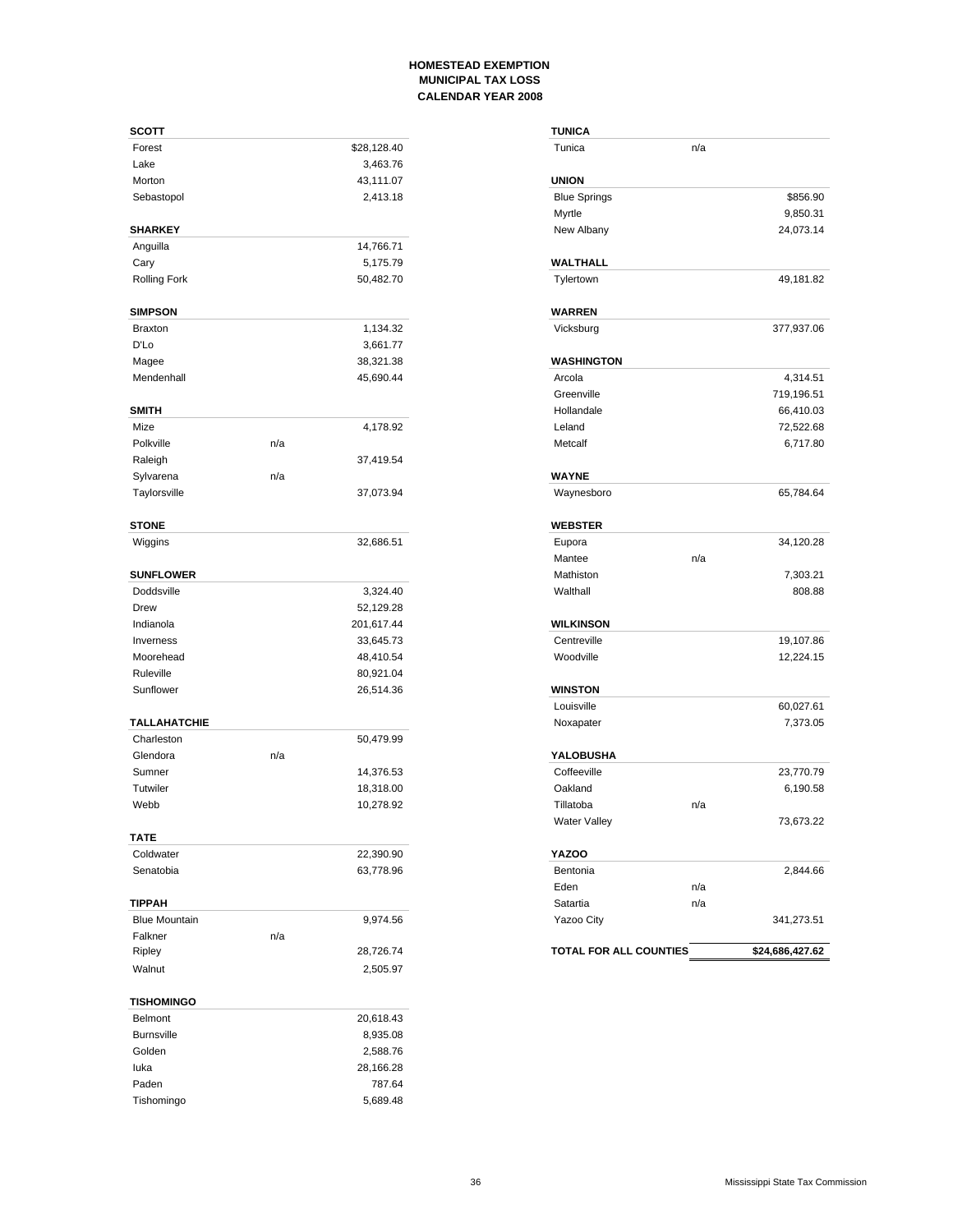# **Tennessee Valley Authority Tax Diversion to Municipalities, Counties, & Schools**

|                          | Payment made by MSTC         |                  |                              | Payment made by MSTC         |                 |
|--------------------------|------------------------------|------------------|------------------------------|------------------------------|-----------------|
|                          | December 2008                | <b>June 2009</b> |                              | December 2008                | June 2009       |
|                          | for TVA Collections Received |                  |                              | for TVA Collections Received |                 |
|                          | Apr 08 - Sept 08             | Oct 08 - Mar 09  |                              | Apr 08 - Sept 08             | Oct 08 - Mar 09 |
| <b>Counties</b>          |                              |                  | <b>Municipalities (Cont)</b> |                              |                 |
| Alcorn                   | \$234,928.49                 | \$220,868.70     | <b>Bruce</b>                 | \$29,202.42                  | \$25,206.40     |
| Attalla                  | 11,070.12                    | 10,047.81        | <b>Burnsville</b>            | 4,656.72                     | 5,338.92        |
| <b>Benton</b>            | 25,702.38                    | 23,566.17        | <b>Byhalia</b>               | 20,617.04                    | 18,954.20       |
| Calhoun                  | 37,411.55                    | 33,019.48        | Caledonia                    | 5,716.36                     | 5,070.07        |
| Chickasaw                | 51,546.21                    | 45,674.00        | Calhoun City                 | 12,052.76                    | 10,548.79       |
| Choctaw                  | 62,334.58                    | 59,454.78        | Carthage                     | 1,206.97                     | 1,040.13        |
| Clay                     | 49,360.21                    | 40,305.13        | Coffeeville                  | 4,968.94                     | 4,237.98        |
| Desoto                   | 158,174.96                   | 0.00             | Columbus                     | 251,654.11                   | 221,116.49      |
| Grenada                  | 406,043.79                   | 252,324.23       | Corinth                      | 112,562.67                   | 97,563.38       |
| Itawamba                 | 73,571.57                    | 66,844.06        | Crawford                     | 1,327.83                     | 1,142.22        |
| Kemper                   | 58,677.37                    | 51,127.26        | Crowder                      | 2,630.81                     | 2,260.36        |
| Lafayette                | 208,802.28                   | 182,427.20       | Dekalb                       | 7,131.57                     | 6,299.81        |
| Leake                    | 111,383.69                   | 98,785.43        | Derma                        | 3,276.42                     | 2,872.56        |
| Lee                      | 253,421.15                   | 219,192.84       | Dumas                        | 1,724.17                     | 1,557.33        |
| Lowndes                  | 0.00                         | 1,804,964.83     | Ecru                         | 15,653.77                    | 13,435.76       |
| Marshall                 | 138,913.24                   | 150,218.10       | Eupora                       | 20,679.10                    | 18,290.60       |
| Monroe                   | 726,664.62                   | 505,549.06       | Falkner                      | 1,782.04                     | 1,611.61        |
| Neshoba                  | 144,648.23                   | 125,279.59       | Farmington                   | 8,888.04                     | 7,607.07        |
| Newton                   | 22,300.03                    | 19,271.08        | Flowood                      | 714.88                       | 676.31          |
| Noxubee                  | 76,181.89                    | 69,748.03        | Forest                       | 4,599.21                     | 4,110.75        |
| Oktibbeha                | 79,686.07                    | 68,167.93        | French Camp                  | 1,868.25                     | 1,372.13        |
| Panola                   | 93,236.45                    | 84,030.81        | Fulton                       | 59,180.03                    | 53,209.44       |
| Pontotoc                 | 91,295.31                    | 80,877.79        | Gattman                      | 445.62                       | 415.14          |
| <b>Prentiss</b>          | 56,376.62                    | 50,151.29        | Glenn                        | 1,999.71                     | 1,635.72        |
| Quitman                  | 1,603.06                     | 1,365.72         | Golden                       | 2,373.57                     | 2,178.53        |
| Rankin                   | 85,909.48                    | 80,388.09        | Guntown                      | 8,488.18                     | 8,280.45        |
| Scott                    | 57,032.58                    | 50,817.91        | Hatley                       | 2,365.48                     | 2,170.34        |
| Tallahatchie             | 28,792.94                    | 24,312.07        | <b>Hickory Flat</b>          | 2,428.14                     | 2,083.74        |
| Tate                     | 32,649.86                    | 29,770.97        | <b>Holly Spring</b>          | 69,677.60                    | 63,556.37       |
| Tippah                   | 91,968.64                    | 82,206.18        | Houlka                       | 4,538.10                     | 3,682.09        |
| Tishomingo               | 1,305,556.25                 | 1,128,589.73     | Houston                      | 37,931.90                    | 32,539.00       |
| Tunica                   | 98.06                        | 120.42           | luka                         | 24,005.31                    | 21,161.47       |
| Union                    | 108,881.04                   | 97,504.09        | Jumpertown                   | 2,342.70                     | 2,001.80        |
| Webster                  | 25,583.10                    | 22,330.07        | Kosciusko                    | 278.42                       | 264.01          |
| Winston                  | 52,275.47                    | 45,256.23        | Kossuth                      | 2,213.76                     | 1,717.25        |
| Yalobusha                | 55,896.75                    | 51,014.30        | Lake                         | 52.79                        | 47.26           |
|                          |                              |                  | Louisville                   | 97,874.79                    | 80,112.73       |
| <b>Total to Counties</b> | \$5,017,978.06               | \$5,875,571.35   | Maben                        | 3,526.87                     | 2,992.56        |
|                          |                              |                  | Macon                        | 25,114.71                    | 21,390.63       |
| <b>Municipalities</b>    |                              |                  | Mantachie                    | 6,314.76                     | 5,596.41        |
| Abbeville                | \$1,834.62                   | \$1,626.61       | Mantee                       | 850.41                       | 703.83          |
| Aberdeen                 | 103,475.48                   | 78,304.20        | Marietta                     | 2,445.81                     | 1,975.72        |
| Ackerman                 | 7,988.78                     | 6,666.85         | Mathiston                    | 3,537.76                     | 3,138.21        |
| Algoma                   | 2,865.15                     | 2,611.51         | Myrtle                       | 1,537.32                     | 1,308.91        |
| Amory                    | 70,403.78                    | 63,790.04        | Nettleton                    | 12,300.48                    | 9,971.76        |
| Artesia                  | 1,805.10                     | 1,423.64         | New Albany                   | 55,819.34                    | 51,092.40       |
| Ashland                  | 8,173.67                     | 7,455.60         | Noxapater                    | 4,574.09                     | 2,545.27        |
| Baldwyn                  | 25,375.03                    | 22,291.11        | Oakland                      | 311.22                       | 242.04          |
| <b>Batesville</b>        | 111,417.83                   | 99,344.67        | Okolona                      | 16,678.93                    | 13,881.07       |
| <b>Belmont</b>           | 13,839.50                    | 12,086.21        | Olive Branch                 | 240,147.42                   | 251,027.25      |
| <b>Big Creek</b>         | 519.00                       | 459.72           | Oxford                       | 126,826.06                   | 112,746.35      |
| <b>Blue Mountain</b>     | 2,531.72                     | 2,278.47         | Paden                        | 418.37                       | 356.11          |
| <b>Blue Springs</b>      | 887.85                       | 756.94           | Philadelphia                 | 87,178.61                    | 79,005.69       |
| <b>Booneville</b>        | 104,849.78                   | 91,531.73        | Pittsboro                    | 1,275.26                     | 1,155.94        |
| Brooksville              | 4,378.76                     | 3,581.28         | Plantersville                | 5,182.10                     | 4,606.81        |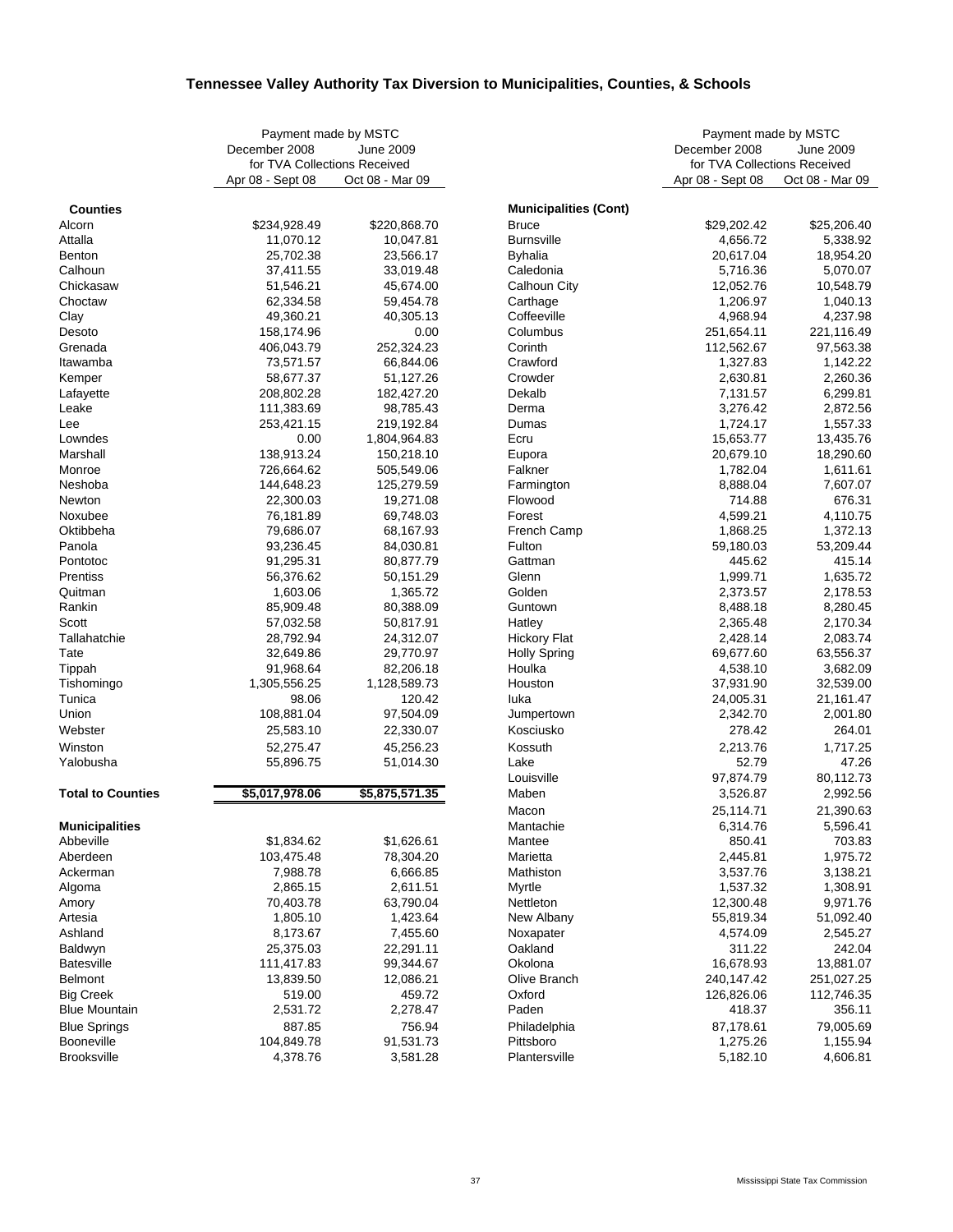### **Tennessee Valley Authority Tax Diversion to Municipalities, Counties, & Schools**

|                                   | Payment made by MSTC         |                        |                                       | Payment made by MSTC         |                 |
|-----------------------------------|------------------------------|------------------------|---------------------------------------|------------------------------|-----------------|
|                                   | December 2008                | <b>June 2009</b>       |                                       | December 2008                | June 2009       |
|                                   | for TVA Collections Received |                        |                                       | for TVA Collections Received |                 |
|                                   | Apr 08 - Sept 08             | Oct 08 - Mar 09        |                                       | Apr 08 - Sept 08             | Oct 08 - Mar 09 |
| <b>Municipalities (Cont)</b>      |                              |                        | School Systems (Cont)                 |                              |                 |
| Pontotoc                          | \$57,706.73                  | \$49,491.49            | Leake CSD                             | \$38,865.50                  | \$34,464.09     |
| Potts Camp                        | 3,421.16                     | 2,981.28               | Lee CSD                               | 109,926.28                   | 99,564.52       |
| Rienzi                            | 1,633.20                     | 1,407.92               | Baldwyn SSD                           | 8,034.28                     | 6,911.68        |
| Ripley                            | 41,854.19                    | 36,866.01              | <b>Nettleton Line SPD</b>             | 12,794.96                    | 11,379.24       |
| Saltillo                          | 23,535.39                    | 20,699.54              | <b>Tupelo SSD</b>                     | 123,347.02                   | 106,809.82      |
| Scooba                            | 4,506.15                     | 3,953.34               | Lowndes CSD                           | 45,287.87                    | 361,385.43      |
| Sebastopol                        | 3,078.08                     | 2,685.38               | Columbus SSD                          | 41,546.60                    | 326, 153. 77    |
| Shannon                           | 10,806.99                    | 8,921.20               | <b>Marshall CSD</b>                   | 48,922.58                    | 49,575.81       |
| Sherman                           | 7,886.80                     | 6,388.22               | <b>Holly Springs SSD</b>              | 28,620.43                    | 28,994.19       |
| Shuqualak                         | 2,708.54                     | 2,245.52               | Monroe CSD                            | 118,124.71                   | 86,123.49       |
| Slate Springs                     | 500.20                       | 404.51                 | Aberdeen SSD                          | 76,724.63                    | 53,436.79       |
| Smithville                        | 4,722.41                     | 4,214.76               | Amory SSD                             | 82,861.89                    | 61,125.07       |
| Snow Lake                         | 1,494.39                     | 1,363.12               | <b>Nettleton Line SPD</b>             | 27,441.33                    | 20,102.58       |
| Southhaven                        | 4,702.67                     | 5,455.85               | Neshoba CSD                           | 51,515.90                    | 45,369.79       |
| Starkville                        | 223,498.98                   | 195,638.61             | Philadelphia SSD                      | 19,504.89                    | 17,301.66       |
| Sturgis                           | 1,639.97                     | 1,454.84               | Union SPD                             | 6,254.82                     | 5,759.16        |
| Taylor                            | 986.26                       | 924.58                 | <b>Newton CSD</b>                     | 3,918.45                     | 3,436.24        |
| Thaxton                           | 1,812.26                     | 1,626.54               | Newton SPD                            | 2,483.29                     | 2,077.57        |
| Tishomingo                        | 2,522.79                     | 2,161.75               | <b>Union SPD</b>                      | 1,097.10                     | 971.87          |
| Toccopala                         | 758.69                       | 682.93                 | Noxubee CSD                           | 36,127.97                    | 32,487.56       |
| Tremont                           | 2,702.04                     | 2,301.46               | Oktibbeha CSD                         | 19,088.71                    | 16,361.78       |
| Tupelo                            | 435,404.98                   | 385,594.21             | Starkville SSD                        | 83,469.67                    | 73,695.48       |
| Union                             | 152.24                       | 150.28                 | Panola North SPD                      | 20,803.18                    | 18,142.79       |
| Vardaman                          | 7,565.33                     | 6,287.27               | Panola South SPD                      | 47,651.38                    | 43,203.69       |
| Verona                            | 12,916.28                    | 11,220.98              | Pontotoc CSD                          | 34,043.52                    | 30,416.60       |
| Walnut                            | 6,850.57                     | 6,299.74               | Pontotoc SSD                          | 24,099.69                    | 20,329.87       |
| <b>Walnut Grove</b>               | 4,005.84                     | 3,566.71               | <b>Prentiss CSD</b>                   | 35,001.09                    | 31,749.26       |
| Walthall                          | 721.77                       | 609.96                 | Baldwyn SSD                           | 7,548.75                     | 6,683.52        |
| <b>Water Valley</b>               | 35,349.78                    | 28,473.34              | Booneville SSD                        | 18,702.71                    | 15,759.43       |
| Weir                              | 1,608.01                     | 1,299.32               | Quitman CSD                           | 1,174.83                     | 987.27          |
| <b>West Point</b>                 | 107,594.86                   | 63,289.32              | <b>Rankin CSD</b>                     | 23,633.33                    | 22,165.92       |
| Woodland                          | 988.25                       | 833.44                 | Pearl SSD                             | 5,241.46                     | 4,855.52        |
|                                   |                              |                        | Scott CSD                             | 15,407.47                    | 13,622.65       |
| <b>Total to Municipalities</b>    | \$2,899,131.56               | \$2,542,807.16         | <b>Forest SSD</b>                     | 6,165.35                     | 5,585.84        |
|                                   |                              |                        | <b>Tallahatchie East SPD</b>          | 5,765.89                     | 4,804.71        |
| <b>School Systems</b>             |                              |                        | <b>Tallahatchie West SPD</b>          | 3,831.76                     | 3,299.29        |
| Alcorn CSD                        | \$81,175.45                  | \$74,755.89            | Tate CSD                              | 6,650.69                     | 6,195.45        |
| Corinth SSD                       | 39,566.51                    | 36,910.27              | Senatobia SSD                         | 4,232.60                     | 3,728.19        |
| <b>Attalla CSD</b>                | 1,429.02                     | 1,287.63               | <b>Tippah North SPD</b>               | 16,572.64                    | 14,998.54       |
| Kosciusko SSD                     | 2,353.83                     |                        |                                       |                              |                 |
| Benton CSD                        |                              | 2,149.66               | <b>Tippah South SPD</b>               | 32,331.14                    | 28,751.24       |
|                                   | 12,599.52                    | 11,489.59<br>26,651.60 | Tishomingo CSD<br><b>Tunica CSD</b>   | 451,124.17                   | 391,447.23      |
| Calhoun CSD                       | 30,600.98                    |                        | Union CSD                             | 32.69                        | 40.18           |
| Chickasaw CSD                     | 5,483.55                     | 4,938.34               |                                       | 30,754.71                    | 26,867.50       |
| <b>Houston SSD</b><br>Okolona SSD | 22,105.68                    | 19,398.60              | New Albany SSD                        | 26,136.83                    | 24,379.24       |
|                                   | 9,638.57<br>24,706.51        | 8,335.82               | <b>Webster CSD</b>                    | 17,242.99                    | 15,359.99       |
| Choctaw CSD                       |                              | 23,282.20              | Winston                               | 0.00                         | 0.00            |
| Clay CSD                          | 3,341.91                     | 1,910.41               | Louisville SSD                        | 51,574.78                    | 43,126.26       |
| West Point SSD                    | 48,976.45                    | 33,940.73              | Yalobusha                             | 0.00                         | 0.00            |
| Desoto CSD                        | 134,341.68                   | 81,148.04              | Coffeeville SPD                       | 11,723.99                    | 9,834.04        |
| Grenada SSD                       | 135,347.93                   | 84,108.12              | Water Valley SPD                      | 20,451.57                    | 18,155.23       |
| Itawamba CSD                      | 47,256.13                    | 42,703.28              |                                       |                              |                 |
| Itawamba AHS                      | 0.00                         | 0.00                   | <b>Total to School Systems</b>        | \$2,639,036.58               | \$2,820,688.88  |
| Kemper CSD                        | 23,438.36                    | 20,460.10              |                                       |                              |                 |
| Lafayette CSD                     | 51,216.97                    | 44,493.76              | <b>CSD - County School District</b>   |                              |                 |
| Oxford SSD                        | 61,599.44                    | 54,747.80              | <b>SSD - Separate School District</b> |                              |                 |

*SPD- Special School District*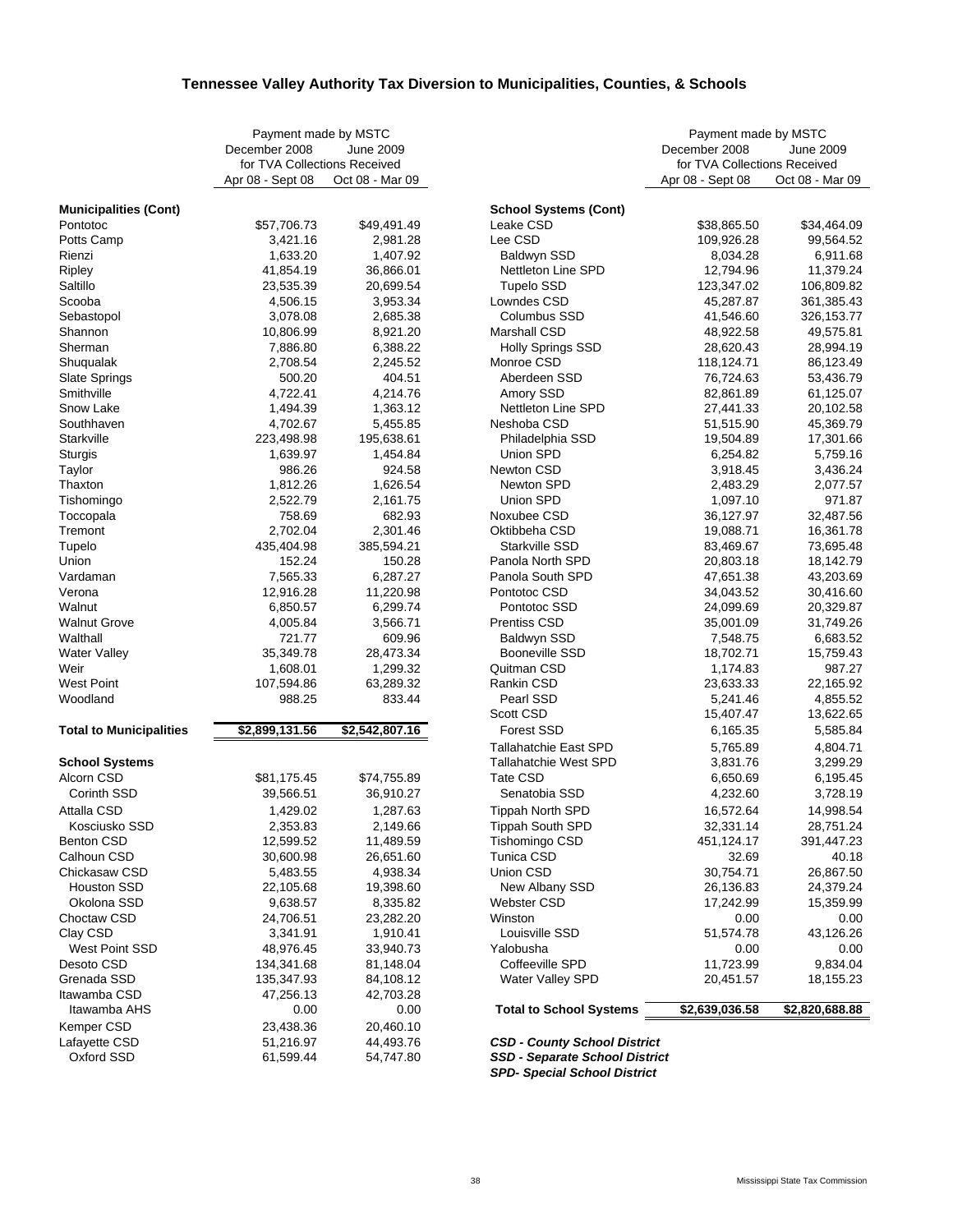# **DISTRIBUTION OF RAIL CAR TAXES COLLECTED BY MSTC FOR CALENDAR YEAR 2008**

| <b>COUNTY</b>     | <b>DISTRIBUTION</b> | <b>COUNTY</b>       | <b>DISTRIBUTION</b> |
|-------------------|---------------------|---------------------|---------------------|
| ADAMS             | \$29,229.75         | <b>LEFLORE</b>      | \$76,957.74         |
| <b>ALCORN</b>     | 82,594.91           | <b>LINCOLN</b>      | 70,930.85           |
| <b>AMITE</b>      | 12,527.03           | LOWNDES             | 126,662.23          |
| <b>ATTALA</b>     | 28,018.80           | <b>MADISON</b>      | 36,495.43           |
| <b>BENTON</b>     | 25,582.99           | <b>MARION</b>       | 56,023.68           |
| <b>BOLIVAR</b>    | 63,539.90           | <b>MARSHALL</b>     | 78,683.69           |
| CALHOUN           | 14,614.87           | <b>MONROE</b>       | 156,601.84          |
| CARROLL           | 45,974.21           | <b>MONTGOMERY</b>   | 57,471.25           |
| <b>CHICKASAW</b>  | 32,890.42           | <b>NESHOBA</b>      | 63,442.47           |
| <b>CHOCTAW</b>    | 27,141.91           | <b>NEWTON</b>       | 74,758.55           |
| <b>CLAIBORNE</b>  | 0.00                | <b>NOXUBEE</b>      | 36,008.26           |
| <b>CLARKE</b>     | 69,566.79           | <b>OKTIBBEHA</b>    | 47,324.35           |
| <b>CLAY</b>       | 71,042.20           | <b>PANOLA</b>       | 48,354.35           |
| <b>COAHOMA</b>    | 53,573.95           | PEARL RIVER         | 61,549.49           |
| <b>COPIAH</b>     | 37,093.94           | <b>PERRY</b>        | 28,046.64           |
| <b>COVINGTON</b>  | 40,323.13           | <b>PIKE</b>         | 83,875.45           |
| <b>DESOTO</b>     | 64,820.44           | <b>PONTOTOC</b>     | 39,195.70           |
| <b>FORREST</b>    | 98,031.00           | <b>PRENTISS</b>     | 28,937.45           |
| <b>FRANKLIN</b>   | 59,517.33           | QUITMAN             | 39,348.81           |
| <b>GEORGE</b>     | 53,253.81           | <b>RANKIN</b>       | 90,264.24           |
| <b>GREENE</b>     | 17,454.33           | <b>SCOTT</b>        | 46,948.54           |
| <b>GRENADA</b>    | 49,607.05           | <b>SHARKEY</b>      | 0.00                |
| <b>HANCOCK</b>    | 42,717.19           | <b>SIMPSON</b>      | 44,443.13           |
| <b>HARRISON</b>   | 70,067.88           | <b>SMITH</b>        | 23,063.66           |
| <b>HINDS</b>      | 222,869.85          | <b>STONE</b>        | 23,912.72           |
| <b>HOLMES</b>     | 110,975.60          | <b>SUNFLOWER</b>    | 26,793.93           |
| <b>HUMPHREYS</b>  | 0.00                | <b>TALLAHATCHIE</b> | 60,352.47           |
| <b>ISSAQUENA</b>  | 0.00                | <b>TATE</b>         | 24,789.61           |
| <b>ITAWAMBA</b>   | 18,080.69           | <b>TIPPAH</b>       | 43,023.40           |
| <b>JACKSON</b>    | 79,964.23           | <b>TISHOMINGO</b>   | 75,941.66           |
| JASPER            | 45,431.38           | <b>TUNICA</b>       | 22,270.28           |
| JEFFERSON         | 0.00                | <b>UNION</b>        | 57,373.82           |
| <b>JEFF DAVIS</b> | 0.00                | WALTHALL            | 0.00                |
| <b>JONES</b>      | 74,925.58           | WARREN              | 56,817.06           |
| <b>KEMPER</b>     | 42,689.35           | <b>WASHINGTON</b>   | 81,063.83           |
| LAFAYETTE         | 21,574.34           | WAYNE               | 45,681.92           |
| LAMAR             | 62,802.20           | <b>WEBSTER</b>      | 29,229.75           |
| LAUDERDALE        | 231,095.94          | <b>WILKINSON</b>    | 11,135.14           |
| LAWRENCE          | 61,800.03           | <b>WINSTON</b>      | 43,997.73           |
| LEAKE             | 2,964.73            | YALOBUSHA           | 45,083.40           |
| LEE               | 72,058.28           | YAZOO               | 61,605.17           |
|                   |                     |                     |                     |

TOTAL COUNTY DISBURSEMENTS \$4,260,875.72

3% ADMINISTRATION FEE 131,779.65

TOTAL COLLECTIONS 54,392,655.37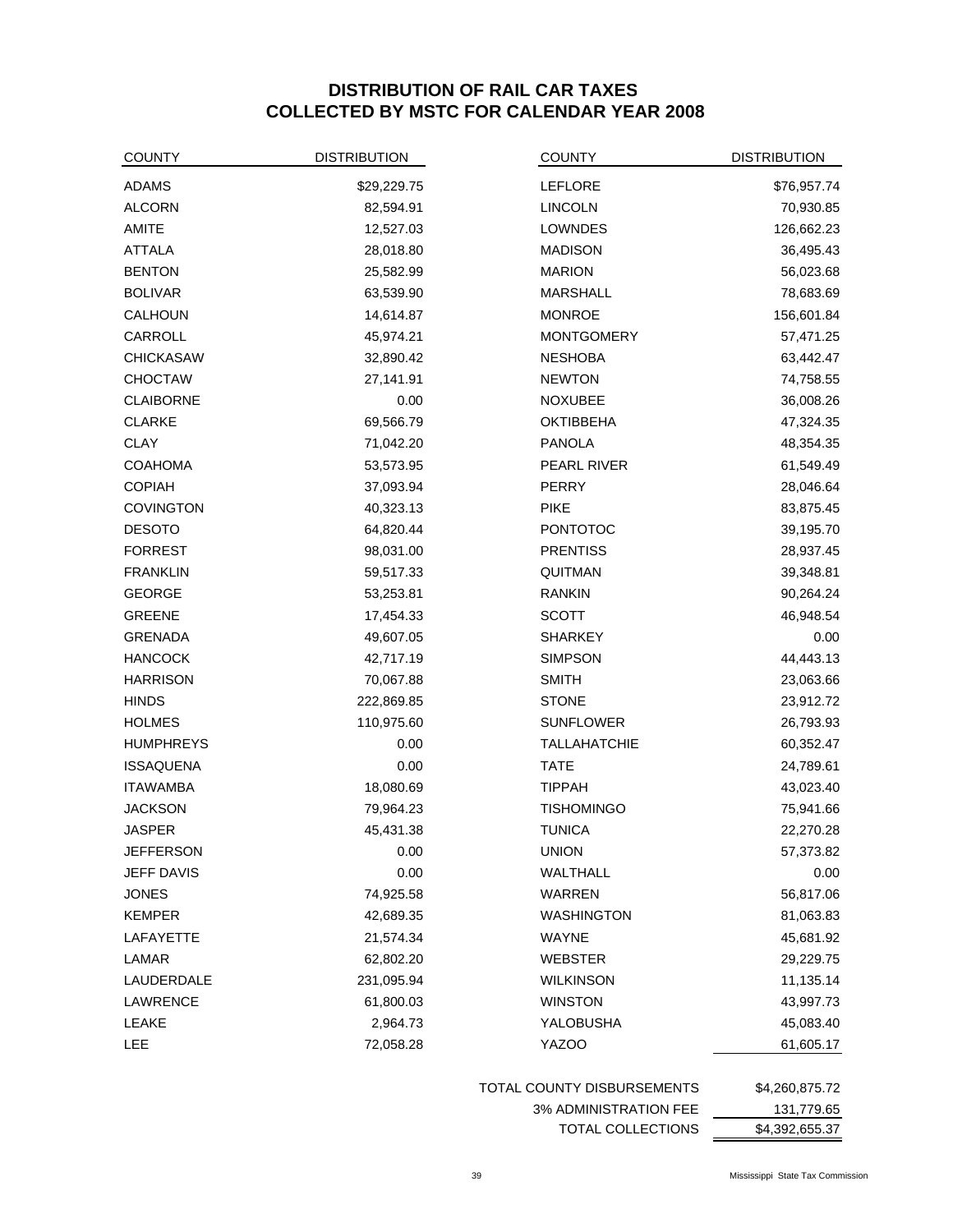# **DISTRIBUTION OF PROCEEDS 2008 IN LIEU TAX GRAND GULF NUCLEAR PLANT**

**2009**

| <b>COUNTIES</b>     |              | <b>MUNICIPALITIES</b>  |            |                    |              |                     |            |
|---------------------|--------------|------------------------|------------|--------------------|--------------|---------------------|------------|
| <b>ADAMS</b>        | \$103,711.94 | <b>ALLIGATOR</b>       | \$3,115.43 | <b>GLENDORA</b>    | \$965.99     | <b>OSYKA</b>        | \$4,025.59 |
| AMITE               | 53,735.20    | ANGUILLA               | 5,347.92   | <b>GLOSTER</b>     | 42,495.54    | <b>PACE</b>         | 2,591.80   |
| <b>ATTALA</b>       | 59,247.34    | <b>ARCOLA</b>          | 3,482.10   | <b>GOODMAN</b>     | 10,627.21    | <b>PEARL</b>        | 199,935.24 |
| <b>BOLIVAR</b>      | 90,513.14    | <b>BEAUREGARD</b>      | 741.09     | <b>GREENVILLE</b>  | 390,133.65   | PELAHATCHIE         | 52,720.15  |
| CALHOUN             | 129.00       | <b>BELZONI</b>         | 22,682.83  | <b>GREENWOOD</b>   | 583.58       | <b>PICKENS</b>      | 23,033.37  |
| CARROLL             | 7,245.49     | <b>BENOIT</b>          | 3,209.77   | <b>GRENADA</b>     | 160,227.85   | <b>POPE</b>         | 2,301.53   |
| <b>CHOCTAW</b>      | 497.00       | <b>BENTONIA</b>        | 2,674.34   | <b>GUNNISON</b>    | 3,443.26     | PORT GIBSON         | 179,865.71 |
| <b>CLAIBORNE</b>    | 7,861,758.29 | <b>BEULAH</b>          | 1,898.66   | <b>HAZLEHURST</b>  | 47,240.90    | <b>PRENTISS</b>     | 16,305.22  |
| <b>COAHOMA</b>      | 24,072.23    | <b>BOLTON</b>          | 5,225.92   | <b>HERNANDO</b>    | 114,740.48   | <b>RALEIGH</b>      | 15,133.89  |
| <b>COPIAH</b>       | 140,742.70   | <b>BOYLE</b>           | 6,782.83   | <b>HOLLANDALE</b>  | 11,917.87    | <b>RAYMOND</b>      | 21,736.93  |
| <b>COVINGTON</b>    | 1,035.50     | <b>BRANDON</b>         | 176,999.98 | <b>HORN LAKE</b>   | 150,741.71   | <b>RENOVA</b>       | 4,209.21   |
| <b>DESOTO</b>       | 249,969.49   | <b>BRAXTON</b>         | 1,257.32   | <b>INDIANOLA</b>   | 90,006.19    | <b>RICHLAND</b>     | 124,948.27 |
| <b>FRANKLIN</b>     | 13,791.19    | <b>BROOKHAVEN</b>      | 176,065.72 | <b>INVERNESS</b>   | 7,626.04     | <b>RIDGELAND</b>    | 290,797.58 |
| <b>GRENADA</b>      | 140,039.15   | <b>BUDE</b>            | 14,996.63  | <b>ISOLA</b>       | 13,825.04    | <b>ROLLING FORK</b> | 20,467.27  |
| <b>HINDS</b>        | 291,534.61   | <b>CANTON</b>          | 43,730.75  | <b>JACKSON</b>     | 1,630,143.15 | <b>ROSEDALE</b>     | 22,528.26  |
| <b>HOLMES</b>       | 26,657.57    | CARROLLTON             | 2,280.73   | <b>JONESTOWN</b>   | 19,944.86    | <b>ROXIE</b>        | 3,079.48   |
| <b>HUMPHREYS</b>    | 27,535.68    | CARTHAGE               | 41,358.95  | <b>KILMICHAEL</b>  | 5,649.59     | <b>RULEVILLE</b>    | 21,176.49  |
| <b>ISSAQUENA</b>    | 9,473.00     | CARY                   | 3,080.42   | <b>KOSCIUSKO</b>   | 6,370.19     | <b>SALLIS</b>       | 787.79     |
| <b>JEFFERSON</b>    | 4,560.12     | <b>CENTREVILLE</b>     | 16,999.50  | <b>LAMBERT</b>     | 6,447.03     | <b>SARDIS</b>       | 17,558.44  |
| JEFF. DAVIS         | 434.78       | <b>CHARLESTON</b>      | 21,147.24  | LEARNED            | 674.17       | <b>SCHLATER</b>     | 1,920.43   |
| <b>LAWRENCE</b>     | 4,245.53     | <b>CLARKSDALE</b>      | 14,940.91  | LELAND             | 1,104.19     | <b>SENATOBIA</b>    | 122,172.62 |
| LEAKE               | 8,543.05     | <b>CLEVELAND</b>       | 133,552.98 | <b>LEXINGTON</b>   | 20,345.80    | <b>SHAW</b>         | 12,034.02  |
| <b>LEFLORE</b>      | 22,098.33    | <b>CLINTON</b>         | 216,056.98 | <b>LIBERTY</b>     | 9,806.04     | <b>SHELBY</b>       | 14,918.32  |
| <b>LINCOLN</b>      | 81,164.28    | COAHOMA                | 1,643.04   | <b>LOUISE</b>      | 2,438.06     | <b>SIDON</b>        | 2,230.64   |
| <b>MADISON</b>      | 563,206.94   | <b>COLDWATER</b>       | 14,684.20  | <b>LULA</b>        | 2,391.12     | SILVER CITY         | 1,663.39   |
| <b>MONTGOMERY</b>   | 12,566.53    | COMO                   | 10,497.97  | <b>LYON</b>        | 162.23       | <b>SILVER CREEK</b> | 1,704.17   |
| <b>PANOLA</b>       | 45,448.97    | COURTLAND              | 3,807.55   | <b>MADISON</b>     | 205,410.58   | <b>SLEDGE</b>       | 3,541.55   |
| <b>PIKE</b>         | 114,691.75   | <b>CRENSHAW</b>        | 6,338.07   | <b>MAGEE</b>       | 48,891.82    | SOUTHHAVEN          | 549,439.92 |
| QUITMAN             | 28,103.07    | <b>CROSBY</b>          | 2,648.23   | <b>MAGNOLIA</b>    | 61,939.19    | <b>SUMMIT</b>       | 19,752.91  |
| <b>RANKIN</b>       | 363,128.84   | CRUGER                 | 1,805.59   | <b>MARKS</b>       | 46,364.88    | <b>SUMNER</b>       | 3,498.37   |
| <b>SCOTT</b>        | 4,210.85     | <b>CRYSTAL SPRINGS</b> | 47,260.74  | <b>McCOMB</b>      | 162,851.56   | <b>SUNFLOWER</b>    | 4,880.76   |
| <b>SHARKEY</b>      | 6,903.39     | D'LO                   | 3,226.57   | <b>McCOOL</b>      | 664.09       | <b>TCHULA</b>       | 11,847.10  |
| <b>SIMPSON</b>      | 37,032.26    | <b>DODDSVILLE</b>      | 1,104.03   | <b>MEADVILLE</b>   | 8,394.70     | <b>TERRY</b>        | 4,732.45   |
| <b>SMITH</b>        | 4,862.12     | <b>DREW</b>            | 13,901.49  | <b>MENDENHALL</b>  | 28,099.03    | <b>TUNICA</b>       | 22,034.67  |
| <b>SUNFLOWER</b>    | 82,965.32    | <b>DUCK HILL</b>       | 4,410.54   | <b>MERIGOLD</b>    | 4,776.41     | <b>TUTWILER</b>     | 9,876.64   |
| <b>TALLAHATCHIE</b> | 25,886.18    | <b>DUNCAN</b>          | 3,024.85   | <b>METCALFE</b>    | 215.62       | <b>TYLERTOWN</b>    | 22,699.69  |
| <b>TATE</b>         | 81,454.18    | <b>DURANT</b>          | 1,456.86   | <b>MIZE</b>        | 3,083.99     | <b>UTICA</b>        | 4,441.84   |
| <b>TUNICA</b>       | 279,234.33   | <b>EDEN</b>            | 542.95     | <b>MONTICELLO</b>  | 19,503.86    | VAIDEN              | 4,823.75   |
| WALTHALL            | 12,062.31    | <b>EDWARDS</b>         | 4,751.53   | <b>MOORHEAD</b>    | 17,073.88    | <b>VICKSBURG</b>    | 478,039.05 |
| WARREN              | 241,980.95   | <b>ETHEL</b>           | 2,693.59   | <b>MORGAN CITY</b> | 1,372.02     | WALLS               | 6,236.40   |
| <b>WASHINGTON</b>   | 70,260.57    | <b>FALCON</b>          | 734.94     | <b>MORTON</b>      | 66,085.15    | <b>WEBB</b>         | 4,990.58   |
| <b>WEBSTER</b>      | 3,522.00     | <b>FAYETTE</b>         | 15,663.88  | <b>MOUND BAYOU</b> | 10,866.20    | WESSON              | 18,052.03  |
| <b>WILKINSON</b>    | 22,186.20    | <b>FLORA</b>           | 16,536.15  | MT. OLIVE          | 7,677.50     | <b>WEST</b>         | 2,036.50   |
| YALOBUSHA           | 3,255.88     | <b>FLORENCE</b>        | 39,580.11  | <b>NATCHEZ</b>     | 192,465.06   | <b>WINONA</b>       | 33,511.34  |
| YAZOO               | 14,559.89    | <b>FLOWOOD</b>         | 368,668.83 | <b>NEW HEBRON</b>  | 4,139.44     | <b>WINSTONVILLE</b> | 1,636.66   |
|                     |              | <b>FRIARS POINT</b>    | 7,817.61   | N CAROLLTON        | 4,855.03     | <b>WOODVILLE</b>    | 14,338.29  |
|                     |              | <b>GEORGETOWN</b>      | 2,895.54   | <b>OAKLAND</b>     | 2,671.12     | YAZOO CITY          | 18,709.82  |

**TOTAL COUNTIES \$11,240,257.14 TOTAL MUNICIPALITIES \$7,559,742.86**

| <b>TOTAL PAYMENTS TO COUNTIES</b>       | \$11.240.257.14 |
|-----------------------------------------|-----------------|
| <b>TOTAL PAYMENTS TO MUNICIPALITIES</b> | 7.559.742.86    |
| <b>TOTAL PAYMENTS TO GENERAL FUND</b>   | 1.200.000.00    |
| <b>TOTAL DISBURSEMENTS</b>              | \$20.000.000.00 |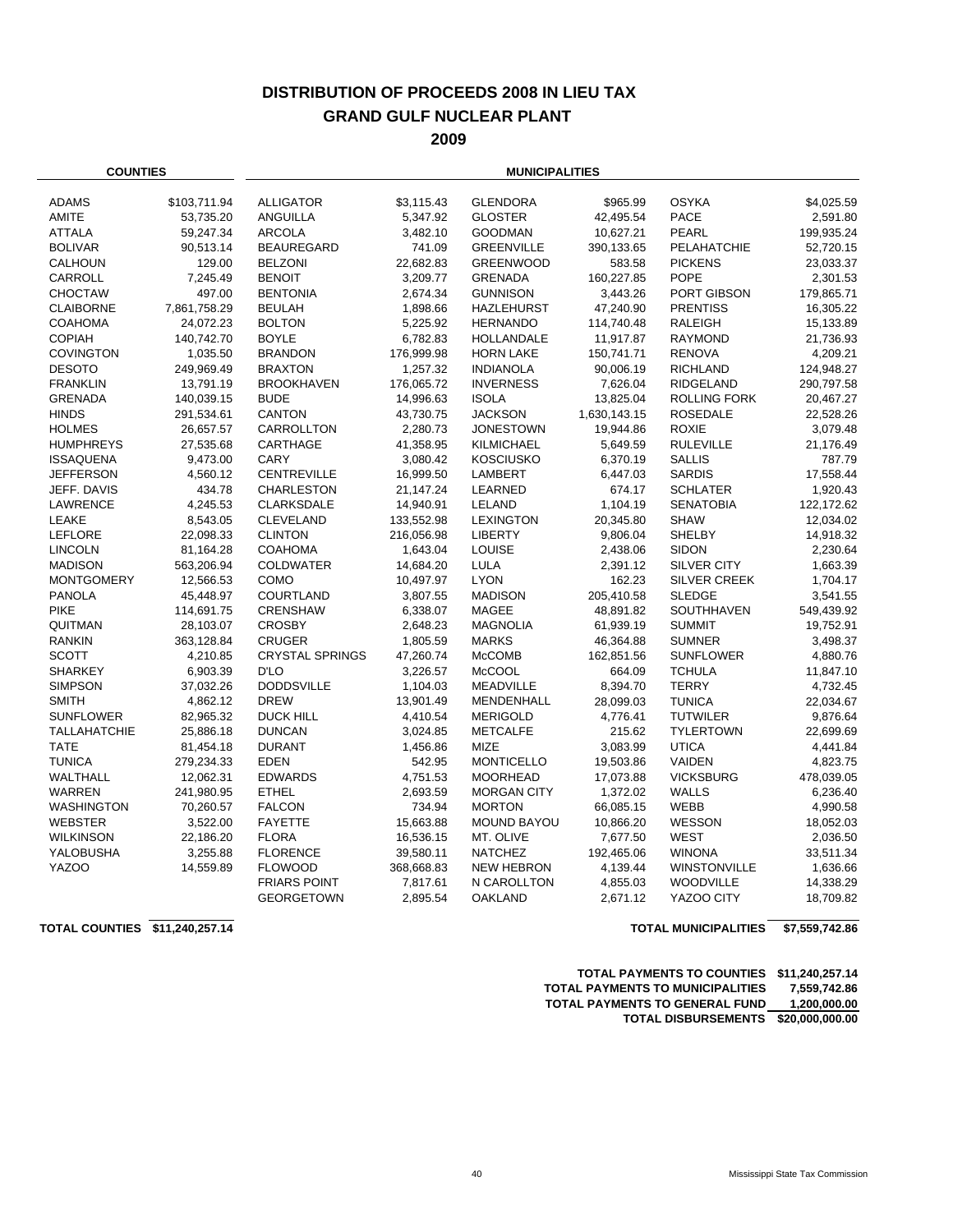**ALCOHOL BEVERAGE CONTROL** 

**MISSISSIPPI STATE TAX COMMISSION** 

**ANNUAL REPORT Fiscal Year 2009**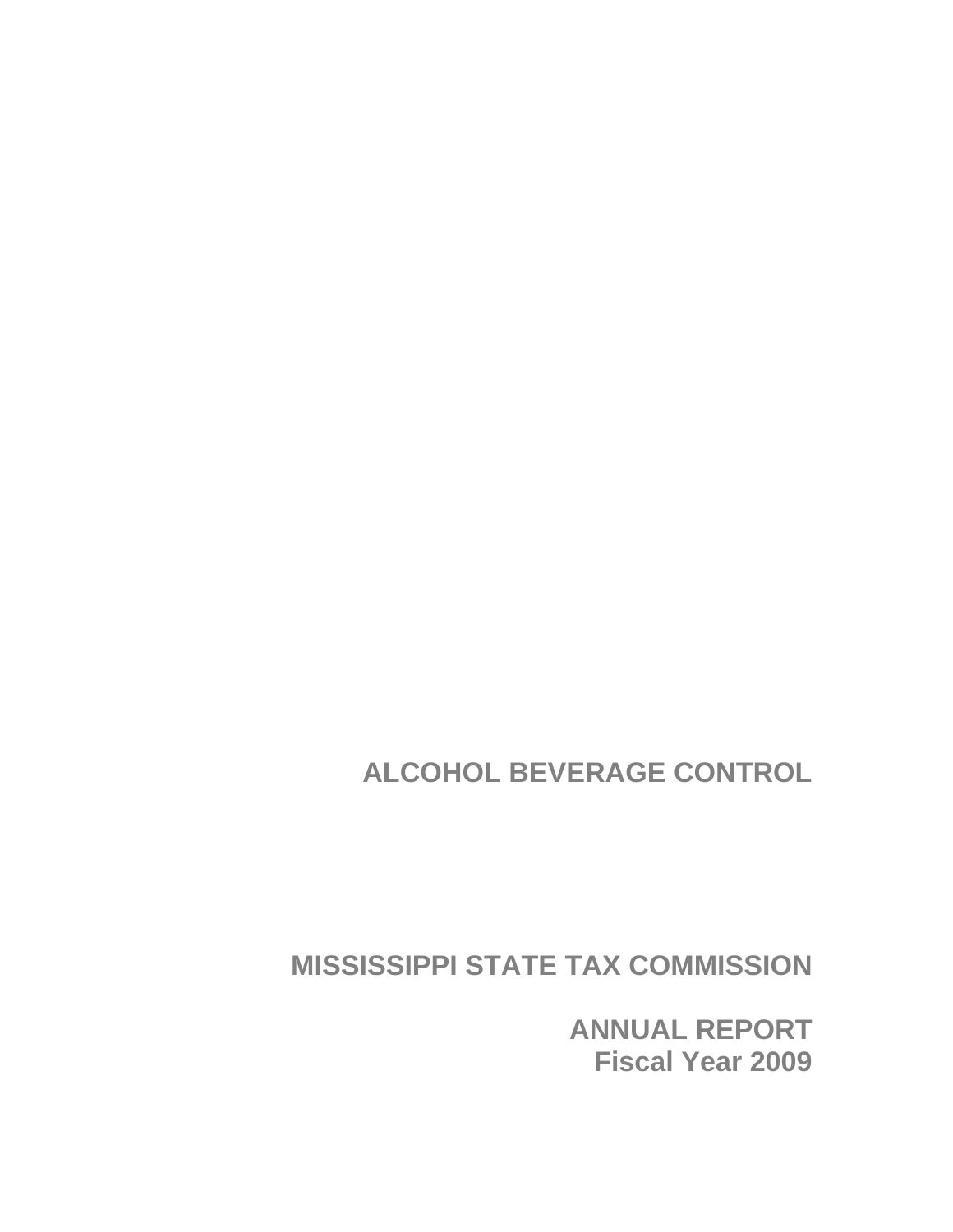# **OFFICE OF ALCOHOL BEVERAGE CONTROL COLLECTIONS AND TRANSFERS OF REVENUE FISCAL YEAR ENDING JUNE 30, 2009 WITH COMPARATIVE FIGURES FOR 2008**

| <b>COLLECTIONS</b>        |              |              |  |  |
|---------------------------|--------------|--------------|--|--|
|                           | 2009         | 2008         |  |  |
| Net Proceeds from Sales   | \$50,035,263 | \$47,247,985 |  |  |
| Excise Tax                | 11,179,710   | 10,797,084   |  |  |
| <b>Permit Filing Fees</b> | 58,185       | 55,710       |  |  |
| Permit License Fees       | 5,387,955    | 5,640,940    |  |  |
| Alcohol Abuse Tax         | 5,895,659    | 5,728,320    |  |  |
| Sales Tax                 | 19,095,037   | 18,524,541   |  |  |
| Interest Earned           | 2            | 139          |  |  |
| Miscellaneous             | 944          | 697          |  |  |
| <b>Permit Fines</b>       | 5,656        | 4,000        |  |  |
| <b>TOTAL COLLECTIONS</b>  | \$91,658,411 | \$87,999,416 |  |  |

| <b>TRANSFERS*</b>                                     |              |               |  |  |
|-------------------------------------------------------|--------------|---------------|--|--|
|                                                       | <u> 2009</u> | <u> 2008 </u> |  |  |
| To General Fund:                                      |              |               |  |  |
| Profit                                                | \$49,829,789 | \$46,523,719  |  |  |
| Excise Tax                                            | 11,119,065   | 10,714,012    |  |  |
| <b>Permit Fees</b>                                    | 2,828,483    | 2,928,803     |  |  |
| Other Interest                                        | 2            | 143           |  |  |
| <b>Miscellaneous</b>                                  | 1,621        | 480           |  |  |
| <b>Permit Fines</b>                                   | 6,656        | 4,000         |  |  |
| <b>Total to General Fund</b>                          | 63,785,616   | 60,171,157    |  |  |
| To Cities and Counties<br>(Permit License Fees)       | 2,641,718    | 2,735,723     |  |  |
| To Department of Mental Health<br>(Alcohol Abuse Tax) | 5,867,709    | 5,688,571     |  |  |
| To Sales Tax                                          | 19,004,008   | 18,382,395    |  |  |
| <b>TOTAL TRANSFERS</b>                                | \$91,299,051 | \$86,977,846  |  |  |

 \*Collections are transferred the following month. June 2008 collections were transferred in FY 2009. June 2009 collections were transferred in FY 2010.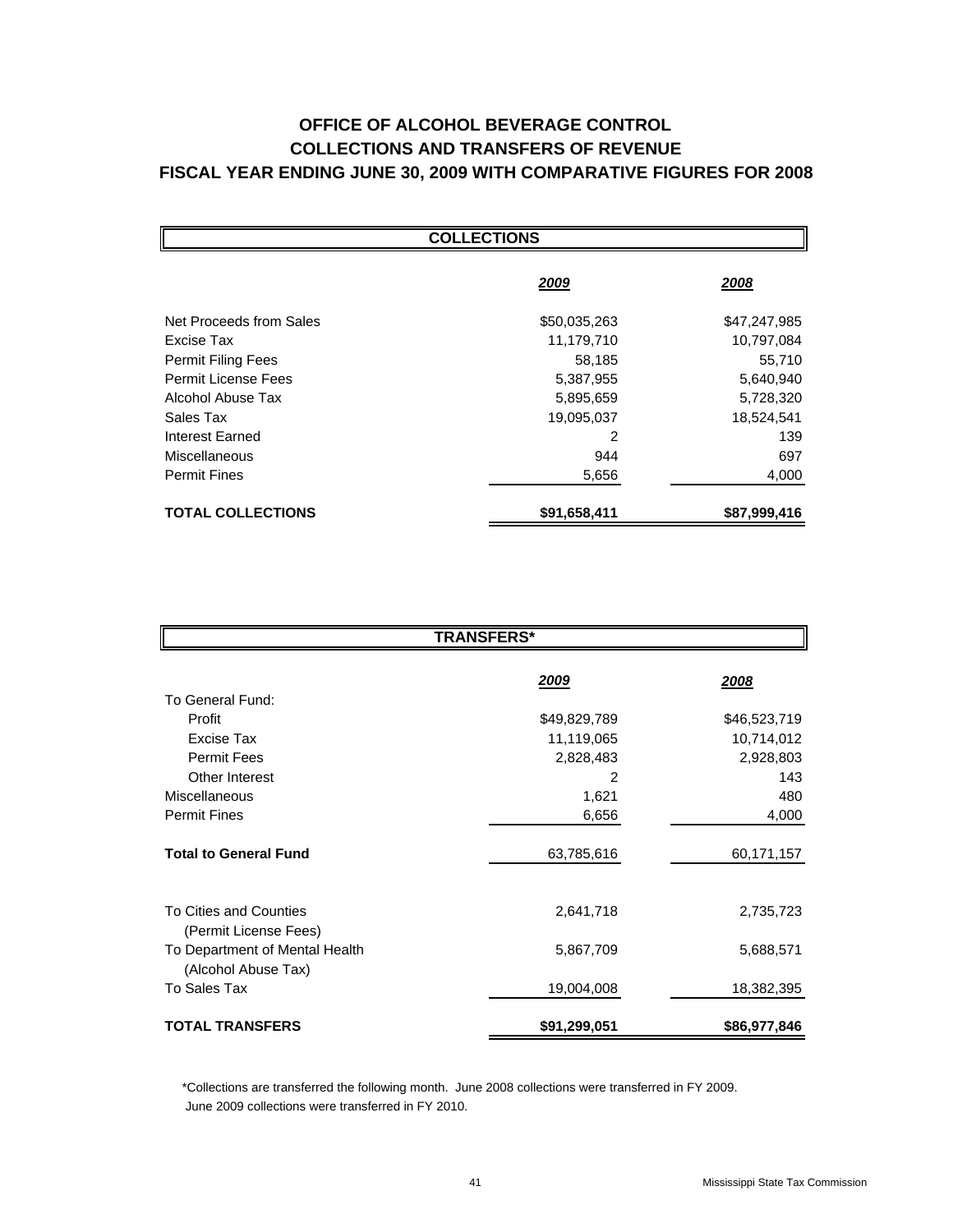## **OFFICE OF ALCOHOL BEVERAGE CONTROL REVOLVING FUND STATEMENT OF OPERATIONS FISCAL YEAR ENDING JUNE 30, 2009 WITH COMPARATIVE FIGURES FOR 2008**

|                                                                                                                                            | 2009                                                            |             |                                                                 | 2008              |
|--------------------------------------------------------------------------------------------------------------------------------------------|-----------------------------------------------------------------|-------------|-----------------------------------------------------------------|-------------------|
| SALES - ALCOHOL BEVERAGES                                                                                                                  | \$                                                              | 257,058,694 |                                                                 | \$<br>248,828,359 |
| COST OF GOODS SOLD:<br><b>Beginning Inventory</b><br>Purchases<br>Freight In<br>Cost of Goods Available for Sale<br>Less: Ending Inventory | 1,986,930<br>196,285,761<br>163,023<br>198,435,714<br>1,509,408 |             | 1,209,774<br>191,688,908<br>150,684<br>193,049,366<br>1,986,931 |                   |
| Cost of Goods Sold                                                                                                                         |                                                                 | 196,926,306 |                                                                 | 191,062,435       |
| <b>GROSS PROFIT FROM SALES</b>                                                                                                             |                                                                 | 60,132,388  |                                                                 | 57,765,924        |
| <b>LESS EXPENDITURES:</b><br>Freight Out                                                                                                   |                                                                 | 10,097,125  |                                                                 | 10,517,939        |
| NET PROFIT FROM SALES                                                                                                                      |                                                                 | 50,035,263  |                                                                 | 47,247,985        |
| NON-OPERATING INCOME<br>Miscellaneous<br><b>Refund of Prior Year Warrant</b><br><b>Permit Fines</b><br>Total Non-operating Income          | 944<br>$\Omega$<br>5,656                                        | 6,600       | 697<br>0<br>4,000                                               | 4,697             |
| <b>NET PROFIT FOR THE YEAR</b>                                                                                                             | S                                                               | 50,041,863  |                                                                 | 47,252,682        |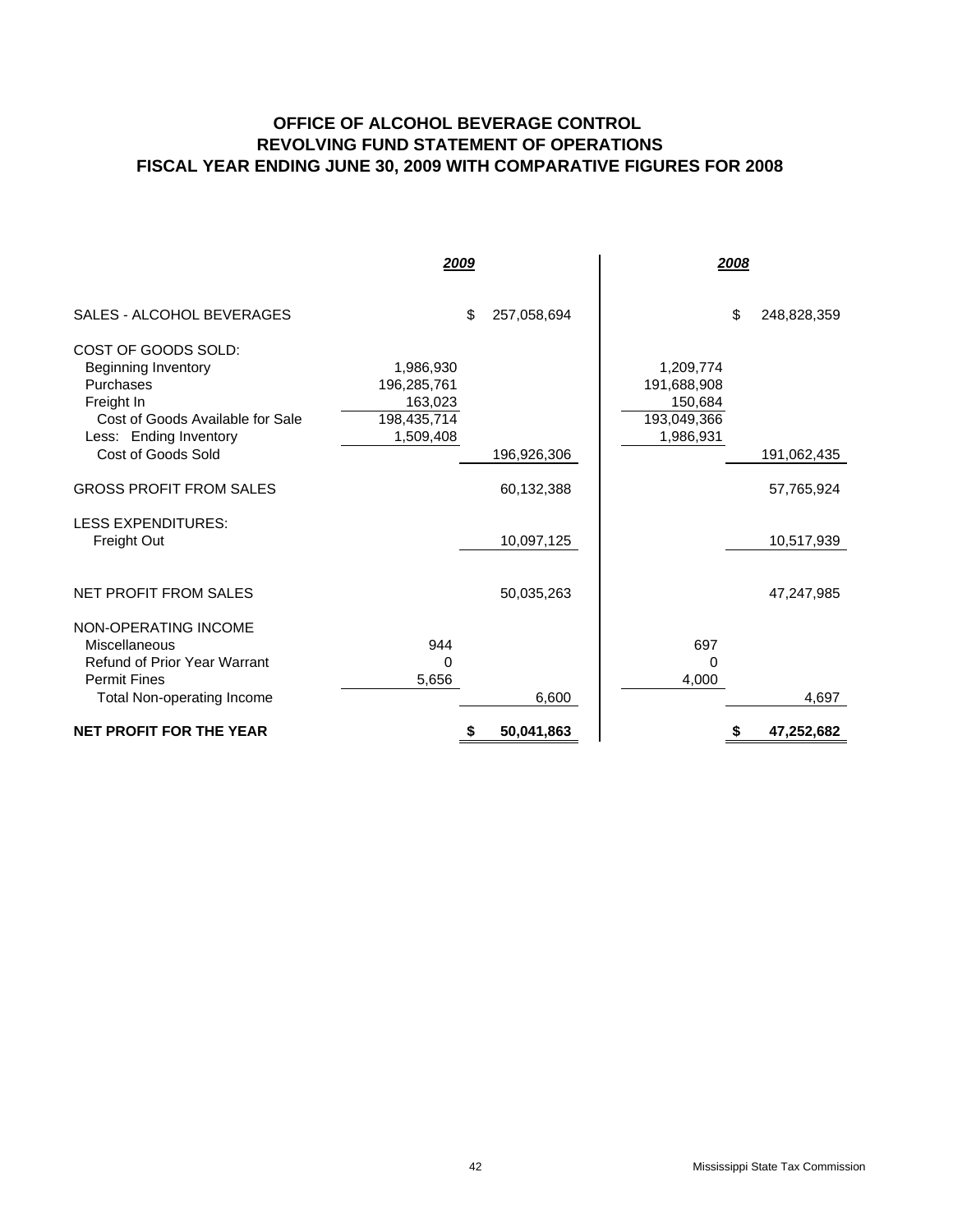# **FISCAL YEAR 2009 AVERAGE COST BREAKDOWN**

For a 750 ml Bottle of Distilled Spirits Listed by the Alcohol Beverage Control

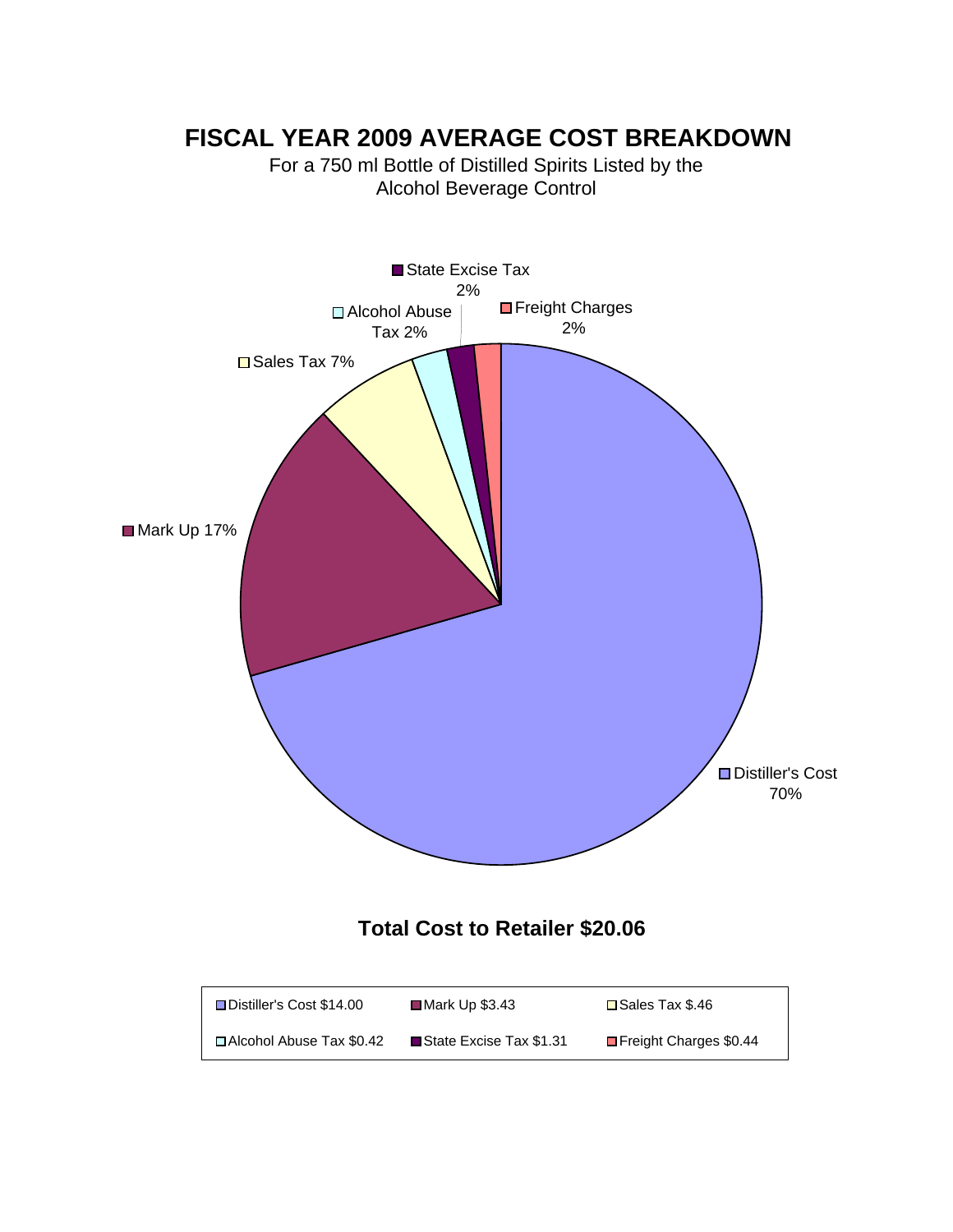### **OFFICE OF ALCOHOL BEVERAGE CONTROL WET - DRY COUNTIES FISCAL YEAR ENDING JUNE 30, 2009**

ADAMS ALCORN ALCORN COVINGTON DESOTO GREENE FORREST  $*$  LAMAR GRENADA LEAKE HANCOCK LINCOLN HARRISON \*\* MONROE HOLMES \*\*\* NESHOBA HUMPHREYS NEWTON ISSAQUENA PEARL RIVER JACKSON PONTOTOC JEFFERSON PRENTISS JEFFERSON DAVIS \*\*\*\* RANKIN KEMPER SCOTT LAFAYETTE SIMPSON LAUDERDALE SMITH LEE TATE LEFLORE TISHOMINGO LOWNDES WAYNE MADISON WEBSTER MARION MARSHALL MONTGOMERY NOXUBEE PANOLA PERRY *WET (4)* **TALLAHATCHIE TUNICA** WARREN WASHINGTON **WILKINSON** YALOBUSHA YAZOO

AMITE ATTALA ITAWAMBA BOLIVAR BENTON BENTON LAWRENCE CARROLL CALHOUN CALHOUN STONE CLAIBORNE CHOCTAW TIPPAH CLAY CLARKE UNION COAHOMA FRANKLIN WALTHALL COPIAH GEORGE WINSTON

#### *WET (44) DRY (26) NOT VOTED (8)*

#### OKTIBBEHA *COUNTIES WITH 2 JUDICIAL DISTRICTS*

PIKE CHICKASAW 2nd Judicial District QUITMAN HINDS 1st Judicial District SHARKEY JONES 2nd Judicial District SUNFLOWER JASPER 1st Judicial District

- \* Except for that portion of the county which was annexed by the City of Hattiesburg.
- \*\* Except for the City of Aberdeen.
- \*\*\* Except for the Choctaw Indian Reservation (Silver Star Casino, Dancing Rabbit Golf Course, Golden Moon Casino and Hilton Garden).
- \*\*\*\* Except for one Alcohol Processor and Castlewoods Country Club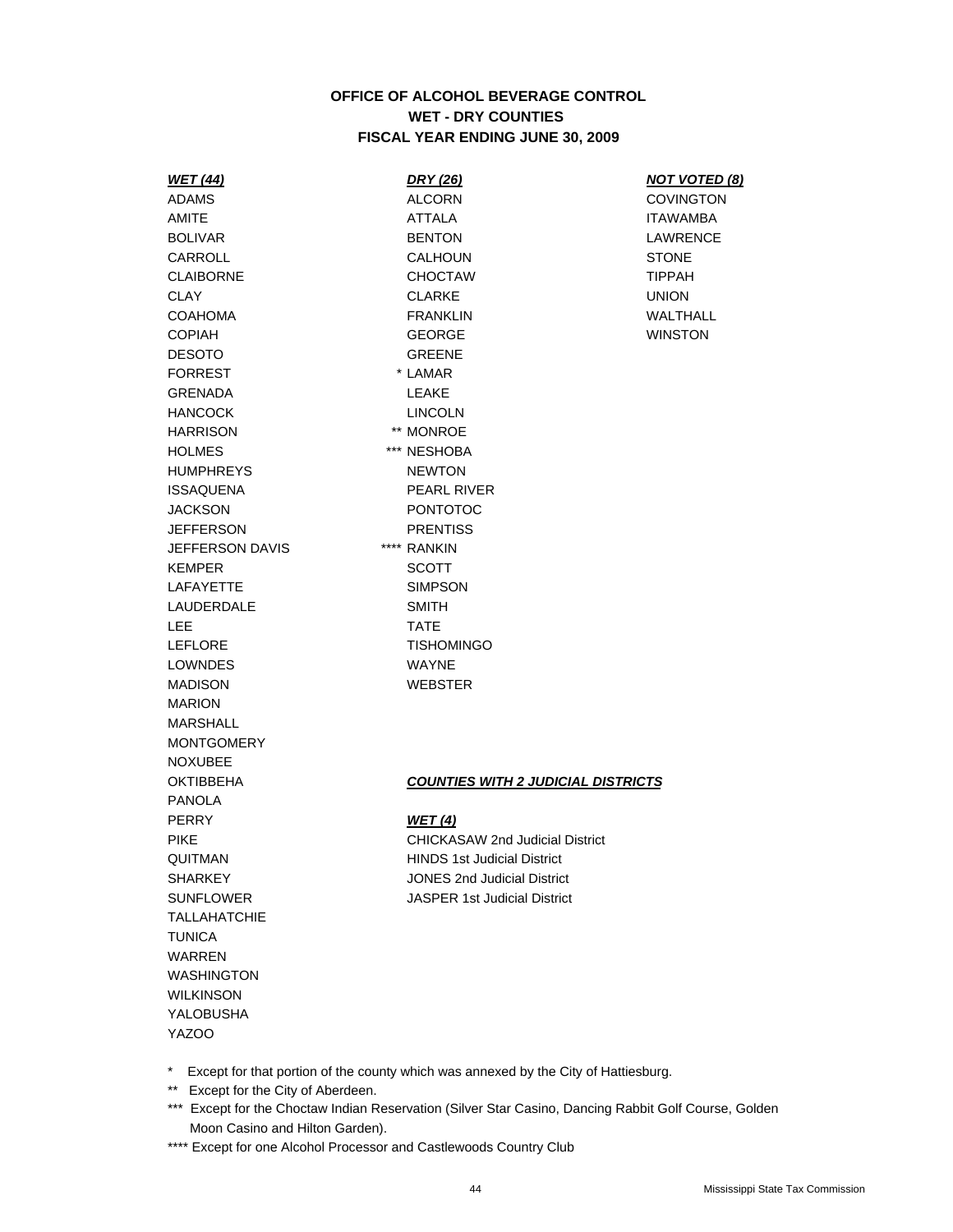#### **OFFICE OF ALCOHOL BEVERAGE CONTROL43 YEAR COMPARISON OF REVENUE COLLECTIONS AND VOLUME SALES**

|               | <b>NET</b>      |                 |                                 |               |                  |                     |               |                 |           |               |                              | <b>VOLUME</b> |
|---------------|-----------------|-----------------|---------------------------------|---------------|------------------|---------------------|---------------|-----------------|-----------|---------------|------------------------------|---------------|
| <b>FISCAL</b> | <b>PROCEEDS</b> | <b>EXCISE</b>   | <b>SALES</b>                    | <b>PERMIT</b> | <b>ALCOHOL</b>   | <b>WAREHOUSE</b>    | <b>PERMIT</b> | <b>INTEREST</b> |           | <b>PERMIT</b> | <b>TOTAL</b>                 | <b>SALES</b>  |
| <b>YEAR</b>   | from SALES      | <b>TAX</b>      | TAX *                           | <b>FEES</b>   | <b>ABUSE TAX</b> | <b>SURCHARGE **</b> | I.D. FEES *** | <b>EARNED</b>   | MISC.     | <b>FINES</b>  | <b>REVENUE</b>               | (CASES)       |
| 1967          | \$4,828,867     | \$4,087,917     | \$1,147,824                     | \$1,181,755   |                  |                     |               |                 |           |               | \$11,246,363                 | 759,373       |
| 1968          | 5,567,423       | 4,830,794       | 1,417,298                       | 1,130,530     |                  |                     |               |                 |           |               | 12,946,045                   | 898,832       |
| 1969          | 6,681,861       | 5,633,854       | 2,320,442                       | 1,221,605     |                  |                     |               |                 |           |               | 15,857,762                   | 1,061,396     |
| 1970          | 7,520,372       | 6,191,212       | 2,620,758                       | 1,218,174     |                  |                     |               |                 |           |               | 17,550,516                   | 1,191,768     |
| 1971          | 8,153,146       | 6,668,581       | 2,854,554                       | 1,333,466     |                  |                     |               |                 |           |               | 19,009,747                   | 1,313,110     |
| 1972          | 9,267,250       | 7,347,164       | 3,193,897                       | 1,464,780     |                  |                     |               |                 |           |               | 21,273,091                   | 1,534,748     |
| 1973          | 9,919,741       | 7,763,130       | 3,401,796                       | 1,540,525     |                  |                     |               |                 |           |               | 22,625,192                   | 1,627,104     |
| 1974          | 10,423,278      | 7,954,870       | 3,505,894                       | 1,526,625     |                  |                     |               |                 |           |               | 23,410,667                   | 1,640,151     |
| 1975          | 11,679,390      | 8,561,649       | 3,836,778                       | 1,626,550     |                  |                     |               |                 |           |               | 25,704,367                   | 1,781,558     |
| 1976          | 12,160,826      | 9,134,882       | 4,153,929                       | 1,742,350     |                  |                     |               |                 |           |               | 27, 191, 987                 | 1,955,566     |
| 1977          | 12,619,518      | 9,610,716       | 4,303,337                       | 1,817,905     |                  |                     |               |                 |           |               | 28,351,476                   | 1,954,092     |
| 1978          | 13,479,476      | 9,826,062       | 4,758,703                       | 1,936,290     | 1,947,635        |                     |               |                 |           |               | 31,948,166                   | 2,059,957     |
| 1979          | 16,060,508      | 10,083,470      | 5,117,451                       | 2,061,910     | 2,348,279        |                     |               |                 |           |               | 35,671,618                   | 2,104,817     |
| 1980          | 15,720,582      | 10,459,404      | 5,550,878                       | 2,184,465     | 2,451,836        |                     |               |                 |           |               | 36,367,165                   | 2,185,019     |
| 1981          | 16,965,131      | 10,467,578      | 5,883,819                       | 2,388,305     | 2,564,859        | 177,378             |               |                 |           |               | 38,447,070                   | 2,188,206     |
| 1982          | 17,539,451      | 10,329,876      | 6,120,166                       | 2,486,980     | 2,672,414        | 1,224,341           |               |                 |           |               | 40,373,228                   | 2,193,343     |
| 1983          | 17,712,639      | 10,226,646      | 6,194,795                       | 2,557,675     | 2,704,710        | 1,239,211           |               | 11,074          |           |               | 40,646,750                   | 2,184,785     |
| 1984          | 17,194,627      | 9,882,331       | 6,716,105                       | 2,575,197     | 2,642,476        | 1,210,797           |               | 58,887          |           |               | 40,280,420                   | 2,125,978     |
| 1985          | 17,952,681      | 9,695,175       | 7,297,796                       | 2,528,245     | 2,637,088        | 1,216,727           |               | 53,089          |           |               | 41,380,801                   | 2,113,954     |
| 1986          | 23,203,708      | 9,097,333       | 7,514,385                       | 2,518,270     | 2,636,743        | 1,252,836           |               | 54,316          |           |               | 46,277,591                   | 2,015,335     |
| 1987          | 22,733,279      | 8,704,561       | 7,327,801                       | 2,401,495     | 2,570,149        | 1,221,726           |               | 21,660          |           |               | 44,980,671                   | 1,935,543     |
| 1988          | 22,502,020      | 8,540,257       | 7,264,074                       | 2,293,890     | 2,540,811        | 723,144             |               | 31,807          |           |               | 43,896,003                   | 1,864,543     |
| 1989          | 22,912,245      | 8,468,491       | 7,328,730                       | 2,335,140     | 2,567,762        | $\star\star$        |               | 29,250          |           |               | 43,641,618                   | 1,855,216     |
| 1990          | 22,624,694      | 8,305,621       | 7,352,475                       | 2,296,915     | 2,585,537        |                     |               | 48,702          |           |               | 43,213,944                   | 1,823,924     |
| 1991          | 23, 143, 192    | 8,252,943       | 7,580,569                       | 2,304,200     | 2,693,982        |                     |               | 35              |           |               | 43,974,921                   | 1,797,456     |
| 1992          | 23,961,678      | 8,415,656       | 8,105,931                       | 2,284,835     | 2,876,451        |                     |               |                 |           |               | 45,644,551                   | 1,840,891     |
| 1993          | 24,319,717      | 8,425,356       | 9,416,045                       | 2,515,710     | 2,905,543        |                     |               |                 |           |               | 47,582,371                   | 1,813,367     |
| 1994          | 25,405,327      | 8,656,031       | 9,822,289                       | 3,075,220     | 3,030,606        |                     |               |                 |           |               | 49,989,473                   | 1,846,528     |
| 1995          | 25,769,780      | 8,683,665       | 9,965,060                       | 3,103,240     | 3,075,087        |                     | 68,424        |                 |           |               | 50,665,256                   | 1,859,154     |
| 1996          | 26,275,852      | 8,551,722       | 10,170,602                      | 3,121,990     | 3,151,923        |                     | 33,469        |                 |           |               | 51,305,558                   | 1,875,436     |
| 1997          | 28,047,282      | 8,693,618       | 10,736,535                      | 3,290,370     | 3,342,457        |                     | 32,091        | 87              |           |               | 54,142,440                   | 1,924,249     |
| 1998          | 29,146,204      | 8,740,911       | 11,177,977                      | 3,443,800     | 3,485,748        |                     | 32,886        | 102             |           |               | 56,027,628                   | 1,948,881     |
| 1999          | 30,766,800      | 8,885,494       | 11,754,810                      | 3,786,555     | 3,676,579        |                     | 26,660        | 5               |           |               | 58,896,903                   | 2,003,085     |
| 2000          | 30,899,501      | 9,053,704       | 12,342,673                      | 3,996,505     | 3,884,495        |                     |               | $\overline{1}$  |           |               | 60,176,879                   | 2,056,408     |
| 2001          | 32,219,412      | 8,925,690       | 12,643,686                      | 4,246,400     | 4,042,894        |                     |               | 3               |           |               | 62,078,085                   | 2,039,630     |
| 2002          | 33,495,664      | 9,052,179       | 13,178,532                      | 4,272,785     | 4,038,797        |                     |               | 88              |           |               | 64,038,045                   | 2,099,398     |
| 2003          | 35,012,545      | 9,330,042       | 13,762,978                      | 4,326,205     | 4,308,763        |                     |               | 3               |           |               | 66,740,535                   | 2,187,477     |
| 2004          | 36,073,189      | 9,596,379       | 14,420,033                      | 4,580,100     | 4,521,670        |                     |               | 48              |           |               | 69,191,419                   | 2,267,301     |
| 2005          | 38,297,220      | 9,812,682       | 15,078,043                      | 4,731,015     | 4,707,201        |                     |               | 365             |           |               | 72,626,526                   | 2,328,683     |
| 2006          | 41,870,269      | 10,242,680      | 16,441,442                      | 4,673,904     | 5,130,088        |                     |               | 531             |           |               | 78,358,913                   | 2,430,038     |
| 2007          | 44,105,211      | 10,418,795      | 17,473,136                      | 5,404,315     | 5,440,523        |                     |               | 1,684           | 3,744     | 5,600         | 82,853,009                   | 2,519,164     |
| 2008          | 47,247,985      | 10,797,084      | 18,524,541                      | 5,696,650     | 5,728,320        |                     |               | 139             | 697       | 4,000         | 87,999,416                   | 2,620,971     |
| 2009          | 50,035,263      | 11,179,710      | 19,095,037                      | 5,446,140     | 5,895,659        |                     |               | $\overline{2}$  | 944       | 5,656         | 91,658,411                   | 2,698,421     |
|               |                 |                 |                                 |               |                  |                     |               |                 |           |               |                              |               |
|               | \$971,514,804   | \$377,585,916 # | $$358,873,603 \#$ \$120,668,981 |               | \$108,807,085    | \$8,266,160         | \$193,530     | \$311,877       | \$5,385 # |               | $$15,256 \#$ \$1,946,242,597 | 82,524,856    |

\* Sales tax rate: 5% 1967 thru November 1983; 6% December 1983 thru May 1992; 7% June 1992 to present.

\*\* Warehouse Surcharge was repealed 2-1-88 when loan for construction of the Liquor Distribution Center was paid in full

\*\*\* Due to an amendment to ABC Regulation 39, as of March 3, 1999 ABC no longer requires employee identification cards for employees of package and on-premise retailers and discontinued permittee I.D. fees respectively.

# Prior to FY2007, Miscellaneous and Permit Fines are included in Net Proceeds from Sales.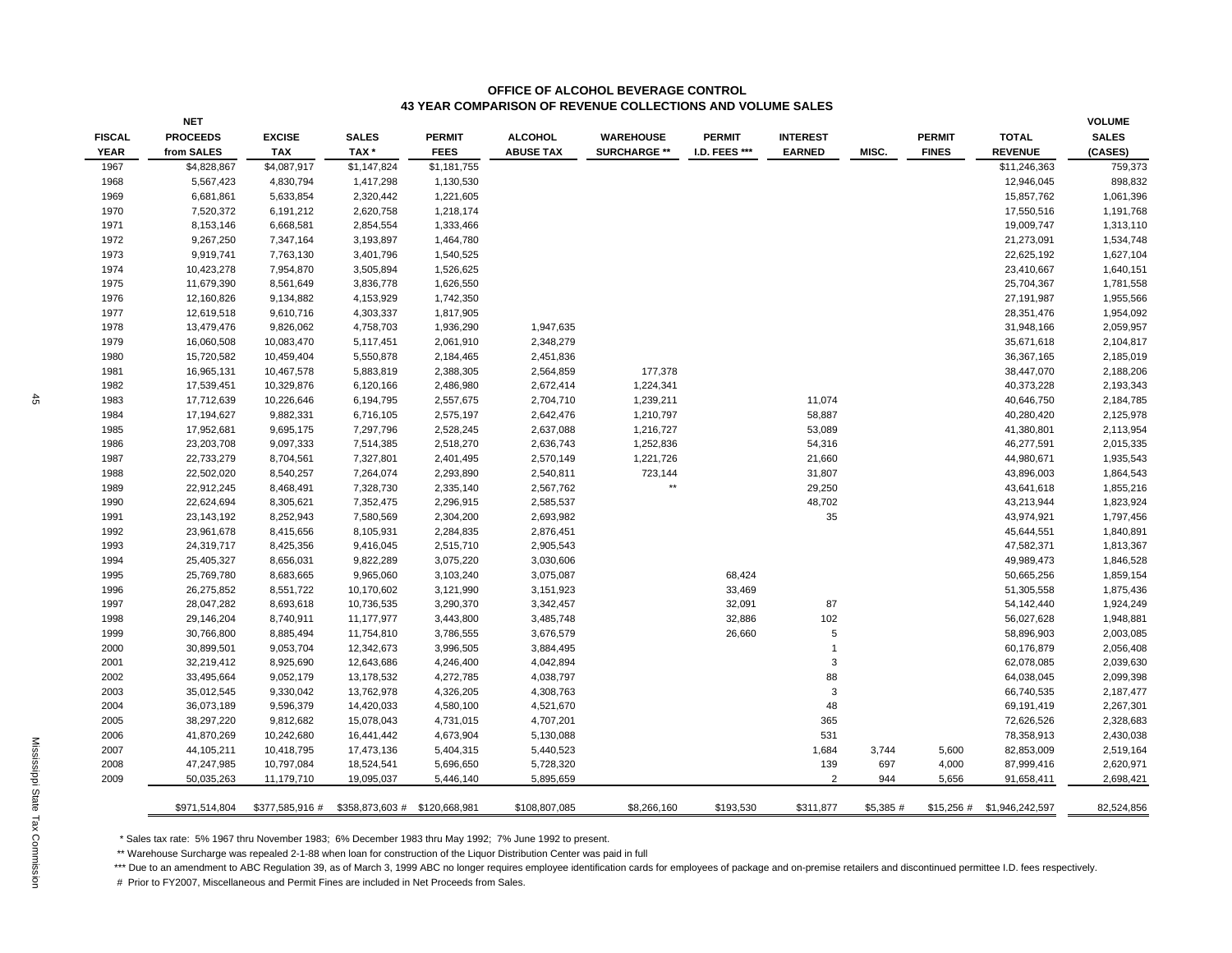### **FISCAL YEAR ENDING JUNE 30, 2009 OFFICE OF ALCOHOL BEVERAGE CONTROL SCHEDULE OF LOCAL GOVERNING AUTHORITIES SHARE OF PERMIT LICENSE FEES**

| <b>ADAMS COUNTY</b>     |                     | <b>CLAY COUNTY</b>     |           |
|-------------------------|---------------------|------------------------|-----------|
| County                  | \$1,350             | County                 | \$900     |
| Natchez                 | 57,510              | <b>West Point</b>      | 13,275    |
| Total                   | \$58,860            | Total                  | \$14,175  |
| <b>AMITE COUNTY</b>     |                     | <b>COAHOMA COUNTY</b>  |           |
| County                  | \$0                 | County                 | \$11,175  |
| Gloster                 | 900                 | Clarksdale             | 15,525    |
| Liberty                 | 900                 | Coahoma                | 0         |
| Total                   | \$1,800             | <b>Friars Point</b>    | 900       |
|                         |                     | Jonestown              | 900       |
| <b>BOLIVAR COUNTY</b>   |                     | Lula                   | 900       |
| County                  | \$450               | Total                  | \$29,400  |
| Alligator               | 900                 |                        |           |
| Cleveland               | 13,500              | <b>COPIAH COUNTY</b>   |           |
| Mound Bayou             | 900                 | County                 | \$450     |
| Rosedale                | 1,350               | <b>Crystal Springs</b> | 900       |
| Shelby                  | 1,800               | Georgetown             | 1,800     |
| Merigold                | 2,025               | Hazlehurst             | 6,075     |
| Shaw                    | 900                 | Wesson                 | 2,700     |
| Benoit                  | 0                   | Total                  | \$11,925  |
| Boyle                   | 675                 |                        |           |
| Total                   | \$22,500            | <b>DESOTO COUNTY</b>   |           |
|                         |                     | County                 | \$1,800   |
| <b>CARROLL COUNTY</b>   |                     | Hernando               | 12,150    |
| County                  | \$0                 | Olive Branch           | 24,975    |
| Carrollton              | 900                 | Southaven              | 52,200    |
| N. Carrollton           | $\mathbf 0$         | Horn Lake              | 15,550    |
| Vaiden                  | 1,800               | Total                  | \$106,675 |
| Total                   | \$2,700             |                        |           |
|                         |                     | <b>FORREST COUNTY</b>  |           |
| <b>CHICKASAW COUNTY</b> |                     | County                 | \$4,500   |
| County                  | \$450               | Hattiesburg            | 150,925   |
| Okolona                 | 900                 | Petal                  | 4,950     |
| Total                   | $\overline{$}1,350$ | Total                  | \$160,375 |
| <b>CLAIBORNE COUNTY</b> |                     | <b>GRENADA COUNTY</b>  |           |
| County                  | \$225               | County                 | \$1,575   |
| Port Gibson             | 2,700               | Grenada                | 12,150    |
| Total                   | $\overline{$}2,925$ | Total                  | \$13,725  |
| <b>HANCOCK COUNTY</b>   |                     | <b>JACKSON COUNTY</b>  |           |
| County                  | \$30,150            | County                 | \$17,100  |
| Bay St. Louis           | 40,213              | Gautier                | 16,875    |
| Diamondhead             | 0                   | Moss Point             | 24,750    |
| Waveland                | 6,975               | Ocean Springs          | 55,350    |
| Total                   | \$77,338            | Pascagoula             | 26,250    |
|                         |                     | Total                  | \$140,325 |
| <b>HARRISON COUNTY</b>  |                     |                        |           |
| County                  | \$23,850            | <b>JASPER COUNTY</b>   |           |
| Biloxi                  | 394,425             | County                 | \$1,800   |
| D'Iberville             | 22,950              | Heidelberg             | 1,800     |
| Gulfport                | 144,312             | Total                  | \$3,600   |
| Long Beach              | 8,100               |                        |           |
| Pass Christian          | 7,008               |                        |           |
| Total                   | \$600,645           |                        |           |

| <b>AMS COUNTY</b>     |                      | <b>CLAY COUNTY</b>     |                       |
|-----------------------|----------------------|------------------------|-----------------------|
| ounty                 | \$1,350              | County                 | \$900                 |
| atchez                | 57,510               | <b>West Point</b>      | 13,275                |
| Total                 | \$58,860             | Total                  | \$14,175              |
| <b>ITE COUNTY</b>     |                      | <b>COAHOMA COUNTY</b>  |                       |
| ounty                 | \$0                  | County                 | \$11,175              |
| loster                | 900                  | Clarksdale             | 15,525                |
| berty                 | 900                  | Coahoma                | 0                     |
| Total                 | \$1,800              | <b>Friars Point</b>    | 900                   |
|                       |                      | Jonestown              | 900                   |
| <b>LIVAR COUNTY</b>   |                      | Lula                   | 900                   |
| ounty                 | \$450                | Total                  | \$29,400              |
| ligator               | 900                  |                        |                       |
| leveland              | 13,500               | <b>COPIAH COUNTY</b>   |                       |
| ound Bayou            | 900                  | County                 | \$450                 |
| osedale               | 1,350                | <b>Crystal Springs</b> | 900                   |
| helby                 | 1,800                | Georgetown             | 1,800                 |
| erigold               | 2,025                | Hazlehurst             | 6,075                 |
| haw                   | 900                  | Wesson                 | 2,700                 |
| enoit                 | 0                    | Total                  | \$11,925              |
| oyle                  | 675                  |                        |                       |
| Total                 | \$22,500             | <b>DESOTO COUNTY</b>   |                       |
|                       |                      | County                 | \$1,800               |
| <b>RROLL COUNTY</b>   |                      | Hernando               | 12,150                |
| ounty                 | \$0                  | Olive Branch           | 24,975                |
| arrollton             | 900                  | Southaven              | 52,200                |
| . Carrollton          | 0                    | Horn Lake              | 15,550                |
| aiden                 | 1,800                | Total                  | $\overline{$}106,675$ |
| Total                 | \$2,700              |                        |                       |
|                       |                      | <b>FORREST COUNTY</b>  |                       |
| <b>CKASAW COUNTY</b>  |                      | County                 | \$4,500               |
| ounty                 | \$450                | Hattiesburg            | 150,925               |
| kolona                | 900                  | Petal                  | 4,950                 |
| Total                 | \$1,350              | Total                  | \$160,375             |
|                       |                      |                        |                       |
| <b>NIBORNE COUNTY</b> |                      | <b>GRENADA COUNTY</b>  |                       |
| ounty                 | \$225                | County                 | \$1,575               |
| ort Gibson            | 2,700                | Grenada                | 12,150                |
| Total                 | \$2,925              | Total                  | \$13,725              |
| <b>NCOCK COUNTY</b>   |                      | <b>JACKSON COUNTY</b>  |                       |
| ounty                 | \$30,150             | County                 | \$17,100              |
| ay St. Louis          | 40,213               | Gautier                | 16,875                |
| iamondhead            | 0                    | Moss Point             | 24,750                |
| aveland               | 6,975                | Ocean Springs          | 55,350                |
| Total                 | $\overline{$}77,338$ | Pascagoula             | 26,250                |
|                       |                      | Total                  | \$140,325             |
| <b>RRISON COUNTY</b>  |                      |                        |                       |
| ounty                 | \$23,850             | <b>JASPER COUNTY</b>   |                       |
| loxi                  | 394,425              | County                 | \$1,800               |
| 'Iberville            | 22,950               | Heidelberg             | 1,800                 |
| ulfnort               | 144.312              | Total                  | \$3.600               |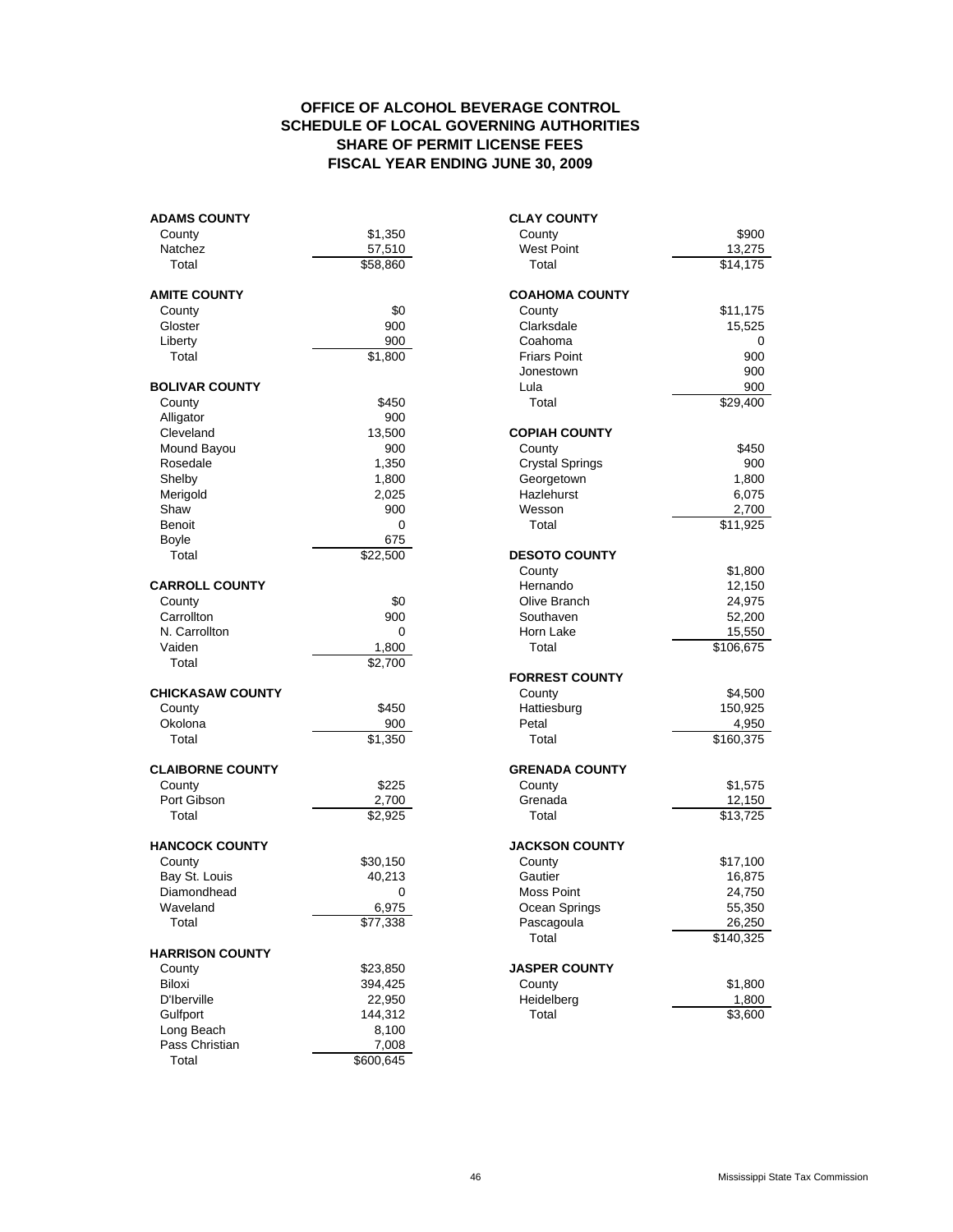### **FISCAL YEAR ENDING JUNE 30, 2009 OFFICE OF ALCOHOL BEVERAGE CONTROL SCHEDULE OF LOCAL GOVERNING AUTHORITIES SHARE OF PERMIT LICENSE FEES**

| <b>HINDS COUNTY</b>      |                      | <b>JEFFERSON COUNTY</b>       |           |
|--------------------------|----------------------|-------------------------------|-----------|
| County                   | \$7,200              | County                        | \$0       |
| Clinton                  | 11,925               | Fayette                       | 1,800     |
| Jackson                  | 272,250              | Total                         | \$1,800   |
| Terry                    | 1,800                |                               |           |
| Total                    | $\sqrt{$293,175}$    | <b>JEFFERSON DAVIS COUNTY</b> |           |
|                          |                      | County                        | \$0       |
| <b>HOLMES COUNTY</b>     |                      | <b>Bassfield</b>              | 900       |
| County                   | \$450                | <b>Prentiss</b>               | 2,700     |
| Durant                   | 1,800                | Total                         | \$3,600   |
| Goodman                  | 900                  |                               |           |
| Lexington                | 3,150                | <b>JONES COUNTY</b>           |           |
| Pickens                  | 900                  | County                        | \$450     |
| Tchula                   | 900                  | Laurel                        | 18,900    |
| West                     | 900                  | Soso                          | 1,800     |
| Total                    | \$9,000              | Total                         | \$21,150  |
| <b>HUMPHREYS COUNTY</b>  |                      | <b>KEMPER COUNTY</b>          |           |
| County                   | \$450                | County                        | \$0       |
| Belzoni                  | 4,050                | Dekalb                        | 1,800     |
| Isola                    | 900                  | Scooba                        | 900       |
|                          |                      |                               |           |
| Louise                   | 0                    | Total                         | \$2,700   |
| <b>Silver City</b>       | 225                  |                               |           |
| Total                    | \$5,625              | <b>LAFAYETTE COUNTY</b>       |           |
|                          |                      | County                        | \$1,575   |
| <b>ISSAQUENA COUNTY</b>  |                      | Oxford                        | 123,050   |
| County                   | \$1,125              | Total                         | \$124,625 |
| Total                    | \$1,125              |                               |           |
|                          |                      | <b>LAMAR COUNTY</b>           |           |
| <b>LAUDERDALE COUNTY</b> |                      | County                        | \$3,150   |
| County                   | \$900                | Total                         | \$3,150   |
| Meridian                 | 51,600               |                               |           |
| Marion                   | 1,350                | <b>MARSHALL COUNTY</b>        |           |
| Total                    | \$53,850             | County                        | \$0       |
|                          |                      | <b>Byhalia</b>                | 1,800     |
| <b>LEE COUNTY</b>        |                      | <b>Holly Springs</b>          | 6,525     |
| County                   | \$3,150              | Potts Camp                    | 1,800     |
| Baldwyn                  | 4,275                | Total                         | \$10,125  |
| Guntown                  | 900                  |                               |           |
| Nettleton                | 1,800                | <b>MONROE COUNTY</b>          |           |
| Saltillo                 | 2,475                | County                        | \$0       |
| Shannon                  | 1,800                | Aberdeen                      | 3,825     |
| Tupelo                   | 64,600               | Total                         | 3,825     |
| Verona                   | 900                  |                               |           |
| Total                    | $\overline{$}79,900$ | <b>MONTGOMERY COUNTY</b>      |           |
|                          |                      | County                        | \$0       |
| <b>LEFLORE COUNTY</b>    |                      | Kilmichael                    | \$900     |
| County                   | \$900                | Winona                        | 2,925     |
| Greenwood                | 26,900               | Total                         | \$3,825   |
| Itta Bena                | 900                  |                               |           |
| Schlater                 | 900                  | <b>NOXUBEE COUNTY</b>         |           |
|                          |                      |                               |           |
| Total                    | \$29,600             | County                        | \$0       |
|                          |                      | <b>Brooksville</b>            | \$1,800   |
| <b>LOWNDES COUNTY</b>    |                      | Macon                         | 2,250     |
| County                   | \$7,650              | Total                         | \$4,050   |
| Caledonia                | 900                  |                               |           |
| Columbus                 | 43,350               | <b>NESHOBA COUNTY</b>         |           |
| Crawford                 | 900                  | County                        | \$0       |
| Total                    | \$52,800             | Total                         | \$0       |

| County                       | \$0                     |
|------------------------------|-------------------------|
| Fayette                      | 1,800                   |
| Total                        | $\overline{$1,800}$     |
| <b>EFFERSON DAVIS COUNTY</b> |                         |
| County                       | \$0                     |
| <b>Bassfield</b>             | 900                     |
| Prentiss                     | 2,700                   |
| Total                        | \$3,600                 |
| <b>ONES COUNTY</b>           |                         |
| County                       | \$450                   |
| Laurel                       | 18,900                  |
| Soso                         | 1,800                   |
| Total                        | \$21,150                |
|                              |                         |
| <b>EMPER COUNTY</b>          |                         |
| County<br>Dekalb             | \$0<br>1,800            |
| Scooba                       | 900                     |
| Total                        | $\sqrt{$2,700}$         |
|                              |                         |
| <b>AFAYETTE COUNTY</b>       |                         |
| County                       | \$1,575                 |
| Oxford                       | 123,050                 |
| Total                        | \$124,625               |
| <b>AMAR COUNTY</b>           |                         |
| County                       | \$3,150                 |
| Total                        | \$3,150                 |
|                              |                         |
| <b>IARSHALL COUNTY</b>       |                         |
| County<br><b>Byhalia</b>     | \$0<br>1,800            |
| <b>Holly Springs</b>         | 6,525                   |
| Potts Camp                   | 1,800                   |
| Total                        | \$10,125                |
|                              |                         |
| <b>IONROE COUNTY</b>         |                         |
| County                       | \$0                     |
| Aberdeen                     | 3,825<br>$\sqrt{3,825}$ |
| Total                        |                         |
| <b>IONTGOMERY COUNTY</b>     |                         |
| County                       | \$0                     |
| Kilmichael                   | \$900                   |
| Winona                       | 2,925                   |
| Total                        | \$3,825                 |
| <b>OXUBEE COUNTY</b>         |                         |
| County                       | \$0                     |
| Brooksville                  | \$1,800                 |
| Macon                        | 2,250                   |
| Total                        | \$4,050                 |
|                              |                         |
| <b>ESHOBA COUNTY</b>         |                         |
| County<br>Total              | \$0<br>ፍሰ               |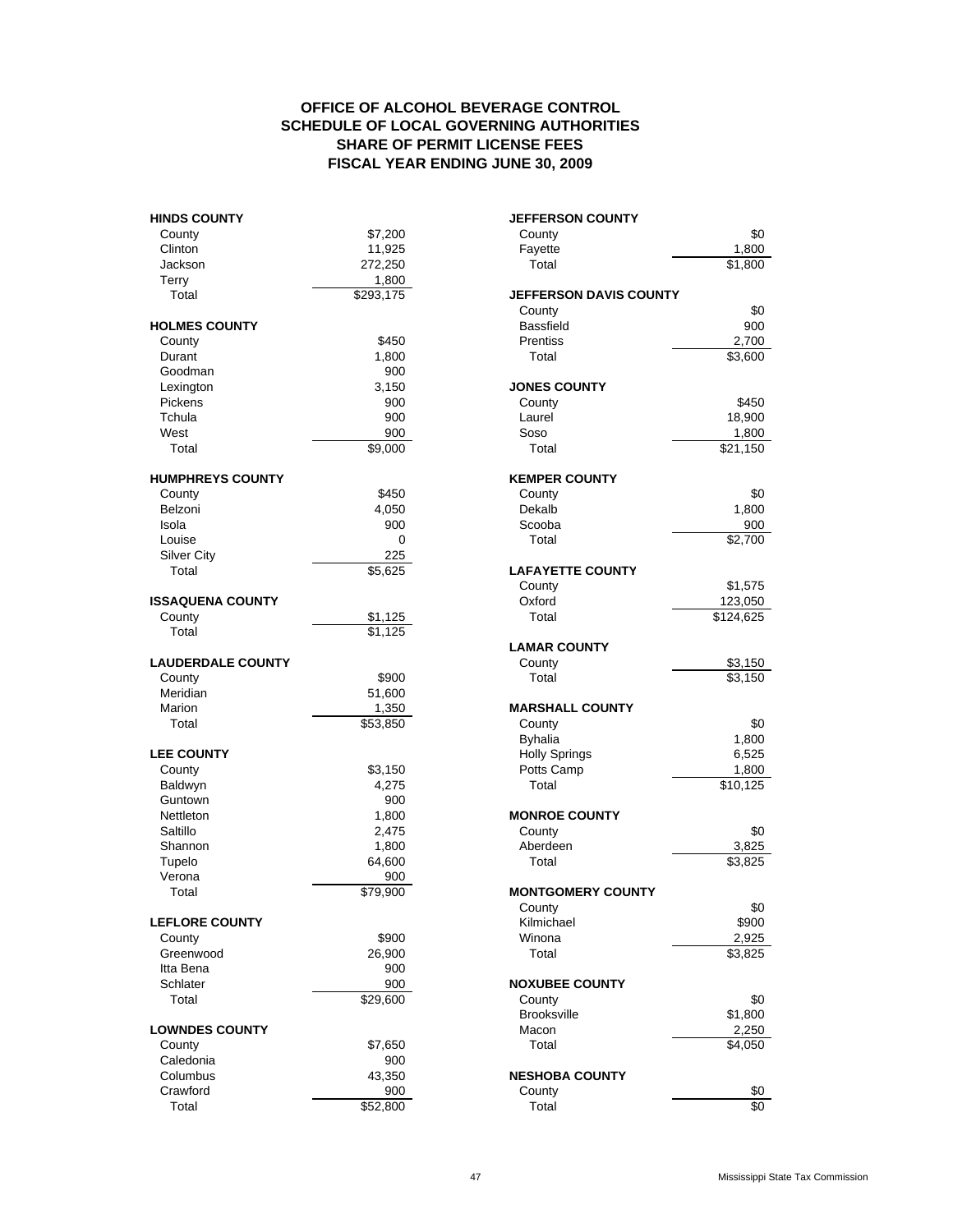### **FISCAL YEAR ENDING JUNE 30, 2009 OFFICE OF ALCOHOL BEVERAGE CONTROL SCHEDULE OF LOCAL GOVERNING AUTHORITIES SHARE OF PERMIT LICENSE FEES**

| <b>MADISON COUNTY</b>      |                       | <b>OKTIBBEHA COUNTY</b>  |                       |
|----------------------------|-----------------------|--------------------------|-----------------------|
| County                     | \$9,450               | County                   | \$3,825               |
| Canton                     | 9,825                 | Maben                    | 900                   |
| Flora                      | 2,250                 | Starkville               | 54,000                |
| Madison                    | 33,450                | Sturgis                  | 900                   |
| Ridgeland                  | 134,625               | Total                    | \$59,625              |
| Total                      | $\overline{$}189,600$ |                          |                       |
|                            |                       | <b>PANOLA COUNTY</b>     |                       |
| <b>MARION COUNTY</b>       |                       | Pope                     | \$900                 |
| County                     | \$0                   | <b>Batesville</b>        | 10,575                |
| Columbia                   | 10,125                | Como                     | 4,500                 |
| Total                      | \$10,125              | Crenshaw                 | 900                   |
|                            |                       | Sardis                   | 1,575                 |
| <b>PERRY COUNTY</b>        |                       | Total                    | \$18,450              |
| County                     | \$0                   |                          |                       |
| <b>Beaumont</b>            | 900                   | <b>TUNICA COUNTY</b>     |                       |
| Richton                    | 900                   | County                   | \$229,050             |
| Total                      | \$1,800               | Tunica                   | 3,150                 |
|                            |                       | Total                    | $\overline{$}232,200$ |
| <b>PIKE COUNTY</b>         |                       |                          |                       |
| County                     | \$5,400               | <b>WARREN COUNTY</b>     |                       |
| McComb                     | 22,275                | County                   | \$450                 |
| Magnolia                   | 3,150                 | Vicksburg                | 57,750                |
| Summit                     | 2,700                 | Total                    | \$58,200              |
| Total                      | \$33,525              |                          |                       |
|                            |                       | <b>WASHINGTON COUNTY</b> |                       |
| <b>QUITMAN COUNTY</b>      |                       | County                   | \$9,675               |
| County                     | \$0                   | Greenville               | 30,600                |
| Lambert                    | 900                   | Hollandale               | 1,800                 |
| <b>Marks</b>               | 900                   | Leland                   | 4,050                 |
| Total                      | $\overline{$}1,800$   | Total                    | \$46,125              |
|                            |                       |                          |                       |
| <b>RANKIN COUNTY</b>       |                       | <b>WILKINSON COUNTY</b>  |                       |
| County                     | \$450                 | County                   | \$0                   |
|                            | \$450                 | Centreville              | 900                   |
|                            |                       | Woodville                | 1,800                 |
| <b>SHARKEY COUNTY</b>      |                       | Total                    | \$2,700               |
| County                     | \$0                   |                          |                       |
|                            |                       |                          |                       |
| Anguilla                   | $\mathbf 0$           | YALOBUSHA COUNTY         |                       |
| <b>Rolling Fork</b>        | 900                   | County                   | \$225                 |
| Total                      | \$900                 | Coffeeville              | 1,800                 |
|                            |                       | <b>Water Valley</b>      | 2,925                 |
| <b>SUNFLOWER COUNTY</b>    |                       | Oakland                  | 900                   |
| County                     | \$1,125               | Total                    | \$5,850               |
| Drew                       | 2,700                 |                          |                       |
| Indianola                  | 8,550                 | YAZOO COUNTY             |                       |
| Moorehead                  | 900                   | County                   | \$225                 |
| Ruleville                  | 900                   | Yazoo City               | 8,325                 |
| Sunflower                  | 900                   | Benton                   | 0                     |
| Inverness                  | 0                     | Total                    | \$8,550               |
| Total                      | \$15,075              |                          |                       |
|                            |                       |                          |                       |
| <b>TALLAHATCHIE COUNTY</b> |                       |                          |                       |
| County                     | \$900                 |                          |                       |
| Charleston                 | 1,800                 |                          |                       |
| Glendora                   | 0                     |                          |                       |
| Sumner                     | 0                     |                          |                       |
| Tutwiler                   | 900                   | <b>TOTAL</b>             | \$2,641,718           |
| Webb                       | 900                   |                          |                       |
| Total                      | \$4,500               |                          |                       |

| <b>DISON COUNTY</b>   |                           | <b>OKTIBBEHA COUNTY</b>  |                       |
|-----------------------|---------------------------|--------------------------|-----------------------|
| ounty                 | \$9,450                   | County                   | \$3,825               |
| anton                 | 9,825                     | Maben                    | 900                   |
| ora                   | 2,250                     | Starkville               | 54,000                |
| adison                | 33,450                    | Sturgis                  | 900                   |
| dgeland               | 134,625                   | Total                    | \$59,625              |
| Total                 | \$189,600                 |                          |                       |
|                       |                           | <b>PANOLA COUNTY</b>     |                       |
| <b>RION COUNTY</b>    |                           | Pope                     | \$900                 |
| ounty                 | \$0                       | <b>Batesville</b>        | 10,575                |
| olumbia               | 10,125                    | Como                     | 4,500                 |
| Total                 | \$10,125                  | Crenshaw                 | 900                   |
|                       |                           | Sardis                   | 1,575                 |
| <b>RY COUNTY</b>      |                           | Total                    | \$18,450              |
| ounty                 | \$0                       |                          |                       |
| eaumont               | 900                       | <b>TUNICA COUNTY</b>     |                       |
| chton                 | 900                       | County                   | \$229,050             |
| Total                 | \$1,800                   | Tunica                   | 3,150                 |
|                       |                           | Total                    | $\overline{$}232,200$ |
| <b>E COUNTY</b>       |                           |                          |                       |
| ounty                 | \$5,400                   | <b>WARREN COUNTY</b>     |                       |
| cComb                 | 22,275                    | County                   | \$450                 |
| agnolia               | 3,150                     | Vicksburg                | 57,750                |
| ummit                 | 2,700                     | Total                    | \$58,200              |
| Total                 | \$33,525                  |                          |                       |
|                       |                           | <b>WASHINGTON COUNTY</b> |                       |
| <b>TMAN COUNTY</b>    |                           | County                   | \$9,675               |
| ounty                 | \$0                       | Greenville               | 30,600                |
| ambert                | 900                       | Hollandale               | 1,800                 |
| arks                  | 900                       | Leland                   | 4,050                 |
| Total                 | \$1,800                   | Total                    | \$46,125              |
|                       |                           |                          |                       |
| <b>NKIN COUNTY</b>    |                           | <b>WILKINSON COUNTY</b>  |                       |
| ounty                 | \$450                     | County                   | \$0                   |
|                       | \$450                     | Centreville              | 900                   |
|                       |                           | Woodville                | 1,800                 |
| <b>ARKEY COUNTY</b>   |                           | Total                    | \$2,700               |
| ounty                 | \$0                       |                          |                       |
| าguilla               | 0                         | YALOBUSHA COUNTY         |                       |
| olling Fork           | 900                       | County                   | \$225                 |
| Total                 | \$900                     | Coffeeville              | 1,800                 |
|                       |                           | <b>Water Valley</b>      | 2,925                 |
| <b>NFLOWER COUNTY</b> |                           | Oakland                  | 900                   |
| ounty                 | \$1,125                   | Total                    | \$5,850               |
| rew                   | 2,700                     |                          |                       |
| dianola               | 8,550                     | YAZOO COUNTY             |                       |
| oorehead              | 900                       | County                   | \$225                 |
| uleville              | 900                       | Yazoo City               | 8,325                 |
| unflower              | 900                       | Benton                   | 0                     |
|                       |                           |                          |                       |
| verness<br>Total      | 0<br>$\overline{$15,075}$ | Total                    | \$8,550               |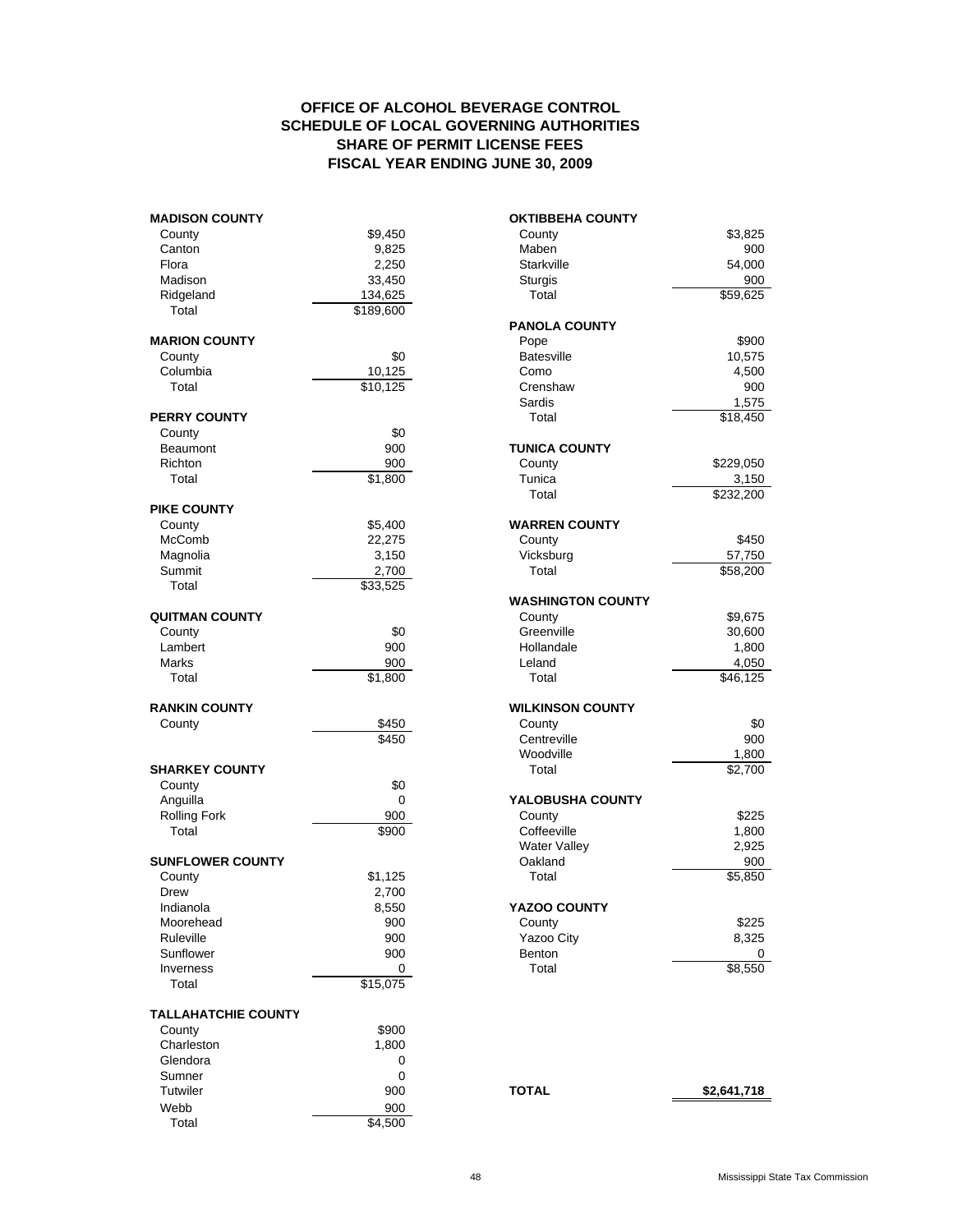### **OFFICE OF ALCOHOL BEVERAGE CONTROL SCHEDULE OF SALES AND COLLECTIONS BY COUNTY FISCAL YEAR ENDING JUNE 30, 2009**

| <b>COUNTY</b>                                         | <b>ACTIVE</b><br><b>PERMITS</b> | <b>RETAIL</b><br><b>COST</b> | <b>7% STATE</b><br><b>SALES TAX</b> | <b>SALES</b>         | <b>STATE</b><br><b>EXCISE TAX</b> | <b>ALCOHOL</b><br><b>ABUSE TAX</b> | <b>TOTAL SALES &amp;</b><br><b>COLLECTIONS</b> |
|-------------------------------------------------------|---------------------------------|------------------------------|-------------------------------------|----------------------|-----------------------------------|------------------------------------|------------------------------------------------|
| ADAMS                                                 | 51                              | \$3,516,456                  | \$246,155                           | \$3,295,114          | \$145,701                         | \$75,641                           | 3,762,611                                      |
| AMITE                                                 | $\overline{2}$                  | 310,616                      | 21,744                              | 289,639              | 14,317                            | 6,660                              | 332,360                                        |
| <b>BOLIVAR</b>                                        | 24                              | 4,099,173                    | 286,944                             | 3,830,748            | 180,383                           | 88,042                             | 4,386,117                                      |
| CARROLL                                               | 3                               | 565,384                      | 39,577                              | 524,858              | 28,491                            | 12,035                             | 604,961                                        |
| <b>CHICKASAW</b>                                      | $\overline{\mathbf{c}}$         | 823,425                      | 57,640                              | 760,834              | 45,209                            | 17,382                             | 881,065                                        |
| <b>CLAIBORNE</b>                                      | 5                               | 784,464                      | 54,913                              | 730,733              | 36,957                            | 16,774                             | 839,377                                        |
| <b>CLAY</b>                                           | 9                               | 2,156,378                    | 150,947                             | 2,021,941            | 87,944                            | 46,493                             | 2,307,325                                      |
| COAHOMA                                               | 20                              | 3,168,394                    | 221,791                             | 2,947,180            | 153,775                           | 67,439                             | 3,390,185                                      |
| <b>COPIAH</b>                                         | 11                              | 3,896,676                    | 272,769                             | 3,633,526            | 179,866                           | 83,284                             | 4,169,445                                      |
| <b>DESOTO</b>                                         | 90                              | 17,677,227                   | 1,237,414                           | 16,581,893           | 715,833                           | 379,501                            | 18,914,641                                     |
| <b>FORREST</b>                                        | 71                              | 10,620,302                   | 741,566                             | 9,950,319            | 441,466                           | 228,517                            | 11,361,868                                     |
| <b>GRENADA</b>                                        | 15                              | 2,507,770                    | 175,547                             | 2,336,778            | 117,481                           | 53,511                             | 2,683,317                                      |
| <b>HANCOCK</b>                                        | 43                              | 5,133,638                    | 347,917                             | 4,820,558            | 203,113                           | 109,967                            | 5,481,555                                      |
| <b>HARRISON</b>                                       | 198                             | 30,816,581                   | 2,103,192                           | 29,030,679           | 1,118,864                         | 667,038                            | 32,919,773                                     |
| <b>HINDS</b>                                          | 169                             | 45,263,259                   | 3,161,044                           | 42,578,589           | 1,707,532                         | 977,138                            | 48,424,303                                     |
| <b>HOLMES</b>                                         | 11                              | 1,986,336                    | 139,047                             | 1,842,900            | 101,315                           | 42,121                             | 2,125,383                                      |
| <b>HUMPHREYS</b>                                      | 8                               | 626,149                      | 43,831                              | 581,752              | 31,086                            | 13,311                             | 669,980                                        |
| <b>ISSAQUENA</b>                                      | $\mathbf{1}$                    | 16,527                       | 1,157                               | 15,561               | 605                               | 361                                | 17,684                                         |
| JACKSON                                               | 131                             | 15,326,825                   | 1,072,897                           | 14,389,351           | 607,383                           | 330,091                            | 16,399,722                                     |
| JASPER                                                | 3                               | 560,726                      | 39,252                              | 519,880              | 28,920                            | 11,926                             | 599,978                                        |
| JEFFERSON                                             | $\overline{2}$                  | 518,618                      | 36,304                              | 481,210              | 26,370                            | 11,038                             | 554,922                                        |
| JEFFERSON DAVIS                                       | 4                               | 1,418,456                    | 99,291                              | 1,313,507            | 74,788                            | 30,161                             | 1,517,747                                      |
| <b>JONES</b>                                          | 21                              | 6,219,567                    | 435,369                             | 5,791,364            | 295,589                           | 132,614                            | 6,654,936                                      |
| <b>KEMPER</b>                                         | 3                               | 975,179                      | 68,263                              | 903,210              | 51,227                            | 20,742                             | 1,043,442                                      |
| LAFAYETTE                                             | 71                              | 8,827,392                    | 617,926                             | 8,332,369            | 303,698                           | 191,325                            | 9,445,318                                      |
| LAMAR                                                 | 32                              | 4,759,884                    | 333,193                             | 4,490,358            | 166,451                           | 103,075                            | 5,093,077                                      |
| LAUDERDALE                                            | 55                              | 9,932,757                    | 685,603                             | 9,290,279            | 429,551                           | 212,927                            | 10,618,360                                     |
| <b>LEE</b>                                            | 70                              | 13,497,650                   | 944,842                             | 12,600,652           | 608,742                           | 288,256                            | 14,442,492                                     |
| LEFLORE                                               | 22                              | 3,843,950                    | 269,078                             | 3,585,335            | 176,613                           | 82,002                             | 4,113,028                                      |
| LOWNDES                                               | 52                              | 6,024,786                    | 411,848                             | 5,635,853            | 259,778                           | 129,155                            | 6,436,634                                      |
| <b>MADISON</b>                                        | 105                             | 19,172,984                   | 1,342,118                           | 18,149,510           | 606,324                           | 417,150                            | 20,515,102                                     |
| <b>MARION</b>                                         | 11                              | 1,625,081                    | 113,756                             | 1,515,889            | 74,436                            | 34,756                             | 1,738,837                                      |
| <b>MARSHALL</b>                                       | 12                              | 2,303,958                    | 161,276                             | 2,131,681            | 123,718                           | 48,559                             | 2,465,234                                      |
| <b>MONROE</b>                                         | 4                               | 1,344,391                    | 94,107                              | 1,247,652            | 68,283                            | 28,456                             | 1,438,498                                      |
| <b>MONTGOMERY</b><br><b>NESHOBA</b>                   | 5<br>5                          | 765,719                      | 53,600<br>79,190                    | 710,966<br>1,066,229 | 38,517<br>40,355                  | 16,236<br>24,703                   | 819,319<br>1,210,477                           |
| <b>NOXUBEE</b>                                        | 4                               | 1,131,287<br>960,513         | 67,235                              | 890,716              | 49,384                            | 20,413                             | 1,027,748                                      |
| <b>OKTIBBEHA</b>                                      | 37                              | 6,654,214                    | 465,796                             | 6,218,357            | 293,470                           | 142,387                            | 7,120,010                                      |
| <b>PANOLA</b>                                         | 22                              | 3,941,123                    | 275,881                             | 3,663,384            | 194,007                           | 83,732                             | 4,217,004                                      |
| PERRY                                                 | $\overline{2}$                  | 417,284                      | 29,210                              | 387,101              | 21,317                            | 8,866                              | 446,494                                        |
| <b>PIKE</b>                                           | 31                              | 3,827,058                    | 267,899                             | 3,574,744            | 170,328                           | 81,986                             | 4,094,957                                      |
| QUITMAN                                               | 2                               | 361,817                      | 25,328                              | 335,708              | 18,411                            | 7,698                              | 387,145                                        |
| $**$<br><b>RANKIN</b>                                 | 1                               | 3,144                        | 220                                 | 3,040                | 33                                | 71                                 | 3,364                                          |
| SHARKEY                                               | $\mathbf{1}$                    | 546,180                      | 38,233                              | 506,961              | 27,586                            | 11,633                             | 584,413                                        |
| <b>SUNFLOWER</b>                                      | 19                              | 2,205,849                    | 154,410                             | 2,049,126            | 109,817                           | 46,906                             | 2,360,259                                      |
| <b>TALLAHATCHIE</b>                                   | 5                               | 854,291                      | 59,801                              | 793,223              | 42,926                            | 18,142                             | 914,092                                        |
| <b>TUNICA</b>                                         | 38                              | 6,044,770                    | 423,137                             | 5,669,478            | 244,876                           | 130,416                            | 6,467,907                                      |
| WARREN                                                | 45                              | 6,093,863                    | 426,573                             | 5,708,781            | 253,997                           | 131,085                            | 6,520,436                                      |
| WASHINGTON                                            | 42                              | 6,560,933                    | 459,271                             | 6,129,052            | 291,222                           | 140,659                            | 7,020,204                                      |
| <b>WILKINSON</b>                                      | 3                               | 512,070                      | 35,846                              | 478,193              | 22,889                            | 10,988                             | 547,916                                        |
| YALOBUSHA                                             | 8                               | 637,144                      | 44,602                              | 588,581              | 35,178                            | 13,385                             | 681,746                                        |
| YAZOO                                                 | 11                              | 2,292,651                    | 160,487                             | 2,133,352            | 110,394                           | 48,905                             | 2,453,138                                      |
| <b>TOTALS</b>                                         | 1,612                           | \$274,130,869                | \$19,095,037                        | \$257,058,694        | \$11,176,516                      | \$5,895,659                        | \$293,225,906                                  |
| <b>COMMON CARRIER &amp;</b><br><b>NATIVE WINERIES</b> |                                 |                              |                                     |                      | 3,194                             |                                    | 3,194                                          |
| <b>GRAND TOTALS</b>                                   | 1,612                           | \$274,130,869                | \$19,095,037                        | \$257,058,694        | \$11,179,710                      | \$5,895,659                        | \$293,229,100                                  |

\* Choctaw Indian Reservation

\*\* Alcohol Processor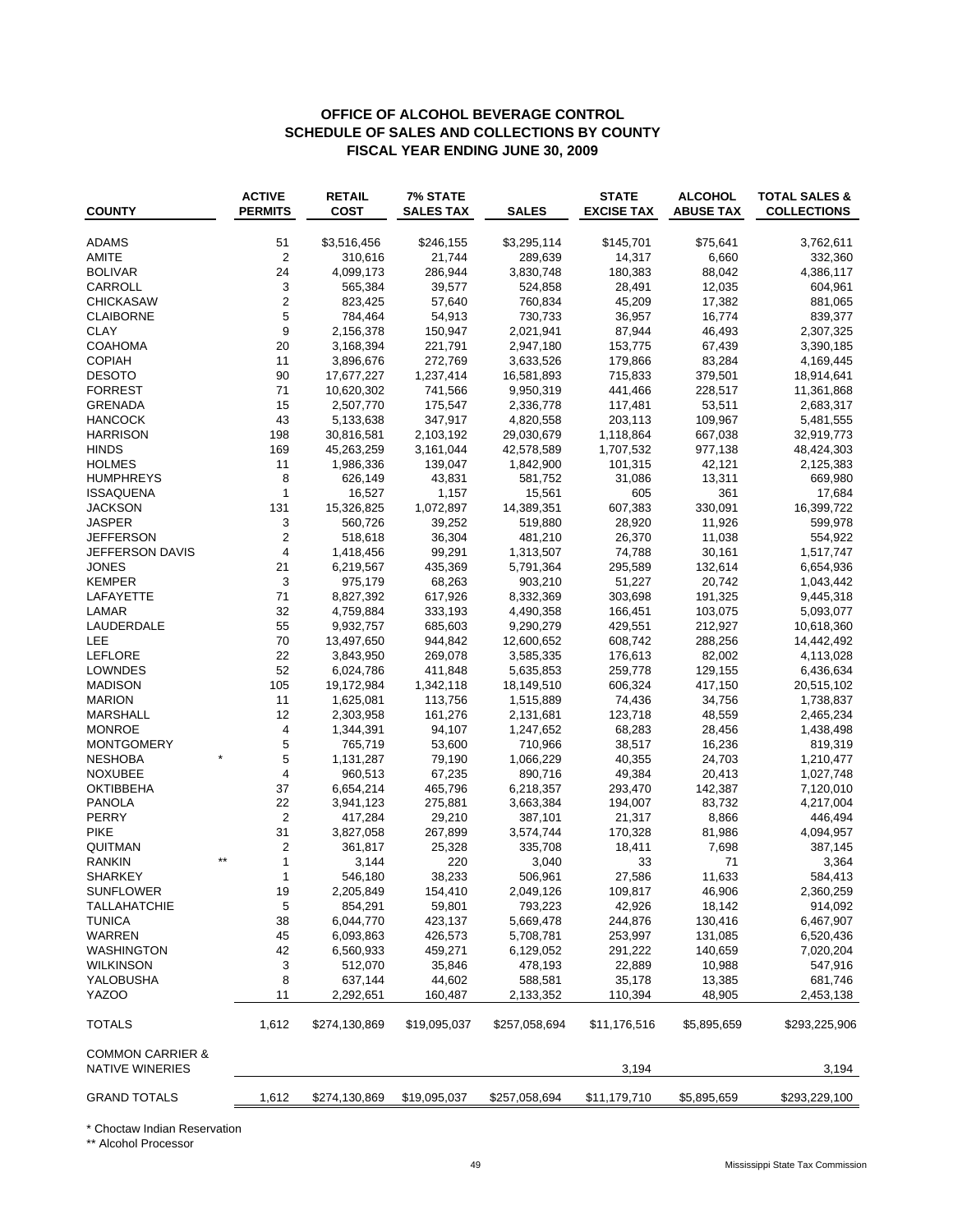**INCOME AND FRANCHISE TAX** 

**MISSISSIPPI STATE TAX COMMISSION** 

**ANNUAL REPORT Fiscal Year 2009**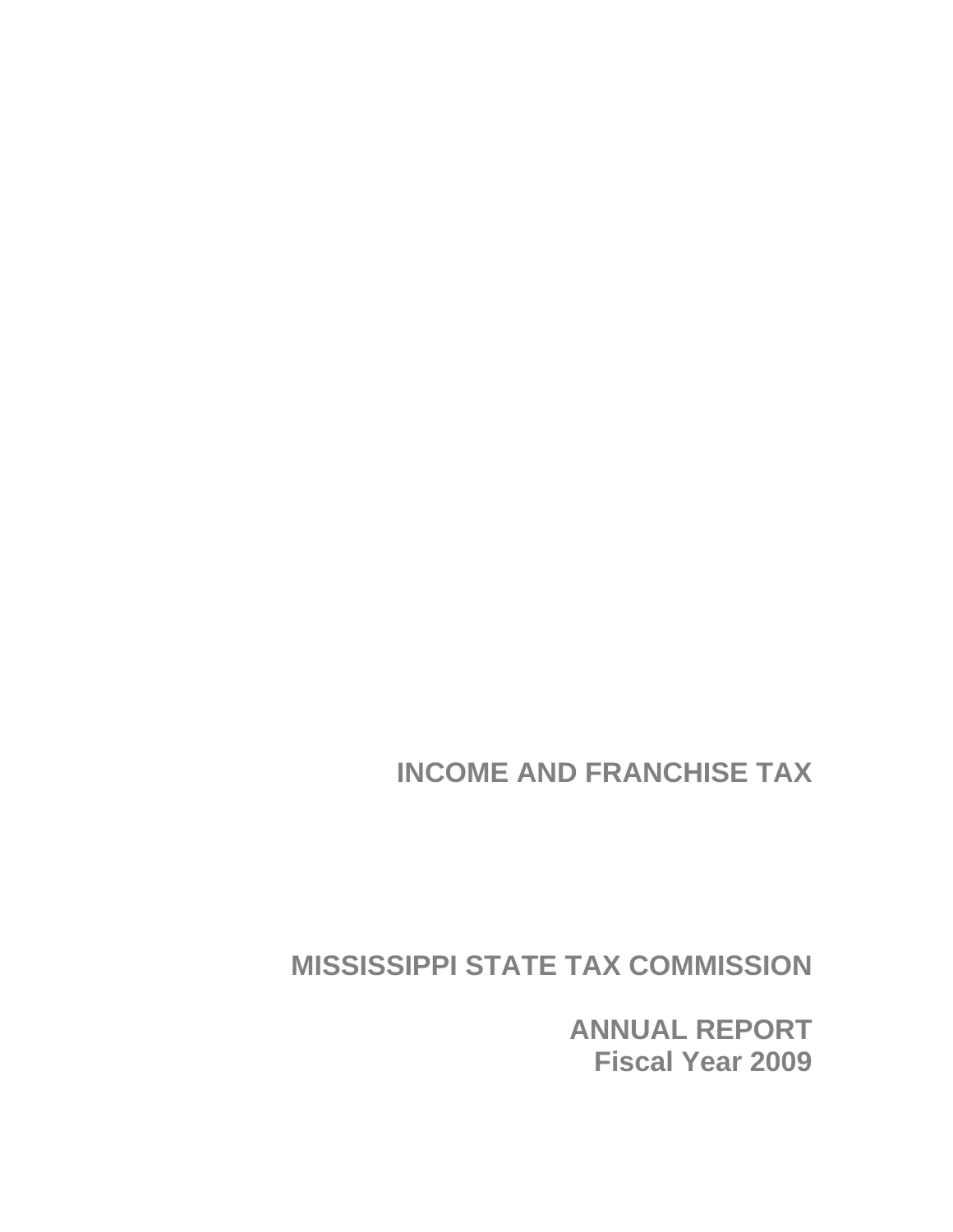### **INDIVIDUAL INCOME TAX FISCAL YEAR ENDING JUNE 30, 2009 COLLECTIONS BY PAYMENT TYPE**

| <b>Payment Type</b>                   | <b>Collections</b> |
|---------------------------------------|--------------------|
| <b>Estimated payments</b>             | \$301,503,524      |
| Payments of tax, penalty and interest | 117,308,687        |
| <b>Total Income Tax Collections</b>   | \$418,812,211      |

### **COLLECTIONS BY PAYMENT TYPE FISCAL YEAR ENDING JUNE 30, 2009 WITHHOLDING TAX**

| <b>Payment Type</b>                      | <b>Collections</b> |
|------------------------------------------|--------------------|
|                                          |                    |
| <b>Employee Withholding</b>              | \$1,390,792,533    |
| <b>Gaming Witholding</b>                 | 39,857,201         |
| <b>Total Withholding Tax collections</b> | \$1,430,649,734    |

# **CORPORATE INCOME AND FRANCHISE TAX**

**SELECTED TAX INFORMATION BY INDUSTRY GROUP FISCAL YEAR ENDING JUNE 30, 2009**

|                                     | Number of |                   |                      | <b>Taxes Before</b> |                    | <b>Taxes After</b> |
|-------------------------------------|-----------|-------------------|----------------------|---------------------|--------------------|--------------------|
| <b>Industry</b>                     | Taxpayers | <b>Income Tax</b> | <b>Franchise Tax</b> | <b>Credits</b>      | <b>Tax Credits</b> | <b>Credits</b>     |
|                                     |           |                   |                      |                     |                    |                    |
| <b>Agricultural</b>                 | 2,487     | \$6,166,229       | \$3,108,907          | \$9,275,136         | \$746,436          | \$8,528,700        |
| <b>Mining</b>                       | 928       | 12.630.264        | 11.744.594           | 24.374.858          | 89.792             | 24,285,066         |
| <b>Construction</b>                 | 5,094     | 23.214.389        | 8.221.895            | 31,436,284          | 2,404,822          | 29,031,462         |
| <b>Manufacturing</b>                | 4,188     | 85,708,226        | 43,799,223           | 129,507,449         | 23,714,039         | 105,793,410        |
| <b>Public Utilities</b>             | 3,456     | 50,298,367        | 31,432,168           | 81,730,535          | 10,134,242         | 71,596,294         |
| <b>Wholesale &amp; Retail Trade</b> | 9,005     | 44,693,962        | 25,176,197           | 69,870,159          | 16,291,076         | 53,579,083         |
| Finance, Insurance & Real Estate    | 7.968     | 71.230.330        | 39,545,197           | 110,775,527         | 7,298,927          | 103,476,600        |
| <b>Services</b>                     | 10.889    | 34.406.298        | 17.459.564           | 51,865,862          | 12,375,532         | 39,490,330         |
| <b>Miscellaneous</b>                | 23,788    | 8,606,361         | 12,405,946           | 21,012,307          | 258,564            | 20,753,743         |
|                                     |           |                   |                      |                     |                    |                    |
| <b>Totals</b>                       | 67,803    | \$336,954,426     | \$192,893,691        | \$529,848,117       | \$73,313,430       | \$456,534,687      |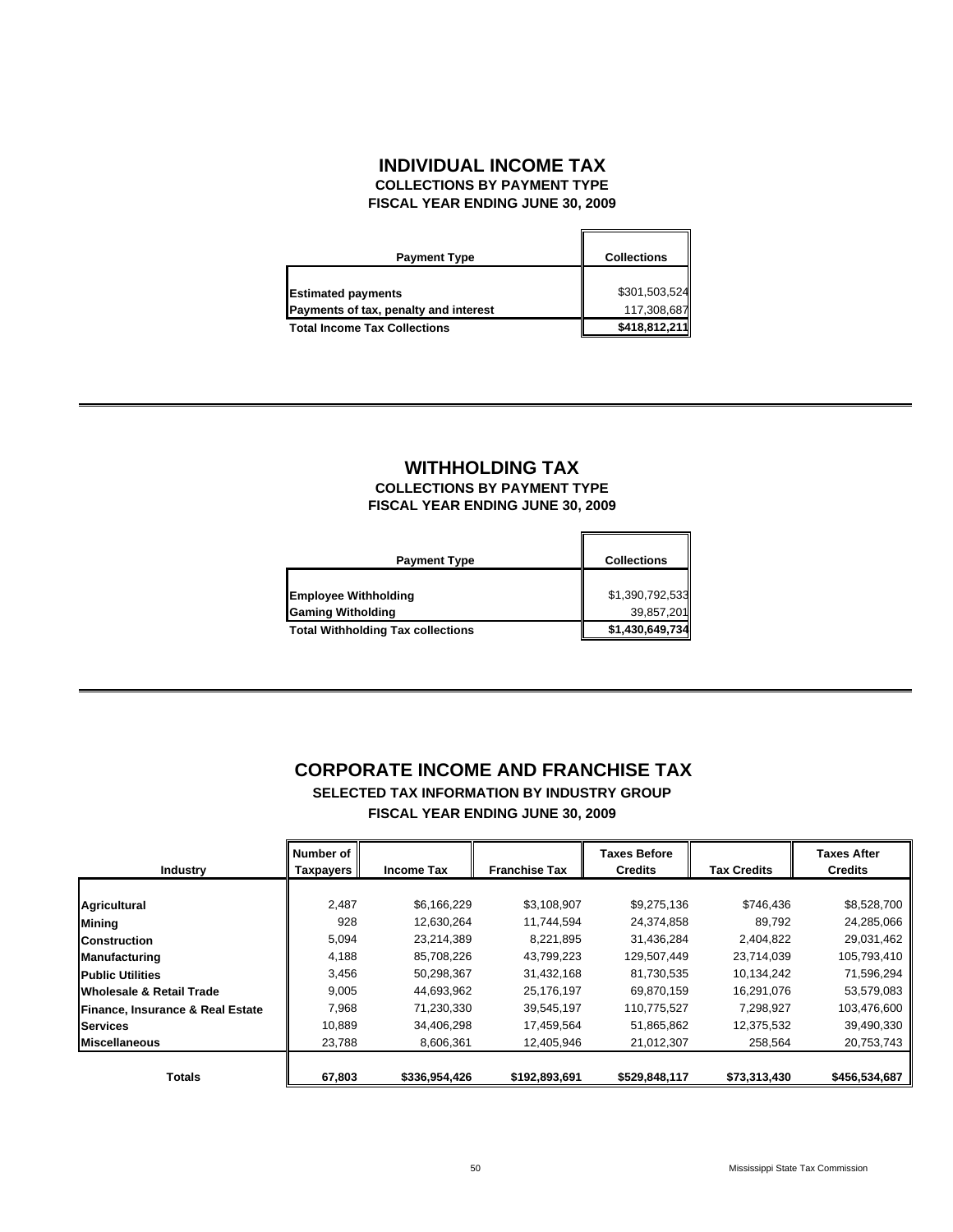### **COUNTIES OF MISSISSIPPI SELECTED CORPORATE INCOME AND FRANCHISE TAX INFORMATION FISCAL YEAR ENDING JUNE 30, 2009**

| County          | Number of<br><b>Taxpayers</b> | <b>Income Tax</b> | <b>Franchise Tax</b> | <b>Taxes Before</b><br><b>Credits</b> | <b>Tax Credits</b> | <b>Tax After</b><br><b>Credits</b> |
|-----------------|-------------------------------|-------------------|----------------------|---------------------------------------|--------------------|------------------------------------|
| Adams           | 548                           | \$442,578         | \$616,498            | \$1,059,076                           | \$62,982           | \$996,094                          |
| Alcorn          | 564                           | 247,923           | 421,961              | 669,884                               | 50,939             | 618,945                            |
| Amite           | 95                            | 23,619            | 28,111               | 51,730                                | 3,009              | 48,721                             |
| Attala          | 195                           | 491,272           | 523,239              | 1,014,511                             | 6,476              | 1,008,035                          |
| Benton          | 51                            | 9,591             | 16,963               | 26,554                                | 2,727              | 23,827                             |
| <b>Bolivar</b>  | 830                           | 639,737           | 620,456              | 1,260,193                             | 124,946            | 1,135,248                          |
| Calhoun         | 208                           | 38,313            | 145,043              | 183,356                               | 912                | 182,444                            |
| Carroll         | 66                            | 1,515             | 91,272               | 92,787                                | 5,261              | 87,526                             |
| Chickasaw       | 324                           | 117,989           | 232,161              | 350,150                               | 13,024             | 337,126                            |
| Choctaw         | 81                            | 82,541            | 48,191               | 130,732                               | 5,247              | 125,485                            |
| Claiborne       | 116                           | 4,152             | 65,948               | 70,100                                | 0                  | 70,100                             |
| Clarke          | 126                           | 46,027            | 42,738               | 88,765                                | 0                  | 88,765                             |
| Clay            | 153                           | 424.709           | 218,279              | 642,988                               | 21,880             | 621,108                            |
| Coahoma         | 655                           | 777,358           | 537,895              | 1,315,253                             | 12,408             | 1,302,845                          |
| Copiah          | 313                           | 167,001           | 143,036              | 310,037                               | 15,462             | 294,575                            |
| Covington       | 203                           | 39,106            | 172,619              | 211,725                               | 861                | 210,864                            |
| Desoto          | 1,094                         | 1,677,632         | 1,276,880            | 2,954,512                             | 285,174            | 2,669,338                          |
| Forrest         | 1,389                         | 1,817,323         | 1,318,450            | 3,135,773                             | 226,430            | 2,909,343                          |
| Franklin        | 77                            | 22,110            | 101,876              | 123,986                               | 1,384              | 122,602                            |
| George          | 244                           | 145,747           | 152,123              | 297,870                               | 3,271              | 294,599                            |
| Greene          | 98                            | 3,889             | 23,395               | 27,284                                | 0                  | 27,284                             |
| Grenada         | 319                           | 32,597            | 236,424              | 269,021                               | 13,631             | 255,390                            |
| Hancock         | 488                           | 184,783           | 199,240              | 384,023                               | 2,696              | 381,327                            |
| Harrison        | 2,607                         | 9,003,828         | 5,201,352            | 14,205,180                            | 148,515            | 14,056,665                         |
| Hinds           | 4,737                         | 38,010,411        | 13,034,890           | 51,045,301                            | 2,448,612          | 48,596,689                         |
| Holmes          | 151                           | 53,817            | 109,023              | 162,840                               | 7,310              | 155,530                            |
| Humphreys       | 193                           | 359,190           | 214,323              | 573,513                               | 0                  | 573,513                            |
| Issaquena       | 30                            | 18,172            | 16,774               | 34,946                                | $\mathbf 0$        | 34,946                             |
| Itawamba        | 226                           | 36,538            | 204,842              | 241,380                               | 9,632              | 231,749                            |
| Jackson         | 1,357                         | 1,431,148         | 868,249              | 2,299,397                             | 34,979             | 2,264,418                          |
| Jasper          | 182                           | 432,556           | 254,879              | 687,435                               | 116,301            | 571,134                            |
| Jefferson       | 49                            | 23,907            | 23,041               | 46,948                                | 29,262             | 17,686                             |
| Jefferson Davis | 82                            | 327,292           | 63,791               | 391,083                               | 30,801             | 360,282                            |
| Jones           | 753                           | 9,985,635         | 2,382,046            | 12,367,681                            | 5,798,538          | 6,569,143                          |
| Kemper          | 50                            | 33,791            | 47,340               | 81,131                                | 3,181              | 77,950                             |
| Lafayette       | 651                           | 772,447           | 739,682              | 1,512,129                             | 208,805            | 1,303,324                          |
| Lamar           | 511                           | 39,702            | 130,622              | 170,324                               | 4,072              | 166,252                            |
| Lauderdale      | 1,191                         | 1,448,363         | 1,416,591            | 2,864,954                             | 416,027            | 2,448,927                          |
| Lawrence        | 118                           | 47,553            | 60,941               | 108,494                               | 10,872             | 97,622                             |
| Leake           | 149                           | 8,654             | 124,069              | 132,723                               | 5,029              | 127,694                            |
| Lee             | 1,445                         | 2,263,205         | 3,749,486            | 6,012,691                             | 231,789            | 5,780,902                          |
| Leflore         | 691                           | 370,905           | 646,647              | 1,017,552                             | 48,826             | 968,726                            |
| Lincoln         | 469                           | 190,424           | 197,106              | 387,530                               | 22,953             | 364,577                            |
| Lowndes         | 914                           | 523,429           | 669,697              | 1,193,126                             | 50,505             | 1,142,621                          |
| Madison         | 2,283                         | 5,635,692         | 2,992,332            | 8,628,024                             | 2,040,314          | 6,587,710                          |
| Marion          | 412                           | 282,586           | 401,553              | 684,139                               | 10,288             | 673,851                            |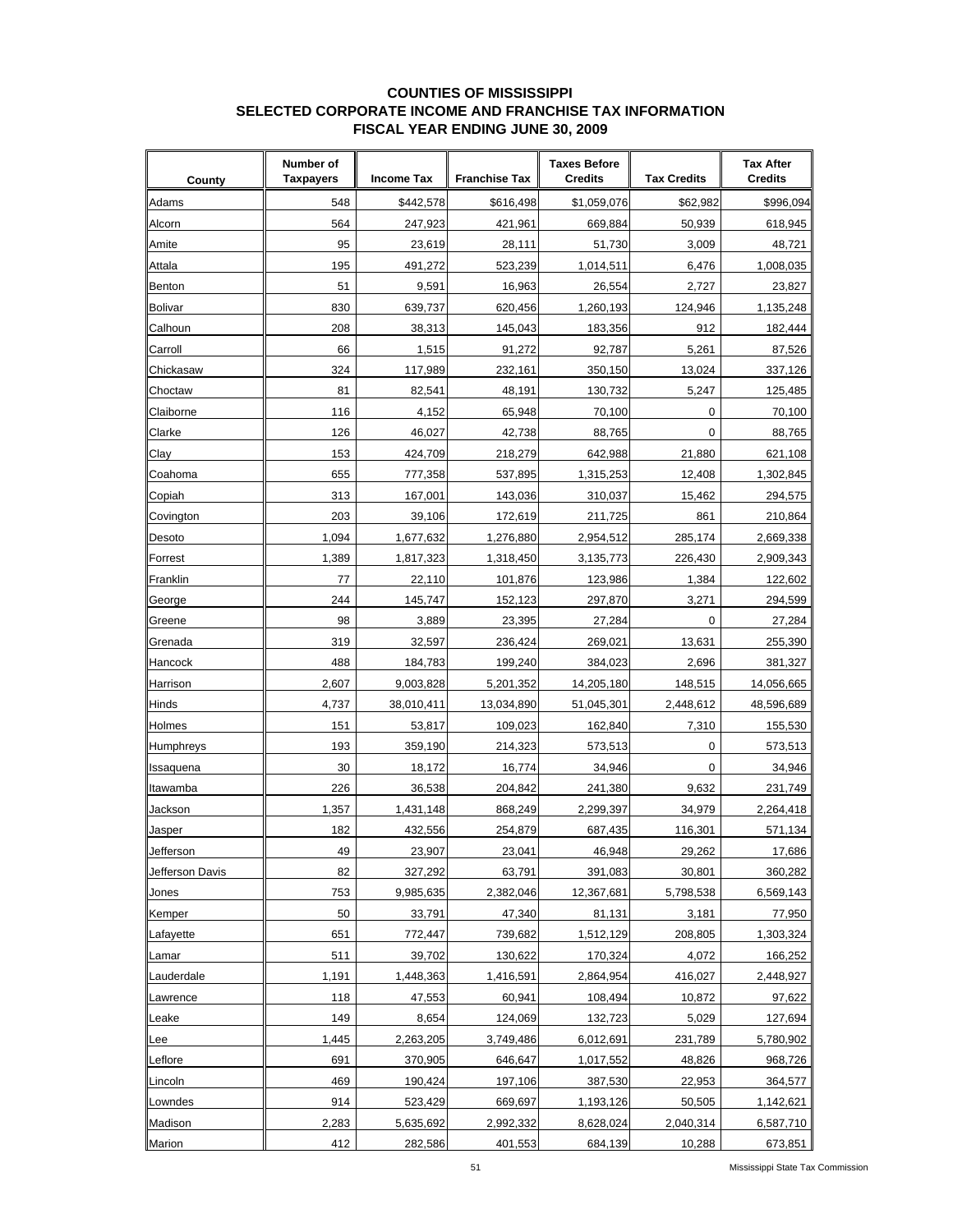### **COUNTIES OF MISSISSIPPI SELECTED CORPORATE INCOME AND FRANCHISE TAX INFORMATION FISCAL YEAR ENDING JUNE 30, 2009**

| County                    | Number of<br><b>Taxpayers</b> | <b>Income Tax</b> | <b>Franchise Tax</b> | <b>Taxes Before</b><br><b>Credits</b> | <b>Tax Credits</b> | <b>Tax After</b><br><b>Credits</b> |
|---------------------------|-------------------------------|-------------------|----------------------|---------------------------------------|--------------------|------------------------------------|
| Marshall                  | 193                           | 184,047           | 244,151              | 428,198                               | 14,059             | 414,139                            |
| Monroe                    | 350                           | 498,767           | 361,506              | 860,273                               | 185,130            | 675,143                            |
| Montgomery                | 91                            | 53,172            | 70,568               | 123,740                               | 0                  | 123,740                            |
| Neshoba                   | 251                           | 4,664,320         | 1,061,278            | 5,725,598                             | 178,088            | 5,547,510                          |
| Newton                    | 149                           | 41,702            | 101,767              | 143,469                               | 6,800              | 136,669                            |
| Noxubee                   | 108                           | 292,853           | 238,765              | 531,618                               | 3,561              | 528,057                            |
| Oktibbeha                 | 393                           | 1,086,602         | 1,275,576            | 2,362,178                             | 421,049            | 1,941,130                          |
| Panola                    | 376                           | 584,964           | 514,830              | 1,099,794                             | 25,757             | 1,074,037                          |
| <b>Pearl River</b>        | 553                           | 460,763           | 555,807              | 1,016,570                             | 86,323             | 930,247                            |
| Perry                     | 66                            | 71,611            | 50,348               | 121,959                               | 5,074              | 116,885                            |
| Pike                      | 596                           | 381,648           | 393,194              | 774,842                               | 50,585             | 724,257                            |
| Pontotoc                  | 263                           | 22,578            | 213,162              | 235,740                               | 70,879             | 164,861                            |
| <b>Prentiss</b>           | 360                           | 840,784           | 288.058              | 1,128,842                             | 1,973              | 1,126,869                          |
| Quitman                   | 142                           | 17,430            | 70,207               | 87,637                                | 8,085              | 79,552                             |
| Rankin                    | 2,698                         | 4,655,965         | 2,557,760            | 7,213,725                             | 847,295            | 6,366,430                          |
| Scott                     | 379                           | 151,993           | 468,021              | 620,014                               | 14,488             | 605,526                            |
| Sharkey                   | 244                           | 63,808            | 142,675              | 206,483                               | 2,766              | 203,717                            |
| Simpson                   | 231                           | 242,375           | 267,694              | 510,069                               | 7,924              | 502,145                            |
| Smith                     | 89                            | 7,256             | 30,106               | 37,362                                | 1,292              | 36,070                             |
| Stone                     | 246                           | 40,376            | 180,883              | 221,259                               | 478                | 220,781                            |
| Sunflower                 | 514                           | 471,150           | 376,752              | 847,902                               | 68,477             | 779,425                            |
| Tallahatchie              | 180                           | 82,683            | 133,246              | 215,929                               | 50,201             | 165,728                            |
| Tate                      | 152                           | 101,543           | 107,140              | 208,683                               | 3,037              | 205,646                            |
| Tippah                    | 232                           | 169,583           | 311,683              | 481,266                               | 24,841             | 456,425                            |
| Tishomingo                | 242                           | 59,542            | 282,260              | 341,802                               | 48,976             | 292,826                            |
| Tunica                    | 329                           | 86,054            | 173,619              | 259,673                               | 2,877              | 256,796                            |
| Union                     | 258                           | 105,126           | 307,859              | 412,985                               | 0                  | 412,985                            |
| Walthall                  | 155                           | 64,352            | 101,572              | 165,924                               | 49                 | 165,875                            |
| Warren                    | 801                           | 3,223,482         | 493,157              | 3,716,639                             | 2,244,232          | 1,472,407                          |
| Washington                | 1,086                         | 934,718           | 729,431              | 1,664,149                             | 48,163             | 1,615,986                          |
| Wayne                     | 228                           | 180,997           | 382,429              | 563,426                               | 22,635             | 540,791                            |
| Webster                   | 99                            | 27,972            | 26,065               | 54,037                                | 7,704              | 46,333                             |
| Wilkinson                 | 87                            | 52,449            | 46,646               | 99,095                                | 0                  | 99,095                             |
| Winston                   | 203                           | 3,395,617         | 390,521              | 3,786,138                             | 4,309              | 3,781,829                          |
| Yalobusha                 | 110                           | 18,359            | 79,129               | 97,488                                | 2,244              | 95,244                             |
| Yazoo                     | 391                           | 146,239           | 150,234              | 296,473                               | 21,369             | 275,104                            |
| <b>Total for Counties</b> | 40,333                        | \$102,219,637     | \$53,960,173         | \$156,179,810                         | \$17,016,051       | \$139,163,759                      |
| <b>Total Out-Of-State</b> | 27,470                        | 234,734,789       | 138,933,518          | 373,668,307                           | 56,297,379         | 317,370,928                        |
| <b>Grand Total</b>        | 67,803                        | \$336,954,426     | \$192,893,691        | \$529,848,117                         | \$73,313,430       | \$456,534,687                      |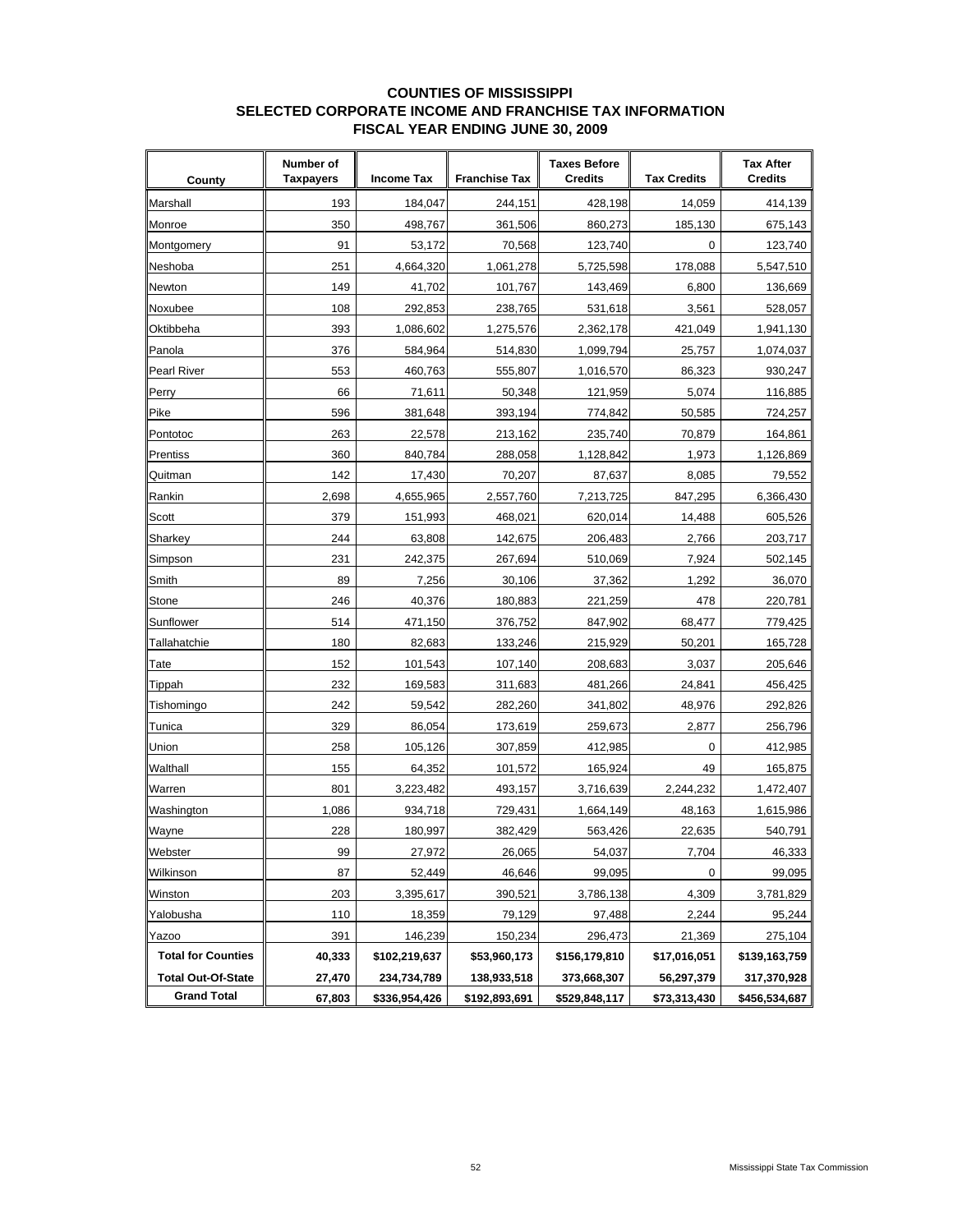# **COUNTIES OF MISSISSIPPI SELECTED PERSONAL INCOME TAX INFORMATION FISCAL YEAR ENDING JUNE 30, 2009**

|                 | <b>NUMBER</b>    | <b>GROSS</b>      | <b>NET</b>            |
|-----------------|------------------|-------------------|-----------------------|
| <b>COUNTIES</b> | OF RETURNS FILED | <b>INCOME TAX</b> | <b>TAXABLE INCOME</b> |
| Adams           | 11,792           | \$14,985,834      | \$323,841,836         |
| Alcorn          | 13,433           | 14,453,073        | 320,835,851           |
| Amite           | 4,273            | 3,707,703         | 83,412,728            |
| Attala          | 7,086            | 6,392,135         | 143,242,967           |
| <b>Benton</b>   | 2,490            | 1,705,515         | 39,523,689            |
| <b>Bolivar</b>  | 13,132           | 13,546,592        | 294,919,434           |
| Calhoun         | 4,361            | 3,253,107         | 75,214,346            |
| Carroll         | 3,547            | 3,228,444         | 72,915,365            |
| Chickasaw       | 7,966            | 6,789,906         | 153,002,414           |
| Choctaw         | 2,493            | 2,062,301         | 47,026,237            |
| Claiborne       | 3,032            | 2,132,198         | 48,338,823            |
| Clarke          | 6,517            | 5,691,725         | 128,640,424           |
| Clay            | 7,164            | 7,223,457         | 160,064,216           |
| Coahoma         | 9,647            | 8,101,326         | 179,165,058           |
| Copiah          | 11,440           | 9,779,490         | 221,096,321           |
| Covington       | 7,713            | 6,903,748         | 153,870,397           |
| DeSoto          | 60,277           | 82,650,166        | 1,820,177,982         |
| Forrest         | 39,810           | 56,537,469        | 1,223,069,561         |
| Franklin        | 2,908            | 2,559,018         | 57,984,576            |
| George          | 9,108            | 10,018,522        | 223,491,884           |
| Greene          | 3,402            | 2,959,851         | 67,031,609            |
| Grenada         | 8,790            | 8,657,451         | 192,840,111           |
| Hancock         | 13,972           | 16,342,544        | 353,076,998           |
| Harrison        | 73,607           | 96,135,868        | 2,077,146,435         |
| Hinds           | 104,947          | 139,017,240       | 3,004,381,768         |
| Holmes          | 7,373            | 5,248,845         | 118,115,814           |
| Humphreys       | 3,102            | 2,447,909         | 54,032,021            |
| Issaquena       | 278              | 273,992           | 6,056,494             |
| Itawamba        | 10,574           | 9,697,561         | 221,128,716           |
| Jackson         | 49,915           | 67,283,845        | 1,464,775,491         |
| Jasper          | 6,650            | 6,094,977         | 136,597,399           |
| Jefferson       | 2,809            | 1,610,600         | 37,335,837            |
| Jefferson Davis | 4,319            | 3,081,723         | 69,963,703            |
| Jones           | 23,977           | 28,806,030        | 633,304,972           |
| Kemper          | 3,260            | 1,940,525         | 45,360,622            |
| Lafayette       | 16,053           | 24,385,925        | 526,475,835           |
| Lamar           | 12,024           | 13,635,169        | 302,392,143           |
| Lauderdale      | 30,651           | 38,090,771        | 831,822,163           |
| Lawrence        | 6,111            | 5,786,543         | 129,384,459           |
| Leake           | 8,095            | 6,735,889         | 152,126,563           |
| Lee             | 37,147           | 47,083,528        | 1,031,516,349         |
| Leflore         | 10,910           | 12,423,145        | 270,517,524           |
| Lincoln         | 11,933           | 13,724,697        | 303,191,575           |
| Lowndes         | 20,992           | 30,173,112        | 650,498,300           |
| Madison         | 39,603           | 99,913,221        | 2,102,269,995         |
| Marion          | 9,846            | 10,095,332        | 223,318,792           |
|                 |                  |                   |                       |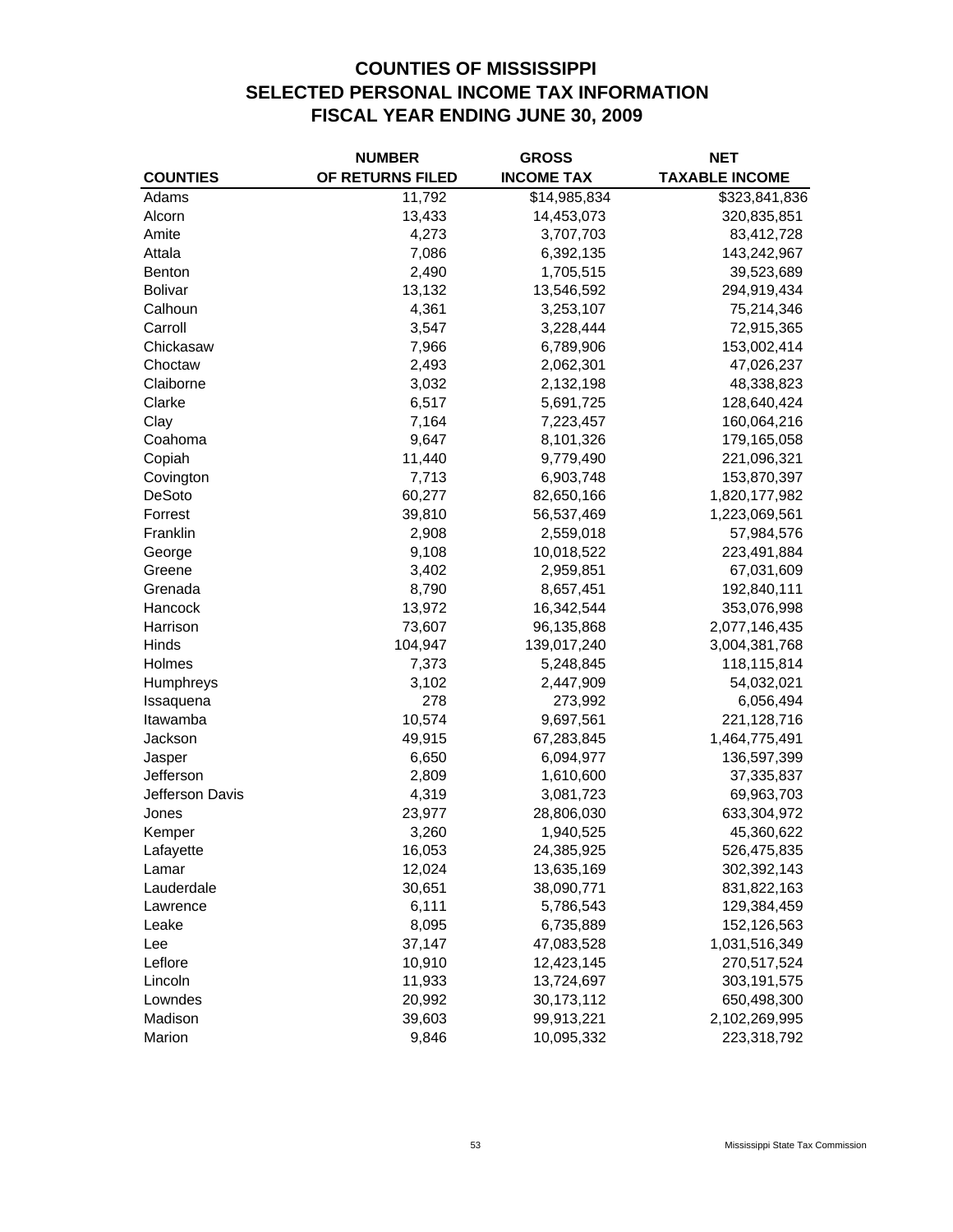# **COUNTIES OF MISSISSIPPI SELECTED PERSONAL INCOME TAX INFORMATION FISCAL YEAR ENDING JUNE 30, 2009**

|                           | <b>NUMBER</b>    | <b>GROSS</b>      | NET                   |
|---------------------------|------------------|-------------------|-----------------------|
| <b>COUNTIES</b>           | OF RETURNS FILED | <b>INCOME TAX</b> | <b>TAXABLE INCOME</b> |
| Marshall                  | 15,012           | 12,642,193        | 286,544,891           |
| Monroe                    | 14,876           | 14,223,028        | 320, 161, 229         |
| Montgomery                | 4,632            | 3,587,662         | 81,881,292            |
| Neshoba                   | 10,848           | 11,145,248        | 248,185,112           |
| Newton                    | 6,843            | 6,032,286         | 136,747,002           |
| Noxubee                   | 4,195            | 2,413,321         | 55,444,138            |
| Oktibbeha                 | 14,681           | 18,257,380        | 399,014,420           |
| Panola                    | 14,342           | 12,190,643        | 274,892,058           |
| <b>Pearl River</b>        | 19,191           | 20,548,930        | 453,033,119           |
| Perry                     | 5,108            | 4,465,888         | 101,586,580           |
| Pike                      | 15,117           | 14,731,502        | 325,309,495           |
| Pontotoc                  | 10,504           | 9,377,009         | 214,048,886           |
| Prentiss                  | 8,183            | 6,804,013         | 155,546,175           |
| Quitman                   | 2,419            | 1,617,245         | 36,826,157            |
| Rankin                    | 56,486           | 86,960,496        | 1,898,288,071         |
| Scott                     | 10,976           | 8,709,884         | 198,492,344           |
| Sharkey                   | 1,588            | 1,569,816         | 34,558,262            |
| Simpson                   | 9,752            | 9,026,213         | 203,284,540           |
| Smith                     | 4,812            | 4,421,417         | 99,941,552            |
| Stone                     | 7,091            | 7,411,216         | 164,597,771           |
| Sunflower                 | 8,630            | 6,192,085         | 139,581,700           |
| Tallahatchie              | 4,126            | 3,283,190         | 73,408,529            |
| Tate                      | 10,155           | 10,751,667        | 239,655,182           |
| Tippah                    | 9,045            | 7,088,005         | 163,777,813           |
| Tishomingo                | 7,028            | 6,048,399         | 138,189,071           |
| Tunica                    | 4,885            | 4,008,176         | 89,163,873            |
| Union                     | 10,294           | 10,051,010        | 226,671,432           |
| Walthall                  | 4,293            | 4,089,877         | 90,673,588            |
| Warren                    | 19,730           | 23,532,790        | 516,670,101           |
| Washington                | 19,499           | 18,495,190        | 407,919,599           |
| Wayne                     | 6,604            | 7,557,212         | 165,731,061           |
| Webster                   | 3,870            | 2,990,369         | 68,710,347            |
| Wilkinson                 | 2,933            | 2,466,296         | 55,227,828            |
| Winston                   | 6,828            | 6,569,210         | 146,837,292           |
| Yalobusha                 | 6,084            | 4,807,369         | 109,296,830           |
| Yazoo                     | 8,431            | 7,936,991         | 177,155,880           |
| <b>TOTAL FOR COUNTIES</b> | 1,117,620        | \$1,335,371,248   | \$29,271,549,015      |
| <b>TOTAL OUT-OF-STATE</b> | 129,743          | 136,235,716       | 2,956,955,858         |
| <b>GRAND TOTAL</b>        | 1,247,363        | \$1,471,606,964   | \$32,228,504,873      |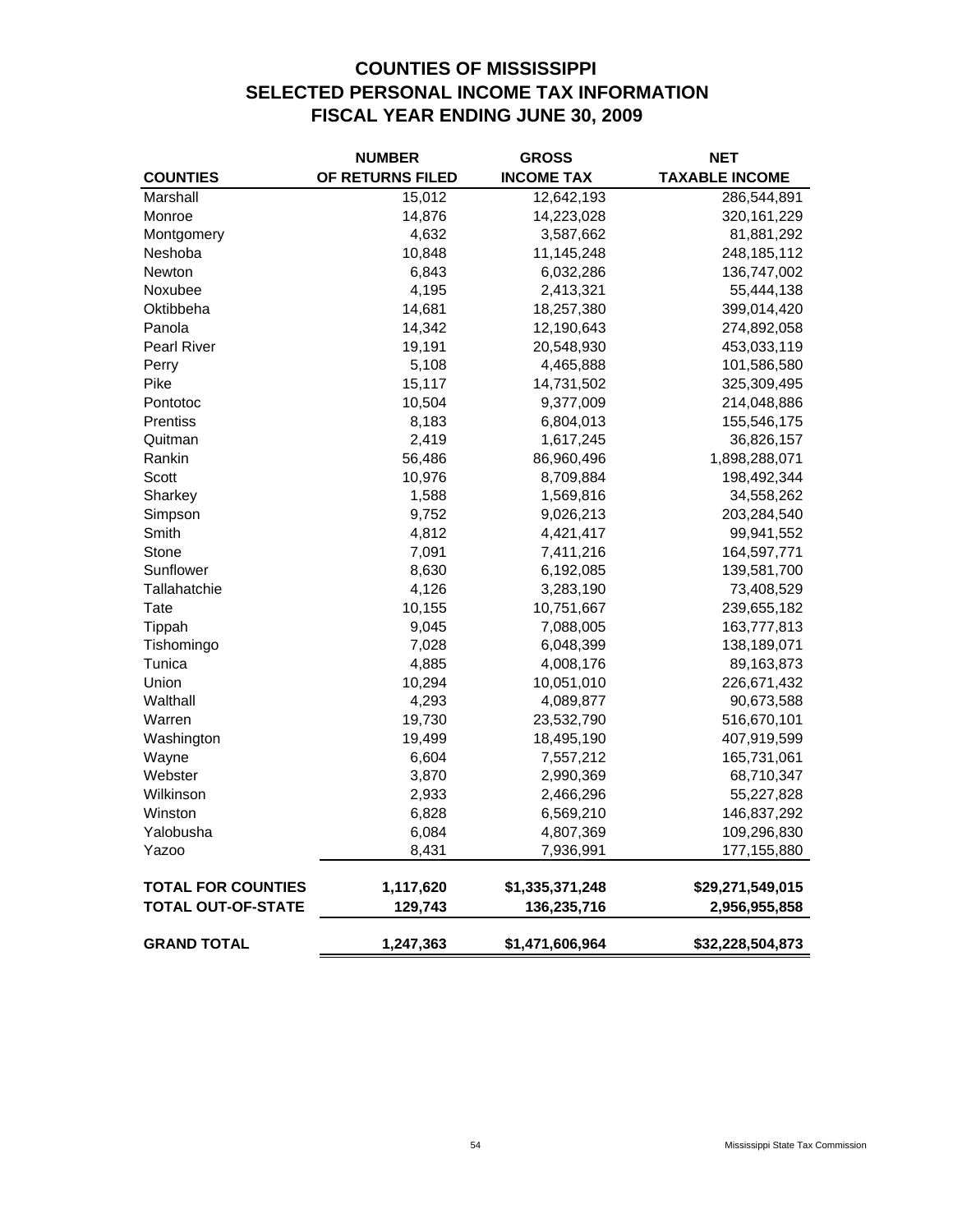# **INCOME TAX REFUND OFFSETS AND CHECKOFFS Fiscal Year 2009 Compared with Fiscal Year 2008**

| <b>OFFSETS</b>                     |                |                |  |  |  |
|------------------------------------|----------------|----------------|--|--|--|
|                                    | 2009           | 2008           |  |  |  |
| Department of Mental Health        | \$0.00         | \$4,711.55     |  |  |  |
| University of Mississippi          | 106,964.50     | 98,146.23      |  |  |  |
| <b>MS State Tax Commission Fee</b> | 263,498.55     | 184,444.64     |  |  |  |
| Department of Human Services       | 398,934.59     | 585,901.95     |  |  |  |
| Medicaid                           | 26,483.26      | 4,979.39       |  |  |  |
| MS Dept of Employment Security     | 2,284,374.27   | 2,047,559.71   |  |  |  |
| Jackson State University           | 116,036.51     | 0.00           |  |  |  |
| <b>Total Offsets</b>               | \$3,196,291.68 | \$2,925,743.47 |  |  |  |

| <b>CHECKOFFS</b>                            |              |              |  |  |  |
|---------------------------------------------|--------------|--------------|--|--|--|
|                                             | <u> 2009</u> | <u> 2008</u> |  |  |  |
| Wildlife Heritage Fund                      | \$28,809.50  | \$8,198.00   |  |  |  |
| <b>Educational Trust Fund</b>               | 34,833.00    | 12,603.00    |  |  |  |
| Volunteer Service Fund                      | 7,532.00     | 2,521.00     |  |  |  |
| MS Burn Care Fund                           | 48,509.00    | 18,146.00    |  |  |  |
| Dept. of the Military                       | 83,793.50    | 30,590.00    |  |  |  |
| MS Wildlife, Fisheries and Parks Foundation | 26,397.00    | 10,041.00    |  |  |  |
| <b>Total Checkoffs</b>                      | \$229,874.00 | \$82,099.00  |  |  |  |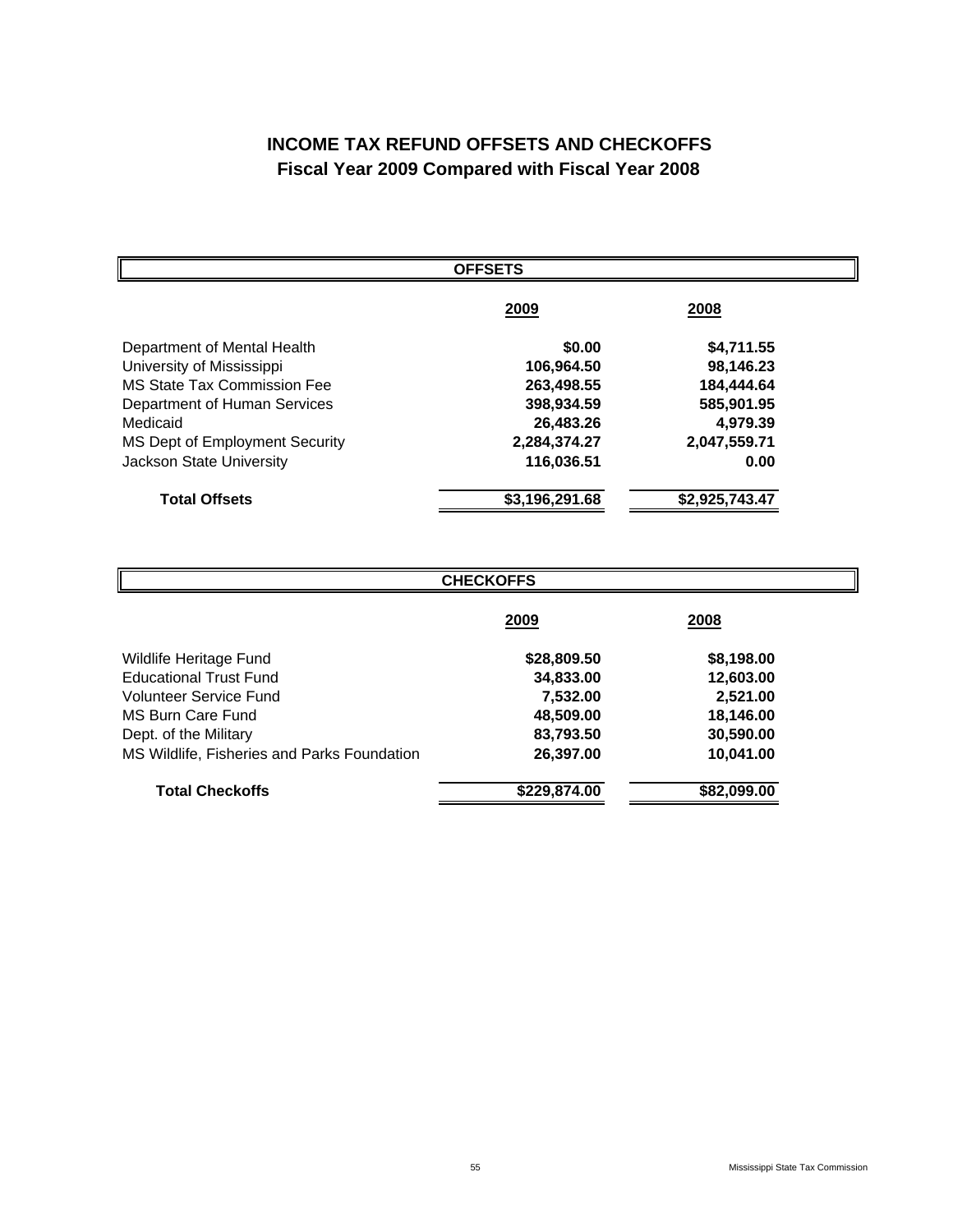# **GAMING AND SEVERANCE TAXES**

**MISSISSIPPI STATE TAX COMMISSION** 

**ANNUAL REPORT Fiscal Year 2009**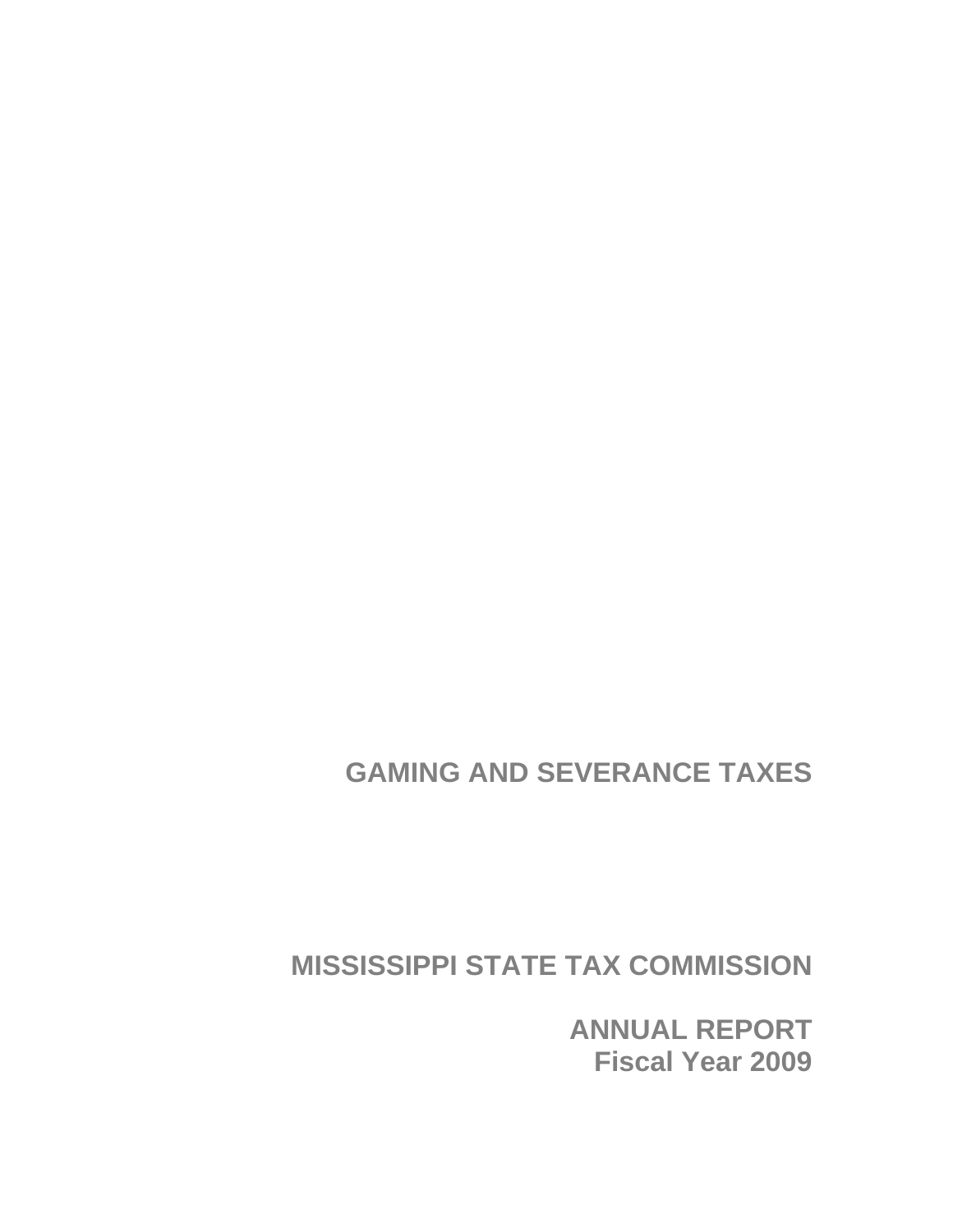### **TAX REVENUES FROM GAMING**

### **Fiscal Year 2009 Compared with Fiscal Year 2008**

|                                   | <b>FISCAL YEAR 2009</b>                          |                                    |                                                          |                  |  |  |
|-----------------------------------|--------------------------------------------------|------------------------------------|----------------------------------------------------------|------------------|--|--|
| <b>COLLECTION</b><br><b>MONTH</b> | <b>GENERAL</b><br><b>FUND</b><br><b>TRANSFER</b> | <b>BOND SINKING</b><br><b>FUND</b> | <b>TRANSFER</b><br><b>TO LOCAL</b><br><b>GOVERNMENTS</b> | <b>TOTALS</b>    |  |  |
| <b>JULY</b>                       | \$3,000,000.00<br>\$16,012,129.48                |                                    | \$9,599,303.96                                           | \$28,611,433.44  |  |  |
| <b>AUGUST</b>                     | 14,576,724.25                                    | 3,000,000.00                       | 8,829,571.53                                             | 26,406,295.78    |  |  |
| <b>SEPTEMBER</b>                  | 16,103,120.33                                    | 3,000,000.00                       | 9,614,348.66                                             | 28,717,468.99    |  |  |
| <b>OCTOBER</b>                    | 12,249,502.92                                    | 3,000,000.00                       | 7,497,799.78                                             | 22,747,302.70    |  |  |
| <b>NOVEMBER</b>                   | 12,033,178.07                                    |                                    | 7,342,749.76                                             | 22,375,927.83    |  |  |
| <b>DECEMBER</b>                   | 3,000,000.00<br>14,886,527.16                    |                                    | 8,632,442.83                                             | 26,518,969.99    |  |  |
| <b>JANUARY</b>                    | 13,453,413.17                                    | 3,000,000.00                       | 8,530,451.48                                             | 24,983,864.65    |  |  |
| <b>FEBRUARY</b>                   | 13,175,236.63                                    | 3,000,000.00                       | 7,874,502.49                                             | 24,049,739.12    |  |  |
| <b>MARCH</b>                      | 18,386,869.42                                    | 3,000,000.00                       | 10,410,745.28                                            | 31,797,614.70    |  |  |
| <b>APRIL</b>                      | 12,565,201.79                                    | 3,000,000.00                       | 7,676,839.15                                             | 23,242,040.94    |  |  |
| <b>MAY</b>                        | 12,682,553.64<br>3,000,000.00                    |                                    | 7,789,406.48                                             | 23,471,960.12    |  |  |
| <b>JUNE</b>                       | 16,258,361.81                                    | 3,000,000.00                       | 9,943,001.20                                             | 29,201,363.01    |  |  |
| <b>TOTALS</b>                     | \$172,382,818.67                                 | \$36,000,000.00                    | \$103,741,162.60                                         | \$312,123,981.27 |  |  |

|                                   | <b>FISCAL YEAR 2008</b>                          |                                    |                                                          |                  |  |  |
|-----------------------------------|--------------------------------------------------|------------------------------------|----------------------------------------------------------|------------------|--|--|
| <b>COLLECTION</b><br><b>MONTH</b> | <b>GENERAL</b><br><b>FUND</b><br><b>TRANSFER</b> | <b>BOND SINKING</b><br><b>FUND</b> | <b>TRANSFER</b><br><b>TO LOCAL</b><br><b>GOVERNMENTS</b> | <b>TOTALS</b>    |  |  |
| <b>JULY</b>                       | \$20,677,827.52                                  | \$3,000,000.00                     | \$11,699,851.42                                          | \$35,377,678.94  |  |  |
| <b>AUGUST</b>                     | 14,885,184.15                                    | 3,000,000.00                       | 9,071,410.71                                             | 26,956,594.86    |  |  |
| <b>SEPTEMBER</b>                  | 14,996,967.69                                    | 3,000,000.00                       | 9,086,210.09                                             | 27,083,177.78    |  |  |
| <b>OCTOBER</b>                    | 17,168,837.50                                    | 3,000,000.00                       | 9,908,446.55                                             | 30,077,284.05    |  |  |
| <b>NOVEMBER</b>                   | 13,382,973.97                                    | 3,000,000.00                       | 8,017,671.70                                             | 24,400,645.67    |  |  |
| <b>DECEMBER</b>                   | 16,643,334.68                                    | 3,000,000.00                       | 9,533,865.29                                             | 29,177,199.97    |  |  |
| <b>JANUARY</b>                    | 15,411,668.71                                    | 3,000,000.00                       | 9,372,584.43                                             | 27,784,253.14    |  |  |
| <b>FEBRUARY</b>                   | 14,544,627.72                                    | 3,000,000.00                       | 8,629,358.54                                             | 26,173,986.26    |  |  |
| <b>MARCH</b>                      | 20,550,019.67                                    | 3,000,000.00                       | 11,448,595.03                                            | 34,998,614.70    |  |  |
| <b>APRIL</b>                      | 14,127,013.86                                    | 3,000,000.00                       | 8,385,272.01                                             | 25,512,285.87    |  |  |
| <b>MAY</b>                        | 13,300,431.75                                    | 3,000,000.00                       | 8,228,681.04                                             | 24,529,112.79    |  |  |
| <b>JUNE</b>                       | 18,351,436.82                                    | 3,000,000.00                       | 11,166,459.31                                            | 32,517,896.13    |  |  |
| <b>TOTALS</b>                     | \$194,040,324.04                                 | \$36,000,000.00                    | \$114,548,406.12                                         | \$344,588,730.16 |  |  |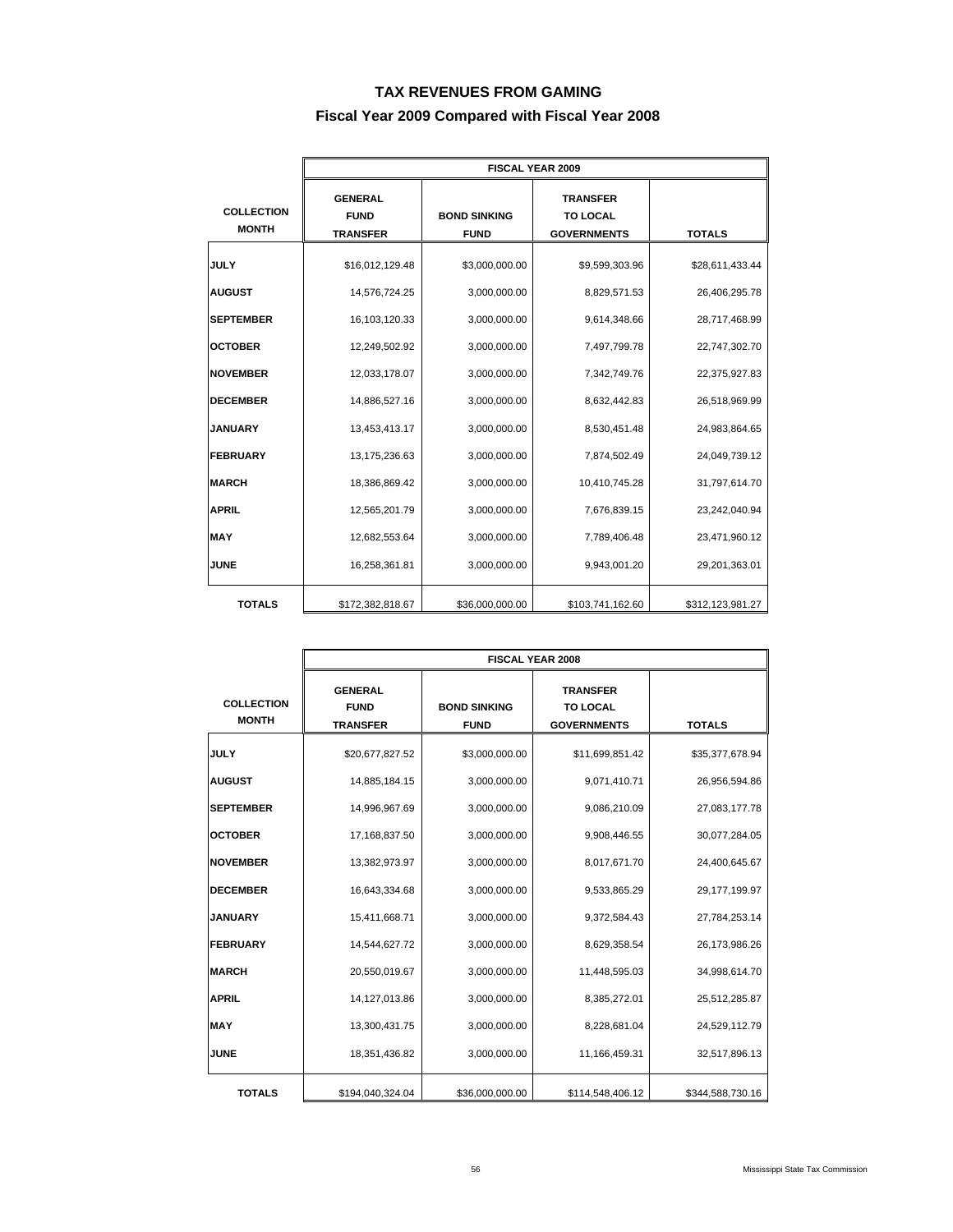# **GAS, OIL AND TIMBER SEVERANCE TAX PAYMENTS FISCAL YEAR ENDING JUNE 30, 2009**

|                  | <b>GAS</b>      | OIL             | <b>TIMBER</b>   |              |  |
|------------------|-----------------|-----------------|-----------------|--------------|--|
| <b>COUNTY</b>    | <b>PAYMENTS</b> | <b>PAYMENTS</b> | <b>PAYMENTS</b> | <b>TOTAL</b> |  |
| <b>ADAMS</b>     | \$14,175.05     | \$713,209.72    | \$5,292.04      | \$732,676.81 |  |
| <b>ALCORN</b>    |                 |                 | 3,113.82        | 3,113.82     |  |
| <b>AMITE</b>     | 54,220.29       | 587,669.12      | 23,975.02       | 665,864.43   |  |
| <b>ATTALA</b>    |                 |                 | 15,479.25       | 15,479.25    |  |
| <b>BENTON</b>    |                 |                 | 2,095.80        | 2,095.80     |  |
| <b>BOLIVAR</b>   |                 |                 | 1,136.28        | 1,136.28     |  |
| CALHOUN          |                 |                 | 15,239.62       | 15,239.62    |  |
| CARROLL          |                 |                 | 11,878.17       | 11,878.17    |  |
| <b>CHICKASAW</b> | 79,343.39       | 3,926.77        | 7,080.06        | 90,350.22    |  |
| <b>CHOCTAW</b>   |                 |                 | 18,945.22       | 18,945.22    |  |
| <b>CLAIBORNE</b> | 5,028.01        |                 | 13,290.25       | 18,318.26    |  |
| <b>CLARKE</b>    | 22,247.45       | 744,345.32      | 39,174.75       | 805,767.52   |  |
| <b>CLAY</b>      | 76,616.16       | 4,315.59        | 6,356.60        | 87,288.35    |  |
| COAHOMA          |                 |                 | 1,230.04        | 1,230.04     |  |
| <b>COPIAH</b>    |                 |                 | 33,848.28       | 33,848.28    |  |
| <b>COVINGTON</b> | 2,463,979.05    | 678,762.25      | 13,124.21       | 3,155,865.51 |  |
| <b>DESOTO</b>    |                 |                 | 455.21          | 455.21       |  |
| <b>FORREST</b>   | 468,227.66      | 346,237.32      | 6,323.12        | 820,788.10   |  |
| <b>FRANKLIN</b>  | 1,509.62        | 423,359.23      | 18,463.88       | 443,332.73   |  |
| <b>GEORGE</b>    |                 |                 | 6,280.26        | 6,280.26     |  |
| <b>GREENE</b>    | 363,980.05      | 258,454.20      | 25,052.87       | 647,487.12   |  |
| <b>GRENADA</b>   |                 |                 | 4,493.88        | 4,493.88     |  |
| <b>HANCOCK</b>   | 132,805.84      |                 | 10,145.08       | 142,950.92   |  |
| <b>HARRISON</b>  |                 |                 | 8,844.92        | 8,844.92     |  |
| <b>HINDS</b>     | 260,404.80      | 400,578.36      | 11,186.86       | 672,170.02   |  |
| <b>HOLMES</b>    |                 |                 | 10,469.89       | 10,469.89    |  |
| <b>HUMPHREYS</b> |                 |                 | 92.00           | 92.00        |  |
| <b>ISSAQUENA</b> |                 |                 | 2,243.72        | 2,243.72     |  |
| <b>ITAWAMBA</b>  | 576.80          |                 | 16,565.07       | 17,141.87    |  |
| <b>JACKSON</b>   |                 |                 | 6,269.76        | 6,269.76     |  |
| <b>JASPER</b>    | 2,598,904.50    | 2,925,874.77    | 25,910.49       | 5,550,689.76 |  |
| <b>JEFFERSON</b> | 32,361.08       | 111,518.14      | 13,846.07       | 157,725.29   |  |
| JEFFERSON DAVIS  | 4,220,326.68    | 501,194.45      | 20,848.59       | 4,742,369.72 |  |
| <b>JONES</b>     | 222,309.93      | 2,192,689.56    | 18,542.49       | 2,433,541.98 |  |
| <b>KEMPER</b>    |                 |                 | 37,907.10       | 37,907.10    |  |
| LAFAYETTE        |                 |                 | 7,034.84        | 7,034.84     |  |
| LAMAR            | 2,272,758.36    | 756,938.19      | 14,382.38       | 3,044,078.93 |  |
| LAUDERDALE       |                 |                 | 24,826.36       | 24,826.36    |  |
| <b>LAWRENCE</b>  | 399,855.10      | 189,160.85      | 28,911.90       | 617,927.85   |  |
| <b>LEAKE</b>     |                 |                 | 15,561.54       | 15,561.54    |  |
| <b>LEE</b>       | 49,453.98       |                 | 2,949.57        | 52,403.55    |  |
| <b>LEFLORE</b>   |                 | 68,074.60       | 674.22          | 68,748.82    |  |
| <b>LINCOLN</b>   | 555.28          | 2,511,722.16    | 27,303.39       | 2,539,580.83 |  |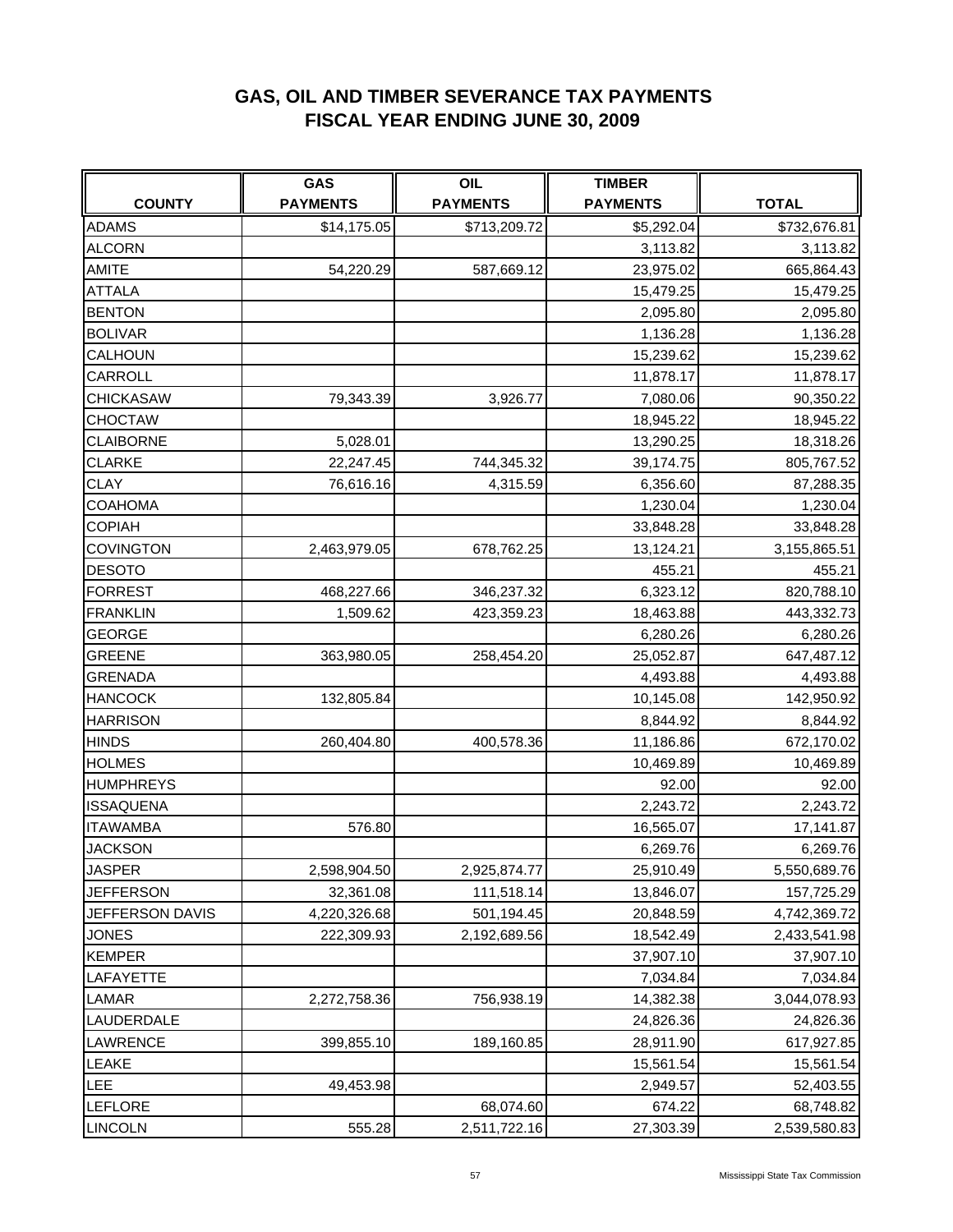# **GAS, OIL AND TIMBER SEVERANCE TAX PAYMENTS FISCAL YEAR ENDING JUNE 30, 2009**

| <b>COUNTY</b>       | GAS<br><b>PAYMENTS</b> | <b>OIL</b><br><b>PAYMENTS</b> | <b>TIMBER</b><br><b>PAYMENTS</b> | <b>TOTAL</b>    |  |
|---------------------|------------------------|-------------------------------|----------------------------------|-----------------|--|
| <b>LOWNDES</b>      | 34,711.48              | 9,205.68                      | 4,734.88                         | 48,652.04       |  |
| <b>MADISON</b>      |                        | 40,684.84                     | 8,746.31                         | 49,431.15       |  |
| <b>MARION</b>       | 930,932.70             | 621,314.91                    | 19,954.79                        | 1,572,202.40    |  |
| <b>MARSHALL</b>     |                        |                               | 3,667.80                         | 3,667.80        |  |
| <b>MONROE</b>       | 357,701.06             | 30,746.91                     | 10,991.01                        | 399,438.98      |  |
| <b>MONTGOMERY</b>   |                        |                               | 8,928.17                         | 8,928.17        |  |
| <b>NESHOBA</b>      |                        |                               | 14,269.05                        | 14,269.05       |  |
| <b>NEWTON</b>       |                        |                               | 20,363.41                        | 20,363.41       |  |
| <b>NOXUBEE</b>      |                        |                               | 16,166.80                        | 16,166.80       |  |
| <b>OKTIBBEHA</b>    | 725,401.83             |                               | 11,296.86                        | 736,698.69      |  |
| <b>PANOLA</b>       |                        |                               | 5,878.38                         | 5,878.38        |  |
| PEARL RIVER         | 294,629.35             | 65,246.54                     | 18,260.46                        | 378,136.35      |  |
| PERRY               | 2,902.64               | 289,483.38                    | 14,697.19                        | 307,083.21      |  |
| <b>PIKE</b>         |                        | 1,188,170.04                  | 14,636.87                        | 1,202,806.91    |  |
| <b>PONTOTOC</b>     | 19,647.80              |                               | 6,997.94                         | 26,645.74       |  |
| <b>PRENTISS</b>     |                        |                               | 6,563.69                         | 6,563.69        |  |
| QUITMAN             |                        |                               | 46.00                            | 46.00           |  |
| <b>RANKIN</b>       | 2,766,148.11           | 210,825.67                    | 23,733.59                        | 3,000,707.37    |  |
| <b>SCOTT</b>        |                        | 40,567.79                     | 11,005.59                        | 51,573.38       |  |
| <b>SHARKEY</b>      |                        |                               | 403.14                           | 403.14          |  |
| <b>SIMPSON</b>      | 104,488.22             | 587,606.69                    | 24,379.28                        | 716,474.19      |  |
| <b>SMITH</b>        | 178,013.24             | 932,948.14                    | 18,494.11                        | 1,129,455.49    |  |
| <b>STONE</b>        | 29,829.78              |                               | 6,744.92                         | 36,574.70       |  |
| <b>SUNFLOWER</b>    |                        |                               | 0.00                             | 0.00            |  |
| <b>TALLAHATCHIE</b> |                        |                               | 1,714.87                         | 1,714.87        |  |
| <b>TATE</b>         |                        |                               | 1,067.91                         | 1,067.91        |  |
| <b>TIPPAH</b>       |                        |                               | 7,640.16                         | 7,640.16        |  |
| <b>TISHOMINGO</b>   |                        |                               | 11,872.10                        | 11,872.10       |  |
| <b>TUNICA</b>       |                        |                               | 290.00                           | 290.00          |  |
| <b>UNION</b>        |                        |                               | 5,466.58                         | 5,466.58        |  |
| <b>WALTHALL</b>     | 214,591.27             | 24,881.43                     | 11,035.52                        | 250,508.22      |  |
| <b>WARREN</b>       | 165,757.91             | 168,006.00                    | 8,520.92                         | 342,284.83      |  |
| <b>WASHINGTON</b>   |                        |                               | 1,248.96                         | 1,248.96        |  |
| <b>WAYNE</b>        | 493,723.11             | 4,149,932.12                  | 28,990.90                        | 4,672,646.13    |  |
| <b>WEBSTER</b>      |                        |                               | 20,268.18                        | 20,268.18       |  |
| <b>WILKINSON</b>    | 158,488.38             | 335,677.99                    | 20,231.72                        | 514,398.09      |  |
| <b>WINSTON</b>      |                        |                               | 21,932.20                        | 21,932.20       |  |
| YALOBUSHA           |                        |                               | 9,913.43                         | 9,913.43        |  |
| YAZOO               | 4,463.96               | 1,000,325.22                  | 2,444.24                         | 1,007,233.42    |  |
| <b>TOTAL</b>        | \$20,221,069.92        | \$23,113,653.95               | \$1,000,442.80                   | \$44,335,166.67 |  |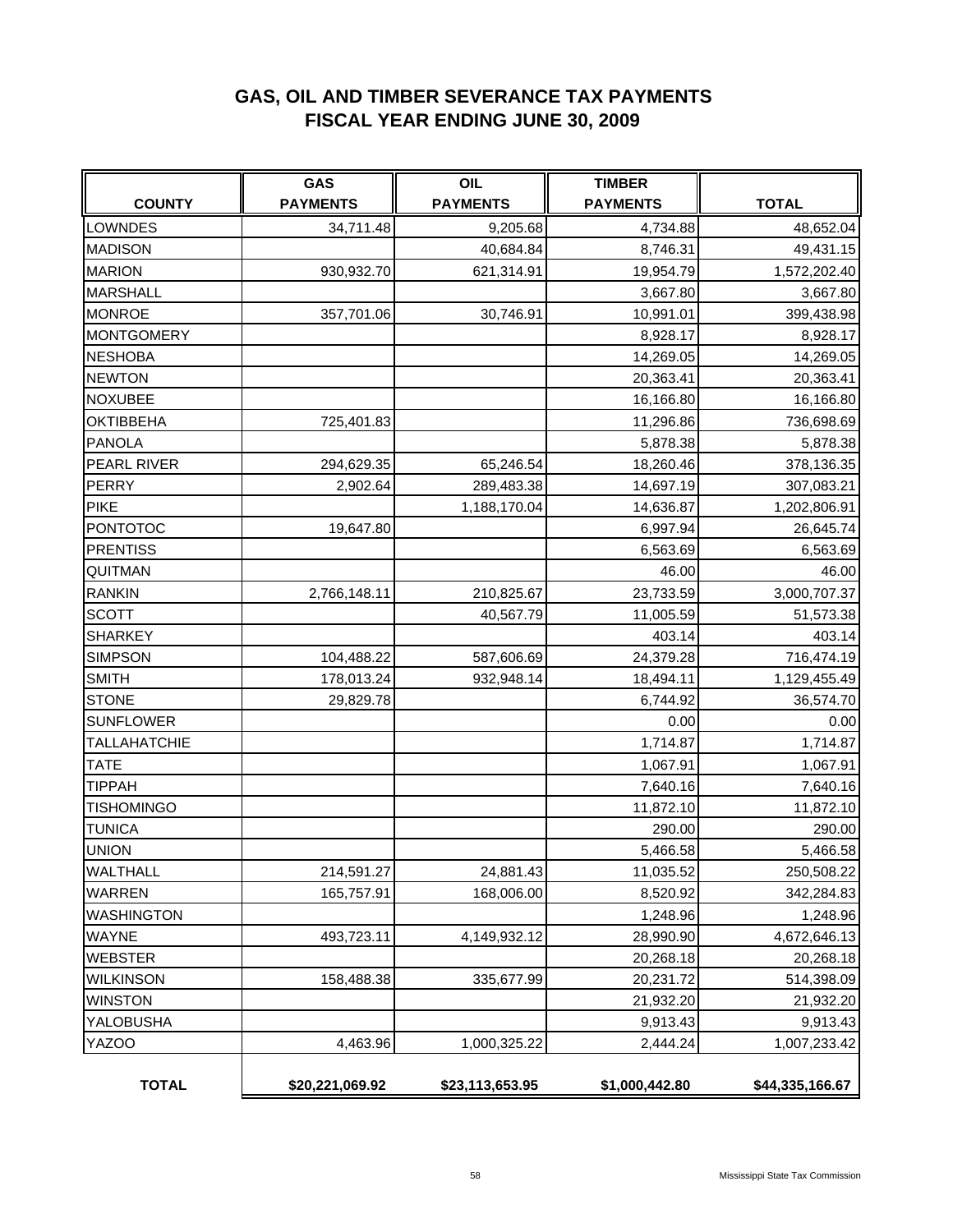**PETROLEUM TAX** 

**MISSISSIPPI STATE TAX COMMISSION** 

**ANNUAL REPORT Fiscal Year 2009**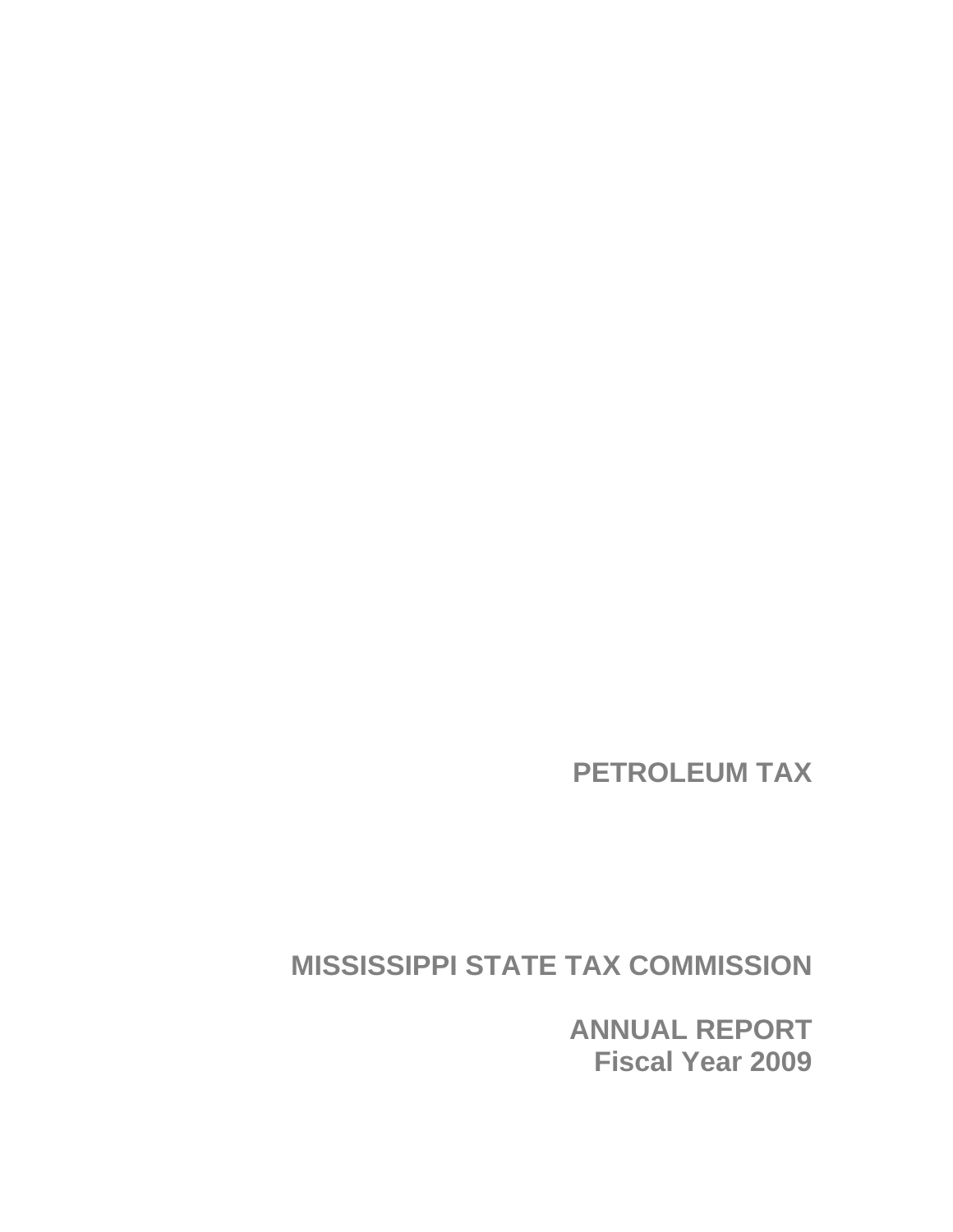| AUTOMOTIVE GASOLINE TAX COLLECTIONS     |
|-----------------------------------------|
| TAX COLLECTED ON GASOLINE 18 CENTS      |
| <b>FISCAL YEAR ENDING JUNE 30, 2009</b> |

|              |                |               |                  | <b>NET</b>     |               |                |                   |               |                    |
|--------------|----------------|---------------|------------------|----------------|---------------|----------------|-------------------|---------------|--------------------|
|              | <b>GROSS</b>   | <b>EXEMPT</b> | 2%               | <b>TAXABLE</b> |               |                | <b>GOVERNMENT</b> |               | <b>TOTAL</b>       |
|              | <b>GALLONS</b> | <b>SALES</b>  | <b>ALLOWANCE</b> | <b>GALLONS</b> | <b>TAX</b>    | <b>PENALTY</b> | <b>EXEMPTIONS</b> | <b>CREDIT</b> | <b>COLLECTIONS</b> |
|              |                |               |                  |                |               |                |                   |               |                    |
| 2008         |                |               |                  |                |               |                |                   |               |                    |
| July         | 341, 351, 954  | 200,227,369   | 2,822,492        | 138,302,093    | \$24,894,376  | \$24,204       | \$185,751         | \$222,450     | \$24,510,379       |
| August       | 346,451,548    | 204,749,626   | 2,834,055        | 138,868,867    | 24,996,396    | 4,350          | 171,446           | 120,463       | 24,708,837         |
| September    | 360,710,763    | 207,040,478   | 3,073,408        | 150,596,877    | 27,107,487    | 6,609          | 177,603           | 33,504        | 26,902,988         |
| October      | 313,609,055    | 209,799,688   | 2,076,178        | 101,733,189    | 18,311,974    | 25,260         | 183,793           | 339,880       | 17,813,560         |
| November     | 354,500,291    | 184,063,221   | 3,408,739        | 167,028,331    | 30,065,100    | 17,096         | 165,627           | 1,981,048     | 27,935,520         |
| December     | 359,894,628    | 220,774,336   | 2,782,408        | 136,337,884    | 24,540,819    | 24,777         | 146,717           | 755,235       | 23,663,644         |
|              |                |               |                  |                |               |                |                   |               |                    |
| 2009         |                |               |                  |                |               |                |                   |               |                    |
| January      | 356,362,965    | 216,026,961   | 2,806,717        | 137,529,287    | 24,755,272    | 4,265          | 148,975           | 288,172       | 24,322,391         |
| February     | 316,282,500    | 189,718,093   | 2,531,289        | 124,033,118    | 22,325,961    | 6,482          | 146,302           | 16,886        | 22,169,255         |
| March        | 353,704,050    | 220,864,592   | 2,656,787        | 130, 182, 671  | 23,432,881    | 21,066         | 147,357           | 187,955       | 23,118,636         |
| April        | 356,607,400    | 204,547,287   | 3,041,206        | 149,018,907    | 26,823,403    | 6,623          | 175,334           | 922,884       | 25,731,809         |
| May          | 349,743,201    | 217,777,462   | 2,639,319        | 129,326,420    | 23,278,755    | 4,786          | 158,559           | 84,316        | 23,040,665         |
| June         | 360,489,035    | 211,745,831   | 2,974,863        | 145,768,339    | 26,238,301    | 26,412         | 160,057           | 1,237,983     | 24,866,672         |
|              |                |               |                  |                |               |                |                   |               |                    |
| <b>Total</b> | 4,169,707,390  | 2,487,334,944 | 33,647,461       | 1,648,725,983  | \$296,770,724 | \$171,929      | \$1,967,521       | \$6,190,778   | \$288,784,354      |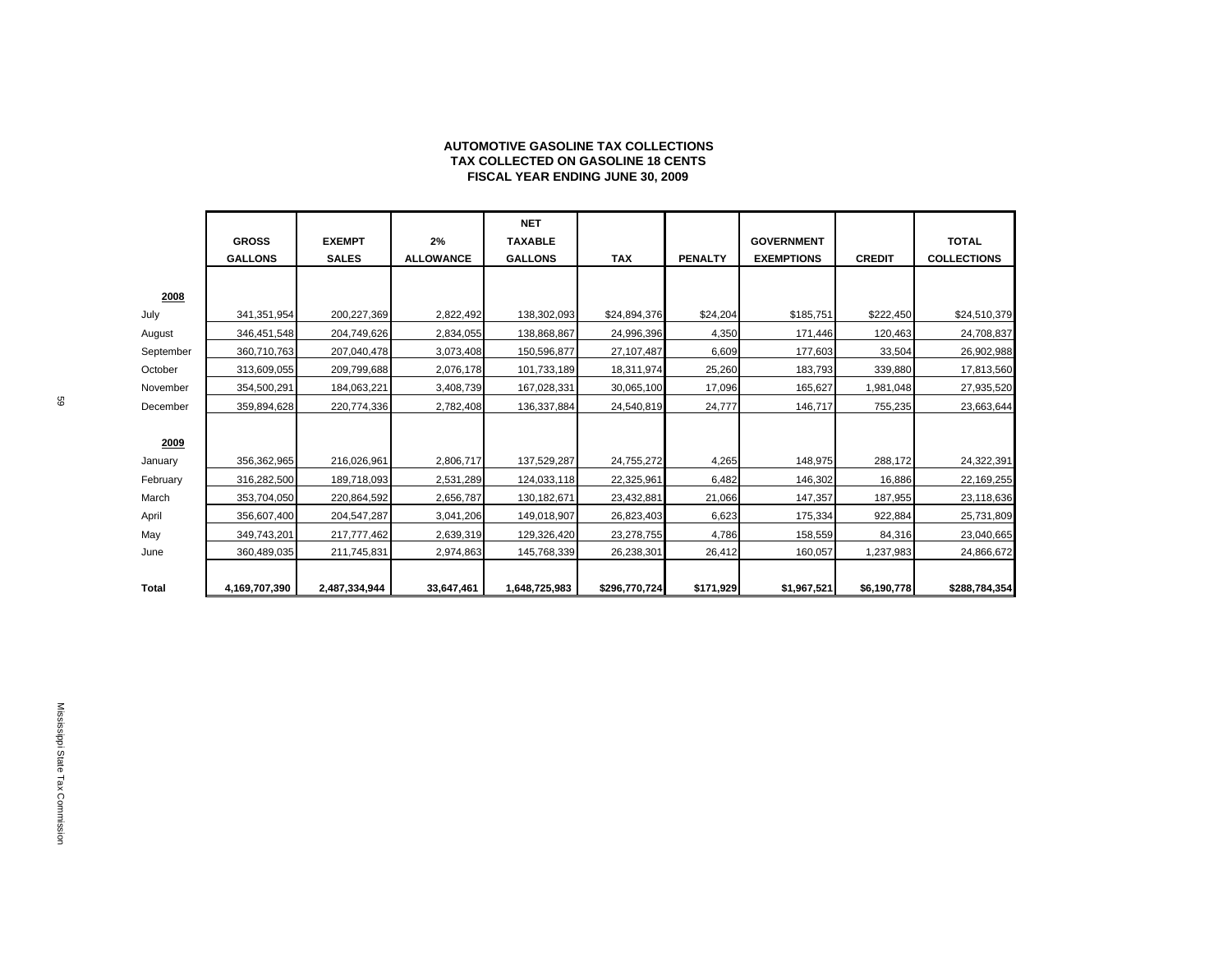# **SPECIAL FUEL TAX COLLECTIONSSPECIAL FUEL DISTRIBUTORS FISCAL YEAR ENDING JUNE 30, 2009**

|           | <b>DYED DIESEL</b> |             |                          |            |                    |               |                 |             |                  |            |                |                   |                    |                   |               |
|-----------|--------------------|-------------|--------------------------|------------|--------------------|---------------|-----------------|-------------|------------------|------------|----------------|-------------------|--------------------|-------------------|---------------|
|           | & KEROSENE         |             | <b>FUEL OIL</b>          |            | UNDYED DIESEL FUEL |               | <b>JET FUEL</b> |             | DYED DIESEL FUEL |            |                |                   | <b>CREDIT</b>      |                   |               |
|           | (5.75 CENTS)       |             | (5.75 CENTS)             |            | (18 CENTS)         |               | (5.25 CENTS)    |             | (12.25 CENTS)    |            |                | <b>GOVERNMENT</b> | <b>UNDYED</b>      | <b>AUTHORIZED</b> |               |
|           | <b>GALLONS</b>     | TAX         | <b>GALLONS</b>           | <b>TAX</b> | <b>GALLONS</b>     | <b>TAX</b>    | <b>GALLONS</b>  | <b>TAX</b>  | <b>GALLONS</b>   | <b>TAX</b> | <b>PENALTY</b> | <b>EXEMPTIONS</b> | <b>DIESEL FUEL</b> | <b>CREDITS</b>    | <b>TOTAL</b>  |
|           |                    |             |                          |            |                    |               |                 |             |                  |            |                |                   |                    |                   |               |
| 2008      |                    |             |                          |            |                    |               |                 |             |                  |            |                |                   |                    |                   |               |
| July      | 16.856.229         | \$969,233   |                          |            | 56,728,364         | \$10,211,024  | 2.797.643       | \$146,876   | 271.920          | \$33,310   | \$93,524       | \$83,935          |                    | \$134,647         | \$11,235,386  |
| August    | 17,355,751         | 997.956     | 1.080                    | \$62       | 52.919.041         | 9.532.627     | 2.945.921       | 154.661     | 175.383          | 21,484     | 53.029         | 83.494            |                    | 105.445           | 10,570,881    |
| September | 12,549,964         | 721,623     | $\sim$                   |            | 54,494,332         | 9,808,980     | 2,784,953       | 146,210     | 126,783          | 15,531     | 21,404         | 114,698           |                    | 14,555            | 10,584,494    |
| October   | 11,441,357         | 657.878     | 810                      | 47         | 53.938.027         | 9.708.844     | 2,536,219       | 133,152     | 336.479          | 41,219     | 11,820         | 113.293           |                    | 55.672            | 10,383,994    |
| November  | 13,345,299         | 767,355     | $\sim$                   |            | 57,413,174         | 10,334,371    | 2,464,526       | 129,388     | 84,257           | 10,322     | 4,379          | 120,858           |                    | 8,600             | 11,116,356    |
| December  | 9.649.782          | 554.863     | 570                      | 33         | 46.592.587         | 8.440.666     | 2,020,335       | 106,068     | 99.087           | 12,138     | 4,153          | 110.039           |                    | 15,548            | 8,992,334     |
|           |                    |             |                          |            |                    |               |                 |             |                  |            |                |                   |                    |                   |               |
| 2009      |                    |             |                          |            |                    |               |                 |             |                  |            |                |                   |                    |                   |               |
| January   | 9.641.978          | 554.414     | $\overline{\phantom{a}}$ |            | 45.287.097         | 8.151.678     | 2,163,491       | 113,583     | 61,481           | 7,531      | 2,105          | 91.610            |                    | 27.276            | 8,710,426     |
| February  | 9,104,378          | 523,502     | $\overline{\phantom{a}}$ |            | 47,841,725         | 8.611.510     | 2,012,168       | 105,639     | 110.277          | 13.509     | 4,327          | 95.578            |                    | 25.671            | 9,137,239     |
| March     | 9.523.529          | 547.603     | 54                       |            | 47,430,585         | 8,537,505     | 2,187,911       | 114,865     | 88,220           | 10,807     | 10,619         | 107.730           |                    | 57.117            | 9,056,555     |
| April     | 8,695,074          | 499,967     | 810                      | 47         | 49,287,526         | 8,871,755     | 2,317,486       | 121,668     | 66,447           | 8,140      | 6,559          | 115,152           |                    | 13,461            | 9,379,522     |
| May       | 9.557.654          | 549.565     | $\sim$                   |            | 48.288.094         | 8.691.857     | 2.251.181       | 118,187     | 89.209           | 10,928     | 1,858          | 114.964           |                    | 76.470            | 9,180,961     |
| June      | 8,433,421          | 484,922     | 118                      |            | 46,891,634         | 8,440,494     | 2,502,006       | 131,355     | 63,864           | 7,823      | 11,335         | 106,256           |                    | 40,002            | 8,929,679     |
|           |                    |             |                          |            |                    |               |                 |             |                  |            |                |                   |                    |                   |               |
| Total     | 136,154,416        | \$7,828,881 | 3,442                    | \$198      | 607,112,186        | \$109,341,312 | 28,983,840      | \$1,521,652 | 1,573,407        | \$192,743  | \$225,113      | \$1,257,606       | \$0                | \$574,464         | \$117,277,828 |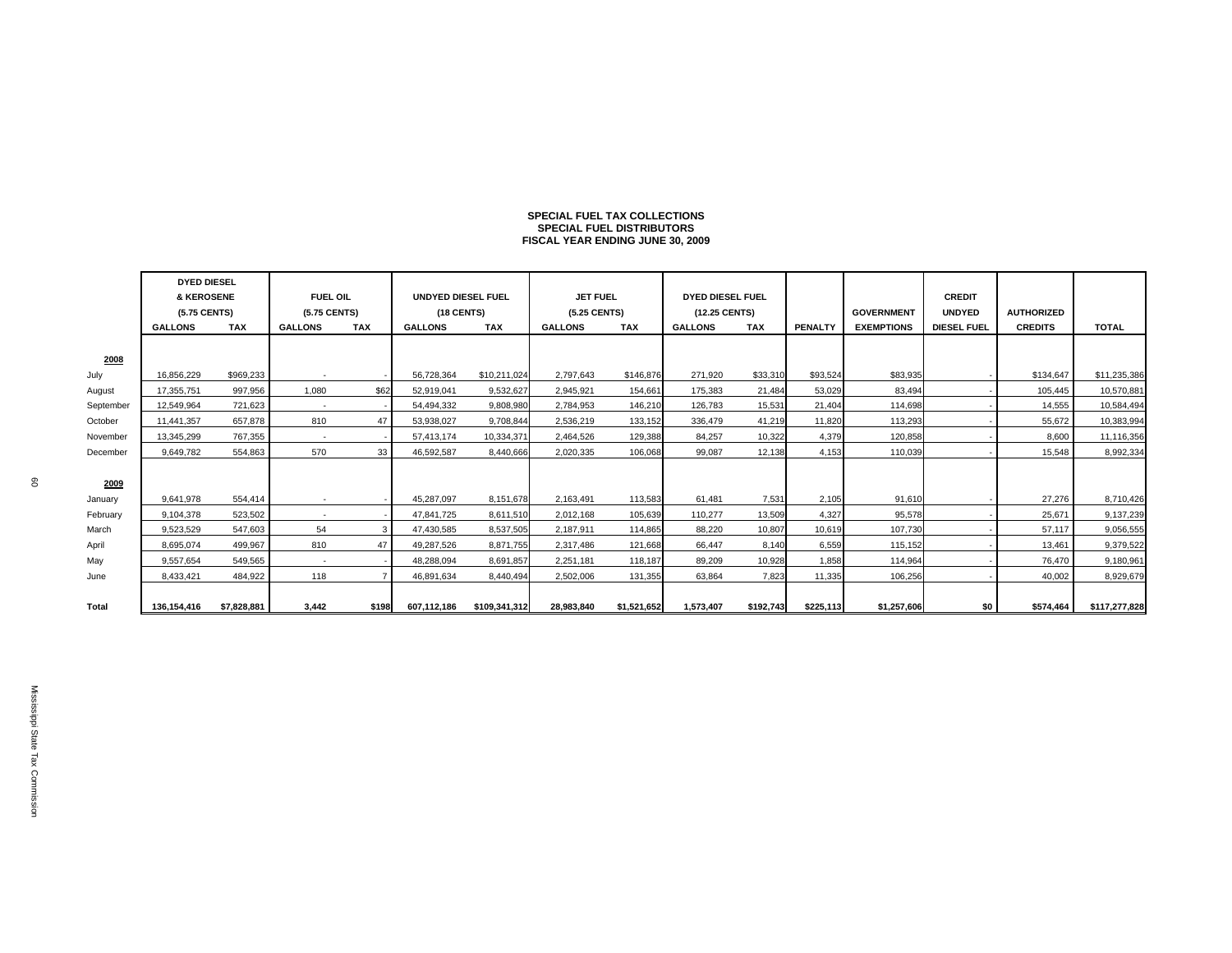### **SPECIAL FUEL TAX COLLECTIONS CONTRACTOR'S DIRECT PAY PERMITSFISCAL YEAR ENDING JUNE 30, 2009**

|           | <b>DYED DIESEL</b> |           |                 |            |                           |            |                         |           |                |                    |                   |              |
|-----------|--------------------|-----------|-----------------|------------|---------------------------|------------|-------------------------|-----------|----------------|--------------------|-------------------|--------------|
|           | & KEROSENE         |           | <b>FUEL OIL</b> |            | <b>UNDYED DIESEL FUEL</b> |            | <b>DYED DIESEL FUEL</b> |           |                | <b>CREDIT</b>      |                   |              |
|           | (5.75 CENTS)       |           | (5.75 CENTS)    |            | (18 CENTS)                |            | (12.25 CENTS)           |           |                | <b>UNDYED</b>      | <b>AUTHORIZED</b> |              |
|           | <b>GALLONS</b>     | TAX       | <b>GALLONS</b>  | <b>TAX</b> | <b>GALLONS</b>            | <b>TAX</b> | <b>GALLONS</b>          | TAX       | <b>PENALTY</b> | <b>DIESEL FUEL</b> | <b>CREDITS</b>    | <b>TOTAL</b> |
|           |                    |           |                 |            |                           |            |                         |           |                |                    |                   |              |
| 2008      |                    |           |                 |            |                           |            |                         |           |                |                    |                   |              |
| July      | 268.817            | \$15,457  | 34,886          | \$2,006    | 102,245                   | \$18,404   | 212,839                 | \$26,073  | \$0            | \$17,042           | \$0               | \$44,898     |
| August    | 271,098            | 15,588    | 19,493          | 1,121      | 65,697                    | 11,843     | 164,079                 | 20,100    | $\mathbf 0$    | 11,167             |                   | 37,485       |
| September | 210,341            | 12,095    | 20,656          | 1,188      | 81,745                    | 14,714     | 92,258                  | 11,302    | 0              | 12,275             |                   | 27,023       |
| October   | 218,969            | 12,591    | 13,496          | 776        | 89,197                    | 16,055     | 314,528                 | 38,530    | 671            | 16,023             |                   | 52,600       |
| November  | 250,521            | 14,405    | 17,523          | 1,008      | 18,383                    | 3,309      | 221,943                 | 27,188    | $\mathbf 0$    | 11,644             |                   | 34,266       |
| December  | 141,446            | 8,133     | 18,126          | 1,042      | 89,257                    | 16,066     | 111,780                 | 13,693    | 0              | 11,083             |                   | 27,851       |
|           |                    |           |                 |            |                           |            |                         |           |                |                    |                   |              |
| 2009      |                    |           |                 |            |                           |            |                         |           |                |                    |                   |              |
| January   | 77,337             | 4,447     | 11,076          | 637        | 155,711                   | 28,028     | (8, 282)                | $-1,015$  | 0              | 7,069              |                   | 25,028       |
| February  | 140,205            | 8,062     | 20,282          | 1.166      | 42,203                    | 7,597      | 120,035                 | 14,704    |                | 5,835              |                   | 25,694       |
| March     | 137,086            | 7,882     | 22,980          | 1,321      | 38,054                    | 6,850      | 201,450                 | 24,678    | 36             | 4,966              |                   | 35,801       |
| April     | 157,027            | 9,029     | 30,780          | 1.770      | 74,789                    | 13,462     | 71,410                  | 8,748     | 12             | 16,486             | 4,069             | 12,466       |
| May       | 147,978            | 8,509     | 11,040          | 635        | 105,619                   | 19,011     | 114,978                 | 14,085    | (1)            | 11,192             | 8,570             | 22,478       |
| June      | 157,394            | 9,050     | 20,376          | 1,172      | 107,650                   | 19,377     | 101,701                 | 12,581    |                | 12,404             |                   | 29,776       |
|           |                    |           |                 |            |                           |            |                         |           |                |                    |                   |              |
| Total     | 2,178,219          | \$125,248 | 240,714         | \$13,842   | 970,550                   | \$174,717  | 1,718,719               | \$210,666 | \$719          | \$137,186          | \$12,638          | \$375,366    |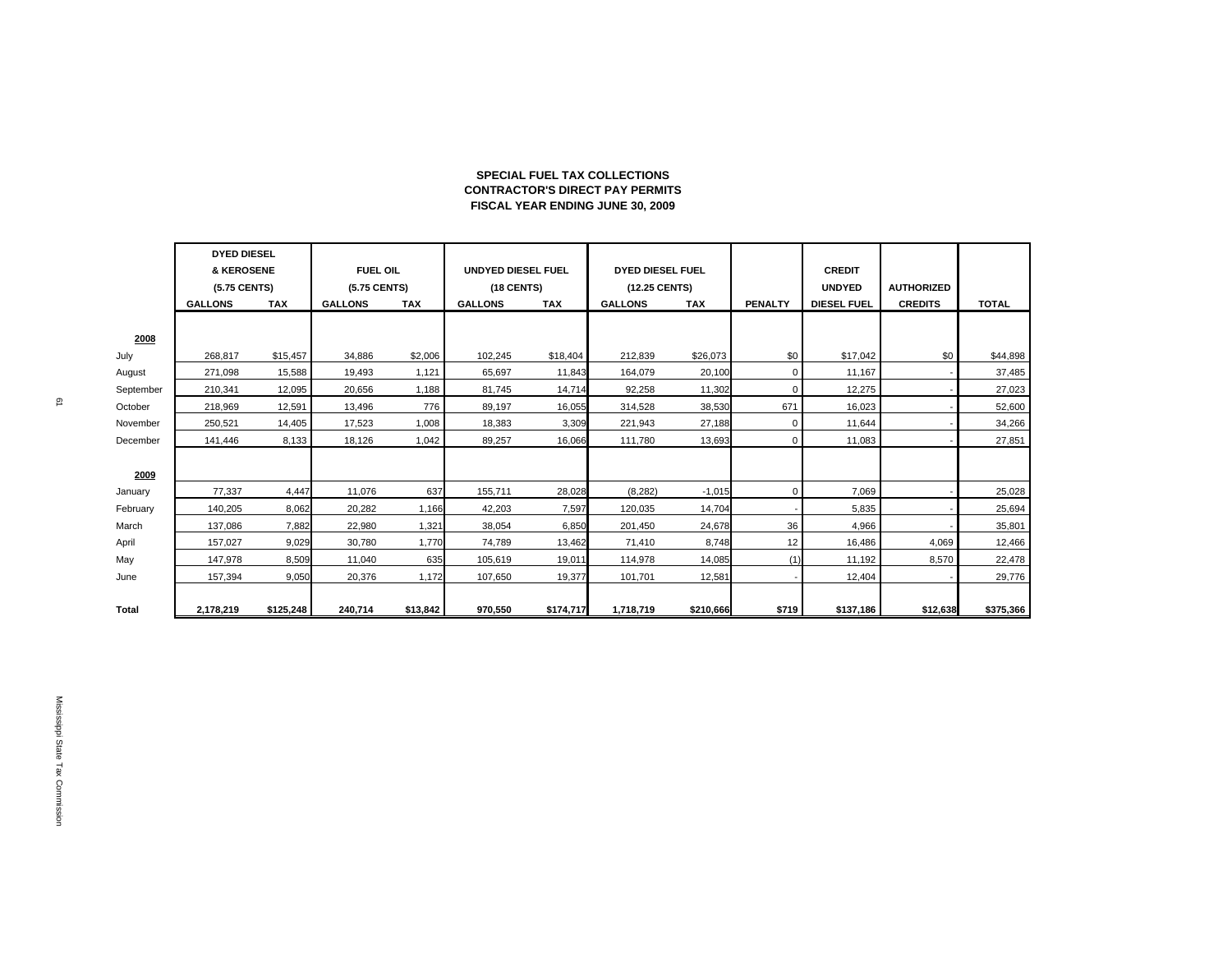### **TAX COLLECTED COMPRESSED GASFISCAL YEAR ENDING JUNE 30, 2009**

|           | <b>TAXABLE</b><br>(35 CENTS)<br><b>GALLONS</b> | <b>TAX</b> | <b>HIGHWAY USE</b><br>(16 3/4 CENT)<br><b>GALLONS</b> | <b>TAX</b> | <b>NATURAL GAS HWY</b><br>(18 CENTS)<br><b>GALLONS</b> | TAX            | <b>TOTAL</b><br><b>TAX</b> | <b>PENALTY</b> | <b>GOVERNMENTAL</b><br><b>EXEMPTIONS</b> | <b>CREDIT</b> | <b>TOTAL</b><br><b>PAID</b> | <b>COMPRESSED GAS</b><br><b>DECAL FEES</b> |
|-----------|------------------------------------------------|------------|-------------------------------------------------------|------------|--------------------------------------------------------|----------------|----------------------------|----------------|------------------------------------------|---------------|-----------------------------|--------------------------------------------|
| 2008      |                                                |            |                                                       |            |                                                        |                |                            |                |                                          |               |                             |                                            |
| July      | 8,831,332                                      | \$30,910   | 3,461                                                 | \$580      | 46                                                     | \$8            | \$31,498                   | \$0            | \$42                                     | \$999         | \$30,457                    | \$34,049                                   |
| August    | 6,437,814                                      | 22,532     | 1,821                                                 | 305        | 35                                                     | 6              | 22,844                     |                |                                          | 829           | 22,015                      | 6,090                                      |
| September | 6,920,132                                      | 24,220     | 1,639                                                 | 275        | 38                                                     | $\overline{7}$ | 24,502                     |                |                                          | 952           | 23,549                      | 2,924                                      |
| October   | 8,509,121                                      | 29,782     | 4,221                                                 | 707        | 164                                                    | 30             | 30,518                     |                | 60                                       | 243           | 30,216                      | 420                                        |
| November  | 9,996,225                                      | 34,987     | 10,469                                                | 1,754      | $\mathbf 0$                                            | 0              | 36,740                     | 172            | 252                                      | 460           | 36,201                      | 3,483                                      |
| December  | 11,727,517                                     | 41,046     | 12,638                                                | 2,117      | 0                                                      | 0              | 43,163                     | 79             | 320                                      | 816           | 42,107                      | $\Omega$                                   |
| 2009      |                                                |            |                                                       |            |                                                        |                |                            |                |                                          |               |                             |                                            |
| January   | 20,980,016                                     | 73,430     | 4,545                                                 | 761        | $\mathbf 0$                                            | $\Omega$       | 74,191                     | 95             | 62                                       | 973           | 73,251                      | 1,313                                      |
| February  | 17,936,620                                     | 62,778     | 10,544                                                | 1,766      | $\mathbf 0$                                            | 0              | 64,544                     |                | 268                                      | 373           | 63,903                      | 2,175                                      |
| March     | 13,651,399                                     | 47,780     | 13,374                                                | 2,240      | 153                                                    | 28             | 50,048                     | 73             | 354                                      | $-304$        | 50,070                      | 1,425                                      |
| April     | 9,483,859                                      | 33,194     | 2,328                                                 | 390        | 87                                                     | 16             | 33,599                     | 176            | 27                                       | 497           | 33,251                      | $\Omega$                                   |
| May       | 5,712,010                                      | 19,992     | 1,715                                                 | 287        | 46                                                     | 8              | 20,288                     | 19             |                                          |               | 20,306                      | 6,435                                      |
| June      | 3,486,516                                      | 12,203     | 9,513                                                 | 1,593      | 23                                                     | $\overline{4}$ | 13,800                     |                | 256                                      |               | 13,545                      | 5,021                                      |
| Total     | 123,672,561                                    | \$432,854  | 76,268                                                | \$12,775   | 592                                                    | \$107          | \$445,736                  | \$614          | \$1,641                                  | \$5,839       | \$438,870                   | \$63,334                                   |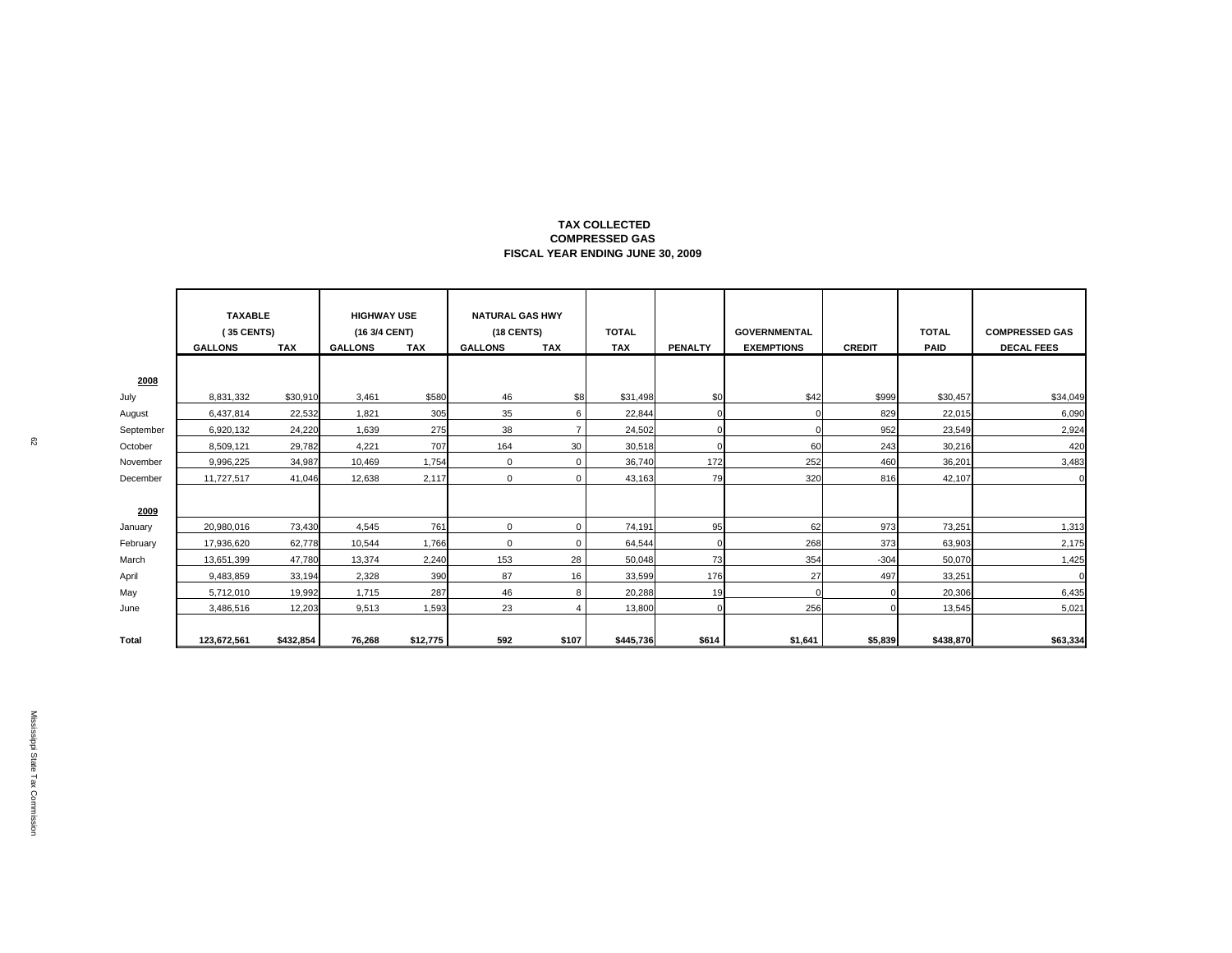|              | <b>GROSS</b><br><b>GALLONS</b> | <b>EXEMPT</b><br><b>SALES</b> | 2%<br><b>ALLOWANCE</b> | <b>NET</b><br><b>TAXABLE</b><br><b>GALLONS</b> | <b>TAX</b> | <b>PENALTY</b> | <b>GOVERNMENTAL</b><br><b>EXEMPTIONS</b> | <b>CREDIT</b> | <b>TOTAL</b><br><b>COLLECTIONS</b> |
|--------------|--------------------------------|-------------------------------|------------------------|------------------------------------------------|------------|----------------|------------------------------------------|---------------|------------------------------------|
| 2008         |                                |                               |                        |                                                |            |                |                                          |               |                                    |
| July         | 551,545                        | 363,629                       | 3,758                  | 184,158                                        | \$11,786   | \$47           | \$573                                    | \$493         | \$10,767                           |
| August       | 312,427                        | 237,585                       | ,497                   | 73,345                                         | 4,694      | 0              | 339                                      |               | 4,355                              |
| September    | 987,683                        | 302,971                       | 13,695                 | 671,017                                        | 42,945     | 0              | 356                                      | 4,441         | 38,148                             |
| October      | 407,915                        | 343,065                       | .298                   | 63,552                                         | 4,067      | 0              | 606                                      | 2,073         | 1,388                              |
| November     | 492,541                        | 325,479                       | 3,341                  | 163,721                                        | 10,478     |                | 578                                      | 1,404         | 8,496                              |
| December     | 510,621                        | 340,805                       | 3,397                  | 166,419                                        | 10,651     |                | 449                                      | 409           | 9,793                              |
| 2009         |                                |                               |                        |                                                |            |                |                                          |               |                                    |
| January      | 400,737                        | 318,963                       | .635                   | 80,139                                         | 5,129      |                |                                          | 2,166         | 2,963                              |
| February     | 606,425                        | 175,478                       | 8,609                  | 421,869                                        | 27,000     |                | 148                                      | 2,386         | 24,466                             |
| March        | 856,459                        | 369,495                       | 9,740                  | 477,224                                        | 30,542     |                | 435                                      | 2,609         | 27,498                             |
| April        | 254,616                        | 123,468                       | 2,623                  | 128,525                                        | 8,226      | 0              | 422                                      | 1,438         | 6,366                              |
| May          | 510,234                        | 309,809                       | 1,009                  | 196,416                                        | 12,571     |                | 841                                      | 5,483         | 6,247                              |
| June         | 796,979                        | 203,757                       | 11,865                 | 581,357                                        | 37,207     | 0              |                                          | 4,580         | 32,627                             |
| <b>Total</b> | 6,688,182                      | 3,414,504                     | 62,467                 | 3,207,742                                      | \$205,295  | \$47           | \$4,748                                  | \$27,480      | \$173,114                          |

### **TAX COLLECTED ON AVIATION GASOLINE 6.4 CENTS PER GALLON FISCAL YEAR ENDING JUNE 30, 2009**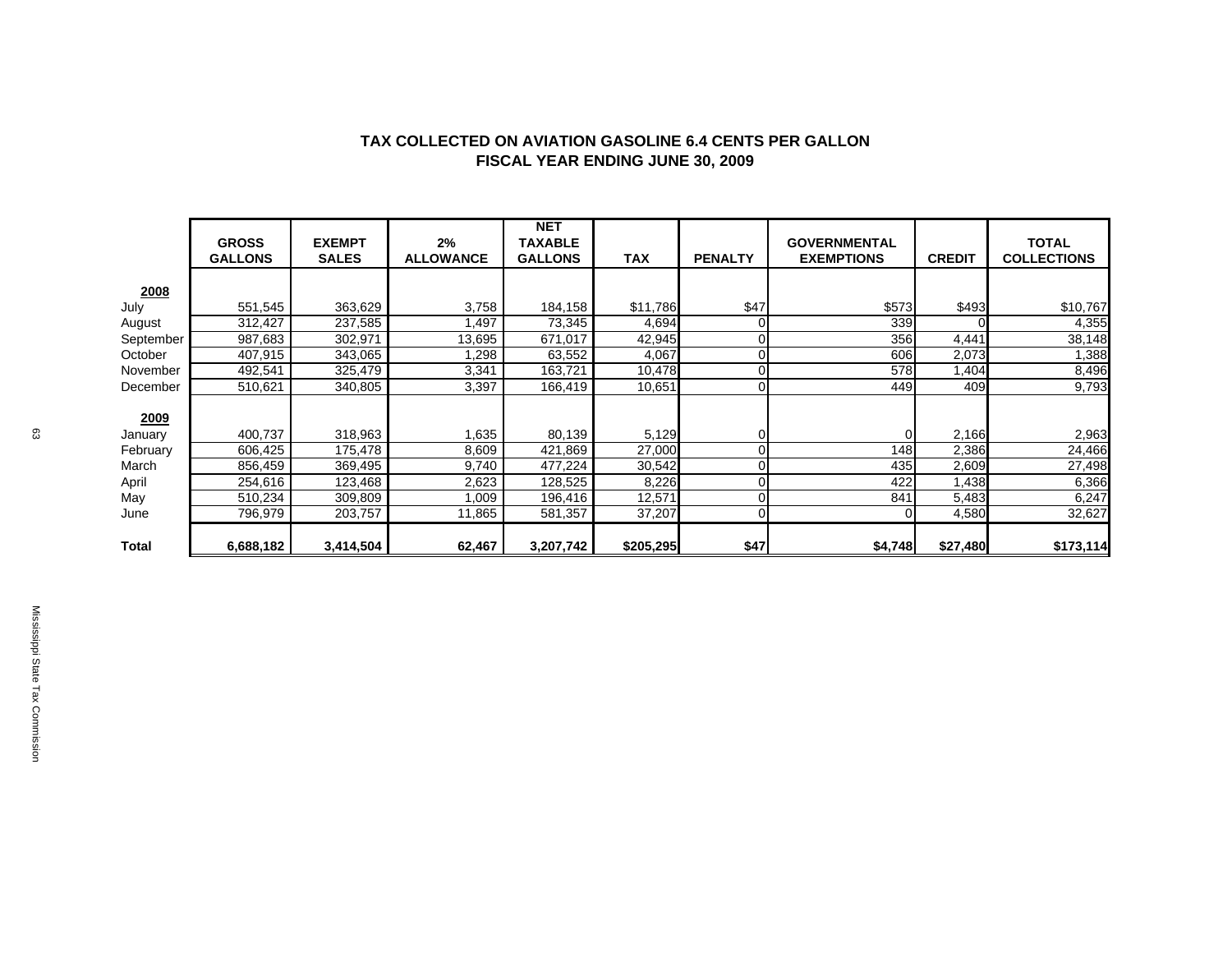### **NATURAL GAS, COMPRESSED GAS, LOCOMOTIVE FUEL COLLECTIONS FISCAL YEAR ENDING JUNE 30, 2009**

|    |                                         | <b>JULY</b><br>2008 | <b>AUGUST</b><br>2008 | <b>SEPTEMBER</b><br>2008 | <b>OCTOBER</b><br>2008 | <b>NOVEMBER</b><br>2008 | <b>DECEMBER</b><br>2008 | <b>JANUARY</b><br>2009 | <b>FEBRUARY</b><br>2009 | <b>MARCH</b><br>2009 | <b>APRIL</b><br>2009 | <b>MAY</b><br>2009 | <b>JUNE</b><br>2009 | <b>TOTAL</b><br><b>COLLECTIONS</b> |
|----|-----------------------------------------|---------------------|-----------------------|--------------------------|------------------------|-------------------------|-------------------------|------------------------|-------------------------|----------------------|----------------------|--------------------|---------------------|------------------------------------|
|    | Natural Gas Used 3 Cents\MCF            | 2,365,113           | 2,521,150             | 2,424,323                | 2,043,348              | 1,420,830               | 1,750,505               | 2,728,117              | 3,306,750               | 3,197,990            | 2,920,200            | 3,005,965          | 2,339,971           | 30,024,262                         |
|    | Tax on Natural Gas 3 Cents\MCF          | \$70,953            | 75,634                | 72.730                   | 61,300                 | 42,625                  | 52,515                  | 81,843                 | 99,202                  | 95,940               | 87,606               | 90,179             | 70,199              | \$900,726                          |
|    |                                         |                     |                       |                          |                        |                         |                         |                        |                         |                      |                      |                    |                     |                                    |
|    | Natural Gas Used 12 Cents\MCF           | 110.842             | 133,756               | 139.602                  | 131,778                | 97,882                  | 131,091                 | 313.762                | 208.348                 | 232,036              | 112,865              | 109,135            | 136,333             | 1,857,430                          |
|    | Tax on Natural Gas 12 Cents\MCF         | \$13,301            | 16,051                | 16,752                   | 15,813                 | 11,739                  | 15,731                  | 37,651                 | 25,002                  | 27,844               | 13,544               | 13,096             | 16,360              | \$222,884                          |
|    |                                         |                     |                       |                          |                        |                         |                         |                        |                         |                      |                      |                    |                     |                                    |
|    | Compressed Gas Used 1/2 Cent Gallon     | 6.604               | 6,870                 | 21.652                   | 7,452                  | 9,104                   | 9,766                   | 72.136                 | 8,310                   | 9,926                | 6,312                | 11,370             | 10,750              | 180,252                            |
|    | Tax on Compresed Gas 1/2 Cent Gallon    | \$33                | 34                    | 108                      | 37                     | 46                      | 49                      | 361                    | 42                      | 50                   | 32                   | 57                 | 54                  | \$903                              |
|    |                                         |                     |                       |                          |                        |                         |                         |                        |                         |                      |                      |                    |                     |                                    |
|    | Compressed Gas Used 2 Cents Gallon      | 32,907              | 25,577                | 20,035                   | 29,684                 | 31,554                  | 33,316                  | 35,880                 | 70,677                  | 45,035               | 37,332               | 25,708             | 33,487              | 421,192                            |
|    | Tax on Compressed Gas 2 Cents Gallon    | \$658               | 512                   | 401                      | 594                    | 631                     | 666                     | 718                    | 1,414                   | 901                  | 747                  | 514                | 670                 | \$8,426                            |
|    |                                         |                     |                       |                          |                        |                         |                         |                        |                         |                      |                      |                    |                     |                                    |
|    | Locomotive Fuel Used 3/4 Cents Gallon   | 2,334,305           | 1,987,508             | 1,558,265                | 1,669,097              | 1,836,358               | 864,515                 | 1,709,932              | 1,633,757               | 2,779,766            | 1,391,594            | 2,301,661          | 1,674,438           | 21,741,196                         |
| 54 | Tax on Locomotive Fuel 3/4 Cents Gallon | \$17,507            | 14,906                | 11,687                   | 12,518                 | 13,773                  | 6,484                   | 12,824                 | 12,253                  | 20,848               | 10,437               | 17,262             | 12,558              | \$163,057                          |
|    | <b>Total Tax</b>                        | \$102,452           | 107,137               | 101,678                  | 90,262                 | 68,814                  | 75,445                  | 133,397                | 137,913                 | 145,583              | 112,366              | 121,108            | 99,841              | \$1,295,996                        |
|    | Penalty                                 | \$138               | 171                   | 30                       | 100                    | 31                      | 419                     | 74                     | 71                      | 224                  | 26                   | 23                 | 43                  | \$1,350                            |
|    | Credit                                  | \$103               | 12                    | 87                       | 86                     | $\Omega$                | 22                      | 775                    | 120                     | 222                  | 1.544                |                    | $\mathbf 0$         | \$2,972                            |
|    | <b>Total Collections</b>                | \$102,487           | \$107,296             | \$101,621                | \$90,276               | \$68,845                | \$75,842                | \$132,696              | \$137,864               | \$145,585            | \$110,848            | \$121,130          | \$99,884            | \$1,294,374                        |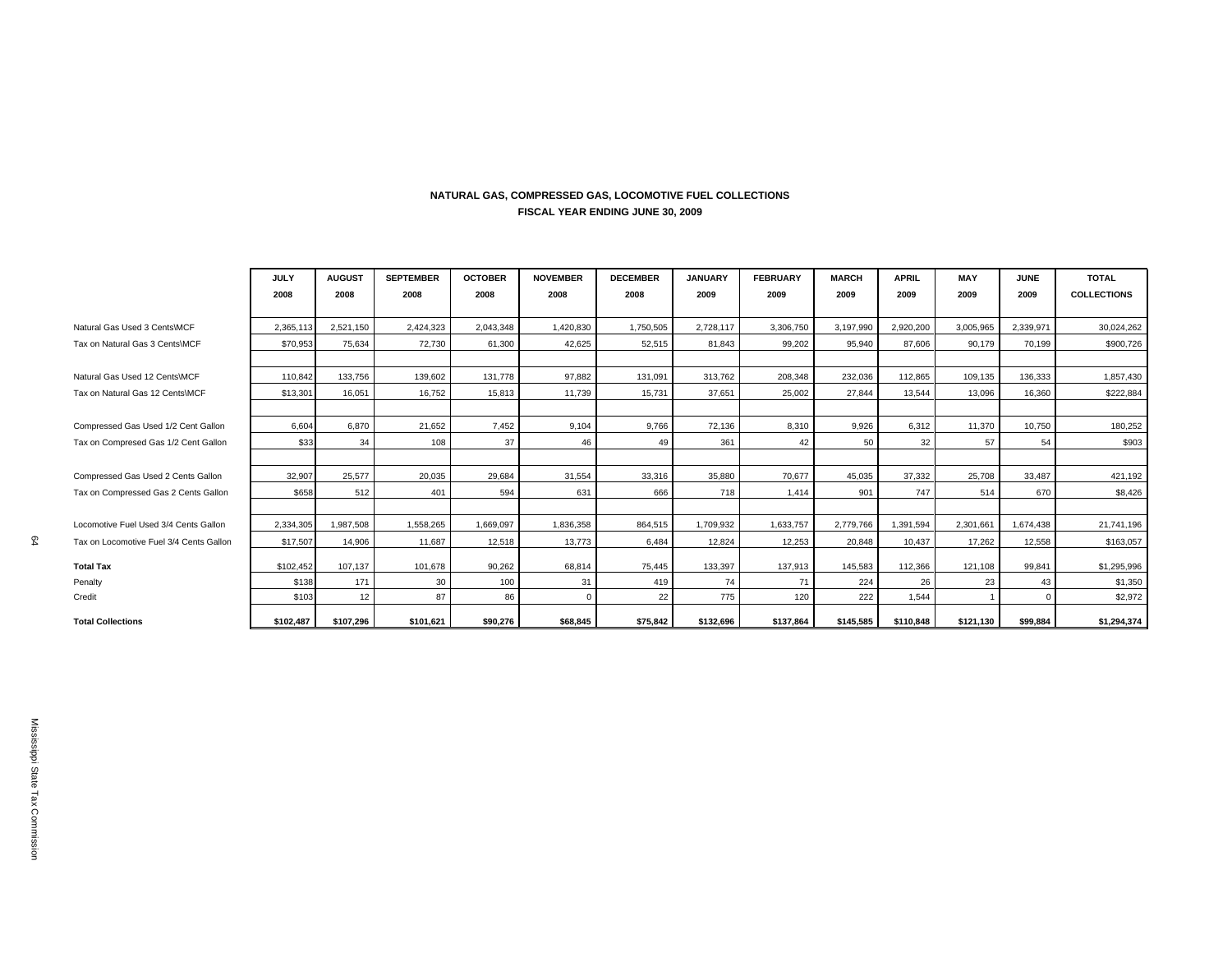|              | <b>NET</b><br><b>TAXABLE</b><br><b>GALLONS</b> | <b>TAX</b> | <b>PENALTY</b> | <b>CREDIT</b>  | <b>TOTAL</b><br><b>COLLECTIONS</b> |
|--------------|------------------------------------------------|------------|----------------|----------------|------------------------------------|
| 2008         |                                                |            |                |                |                                    |
| July         | 1,140,212                                      | \$91,217   | \$43           | \$1            | \$91,259                           |
| August       | 1,149,913                                      | 91,993     | 11             | 0              | 92,004                             |
| September    | 1,063,210                                      | 85,057     | 58             | 0              | 85,115                             |
| October      | 1,034,889                                      | 82,791     | 314            | 0              | 83,105                             |
| November     | 1,055,908                                      | 84,473     | 71             | $\overline{3}$ | 84,541                             |
| December     | 828,212                                        | 66,257     | 51             | $\Omega$       | 66,307                             |
| 2009         |                                                |            |                |                |                                    |
| January      | 1,018,340                                      | 81,467     | 11             | $\overline{0}$ | 81,477                             |
| February     | 1,012,006                                      | 80,960     | 27             | 8              | 80,979                             |
| March        | 762,646                                        | 61,012     | 14             | (5)            | 61,031                             |
| April        | 1,410,482                                      | 112,839    | 16             | 5              | 112,849                            |
| May          | 971,557                                        | 77,725     | 12             | 0              | 77,736                             |
| June         | 935,780                                        | 74,862     | 40             | $\overline{0}$ | 74,902                             |
| <b>Total</b> | 12,383,155                                     | \$990,652  | <b>\$666</b>   | \$13]          | \$991,305                          |

### **TAX COLLECTED ON CRANKCASE LUBRICATING OIL 8 CENTS FISCAL YEAR ENDING JUNE 30, 2009**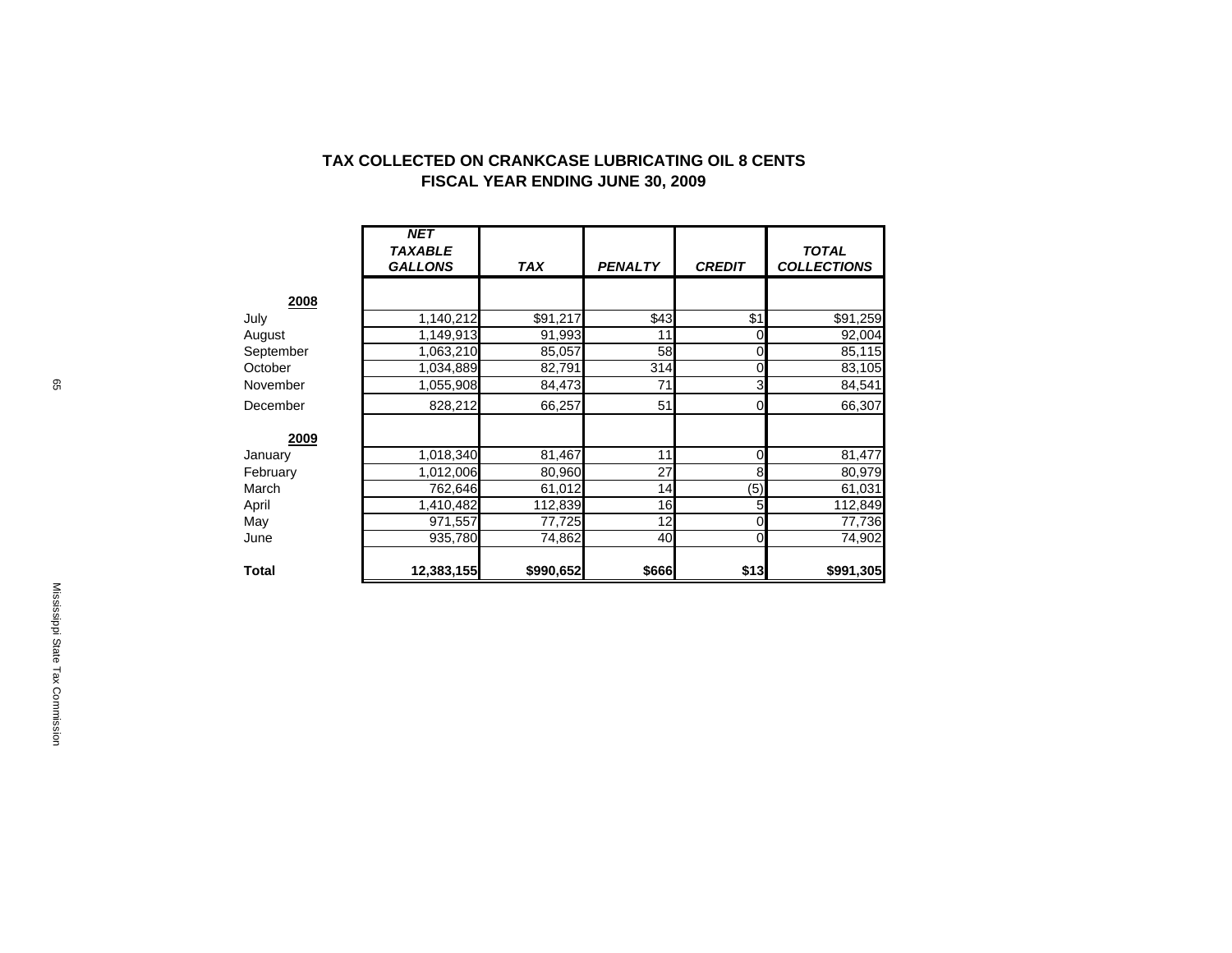### **ENVIRONMENTAL PROTECTION FEES COLLECTED(COLLECTED AT 4/10 CENTS PER GALLON) FISCAL YEAR ENDING JUNE 30, 2009**

|                                  | <b>JULY</b> | <b>AUGUST</b> | <b>SEPTEMBER</b> | <b>OCTOBER</b> | <b>NOVEMBER</b> | <b>DECEMBER</b> | <b>JANUARY</b> | <b>FEBRUARY</b> | <b>MARCH</b> | <b>APRIL</b> | <b>MAY</b> | <b>JUNE</b> | <b>TOTAL</b>       |
|----------------------------------|-------------|---------------|------------------|----------------|-----------------|-----------------|----------------|-----------------|--------------|--------------|------------|-------------|--------------------|
|                                  | 2008        | 2008          | 2008             | 2008           | 2008            | 2008            | 2009           | 2009            | 2009         | 2009         | 2009       | 2009        | <b>COLLECTIONS</b> |
|                                  |             |               |                  |                |                 |                 |                |                 |              |              |            |             |                    |
| Auto Gasoline Gallons            | 134,189,827 | 140,665,374   | 144,689,787      | 124,486,459    | 139,253,723     | 133,215,448     | 142,017,034    | 126,757,293     | 131,650,40   | 1,487,076    | 274,233    | 281,186     | 1,218,967,841      |
| Fees on Auto Gasoline            | \$536,759   | 562,661       | 578,759          | 497,946        | 557,015         | 532,862         | 568,068        | 507,029         | 526,60       | 5,948        | 1,097      | 1.125       | \$4,875,870        |
|                                  |             |               |                  |                |                 |                 |                |                 |              |              |            |             |                    |
| <b>Aviation Gasoline Gallons</b> | 272,620     | 243,618       | 1,479,505        | 165,859        | 184,367         | 343,189         | 182,560        | 108,990         | 148,764      | 16,228       |            |             | 3,145,700          |
| Fees on Aviation Gasoline        | \$1,090     | 974           | 5,918            | 663            | 737             | 1,373           | 730            | 436             | 595          | 65           |            |             | \$12,583           |
|                                  |             |               |                  |                |                 |                 |                |                 |              |              |            |             |                    |
| Diesel & Kerosene Gallons        | 26,249,003  | 19,083,508    | 18,821,033       | 21,434,186     | 24,933,779      | 14,869,326      | 15,956,764     | 14,667,108      | 14,143,914   | 514,678      | 35,670     | 57,630      | 170,766,599        |
| Fees on Diesel & Kerosene        | \$104,996   | 76,334        | 75,284           | 85,737         | 99,735          | 59,477          | 63,827         | 58,668          | 56,576       | 2,059        | 143        | 231         | \$683,065          |
|                                  |             |               |                  |                |                 |                 |                |                 |              |              |            |             |                    |
| Fuel Oil Gallons                 | 7,000       |               |                  | 282,255        |                 |                 |                |                 |              |              |            |             | 289,255            |
| Fees on Fuel Oil                 | \$28        |               |                  | 1.129          |                 |                 |                |                 |              |              |            |             | \$1,157            |
|                                  |             |               |                  |                |                 |                 |                |                 |              |              |            |             |                    |
| <b>Undyed Diesel Gallons</b>     | 52,309,737  | 50,397,995    | 52,686,751       | 48,523,994     | 51,464,118      | 45,818,179      | 42,008,732     | 46,236,783      | 45,858,687   | 580,279      | 55,520     | 26,233      | 435,967,008        |
| Fees on Undyed Diesel            | \$209,239   | 201,592       | 210,747          | 194,096        | 205,856         | 183,273         | 168,035        | 184,947         | 183,435      | 2,321        | 222        | 105         | \$1,743,867        |
|                                  |             |               |                  |                |                 |                 |                |                 |              |              |            |             |                    |
| Jet Fuel Gallons                 | 2,801,589   | 2,992,612     | 2,900,827        | 2,512,514      | 2,494,026       | 2,019,837       | 2,207,863      | 2,004,240       | 2,175,657    | 33,951       |            |             | 22,143,116         |
| Fees on Jet Fuel                 | \$11,206    | 11,970        | 11,603           | 10,050         | 9,976           | 8,079           | 8,831          | 8,017           | 8,703        | 136          |            |             | \$88,572           |
|                                  |             |               |                  |                |                 |                 |                |                 |              |              |            |             |                    |
| <b>Total Fees</b>                | \$863,319   | 853,532       | 882,311          | 789,621        | 873,320         | 785,064         | 809,491        | 759,097         | 775,909      | 10,529       | 1,462      | 1,460       | \$7,405,114        |
| Penalty                          | 543         | 684           | 319              | 876            | 944             | 493             | 198            | 253             | 1,837        | 472          | 185        | 195         | \$6,999            |
| Credit                           | 3,980       | 2,927         | 2,087            | 486            |                 | 6,638           | 3,383          |                 | 58           |              |            |             | \$19,580           |
|                                  |             |               |                  |                |                 |                 |                |                 |              |              |            |             |                    |
| <b>Total Collections</b>         | \$859,881   | \$851,290     | \$880,543        | \$790,011      | \$874,248       | \$778,919       | \$806,306      | \$759,344       | \$777,688    | \$11,001     | \$1,647    | \$1,655     | \$7,392,533        |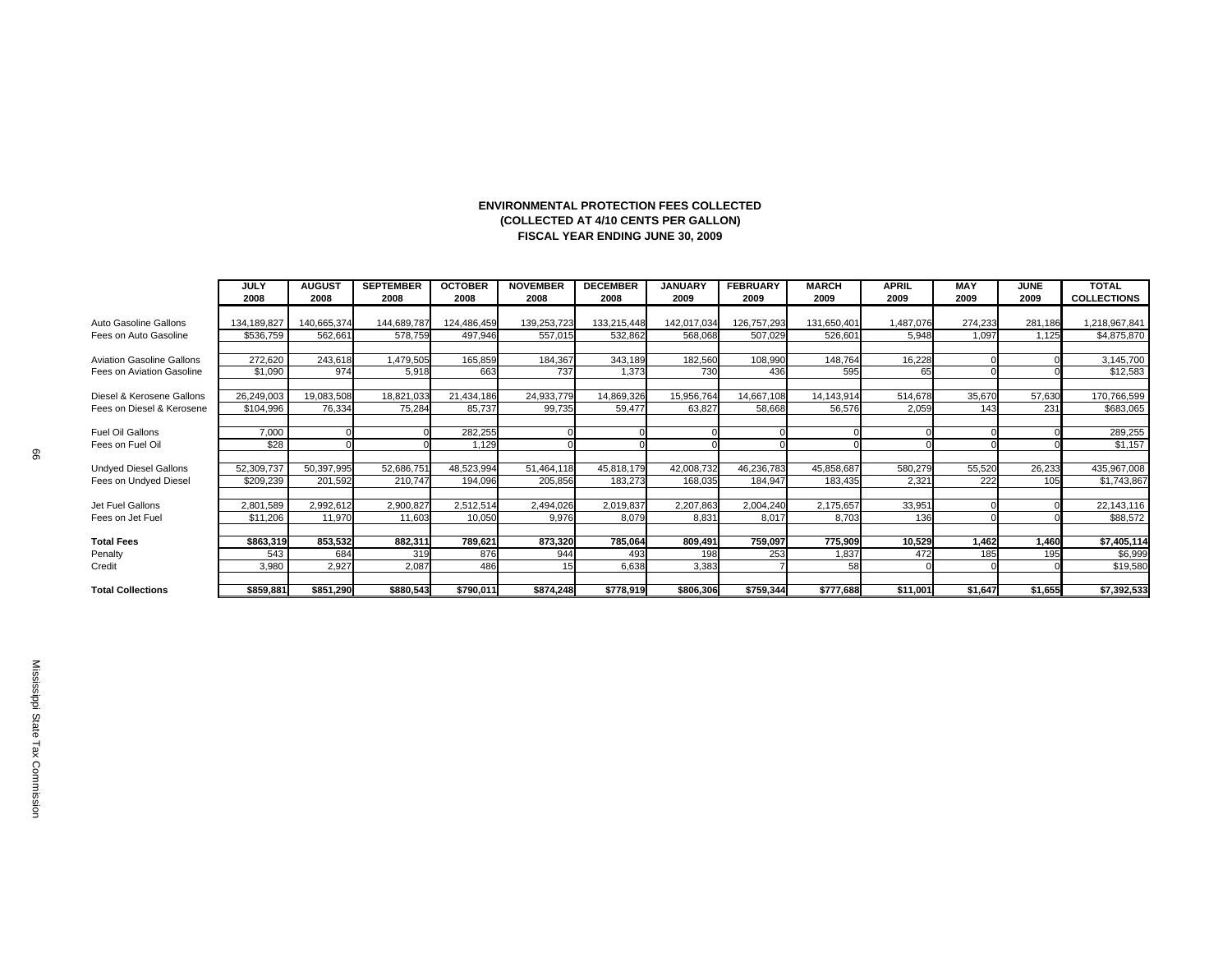# **SEAWALL TAX COLLECTIONS FISCAL YEAR ENDING JUNE 30, 2009**

|              | <b>HARRISON COUNTY</b> |             | <b>JACKSON COUNTY</b> |             | <b>HANCOCK COUNTY</b> |            |  |
|--------------|------------------------|-------------|-----------------------|-------------|-----------------------|------------|--|
|              | <b>GALLONS</b>         | TAX         | <b>GALLONS</b>        | <b>TAX</b>  | <b>GALLONS</b>        | <b>TAX</b> |  |
| 2008         |                        |             |                       |             |                       |            |  |
| July         | 9,454,567              | \$283,637   | 6,473,129             | \$194,194   | 1,596,084             | \$47,883   |  |
| August       | 9,914,370              | 297,431     | 5,821,859             | 174,656     | 2,054,033             | 61,621     |  |
| September    | 11,036,336             | 330,079     | 6,155,992             | 184,680     | 2,078,385             | 62,352     |  |
| October      | 7,374,354              | 221,231     | 4,891,819             | 147,371     | 1,719,478             | 51,584     |  |
| November     | 8,917,580              | 267,527     | 5,199,498             | 155,985     | 1,964,126             | 59,960     |  |
| December     | 8,913,563              | 267,407     | 4,806,851             | 144,175     | 1,765,605             | 52,968     |  |
| 2009         |                        |             |                       |             |                       |            |  |
| January      | 9,110,067              | 273,302     | 5,569,146             | 167,074     | 1,947,175             | 58,415     |  |
| February     | 8,178,010              | 343,606     | 4,682,442             | 140,473     | 1,851,280             | 55,538     |  |
| March        | 8,928,017              | 267,687     | 5,981,567             | 179,447     | 1,840,322             | 55,210     |  |
| April        | 9,548,549              | 286,456     | 5,761,460             | 172,844     | 2,059,335             | 61,780     |  |
| May          | 9,290,822              | 278,725     | 5,617,651             | 168,530     | 1,954,654             | 58,640     |  |
| June         | 9,731,990              | 291,960     | 5,334,561             | 160,037     | 2,142,523             | 64,276     |  |
| <b>Total</b> | 110,398,225            | \$3,409,048 | 66,295,975            | \$1,989,465 | 22,973,000            | \$690,226  |  |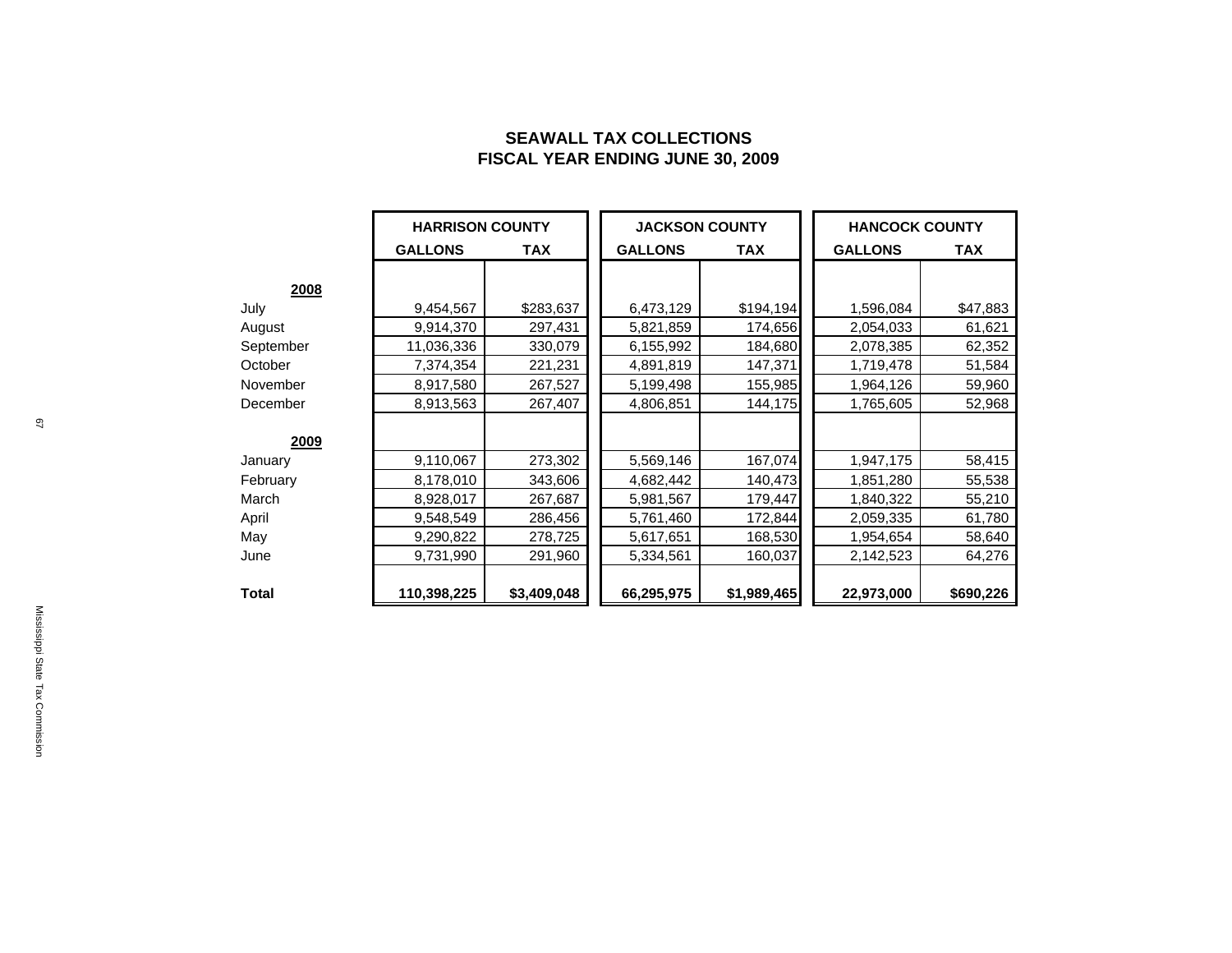### **INTERNATIONAL FUEL TAX AGREEMENT COLLECTIONS FISCAL YEAR ENDING JUNE 30, 2009**

|              | <b>DIESEL FUEL</b> |               | <b>GASOLINE</b> |               | <b>CNG</b>     |                 | <b>PENALTY &amp;</b> |                    |               |               |
|--------------|--------------------|---------------|-----------------|---------------|----------------|-----------------|----------------------|--------------------|---------------|---------------|
|              | <b>GALLONS</b>     | <b>AMOUNT</b> | <b>GALLONS</b>  | <b>AMOUNT</b> | <b>GALLONS</b> | <b>AMOUNT</b>   | <b>INTEREST</b>      | <b>ADJUSTMENTS</b> | <b>AUDITS</b> | <b>TOTAL</b>  |
|              |                    |               |                 |               |                |                 |                      |                    |               |               |
| 2008         |                    |               |                 |               |                |                 |                      |                    |               |               |
| July         | \$1,321,980        | \$252,528     | \$75            | \$14          | \$0            | \$0             | \$3,990              | \$48,270           | \$83          | \$304,886     |
| August       | (5,961,510)        | (1,063,312)   | (519)           | (93)          | 0              | $\mathbf 0$     | 6,404                | 8,215              | 251           | (1,048,536)   |
| September    | (5,652,831)        | (878, 780)    | (3, 355)        | (604)         | 23             | 4               | 2,485                | 16,708             | 1,724         | (858, 464)    |
| October      | 995,597            | 180,439       | 25              |               | $\Omega$       | $\mathbf 0$     | 18,288               | 20,765             | 181           | 219,677       |
| November     | (7, 434, 402)      | (1,334,798)   | ,275)           | (230)         | 37             | 6               | 6,194                | (147)              | (2)           | 1,328,977)    |
| December     | (4,509,523)        | (813, 329)    | 332             | 59            | $\mathbf 0$    | $\mathbf 0$     | 4,775                | 17,783             | 310           | (790, 402)    |
|              |                    |               |                 |               |                |                 |                      |                    |               |               |
| 2009         |                    |               |                 |               |                |                 |                      |                    |               |               |
| January      | 27,468             | 9,974         | 29              | 5             | 76             | 13              | 5,377                | (721)              |               | 14,648        |
| February     | (4,171,824)        | (739, 035)    | 36              | 6             | 0              | $\mathbf 0$     | 4,599                | 4,147              | 478           | (729, 804)    |
| March        | (4,458,376)        | (794, 050)    | (576)           | (104)         | (1)            | (0)             | 9,618                | 10,581             | 224           | (773, 731)    |
| April        | (1,546,021)        | (275, 738)    | 4,512           | 812           | 0              | 0               | 4,164                | 17,295             | 416           | (253, 051)    |
| May          | (4,701,519)        | (842, 840)    | (52)            | (9)           |                | 0               | 5,031                | 19,115             | 321           | (818, 383)    |
| June         | (7, 157, 163)      | (1,436,727)   | ,390)           | (237)         | 188            | $\overline{32}$ | 7,007                | 315                | 312           | (1,429,298)   |
|              |                    |               |                 |               |                |                 |                      |                    |               |               |
| <b>Total</b> | (43, 248, 124)     | (\$7,735,667) | (2, 158)        | (\$376)       | 323            | \$55            | \$77,931             | \$162,325          | \$4,299       | (\$7,491,434) |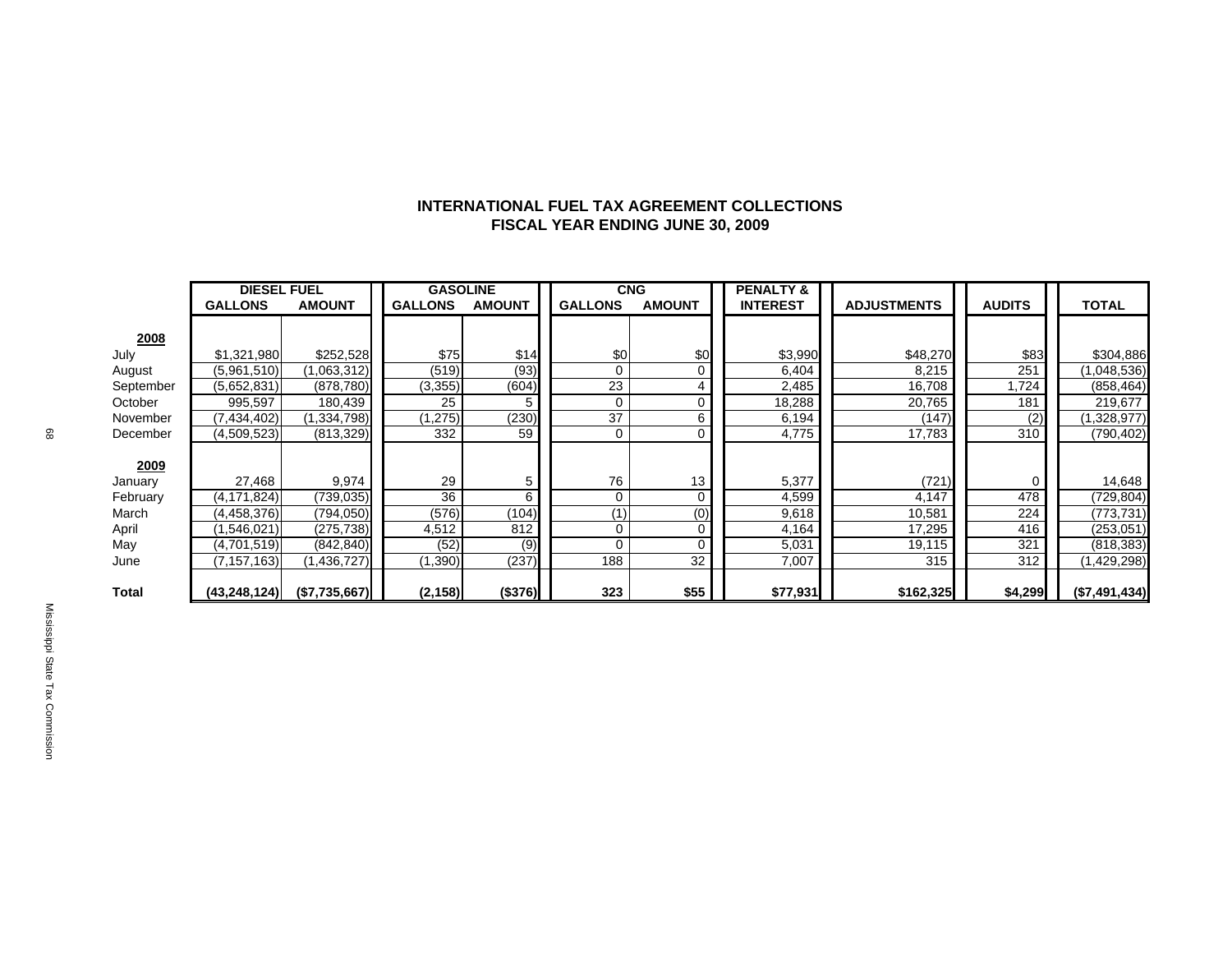# **PETROLEUM TAX DISTRIBUTION TO COUNTIES**

| Fiscal Year Ending June 30, 2009 |                                  |                               |                |              | Fiscal Year Ending June 30, 2008 |                               |                    |              |  |  |
|----------------------------------|----------------------------------|-------------------------------|----------------|--------------|----------------------------------|-------------------------------|--------------------|--------------|--|--|
|                                  |                                  |                               |                |              |                                  |                               |                    |              |  |  |
| <b>COUNTY</b>                    | <b>MUNICIPAL</b><br><b>SHARE</b> | <b>COUNTY</b><br><b>SHARE</b> | <b>SURPLUS</b> | <b>TOTAL</b> | <b>MUNICIPAL</b><br><b>SHARE</b> | <b>COUNTY</b><br><b>SHARE</b> | <b>SURPLUS</b>     | <b>TOTAL</b> |  |  |
| ADAMS                            | \$8,078                          | \$181,922                     | \$309,713      | \$499,713    | \$8,078                          | \$181,922                     | \$335,999          | \$525,999    |  |  |
| <b>ALCORN</b>                    | 8,325                            | 181,675                       | 298,728        | 488,728      | 8,325                            | 181,675                       | 324,081            | 514,081      |  |  |
| AMITE                            | 1,156                            | 188,844                       | 295,638        | 485,638      | 1,156                            | 188,844                       | 320,729            | 510,729      |  |  |
| <b>ATTALA</b>                    | 4,060                            | 185,940                       | 316,070        | 506,070      | 4,060                            | 185,940                       | 342,895            | 532,895      |  |  |
| <b>BENTON</b>                    | 811                              | 189,189                       | 163,926        | 353,926      | 811                              | 189,189                       | 233,551            | 423,551      |  |  |
| <b>BOLIVAR</b>                   | 10,800                           | 179,200                       | 410,406        | 600,406      | 10,800                           | 179,200                       | 445,238            | 635,238      |  |  |
| CALHOUN                          | 3,258                            | 186,742                       | 272,612        | 462,612      | 3,258                            | 186,742                       | 295,749            | 485,749      |  |  |
| CARROLL                          | 983                              | 189,017                       | 255,957        | 445,957      | 983                              | 189,017                       | 289,504            | 479,504      |  |  |
| <b>CHICKASAW</b>                 | 4,502                            | 185,498                       | 269,372        | 459,372      | 4,502                            | 185,498                       | 293,035            | 483,035      |  |  |
| <b>CHOCTAW</b>                   | 1,529                            | 188,471                       | 180,499        | 370,499      | 1,529                            | 188,471                       | 242,139            | 432,139      |  |  |
| <b>CLAIBORNE</b>                 | 1,035                            | 188,965                       | 208,443        | 398,443      | 1,035                            | 188,965                       | 263,552            | 453,552      |  |  |
| <b>CLARKE</b>                    | 2,802                            | 187,198                       | 302,115        | 492,115      | 2,802                            | 187,198                       | 327,756            | 517,756      |  |  |
| <b>CLAY</b>                      | 6,832                            | 183,168                       | 249,390        | 439,390      | 6,832                            | 183,168                       | 282,290            | 472,290      |  |  |
| <b>COAHOMA</b>                   | 10,911                           | 179,089                       | 316,025        | 506,025      | 10,911                           | 179,089                       | 342,846            | 532,846      |  |  |
| <b>COPIAH</b>                    | 5,502                            | 184,498                       | 353,170        | 543,170      | 5,502                            | 184,498                       | 383,144            | 573,144      |  |  |
| <b>COVINGTON</b>                 | 2,200                            | 187,800                       | 232,340        | 422,340      | 2,200                            | 187,800                       | 274,468            | 464,468      |  |  |
| <b>DESOTO</b>                    | 35,528                           | 154,472                       | 545,972        | 735,972      | 35,528                           | 154,472                       | 592,310            | 782,310      |  |  |
| <b>FORREST</b>                   | 18,770                           | 171,230                       | 433,200        | 623,200      | 18,770                           | 171,230                       | 469,966            | 659,966      |  |  |
| <b>FRANKLIN</b>                  | 1,195                            | 188,805                       | 222,420        | 412,420      | 1,195                            | 188,805                       | 268,177            | 458,177      |  |  |
| <b>GEORGE</b>                    | 1,383                            | 188,617                       | 235,966        | 425,966      | 1,383                            | 188,617                       | 287,112            | 477,112      |  |  |
| <b>GREENE</b>                    | 1,100                            | 188,900                       | 271,421        | 461,421      | 1,100                            | 188,900                       | 316,158            | 506,158      |  |  |
| <b>GRENADA</b>                   |                                  |                               |                |              |                                  |                               |                    |              |  |  |
| <b>HANCOCK</b>                   | 8,369<br>8,372                   | 181,631                       | 265,066        | 455,066      | 8,369<br>8,372                   | 181,631                       | 289,536            | 479,536      |  |  |
| <b>HARRISON</b>                  |                                  | 181,628                       | 316,631        | 506,631      |                                  | 181,628                       | 369,388<br>899,497 | 559,388      |  |  |
|                                  | 31,039                           | 158,961                       | 829,128        | 1,019,128    | 31,039                           | 158,961                       |                    | 1,089,497    |  |  |
| <b>HINDS</b>                     | 26,549                           | 163,450                       | 1,080,499      | 1,270,498    | 26,549                           | 163,450                       | 1,172,202          | 1,362,201    |  |  |
| <b>HOLMES</b>                    | 5,268                            | 184,732                       | 326,343        | 516,343      | 5,268                            | 184,732                       | 354,039            | 544,039      |  |  |
| <b>HUMPHREYS</b>                 | 2,297                            | 187,703                       | 220,259        | 410,259      | 2,297                            | 187,703                       | 246,948            | 436,948      |  |  |
| <b>ISSAQUENA</b>                 | 447                              | 189,553                       | 130,613        | 320,613      | 447                              | 189,553                       | 214,918            | 404,918      |  |  |
| <b>ITAWAMBA</b>                  | 2,707                            | 187,293                       | 286,716        | 476,716      | 2,707                            | 187,293                       | 311,050            | 501,050      |  |  |
| <b>JACKSON</b>                   | 26,609                           | 163,391                       | 671,456        | 861,456      | 26,609                           | 163,391                       | 728,443            | 918,443      |  |  |
| <b>JASPER</b>                    | 1,861                            | 188,139                       | 299,771        | 489,771      | 1,861                            | 188,139                       | 325,213            | 515,213      |  |  |
| <b>JEFFERSON</b>                 | 1,261                            | 188,739                       | 208,640        | 398,640      | 1,261                            | 188,739                       | 263,156            | 453,156      |  |  |
| JEFF. DAVIS                      | 829                              | 189,171                       | 209,263        | 399,263      | 829                              | 189,171                       | 254,461            | 444,461      |  |  |
| <b>JONES</b>                     | 7,196                            | 182,804                       | 452,786        | 642,786      | 7,196                            | 182,804                       | 491,214            | 681,214      |  |  |
| <b>KEMPER</b>                    | 802                              | 189,198                       | 292,658        | 482,658      | 802                              | 189,198                       | 317,496            | 507,496      |  |  |
| LAFAYETTE                        | 7,013                            | 182,987                       | 356,890        | 546,890      | 7,013                            | 182,987                       | 387,180            | 577,180      |  |  |
| LAMAR                            | 4,316                            | 185,684                       | 319,244        | 509,244      | 4,316                            | 185,684                       | 360,190            | 550,190      |  |  |
| LAUDERDALE                       | 12,898                           | 177,102                       | 496,846        | 686,846      | 12,898                           | 177,102                       | 539,014            | 729,014      |  |  |
| LAWRENCE                         | 1,340                            | 188,660                       | 202,249        | 392,249      | 1,340                            | 188,660                       | 256,687            | 446,687      |  |  |
| LEAKE                            | 2,646                            | 187,354                       | 290,614        | 480,614      | 2,646                            | 187,354                       | 315,278            | 505,278      |  |  |
| LEE                              | 20,601                           | 169,399                       | 439,974        | 629,974      | 20,601                           | 169,399                       | 477,314            | 667,314      |  |  |
| <b>LEFLORE</b>                   | 9,624                            | 180,376                       | 346,750        | 536,750      | 9,624                            | 180,376                       | 376,179            | 566,179      |  |  |
| <b>LINCOLN</b>                   | 4,930                            | 185,070                       | 330,274        | 520,274      | 4,930                            | 185,070                       | 358,305            | 548,305      |  |  |
| LOWNDES                          | 11,972                           | 178,028                       | 404,896        | 594,896      | 11,972                           | 178,028                       | 439,260            | 629,260      |  |  |
| <b>MADISON</b>                   | 21,812                           | 168,188                       | 488,709        | 678,709      | 21,812                           | 168,188                       | 530,186            | 720,186      |  |  |
| <b>MARION</b>                    | 3,714                            | 186,286                       | 297,679        | 487,679      | 3,714                            | 186,286                       | 322,943            | 512,943      |  |  |
| <b>MARSHALL</b>                  | 5,151                            | 184,849                       | 359,474        | 549,474      | 5,151                            | 184,849                       | 389,983            | 579,983      |  |  |
| <b>MONROE</b>                    | 7,017                            | 182,983                       | 380,323        | 570,323      | 7,017                            | 182,983                       | 412,601            | 602,601      |  |  |
| <b>MONTGOMERY</b>                | 3,970                            | 186,030                       | 200,448        | 390,448      | 3,970                            | 186,030                       | 248,001            | 438,001      |  |  |
| <b>NESHOBA</b>                   | 4,403                            | 185,597                       | 312,894        | 502,894      | 4,403                            | 185,597                       | 339,450            | 529,450      |  |  |
| <b>NEWTON</b>                    | 4,207                            | 185,793                       | 292,592        | 482,592      | 4,207                            | 185,793                       | 317,424            | 507,424      |  |  |
| <b>NOXUBEE</b>                   | 2,102                            | 187,898                       | 285,538        | 475,538      | 2,102                            | 187,898                       | 309,772            | 499,772      |  |  |
| <b>OKTIBBEHA</b>                 | 11,716                           | 178,284                       | 336,583        | 526,583      | 11,716                           | 178,284                       | 365,149            | 555,149      |  |  |
| <b>PANOLA</b>                    | 6,082                            | 183,918                       | 352,896        | 542,896      | 6,082                            | 183,918                       | 382,846            | 572,846      |  |  |
| PEARL RIVER                      | 6,582                            | 183,418                       | 423,374        | 613,374      | 6,582                            | 183,418                       | 459,306            | 649,306      |  |  |
| PERRY                            | 1,536                            | 188,464                       | 253,319        | 443,319      | 1,536                            | 188,464                       | 298,326            | 488,326      |  |  |
| <b>PIKE</b>                      | 8,533                            | 181,467                       | 314,452        | 504,452      | 8,533                            | 181,467                       | 341,140            | 531,140      |  |  |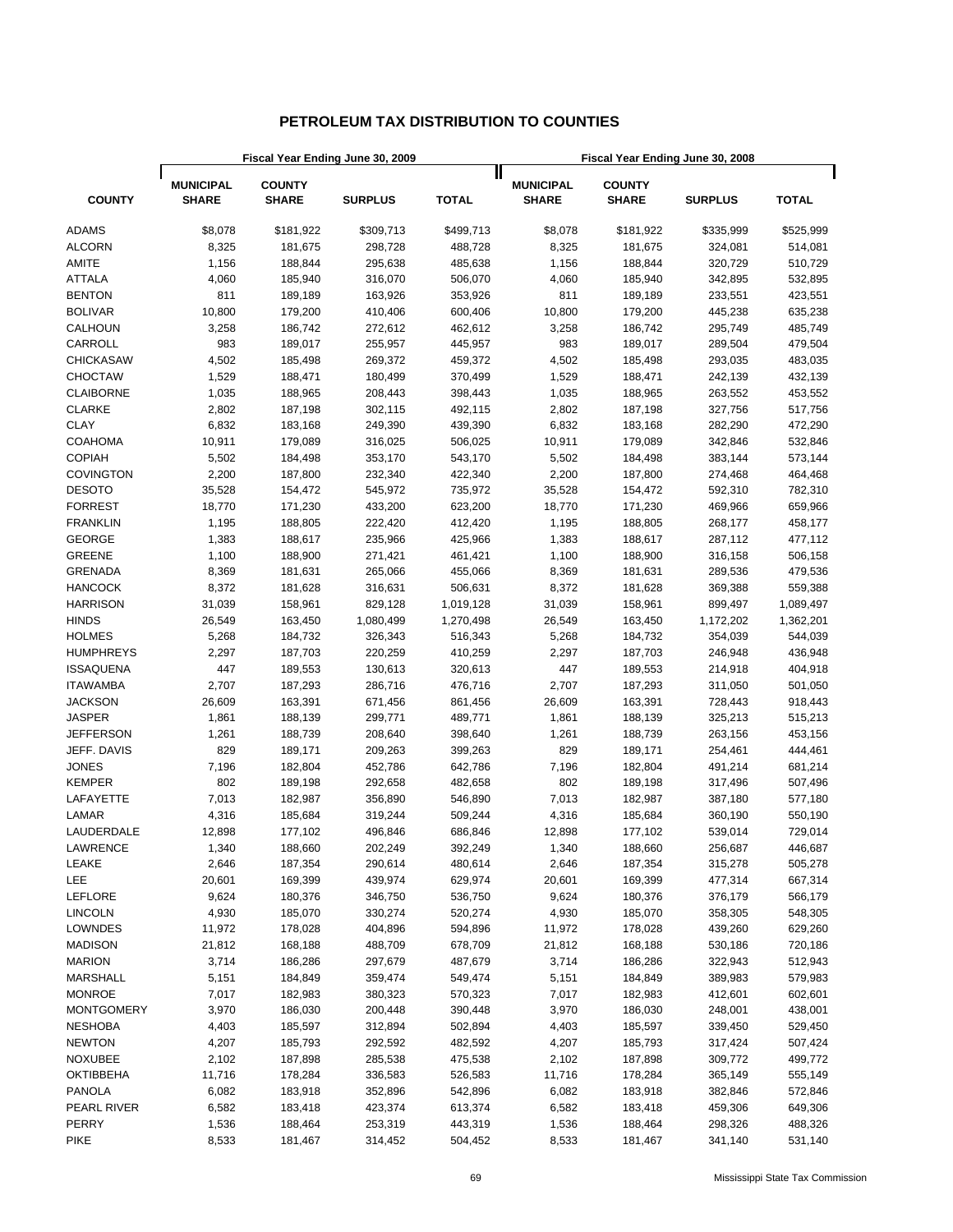# **PETROLEUM TAX DISTRIBUTION TO COUNTIES**

|                     |                                  |                               | Fiscal Year Ending June 30, 2009 |              | Fiscal Year Ending June 30, 2008 |                               |                |              |  |  |
|---------------------|----------------------------------|-------------------------------|----------------------------------|--------------|----------------------------------|-------------------------------|----------------|--------------|--|--|
| <b>COUNTY</b>       | <b>MUNICIPAL</b><br><b>SHARE</b> | <b>COUNTY</b><br><b>SHARE</b> | <b>SURPLUS</b>                   | <b>TOTAL</b> | <b>MUNICIPAL</b><br><b>SHARE</b> | <b>COUNTY</b><br><b>SHARE</b> | <b>SURPLUS</b> | <b>TOTAL</b> |  |  |
| <b>PONTOTOC</b>     | 3,918                            | 186,082                       | 292,575                          | 482,575      | 3,918                            | 186,082                       | 317,406        | 507,406      |  |  |
| <b>PRENTISS</b>     | 6,283                            | 183,717                       | 272,783                          | 462,783      | 6,283                            | 183,717                       | 296,033        | 486,033      |  |  |
| QUITMAN             | 2,522                            | 187,478                       | 221,592                          | 411,592      | 2,522                            | 187,478                       | 240,399        | 430,399      |  |  |
| <b>RANKIN</b>       | 23,356                           | 166,644                       | 629,340                          | 819,340      | 23,356                           | 166,644                       | 682,753        | 872,753      |  |  |
| <b>SCOTT</b>        | 5,678                            | 184,322                       | 319,635                          | 509,635      | 5,678                            | 184,322                       | 346,763        | 536,763      |  |  |
| <b>SHARKEY</b>      | 2,149                            | 187,851                       | 176,927                          | 366,927      | 2,149                            | 187,851                       | 232,931        | 422,931      |  |  |
| <b>SIMPSON</b>      | 4,123                            | 185,877                       | 313,198                          | 503,198      | 4,123                            | 185,877                       | 339,779        | 529,779      |  |  |
| <b>SMITH</b>        | 1,566                            | 188,434                       | 285,719                          | 475,719      | 1,566                            | 188,434                       | 309,968        | 499,968      |  |  |
| <b>STONE</b>        | 2,165                            | 187,835                       | 191,588                          | 381,588      | 2,165                            | 187,835                       | 261,059        | 451,059      |  |  |
| <b>SUNFLOWER</b>    | 9,741                            | 180,260                       | 355,040                          | 545,041      | 9,741                            | 180,260                       | 385,172        | 575,173      |  |  |
| <b>TALLAHATCHIE</b> | 2,420                            | 187,580                       | 283,202                          | 473,202      | 2,420                            | 187,580                       | 307,237        | 497,237      |  |  |
| <b>TATE</b>         | 4,700                            | 185,300                       | 255,227                          | 445,227      | 4,700                            | 185,300                       | 293,181        | 483,181      |  |  |
| <b>TIPPAH</b>       | 4,256                            | 185,744                       | 257,994                          | 447,994      | 4,256                            | 185,744                       | 288,655        | 478,655      |  |  |
| <b>TISHOMINGO</b>   | 3,756                            | 186,244                       | 237,901                          | 427,901      | 3,756                            | 186,244                       | 275,808        | 465,808      |  |  |
| <b>TUNICA</b>       | 637                              | 189,363                       | 217,364                          | 407,364      | 637                              | 189,363                       | 247,801        | 437,801      |  |  |
| <b>UNION</b>        | 4,140                            | 185,860                       | 272,351                          | 462,351      | 4,140                            | 185,860                       | 295,466        | 485,466      |  |  |
| WALTHALL            | 1,074                            | 188,926                       | 214,603                          | 404,603      | 1,074                            | 188,926                       | 257,633        | 447,633      |  |  |
| <b>WARREN</b>       | 11,438                           | 178,562                       | 383,093                          | 573,093      | 11,438                           | 178,562                       | 415,607        | 605,607      |  |  |
| <b>WASHINGTON</b>   | 16,326                           | 173,674                       | 452,288                          | 642,288      | 16,326                           | 173,674                       | 490,674        | 680,674      |  |  |
| WAYNE               | 3,052                            | 186,948                       | 335,606                          | 525,606      | 3,052                            | 186,948                       | 364,089        | 554,089      |  |  |
| <b>WEBSTER</b>      | 2,008                            | 187,992                       | 189,731                          | 379,731      | 2,008                            | 187,992                       | 244,774        | 434,774      |  |  |
| <b>WILKINSON</b>    | 1,622                            | 188,378                       | 267,073                          | 457,073      | 1,622                            | 188,378                       | 298,218        | 488,218      |  |  |
| <b>WINSTON</b>      | 4,177                            | 185,823                       | 292,829                          | 482,829      | 4,177                            | 185,823                       | 317,682        | 507,682      |  |  |
| YALOBUSHA           | 2,989                            | 187,011                       | 224,598                          | 414,598      | 2,989                            | 187,011                       | 263,661        | 453,661      |  |  |
| <b>YAZOO</b>        | 6,669                            | 183,331                       | 378,910                          | 568,910      | 6,669                            | 183,331                       | 411,069        | 601,069      |  |  |
| <b>TOTAL</b>        | \$547,296                        | \$15,032,704                  | \$26,540,397                     | \$42,120,397 | \$547,296                        | \$15,032,704                  | \$29,578,612   | \$45,158,612 |  |  |

*Note: This schedule is based on diversion month, not collection month.*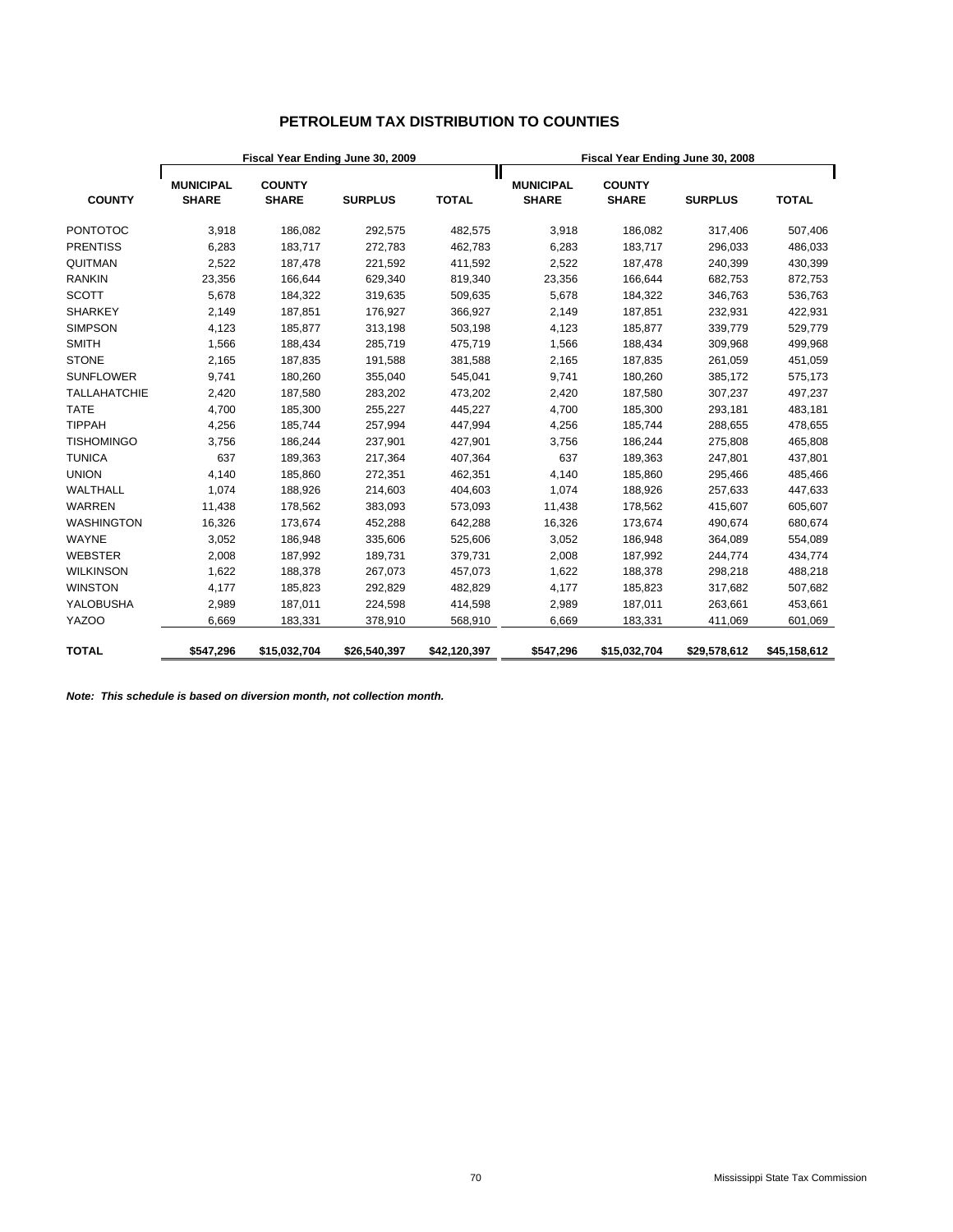# **PETROLEUM TAX BUREAU FISCAL YEAR ENDING JUNE 30, 2009**

### **RECEIPTS**

| Gasoline Tax                                 | \$288,895,926 |
|----------------------------------------------|---------------|
| Special Fuel Tax                             | 118,959,405   |
| Interstate Fuel                              | (6,200,000)   |
| <b>Fuel Tax Collected at Scales</b>          | 36,353        |
| Compressed Gas I, II, III                    | 72,427        |
| Penalty for Misuse of Decals                 |               |
| <b>Aviation Gasoline</b>                     | 173,146       |
| <b>Contractors Direct Permits</b>            | 386,792       |
|                                              | 402,324,049   |
| Less Non-Highway Refunds                     | 33,918        |
| Subtotal                                     | 402,290,131   |
| <b>Environmental Protection</b>              | 8,223,448     |
| Penalty Dyed-Diesel Fuel                     | 17,000        |
| Decals and Permits                           | $\Omega$      |
| Compressed Gas 1/4 Cent                      | 327,598       |
| Compressed Gas 1/10 Cent                     | 131,039       |
| Use Tax                                      | 0             |
| Lubricating Oil                              | 1,002,001     |
| Inventory                                    | 0             |
| <b>Bond Forfeiture</b>                       | $\Omega$      |
| <b>Natural Gas</b>                           | 1,126,935     |
| Locomotive Fuel Railroad Revitalization Fund | 162,980       |
| <b>Seawall Tax-Coast Counties</b>            | 5,963,277     |
| <b>TOTAL RECEIPTS</b>                        | \$419,244,409 |

### **DISBURSEMENTS**

| <b>Highway Bond Sinking Fund</b><br>Mississippi Department of Transportation (MDOT)<br>State Aid Road Program |           | \$0<br>292,536,391<br>53,354,139 |
|---------------------------------------------------------------------------------------------------------------|-----------|----------------------------------|
| Harrison County Road Protection                                                                               | 1,744,160 |                                  |
| <b>Hancock County Road Protection</b>                                                                         | 358,464   |                                  |
| Jackson County Road Protection                                                                                | 1,051,067 |                                  |
| Road Protection Coast Counties                                                                                |           | 3,153,691                        |
| Municipal Aid                                                                                                 |           |                                  |
| <b>MDOT Contribution</b>                                                                                      | 1,000,000 |                                  |
| <b>County Contribution</b>                                                                                    | 547,295   |                                  |
| <b>Total Municipal Aid</b>                                                                                    |           | 1,547,295                        |
| County Distribution 5/14ths - Motor Fuel Tax                                                                  |           | 42,538,722                       |
| <b>Harrison County Seawall</b>                                                                                | 3,296,374 |                                  |
| <b>Hancock County Seawall</b>                                                                                 | 678,485   |                                  |
| <b>Jackson County Seawall</b>                                                                                 | 1,988,419 |                                  |
| <b>Total Seawall Tax</b>                                                                                      |           | 5,963,278                        |
| Mississippi Aeronautics Commission                                                                            |           | 1,714,835                        |
| Department of Marine Resources                                                                                |           | 3,050,000                        |
| Department of Environmental Quality                                                                           |           | 8,223,448                        |
| <b>MS Propane Education</b>                                                                                   |           | 126,453                          |
| Penalty Dyed-Diesel Fuel                                                                                      |           | 17,000                           |
| Fire Marshall's Office                                                                                        |           | 327,598                          |
| Natural Gas General Fund                                                                                      |           | 1,126,935                        |
| <b>Collection Fees Compressed Gas</b>                                                                         |           | 4,586                            |
| Reserve for Environmental Protection Refunds                                                                  |           | $\Omega$                         |
| Department of Wildlife, Fisheries and Parks                                                                   |           | 5,397,058                        |
| Locomotive Fuel Railroad Revitalization Fund                                                                  |           | 162,980                          |
| <b>TOTAL DISBURSEMENTS</b>                                                                                    |           | \$419,244,409                    |

Note: This schedule is based on Diversion month, not collection month.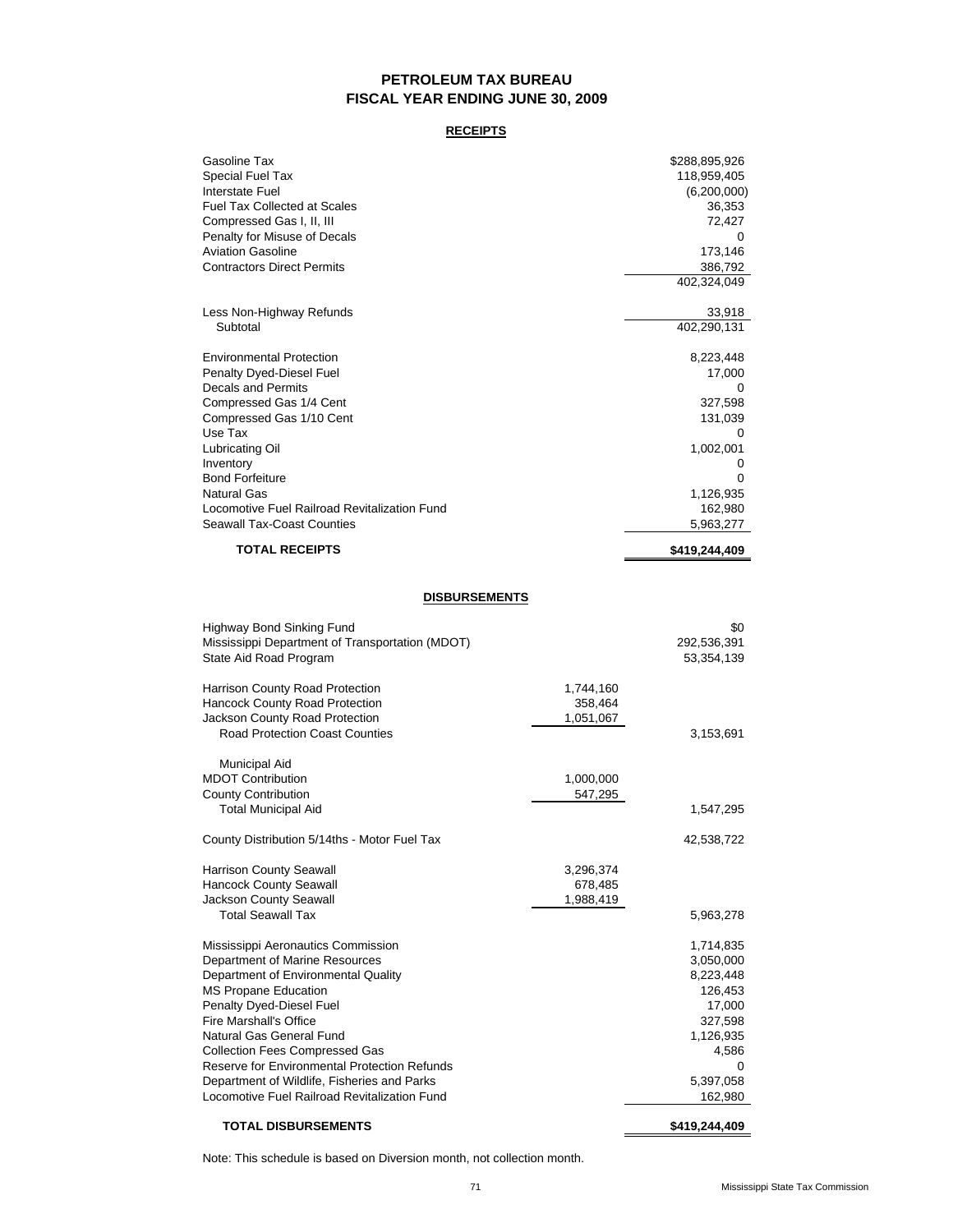**PRIVILEGE TAX AND TITLE** 

**MISSISSIPPI STATE TAX COMMISSION** 

**ANNUAL REPORT Fiscal Year 2009**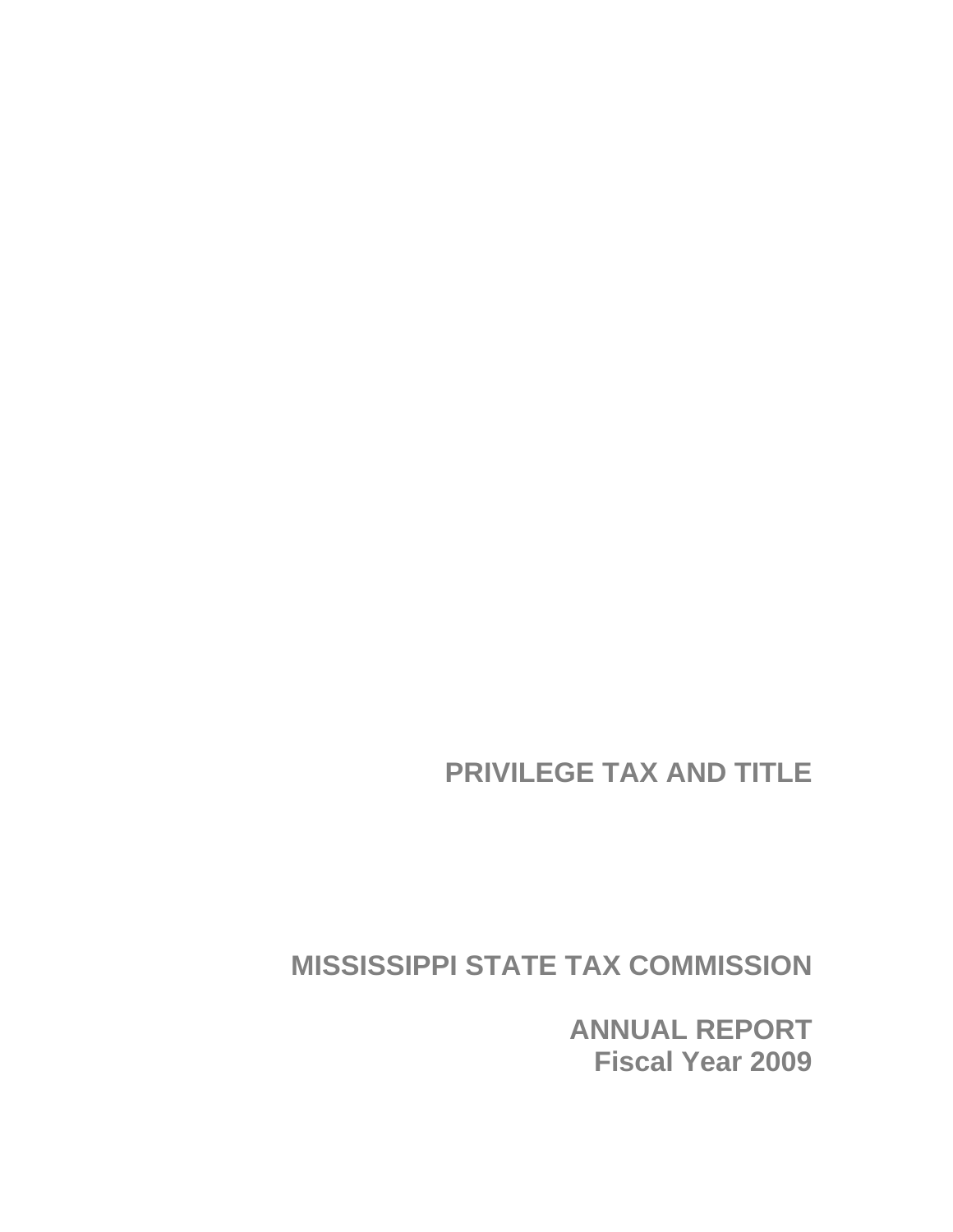# **MOTOR VEHICLE LICENSING BUREAU FISCAL YEAR ENDING JUNE 30, 2009**

### *COLLECTIONS*

| Interstate (Apportioned) Vehicles   | ---------<br>\$53,004,424 |
|-------------------------------------|---------------------------|
| Intrastate Vehicles                 |                           |
| Trucks, Trailers, & Buses (100% MS) | 19,423,439                |
| Government and Sheriff Offices      | 46.828                    |
| <b>Dealers</b>                      | 831,771                   |
| Regular Tags                        | 31,259,688                |
| Special Fee Tags                    | 9,244,473                 |
| <b>Total Intrastate Vehicles</b>    | 60,806,199                |
| <b>TOTAL COLLECTIONS</b>            | \$113,810,623             |

### *DISBURSEMENTS*

| Department of Transportation                  |         |                                                     |           | \$47,405,051 |
|-----------------------------------------------|---------|-----------------------------------------------------|-----------|--------------|
| Department of Transportation (4-Lane Project) |         |                                                     |           | 15,036,972   |
| Counties                                      |         |                                                     |           | 25,160,327   |
| General Fund                                  |         |                                                     |           | 12,220,248   |
| Mississippi State Tax Commission              |         |                                                     |           | 78,482       |
| Mississippi Burn Care Fund                    |         |                                                     |           | 350,783      |
|                                               |         |                                                     |           |              |
| Mississippi Dept of Archives and History      |         |                                                     |           | 620,967      |
| Mississippi Trauma Care Fund                  |         |                                                     |           | 8,405,180    |
| Special Tag Fees                              |         |                                                     |           |              |
| 4-H Club Foundation, Inc.                     | \$7,416 | Mississippi Law Enforcement Officers Assoc. Retired | \$5,544   |              |
| Afterschool Alliance of MS                    | 216     | Mississippi Loggers Association, Inc.               | 8,784     |              |
| Alpha Kappa Alpha Sorority                    | 31,440  | Mississippi Nurses Foundation                       | 155,232   |              |
| Alpha Phi Alpha Fraternity                    | 9,192   | Mississippi State Equine Assoication                | 13,800    |              |
| Animal Care Fund                              | 71,600  | Mississippi Tennis Association                      | 4,368     |              |
| <b>Autism Awareness</b>                       | 16,152  | Mississippi Troopers Association, Inc.              | 5,424     |              |
| Bicycle Advocacy Group of MS                  | 4,776   | Mississippi Youth Soccer Association                | 8,304     |              |
| Blair E. Batson Children's Hospital           | 87,672  | MW Stringer Grand Lodge, Prince Hall Affiliated     | 19,128    |              |
| Boy Scouts of America                         | 6,600   | <b>NASCAR</b>                                       | 16,067    |              |
| <b>Breast Cancer Awareness</b>                | 62,280  | Oak Grove High School                               | 10,968    |              |
| Cattleman's Foundation                        | 56,772  | Ocean Spring Athletic Foundation Tag                | 8,928     |              |
| Choose Life Advisory Committee                | 234,336 | Omega Psi Phi Fraternity                            | 12,360    |              |
| <b>Conservation Education</b>                 | 20,175  | <b>Petal Education Foundation</b>                   | 13,200    |              |
| Delta Sigma Theta Sorority                    | 37,440  | Phi Beta Sigma                                      | 6,096     |              |
| Delta Waterfowl Foundation                    | 13,032  | Profession of Pharmacy                              | 6,984     |              |
| <b>Diabetic Foundation</b>                    | 6,816   | Province Commander of Irwin Province of Kappa Alpha | 7,608     |              |
| Down Syndrome Awareness                       | 5,160   | Professional Hair Designers, Inc.                   | 22,056    |              |
| <b>Ducks Unlimited</b>                        | 107,136 | Race Plate Marketing, LLC                           | 121,449   |              |
| <b>Electric Power Associations</b>            | 37,464  | Rankin County School District                       | 8,304     |              |
| Friends of the Med, Coahoma County            | 10,944  | Ridgeland High School Athletic                      | 7,248     |              |
| Gold Star                                     | 480     | Seafood Fund                                        | 27,660    |              |
| Grand Lodge of Mississippi                    | 22,272  | Sons of Confederate Veterans                        | 16,728    |              |
| <b>Gulfport Police PAL</b>                    | 1,176   | South Panola                                        | 4,368     |              |
| Habitat for Humanity                          | 29,496  | St. Jude Children's Hospital                        | 44,400    |              |
| <b>Honoring Veterans</b>                      | 13,776  | Sunflower School                                    | 61,536    |              |
| Knights of Columbus of Mississippi            | 5,496   | Universities & Colleges                             | 1,526,407 |              |
| Mississippi Blood Services, Inc.              | 5,424   | Veterans Nursing Home Fund                          | 243,660   |              |
| Mississippi Commission Volunteer Services     | 2,160   | Vietnam Veteran                                     | 7,950     |              |
| Mississippi Dept of Education                 | 26,760  | Wildlife Heritage Fund                              | 728,400   |              |
| Mississippi Donate Life                       | 1,968   | <b>Wildlife Turkey Federation</b>                   | 8,136     |              |
| Mississippi Forestry Association              | 19,800  | Zeta Phi Beta, Inc.                                 | 15,432    |              |
| <b>Total Special Tags</b>                     |         |                                                     |           | 4,101,956    |

Mailing Fees 430,657

**TOTAL DISBURSEMENTS \$113,810,623**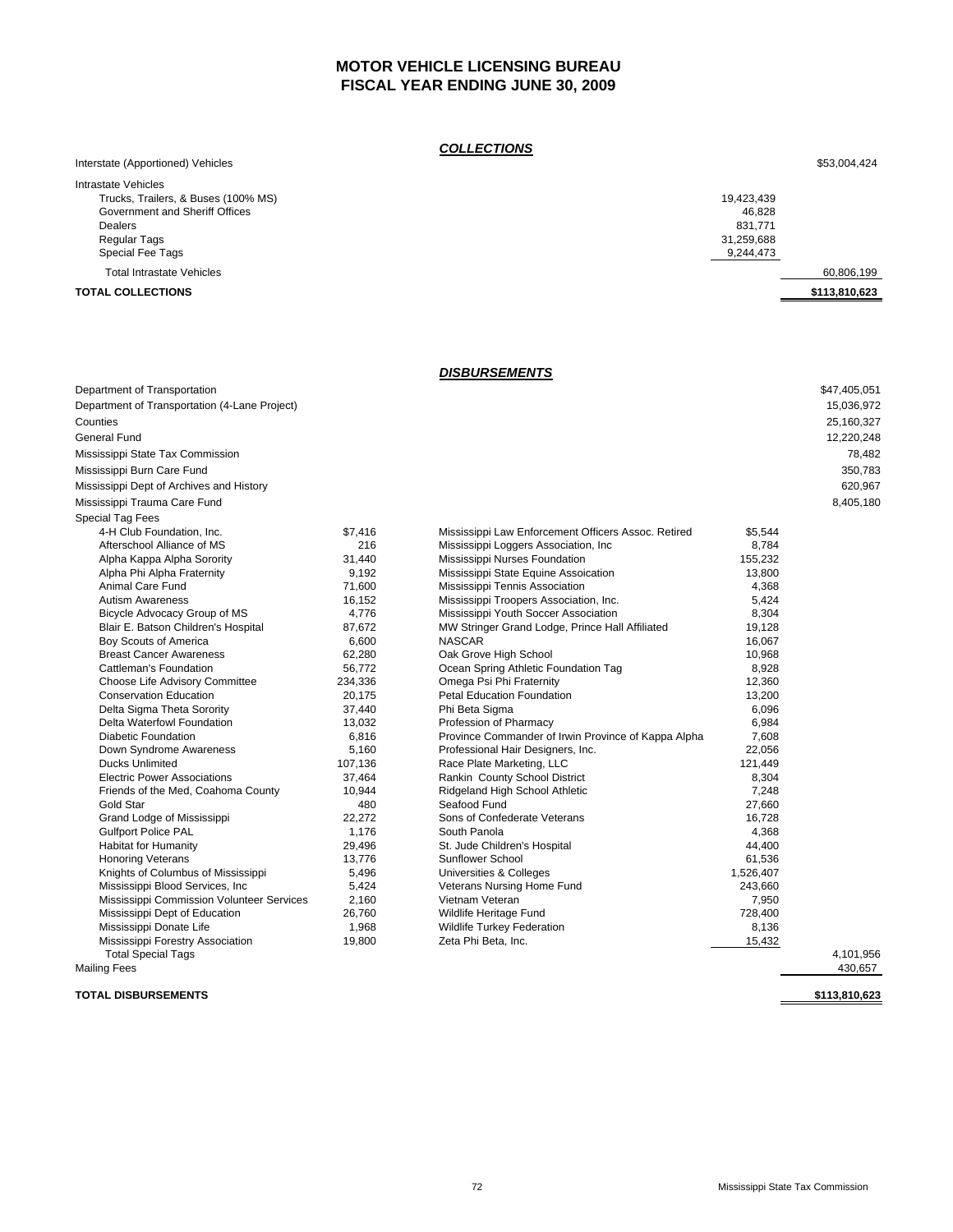# **(APPORTIONED TRUCKS, TRAILERS, AND BUSES) FISCAL YEAR ENDING JUNE 30, 2009 INTERSTATE VEHICLE FEE AND TAX RECEIPTS**

| <b>CLASSIFICATION</b>             | <b>NUMBER OF</b><br><b>DECALS &amp;</b><br><b>PLATES</b> | DECAL &<br><b>PLATE FEES</b> | <b>PRIVILEGE</b><br><b>TAX</b> | <b>TOTAL</b><br><b>COLLECTIONS</b> |
|-----------------------------------|----------------------------------------------------------|------------------------------|--------------------------------|------------------------------------|
| Carriers based in Mississippi:    |                                                          |                              |                                |                                    |
| Privilege Tax                     |                                                          |                              | \$11,202,320                   | \$11,202,320                       |
| Additional Privilege (Schedule 2) |                                                          |                              | 4,697,644                      | 4,697,644                          |
| <b>Penalties</b>                  |                                                          |                              | 50,208                         | 50,208                             |
| Trauma Care Fund                  |                                                          | \$93,032                     |                                | 93,032                             |
| Decal and Plate Fees              | 29,354                                                   | 286,806                      |                                | 286,806                            |
| Cab Cards                         | 8,495                                                    | 31,856                       |                                | 31,856                             |
| <b>Mailing Fees</b>               |                                                          | 100,640                      |                                | 100,640                            |
| Total                             | 37,849                                                   | \$512,335                    | \$15,950,172                   | \$16,462,506                       |
| Carriers based in other states:   |                                                          |                              |                                |                                    |
| Privilege Tax                     |                                                          |                              | 25,579,342                     | 25,579,342                         |
| Additional Privilege (Schedule 2) |                                                          |                              | 10,962,576                     | 10,962,576                         |
| Total                             |                                                          |                              | 36,541,918                     | 36,541,918                         |
| <b>Totals</b>                     | 37,849                                                   | \$512,335                    | \$52,492,090                   | \$53,004,424                       |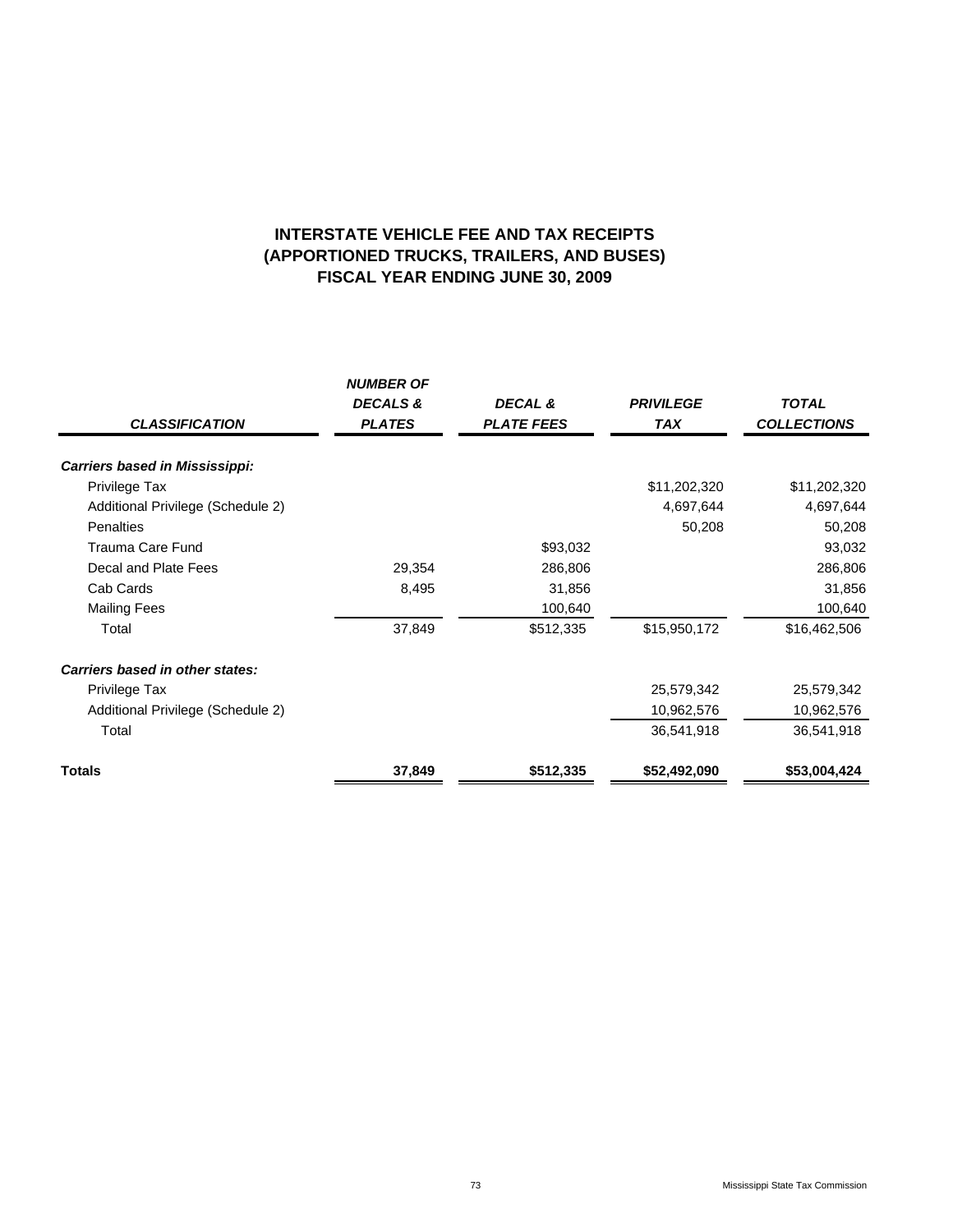# **INTRASTATE VEHICLE FEE AND TAX RECEIPTS FISCAL YEAR ENDING JUNE 30, 2009**

| <b>CLASSIFICATION</b>               | <b>NUMBER OF</b><br><b>DECALS</b><br>& PLATES |              | DECAL &<br><b>PLATE FEES</b> |              | <b>PRIVILEGE</b><br><b>TAX</b> |                | <b>TOTAL</b><br><b>COLLECTIONS</b> |
|-------------------------------------|-----------------------------------------------|--------------|------------------------------|--------------|--------------------------------|----------------|------------------------------------|
| <b>STATE ISSUED TAGS:</b>           |                                               |              |                              |              |                                |                |                                    |
| Trucks, Trailers, & Buses (100% MS) | 64,593                                        |              |                              |              |                                |                |                                    |
| Privilege                           |                                               | \$           | 613,089                      | \$           | 13,240,570                     | \$             | 13,853,658                         |
| Additional Privilege (Schedule 2)   |                                               |              |                              |              | 5,008,137                      |                | 5,008,137                          |
| <b>Trauma Care Fund</b>             |                                               |              | 231,036                      |              |                                |                | 231,036                            |
| <b>Mailing Fees</b>                 |                                               |              | 330,017                      |              |                                |                | 330,017                            |
| Miscellaneous                       |                                               |              | 591                          |              |                                |                | 591                                |
| Total                               | 64,593                                        | $\mathbb{S}$ | 1,174,733                    | $\mathbb{S}$ | 18,248,707                     | $\mathfrak{S}$ | 19,423,439                         |
| <b>Government Tags</b>              | 4,082                                         |              | 40,230                       |              |                                |                | 40,230                             |
| Sheriff Office Tags                 | 689                                           |              | 6,598                        |              |                                |                | 6,598                              |
| Dealer Tags                         | 7,996                                         |              | 71,792                       |              | 296,959                        |                | 368,751                            |
| <b>Dealer Permits</b>               | 3,702                                         |              |                              |              | 358,550                        |                | 358,550                            |
| <b>Temporary Tags</b>               | 20,182                                        |              |                              |              | 100,910                        |                | 100,910                            |
| In-Transit Tags                     | 1,155                                         |              |                              |              | 2,310                          |                | 2,310                              |
| Rental                              | 25                                            |              |                              |              | 1,250                          |                | 1,250                              |
| <b>Total State Issued Tags</b>      | 102,424                                       | \$           | 1,293,353                    | \$           | 19,008,686                     | \$             | 20,302,038                         |
| <b>COUNTY ISSUED TAGS</b>           |                                               |              |                              |              |                                |                |                                    |
| <b>Regular Tags</b>                 | 2,037,528                                     |              | 31,259,688                   |              |                                |                | 31,259,688                         |
| Special Fee Tags                    | 622,870                                       |              | 9,244,473                    |              |                                |                | 9,244,473                          |
| <b>Total County Issued Tags</b>     | 2,660,398                                     | $\mathbb{S}$ | 40,504,161                   | \$           |                                | \$             | 40,504,161                         |
| <b>Totals</b>                       | 2,762,822                                     |              | 41,797,514                   | \$           | 19,008,686                     |                | 60,806,199                         |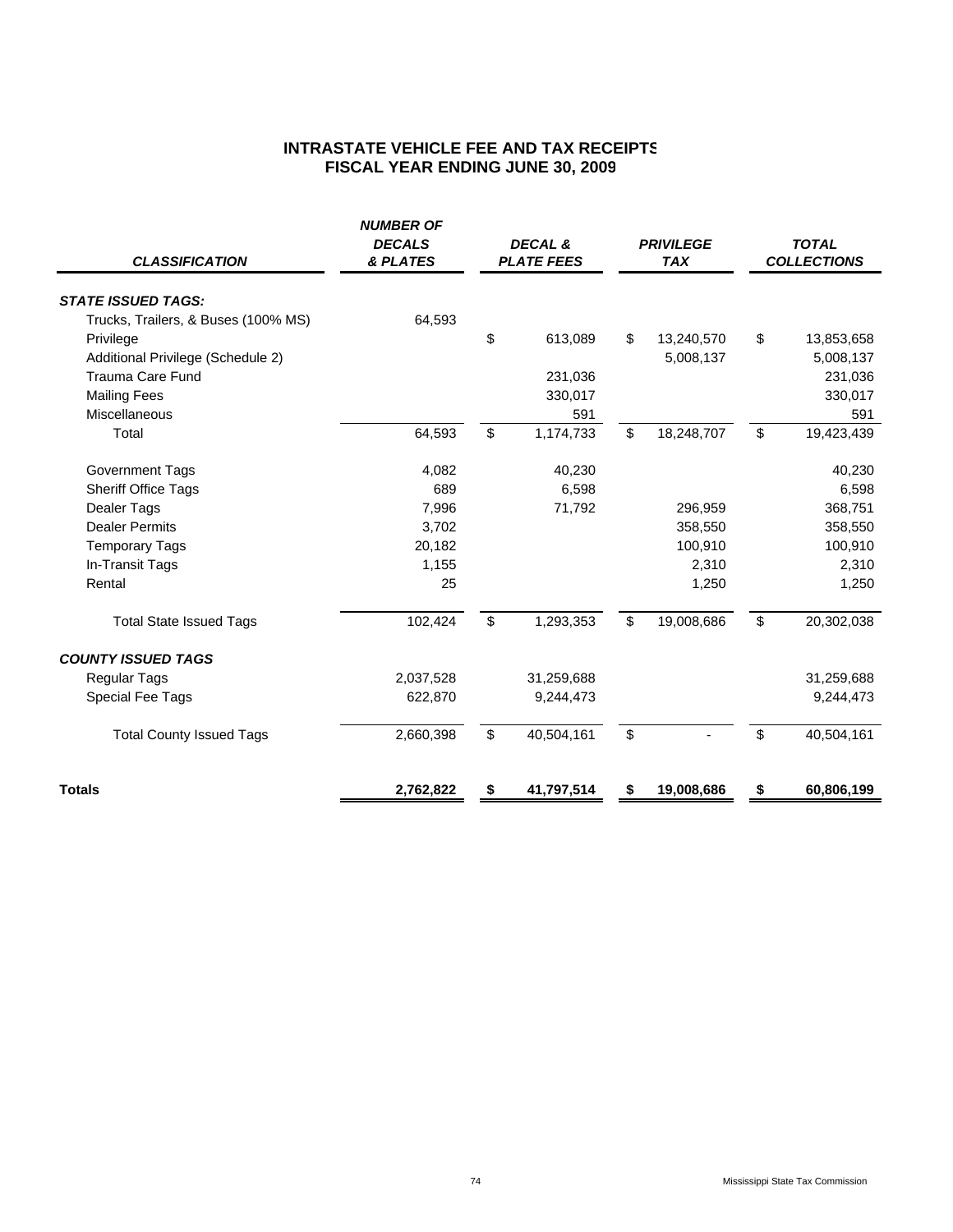### **COUNTY ISSUED TAGS DETAIL NUMBER OF REGISTRATIONS FISCAL YEAR ENDING JUNE 30, 2009**

# **COUNTY ISSUED TAGS Regular Tags:**

# **NUMBER**<br><u>DECALS & PLATES</u>

| Motorcycle                | 47.642    |
|---------------------------|-----------|
| Passenger                 | 1,273,939 |
| Pickup                    | 534.337   |
| Trailer                   | 181.610   |
| <b>Total Regular Tags</b> | 2,037,528 |

| <b>Autism Awareness</b><br>652<br>Out of State Universities<br>Afterschool Alliance of MS<br>37<br>1,400<br>Louisiana State University<br><b>Active Forces Reserves</b><br>1,773<br>1,058<br>University of Alabama<br>Air Medal<br>145<br>531<br>University of Auburn<br>1,264<br>630<br>AKA<br>University of Memphis<br>Pearl Harbor<br>20<br>Alpha Phi Alpha<br>345<br>929<br>525<br>Amateur Radio<br><b>Petal School District</b><br>389<br>253<br>Ambulance<br>Phi Beta Sigma<br>2<br>377<br>American Legion<br>Prisoner of War (EX)<br>274<br>137,852<br>Profession of Pharmacy<br>Antique<br>Blair E. Batson Children's Hospital<br>3,442<br>Professional Hair Designers, Inc.<br>852<br>288<br>66,947<br><b>Boy Scouts</b><br>Property Carriers 10,000 LBS<br>Purple Heart<br>4,183<br><b>Breast Cancer Awareness</b><br>2,452<br><b>Bronze Star</b><br>495<br>Rankin School District<br>353<br>311<br>1,125<br><b>Bicycle Advocacy</b><br>Realtor's Association<br>Cattleman's Foundation<br>2,762<br>Rental<br>8,803<br>Choose Life<br>9,168<br><b>Retired Armed Forces:</b><br>Church Bus<br>5,982<br>Air Force<br>7,736<br>Confederate Veteran<br>636<br>7,078<br>Army<br>Delta Waterfowl<br>502<br>Coast Guard<br>334<br>Delta Sigma Theta<br>1,484<br>Marine<br>1,029<br>1,576<br><b>Merchant Marine</b><br>Diabetics Foundation<br>9<br><b>Disabled</b><br>89,179<br>5,307<br>Navy<br><b>Disabled Veteran</b><br>5,211<br><b>National Guard</b><br>3,113<br>89<br><b>Retired Armed Forces Reserve</b><br>359<br>Distinguished Flying Cross<br>205<br><b>Retired Law Enforcement</b><br>135<br>Down Syndrome Awareness<br><b>Ducks Unlimited</b><br>4,090<br><b>Retired Troopers</b><br>213<br>293<br><b>Electric Power Assoc</b><br>1,498<br>Ridgeland HS<br>1,317<br>4-H Club Foundation<br>275<br>School Bus<br>Farm Property Carrier<br>17,098<br><b>Silver Star</b><br>32<br>2,841<br>326<br>Fire Fighter<br>Soccer Association<br>Fleet<br>2,395<br>Soil Conservation<br>719<br>753<br>Sons of Confederate Veterans<br><b>Forestry Association</b><br>Friends of the Med<br>428<br>280<br>South Panola School District<br>$\overline{2}$<br>Governor<br>St. Jude Children's Research Hospital<br>1,748<br><b>Grand Lodge</b><br>883<br><b>Street Rod</b><br>801<br>Gold Star<br>47<br><b>Sunflower Schools</b><br>2,319<br><b>Gulfport Police</b><br>49<br>1,072<br><b>Support Teacher</b><br>52<br>Taxi<br>321<br>Hearing Impaired<br>Hearse<br>468<br>Universities and Colleges:<br>373<br><b>Alcorn State University</b><br>2,162<br>Historical<br>547<br><b>Belhaven College</b><br>208<br><b>Honoring Veterans</b><br>I Care for Animals<br>2,664<br>Delta State University<br>573<br>314<br>Jackson State University<br>3,784<br>Kappa Alpha Psi<br>Killed in Action Surviving Spouse<br>22<br>Millsaps College<br>302<br>Knights of Columbus MS<br>206<br>Mississippi College<br>460<br>Law Enforcement:<br>14,267<br>Mississippi State University<br>Police<br>695<br>Mississippi University for Women<br>200<br>Sheriff<br>687<br>Mississippi Valley State University<br>1,039<br><b>State</b><br>281<br><b>Rust College</b><br>202<br>725<br>Tougaloo College<br>Legislative:<br>30<br>University of Mississippi<br>13,649<br>House of Representatives-MS<br>5<br>House of Representatives-US<br>University of Southern Mississippi<br>6,230<br>1<br>William Carey College<br>258<br>Senate-US<br>Vanity<br>79,932<br>Lt. Governor<br>Medal of Honor<br>2<br>Veteran<br>7,145<br>Mississippi Blood Services<br>200<br>Veteran of Foreign Wars<br>3<br><b>MS Loggers Association</b><br>Vietnam Veteran<br>260<br>348<br><b>MS State Equine</b><br>562<br>Volunteer<br>87<br>790<br>Wildlife:<br>M W Stringer Lodge<br><b>MS Tennis Association</b><br>326<br>3,547<br>Bass<br>NASCAR:<br>6,060<br><b>Butterfly</b><br>1,087<br>Generic<br>Deer<br>9,453<br><b>Drivers</b><br>12,779<br>Eagle<br>965<br><b>National Guard</b><br>6,122<br>5,947<br>Hummingbird<br><b>Nurses Foundation</b><br>6,124<br>Mallard<br>2,518<br>Oak Grove<br>429<br>Rabbit<br>1,545<br>Ocean Springs Athletic Assoc<br>319<br><b>Speckled Trout</b><br>1,545<br>Omega Psi Phi<br>490<br><b>Wildlife Turkey Association</b><br>323<br>Organ Donor<br>150<br>3,378<br>Turkey<br>Zeta Phi Beta<br>629<br><b>Total Special Tags</b><br>622,870<br>2,660,398<br><b>Total County Issued Tags</b> | <b>Special Tags:</b> | special tags continued |  |
|---------------------------------------------------------------------------------------------------------------------------------------------------------------------------------------------------------------------------------------------------------------------------------------------------------------------------------------------------------------------------------------------------------------------------------------------------------------------------------------------------------------------------------------------------------------------------------------------------------------------------------------------------------------------------------------------------------------------------------------------------------------------------------------------------------------------------------------------------------------------------------------------------------------------------------------------------------------------------------------------------------------------------------------------------------------------------------------------------------------------------------------------------------------------------------------------------------------------------------------------------------------------------------------------------------------------------------------------------------------------------------------------------------------------------------------------------------------------------------------------------------------------------------------------------------------------------------------------------------------------------------------------------------------------------------------------------------------------------------------------------------------------------------------------------------------------------------------------------------------------------------------------------------------------------------------------------------------------------------------------------------------------------------------------------------------------------------------------------------------------------------------------------------------------------------------------------------------------------------------------------------------------------------------------------------------------------------------------------------------------------------------------------------------------------------------------------------------------------------------------------------------------------------------------------------------------------------------------------------------------------------------------------------------------------------------------------------------------------------------------------------------------------------------------------------------------------------------------------------------------------------------------------------------------------------------------------------------------------------------------------------------------------------------------------------------------------------------------------------------------------------------------------------------------------------------------------------------------------------------------------------------------------------------------------------------------------------------------------------------------------------------------------------------------------------------------------------------------------------------------------------------------------------------------------------------------------------------------------------------------------------------------------------------------------------------------------------------------------------------------------------------------------------------------------------------------------------------------------------------------------------------------------------------------------------------------------------------------------------------------------------------------------------------------------------------------------------------------------------------------------------------------------------------------------------------------------------------------------------------------------------------------------------------------------------------------------------------------------------------------------------------------------|----------------------|------------------------|--|
|                                                                                                                                                                                                                                                                                                                                                                                                                                                                                                                                                                                                                                                                                                                                                                                                                                                                                                                                                                                                                                                                                                                                                                                                                                                                                                                                                                                                                                                                                                                                                                                                                                                                                                                                                                                                                                                                                                                                                                                                                                                                                                                                                                                                                                                                                                                                                                                                                                                                                                                                                                                                                                                                                                                                                                                                                                                                                                                                                                                                                                                                                                                                                                                                                                                                                                                                                                                                                                                                                                                                                                                                                                                                                                                                                                                                                                                                                                                                                                                                                                                                                                                                                                                                                                                                                                                                                                                                   |                      |                        |  |
|                                                                                                                                                                                                                                                                                                                                                                                                                                                                                                                                                                                                                                                                                                                                                                                                                                                                                                                                                                                                                                                                                                                                                                                                                                                                                                                                                                                                                                                                                                                                                                                                                                                                                                                                                                                                                                                                                                                                                                                                                                                                                                                                                                                                                                                                                                                                                                                                                                                                                                                                                                                                                                                                                                                                                                                                                                                                                                                                                                                                                                                                                                                                                                                                                                                                                                                                                                                                                                                                                                                                                                                                                                                                                                                                                                                                                                                                                                                                                                                                                                                                                                                                                                                                                                                                                                                                                                                                   |                      |                        |  |
|                                                                                                                                                                                                                                                                                                                                                                                                                                                                                                                                                                                                                                                                                                                                                                                                                                                                                                                                                                                                                                                                                                                                                                                                                                                                                                                                                                                                                                                                                                                                                                                                                                                                                                                                                                                                                                                                                                                                                                                                                                                                                                                                                                                                                                                                                                                                                                                                                                                                                                                                                                                                                                                                                                                                                                                                                                                                                                                                                                                                                                                                                                                                                                                                                                                                                                                                                                                                                                                                                                                                                                                                                                                                                                                                                                                                                                                                                                                                                                                                                                                                                                                                                                                                                                                                                                                                                                                                   |                      |                        |  |
|                                                                                                                                                                                                                                                                                                                                                                                                                                                                                                                                                                                                                                                                                                                                                                                                                                                                                                                                                                                                                                                                                                                                                                                                                                                                                                                                                                                                                                                                                                                                                                                                                                                                                                                                                                                                                                                                                                                                                                                                                                                                                                                                                                                                                                                                                                                                                                                                                                                                                                                                                                                                                                                                                                                                                                                                                                                                                                                                                                                                                                                                                                                                                                                                                                                                                                                                                                                                                                                                                                                                                                                                                                                                                                                                                                                                                                                                                                                                                                                                                                                                                                                                                                                                                                                                                                                                                                                                   |                      |                        |  |
|                                                                                                                                                                                                                                                                                                                                                                                                                                                                                                                                                                                                                                                                                                                                                                                                                                                                                                                                                                                                                                                                                                                                                                                                                                                                                                                                                                                                                                                                                                                                                                                                                                                                                                                                                                                                                                                                                                                                                                                                                                                                                                                                                                                                                                                                                                                                                                                                                                                                                                                                                                                                                                                                                                                                                                                                                                                                                                                                                                                                                                                                                                                                                                                                                                                                                                                                                                                                                                                                                                                                                                                                                                                                                                                                                                                                                                                                                                                                                                                                                                                                                                                                                                                                                                                                                                                                                                                                   |                      |                        |  |
|                                                                                                                                                                                                                                                                                                                                                                                                                                                                                                                                                                                                                                                                                                                                                                                                                                                                                                                                                                                                                                                                                                                                                                                                                                                                                                                                                                                                                                                                                                                                                                                                                                                                                                                                                                                                                                                                                                                                                                                                                                                                                                                                                                                                                                                                                                                                                                                                                                                                                                                                                                                                                                                                                                                                                                                                                                                                                                                                                                                                                                                                                                                                                                                                                                                                                                                                                                                                                                                                                                                                                                                                                                                                                                                                                                                                                                                                                                                                                                                                                                                                                                                                                                                                                                                                                                                                                                                                   |                      |                        |  |
|                                                                                                                                                                                                                                                                                                                                                                                                                                                                                                                                                                                                                                                                                                                                                                                                                                                                                                                                                                                                                                                                                                                                                                                                                                                                                                                                                                                                                                                                                                                                                                                                                                                                                                                                                                                                                                                                                                                                                                                                                                                                                                                                                                                                                                                                                                                                                                                                                                                                                                                                                                                                                                                                                                                                                                                                                                                                                                                                                                                                                                                                                                                                                                                                                                                                                                                                                                                                                                                                                                                                                                                                                                                                                                                                                                                                                                                                                                                                                                                                                                                                                                                                                                                                                                                                                                                                                                                                   |                      |                        |  |
|                                                                                                                                                                                                                                                                                                                                                                                                                                                                                                                                                                                                                                                                                                                                                                                                                                                                                                                                                                                                                                                                                                                                                                                                                                                                                                                                                                                                                                                                                                                                                                                                                                                                                                                                                                                                                                                                                                                                                                                                                                                                                                                                                                                                                                                                                                                                                                                                                                                                                                                                                                                                                                                                                                                                                                                                                                                                                                                                                                                                                                                                                                                                                                                                                                                                                                                                                                                                                                                                                                                                                                                                                                                                                                                                                                                                                                                                                                                                                                                                                                                                                                                                                                                                                                                                                                                                                                                                   |                      |                        |  |
|                                                                                                                                                                                                                                                                                                                                                                                                                                                                                                                                                                                                                                                                                                                                                                                                                                                                                                                                                                                                                                                                                                                                                                                                                                                                                                                                                                                                                                                                                                                                                                                                                                                                                                                                                                                                                                                                                                                                                                                                                                                                                                                                                                                                                                                                                                                                                                                                                                                                                                                                                                                                                                                                                                                                                                                                                                                                                                                                                                                                                                                                                                                                                                                                                                                                                                                                                                                                                                                                                                                                                                                                                                                                                                                                                                                                                                                                                                                                                                                                                                                                                                                                                                                                                                                                                                                                                                                                   |                      |                        |  |
|                                                                                                                                                                                                                                                                                                                                                                                                                                                                                                                                                                                                                                                                                                                                                                                                                                                                                                                                                                                                                                                                                                                                                                                                                                                                                                                                                                                                                                                                                                                                                                                                                                                                                                                                                                                                                                                                                                                                                                                                                                                                                                                                                                                                                                                                                                                                                                                                                                                                                                                                                                                                                                                                                                                                                                                                                                                                                                                                                                                                                                                                                                                                                                                                                                                                                                                                                                                                                                                                                                                                                                                                                                                                                                                                                                                                                                                                                                                                                                                                                                                                                                                                                                                                                                                                                                                                                                                                   |                      |                        |  |
|                                                                                                                                                                                                                                                                                                                                                                                                                                                                                                                                                                                                                                                                                                                                                                                                                                                                                                                                                                                                                                                                                                                                                                                                                                                                                                                                                                                                                                                                                                                                                                                                                                                                                                                                                                                                                                                                                                                                                                                                                                                                                                                                                                                                                                                                                                                                                                                                                                                                                                                                                                                                                                                                                                                                                                                                                                                                                                                                                                                                                                                                                                                                                                                                                                                                                                                                                                                                                                                                                                                                                                                                                                                                                                                                                                                                                                                                                                                                                                                                                                                                                                                                                                                                                                                                                                                                                                                                   |                      |                        |  |
|                                                                                                                                                                                                                                                                                                                                                                                                                                                                                                                                                                                                                                                                                                                                                                                                                                                                                                                                                                                                                                                                                                                                                                                                                                                                                                                                                                                                                                                                                                                                                                                                                                                                                                                                                                                                                                                                                                                                                                                                                                                                                                                                                                                                                                                                                                                                                                                                                                                                                                                                                                                                                                                                                                                                                                                                                                                                                                                                                                                                                                                                                                                                                                                                                                                                                                                                                                                                                                                                                                                                                                                                                                                                                                                                                                                                                                                                                                                                                                                                                                                                                                                                                                                                                                                                                                                                                                                                   |                      |                        |  |
|                                                                                                                                                                                                                                                                                                                                                                                                                                                                                                                                                                                                                                                                                                                                                                                                                                                                                                                                                                                                                                                                                                                                                                                                                                                                                                                                                                                                                                                                                                                                                                                                                                                                                                                                                                                                                                                                                                                                                                                                                                                                                                                                                                                                                                                                                                                                                                                                                                                                                                                                                                                                                                                                                                                                                                                                                                                                                                                                                                                                                                                                                                                                                                                                                                                                                                                                                                                                                                                                                                                                                                                                                                                                                                                                                                                                                                                                                                                                                                                                                                                                                                                                                                                                                                                                                                                                                                                                   |                      |                        |  |
|                                                                                                                                                                                                                                                                                                                                                                                                                                                                                                                                                                                                                                                                                                                                                                                                                                                                                                                                                                                                                                                                                                                                                                                                                                                                                                                                                                                                                                                                                                                                                                                                                                                                                                                                                                                                                                                                                                                                                                                                                                                                                                                                                                                                                                                                                                                                                                                                                                                                                                                                                                                                                                                                                                                                                                                                                                                                                                                                                                                                                                                                                                                                                                                                                                                                                                                                                                                                                                                                                                                                                                                                                                                                                                                                                                                                                                                                                                                                                                                                                                                                                                                                                                                                                                                                                                                                                                                                   |                      |                        |  |
|                                                                                                                                                                                                                                                                                                                                                                                                                                                                                                                                                                                                                                                                                                                                                                                                                                                                                                                                                                                                                                                                                                                                                                                                                                                                                                                                                                                                                                                                                                                                                                                                                                                                                                                                                                                                                                                                                                                                                                                                                                                                                                                                                                                                                                                                                                                                                                                                                                                                                                                                                                                                                                                                                                                                                                                                                                                                                                                                                                                                                                                                                                                                                                                                                                                                                                                                                                                                                                                                                                                                                                                                                                                                                                                                                                                                                                                                                                                                                                                                                                                                                                                                                                                                                                                                                                                                                                                                   |                      |                        |  |
|                                                                                                                                                                                                                                                                                                                                                                                                                                                                                                                                                                                                                                                                                                                                                                                                                                                                                                                                                                                                                                                                                                                                                                                                                                                                                                                                                                                                                                                                                                                                                                                                                                                                                                                                                                                                                                                                                                                                                                                                                                                                                                                                                                                                                                                                                                                                                                                                                                                                                                                                                                                                                                                                                                                                                                                                                                                                                                                                                                                                                                                                                                                                                                                                                                                                                                                                                                                                                                                                                                                                                                                                                                                                                                                                                                                                                                                                                                                                                                                                                                                                                                                                                                                                                                                                                                                                                                                                   |                      |                        |  |
|                                                                                                                                                                                                                                                                                                                                                                                                                                                                                                                                                                                                                                                                                                                                                                                                                                                                                                                                                                                                                                                                                                                                                                                                                                                                                                                                                                                                                                                                                                                                                                                                                                                                                                                                                                                                                                                                                                                                                                                                                                                                                                                                                                                                                                                                                                                                                                                                                                                                                                                                                                                                                                                                                                                                                                                                                                                                                                                                                                                                                                                                                                                                                                                                                                                                                                                                                                                                                                                                                                                                                                                                                                                                                                                                                                                                                                                                                                                                                                                                                                                                                                                                                                                                                                                                                                                                                                                                   |                      |                        |  |
|                                                                                                                                                                                                                                                                                                                                                                                                                                                                                                                                                                                                                                                                                                                                                                                                                                                                                                                                                                                                                                                                                                                                                                                                                                                                                                                                                                                                                                                                                                                                                                                                                                                                                                                                                                                                                                                                                                                                                                                                                                                                                                                                                                                                                                                                                                                                                                                                                                                                                                                                                                                                                                                                                                                                                                                                                                                                                                                                                                                                                                                                                                                                                                                                                                                                                                                                                                                                                                                                                                                                                                                                                                                                                                                                                                                                                                                                                                                                                                                                                                                                                                                                                                                                                                                                                                                                                                                                   |                      |                        |  |
|                                                                                                                                                                                                                                                                                                                                                                                                                                                                                                                                                                                                                                                                                                                                                                                                                                                                                                                                                                                                                                                                                                                                                                                                                                                                                                                                                                                                                                                                                                                                                                                                                                                                                                                                                                                                                                                                                                                                                                                                                                                                                                                                                                                                                                                                                                                                                                                                                                                                                                                                                                                                                                                                                                                                                                                                                                                                                                                                                                                                                                                                                                                                                                                                                                                                                                                                                                                                                                                                                                                                                                                                                                                                                                                                                                                                                                                                                                                                                                                                                                                                                                                                                                                                                                                                                                                                                                                                   |                      |                        |  |
|                                                                                                                                                                                                                                                                                                                                                                                                                                                                                                                                                                                                                                                                                                                                                                                                                                                                                                                                                                                                                                                                                                                                                                                                                                                                                                                                                                                                                                                                                                                                                                                                                                                                                                                                                                                                                                                                                                                                                                                                                                                                                                                                                                                                                                                                                                                                                                                                                                                                                                                                                                                                                                                                                                                                                                                                                                                                                                                                                                                                                                                                                                                                                                                                                                                                                                                                                                                                                                                                                                                                                                                                                                                                                                                                                                                                                                                                                                                                                                                                                                                                                                                                                                                                                                                                                                                                                                                                   |                      |                        |  |
|                                                                                                                                                                                                                                                                                                                                                                                                                                                                                                                                                                                                                                                                                                                                                                                                                                                                                                                                                                                                                                                                                                                                                                                                                                                                                                                                                                                                                                                                                                                                                                                                                                                                                                                                                                                                                                                                                                                                                                                                                                                                                                                                                                                                                                                                                                                                                                                                                                                                                                                                                                                                                                                                                                                                                                                                                                                                                                                                                                                                                                                                                                                                                                                                                                                                                                                                                                                                                                                                                                                                                                                                                                                                                                                                                                                                                                                                                                                                                                                                                                                                                                                                                                                                                                                                                                                                                                                                   |                      |                        |  |
|                                                                                                                                                                                                                                                                                                                                                                                                                                                                                                                                                                                                                                                                                                                                                                                                                                                                                                                                                                                                                                                                                                                                                                                                                                                                                                                                                                                                                                                                                                                                                                                                                                                                                                                                                                                                                                                                                                                                                                                                                                                                                                                                                                                                                                                                                                                                                                                                                                                                                                                                                                                                                                                                                                                                                                                                                                                                                                                                                                                                                                                                                                                                                                                                                                                                                                                                                                                                                                                                                                                                                                                                                                                                                                                                                                                                                                                                                                                                                                                                                                                                                                                                                                                                                                                                                                                                                                                                   |                      |                        |  |
|                                                                                                                                                                                                                                                                                                                                                                                                                                                                                                                                                                                                                                                                                                                                                                                                                                                                                                                                                                                                                                                                                                                                                                                                                                                                                                                                                                                                                                                                                                                                                                                                                                                                                                                                                                                                                                                                                                                                                                                                                                                                                                                                                                                                                                                                                                                                                                                                                                                                                                                                                                                                                                                                                                                                                                                                                                                                                                                                                                                                                                                                                                                                                                                                                                                                                                                                                                                                                                                                                                                                                                                                                                                                                                                                                                                                                                                                                                                                                                                                                                                                                                                                                                                                                                                                                                                                                                                                   |                      |                        |  |
|                                                                                                                                                                                                                                                                                                                                                                                                                                                                                                                                                                                                                                                                                                                                                                                                                                                                                                                                                                                                                                                                                                                                                                                                                                                                                                                                                                                                                                                                                                                                                                                                                                                                                                                                                                                                                                                                                                                                                                                                                                                                                                                                                                                                                                                                                                                                                                                                                                                                                                                                                                                                                                                                                                                                                                                                                                                                                                                                                                                                                                                                                                                                                                                                                                                                                                                                                                                                                                                                                                                                                                                                                                                                                                                                                                                                                                                                                                                                                                                                                                                                                                                                                                                                                                                                                                                                                                                                   |                      |                        |  |
|                                                                                                                                                                                                                                                                                                                                                                                                                                                                                                                                                                                                                                                                                                                                                                                                                                                                                                                                                                                                                                                                                                                                                                                                                                                                                                                                                                                                                                                                                                                                                                                                                                                                                                                                                                                                                                                                                                                                                                                                                                                                                                                                                                                                                                                                                                                                                                                                                                                                                                                                                                                                                                                                                                                                                                                                                                                                                                                                                                                                                                                                                                                                                                                                                                                                                                                                                                                                                                                                                                                                                                                                                                                                                                                                                                                                                                                                                                                                                                                                                                                                                                                                                                                                                                                                                                                                                                                                   |                      |                        |  |
|                                                                                                                                                                                                                                                                                                                                                                                                                                                                                                                                                                                                                                                                                                                                                                                                                                                                                                                                                                                                                                                                                                                                                                                                                                                                                                                                                                                                                                                                                                                                                                                                                                                                                                                                                                                                                                                                                                                                                                                                                                                                                                                                                                                                                                                                                                                                                                                                                                                                                                                                                                                                                                                                                                                                                                                                                                                                                                                                                                                                                                                                                                                                                                                                                                                                                                                                                                                                                                                                                                                                                                                                                                                                                                                                                                                                                                                                                                                                                                                                                                                                                                                                                                                                                                                                                                                                                                                                   |                      |                        |  |
|                                                                                                                                                                                                                                                                                                                                                                                                                                                                                                                                                                                                                                                                                                                                                                                                                                                                                                                                                                                                                                                                                                                                                                                                                                                                                                                                                                                                                                                                                                                                                                                                                                                                                                                                                                                                                                                                                                                                                                                                                                                                                                                                                                                                                                                                                                                                                                                                                                                                                                                                                                                                                                                                                                                                                                                                                                                                                                                                                                                                                                                                                                                                                                                                                                                                                                                                                                                                                                                                                                                                                                                                                                                                                                                                                                                                                                                                                                                                                                                                                                                                                                                                                                                                                                                                                                                                                                                                   |                      |                        |  |
|                                                                                                                                                                                                                                                                                                                                                                                                                                                                                                                                                                                                                                                                                                                                                                                                                                                                                                                                                                                                                                                                                                                                                                                                                                                                                                                                                                                                                                                                                                                                                                                                                                                                                                                                                                                                                                                                                                                                                                                                                                                                                                                                                                                                                                                                                                                                                                                                                                                                                                                                                                                                                                                                                                                                                                                                                                                                                                                                                                                                                                                                                                                                                                                                                                                                                                                                                                                                                                                                                                                                                                                                                                                                                                                                                                                                                                                                                                                                                                                                                                                                                                                                                                                                                                                                                                                                                                                                   |                      |                        |  |
|                                                                                                                                                                                                                                                                                                                                                                                                                                                                                                                                                                                                                                                                                                                                                                                                                                                                                                                                                                                                                                                                                                                                                                                                                                                                                                                                                                                                                                                                                                                                                                                                                                                                                                                                                                                                                                                                                                                                                                                                                                                                                                                                                                                                                                                                                                                                                                                                                                                                                                                                                                                                                                                                                                                                                                                                                                                                                                                                                                                                                                                                                                                                                                                                                                                                                                                                                                                                                                                                                                                                                                                                                                                                                                                                                                                                                                                                                                                                                                                                                                                                                                                                                                                                                                                                                                                                                                                                   |                      |                        |  |
|                                                                                                                                                                                                                                                                                                                                                                                                                                                                                                                                                                                                                                                                                                                                                                                                                                                                                                                                                                                                                                                                                                                                                                                                                                                                                                                                                                                                                                                                                                                                                                                                                                                                                                                                                                                                                                                                                                                                                                                                                                                                                                                                                                                                                                                                                                                                                                                                                                                                                                                                                                                                                                                                                                                                                                                                                                                                                                                                                                                                                                                                                                                                                                                                                                                                                                                                                                                                                                                                                                                                                                                                                                                                                                                                                                                                                                                                                                                                                                                                                                                                                                                                                                                                                                                                                                                                                                                                   |                      |                        |  |
|                                                                                                                                                                                                                                                                                                                                                                                                                                                                                                                                                                                                                                                                                                                                                                                                                                                                                                                                                                                                                                                                                                                                                                                                                                                                                                                                                                                                                                                                                                                                                                                                                                                                                                                                                                                                                                                                                                                                                                                                                                                                                                                                                                                                                                                                                                                                                                                                                                                                                                                                                                                                                                                                                                                                                                                                                                                                                                                                                                                                                                                                                                                                                                                                                                                                                                                                                                                                                                                                                                                                                                                                                                                                                                                                                                                                                                                                                                                                                                                                                                                                                                                                                                                                                                                                                                                                                                                                   |                      |                        |  |
|                                                                                                                                                                                                                                                                                                                                                                                                                                                                                                                                                                                                                                                                                                                                                                                                                                                                                                                                                                                                                                                                                                                                                                                                                                                                                                                                                                                                                                                                                                                                                                                                                                                                                                                                                                                                                                                                                                                                                                                                                                                                                                                                                                                                                                                                                                                                                                                                                                                                                                                                                                                                                                                                                                                                                                                                                                                                                                                                                                                                                                                                                                                                                                                                                                                                                                                                                                                                                                                                                                                                                                                                                                                                                                                                                                                                                                                                                                                                                                                                                                                                                                                                                                                                                                                                                                                                                                                                   |                      |                        |  |
|                                                                                                                                                                                                                                                                                                                                                                                                                                                                                                                                                                                                                                                                                                                                                                                                                                                                                                                                                                                                                                                                                                                                                                                                                                                                                                                                                                                                                                                                                                                                                                                                                                                                                                                                                                                                                                                                                                                                                                                                                                                                                                                                                                                                                                                                                                                                                                                                                                                                                                                                                                                                                                                                                                                                                                                                                                                                                                                                                                                                                                                                                                                                                                                                                                                                                                                                                                                                                                                                                                                                                                                                                                                                                                                                                                                                                                                                                                                                                                                                                                                                                                                                                                                                                                                                                                                                                                                                   |                      |                        |  |
|                                                                                                                                                                                                                                                                                                                                                                                                                                                                                                                                                                                                                                                                                                                                                                                                                                                                                                                                                                                                                                                                                                                                                                                                                                                                                                                                                                                                                                                                                                                                                                                                                                                                                                                                                                                                                                                                                                                                                                                                                                                                                                                                                                                                                                                                                                                                                                                                                                                                                                                                                                                                                                                                                                                                                                                                                                                                                                                                                                                                                                                                                                                                                                                                                                                                                                                                                                                                                                                                                                                                                                                                                                                                                                                                                                                                                                                                                                                                                                                                                                                                                                                                                                                                                                                                                                                                                                                                   |                      |                        |  |
|                                                                                                                                                                                                                                                                                                                                                                                                                                                                                                                                                                                                                                                                                                                                                                                                                                                                                                                                                                                                                                                                                                                                                                                                                                                                                                                                                                                                                                                                                                                                                                                                                                                                                                                                                                                                                                                                                                                                                                                                                                                                                                                                                                                                                                                                                                                                                                                                                                                                                                                                                                                                                                                                                                                                                                                                                                                                                                                                                                                                                                                                                                                                                                                                                                                                                                                                                                                                                                                                                                                                                                                                                                                                                                                                                                                                                                                                                                                                                                                                                                                                                                                                                                                                                                                                                                                                                                                                   |                      |                        |  |
|                                                                                                                                                                                                                                                                                                                                                                                                                                                                                                                                                                                                                                                                                                                                                                                                                                                                                                                                                                                                                                                                                                                                                                                                                                                                                                                                                                                                                                                                                                                                                                                                                                                                                                                                                                                                                                                                                                                                                                                                                                                                                                                                                                                                                                                                                                                                                                                                                                                                                                                                                                                                                                                                                                                                                                                                                                                                                                                                                                                                                                                                                                                                                                                                                                                                                                                                                                                                                                                                                                                                                                                                                                                                                                                                                                                                                                                                                                                                                                                                                                                                                                                                                                                                                                                                                                                                                                                                   |                      |                        |  |
|                                                                                                                                                                                                                                                                                                                                                                                                                                                                                                                                                                                                                                                                                                                                                                                                                                                                                                                                                                                                                                                                                                                                                                                                                                                                                                                                                                                                                                                                                                                                                                                                                                                                                                                                                                                                                                                                                                                                                                                                                                                                                                                                                                                                                                                                                                                                                                                                                                                                                                                                                                                                                                                                                                                                                                                                                                                                                                                                                                                                                                                                                                                                                                                                                                                                                                                                                                                                                                                                                                                                                                                                                                                                                                                                                                                                                                                                                                                                                                                                                                                                                                                                                                                                                                                                                                                                                                                                   |                      |                        |  |
|                                                                                                                                                                                                                                                                                                                                                                                                                                                                                                                                                                                                                                                                                                                                                                                                                                                                                                                                                                                                                                                                                                                                                                                                                                                                                                                                                                                                                                                                                                                                                                                                                                                                                                                                                                                                                                                                                                                                                                                                                                                                                                                                                                                                                                                                                                                                                                                                                                                                                                                                                                                                                                                                                                                                                                                                                                                                                                                                                                                                                                                                                                                                                                                                                                                                                                                                                                                                                                                                                                                                                                                                                                                                                                                                                                                                                                                                                                                                                                                                                                                                                                                                                                                                                                                                                                                                                                                                   |                      |                        |  |
|                                                                                                                                                                                                                                                                                                                                                                                                                                                                                                                                                                                                                                                                                                                                                                                                                                                                                                                                                                                                                                                                                                                                                                                                                                                                                                                                                                                                                                                                                                                                                                                                                                                                                                                                                                                                                                                                                                                                                                                                                                                                                                                                                                                                                                                                                                                                                                                                                                                                                                                                                                                                                                                                                                                                                                                                                                                                                                                                                                                                                                                                                                                                                                                                                                                                                                                                                                                                                                                                                                                                                                                                                                                                                                                                                                                                                                                                                                                                                                                                                                                                                                                                                                                                                                                                                                                                                                                                   |                      |                        |  |
|                                                                                                                                                                                                                                                                                                                                                                                                                                                                                                                                                                                                                                                                                                                                                                                                                                                                                                                                                                                                                                                                                                                                                                                                                                                                                                                                                                                                                                                                                                                                                                                                                                                                                                                                                                                                                                                                                                                                                                                                                                                                                                                                                                                                                                                                                                                                                                                                                                                                                                                                                                                                                                                                                                                                                                                                                                                                                                                                                                                                                                                                                                                                                                                                                                                                                                                                                                                                                                                                                                                                                                                                                                                                                                                                                                                                                                                                                                                                                                                                                                                                                                                                                                                                                                                                                                                                                                                                   |                      |                        |  |
|                                                                                                                                                                                                                                                                                                                                                                                                                                                                                                                                                                                                                                                                                                                                                                                                                                                                                                                                                                                                                                                                                                                                                                                                                                                                                                                                                                                                                                                                                                                                                                                                                                                                                                                                                                                                                                                                                                                                                                                                                                                                                                                                                                                                                                                                                                                                                                                                                                                                                                                                                                                                                                                                                                                                                                                                                                                                                                                                                                                                                                                                                                                                                                                                                                                                                                                                                                                                                                                                                                                                                                                                                                                                                                                                                                                                                                                                                                                                                                                                                                                                                                                                                                                                                                                                                                                                                                                                   |                      |                        |  |
|                                                                                                                                                                                                                                                                                                                                                                                                                                                                                                                                                                                                                                                                                                                                                                                                                                                                                                                                                                                                                                                                                                                                                                                                                                                                                                                                                                                                                                                                                                                                                                                                                                                                                                                                                                                                                                                                                                                                                                                                                                                                                                                                                                                                                                                                                                                                                                                                                                                                                                                                                                                                                                                                                                                                                                                                                                                                                                                                                                                                                                                                                                                                                                                                                                                                                                                                                                                                                                                                                                                                                                                                                                                                                                                                                                                                                                                                                                                                                                                                                                                                                                                                                                                                                                                                                                                                                                                                   |                      |                        |  |
|                                                                                                                                                                                                                                                                                                                                                                                                                                                                                                                                                                                                                                                                                                                                                                                                                                                                                                                                                                                                                                                                                                                                                                                                                                                                                                                                                                                                                                                                                                                                                                                                                                                                                                                                                                                                                                                                                                                                                                                                                                                                                                                                                                                                                                                                                                                                                                                                                                                                                                                                                                                                                                                                                                                                                                                                                                                                                                                                                                                                                                                                                                                                                                                                                                                                                                                                                                                                                                                                                                                                                                                                                                                                                                                                                                                                                                                                                                                                                                                                                                                                                                                                                                                                                                                                                                                                                                                                   |                      |                        |  |
|                                                                                                                                                                                                                                                                                                                                                                                                                                                                                                                                                                                                                                                                                                                                                                                                                                                                                                                                                                                                                                                                                                                                                                                                                                                                                                                                                                                                                                                                                                                                                                                                                                                                                                                                                                                                                                                                                                                                                                                                                                                                                                                                                                                                                                                                                                                                                                                                                                                                                                                                                                                                                                                                                                                                                                                                                                                                                                                                                                                                                                                                                                                                                                                                                                                                                                                                                                                                                                                                                                                                                                                                                                                                                                                                                                                                                                                                                                                                                                                                                                                                                                                                                                                                                                                                                                                                                                                                   |                      |                        |  |
|                                                                                                                                                                                                                                                                                                                                                                                                                                                                                                                                                                                                                                                                                                                                                                                                                                                                                                                                                                                                                                                                                                                                                                                                                                                                                                                                                                                                                                                                                                                                                                                                                                                                                                                                                                                                                                                                                                                                                                                                                                                                                                                                                                                                                                                                                                                                                                                                                                                                                                                                                                                                                                                                                                                                                                                                                                                                                                                                                                                                                                                                                                                                                                                                                                                                                                                                                                                                                                                                                                                                                                                                                                                                                                                                                                                                                                                                                                                                                                                                                                                                                                                                                                                                                                                                                                                                                                                                   |                      |                        |  |
|                                                                                                                                                                                                                                                                                                                                                                                                                                                                                                                                                                                                                                                                                                                                                                                                                                                                                                                                                                                                                                                                                                                                                                                                                                                                                                                                                                                                                                                                                                                                                                                                                                                                                                                                                                                                                                                                                                                                                                                                                                                                                                                                                                                                                                                                                                                                                                                                                                                                                                                                                                                                                                                                                                                                                                                                                                                                                                                                                                                                                                                                                                                                                                                                                                                                                                                                                                                                                                                                                                                                                                                                                                                                                                                                                                                                                                                                                                                                                                                                                                                                                                                                                                                                                                                                                                                                                                                                   |                      |                        |  |
|                                                                                                                                                                                                                                                                                                                                                                                                                                                                                                                                                                                                                                                                                                                                                                                                                                                                                                                                                                                                                                                                                                                                                                                                                                                                                                                                                                                                                                                                                                                                                                                                                                                                                                                                                                                                                                                                                                                                                                                                                                                                                                                                                                                                                                                                                                                                                                                                                                                                                                                                                                                                                                                                                                                                                                                                                                                                                                                                                                                                                                                                                                                                                                                                                                                                                                                                                                                                                                                                                                                                                                                                                                                                                                                                                                                                                                                                                                                                                                                                                                                                                                                                                                                                                                                                                                                                                                                                   |                      |                        |  |
|                                                                                                                                                                                                                                                                                                                                                                                                                                                                                                                                                                                                                                                                                                                                                                                                                                                                                                                                                                                                                                                                                                                                                                                                                                                                                                                                                                                                                                                                                                                                                                                                                                                                                                                                                                                                                                                                                                                                                                                                                                                                                                                                                                                                                                                                                                                                                                                                                                                                                                                                                                                                                                                                                                                                                                                                                                                                                                                                                                                                                                                                                                                                                                                                                                                                                                                                                                                                                                                                                                                                                                                                                                                                                                                                                                                                                                                                                                                                                                                                                                                                                                                                                                                                                                                                                                                                                                                                   |                      |                        |  |
|                                                                                                                                                                                                                                                                                                                                                                                                                                                                                                                                                                                                                                                                                                                                                                                                                                                                                                                                                                                                                                                                                                                                                                                                                                                                                                                                                                                                                                                                                                                                                                                                                                                                                                                                                                                                                                                                                                                                                                                                                                                                                                                                                                                                                                                                                                                                                                                                                                                                                                                                                                                                                                                                                                                                                                                                                                                                                                                                                                                                                                                                                                                                                                                                                                                                                                                                                                                                                                                                                                                                                                                                                                                                                                                                                                                                                                                                                                                                                                                                                                                                                                                                                                                                                                                                                                                                                                                                   |                      |                        |  |
|                                                                                                                                                                                                                                                                                                                                                                                                                                                                                                                                                                                                                                                                                                                                                                                                                                                                                                                                                                                                                                                                                                                                                                                                                                                                                                                                                                                                                                                                                                                                                                                                                                                                                                                                                                                                                                                                                                                                                                                                                                                                                                                                                                                                                                                                                                                                                                                                                                                                                                                                                                                                                                                                                                                                                                                                                                                                                                                                                                                                                                                                                                                                                                                                                                                                                                                                                                                                                                                                                                                                                                                                                                                                                                                                                                                                                                                                                                                                                                                                                                                                                                                                                                                                                                                                                                                                                                                                   |                      |                        |  |
|                                                                                                                                                                                                                                                                                                                                                                                                                                                                                                                                                                                                                                                                                                                                                                                                                                                                                                                                                                                                                                                                                                                                                                                                                                                                                                                                                                                                                                                                                                                                                                                                                                                                                                                                                                                                                                                                                                                                                                                                                                                                                                                                                                                                                                                                                                                                                                                                                                                                                                                                                                                                                                                                                                                                                                                                                                                                                                                                                                                                                                                                                                                                                                                                                                                                                                                                                                                                                                                                                                                                                                                                                                                                                                                                                                                                                                                                                                                                                                                                                                                                                                                                                                                                                                                                                                                                                                                                   |                      |                        |  |
|                                                                                                                                                                                                                                                                                                                                                                                                                                                                                                                                                                                                                                                                                                                                                                                                                                                                                                                                                                                                                                                                                                                                                                                                                                                                                                                                                                                                                                                                                                                                                                                                                                                                                                                                                                                                                                                                                                                                                                                                                                                                                                                                                                                                                                                                                                                                                                                                                                                                                                                                                                                                                                                                                                                                                                                                                                                                                                                                                                                                                                                                                                                                                                                                                                                                                                                                                                                                                                                                                                                                                                                                                                                                                                                                                                                                                                                                                                                                                                                                                                                                                                                                                                                                                                                                                                                                                                                                   |                      |                        |  |
|                                                                                                                                                                                                                                                                                                                                                                                                                                                                                                                                                                                                                                                                                                                                                                                                                                                                                                                                                                                                                                                                                                                                                                                                                                                                                                                                                                                                                                                                                                                                                                                                                                                                                                                                                                                                                                                                                                                                                                                                                                                                                                                                                                                                                                                                                                                                                                                                                                                                                                                                                                                                                                                                                                                                                                                                                                                                                                                                                                                                                                                                                                                                                                                                                                                                                                                                                                                                                                                                                                                                                                                                                                                                                                                                                                                                                                                                                                                                                                                                                                                                                                                                                                                                                                                                                                                                                                                                   |                      |                        |  |
|                                                                                                                                                                                                                                                                                                                                                                                                                                                                                                                                                                                                                                                                                                                                                                                                                                                                                                                                                                                                                                                                                                                                                                                                                                                                                                                                                                                                                                                                                                                                                                                                                                                                                                                                                                                                                                                                                                                                                                                                                                                                                                                                                                                                                                                                                                                                                                                                                                                                                                                                                                                                                                                                                                                                                                                                                                                                                                                                                                                                                                                                                                                                                                                                                                                                                                                                                                                                                                                                                                                                                                                                                                                                                                                                                                                                                                                                                                                                                                                                                                                                                                                                                                                                                                                                                                                                                                                                   |                      |                        |  |
|                                                                                                                                                                                                                                                                                                                                                                                                                                                                                                                                                                                                                                                                                                                                                                                                                                                                                                                                                                                                                                                                                                                                                                                                                                                                                                                                                                                                                                                                                                                                                                                                                                                                                                                                                                                                                                                                                                                                                                                                                                                                                                                                                                                                                                                                                                                                                                                                                                                                                                                                                                                                                                                                                                                                                                                                                                                                                                                                                                                                                                                                                                                                                                                                                                                                                                                                                                                                                                                                                                                                                                                                                                                                                                                                                                                                                                                                                                                                                                                                                                                                                                                                                                                                                                                                                                                                                                                                   |                      |                        |  |
|                                                                                                                                                                                                                                                                                                                                                                                                                                                                                                                                                                                                                                                                                                                                                                                                                                                                                                                                                                                                                                                                                                                                                                                                                                                                                                                                                                                                                                                                                                                                                                                                                                                                                                                                                                                                                                                                                                                                                                                                                                                                                                                                                                                                                                                                                                                                                                                                                                                                                                                                                                                                                                                                                                                                                                                                                                                                                                                                                                                                                                                                                                                                                                                                                                                                                                                                                                                                                                                                                                                                                                                                                                                                                                                                                                                                                                                                                                                                                                                                                                                                                                                                                                                                                                                                                                                                                                                                   |                      |                        |  |
|                                                                                                                                                                                                                                                                                                                                                                                                                                                                                                                                                                                                                                                                                                                                                                                                                                                                                                                                                                                                                                                                                                                                                                                                                                                                                                                                                                                                                                                                                                                                                                                                                                                                                                                                                                                                                                                                                                                                                                                                                                                                                                                                                                                                                                                                                                                                                                                                                                                                                                                                                                                                                                                                                                                                                                                                                                                                                                                                                                                                                                                                                                                                                                                                                                                                                                                                                                                                                                                                                                                                                                                                                                                                                                                                                                                                                                                                                                                                                                                                                                                                                                                                                                                                                                                                                                                                                                                                   |                      |                        |  |
|                                                                                                                                                                                                                                                                                                                                                                                                                                                                                                                                                                                                                                                                                                                                                                                                                                                                                                                                                                                                                                                                                                                                                                                                                                                                                                                                                                                                                                                                                                                                                                                                                                                                                                                                                                                                                                                                                                                                                                                                                                                                                                                                                                                                                                                                                                                                                                                                                                                                                                                                                                                                                                                                                                                                                                                                                                                                                                                                                                                                                                                                                                                                                                                                                                                                                                                                                                                                                                                                                                                                                                                                                                                                                                                                                                                                                                                                                                                                                                                                                                                                                                                                                                                                                                                                                                                                                                                                   |                      |                        |  |
|                                                                                                                                                                                                                                                                                                                                                                                                                                                                                                                                                                                                                                                                                                                                                                                                                                                                                                                                                                                                                                                                                                                                                                                                                                                                                                                                                                                                                                                                                                                                                                                                                                                                                                                                                                                                                                                                                                                                                                                                                                                                                                                                                                                                                                                                                                                                                                                                                                                                                                                                                                                                                                                                                                                                                                                                                                                                                                                                                                                                                                                                                                                                                                                                                                                                                                                                                                                                                                                                                                                                                                                                                                                                                                                                                                                                                                                                                                                                                                                                                                                                                                                                                                                                                                                                                                                                                                                                   |                      |                        |  |
|                                                                                                                                                                                                                                                                                                                                                                                                                                                                                                                                                                                                                                                                                                                                                                                                                                                                                                                                                                                                                                                                                                                                                                                                                                                                                                                                                                                                                                                                                                                                                                                                                                                                                                                                                                                                                                                                                                                                                                                                                                                                                                                                                                                                                                                                                                                                                                                                                                                                                                                                                                                                                                                                                                                                                                                                                                                                                                                                                                                                                                                                                                                                                                                                                                                                                                                                                                                                                                                                                                                                                                                                                                                                                                                                                                                                                                                                                                                                                                                                                                                                                                                                                                                                                                                                                                                                                                                                   |                      |                        |  |
|                                                                                                                                                                                                                                                                                                                                                                                                                                                                                                                                                                                                                                                                                                                                                                                                                                                                                                                                                                                                                                                                                                                                                                                                                                                                                                                                                                                                                                                                                                                                                                                                                                                                                                                                                                                                                                                                                                                                                                                                                                                                                                                                                                                                                                                                                                                                                                                                                                                                                                                                                                                                                                                                                                                                                                                                                                                                                                                                                                                                                                                                                                                                                                                                                                                                                                                                                                                                                                                                                                                                                                                                                                                                                                                                                                                                                                                                                                                                                                                                                                                                                                                                                                                                                                                                                                                                                                                                   |                      |                        |  |
|                                                                                                                                                                                                                                                                                                                                                                                                                                                                                                                                                                                                                                                                                                                                                                                                                                                                                                                                                                                                                                                                                                                                                                                                                                                                                                                                                                                                                                                                                                                                                                                                                                                                                                                                                                                                                                                                                                                                                                                                                                                                                                                                                                                                                                                                                                                                                                                                                                                                                                                                                                                                                                                                                                                                                                                                                                                                                                                                                                                                                                                                                                                                                                                                                                                                                                                                                                                                                                                                                                                                                                                                                                                                                                                                                                                                                                                                                                                                                                                                                                                                                                                                                                                                                                                                                                                                                                                                   |                      |                        |  |
|                                                                                                                                                                                                                                                                                                                                                                                                                                                                                                                                                                                                                                                                                                                                                                                                                                                                                                                                                                                                                                                                                                                                                                                                                                                                                                                                                                                                                                                                                                                                                                                                                                                                                                                                                                                                                                                                                                                                                                                                                                                                                                                                                                                                                                                                                                                                                                                                                                                                                                                                                                                                                                                                                                                                                                                                                                                                                                                                                                                                                                                                                                                                                                                                                                                                                                                                                                                                                                                                                                                                                                                                                                                                                                                                                                                                                                                                                                                                                                                                                                                                                                                                                                                                                                                                                                                                                                                                   |                      |                        |  |
|                                                                                                                                                                                                                                                                                                                                                                                                                                                                                                                                                                                                                                                                                                                                                                                                                                                                                                                                                                                                                                                                                                                                                                                                                                                                                                                                                                                                                                                                                                                                                                                                                                                                                                                                                                                                                                                                                                                                                                                                                                                                                                                                                                                                                                                                                                                                                                                                                                                                                                                                                                                                                                                                                                                                                                                                                                                                                                                                                                                                                                                                                                                                                                                                                                                                                                                                                                                                                                                                                                                                                                                                                                                                                                                                                                                                                                                                                                                                                                                                                                                                                                                                                                                                                                                                                                                                                                                                   |                      |                        |  |
|                                                                                                                                                                                                                                                                                                                                                                                                                                                                                                                                                                                                                                                                                                                                                                                                                                                                                                                                                                                                                                                                                                                                                                                                                                                                                                                                                                                                                                                                                                                                                                                                                                                                                                                                                                                                                                                                                                                                                                                                                                                                                                                                                                                                                                                                                                                                                                                                                                                                                                                                                                                                                                                                                                                                                                                                                                                                                                                                                                                                                                                                                                                                                                                                                                                                                                                                                                                                                                                                                                                                                                                                                                                                                                                                                                                                                                                                                                                                                                                                                                                                                                                                                                                                                                                                                                                                                                                                   |                      |                        |  |
|                                                                                                                                                                                                                                                                                                                                                                                                                                                                                                                                                                                                                                                                                                                                                                                                                                                                                                                                                                                                                                                                                                                                                                                                                                                                                                                                                                                                                                                                                                                                                                                                                                                                                                                                                                                                                                                                                                                                                                                                                                                                                                                                                                                                                                                                                                                                                                                                                                                                                                                                                                                                                                                                                                                                                                                                                                                                                                                                                                                                                                                                                                                                                                                                                                                                                                                                                                                                                                                                                                                                                                                                                                                                                                                                                                                                                                                                                                                                                                                                                                                                                                                                                                                                                                                                                                                                                                                                   |                      |                        |  |
|                                                                                                                                                                                                                                                                                                                                                                                                                                                                                                                                                                                                                                                                                                                                                                                                                                                                                                                                                                                                                                                                                                                                                                                                                                                                                                                                                                                                                                                                                                                                                                                                                                                                                                                                                                                                                                                                                                                                                                                                                                                                                                                                                                                                                                                                                                                                                                                                                                                                                                                                                                                                                                                                                                                                                                                                                                                                                                                                                                                                                                                                                                                                                                                                                                                                                                                                                                                                                                                                                                                                                                                                                                                                                                                                                                                                                                                                                                                                                                                                                                                                                                                                                                                                                                                                                                                                                                                                   |                      |                        |  |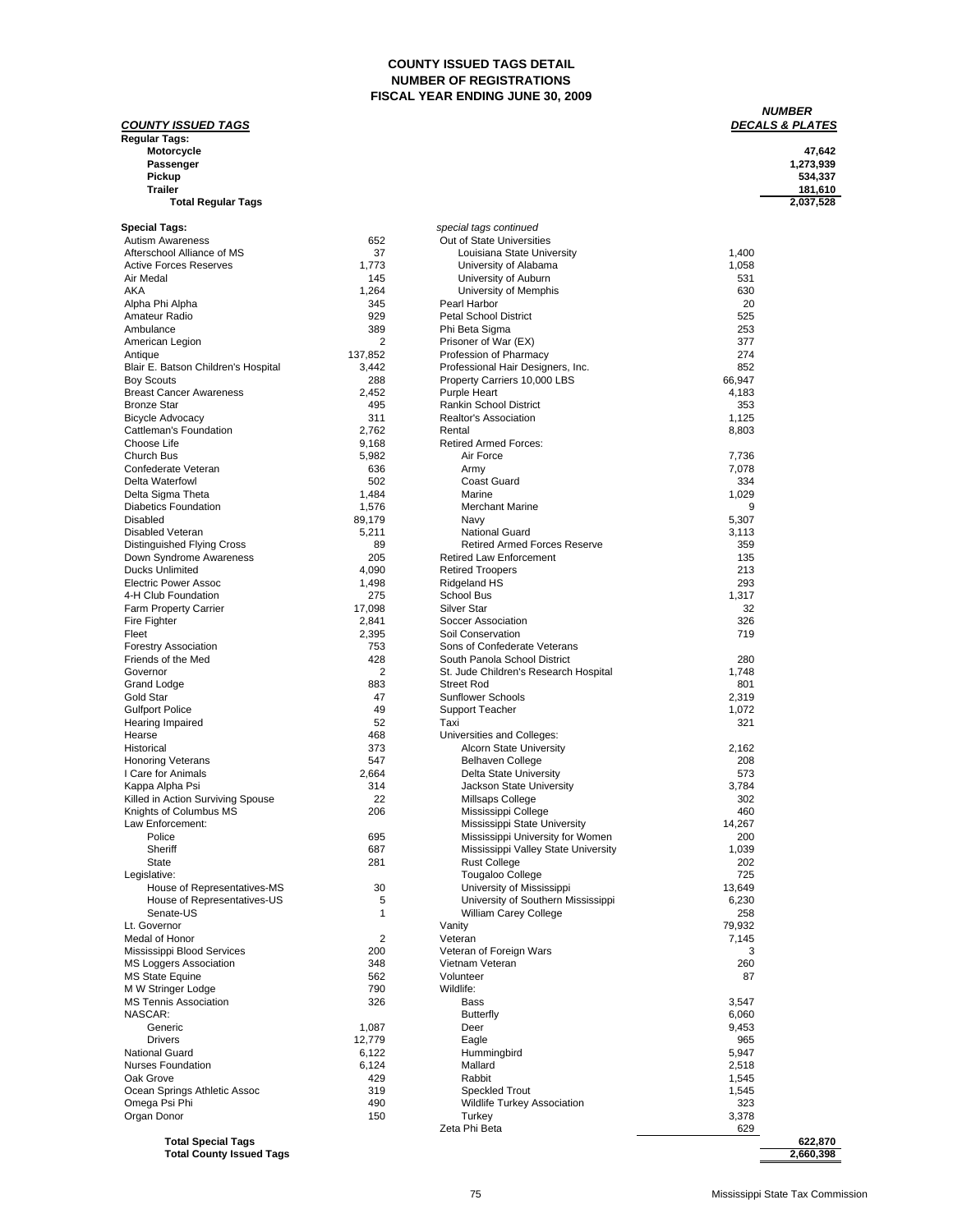# **MOTOR VEHICLE REGISTRATIONS BY COUNTY FISCAL YEAR ENDING JUNE 30, 2009**

| <b>COUNTY</b>    | <b>NUMBER</b> | <b>COUNTY</b>       | <b>NUMBER</b> |
|------------------|---------------|---------------------|---------------|
| <b>ADAMS</b>     | 30,068        | <b>LINCOLN</b>      | 35,585        |
| <b>ALCORN</b>    | 33,959        | LOWNDES             | 53,742        |
| AMITE            | 16,008        | <b>MADISON</b>      | 90,438        |
| <b>ATTALA</b>    | 19,121        | <b>MARION</b>       | 25,799        |
| <b>BENTON</b>    | 8,705         | MARSHALL            | 34,186        |
| <b>BOLIVAR</b>   | 27,209        | <b>MONROE</b>       | 34,782        |
| <b>CALHOUN</b>   | 13,988        | <b>MONTGOMERY</b>   | 10,564        |
| CARROLL          | 11,966        | <b>NESHOBA</b>      | 26,936        |
| <b>CHICKASAW</b> | 16,542        | <b>NEWTON</b>       | 20,133        |
| <b>CHOCTAW</b>   | 8,826         | <b>NOXUBEE</b>      | 9,075         |
| <b>CLAIBORNE</b> | 8,371         | <b>OKTIBBEHA</b>    | 31,209        |
| <b>CLARKE</b>    | 17,443        | <b>PANOLA</b>       | 29,938        |
| <b>CLAY</b>      | 18,115        | PEARL RIVER         | 55,797        |
| <b>COAHOMA</b>   | 17,856        | <b>PERRY</b>        | 13,528        |
| <b>COPIAH</b>    | 28,129        | <b>PIKE</b>         | 37,295        |
| <b>COVINGTON</b> | 20,361        | <b>PONTOTOC</b>     | 28,646        |
| <b>DESOTO</b>    | 147,026       | <b>PRENTISS</b>     | 22,216        |
| <b>FORREST</b>   | 55,913        | QUITMAN             | 6,154         |
| <b>FRANKLIN</b>  | 9,002         | <b>RANKIN</b>       | 143,771       |
| <b>GEORGE</b>    | 21,756        | <b>SCOTT</b>        | 25,894        |
| <b>GREENE</b>    | 11,211        | <b>SHARKEY</b>      | 3,882         |
| <b>GRENADA</b>   | 20,692        | <b>SIMPSON</b>      | 26,434        |
| <b>HANCOCK</b>   | 45,212        | <b>SMITH</b>        | 16,985        |
| <b>HARRISON</b>  | 173,751       | <b>STONE</b>        | 16,921        |
| <b>HINDS</b>     | 186,362       | <b>SUNFLOWER</b>    | 18,901        |
| <b>HOLMES</b>    | 15,183        | <b>TALLAHATCHIE</b> | 10,550        |
| <b>HUMPHREYS</b> | 6,964         | TATE                | 24,973        |
| <b>ISSAQUENA</b> | 1,502         | <b>TIPPAH</b>       | 20,936        |
| <b>ITAWAMBA</b>  | 22,703        | <b>TISHOMINGO</b>   | 22,221        |
| <b>JACKSON</b>   | 130,804       | <b>TUNICA</b>       | 9,461         |
| JASPER           | 18,239        | <b>UNION</b>        | 24,909        |
| <b>JEFFERSON</b> | 7,105         | WALTHALL            | 15,229        |
| JEFFERSON DAVIS  | 13,753        | WARREN              | 44,952        |
| <b>JONES</b>     | 64,833        | <b>WASHINGTON</b>   | 37,794        |
| <b>KEMPER</b>    | 8,994         | WAYNE               | 21,700        |
| <b>LAFAYETTE</b> | 34,826        | <b>WEBSTER</b>      | 10,386        |
| LAMAR            | 49,482        | <b>WILKINSON</b>    | 8,813         |
| LAUDERDALE       | 66,554        | <b>WINSTON</b>      | 17,984        |
| LAWRENCE         | 13,944        | YALOBUSHA           | 12,236        |
| LEAKE            | 19,016        | <b>YAZOO</b>        | 21,485        |
| LEE              | 73,618        |                     |               |
| <b>LEFLORE</b>   | 22,846        | <b>TOTAL</b>        | 2,660,398     |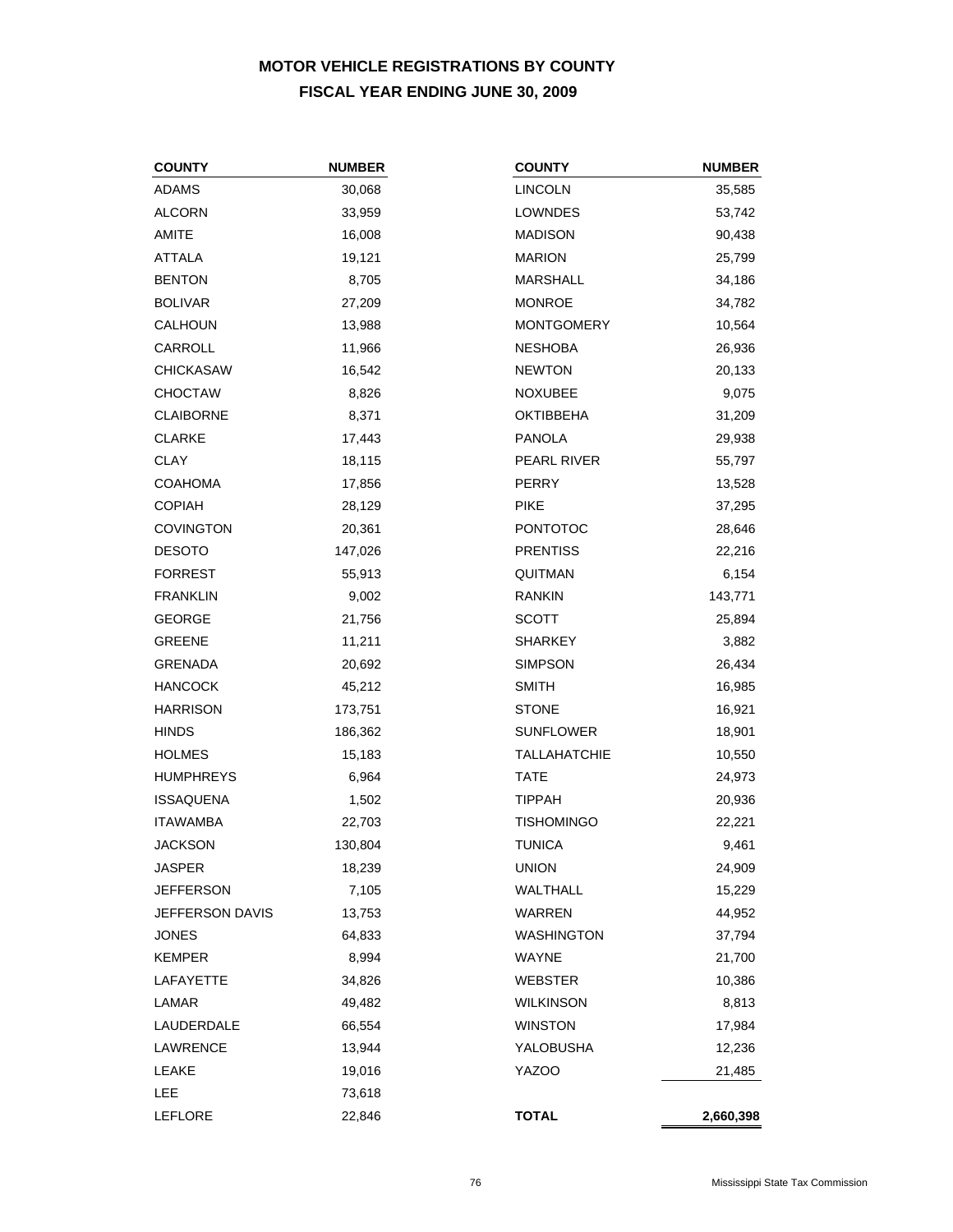# **ADDITIONAL PRIVILEGE TAX DISTRIBUTION ON VEHICLES IN EXCESS OF 10,000 POUNDS FISCAL YEAR ENDING JUNE 30, 2009**

| <b>COUNTY</b>    | <b>AMOUNT</b> | <b>COUNTY</b>       | <b>AMOUNT</b> |
|------------------|---------------|---------------------|---------------|
| ADAMS            | \$296,751     | <b>LINCOLN</b>      | \$316,906     |
| ALCORN           | 352,085       | LOWNDES             | 555,432       |
| AMITE            | 170,964       | <b>MADISON</b>      | 431,759       |
| ATTALA           | 238,673       | <b>MARION</b>       | 553,900       |
| <b>BENTON</b>    | 106,611       | <b>MARSHALL</b>     | 294,024       |
| BOLIVAR          | 289,825       | <b>MONROE</b>       | 295,741       |
| CALHOUN          | 173,084       | <b>MONTGOMERY</b>   | 101,699       |
| CARROLL          | 124,149       | <b>NESHOBA</b>      | 245,750       |
| CHICKASAW        | 207,774       | <b>NEWTON</b>       | 125,868       |
| CHOCTAW          | 81,506        | NOXUBEE             | 132,038       |
| <b>CLAIBORNE</b> | 54,254        | <b>OKTIBBEHA</b>    | 166,882       |
| CLARKE           | 158,074       | <b>PANOLA</b>       | 313,418       |
| CLAY             | 180,723       | PEARL RIVER         | 374,141       |
| COAHOMA          | 166,862       | PERRY               | 93,549        |
| COPIAH           | 194,667       | <b>PIKE</b>         | 416,502       |
| <b>COVINGTON</b> | 244,269       | <b>PONTOTOC</b>     | 251,744       |
| DESOTO           | 970,513       | <b>PRENTISS</b>     | 228,155       |
| FORREST          | 627,108       | QUITMAN             | 74,129        |
| <b>FRANKLIN</b>  | 94,223        | <b>RANKIN</b>       | 2,125,225     |
| GEORGE           | 172,364       | <b>SCOTT</b>        | 296,318       |
| GREENE           | 110,930       | <b>SHARKEY</b>      | 71,914        |
| GRENADA          | 196,679       | <b>SIMPSON</b>      | 191,185       |
| <b>HANCOCK</b>   | 256,388       | <b>SMITH</b>        | 177,877       |
| HARRISON         | 1,398,937     | <b>STONE</b>        | 157,651       |
| HINDS            | 1,977,365     | <b>SUNFLOWER</b>    | 234,905       |
| HOLMES           | 139,330       | <b>TALLAHATCHIE</b> | 141,420       |
| HUMPHREYS        | 88,464        | <b>TATE</b>         | 243,611       |
| <b>ISSAQUENA</b> | 48,551        | <b>TIPPAH</b>       | 259,397       |
| <b>ITAWAMBA</b>  | 188,952       | <b>TISHOMINGO</b>   | 230,357       |
| JACKSON          | 689,506       | <b>TUNICA</b>       | 79,963        |
| JASPER           | 166,468       | <b>UNION</b>        | 261,566       |
| JEFFERSON        | 48,353        | WALTHALL            | 164,571       |
| JEFFERSON DAVIS  | 127,025       | WARREN              | 374,988       |
| JONES            | 858,424       | <b>WASHINGTON</b>   | 364,108       |
| KEMPER           | 75,974        | WAYNE               | 389,625       |
| LAFAYETTE        | 228,573       | WEBSTER             | 86,988        |
| LAMAR            | 349,871       | <b>WILKINSON</b>    | 91,277        |
| LAUDERDALE       | 569,572       | <b>WINSTON</b>      | 164,943       |
| LAWRENCE         | 101,332       | YALOBUSHA           | 113,308       |
| LEAKE            | 252,112       | <b>YAZOO</b>        | 185,860       |
| LEE              | 765,801       |                     |               |
| LEFLORE          | 238,547       | <b>TOTAL</b>        | \$25,160,327  |

| <b>COUNTY</b>       | <b>AMOUNT</b> |
|---------------------|---------------|
| LINCOLN             | \$316,906     |
| LOWNDES             | 555,432       |
| MADISON             | 431,759       |
| <b>MARION</b>       | 553,900       |
| MARSHALL            | 294,024       |
| MONROE              | 295,741       |
| <b>MONTGOMERY</b>   | 101,699       |
| NESHOBA             | 245,750       |
| NEWTON              | 125,868       |
| NOXUBEE             | 132,038       |
| <b>OKTIBBEHA</b>    | 166,882       |
| <b>PANOLA</b>       | 313,418       |
| PEARL RIVER         | 374,141       |
| PERRY               | 93,549        |
| PIKE                | 416,502       |
| PONTOTOC            | 251,744       |
| <b>PRENTISS</b>     | 228,155       |
| QUITMAN             | 74,129        |
| RANKIN              | 2,125,225     |
| SCOTT               | 296,318       |
| SHARKEY             | 71,914        |
| <b>SIMPSON</b>      | 191,185       |
| SMITH               | 177,877       |
| STONE               | 157,651       |
| <b>SUNFLOWER</b>    | 234,905       |
| <b>TALLAHATCHIE</b> | 141,420       |
| TATE                | 243,611       |
| <b>TIPPAH</b>       | 259,397       |
| <b>TISHOMINGO</b>   | 230,357       |
| <b>TUNICA</b>       | 79,963        |
| UNION               | 261,566       |
| WALTHALL            | 164,571       |
| WARREN              | 374,988       |
| WASHINGTON          | 364,108       |
| WAYNE               | 389,625       |
| WEBSTER             | 86,988        |
| <b>WILKINSON</b>    | 91,277        |
| WINSTON             | 164,943       |
| YALOBUSHA           | 113,308       |
| <b>YAZOO</b>        | 185,860       |
|                     |               |
| <b>TOTAL</b>        | \$25,160,327  |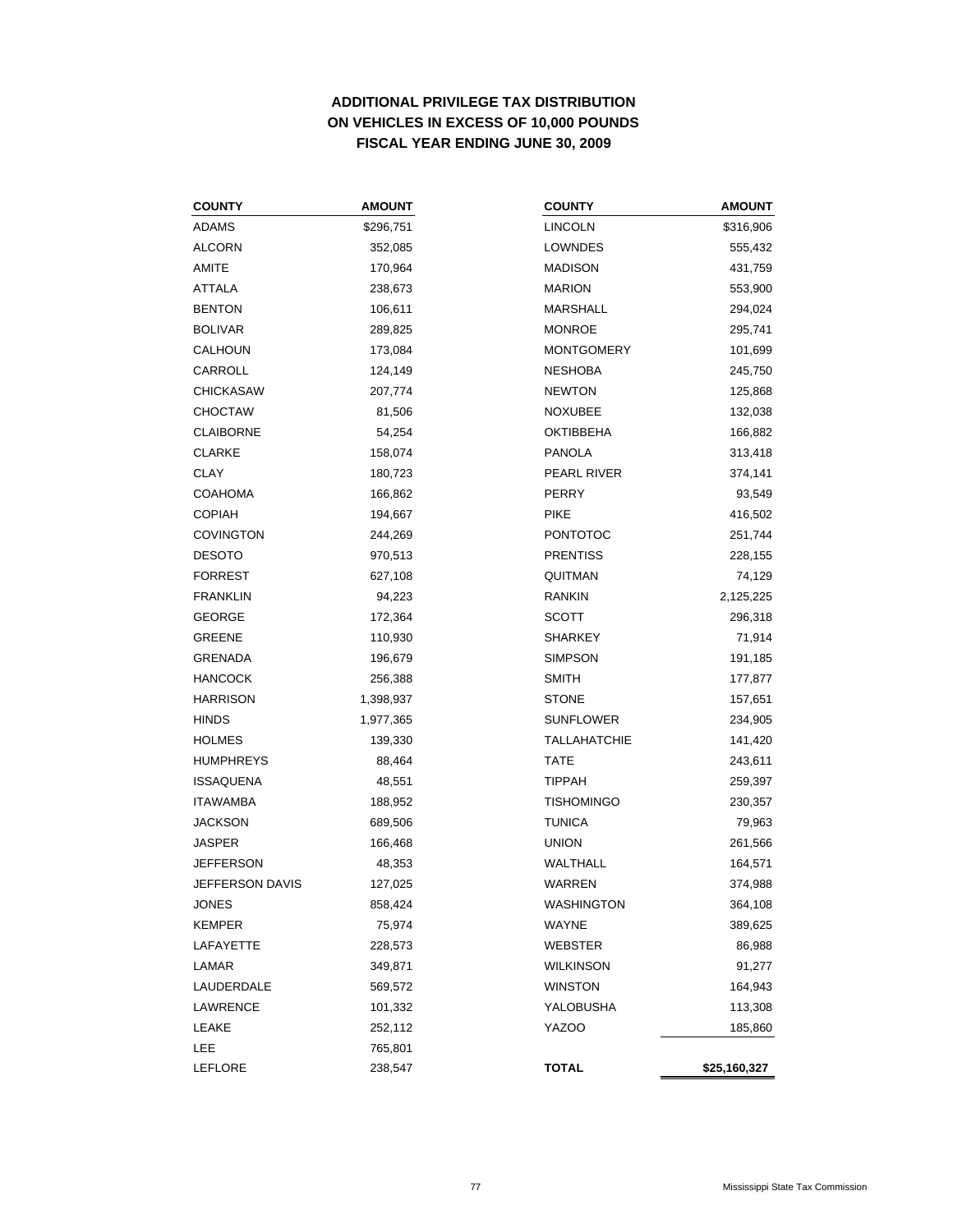# **TITLE BUREAU Fiscal Year Ending June 30, 2009**

| <b>RECEIPTS</b>              |             |             |  |  |
|------------------------------|-------------|-------------|--|--|
|                              | 2009        | 2008        |  |  |
| <b>Title Fees</b>            | \$3,249,126 | \$3,623,422 |  |  |
| <b>Fast Track Title Fees</b> | 1,219,136   | 1,455,168   |  |  |
| <b>Total Receipts</b>        | \$4,468,262 | \$5,078,590 |  |  |

| <b>DISBURSEMENTS</b>          |             |             |  |  |
|-------------------------------|-------------|-------------|--|--|
|                               | 2009        | 2008        |  |  |
| Disbursements to General Fund | \$4,438,394 | \$5,044,126 |  |  |
| <b>MSTC Collection Fee</b>    | 29,868      | 34,464      |  |  |
| <b>Total Disbursements</b>    | \$4,468,262 | \$5,078,590 |  |  |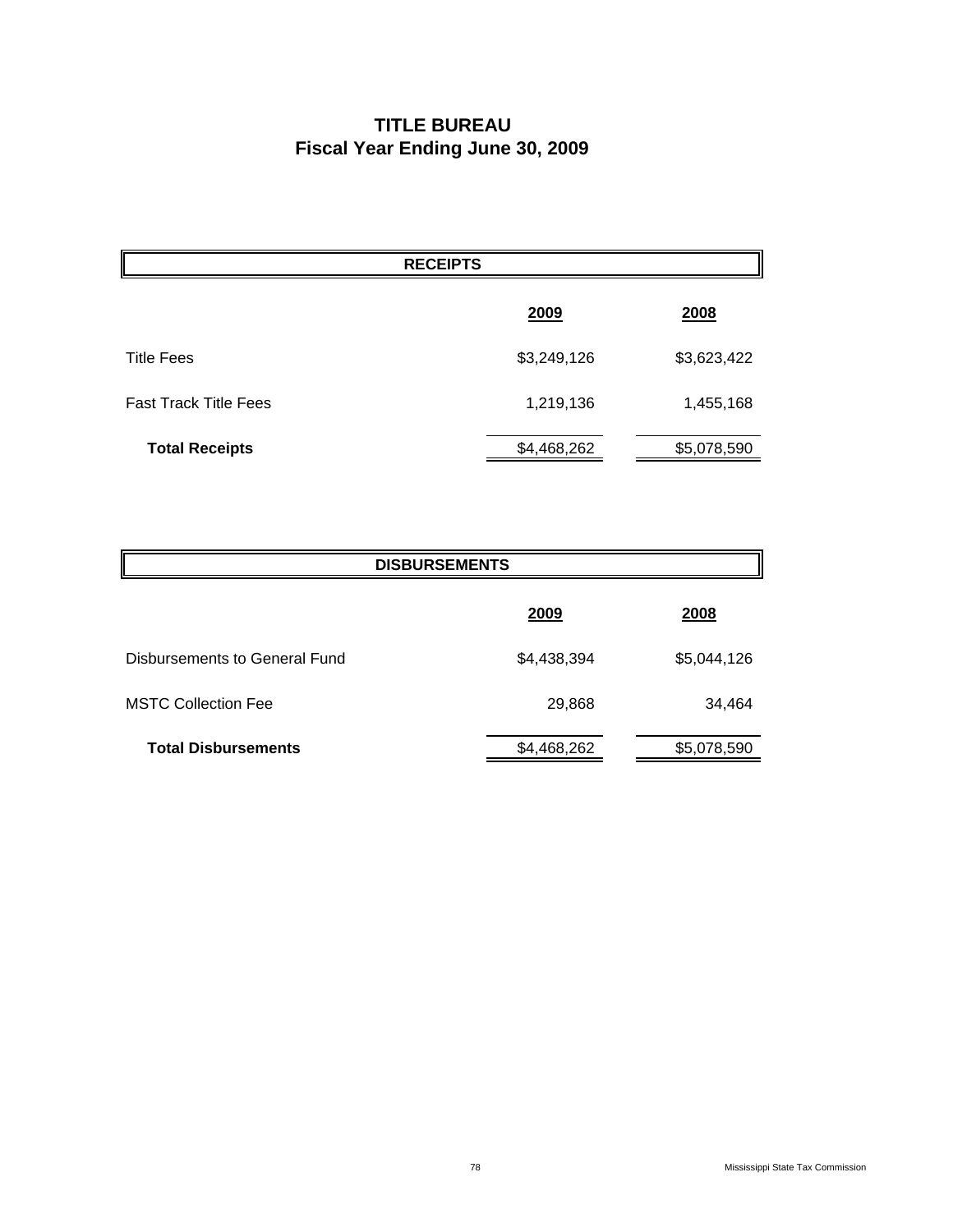**SALES TAX** 

**MISSISSIPPI STATE TAX COMMISSION** 

**ANNUAL REPORT Fiscal Year 2009**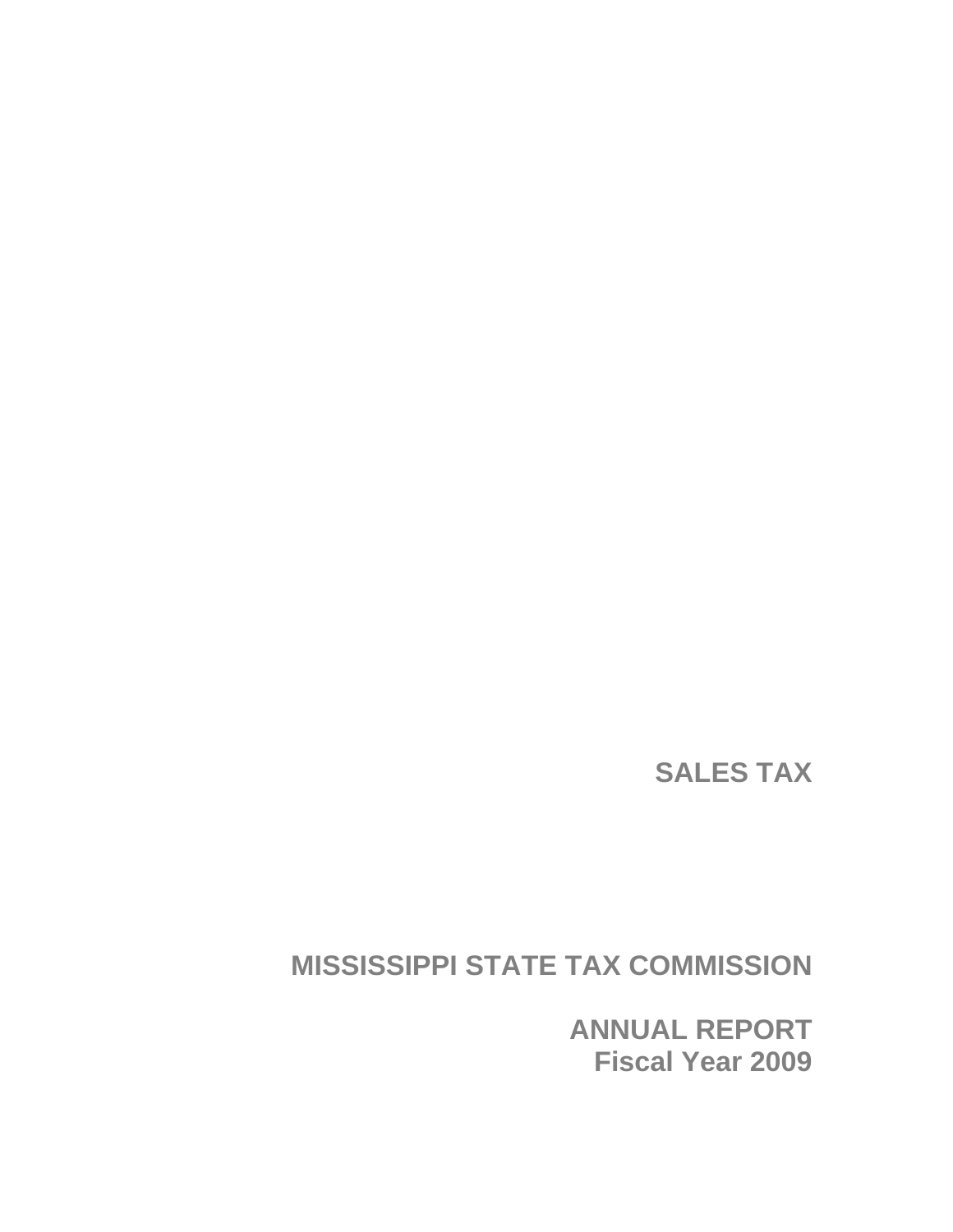

**Total Gross Sales by Industry Group as Indicated by Gross Tax Collections Fiscal Year 2009**

**□** Automotive

(gross sales figures shown below in billions)

# **Total Gross Sales \$46,217,221,587**

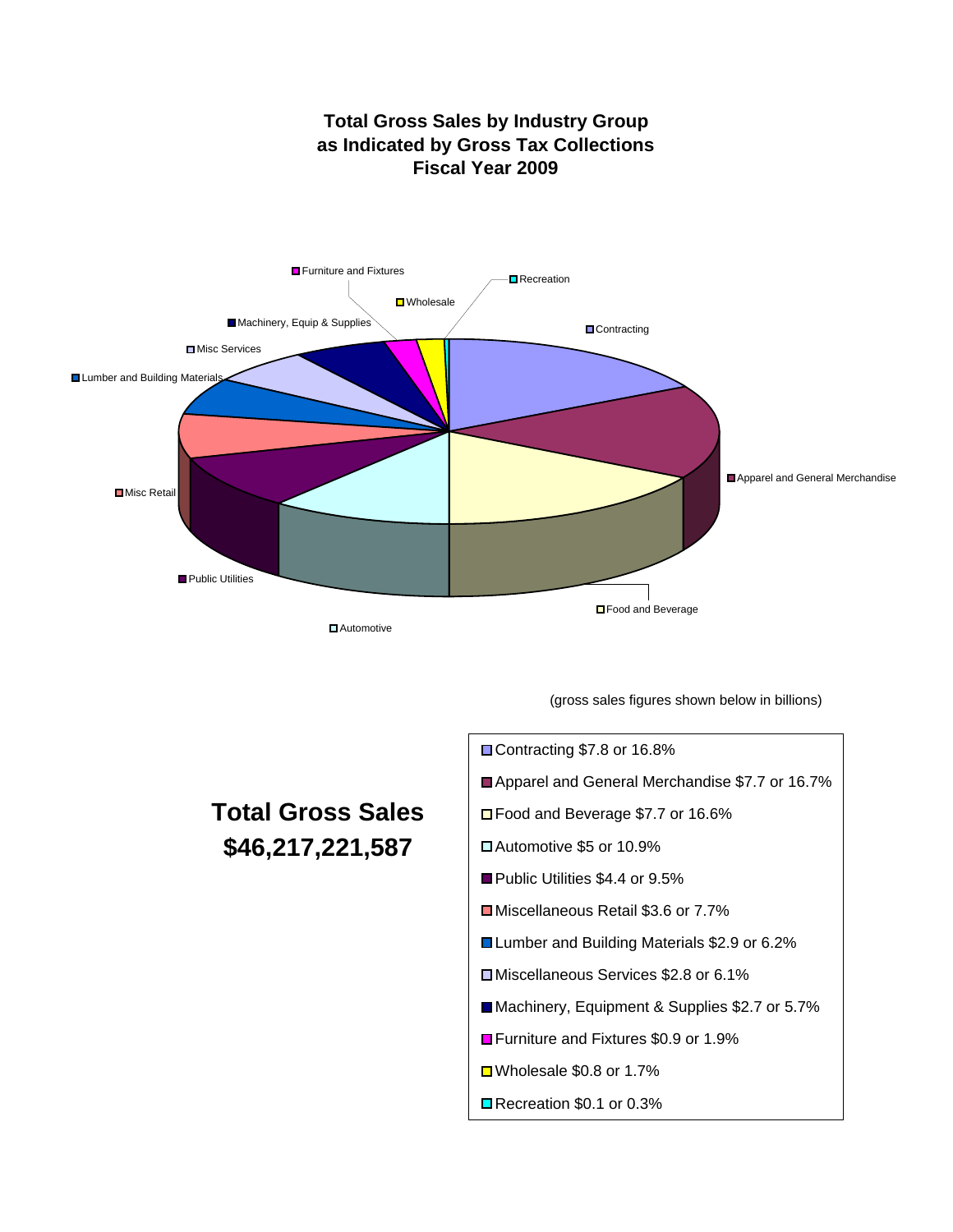**Total Gross Sales by Industry Group Comparison of Fiscal Years 2008 & 2009**



80

Mississippi State Tax Commission Mississippi State Tax Commission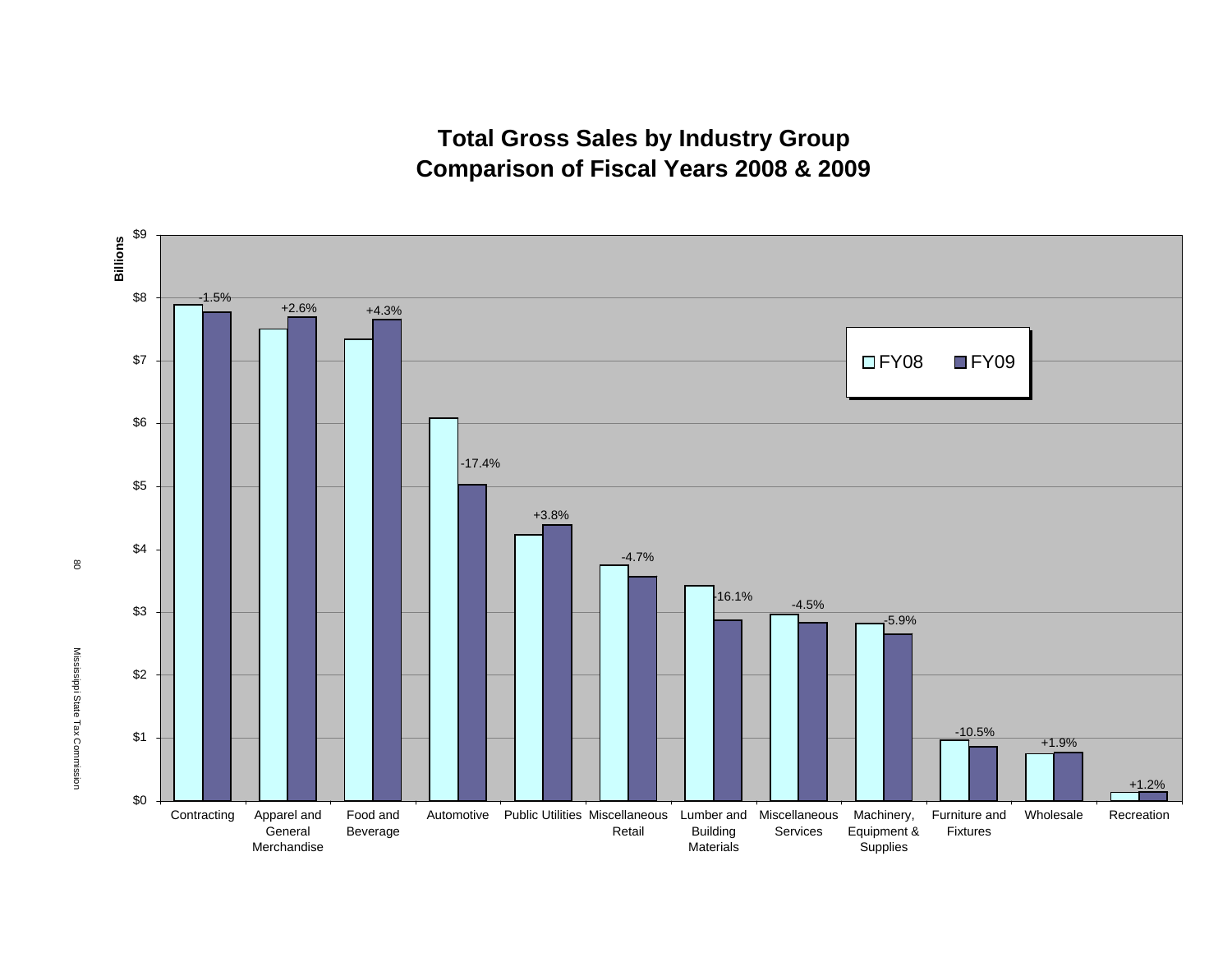### **BASIC CLASSIFICATION OF SALES BY INDUSTRY GROUP FISCAL YEAR ENDING JUNE 30, 2009**

| <b>INDUSTRY GROUP</b>                                                          | Number of<br><b>Taxpayers</b> | <b>Gross Tax</b><br><b>Collections</b> | Gross<br><b>Indicated Sales</b> |
|--------------------------------------------------------------------------------|-------------------------------|----------------------------------------|---------------------------------|
|                                                                                |                               |                                        |                                 |
| <b>AUTOMOTIVE</b>                                                              |                               |                                        |                                 |
| Motor Vehicle - New Cars                                                       | 380                           | \$101,084,324                          | \$2,021,686,495                 |
| Motor Vehicle - Used Cars<br>Trucks $> 10,000$ Lbs                             | 2,526                         | 29,401,143<br>2,895,235                | 588,022,878<br>96,508,036       |
| Auto Repair - New Car Dealers                                                  |                               | 22,675,486                             | 323,935,193                     |
| Auto Parts, Tires, and Accessories                                             | 3,101                         | 50,747,205                             | 724,959,357                     |
| <b>Gasoline Service Stations</b>                                               | 658                           | 17,132,309                             | 244,747,025                     |
| Motorcycle Dealers and Repair                                                  | 219                           | 8,278,100                              | 118,258,461                     |
| Automotive Related, NEC                                                        | 302                           | 6,375,477                              | 91,078,163                      |
| <b>Trailer Dealers</b><br><b>Manufactured Homes</b>                            | 308                           | 4,093,454<br>4,402,828                 | 58,477,856<br>146,761,241       |
| <b>Aircraft Dealers</b>                                                        | 104                           | 73,963                                 | 2,465,455                       |
| Automotive Parking Lots and Garages                                            | 41                            | 537,574                                | 7,679,621                       |
| Airport Parking Lots and Garages                                               |                               | 673,153                                | 9,616,464                       |
| <b>Automotive Repair Shops</b>                                                 | 3,494                         | 40,746,536                             | 582,092,792                     |
| Car Washes                                                                     | 260                           | 523,841                                | 7,483,443                       |
| <b>Total Automotive</b>                                                        | 11,393                        | \$289,640,628                          | \$5,023,772,480                 |
| <b>MACHINERY, EQUIPMENT &amp; SUPPLIES</b>                                     |                               |                                        |                                 |
| Industrial Equipment and Supplies                                              | 1,310                         | \$24,270,686                           | \$346,723,751                   |
| <b>Manufacturing Machinery</b>                                                 |                               | 4,484,828                              | 298,988,701                     |
| Marine Equipment and Supplies                                                  | 127                           | 2,073,348                              | 29,619,237                      |
| Oil Field Equipment and Supplies                                               | 222                           | 18,879,917                             | 269,712,836                     |
| Road and Construction Equipment and Supplies<br><b>Communication Equipment</b> | 135<br>1,284                  | 10,017,438<br>31,303,206               | 143,106,127<br>447,188,208      |
| Professional Hospital                                                          | 568                           | 10,019,156                             | 143,130,666                     |
| Computer Equipment, Supplies and Repair                                        | 1,659                         | 19,836,346                             | 283,376,093                     |
| Farm Equipment - 7%                                                            | 390                           | 16,258,324                             | 232,261,549                     |
| Farm Equipment - 3%                                                            |                               | 7,344,794                              | 244,826,983                     |
| <b>Farm Tractors</b>                                                           |                               | 1,136,087                              | 113,608,710                     |
| Welding and General Repair                                                     | 876                           | 7,239,496                              | 103,421,278                     |
| <b>Total Machinery, Equipment &amp; Supplies</b>                               | 6,571                         | \$152,863,626                          | \$2,655,964,139                 |
| <b>FOOD AND BEVERAGE</b>                                                       |                               |                                        |                                 |
| Grocery Stores - General                                                       | 831                           | \$142,014,545                          | \$2,028,777,191                 |
| <b>Quick Stop Grocery Stores</b>                                               | 3,945                         | 116,958,041                            | 1,670,827,492                   |
| Meat, Poultry, and Fish Products                                               | 272                           | 2,727,821                              | 38,968,835                      |
| Specialty Food Related<br>Restaurants and Cafes - Nonalcoholic                 | 1,012<br>4,606                | 14,472,987<br>150,768,985              | 206,756,753                     |
| Restaurants and Cafes - Alcoholic                                              | 1,609                         | 58,613,736                             | 2,153,840,500<br>837,338,247    |
| Concessions, Quick Food, Ice Cream Parlors                                     | 1,304                         | 18,205,205                             | 260,074,102                     |
| Liquor Stores - Bars Only                                                      | 136                           | 9,456,692                              | 135,095,475                     |
| Liquor Stores - Package Stores                                                 | 551                           | 19,297,798                             | 275,682,558                     |
| <b>Beer Parlors</b>                                                            | 890                           | 3,570,765                              | 51,010,880                      |
| <b>Total Food and Beverage</b>                                                 | 15,156                        | \$536,086,575                          | \$7,658,372,033                 |
| <b>FURNITURE AND FIXTURES</b>                                                  |                               |                                        |                                 |
| <b>Furniture Stores</b>                                                        | 1,130                         | \$31,808,902                           | \$454,412,437                   |
| <b>Appliance Stores</b>                                                        | 399                           | 16,433,866                             | 234,769,281                     |
| <b>Music Stores</b>                                                            | 122                           | 2,063,976                              | 29,485,345                      |
| Business Furniture, Equipment, and Supplies                                    | 393                           | 8,619,363                              | 123,133,645                     |
| Appliance Repair Shops<br><b>Furniture Repair Shops</b>                        | 39                            | 282,116                                | 4,030,230                       |
| <b>Total Furniture and Fixtures</b>                                            | 212<br>2,295                  | 921,148<br>\$60,129,371                | 13,159,254<br>\$858,990,192     |
|                                                                                |                               |                                        |                                 |
| APPAREL AND GENERAL MERCHANDISE                                                |                               |                                        |                                 |
| <b>Department Stores</b>                                                       | 1,435                         | \$441,139,154                          | \$6,301,981,615                 |
| <b>Limited Price Variety</b>                                                   | 16                            | 1,230,013<br>4,267,064                 | 17,571,608                      |
| Automatic Merchandising<br><b>Direct Selling</b>                               | 239<br>312                    | 3,857,190                              | 53,338,308<br>55,102,666        |
| General Merchandise, NEC                                                       | 690                           | 22,761,708                             | 325,166,934                     |
| Men and Boys Clothing and Furniture                                            | 210                           | 8,055,427                              | 115,077,417                     |
| Ladies Ready - to - Wear Stores                                                | 815                           | 20,697,196                             | 295,673,943                     |
| Children's and Infant's Apparel                                                | 158                           | 2,609,331                              | 37,276,132                      |
| <b>Shoe Stores</b>                                                             | 297                           | 12,464,252                             | 178,060,576                     |
| Apparel and Accessories                                                        | 1,496                         | 22,257,132                             | 317,958,716                     |
| <b>Total Apparel and General Merchandise</b>                                   | 5,668                         | \$539,338,467                          | \$7,697,207,915                 |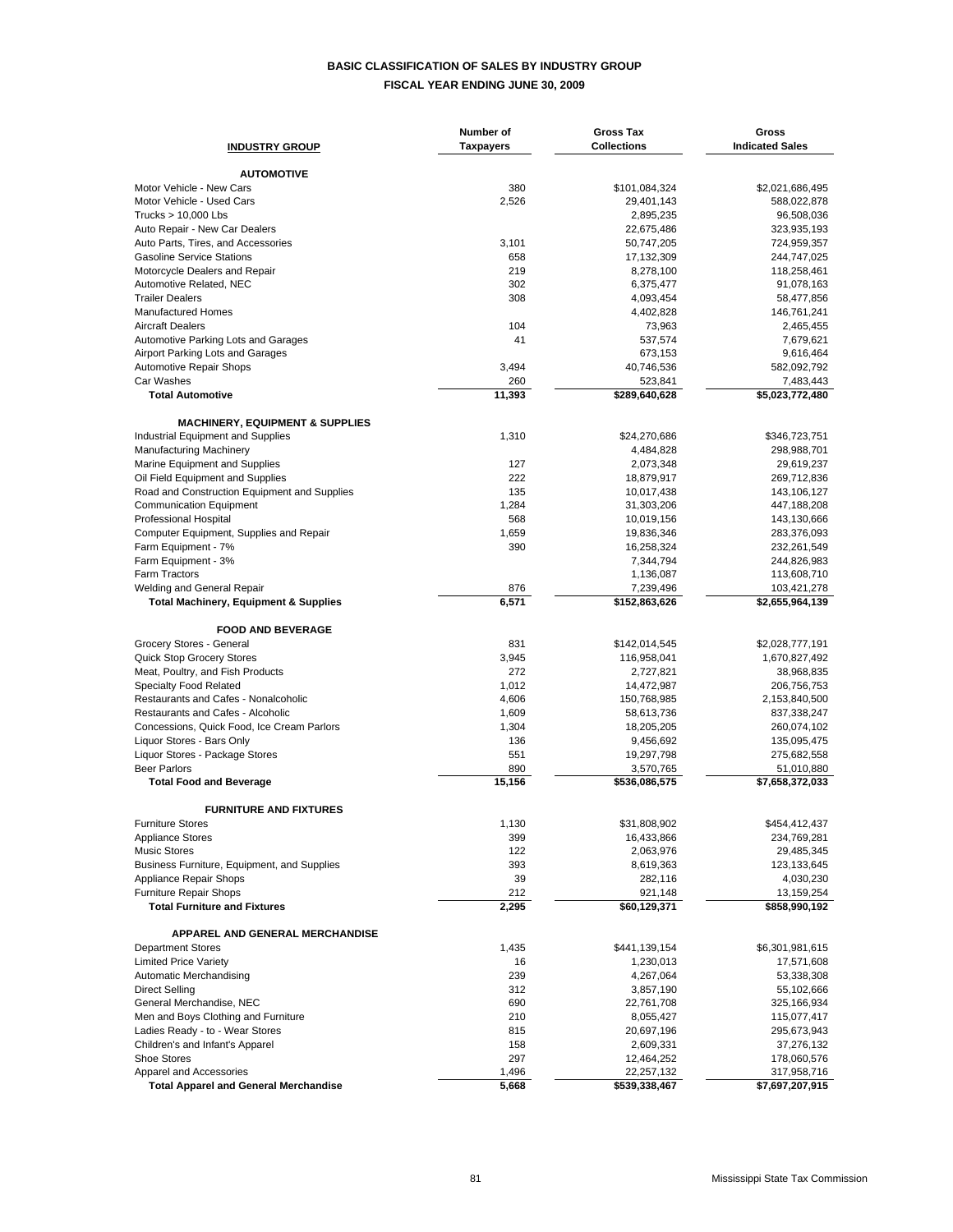### **BASIC CLASSIFICATION OF SALES BY INDUSTRY GROUP FISCAL YEAR ENDING JUNE 30, 2009**

| <b>LUMBER AND BUILDING MATERIALS</b><br>1,949<br>Lumber and Other Building Materials<br>\$132,999,574<br>\$1,899,992,021<br>Saw Mills and Wood Preserving<br>69<br>700,915<br>10,013,068<br>921<br>Plumbing, Heating, and Air Conditioning<br>14,751,231<br>210,731,661<br><b>Electrical Work</b><br>443<br>9,546,346<br>136,376,237<br><b>Hardware Stores</b><br>407<br>13,731,832<br>196,168,843<br>Tin, Sheet Metal, and Steel (Inc. Fabricated Metal Prod.)<br>423<br>4,587,500<br>65,535,657<br>116<br>1,689,261<br><b>Fence Dealers</b><br>24,132,288<br>41<br><b>Tile Setting</b><br>260,736<br>3,724,807<br>234<br>Neon and Other Signs<br>1,633,349<br>23,333,539<br>878<br><b>Building Materials - Hardware</b><br>19,537,821<br>279,111,454<br>195<br>Monuments and Tombstones<br>1,525,364<br>21,790,893<br>5,676<br><b>Total Lumber and Building Materials</b><br>\$200,963,929<br>\$2,870,910,468<br><b>MISCELLANEOUS RETAIL</b><br>32<br><b>Agricultural Services</b><br>\$127,048<br>\$1,814,971<br>Mining - Metal<br>7,780<br>111,152<br>Mining - Sand and Gravel - 7%<br>222<br>2,293,169<br>32,759,535<br>Mining - Sand and Gravel - $5¢$ per ton<br>14,065<br>281,311<br><b>Drug Stores</b><br>691<br>23,047,140<br>329,244,537<br>456<br><b>Medical and Dental</b><br>5,826,739<br>83,239,046<br>Antique and Secondhand Stores<br>1,219<br>6,426,002<br>91,799,949<br>793<br>Book and Stationery Stores<br>313,094,898<br>21,916,664<br>811<br>Sporting Goods and Bicycle<br>22,162,622<br>316,608,578<br>Farm and Garden Supply<br>674<br>11,591,745<br>165,596,200<br>474<br><b>Jewelry Stores</b><br>7,471,271<br>106,732,346<br>262<br><b>Fuel and Ice Dealers</b><br>3,725,365<br>53,219,457<br>11,930<br>Miscellaneous Retail, NEC<br>105,403,485<br>1,505,762,563<br><b>Florists</b><br>1,061<br>6,712,600<br>95,894,194<br><b>Cigar Stores and Stands</b><br>157<br>6,939,399<br>99,134,177<br><b>Tobacco and Products</b><br>113<br>493,402<br>7,048,605<br>789<br>Camera and Photographic Supplies<br>3,027,341<br>43,247,694<br>Gift, Novelty, and Souvenir Shops<br>1,742<br>10,378,223<br>148,260,184<br>564<br>Printing and Publishing<br>4,750,253<br>67,860,696<br>Sales to Electric Power Associations<br>922,824<br>92,282,472<br><b>Advertising Specialties and Supplies</b><br>138<br>957,827<br>13,683,235<br>22,128<br><b>Total Miscellaneous Retail</b><br>\$244,194,964<br>\$3,567,675,800<br><b>MISCELLANEOUS SERVICES</b><br>Oil and Gas Field Services<br>438<br>\$20,938,469<br>\$299,120,695<br>334<br><b>Burglar and Fire Alarms</b><br>4,928,643<br>70,409,120<br><b>Public Warehousing</b><br>110<br>2,298,187<br>32,831,220<br>31<br><b>Marina Services</b><br>723,681<br>10,338,296<br>12<br>Fixed Facilities, Air Transport<br>14,778<br>211,116<br>60<br>44,276,539<br><b>TV Cable Service</b><br>632,521,353<br>78<br><b>Phone Answering Service</b><br>706,449<br>10,092,126<br>70<br>328,940<br>4,699,150<br>Banking<br>10<br>68,676<br>981,096<br><b>Insurance Carriers</b><br>1,056<br>43,959,595<br>627,993,589<br>Hotels, Courts, and Motels<br><b>Trailer Parks</b><br>27<br>171,395<br>2,448,508<br>Laundries, Dry Cleaning<br>479<br>7,028,945<br>100,413,404<br>Shoe Repair Shops<br>31<br>142,766<br>2,039,521<br>320<br><b>Exterminating Services</b><br>5,676,861<br>81,097,945<br>Renting and Leasing - Non-transportation Equipment<br>2,095<br>41,568,578<br>593,836,243<br>Renting and Leasing - Transportation Equipment - 5%<br>11,487,701<br>164,109,854<br>Renting and Leasing - Transportation Equipment - 3%<br>2,485,167<br>82,839,098<br><b>Public Golf Courses</b><br>51<br>896,745<br>12,810,640<br><b>Public Tennis Courts</b><br>20<br>3,208,018<br>224,561<br><b>Public Swimming Pools</b><br>1,685<br>24,076<br>Medical and Other Health<br>412<br>3,369,866<br>48,140,897<br><b>Miscellaneous Services</b><br>542<br>3,452,651<br>49,323,540<br>6,176<br>\$194,750,878<br><b>Total Miscellaneous Services</b><br>\$2,829,489,505<br><b>WHOLESALE</b><br>Beer*<br>40<br>\$34,403,842<br>\$491,482,985<br>Distilled Alcoholic Beverage*<br>6<br>19,043,456<br>272,049,101<br>46<br><b>Total Wholesale</b><br>\$53,447,298<br>\$763,532,086 | <b>INDUSTRY GROUP</b> | Number of<br><b>Taxpayers</b> | <b>Gross Tax</b><br><b>Collections</b> | Gross<br><b>Indicated Sales</b> |
|------------------------------------------------------------------------------------------------------------------------------------------------------------------------------------------------------------------------------------------------------------------------------------------------------------------------------------------------------------------------------------------------------------------------------------------------------------------------------------------------------------------------------------------------------------------------------------------------------------------------------------------------------------------------------------------------------------------------------------------------------------------------------------------------------------------------------------------------------------------------------------------------------------------------------------------------------------------------------------------------------------------------------------------------------------------------------------------------------------------------------------------------------------------------------------------------------------------------------------------------------------------------------------------------------------------------------------------------------------------------------------------------------------------------------------------------------------------------------------------------------------------------------------------------------------------------------------------------------------------------------------------------------------------------------------------------------------------------------------------------------------------------------------------------------------------------------------------------------------------------------------------------------------------------------------------------------------------------------------------------------------------------------------------------------------------------------------------------------------------------------------------------------------------------------------------------------------------------------------------------------------------------------------------------------------------------------------------------------------------------------------------------------------------------------------------------------------------------------------------------------------------------------------------------------------------------------------------------------------------------------------------------------------------------------------------------------------------------------------------------------------------------------------------------------------------------------------------------------------------------------------------------------------------------------------------------------------------------------------------------------------------------------------------------------------------------------------------------------------------------------------------------------------------------------------------------------------------------------------------------------------------------------------------------------------------------------------------------------------------------------------------------------------------------------------------------------------------------------------------------------------------------------------------------------------------------------------------------------------------------------------------------------------------------------------------------------------------------------------------------------------------------------------------------------------------------------------------------------------------------------------------------------------------------------------------------------------------------------------------------------------------------------------------------------------------------------------------------------------------------------------------------------------------------------------------------------------------------------------|-----------------------|-------------------------------|----------------------------------------|---------------------------------|
|                                                                                                                                                                                                                                                                                                                                                                                                                                                                                                                                                                                                                                                                                                                                                                                                                                                                                                                                                                                                                                                                                                                                                                                                                                                                                                                                                                                                                                                                                                                                                                                                                                                                                                                                                                                                                                                                                                                                                                                                                                                                                                                                                                                                                                                                                                                                                                                                                                                                                                                                                                                                                                                                                                                                                                                                                                                                                                                                                                                                                                                                                                                                                                                                                                                                                                                                                                                                                                                                                                                                                                                                                                                                                                                                                                                                                                                                                                                                                                                                                                                                                                                                                                                                                                    |                       |                               |                                        |                                 |
|                                                                                                                                                                                                                                                                                                                                                                                                                                                                                                                                                                                                                                                                                                                                                                                                                                                                                                                                                                                                                                                                                                                                                                                                                                                                                                                                                                                                                                                                                                                                                                                                                                                                                                                                                                                                                                                                                                                                                                                                                                                                                                                                                                                                                                                                                                                                                                                                                                                                                                                                                                                                                                                                                                                                                                                                                                                                                                                                                                                                                                                                                                                                                                                                                                                                                                                                                                                                                                                                                                                                                                                                                                                                                                                                                                                                                                                                                                                                                                                                                                                                                                                                                                                                                                    |                       |                               |                                        |                                 |
|                                                                                                                                                                                                                                                                                                                                                                                                                                                                                                                                                                                                                                                                                                                                                                                                                                                                                                                                                                                                                                                                                                                                                                                                                                                                                                                                                                                                                                                                                                                                                                                                                                                                                                                                                                                                                                                                                                                                                                                                                                                                                                                                                                                                                                                                                                                                                                                                                                                                                                                                                                                                                                                                                                                                                                                                                                                                                                                                                                                                                                                                                                                                                                                                                                                                                                                                                                                                                                                                                                                                                                                                                                                                                                                                                                                                                                                                                                                                                                                                                                                                                                                                                                                                                                    |                       |                               |                                        |                                 |
|                                                                                                                                                                                                                                                                                                                                                                                                                                                                                                                                                                                                                                                                                                                                                                                                                                                                                                                                                                                                                                                                                                                                                                                                                                                                                                                                                                                                                                                                                                                                                                                                                                                                                                                                                                                                                                                                                                                                                                                                                                                                                                                                                                                                                                                                                                                                                                                                                                                                                                                                                                                                                                                                                                                                                                                                                                                                                                                                                                                                                                                                                                                                                                                                                                                                                                                                                                                                                                                                                                                                                                                                                                                                                                                                                                                                                                                                                                                                                                                                                                                                                                                                                                                                                                    |                       |                               |                                        |                                 |
|                                                                                                                                                                                                                                                                                                                                                                                                                                                                                                                                                                                                                                                                                                                                                                                                                                                                                                                                                                                                                                                                                                                                                                                                                                                                                                                                                                                                                                                                                                                                                                                                                                                                                                                                                                                                                                                                                                                                                                                                                                                                                                                                                                                                                                                                                                                                                                                                                                                                                                                                                                                                                                                                                                                                                                                                                                                                                                                                                                                                                                                                                                                                                                                                                                                                                                                                                                                                                                                                                                                                                                                                                                                                                                                                                                                                                                                                                                                                                                                                                                                                                                                                                                                                                                    |                       |                               |                                        |                                 |
|                                                                                                                                                                                                                                                                                                                                                                                                                                                                                                                                                                                                                                                                                                                                                                                                                                                                                                                                                                                                                                                                                                                                                                                                                                                                                                                                                                                                                                                                                                                                                                                                                                                                                                                                                                                                                                                                                                                                                                                                                                                                                                                                                                                                                                                                                                                                                                                                                                                                                                                                                                                                                                                                                                                                                                                                                                                                                                                                                                                                                                                                                                                                                                                                                                                                                                                                                                                                                                                                                                                                                                                                                                                                                                                                                                                                                                                                                                                                                                                                                                                                                                                                                                                                                                    |                       |                               |                                        |                                 |
|                                                                                                                                                                                                                                                                                                                                                                                                                                                                                                                                                                                                                                                                                                                                                                                                                                                                                                                                                                                                                                                                                                                                                                                                                                                                                                                                                                                                                                                                                                                                                                                                                                                                                                                                                                                                                                                                                                                                                                                                                                                                                                                                                                                                                                                                                                                                                                                                                                                                                                                                                                                                                                                                                                                                                                                                                                                                                                                                                                                                                                                                                                                                                                                                                                                                                                                                                                                                                                                                                                                                                                                                                                                                                                                                                                                                                                                                                                                                                                                                                                                                                                                                                                                                                                    |                       |                               |                                        |                                 |
|                                                                                                                                                                                                                                                                                                                                                                                                                                                                                                                                                                                                                                                                                                                                                                                                                                                                                                                                                                                                                                                                                                                                                                                                                                                                                                                                                                                                                                                                                                                                                                                                                                                                                                                                                                                                                                                                                                                                                                                                                                                                                                                                                                                                                                                                                                                                                                                                                                                                                                                                                                                                                                                                                                                                                                                                                                                                                                                                                                                                                                                                                                                                                                                                                                                                                                                                                                                                                                                                                                                                                                                                                                                                                                                                                                                                                                                                                                                                                                                                                                                                                                                                                                                                                                    |                       |                               |                                        |                                 |
|                                                                                                                                                                                                                                                                                                                                                                                                                                                                                                                                                                                                                                                                                                                                                                                                                                                                                                                                                                                                                                                                                                                                                                                                                                                                                                                                                                                                                                                                                                                                                                                                                                                                                                                                                                                                                                                                                                                                                                                                                                                                                                                                                                                                                                                                                                                                                                                                                                                                                                                                                                                                                                                                                                                                                                                                                                                                                                                                                                                                                                                                                                                                                                                                                                                                                                                                                                                                                                                                                                                                                                                                                                                                                                                                                                                                                                                                                                                                                                                                                                                                                                                                                                                                                                    |                       |                               |                                        |                                 |
|                                                                                                                                                                                                                                                                                                                                                                                                                                                                                                                                                                                                                                                                                                                                                                                                                                                                                                                                                                                                                                                                                                                                                                                                                                                                                                                                                                                                                                                                                                                                                                                                                                                                                                                                                                                                                                                                                                                                                                                                                                                                                                                                                                                                                                                                                                                                                                                                                                                                                                                                                                                                                                                                                                                                                                                                                                                                                                                                                                                                                                                                                                                                                                                                                                                                                                                                                                                                                                                                                                                                                                                                                                                                                                                                                                                                                                                                                                                                                                                                                                                                                                                                                                                                                                    |                       |                               |                                        |                                 |
|                                                                                                                                                                                                                                                                                                                                                                                                                                                                                                                                                                                                                                                                                                                                                                                                                                                                                                                                                                                                                                                                                                                                                                                                                                                                                                                                                                                                                                                                                                                                                                                                                                                                                                                                                                                                                                                                                                                                                                                                                                                                                                                                                                                                                                                                                                                                                                                                                                                                                                                                                                                                                                                                                                                                                                                                                                                                                                                                                                                                                                                                                                                                                                                                                                                                                                                                                                                                                                                                                                                                                                                                                                                                                                                                                                                                                                                                                                                                                                                                                                                                                                                                                                                                                                    |                       |                               |                                        |                                 |
|                                                                                                                                                                                                                                                                                                                                                                                                                                                                                                                                                                                                                                                                                                                                                                                                                                                                                                                                                                                                                                                                                                                                                                                                                                                                                                                                                                                                                                                                                                                                                                                                                                                                                                                                                                                                                                                                                                                                                                                                                                                                                                                                                                                                                                                                                                                                                                                                                                                                                                                                                                                                                                                                                                                                                                                                                                                                                                                                                                                                                                                                                                                                                                                                                                                                                                                                                                                                                                                                                                                                                                                                                                                                                                                                                                                                                                                                                                                                                                                                                                                                                                                                                                                                                                    |                       |                               |                                        |                                 |
|                                                                                                                                                                                                                                                                                                                                                                                                                                                                                                                                                                                                                                                                                                                                                                                                                                                                                                                                                                                                                                                                                                                                                                                                                                                                                                                                                                                                                                                                                                                                                                                                                                                                                                                                                                                                                                                                                                                                                                                                                                                                                                                                                                                                                                                                                                                                                                                                                                                                                                                                                                                                                                                                                                                                                                                                                                                                                                                                                                                                                                                                                                                                                                                                                                                                                                                                                                                                                                                                                                                                                                                                                                                                                                                                                                                                                                                                                                                                                                                                                                                                                                                                                                                                                                    |                       |                               |                                        |                                 |
|                                                                                                                                                                                                                                                                                                                                                                                                                                                                                                                                                                                                                                                                                                                                                                                                                                                                                                                                                                                                                                                                                                                                                                                                                                                                                                                                                                                                                                                                                                                                                                                                                                                                                                                                                                                                                                                                                                                                                                                                                                                                                                                                                                                                                                                                                                                                                                                                                                                                                                                                                                                                                                                                                                                                                                                                                                                                                                                                                                                                                                                                                                                                                                                                                                                                                                                                                                                                                                                                                                                                                                                                                                                                                                                                                                                                                                                                                                                                                                                                                                                                                                                                                                                                                                    |                       |                               |                                        |                                 |
|                                                                                                                                                                                                                                                                                                                                                                                                                                                                                                                                                                                                                                                                                                                                                                                                                                                                                                                                                                                                                                                                                                                                                                                                                                                                                                                                                                                                                                                                                                                                                                                                                                                                                                                                                                                                                                                                                                                                                                                                                                                                                                                                                                                                                                                                                                                                                                                                                                                                                                                                                                                                                                                                                                                                                                                                                                                                                                                                                                                                                                                                                                                                                                                                                                                                                                                                                                                                                                                                                                                                                                                                                                                                                                                                                                                                                                                                                                                                                                                                                                                                                                                                                                                                                                    |                       |                               |                                        |                                 |
|                                                                                                                                                                                                                                                                                                                                                                                                                                                                                                                                                                                                                                                                                                                                                                                                                                                                                                                                                                                                                                                                                                                                                                                                                                                                                                                                                                                                                                                                                                                                                                                                                                                                                                                                                                                                                                                                                                                                                                                                                                                                                                                                                                                                                                                                                                                                                                                                                                                                                                                                                                                                                                                                                                                                                                                                                                                                                                                                                                                                                                                                                                                                                                                                                                                                                                                                                                                                                                                                                                                                                                                                                                                                                                                                                                                                                                                                                                                                                                                                                                                                                                                                                                                                                                    |                       |                               |                                        |                                 |
|                                                                                                                                                                                                                                                                                                                                                                                                                                                                                                                                                                                                                                                                                                                                                                                                                                                                                                                                                                                                                                                                                                                                                                                                                                                                                                                                                                                                                                                                                                                                                                                                                                                                                                                                                                                                                                                                                                                                                                                                                                                                                                                                                                                                                                                                                                                                                                                                                                                                                                                                                                                                                                                                                                                                                                                                                                                                                                                                                                                                                                                                                                                                                                                                                                                                                                                                                                                                                                                                                                                                                                                                                                                                                                                                                                                                                                                                                                                                                                                                                                                                                                                                                                                                                                    |                       |                               |                                        |                                 |
|                                                                                                                                                                                                                                                                                                                                                                                                                                                                                                                                                                                                                                                                                                                                                                                                                                                                                                                                                                                                                                                                                                                                                                                                                                                                                                                                                                                                                                                                                                                                                                                                                                                                                                                                                                                                                                                                                                                                                                                                                                                                                                                                                                                                                                                                                                                                                                                                                                                                                                                                                                                                                                                                                                                                                                                                                                                                                                                                                                                                                                                                                                                                                                                                                                                                                                                                                                                                                                                                                                                                                                                                                                                                                                                                                                                                                                                                                                                                                                                                                                                                                                                                                                                                                                    |                       |                               |                                        |                                 |
|                                                                                                                                                                                                                                                                                                                                                                                                                                                                                                                                                                                                                                                                                                                                                                                                                                                                                                                                                                                                                                                                                                                                                                                                                                                                                                                                                                                                                                                                                                                                                                                                                                                                                                                                                                                                                                                                                                                                                                                                                                                                                                                                                                                                                                                                                                                                                                                                                                                                                                                                                                                                                                                                                                                                                                                                                                                                                                                                                                                                                                                                                                                                                                                                                                                                                                                                                                                                                                                                                                                                                                                                                                                                                                                                                                                                                                                                                                                                                                                                                                                                                                                                                                                                                                    |                       |                               |                                        |                                 |
|                                                                                                                                                                                                                                                                                                                                                                                                                                                                                                                                                                                                                                                                                                                                                                                                                                                                                                                                                                                                                                                                                                                                                                                                                                                                                                                                                                                                                                                                                                                                                                                                                                                                                                                                                                                                                                                                                                                                                                                                                                                                                                                                                                                                                                                                                                                                                                                                                                                                                                                                                                                                                                                                                                                                                                                                                                                                                                                                                                                                                                                                                                                                                                                                                                                                                                                                                                                                                                                                                                                                                                                                                                                                                                                                                                                                                                                                                                                                                                                                                                                                                                                                                                                                                                    |                       |                               |                                        |                                 |
|                                                                                                                                                                                                                                                                                                                                                                                                                                                                                                                                                                                                                                                                                                                                                                                                                                                                                                                                                                                                                                                                                                                                                                                                                                                                                                                                                                                                                                                                                                                                                                                                                                                                                                                                                                                                                                                                                                                                                                                                                                                                                                                                                                                                                                                                                                                                                                                                                                                                                                                                                                                                                                                                                                                                                                                                                                                                                                                                                                                                                                                                                                                                                                                                                                                                                                                                                                                                                                                                                                                                                                                                                                                                                                                                                                                                                                                                                                                                                                                                                                                                                                                                                                                                                                    |                       |                               |                                        |                                 |
|                                                                                                                                                                                                                                                                                                                                                                                                                                                                                                                                                                                                                                                                                                                                                                                                                                                                                                                                                                                                                                                                                                                                                                                                                                                                                                                                                                                                                                                                                                                                                                                                                                                                                                                                                                                                                                                                                                                                                                                                                                                                                                                                                                                                                                                                                                                                                                                                                                                                                                                                                                                                                                                                                                                                                                                                                                                                                                                                                                                                                                                                                                                                                                                                                                                                                                                                                                                                                                                                                                                                                                                                                                                                                                                                                                                                                                                                                                                                                                                                                                                                                                                                                                                                                                    |                       |                               |                                        |                                 |
|                                                                                                                                                                                                                                                                                                                                                                                                                                                                                                                                                                                                                                                                                                                                                                                                                                                                                                                                                                                                                                                                                                                                                                                                                                                                                                                                                                                                                                                                                                                                                                                                                                                                                                                                                                                                                                                                                                                                                                                                                                                                                                                                                                                                                                                                                                                                                                                                                                                                                                                                                                                                                                                                                                                                                                                                                                                                                                                                                                                                                                                                                                                                                                                                                                                                                                                                                                                                                                                                                                                                                                                                                                                                                                                                                                                                                                                                                                                                                                                                                                                                                                                                                                                                                                    |                       |                               |                                        |                                 |
|                                                                                                                                                                                                                                                                                                                                                                                                                                                                                                                                                                                                                                                                                                                                                                                                                                                                                                                                                                                                                                                                                                                                                                                                                                                                                                                                                                                                                                                                                                                                                                                                                                                                                                                                                                                                                                                                                                                                                                                                                                                                                                                                                                                                                                                                                                                                                                                                                                                                                                                                                                                                                                                                                                                                                                                                                                                                                                                                                                                                                                                                                                                                                                                                                                                                                                                                                                                                                                                                                                                                                                                                                                                                                                                                                                                                                                                                                                                                                                                                                                                                                                                                                                                                                                    |                       |                               |                                        |                                 |
|                                                                                                                                                                                                                                                                                                                                                                                                                                                                                                                                                                                                                                                                                                                                                                                                                                                                                                                                                                                                                                                                                                                                                                                                                                                                                                                                                                                                                                                                                                                                                                                                                                                                                                                                                                                                                                                                                                                                                                                                                                                                                                                                                                                                                                                                                                                                                                                                                                                                                                                                                                                                                                                                                                                                                                                                                                                                                                                                                                                                                                                                                                                                                                                                                                                                                                                                                                                                                                                                                                                                                                                                                                                                                                                                                                                                                                                                                                                                                                                                                                                                                                                                                                                                                                    |                       |                               |                                        |                                 |
|                                                                                                                                                                                                                                                                                                                                                                                                                                                                                                                                                                                                                                                                                                                                                                                                                                                                                                                                                                                                                                                                                                                                                                                                                                                                                                                                                                                                                                                                                                                                                                                                                                                                                                                                                                                                                                                                                                                                                                                                                                                                                                                                                                                                                                                                                                                                                                                                                                                                                                                                                                                                                                                                                                                                                                                                                                                                                                                                                                                                                                                                                                                                                                                                                                                                                                                                                                                                                                                                                                                                                                                                                                                                                                                                                                                                                                                                                                                                                                                                                                                                                                                                                                                                                                    |                       |                               |                                        |                                 |
|                                                                                                                                                                                                                                                                                                                                                                                                                                                                                                                                                                                                                                                                                                                                                                                                                                                                                                                                                                                                                                                                                                                                                                                                                                                                                                                                                                                                                                                                                                                                                                                                                                                                                                                                                                                                                                                                                                                                                                                                                                                                                                                                                                                                                                                                                                                                                                                                                                                                                                                                                                                                                                                                                                                                                                                                                                                                                                                                                                                                                                                                                                                                                                                                                                                                                                                                                                                                                                                                                                                                                                                                                                                                                                                                                                                                                                                                                                                                                                                                                                                                                                                                                                                                                                    |                       |                               |                                        |                                 |
|                                                                                                                                                                                                                                                                                                                                                                                                                                                                                                                                                                                                                                                                                                                                                                                                                                                                                                                                                                                                                                                                                                                                                                                                                                                                                                                                                                                                                                                                                                                                                                                                                                                                                                                                                                                                                                                                                                                                                                                                                                                                                                                                                                                                                                                                                                                                                                                                                                                                                                                                                                                                                                                                                                                                                                                                                                                                                                                                                                                                                                                                                                                                                                                                                                                                                                                                                                                                                                                                                                                                                                                                                                                                                                                                                                                                                                                                                                                                                                                                                                                                                                                                                                                                                                    |                       |                               |                                        |                                 |
|                                                                                                                                                                                                                                                                                                                                                                                                                                                                                                                                                                                                                                                                                                                                                                                                                                                                                                                                                                                                                                                                                                                                                                                                                                                                                                                                                                                                                                                                                                                                                                                                                                                                                                                                                                                                                                                                                                                                                                                                                                                                                                                                                                                                                                                                                                                                                                                                                                                                                                                                                                                                                                                                                                                                                                                                                                                                                                                                                                                                                                                                                                                                                                                                                                                                                                                                                                                                                                                                                                                                                                                                                                                                                                                                                                                                                                                                                                                                                                                                                                                                                                                                                                                                                                    |                       |                               |                                        |                                 |
|                                                                                                                                                                                                                                                                                                                                                                                                                                                                                                                                                                                                                                                                                                                                                                                                                                                                                                                                                                                                                                                                                                                                                                                                                                                                                                                                                                                                                                                                                                                                                                                                                                                                                                                                                                                                                                                                                                                                                                                                                                                                                                                                                                                                                                                                                                                                                                                                                                                                                                                                                                                                                                                                                                                                                                                                                                                                                                                                                                                                                                                                                                                                                                                                                                                                                                                                                                                                                                                                                                                                                                                                                                                                                                                                                                                                                                                                                                                                                                                                                                                                                                                                                                                                                                    |                       |                               |                                        |                                 |
|                                                                                                                                                                                                                                                                                                                                                                                                                                                                                                                                                                                                                                                                                                                                                                                                                                                                                                                                                                                                                                                                                                                                                                                                                                                                                                                                                                                                                                                                                                                                                                                                                                                                                                                                                                                                                                                                                                                                                                                                                                                                                                                                                                                                                                                                                                                                                                                                                                                                                                                                                                                                                                                                                                                                                                                                                                                                                                                                                                                                                                                                                                                                                                                                                                                                                                                                                                                                                                                                                                                                                                                                                                                                                                                                                                                                                                                                                                                                                                                                                                                                                                                                                                                                                                    |                       |                               |                                        |                                 |
|                                                                                                                                                                                                                                                                                                                                                                                                                                                                                                                                                                                                                                                                                                                                                                                                                                                                                                                                                                                                                                                                                                                                                                                                                                                                                                                                                                                                                                                                                                                                                                                                                                                                                                                                                                                                                                                                                                                                                                                                                                                                                                                                                                                                                                                                                                                                                                                                                                                                                                                                                                                                                                                                                                                                                                                                                                                                                                                                                                                                                                                                                                                                                                                                                                                                                                                                                                                                                                                                                                                                                                                                                                                                                                                                                                                                                                                                                                                                                                                                                                                                                                                                                                                                                                    |                       |                               |                                        |                                 |
|                                                                                                                                                                                                                                                                                                                                                                                                                                                                                                                                                                                                                                                                                                                                                                                                                                                                                                                                                                                                                                                                                                                                                                                                                                                                                                                                                                                                                                                                                                                                                                                                                                                                                                                                                                                                                                                                                                                                                                                                                                                                                                                                                                                                                                                                                                                                                                                                                                                                                                                                                                                                                                                                                                                                                                                                                                                                                                                                                                                                                                                                                                                                                                                                                                                                                                                                                                                                                                                                                                                                                                                                                                                                                                                                                                                                                                                                                                                                                                                                                                                                                                                                                                                                                                    |                       |                               |                                        |                                 |
|                                                                                                                                                                                                                                                                                                                                                                                                                                                                                                                                                                                                                                                                                                                                                                                                                                                                                                                                                                                                                                                                                                                                                                                                                                                                                                                                                                                                                                                                                                                                                                                                                                                                                                                                                                                                                                                                                                                                                                                                                                                                                                                                                                                                                                                                                                                                                                                                                                                                                                                                                                                                                                                                                                                                                                                                                                                                                                                                                                                                                                                                                                                                                                                                                                                                                                                                                                                                                                                                                                                                                                                                                                                                                                                                                                                                                                                                                                                                                                                                                                                                                                                                                                                                                                    |                       |                               |                                        |                                 |
|                                                                                                                                                                                                                                                                                                                                                                                                                                                                                                                                                                                                                                                                                                                                                                                                                                                                                                                                                                                                                                                                                                                                                                                                                                                                                                                                                                                                                                                                                                                                                                                                                                                                                                                                                                                                                                                                                                                                                                                                                                                                                                                                                                                                                                                                                                                                                                                                                                                                                                                                                                                                                                                                                                                                                                                                                                                                                                                                                                                                                                                                                                                                                                                                                                                                                                                                                                                                                                                                                                                                                                                                                                                                                                                                                                                                                                                                                                                                                                                                                                                                                                                                                                                                                                    |                       |                               |                                        |                                 |
|                                                                                                                                                                                                                                                                                                                                                                                                                                                                                                                                                                                                                                                                                                                                                                                                                                                                                                                                                                                                                                                                                                                                                                                                                                                                                                                                                                                                                                                                                                                                                                                                                                                                                                                                                                                                                                                                                                                                                                                                                                                                                                                                                                                                                                                                                                                                                                                                                                                                                                                                                                                                                                                                                                                                                                                                                                                                                                                                                                                                                                                                                                                                                                                                                                                                                                                                                                                                                                                                                                                                                                                                                                                                                                                                                                                                                                                                                                                                                                                                                                                                                                                                                                                                                                    |                       |                               |                                        |                                 |
|                                                                                                                                                                                                                                                                                                                                                                                                                                                                                                                                                                                                                                                                                                                                                                                                                                                                                                                                                                                                                                                                                                                                                                                                                                                                                                                                                                                                                                                                                                                                                                                                                                                                                                                                                                                                                                                                                                                                                                                                                                                                                                                                                                                                                                                                                                                                                                                                                                                                                                                                                                                                                                                                                                                                                                                                                                                                                                                                                                                                                                                                                                                                                                                                                                                                                                                                                                                                                                                                                                                                                                                                                                                                                                                                                                                                                                                                                                                                                                                                                                                                                                                                                                                                                                    |                       |                               |                                        |                                 |
|                                                                                                                                                                                                                                                                                                                                                                                                                                                                                                                                                                                                                                                                                                                                                                                                                                                                                                                                                                                                                                                                                                                                                                                                                                                                                                                                                                                                                                                                                                                                                                                                                                                                                                                                                                                                                                                                                                                                                                                                                                                                                                                                                                                                                                                                                                                                                                                                                                                                                                                                                                                                                                                                                                                                                                                                                                                                                                                                                                                                                                                                                                                                                                                                                                                                                                                                                                                                                                                                                                                                                                                                                                                                                                                                                                                                                                                                                                                                                                                                                                                                                                                                                                                                                                    |                       |                               |                                        |                                 |
|                                                                                                                                                                                                                                                                                                                                                                                                                                                                                                                                                                                                                                                                                                                                                                                                                                                                                                                                                                                                                                                                                                                                                                                                                                                                                                                                                                                                                                                                                                                                                                                                                                                                                                                                                                                                                                                                                                                                                                                                                                                                                                                                                                                                                                                                                                                                                                                                                                                                                                                                                                                                                                                                                                                                                                                                                                                                                                                                                                                                                                                                                                                                                                                                                                                                                                                                                                                                                                                                                                                                                                                                                                                                                                                                                                                                                                                                                                                                                                                                                                                                                                                                                                                                                                    |                       |                               |                                        |                                 |
|                                                                                                                                                                                                                                                                                                                                                                                                                                                                                                                                                                                                                                                                                                                                                                                                                                                                                                                                                                                                                                                                                                                                                                                                                                                                                                                                                                                                                                                                                                                                                                                                                                                                                                                                                                                                                                                                                                                                                                                                                                                                                                                                                                                                                                                                                                                                                                                                                                                                                                                                                                                                                                                                                                                                                                                                                                                                                                                                                                                                                                                                                                                                                                                                                                                                                                                                                                                                                                                                                                                                                                                                                                                                                                                                                                                                                                                                                                                                                                                                                                                                                                                                                                                                                                    |                       |                               |                                        |                                 |
|                                                                                                                                                                                                                                                                                                                                                                                                                                                                                                                                                                                                                                                                                                                                                                                                                                                                                                                                                                                                                                                                                                                                                                                                                                                                                                                                                                                                                                                                                                                                                                                                                                                                                                                                                                                                                                                                                                                                                                                                                                                                                                                                                                                                                                                                                                                                                                                                                                                                                                                                                                                                                                                                                                                                                                                                                                                                                                                                                                                                                                                                                                                                                                                                                                                                                                                                                                                                                                                                                                                                                                                                                                                                                                                                                                                                                                                                                                                                                                                                                                                                                                                                                                                                                                    |                       |                               |                                        |                                 |
|                                                                                                                                                                                                                                                                                                                                                                                                                                                                                                                                                                                                                                                                                                                                                                                                                                                                                                                                                                                                                                                                                                                                                                                                                                                                                                                                                                                                                                                                                                                                                                                                                                                                                                                                                                                                                                                                                                                                                                                                                                                                                                                                                                                                                                                                                                                                                                                                                                                                                                                                                                                                                                                                                                                                                                                                                                                                                                                                                                                                                                                                                                                                                                                                                                                                                                                                                                                                                                                                                                                                                                                                                                                                                                                                                                                                                                                                                                                                                                                                                                                                                                                                                                                                                                    |                       |                               |                                        |                                 |
|                                                                                                                                                                                                                                                                                                                                                                                                                                                                                                                                                                                                                                                                                                                                                                                                                                                                                                                                                                                                                                                                                                                                                                                                                                                                                                                                                                                                                                                                                                                                                                                                                                                                                                                                                                                                                                                                                                                                                                                                                                                                                                                                                                                                                                                                                                                                                                                                                                                                                                                                                                                                                                                                                                                                                                                                                                                                                                                                                                                                                                                                                                                                                                                                                                                                                                                                                                                                                                                                                                                                                                                                                                                                                                                                                                                                                                                                                                                                                                                                                                                                                                                                                                                                                                    |                       |                               |                                        |                                 |
|                                                                                                                                                                                                                                                                                                                                                                                                                                                                                                                                                                                                                                                                                                                                                                                                                                                                                                                                                                                                                                                                                                                                                                                                                                                                                                                                                                                                                                                                                                                                                                                                                                                                                                                                                                                                                                                                                                                                                                                                                                                                                                                                                                                                                                                                                                                                                                                                                                                                                                                                                                                                                                                                                                                                                                                                                                                                                                                                                                                                                                                                                                                                                                                                                                                                                                                                                                                                                                                                                                                                                                                                                                                                                                                                                                                                                                                                                                                                                                                                                                                                                                                                                                                                                                    |                       |                               |                                        |                                 |
|                                                                                                                                                                                                                                                                                                                                                                                                                                                                                                                                                                                                                                                                                                                                                                                                                                                                                                                                                                                                                                                                                                                                                                                                                                                                                                                                                                                                                                                                                                                                                                                                                                                                                                                                                                                                                                                                                                                                                                                                                                                                                                                                                                                                                                                                                                                                                                                                                                                                                                                                                                                                                                                                                                                                                                                                                                                                                                                                                                                                                                                                                                                                                                                                                                                                                                                                                                                                                                                                                                                                                                                                                                                                                                                                                                                                                                                                                                                                                                                                                                                                                                                                                                                                                                    |                       |                               |                                        |                                 |
|                                                                                                                                                                                                                                                                                                                                                                                                                                                                                                                                                                                                                                                                                                                                                                                                                                                                                                                                                                                                                                                                                                                                                                                                                                                                                                                                                                                                                                                                                                                                                                                                                                                                                                                                                                                                                                                                                                                                                                                                                                                                                                                                                                                                                                                                                                                                                                                                                                                                                                                                                                                                                                                                                                                                                                                                                                                                                                                                                                                                                                                                                                                                                                                                                                                                                                                                                                                                                                                                                                                                                                                                                                                                                                                                                                                                                                                                                                                                                                                                                                                                                                                                                                                                                                    |                       |                               |                                        |                                 |
|                                                                                                                                                                                                                                                                                                                                                                                                                                                                                                                                                                                                                                                                                                                                                                                                                                                                                                                                                                                                                                                                                                                                                                                                                                                                                                                                                                                                                                                                                                                                                                                                                                                                                                                                                                                                                                                                                                                                                                                                                                                                                                                                                                                                                                                                                                                                                                                                                                                                                                                                                                                                                                                                                                                                                                                                                                                                                                                                                                                                                                                                                                                                                                                                                                                                                                                                                                                                                                                                                                                                                                                                                                                                                                                                                                                                                                                                                                                                                                                                                                                                                                                                                                                                                                    |                       |                               |                                        |                                 |
|                                                                                                                                                                                                                                                                                                                                                                                                                                                                                                                                                                                                                                                                                                                                                                                                                                                                                                                                                                                                                                                                                                                                                                                                                                                                                                                                                                                                                                                                                                                                                                                                                                                                                                                                                                                                                                                                                                                                                                                                                                                                                                                                                                                                                                                                                                                                                                                                                                                                                                                                                                                                                                                                                                                                                                                                                                                                                                                                                                                                                                                                                                                                                                                                                                                                                                                                                                                                                                                                                                                                                                                                                                                                                                                                                                                                                                                                                                                                                                                                                                                                                                                                                                                                                                    |                       |                               |                                        |                                 |
|                                                                                                                                                                                                                                                                                                                                                                                                                                                                                                                                                                                                                                                                                                                                                                                                                                                                                                                                                                                                                                                                                                                                                                                                                                                                                                                                                                                                                                                                                                                                                                                                                                                                                                                                                                                                                                                                                                                                                                                                                                                                                                                                                                                                                                                                                                                                                                                                                                                                                                                                                                                                                                                                                                                                                                                                                                                                                                                                                                                                                                                                                                                                                                                                                                                                                                                                                                                                                                                                                                                                                                                                                                                                                                                                                                                                                                                                                                                                                                                                                                                                                                                                                                                                                                    |                       |                               |                                        |                                 |
|                                                                                                                                                                                                                                                                                                                                                                                                                                                                                                                                                                                                                                                                                                                                                                                                                                                                                                                                                                                                                                                                                                                                                                                                                                                                                                                                                                                                                                                                                                                                                                                                                                                                                                                                                                                                                                                                                                                                                                                                                                                                                                                                                                                                                                                                                                                                                                                                                                                                                                                                                                                                                                                                                                                                                                                                                                                                                                                                                                                                                                                                                                                                                                                                                                                                                                                                                                                                                                                                                                                                                                                                                                                                                                                                                                                                                                                                                                                                                                                                                                                                                                                                                                                                                                    |                       |                               |                                        |                                 |
|                                                                                                                                                                                                                                                                                                                                                                                                                                                                                                                                                                                                                                                                                                                                                                                                                                                                                                                                                                                                                                                                                                                                                                                                                                                                                                                                                                                                                                                                                                                                                                                                                                                                                                                                                                                                                                                                                                                                                                                                                                                                                                                                                                                                                                                                                                                                                                                                                                                                                                                                                                                                                                                                                                                                                                                                                                                                                                                                                                                                                                                                                                                                                                                                                                                                                                                                                                                                                                                                                                                                                                                                                                                                                                                                                                                                                                                                                                                                                                                                                                                                                                                                                                                                                                    |                       |                               |                                        |                                 |
|                                                                                                                                                                                                                                                                                                                                                                                                                                                                                                                                                                                                                                                                                                                                                                                                                                                                                                                                                                                                                                                                                                                                                                                                                                                                                                                                                                                                                                                                                                                                                                                                                                                                                                                                                                                                                                                                                                                                                                                                                                                                                                                                                                                                                                                                                                                                                                                                                                                                                                                                                                                                                                                                                                                                                                                                                                                                                                                                                                                                                                                                                                                                                                                                                                                                                                                                                                                                                                                                                                                                                                                                                                                                                                                                                                                                                                                                                                                                                                                                                                                                                                                                                                                                                                    |                       |                               |                                        |                                 |
|                                                                                                                                                                                                                                                                                                                                                                                                                                                                                                                                                                                                                                                                                                                                                                                                                                                                                                                                                                                                                                                                                                                                                                                                                                                                                                                                                                                                                                                                                                                                                                                                                                                                                                                                                                                                                                                                                                                                                                                                                                                                                                                                                                                                                                                                                                                                                                                                                                                                                                                                                                                                                                                                                                                                                                                                                                                                                                                                                                                                                                                                                                                                                                                                                                                                                                                                                                                                                                                                                                                                                                                                                                                                                                                                                                                                                                                                                                                                                                                                                                                                                                                                                                                                                                    |                       |                               |                                        |                                 |
|                                                                                                                                                                                                                                                                                                                                                                                                                                                                                                                                                                                                                                                                                                                                                                                                                                                                                                                                                                                                                                                                                                                                                                                                                                                                                                                                                                                                                                                                                                                                                                                                                                                                                                                                                                                                                                                                                                                                                                                                                                                                                                                                                                                                                                                                                                                                                                                                                                                                                                                                                                                                                                                                                                                                                                                                                                                                                                                                                                                                                                                                                                                                                                                                                                                                                                                                                                                                                                                                                                                                                                                                                                                                                                                                                                                                                                                                                                                                                                                                                                                                                                                                                                                                                                    |                       |                               |                                        |                                 |
|                                                                                                                                                                                                                                                                                                                                                                                                                                                                                                                                                                                                                                                                                                                                                                                                                                                                                                                                                                                                                                                                                                                                                                                                                                                                                                                                                                                                                                                                                                                                                                                                                                                                                                                                                                                                                                                                                                                                                                                                                                                                                                                                                                                                                                                                                                                                                                                                                                                                                                                                                                                                                                                                                                                                                                                                                                                                                                                                                                                                                                                                                                                                                                                                                                                                                                                                                                                                                                                                                                                                                                                                                                                                                                                                                                                                                                                                                                                                                                                                                                                                                                                                                                                                                                    |                       |                               |                                        |                                 |
|                                                                                                                                                                                                                                                                                                                                                                                                                                                                                                                                                                                                                                                                                                                                                                                                                                                                                                                                                                                                                                                                                                                                                                                                                                                                                                                                                                                                                                                                                                                                                                                                                                                                                                                                                                                                                                                                                                                                                                                                                                                                                                                                                                                                                                                                                                                                                                                                                                                                                                                                                                                                                                                                                                                                                                                                                                                                                                                                                                                                                                                                                                                                                                                                                                                                                                                                                                                                                                                                                                                                                                                                                                                                                                                                                                                                                                                                                                                                                                                                                                                                                                                                                                                                                                    |                       |                               |                                        |                                 |
|                                                                                                                                                                                                                                                                                                                                                                                                                                                                                                                                                                                                                                                                                                                                                                                                                                                                                                                                                                                                                                                                                                                                                                                                                                                                                                                                                                                                                                                                                                                                                                                                                                                                                                                                                                                                                                                                                                                                                                                                                                                                                                                                                                                                                                                                                                                                                                                                                                                                                                                                                                                                                                                                                                                                                                                                                                                                                                                                                                                                                                                                                                                                                                                                                                                                                                                                                                                                                                                                                                                                                                                                                                                                                                                                                                                                                                                                                                                                                                                                                                                                                                                                                                                                                                    |                       |                               |                                        |                                 |
|                                                                                                                                                                                                                                                                                                                                                                                                                                                                                                                                                                                                                                                                                                                                                                                                                                                                                                                                                                                                                                                                                                                                                                                                                                                                                                                                                                                                                                                                                                                                                                                                                                                                                                                                                                                                                                                                                                                                                                                                                                                                                                                                                                                                                                                                                                                                                                                                                                                                                                                                                                                                                                                                                                                                                                                                                                                                                                                                                                                                                                                                                                                                                                                                                                                                                                                                                                                                                                                                                                                                                                                                                                                                                                                                                                                                                                                                                                                                                                                                                                                                                                                                                                                                                                    |                       |                               |                                        |                                 |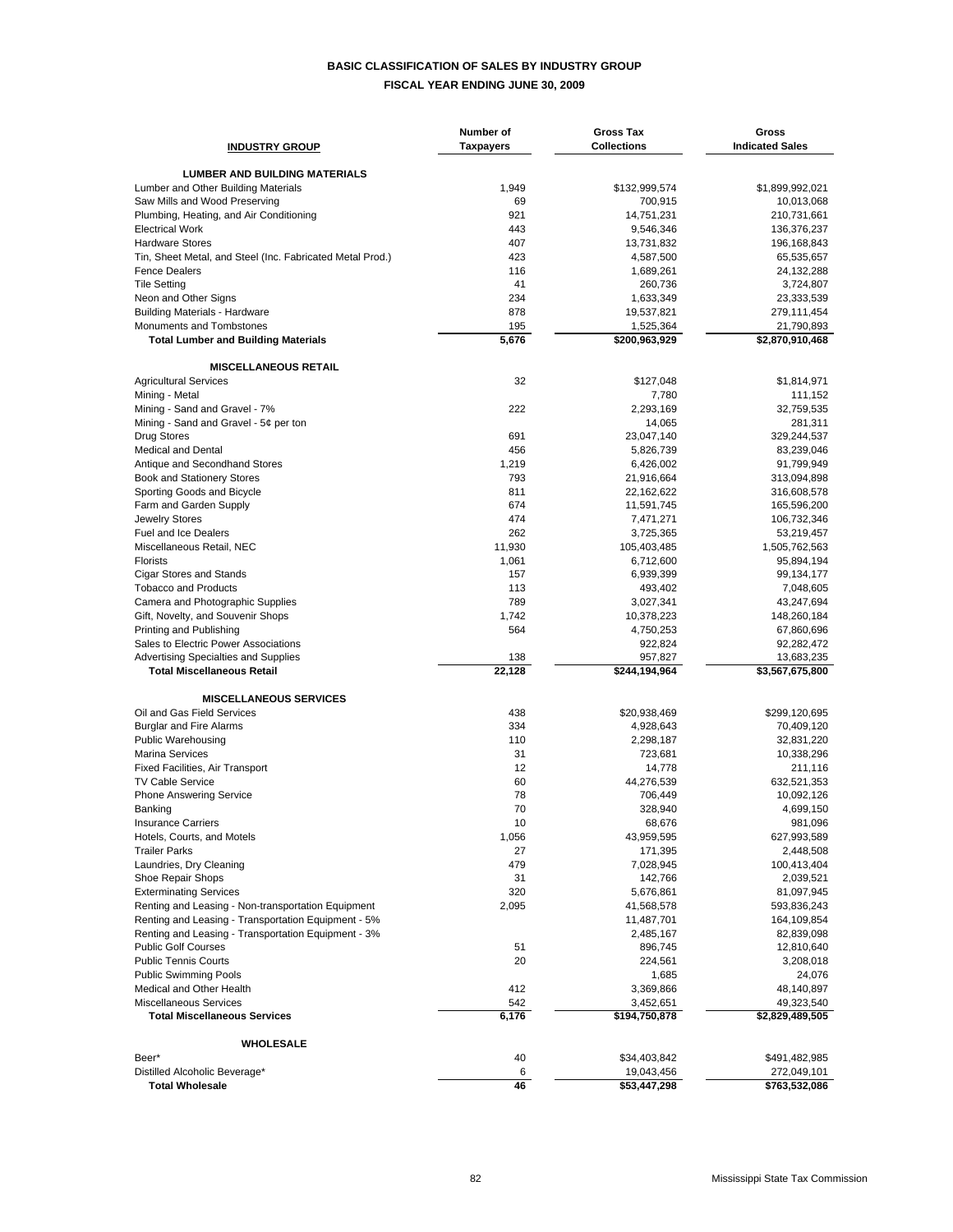### **BASIC CLASSIFICATION OF SALES BY INDUSTRY GROUP FISCAL YEAR ENDING JUNE 30, 2009**

| <b>INDUSTRY GROUP</b>                 | Number of<br><b>Taxpayers</b> | <b>Gross Tax</b><br><b>Collections</b> | Gross<br><b>Indicated Sales</b> |
|---------------------------------------|-------------------------------|----------------------------------------|---------------------------------|
| <b>PUBLIC UTILITIES</b>               |                               |                                        |                                 |
| Railroad Transportation               | 8                             | \$3,815                                | \$54.503                        |
| <b>Intracity Bus Line</b>             |                               | 41,715                                 | 595,931                         |
| Trucking - Local and Long Distance    | 46                            | 318,001                                | 4,542,872                       |
| <b>Water Transportation</b>           |                               | 19,510                                 | 278,721                         |
| Air Transportation                    | 11                            | 5,811                                  | 83,027                          |
| <b>Transport Service</b>              | 9                             | 4,515                                  | 64,499                          |
| Telephone and Telegraph               | 325                           | 143,380,848                            | 2,606,921,910                   |
| <b>Electric Company and Systems</b>   | 68                            | 50,298,714                             | 718,552,357                     |
| Electric Power Associations - Sales   | 26                            | 19,145,676                             | 273,509,396                     |
| <b>City Electric Systems</b>          | 8                             | 1,610,268                              | 23,003,812                      |
| <b>City Gas Systems</b>               | 8                             | 194,276                                | 2,775,373                       |
| <b>Combination Utility Company</b>    | 27                            | 253,440                                | 3,620,571                       |
| <b>City Combined Companies</b>        | 99                            | 6,418,779                              | 91,696,763                      |
| <b>Water Supply</b>                   | 580                           | 2,937,649                              | 41,966,375                      |
| <b>Industrial Fuel by Utilities</b>   |                               | 9,240,798                              | 616,053,567                     |
| <b>Total Public Utilities</b>         | 1,215                         | \$233,873,815                          | \$4,383,719,677                 |
| <b>CONTRACTING</b>                    |                               |                                        |                                 |
| Drilling Oil and Gas Wells            | 55                            | \$3,587,913                            | \$102,511,706                   |
| <b>General Building Contractors</b>   | 2,272                         | 132,427,406                            | 3,783,636,390                   |
| <b>Heavy Construction Contractors</b> | 3.006                         | 94,648,815                             | 2,704,249,156                   |
| <b>Mechanical Contractors</b>         | 1,671                         | 19,055,387                             | 272,219,548                     |
| <b>Electrical Contractors</b>         | 1,410                         | 18,252,889                             | 521,510,606                     |
| <b>Insulation Contractors</b>         | 359                           | 3,576,905                              | 51,098,596                      |
| <b>Elevator or Escalator Service</b>  | 31                            | 190,252                                | 2,717,893                       |
| <b>Water Well Drilling</b>            | 81                            | 2,535,989                              | 36,228,384                      |
| Excavating, Grading, and Landscaping  | 1,456                         | 20,791,911                             | 297,027,014                     |
| <b>Total Contracting</b>              | 10,341                        | \$295,067,467                          | \$7,771,199,293                 |
| <b>RECREATION</b>                     |                               |                                        |                                 |
| <b>Motion Picture Shows</b>           | 39                            | \$4,194,372                            | \$59,919,544                    |
| Nightclubs, Dance, Etc.               | 156                           | 78,106                                 | 1,115,812                       |
| Bowling, Billiards, and Pool          | 112                           | 1,080,448                              | 15,434,956                      |
| <b>Skating Rinks</b>                  | 28                            | 247,427                                | 3,534,677                       |
| Parks, Etc.                           | 180                           | 1,697,130                              | 24,244,703                      |
| Race Tracks                           | 30                            | 119,600                                | 1,708,573                       |
| <b>College Athletics</b>              | 15                            | 1,724,999                              | 24,642,826                      |
| Botanical Gardens, Zoos, Aquariums    | 11                            | 75,485                                 | 1,078,363                       |
| <b>Museums</b>                        | 11                            | 329,598                                | 4,708,545                       |
| <b>Total Recreation</b>               | 582                           | \$9,547,165                            | \$136,387,999                   |
| <b>GRAND TOTAL</b>                    | 87,247                        | \$2,809,904,183                        | \$46,217,221,587                |
|                                       |                               |                                        |                                 |

\*Total gross collections are overstated by these wholesale amounts since they are included at the point of retail sales.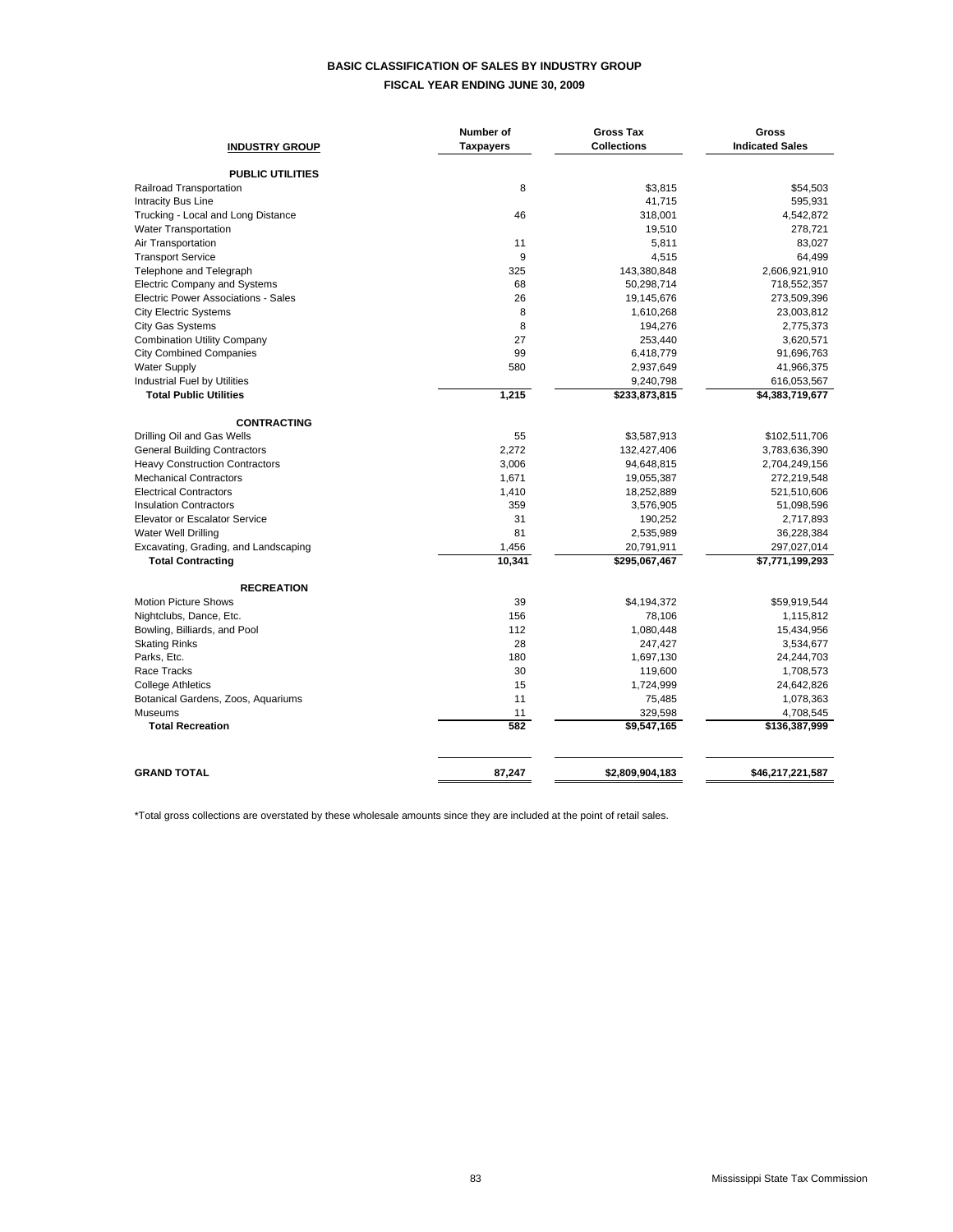### **DIVERSIONS TO CITIES FROM SALES TAX COLLECTIONS FISCAL YEAR 2009 COMPARED WITH FISCAL YEAR 2008**

| <b>CITY</b>                                 | <b>FISCAL YEAR</b><br>2009 | <b>FISCAL YEAR</b><br>2008 | <b>CITY</b>                            | <b>FISCAL YEAR</b><br>2009 | <b>FISCAL YEAR</b><br>2008 |
|---------------------------------------------|----------------------------|----------------------------|----------------------------------------|----------------------------|----------------------------|
|                                             |                            |                            |                                        |                            |                            |
| ABBEVILLE                                   | \$27,508.37                | \$31,160.08                | EAST MS COLLEGE                        | \$2,652.53                 | \$3,093.60                 |
| ABERDEEN                                    | 890,868.36                 | 905,615.74                 | ECRU                                   | 122,042.84                 | 126, 152.87                |
| <b>ACKERMAN</b>                             | 291,557.85                 | 299,067.08                 | <b>EDEN</b>                            | 623.21                     | 477.16                     |
| ALCORN STATE U                              | 19,576.15                  | 7,313.99                   | <b>EDWARDS</b>                         | 68,115.69                  | 69,040.62                  |
| <b>ALGOMA</b>                               | 27,716.97                  | 24,285.11                  | <b>ELLISVILLE</b>                      | 890,265.57                 | 935,427.47                 |
| <b>ALLIGATOR</b>                            | 9,323.88                   | 9,982.80                   | <b>ENTERPRISE</b>                      | 59,426.61                  | 54,932.14                  |
| <b>AMORY</b>                                | 1,790,522.67               | 1,802,964.96               | <b>ETHEL</b>                           | 18,990.56                  | 12,763.72                  |
| ANGUILLA<br><b>ARCOLA</b>                   | 41,639.31<br>22,836.57     | 43,686.49<br>22,040.03     | <b>EUPORA</b><br><b>FALCON</b>         | 414,056.92<br>1,613.45     | 406,856.30<br>2,087.59     |
| <b>ARTESIA</b>                              | 7,859.91                   | 7,075.29                   | <b>FARMINGTON</b>                      | 75,595.21                  | 59,651.51                  |
| ASHLAND                                     | 143,226.48                 | 152,583.24                 | <b>FAULKNER</b>                        | 43,688.24                  | 62.089.36                  |
| <b>BALDWYN</b>                              | 556,931.04                 | 618,152.70                 | <b>FAYETTE</b>                         | 220,363.90                 | 196,813.85                 |
| <b>BASSFIELD</b>                            | 365,322.07                 | 271,892.09                 | <b>FLORA</b>                           | 322,063.66                 | 318,912.55                 |
| <b>BATESVILLE</b>                           | 3,554,787.69               | 3,760,386.02               | <b>FLORENCE</b>                        | 613,069.86                 | 607,212.67                 |
| <b>BAY SPRINGS</b>                          | 621,951.42                 | 648,538.65                 | <b>FLOWOOD</b>                         | 8,847,688.22               | 9,057,606.97               |
| <b>BAY ST LOUIS</b><br><b>BEAUMONT</b>      | 1,669,804.35<br>94,713.58  | 1,352,474.17<br>101,488.12 | <b>FOREST</b><br>FRENCH CAMP           | 2,073,933.07<br>17,362.37  | 2,073,596.41<br>13,250.58  |
| <b>BEAUREGARD</b>                           | 3,362.78                   | 4,810.78                   | <b>FRIARS POINT</b>                    | 30,980.21                  | 29,350.91                  |
| <b>BELMONT</b>                              | 289,378.74                 | 300,410.07                 | <b>FULTON</b>                          | 1,274,514.94               | 1,285,470.34               |
| <b>BELZONI</b>                              | 539,220.07                 | 568,738.06                 | GATTMAN                                | 1,344.55                   | 3,293.52                   |
| <b>BENOIT</b>                               | 83,793.29                  | 90,069.51                  | GAUTIER                                | 2,735,653.98               | 2,717,744.36               |
| <b>BENTONIA</b>                             | 173,624.58                 | 209,157.69                 | <b>GEORGETOWN</b>                      | 36,608.01                  | 36,723.39                  |
| <b>BEULAH</b>                               | 5,226.12                   | 6,267.03                   | <b>GLEN</b>                            | 20,134.85                  | 23,766.25                  |
| <b>BIG CREEK</b>                            | 7,103.36                   | 8.309.09                   | <b>GLENDORA</b>                        | 5,971.05                   | 3,867.25                   |
| <b>BILOXI</b>                               | 10,572,878.96              | 11,311,803.73              | <b>GLOSTER</b>                         | 148,303.07                 | 156,517.02                 |
| <b>BLUE MOUNTAIN</b><br><b>BLUE SPRINGS</b> | 91,963.42                  | 103,213.52                 | <b>GOLDEN</b>                          | 65,385.79                  | 58,601.30                  |
| <b>BOLTON</b>                               | 34,405.63<br>134,891.45    | 34,819.58<br>163,335.97    | GOODMAN<br>GREENVILLE                  | 48,166.47<br>6,383,817.51  | 47,063.58<br>6,476,234.56  |
| <b>BOONEVILLE</b>                           | 1,706,447.19               | 1,565,254.68               | <b>GREENWOOD</b>                       | 4,327,780.08               | 4,422,133.72               |
| <b>BOYLE</b>                                | 250,767.75                 | 237,765.20                 | GRENADA                                | 4,029,443.83               | 3,941,591.24               |
| <b>BRANDON</b>                              | 4,346,392.21               | 4,559,250.31               | <b>GULFPORT</b>                        | 20,577,858.20              | 22,353,184.18              |
| <b>BRAXTON</b>                              | 13,020.06                  | 16,451.10                  | <b>GUNNISON</b>                        | 8,150.51                   | 10,308.00                  |
| <b>BROOKHAVEN</b>                           | 5,172,359.50               | 5,252,298.16               | <b>GUNTOWN</b>                         | 159,036.03                 | 152,161.07                 |
| <b>BROOKSVILLE</b>                          | 107,784.32                 | 112,573.58                 | HATLEY                                 | 8,613.04                   | 9,325.11                   |
| <b>BRUCE</b>                                | 432,282.57                 | 451,475.68                 | <b>HATTIESBURG</b>                     | 20,941,138.54              | 22,412,832.15              |
| <b>BUDE</b><br><b>BURNSVILLE</b>            | 116,039.33<br>161,542.27   | 121,646.50<br>149,625.00   | <b>HAZLEHURST</b><br><b>HEIDELBERG</b> | 1,186,391.16<br>485,079.66 | 1,026,874.66<br>496,793.46 |
| <b>BYHALIA</b>                              | 544,000.25                 | 595,176.10                 | <b>HERNANDO</b>                        | 2,606,708.85               | 2,814,093.37               |
| CALEDONIA                                   | 128,881.37                 | 125,424.77                 | <b>HICKORY</b>                         | 44,365.00                  | 48,806.65                  |
| <b>CALHOUN CITY</b>                         | 339,631.42                 | 333,629.15                 | <b>HICKORY FLAT</b>                    | 57,291.52                  | 64,781.03                  |
| CANTON                                      | 2,224,362.59               | 2,913,156.48               | <b>HINDS COMMUNITY</b>                 | 11,949.00                  | 13,137.26                  |
| CARROLLTON                                  | 48,832.18                  | 41,811.41                  | HOLLANDALE                             | 182,805.56                 | 197,982.26                 |
| CARTHAGE                                    | 1,552,626.08               | 1,619,076.39               | <b>HOLLY SPRINGS</b>                   | 1,226,252.36               | 1,271,246.45               |
| CARY<br>CENTREVILLE                         | 19,292.81<br>226,779.33    | 22,902.29<br>227,313.90    | <b>HORN LAKE</b><br><b>HOULKA</b>      | 3,796,238.29<br>97,232.10  | 4,054,885.15<br>99,062.96  |
| CHARLESTON                                  | 340,686.84                 | 340,191.42                 | <b>HOUSTON</b>                         | 933,491.88                 | 954,340.42                 |
| <b>CHUNKY</b>                               | 7,098.45                   | 7,102.53                   | <b>INDIANOLA</b>                       | 1,834,246.09               | 1,780,724.63               |
| CLARKSDALE                                  | 2,745,538.92               | 2,794,709.56               | <b>INVERNESS</b>                       | 55,075.78                  | 68,942.11                  |
| CLEVELAND                                   | 3,387,579.21               | 3,174,222.50               | <b>ISOLA</b>                           | 49,963.24                  | 44,986.62                  |
| <b>CLINTON</b>                              | 4,251,378.06               | 4,261,451.31               | <b>ITTA BENA</b>                       | 151,643.34                 | 151,051.54                 |
| <b>COAHOMA</b>                              | 7,745.98                   | 7,936.61                   | <b>IUKA</b>                            | 752,236.42                 | 725,778.07                 |
| COAHOMA COLLEGE                             | 2,247.22                   | 1,525.17                   | <b>JACKSON</b>                         | 33,223,386.50              | 35,529,581.90              |
| COFFEEVILLE                                 | 116,640.69                 | 115,342.67                 | <b>JONESTOWN</b>                       | 57,484.77                  | 57,262.25                  |
| <b>COLDWATER</b><br><b>COLLINS</b>          | 219,978.30<br>1,175,920.16 | 252,181.73<br>1,207,607.23 | <b>JUMPERTOWN</b><br>KILMICHAEL        | 14,886.08<br>80,409.74     | 16,844.81<br>78,695.94     |
| COLUMBIA                                    | 3,851,869.46               | 3,958,525.61               | KOSCIUSKO                              | 2,014,485.98               | 1,983,477.20               |
| <b>COLUMBUS</b>                             | 8,388,500.21               | 8,909,516.37               | <b>KOSSUTH</b>                         | 23,999.72                  | 31,087.29                  |
| COMO                                        | 192,177.70                 | 220,167.86                 | LAKE                                   | 79,054.46                  | 80,421.25                  |
| <b>CORINTH</b>                              | 5,547,606.96               | 5,533,045.87               | LAMBERT                                | 34,011.49                  | 37,061.60                  |
| COURTLAND                                   | 17,058.55                  | 21,250.55                  | LAUREL                                 | 9,063,084.62               | 9,450,159.96               |
| CRAWFORD                                    | 11,586.56                  | 12,933.49                  | LEAKESVILLE                            | 288,739.47                 | 289,585.50                 |
| CRENSHAW                                    | 43,444.04                  | 42,735.80                  | LEARNED                                | 7,725.51                   | 11,337.67                  |
| <b>CROSBY</b><br>CROWDER                    | 10,510.08<br>17,244.35     | 16,247.41                  | LELAND<br>LENA                         | 407,755.45                 | 419,790.94<br>14,369.23    |
| <b>CRUGER</b>                               | 5,979.40                   | 18,319.26<br>6,371.09      | LEXINGTON                              | 19,423.39<br>465,814.36    | 458,456.72                 |
| <b>CRYSTAL SPRINGS</b>                      | 685,556.48                 | 714,254.29                 | LIBERTY                                | 265,272.45                 | 245,999.91                 |
| D LO                                        | 39,583.10                  | 47,505.87                  | LONG BEACH                             | 1,397,391.44               | 1,642,797.52               |
| <b>D'IBERVILLE</b>                          | 4,431,002.52               | 4,627,572.07               | LOUIN                                  | 32,354.43                  | 33,876.81                  |
| <b>DECATUR</b>                              | 140,175.87                 | 138,598.23                 | <b>LOUISE</b>                          | 17,143.76                  | 17,248.62                  |
| DEKALB                                      | 268,580.58                 | 253,288.21                 | <b>LOUISVILLE</b>                      | 1,556,035.84               | 1,589,963.36               |
| <b>DERMA</b>                                | 52,335.15                  | 55,669.39                  | LUCEDALE                               | 1,956,800.68               | 2,080,849.01               |
| <b>DODDSVILLE</b>                           | 2,340.03                   | 3,154.83                   | LULA                                   | 45,073.41                  | 47,646.51                  |
| <b>DREW</b><br><b>DUCK HILL</b>             | 161,914.17<br>30,898.31    | 164,978.28<br>33,392.43    | <b>LUMBERTON</b><br><b>LYON</b>        | 283,171.48<br>31,714.18    | 186,106.87<br>34,458.27    |
| <b>DUMAS</b>                                | 14,486.29                  | 11,271.47                  | MABEN                                  | 65,129.20                  | 78,728.39                  |
| <b>DUNCAN</b>                               | 5,563.14                   | 5,727.88                   | <b>MACON</b>                           | 503,425.15                 | 495,701.25                 |
| <b>DURANT</b>                               | 319,716.73                 | 313,709.67                 | <b>MADISON</b>                         | 4,535,490.39               | 4,259,779.61               |
|                                             |                            |                            |                                        |                            |                            |

|                   | <b>FISCAL YEAR</b>        | <b>FISCAL YEAR</b>        |
|-------------------|---------------------------|---------------------------|
| CITY              | 2009                      | 2008                      |
|                   |                           |                           |
|                   | \$27,508.37               | \$31,160.08               |
|                   | 890,868.36                | 905,615.74                |
|                   | 291,557.85                | 299,067.08                |
| <b>STATE U</b>    | 19,576.15                 | 7,313.99                  |
|                   | 27,716.97                 | 24,285.11                 |
|                   | 9,323.88                  | 9,982.80                  |
|                   | 1,790,522.67              | 1,802,964.96              |
|                   | 41,639.31                 | 43,686.49                 |
|                   | 22,836.57                 | 22,040.03                 |
|                   | 7,859.91                  | 7,075.29                  |
|                   | 143,226.48<br>556,931.04  | 152,583.24<br>618,152.70  |
|                   | 365,322.07                | 271,892.09                |
|                   | 3,554,787.69              | 3,760,386.02              |
|                   | 621,951.42                | 648,538.65                |
|                   | 1,669,804.35              | 1,352,474.17              |
|                   | 94,713.58                 | 101,488.12                |
|                   | 3,362.78                  | 4,810.78                  |
|                   | 289,378.74                | 300,410.07                |
|                   | 539,220.07                | 568,738.06                |
|                   | 83,793.29                 | 90,069.51                 |
|                   | 173,624.58                | 209,157.69                |
|                   | 5,226.12                  | 6,267.03                  |
|                   | 7,103.36                  | 8,309.09                  |
|                   | 10,572,878.96             | 11,311,803.73             |
|                   | 91,963.42                 | 103,213.52                |
|                   | 34,405.63                 | 34,819.58                 |
|                   | 134,891.45                | 163,335.97                |
|                   | 1,706,447.19              | 1,565,254.68              |
|                   | 250,767.75                | 237,765.20                |
|                   | 4,346,392.21              | 4,559,250.31              |
|                   | 13,020.06                 | 16,451.10                 |
|                   | 5,172,359.50              | 5,252,298.16              |
|                   | 107,784.32                | 112,573.58                |
|                   | 432,282.57                | 451,475.68                |
|                   | 116,039.33                | 121,646.50                |
|                   | 161,542.27                | 149,625.00                |
|                   | 544,000.25                | 595,176.10                |
|                   | 128,881.37                | 125,424.77                |
|                   | 339,631.42                | 333,629.15                |
|                   | 2,224,362.59<br>48,832.18 | 2,913,156.48<br>41,811.41 |
|                   | 1,552,626.08              | 1,619,076.39              |
|                   | 19,292.81                 | 22,902.29                 |
|                   | 226,779.33                | 227,313.90                |
|                   | 340,686.84                | 340,191.42                |
|                   | 7,098.45                  | 7,102.53                  |
|                   | 2,745,538.92              | 2,794,709.56              |
|                   | 3,387,579.21              | 3,174,222.50              |
|                   | 4,251,378.06              | 4,261,451.31              |
|                   | 7,745.98                  | 7,936.61                  |
| MA COLLEGE        | 2,247.22                  | 1,525.17                  |
|                   | 116,640.69                | 115,342.67                |
|                   | 219,978.30                | 252,181.73                |
|                   | 1,175,920.16              | 1,207,607.23              |
|                   | 3,851,869.46              | 3,958,525.61              |
|                   | 8,388,500.21              | 8,909,516.37              |
|                   | 192,177.70                | 220,167.86                |
|                   | 5,547,606.96              | 5,533,045.87              |
|                   | 17,058.55                 | 21,250.55                 |
|                   | 11,586.56                 | 12,933.49                 |
|                   | 43,444.04                 | 42,735.80                 |
|                   | 10,510.08                 | 16,247.41                 |
|                   | 17,244.35                 | 18,319.26                 |
|                   | 5,979.40                  | 6,371.09                  |
| <b>IL SPRINGS</b> | 685,556.48                | 714,254.29                |
|                   | 39,583.10                 | 47,505.87                 |
|                   | 4,431,002.52              | 4,627,572.07              |
|                   | 140,175.87                | 138,598.23                |
|                   | 268,580.58                | 253,288.21                |
|                   | 52,335.15                 | 55,669.39                 |
|                   | 2,340.03                  | 3,154.83                  |
|                   | 161,914.17                | 164,978.28                |
|                   | 30,898.31                 | 33,392.43                 |
|                   | 14,486.29                 | 11,271.47                 |
|                   | 5,563.14                  | 5,727.88                  |
|                   | 319,716.73                | 313,709.67                |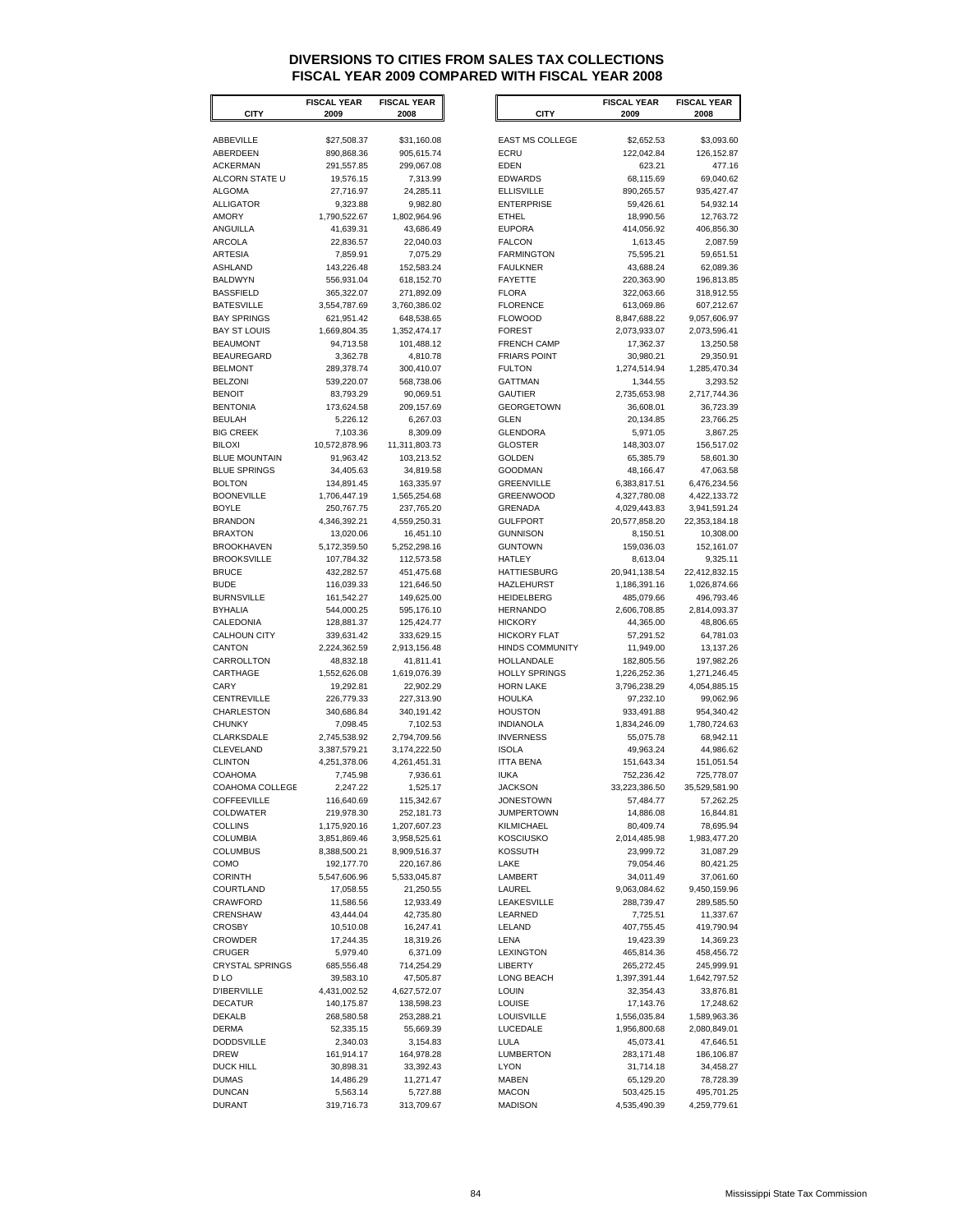### **DIVERSIONS TO CITIES FROM SALES TAX COLLECTIONS FISCAL YEAR 2009 COMPARED WITH FISCAL YEAR 2008**

| <b>CITY</b>          | <b>FISCAL YEAR</b><br>2009 | <b>FISCAL YEAR</b><br>2008 | <b>CITY</b>                  | <b>FISCAL YEAR</b><br>2009 | <b>FISCAL YEAR</b><br>2008 |
|----------------------|----------------------------|----------------------------|------------------------------|----------------------------|----------------------------|
| MAGEE                | 1,980,247.69               | 2,005,900.77               | <b>ROSEDALE</b>              | 119,672.13                 | 116,360.80                 |
| MAGNOLIA             | 325,103.49                 | 339,028.70                 | <b>ROXIE</b>                 | 14,446.98                  | 15,258.00                  |
| MANTACHIE            | 182,179.78                 | 182,355.62                 | <b>RULEVILLE</b>             | 204,268.28                 | 196,956.36                 |
| MANTEE               | 23,857.83                  | 27,005.82                  | <b>SALLIS</b>                | 17,402.63                  | 12,009.92                  |
| MARIETTA             | 39,110.96                  | 37,912.32                  | <b>SALTILLO</b>              | 627,063.36                 | 643,421.92                 |
| MARION               | 215,058.33                 | 208,863.64                 | SANDERSVILLE                 | 621,245.92                 | 563,103.13                 |
| MARKS                | 252,276.59                 | 259,139.85                 | <b>SARDIS</b>                | 322,210.96                 | 298,126.39                 |
| MATHISTON            | 206,639.53                 | 196,540.95                 | SATARTIA                     | 5,832.20                   | 5,582.89                   |
| MAYERSVILLE          | 7,804.03                   | 7,705.69                   | <b>SCHLATER</b>              | 15,365.12                  | 14,753.56                  |
| MCCOMB               | 5,476,011.96               | 5,511,339.19               | <b>SCOOBA</b>                | 78,425.05                  | 82,534.06                  |
| MCCOOL               | 9,568.85                   | 9,810.21                   | SEBASTAPOL                   | 155,715.85                 | 143,025.00                 |
| MCLAIN               | 45,977.46                  | 23,929.81                  | <b>SEMINARY</b>              | 131,722.82                 | 132,214.61                 |
| MEADVILLE            | 116,723.58                 | 109,855.64                 | <b>SENATOBIA</b>             | 1,889,939.08               | 2,010,485.27               |
| MENDENHALL           | 628,806.57                 | 632,347.69                 | SHANNON                      | 171,657.62                 | 177,468.00                 |
| MERIDIAN             | 13,952,152.86              | 13,948,089.90              | <b>SHAW</b>                  | 69,380.19                  | 78,618.02                  |
| MERIGOLD             | 58,782.65                  | 68,252.86                  | SHELBY                       | 103,433.48                 | 102,399.33                 |
| METCALFE<br>MIZE     | 9,930.67<br>165,747.36     | 10,986.02<br>207,801.31    | SHERMAN<br>SHUBUTA           | 121,107.85<br>42,002.53    | 132,324.23<br>40,095.23    |
| MONTICELLO           | 469,134.56                 | 465,511.75                 | SHUQUALAK                    | 24,555.31                  | 27,297.93                  |
| MONTROSE             | 8,988.84                   | 9,425.30                   | SIDON                        | 14,339.99                  | 14,306.16                  |
| MOORHEAD             | 76,046.80                  | 76,049.96                  | SILVER CITY                  | 4,857.16                   | 5,514.67                   |
| MORGAN CITY          | 7,478.35                   | 6,901.40                   | <b>SILVER CREEK</b>          | 39,361.57                  | 41,629.77                  |
| MORTON               | 453,318.17                 | 452,107.46                 | <b>SLATE SPRINGS</b>         | 4,781.26                   | 5,098.46                   |
| MOSS POINT           | 1,718,767.72               | 1,802,780.79               | <b>SLEDGE</b>                | 17,209.25                  | 16,896.13                  |
| MOUND BAYOU          | 45,850.32                  | 46,451.33                  | SMITHVILLE                   | 88,833.60                  | 89,207.36                  |
| MS GULFCOAST         | 5,096.96                   | 4,668.50                   | SNOWLAKESHORES               | 2,165.01                   | 2,008.79                   |
| MS STATE UNIV        | 240,114.36                 | 224,818.98                 | SOSO                         | 137,753.39                 | 132,311.78                 |
| <b>MS VALLEY ST</b>  | 13,548.95                  | 13,873.91                  | SOUTHAVEN                    | 11,529,106.49              | 11,829,075.22              |
| MT OLIVE             | 103,072.18                 | 102,902.52                 | SOUTHWEST COMM               | 4,357.44                   | 2,428.54                   |
| MYRTLE               | 35,255.49                  | 33,328.20                  | STARKVILLE                   | 5,134,364.47               | 5,055,834.59               |
| NATCHEZ              | 5,328,430.44               | 5,254,450.66               | <b>STATE LINE</b>            | 96,097.74                  | 93,235.94                  |
| <b>NETTLETON</b>     | 274,438.17                 | 318,751.36                 | <b>STONEWALL</b>             | 72,216.04                  | 75,537.49                  |
| NEW ALBANY           | 2,353,316.10               | 2,416,129.32               | <b>STURGIS</b>               | 87,685.60                  | 79,054.31                  |
| NEW AUGUSTA          | 183,927.88                 | 173,636.41                 | <b>SUMMIT</b>                | 396,818.73                 | 358,657.78                 |
| NEW HEBRON           | 80,853.22                  | 78,346.70                  | <b>SUMNER</b>                | 61,931.67                  | 46,463.52                  |
| NEWTON               | 1,074,401.24               | 1,072,548.23               | SUMRALL                      | 371,971.63                 | 367,921.99                 |
| NO. CARROLLTON       | 45,097.36                  | 54,806.61                  | SUNFLOWER                    | 29,999.20                  | 44,561.78                  |
| NOXAPATER<br>OAKLAND | 99,275.70<br>49,379.94     | 99,735.02<br>45,379.70     | SYLVARENA<br><b>TAYLOR</b>   | 4,742.60<br>21,984.93      | 3,533.05<br>19,718.98      |
| OCEAN SPRINGS        | 4,595,444.27               | 4,857,120.23               | <b>TAYLORSVILLE</b>          | 342,722.47                 | 339,526.14                 |
| OKOLONA              | 279,858.04                 | 281,409.77                 | <b>TCHULA</b>                | 66,809.10                  | 65,156.67                  |
| <b>OLIVE BRANCH</b>  | 6,724,589.32               | 6,514,935.58               | <b>TERRY</b>                 | 173,373.78                 | 175,753.63                 |
| OSYKA                | 47,528.53                  | 46,620.14                  | THAXTON                      | 21,196.35                  | 21,576.04                  |
| <b>OXFORD</b>        | 5,874,808.57               | 6,021,284.39               | <b>TISHOMINGO</b>            | 92,736.48                  | 82,788.52                  |
| PACE                 | 11,471.61                  | 10,246.22                  | <b>TOCCOPOLA</b>             | 7,575.33                   | 7,209.29                   |
| PACHUTA              | 28,673.62                  | 25,453.67                  | <b>TREMONT</b>               | 36,404.44                  | 25,358.21                  |
| PADEN                | 1,400.36                   | 1,457.70                   | <b>TUNICA</b>                | 24,684.99                  | 499,556.02                 |
| PASCAGOULA           | 5,910,467.11               | 6,689,866.54               | <b>TUPELO</b>                | 512,110.13                 | 17,017,808.24              |
| PASS CHRISTIAN       | 357,397.42                 | 375,490.57                 | <b>TUTWILER</b>              | 16,332,638.73              | 38,357.65                  |
| PAULDING             | 6,371.24                   | 7,197.15                   | <b>TYLERTOWN</b>             | 35,742.26                  | 721,974.84                 |
| PEARL                | 7,344,715.82               | 7,675,440.25               | <b>UNION</b>                 | 687,984.94                 | 360,030.10                 |
| PELAHATCHIE          | 310,787.14                 | 311,898.57                 | UNIV OF MISS                 | 346,075.58                 | 255,671.20                 |
| PETAL                | 1,974,391.34               | 1,976,994.55               | UTICA                        | 234,257.61                 | 158,438.17                 |
| PHILADELPHIA         | 3,819,821.75               | 3,799,767.79               | VAIDEN                       | 153,018.92                 | 126,117.62                 |
| PICAYUNE<br>PICKENS  | 4,504,095.87               | 4,756,438.92               | VARDAMAN                     | 122,839.88<br>101,885.93   | 98,358.03<br>238,308.88    |
| PITTSBORO            | 110,365.44<br>6,255.49     | 107,691.86<br>6,311.75     | VERONA<br><b>VICKSBURG</b>   | 244,060.40                 | 7,581,924.84               |
| PLANTERSVILLE        | 51,160.41                  | 47,569.70                  | WALLS                        | 7,664,656.63               | 28,056.74                  |
| POLKVILLE            | 6,674.60                   | 5,545.52                   | WALNUT                       | 214,096.32                 | 218,437.70                 |
| PONTOTOC             | 2,030,842.65               | 1,959,133.30               | <b>WALNUT GROVE</b>          | 69,339.19                  | 67,836.49                  |
| POPE                 | 26,394.64                  | 26,330.72                  | WALTHALL                     | 26,431.65                  | 24,077.37                  |
| POPLARVILLE          | 743,282.34                 | 708,328.34                 | WATER VALLEY                 | 478,801.03                 | 467,394.48                 |
| PORT GIBSON          | 258,380.40                 | 259,460.48                 | WAVELAND                     | 2,592,317.63               | 2,900,813.26               |
| POTTS CAMP           | 101,058.88                 | 97,304.49                  | WAYNESBORO                   | 2,239,669.66               | 2,141,104.91               |
| PRENTISS             | 497,598.94                 | 508,834.86                 | WEBB                         | 98,304.78                  | 92,395.16                  |
| PUCKETT              | 93,279.65                  | 102,806.12                 | WEIR                         | 34,685.27                  | 35,590.50                  |
| PURVIS               | 712,466.30                 | 675,835.90                 | WESSON                       | 167,562.62                 | 170,268.11                 |
| QUITMAN              | 560,829.00                 | 557,025.71                 | <b>WEST</b>                  | 26,835.27                  | 29,002.44                  |
| RALEIGH              | 204,254.66                 | 190,398.23                 | <b>WEST POINT</b>            | 1,945,181.56               | 1,917,047.17               |
| RAYMOND              | 176,117.93                 | 183,784.96                 | <b>WIGGINS</b>               | 1,672,385.04               | 1,760,319.68               |
| RENOVA               | 23,440.71                  | 27,046.16                  | <b>WINONA</b>                | 993,031.11                 | 990,681.80                 |
| RICHLAND             | 3,766,180.17               | 4,021,951.63               | WINSTONVILLE                 | 4,119.84                   | 3,731.13                   |
| RICHTON<br>RIDGELAND | 274,636.21                 | 307,501.39                 | WOODLAND<br><b>WOODVILLE</b> | 83,724.01                  | 98,659.57                  |
| rienzi               | 11,059,483.78<br>32,863.63 | 10,749,978.34<br>40,079.50 | YAZOO CITY                   | 338,246.16<br>1,712,223.65 | 303,387.11<br>1,780,096.95 |
| RIPLEY               | 1,204,868.46               | 1,221,537.98               |                              |                            |                            |
| ROLLING FORK         | 405,487.08                 | 385,423.33                 | TOTAL                        | \$383,743,936.77           | \$395,598,705.33           |
|                      |                            |                            |                              |                            |                            |

| <b>FISCAL YEAR</b>         | <b>FISCAL YEAR</b>          |                                     | <b>FISCAL YEAR</b>          | <b>FISCAL YEAR</b>         |
|----------------------------|-----------------------------|-------------------------------------|-----------------------------|----------------------------|
| 2009                       | 2008                        | <b>CITY</b>                         | 2009                        | 2008                       |
| 1,980,247.69               | 2,005,900.77                | <b>ROSEDALE</b>                     | 119,672.13                  | 116,360.80                 |
| 325,103.49                 | 339,028.70                  | <b>ROXIE</b>                        | 14,446.98                   | 15,258.00                  |
| 182,179.78                 | 182,355.62                  | <b>RULEVILLE</b>                    | 204,268.28                  | 196,956.36                 |
| 23,857.83                  | 27,005.82                   | <b>SALLIS</b>                       | 17,402.63                   | 12,009.92                  |
| 39,110.96                  | 37,912.32                   | <b>SALTILLO</b>                     | 627,063.36                  | 643,421.92                 |
| 215,058.33<br>252,276.59   | 208,863.64<br>259,139.85    | SANDERSVILLE<br><b>SARDIS</b>       | 621,245.92<br>322,210.96    | 563,103.13<br>298,126.39   |
| 206,639.53                 | 196,540.95                  | SATARTIA                            | 5,832.20                    | 5,582.89                   |
| 7,804.03                   | 7,705.69                    | <b>SCHLATER</b>                     | 15,365.12                   | 14,753.56                  |
| 5,476,011.96               | 5,511,339.19                | <b>SCOOBA</b>                       | 78,425.05                   | 82,534.06                  |
| 9,568.85                   | 9,810.21                    | SEBASTAPOL                          | 155,715.85                  | 143,025.00                 |
| 45,977.46                  | 23,929.81                   | <b>SEMINARY</b>                     | 131,722.82                  | 132,214.61                 |
| 116,723.58<br>628,806.57   | 109,855.64<br>632,347.69    | <b>SENATOBIA</b><br>SHANNON         | 1,889,939.08<br>171,657.62  | 2,010,485.27<br>177,468.00 |
| 13,952,152.86              | 13,948,089.90               | <b>SHAW</b>                         | 69,380.19                   | 78,618.02                  |
| 58,782.65                  | 68,252.86                   | SHELBY                              | 103,433.48                  | 102,399.33                 |
| 9,930.67                   | 10,986.02                   | SHERMAN                             | 121,107.85                  | 132,324.23                 |
| 165,747.36                 | 207,801.31                  | <b>SHUBUTA</b>                      | 42,002.53                   | 40,095.23                  |
| 469,134.56                 | 465,511.75                  | SHUQUALAK                           | 24,555.31                   | 27,297.93                  |
| 8,988.84<br>76,046.80      | 9,425.30<br>76,049.96       | <b>SIDON</b><br>SILVER CITY         | 14,339.99<br>4,857.16       | 14,306.16<br>5,514.67      |
| 7,478.35                   | 6,901.40                    | SILVER CREEK                        | 39,361.57                   | 41,629.77                  |
| 453,318.17                 | 452,107.46                  | <b>SLATE SPRINGS</b>                | 4,781.26                    | 5,098.46                   |
| 1,718,767.72               | 1,802,780.79                | <b>SLEDGE</b>                       | 17,209.25                   | 16,896.13                  |
| 45,850.32                  | 46,451.33                   | SMITHVILLE                          | 88,833.60                   | 89,207.36                  |
| 5,096.96                   | 4,668.50                    | SNOWLAKESHORES                      | 2,165.01                    | 2,008.79                   |
| 240,114.36                 | 224,818.98                  | SOSO<br>SOUTHAVEN                   | 137,753.39<br>11,529,106.49 | 132,311.78                 |
| 13,548.95<br>103,072.18    | 13,873.91<br>102,902.52     | SOUTHWEST COMM                      | 4,357.44                    | 11,829,075.22<br>2,428.54  |
| 35,255.49                  | 33,328.20                   | <b>STARKVILLE</b>                   | 5,134,364.47                | 5,055,834.59               |
| 5,328,430.44               | 5,254,450.66                | <b>STATE LINE</b>                   | 96,097.74                   | 93,235.94                  |
| 274,438.17                 | 318,751.36                  | STONEWALL                           | 72,216.04                   | 75,537.49                  |
| 2,353,316.10               | 2,416,129.32                | <b>STURGIS</b>                      | 87,685.60                   | 79,054.31                  |
| 183,927.88                 | 173,636.41                  | <b>SUMMIT</b>                       | 396,818.73                  | 358,657.78                 |
| 80,853.22                  | 78,346.70                   | <b>SUMNER</b>                       | 61,931.67                   | 46,463.52                  |
| 1,074,401.24<br>45,097.36  | 1,072,548.23<br>54,806.61   | SUMRALL<br><b>SUNFLOWER</b>         | 371,971.63<br>29,999.20     | 367,921.99<br>44,561.78    |
| 99,275.70                  | 99,735.02                   | SYLVARENA                           | 4,742.60                    | 3,533.05                   |
| 49,379.94                  | 45,379.70                   | TAYLOR                              | 21,984.93                   | 19,718.98                  |
| 4,595,444.27               | 4,857,120.23                | TAYLORSVILLE                        | 342,722.47                  | 339,526.14                 |
| 279,858.04                 | 281,409.77                  | TCHULA                              | 66,809.10                   | 65,156.67                  |
| 6,724,589.32               | 6,514,935.58                | TERRY                               | 173,373.78                  | 175,753.63                 |
| 47,528.53<br>5,874,808.57  | 46,620.14<br>6,021,284.39   | THAXTON<br><b>TISHOMINGO</b>        | 21,196.35<br>92,736.48      | 21,576.04<br>82,788.52     |
| 11,471.61                  | 10,246.22                   | <b>TOCCOPOLA</b>                    | 7,575.33                    | 7,209.29                   |
| 28,673.62                  | 25,453.67                   | <b>TREMONT</b>                      | 36,404.44                   | 25,358.21                  |
| 1,400.36                   | 1,457.70                    | TUNICA                              | 24,684.99                   | 499,556.02                 |
| 5,910,467.11               | 6,689,866.54                | TUPELO                              | 512,110.13                  | 17,017,808.24              |
| 357,397.42                 | 375,490.57                  | <b>TUTWILER</b><br><b>TYLERTOWN</b> | 16,332,638.73               | 38,357.65                  |
| 6,371.24<br>7,344,715.82   | 7,197.15<br>7,675,440.25    | <b>UNION</b>                        | 35,742.26<br>687,984.94     | 721,974.84<br>360,030.10   |
| 310,787.14                 | 311,898.57                  | <b>UNIV OF MISS</b>                 | 346,075.58                  | 255,671.20                 |
| 1,974,391.34               | 1,976,994.55                | UTICA                               | 234,257.61                  | 158,438.17                 |
| 3,819,821.75               | 3,799,767.79                | VAIDEN                              | 153,018.92                  | 126,117.62                 |
| 4,504,095.87               | 4,756,438.92                | VARDAMAN                            | 122,839.88                  | 98,358.03                  |
| 110,365.44                 | 107,691.86                  | VERONA                              | 101,885.93                  | 238,308.88                 |
| 6,255.49<br>51,160.41      | 6,311.75<br>47,569.70       | <b>VICKSBURG</b><br>WALLS           | 244,060.40<br>7,664,656.63  | 7,581,924.84<br>28,056.74  |
| 6,674.60                   | 5,545.52                    | WALNUT                              | 214,096.32                  | 218,437.70                 |
| 2,030,842.65               | 1,959,133.30                | WALNUT GROVE                        | 69,339.19                   | 67,836.49                  |
| 26,394.64                  | 26,330.72                   | WALTHALL                            | 26,431.65                   | 24,077.37                  |
| 743,282.34                 | 708,328.34                  | WATER VALLEY                        | 478,801.03                  | 467,394.48                 |
| 258,380.40                 | 259,460.48                  | WAVELAND                            | 2,592,317.63                | 2,900,813.26               |
| 101,058.88                 | 97,304.49                   | WAYNESBORO                          | 2,239,669.66                | 2,141,104.91               |
| 497,598.94<br>93,279.65    | 508,834.86<br>102,806.12    | WEBB<br>WEIR                        | 98,304.78<br>34,685.27      | 92,395.16<br>35,590.50     |
| 712,466.30                 | 675,835.90                  | WESSON                              | 167,562.62                  | 170,268.11                 |
| 560,829.00                 | 557,025.71                  | WEST                                | 26,835.27                   | 29,002.44                  |
| 204,254.66                 | 190,398.23                  | <b>WEST POINT</b>                   | 1,945,181.56                | 1,917,047.17               |
| 176,117.93                 | 183,784.96                  | <b>WIGGINS</b>                      | 1,672,385.04                | 1,760,319.68               |
| 23,440.71                  | 27,046.16                   | <b>WINONA</b>                       | 993,031.11                  | 990,681.80                 |
| 3,766,180.17<br>274,636.21 | 4,021,951.63                | WINSTONVILLE<br>WOODLAND            | 4,119.84                    | 3,731.13                   |
| 11,059,483.78              | 307,501.39<br>10,749,978.34 | <b>WOODVILLE</b>                    | 83,724.01<br>338,246.16     | 98,659.57<br>303,387.11    |
| 32,863.63                  | 40,079.50                   | YAZOO CITY                          | 1,712,223.65                | 1,780,096.95               |
| 1,204,868.46               | 1,221,537.98                |                                     |                             |                            |
| 405,487.08                 | 385,423.33                  | <b>TOTAL</b>                        | \$383,743,936.77            | \$395,598,705.33           |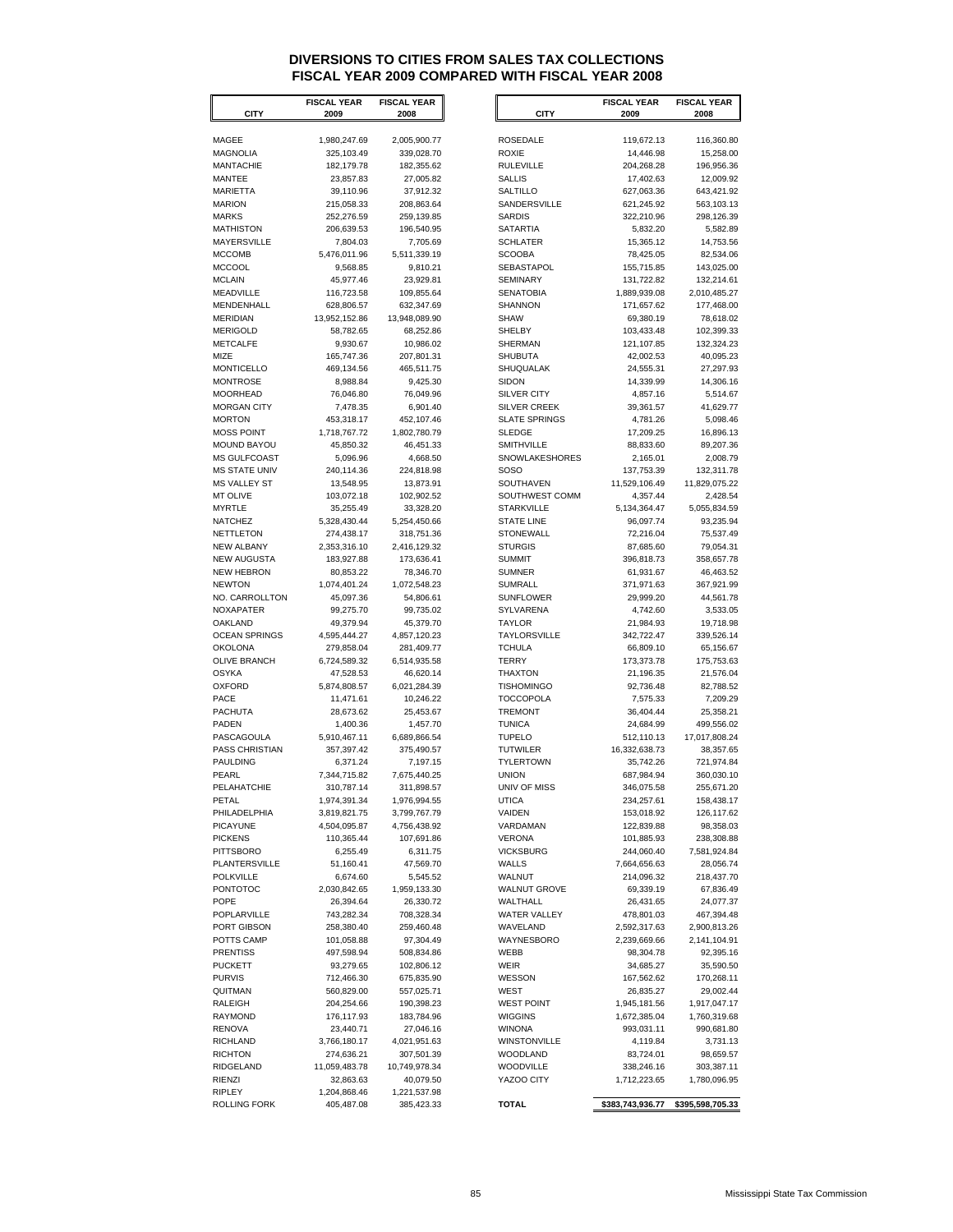### **CITY UTILITY TAX DIVERSIONS FISCAL YEAR ENDING JUNE 30, 2009**

| <b>CITY</b><br><b>DIVERSION</b> |    |            | <b>CITY</b>   | <b>DIVERSION</b> |  |
|---------------------------------|----|------------|---------------|------------------|--|
|                                 |    |            |               |                  |  |
| Abbeville                       | \$ | 21,349.57  | Liberty       | \$<br>412.32     |  |
| Biloxi                          |    | 136,361.98 | McComb        | 51,771.26        |  |
| Centreville                     |    | 448.46     | Natchez       | 73,330.40        |  |
| Clinton                         |    | 60,976.97  | New Augusta   | 2,190.70         |  |
| Coffeeville                     |    | 2,471.63   | Newton        | 13,098.28        |  |
| Coldwater                       |    | 4.998.29   | Oxford        | 67,831.90        |  |
| Columbus                        |    | 95.257.51  | Picayune      | 41,665.46        |  |
| Ellisville                      |    | 10,046.86  | Puckett       | 1,448.75         |  |
| Forrest                         |    | 23.065.77  | Richton       | 4.557.15         |  |
| Grenada                         |    | 44.273.71  | Shelby        | 4.146.75         |  |
| Hattiesburg                     |    | 7,483.15   | Starkville    | 60,140.09        |  |
| Hollandale                      |    | 6,858.91   | Sunflower     | 1,041.20         |  |
| Lake                            |    | 1,185.82   | Tupelo        | 20,186.78        |  |
| Laurel                          |    | 69,419.05  | Waynesboro    | 1,724.25         |  |
|                                 |    |            | <b>TOTALS</b> | \$<br>343.545.29 |  |

## **MOTOR VEHICLE RENTAL TAX DIVERSIONS FISCAL YEAR ENDING JUNE 30, 2009**

| <b>CITY</b>    | <b>DIVERSION</b><br><b>CITY</b> |              |                                                                                   | <b>DIVERSION</b> |              |
|----------------|---------------------------------|--------------|-----------------------------------------------------------------------------------|------------------|--------------|
|                |                                 |              |                                                                                   |                  |              |
| Adams          | \$                              | 73,116.00    | Leflore                                                                           | \$               | 40,865.00    |
| Alcorn         |                                 | 57,221.00    | Lincoln                                                                           |                  | 63,148.00    |
| Attala         |                                 | 0.00         | Lowndes                                                                           |                  | \$175,182.00 |
| Benton         |                                 | 0.00         | Madison                                                                           |                  | 154,182.42   |
| <b>Bolivar</b> |                                 | 27,307.00    | Marion                                                                            |                  |              |
| Chickasaw      |                                 |              | Marshall                                                                          |                  | 0.00         |
| Choctaw        |                                 | 0.00         | Monroe                                                                            |                  |              |
| Clarke         |                                 | 0.00         | Neshoba                                                                           |                  | 41,320.00    |
| Clay           |                                 |              | Newton                                                                            |                  |              |
| Coahoma        |                                 | 30,358.00    | Oktibbeha                                                                         |                  | 70,965.00    |
| Copiah         |                                 | 0.00         | Panola                                                                            |                  |              |
| Covington      |                                 | 0.00         | <b>Pearl River</b>                                                                |                  | 43,018.00    |
| Desoto         |                                 | 233,432.00   | Perry County                                                                      |                  | 0.00         |
| Forrest        |                                 | 194,916.75   | Pike                                                                              |                  | 52,062.00    |
| Franklin       |                                 | 0.00         | <b>Prentiss County</b>                                                            |                  |              |
| George         |                                 |              | Rankin                                                                            |                  | 1,817,873.24 |
| Greene         |                                 |              | Scott                                                                             |                  | 0.00         |
| Grenada        |                                 | 39,731.59    | Simpson                                                                           |                  | 0.00         |
| Hancock        |                                 | 21,822.00    | Stone                                                                             |                  |              |
| Harrison       |                                 | 1,235,391.48 | Sunflower                                                                         |                  | 0.00         |
| Hinds          |                                 | 539,673.44   | Tate                                                                              |                  | 33,263.00    |
| Holmes         |                                 |              | Tippah                                                                            |                  |              |
| Itawamba       |                                 | 0.00         | Tishomingo                                                                        |                  |              |
| Jackson        |                                 | 157,661.38   | Tunica                                                                            |                  | 10,489.00    |
| Jones          |                                 | 81,118.00    | Union                                                                             |                  |              |
| Lafayette      |                                 | 83,821.00    | Warren                                                                            |                  | 85,025.00    |
| Lamar          |                                 | 76,338.00    | Washington                                                                        |                  | 70,786.00    |
| Lauderdale     |                                 | 201,390.71   | Wayne                                                                             |                  | 0.00         |
| Lawrence       |                                 | 0.00         | Winston                                                                           |                  | 0.00         |
| Leake          |                                 |              | Yazoo                                                                             |                  |              |
| Lee            |                                 | 194,178.47   |                                                                                   |                  |              |
|                |                                 |              | Total \$                                                                          |                  | 5,905,655.48 |
|                |                                 |              | *Total payments not included above due to confidentiality of taxpayer information |                  | 49,801.00    |
|                | Total MV Rental Diversions \$   | 5,955,456.48 |                                                                                   |                  |              |

Note: These figures are for collections of motor vehicle rental tax for tax periods representing calendar year 2008. This diversion was made in February 2009.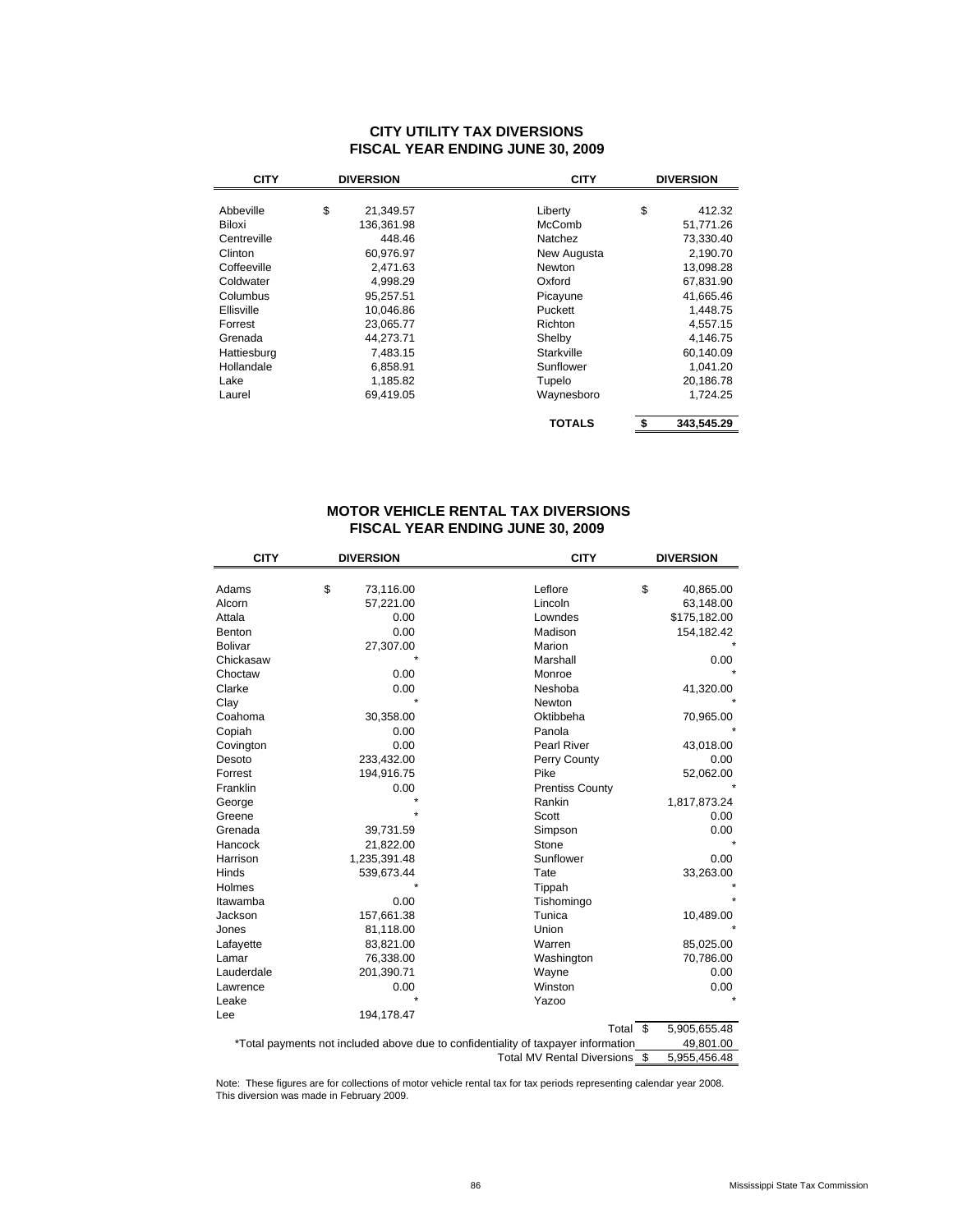|                                                                               | <b>Total for</b><br>County            | Automotive                       | Machinery,<br>Equipment,<br>and Supplies | Food and<br><b>Beverage</b>      | <b>Furniture and</b><br><b>Fixtures</b>    | <b>Public</b><br><b>Utilities</b> | Apparel and<br>General<br>Merchandise |
|-------------------------------------------------------------------------------|---------------------------------------|----------------------------------|------------------------------------------|----------------------------------|--------------------------------------------|-----------------------------------|---------------------------------------|
| <b>1 ADAMS</b><br>Number of Taxpayers<br>Gross Tax<br><b>Gross Sales</b>      | 1,138<br>34,629,809<br>549,663,106    | 128<br>3,483,221<br>57,962,131   | 75<br>1,840,861<br>28,203,454            | 240<br>6,515,827<br>93,083,161   | 25<br>491,845<br>7,026,351                 |                                   | 71<br>8,127,039<br>116,004,847        |
| 2 ALCORN<br>Number of Taxpayers<br>Gross Tax<br><b>Gross Sales</b>            | 1,090<br>31,808,990<br>486,033,044    | 233<br>4,064,355<br>70,649,668   | 54<br>524,023<br>11,320,716              | 193<br>7,021,743<br>100,310,522  | 26<br>728,646<br>10,409,224                | 12<br>2,195,081<br>39,569,702     | 58<br>8,828,756<br>125,822,023        |
| 3 AMITE<br>Number of Taxpayers<br>Gross Tax<br><b>Gross Sales</b>             | 235<br>3,379,859<br>58,321,159        | 29<br>227,879<br>3,531,616       | 12<br>230,366<br>5,408,773               | 59<br>1,133,948<br>16,199,254    | 6<br>114,295<br>1,632,785                  | 8<br>192,223<br>3,554,712         | 15<br>296,299<br>4,231,120            |
| <b>4 ATTALA</b><br>Number of Taxpayers<br>Gross Tax<br><b>Gross Sales</b>     | 491<br>12,734,552<br>198,737,645      | 82<br>1,439,936<br>24,023,243    | 26<br>341,451<br>5,308,754               | 100<br>2,544,127<br>36,344,646   | 11<br>145,851<br>2,083,589                 | 11<br>1,049,024<br>18,382,285     | 27<br>3,930,354<br>56,138,339         |
| <b>5 BENTON</b><br>Number of Taxpayers<br>Gross Tax<br><b>Gross Sales</b>     | 147<br>1,196,912<br>18,717,397        | 33<br>202,323<br>3,069,586       | 14,054<br>202,349                        | 30<br>467,014<br>6,671,626       |                                            |                                   | 14<br>125,717<br>1,795,966            |
| <b>6 BOLIVAR</b><br>Number of Taxpayers<br>Gross Tax<br><b>Gross Sales</b>    | 987<br>23,485,674<br>375,697,857      | 161<br>2,772,781<br>45,856,368   | 43<br>1,355,938<br>31,673,756            | 272<br>5,710,242<br>81,574,815   | 28<br>635,910<br>9,084,424                 | 19<br>1,850,161<br>34,655,626     | 88<br>5,387,138<br>76,902,248         |
| <b>7 CALHOUN</b><br>Number of Taxpayers<br>Gross Tax<br><b>Gross Sales</b>    | 393<br>5,721,892<br>94,788,858        | 64<br>937,533<br>15,488,086      | 19<br>321,807<br>7,992,316               | 66<br>1,655,054<br>23,643,615    | 19<br>98,517<br>1,407,388                  | 16<br>492.472<br>9,230,512        | 42<br>751,559<br>10,731,518           |
| 8 CARROLL<br>Number of Taxpayers<br>Gross Tax<br><b>Gross Sales</b>           | 229<br>1,718,078<br>27,538,701        | 28<br>124,343<br>1,858,714       | 10<br>38,442<br>695,289                  | 58<br>477,094<br>6,815,634       | $\overline{\mathbf{A}}$<br>1,716<br>24,516 | 5<br>135,235<br>2,689,161         | 16<br>237,647<br>3,394,967            |
| 9 CHICKASAW<br>Number of Taxpayers<br>Gross Tax<br><b>Gross Sales</b>         | 466<br>8,157,747<br>128,462,906       | 93<br>1,274,723<br>22,384,102    | 31<br>270,912<br>5,554,315               | 94<br>2,492,337<br>35,604,787    | 24<br>240,309<br>3,432,988                 | 13<br>741,505<br>13,944,060       | 35<br>1,516,274<br>21,617,488         |
| 10 CHOCTAW<br>Number of Taxpayers<br>Gross Tax<br><b>Gross Sales</b>          | 170<br>2,140,632<br>35,480,869        | 29<br>236,151<br>3,471,587       | 13<br>91,675<br>1,706,900                | 33<br>678,845<br>9,697,785       | 11<br>46,819<br>668,844                    | 265,054<br>4,999,960              | 11<br>131,132<br>1,872,136            |
| <b>11 CLAIBORNE</b><br>Number of Taxpayers<br>Gross Tax<br><b>Gross Sales</b> | 187<br>2,726,948<br>45,766,458        | 23<br>80,170<br>1,236,595        | 7<br>63,670<br>933,402                   | 71<br>1,027,790<br>14,682,707    | 6<br>14,818<br>211,697                     | 6<br>234,368<br>4,353,356         | 12<br>319,015<br>4,555,372            |
| <b>12 CLARKE</b><br>Number of Taxpayers<br>Gross Tax<br><b>Gross Sales</b>    | 375<br>8,207,527<br>162,416,777       | 68<br>544,846<br>8,404,213       | 22<br>307,461<br>5,235,005               | 67<br>1,642,542<br>23,464,875    | <b>q</b><br>23,337<br>333,386              | 8<br>563,666<br>11,288,461        | 32<br>523,323<br>7,476,038            |
| 13 CLAY<br>Number of Taxpayers<br>Gross Tax<br><b>Gross Sales</b>             | 475<br>13,064,515<br>211,282,562      | 61<br>1,574,956<br>26,771,046    | 23<br>168,252<br>2,495,300               | 129<br>3,269,342<br>46,704,848   | 11<br>33,420<br>477,438                    | 1,090,248<br>20,522,698           | 37<br>2,723,073<br>38,893,466         |
| 14 COAHOMA<br>Number of Taxpayers<br>Gross Tax<br><b>Gross Sales</b>          | 677<br>17,812,719<br>286,330,758      | 85<br>1,667,589<br>27,798,415    | 33<br>1,320,057<br>29,010,242            | 184<br>4,187,000<br>59,814,227   | 32<br>577,313<br>8,247,320                 | 17<br>1,480,620<br>27,428,384     | 57<br>3,979,622<br>56,850,733         |
| <b>15 COPIAH</b><br>Number of Taxpayers<br>Gross Tax<br><b>Gross Sales</b>    | 578<br>14,538,902<br>242,945,306      | 114<br>1,346,567<br>22,366,809   | 27<br>96,595<br>1,798,612                | 125<br>3,767,273<br>53,818,135   | 19<br>365,461<br>5,220,880                 | 10<br>995,789<br>18,301,724       | 32<br>3,598,765<br>51,406,293         |
| <b>16 COVINGTON</b><br>Number of Taxpayers<br>Gross Tax<br><b>Gross Sales</b> | 440<br>9,884,474<br>178,303,815       | 87<br>2,417,382<br>43,654,989    | 36<br>459,778<br>11,675,217              | 76<br>2,618,158<br>37,402,231    | 7<br>68,648<br>980,688                     | 560,616<br>11,213,703             | 27<br>634,705<br>9,066,959            |
| 17 DESOTO<br>Number of Taxpayers<br>Gross Tax<br><b>Gross Sales</b>           | 3,156<br>147,412,097<br>2,304,305,588 | 458<br>14,226,639<br>235,003,631 | 191<br>3,769,267<br>64,884,194           | 571<br>32,828,451<br>468,977,407 | 70<br>3,741,322<br>53,447,408              | 19<br>11,283,859<br>212,284,288   | 235<br>37,823,349<br>540,239,497      |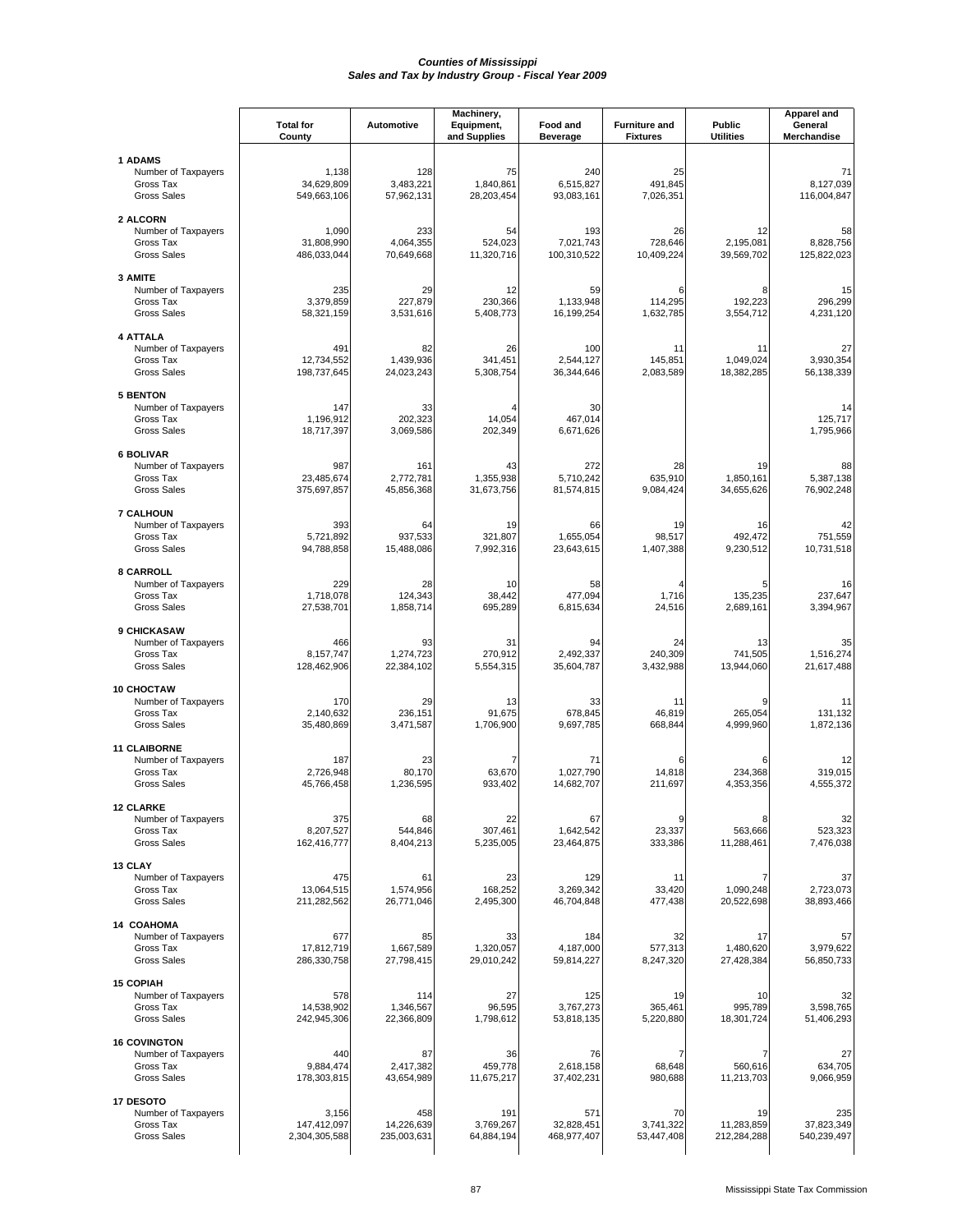| Lumber and<br><b>Building</b><br><b>Materials</b> | <b>Miscellaneous</b><br>Retail   | <b>Miscellaneous</b><br><b>Services</b> | Wholesale | Contracting                       | Recreation                        | Total<br>Retail                       | Note: Figures include audits and<br>adjustments from prior years.             |
|---------------------------------------------------|----------------------------------|-----------------------------------------|-----------|-----------------------------------|-----------------------------------|---------------------------------------|-------------------------------------------------------------------------------|
| 68<br>2,666,509<br>38,092,953                     | 291<br>3,065,390<br>43,891,700   | 161<br>2,818,670<br>40,529,265          |           | 53<br>2,790,217<br>75,802,669     | 20<br>127,494<br>1,821,341        | 1,135<br>33,899,169<br>539,225,400    | <b>1 ADAMS</b><br>Number of Taxpayers<br>Gross Tax<br><b>Gross Sales</b>      |
| 64<br>3,474,653<br>49,637,858                     | 319<br>2,623,086<br>37,709,285   | 62<br>1,056,011<br>15,085,866           |           | 65<br>781,108<br>18,210,732       |                                   | 1,088<br>31,481,959<br>481,361,183    | 2 ALCORN<br>Number of Taxpayers<br>Gross Tax<br><b>Gross Sales</b>            |
| 12<br>223,222<br>3,188,883                        | 61<br>236,833<br>3,397,476       | 11<br>189,912<br>2,748,244              |           | 21<br>534,579<br>14,424,021       |                                   | 235<br>3,379,859<br>58,321,159        | 3 AMITE<br>Number of Taxpayers<br>Gross Tax<br><b>Gross Sales</b>             |
| 25<br>502,503<br>7,178,620                        | 151<br>1,400,939<br>20,221,265   | 23<br>510,976<br>7,299,650              |           | 27<br>861,942<br>21,650,883       | $\overline{7}$<br>1,230<br>17,573 | 490<br>12,728,337<br>198,648,853      | <b>4 ATTALA</b><br>Number of Taxpayers<br>Gross Tax<br><b>Gross Sales</b>     |
| 10<br>45,275<br>646,789                           | 34<br>36,491<br>521,309          | 63,922<br>913,180                       |           | 11<br>121,057<br>2,736,964        |                                   | 147<br>1,196,912<br>18,717,397        | <b>5 BENTON</b><br>Number of Taxpayers<br>Gross Tax<br><b>Gross Sales</b>     |
| 60<br>1,396,968<br>19,956,678                     | 230<br>1,789,461<br>25,652,606   | 40<br>1,079,788<br>15,454,576           |           | 39<br>1,493,085<br>34,683,929     | 6<br>7,618<br>108,834             | 986<br>23,479,095<br>375,603,864      | <b>6 BOLIVAR</b><br>Number of Taxpayers<br>Gross Tax<br><b>Gross Sales</b>    |
| 18<br>526,709<br>7,524,411                        | 113<br>323,982<br>5,158,940      | 11<br>172,923<br>2,470,337              |           | 22<br>433,586<br>11,031,064       |                                   | 393<br>5,721,892<br>94,788,858        | <b>7 CALHOUN</b><br>Number of Taxpayers<br>Gross Tax<br><b>Gross Sales</b>    |
| 16<br>161,626<br>2,308,949                        | 66<br>256,820<br>3,669,755       | 6<br>116,521<br>1,664,591               |           | 19<br>168,628<br>4,417,120        |                                   | 229<br>1,718,078<br>27,538,701        | 8 CARROLL<br>Number of Taxpayers<br>Gross Tax<br><b>Gross Sales</b>           |
| 17<br>445,789<br>6,368,420                        | 109<br>427,116<br>6,294,361      | 18<br>317,528<br>4,536,119              |           | 31<br>430,106<br>8,709,928        |                                   | 466<br>8,157,747<br>128,462,906       | 9 CHICKASAW<br>Number of Taxpayers<br>Gross Tax<br><b>Gross Sales</b>         |
| 11<br>135,665<br>1,938,076                        | 37<br>189,484<br>2,707,390       | 108,622<br>1,551,741                    |           | 10<br>257,182<br>6,866,445        |                                   | 170<br>2,140,632<br>35,480,869        | 10 CHOCTAW<br>Number of Taxpayers<br>Gross Tax<br><b>Gross Sales</b>          |
| 136,369<br>1,948,131                              | 37<br>248,482<br>3,549,813       | 10<br>154,496<br>2,207,084              |           | 447,677<br>12,087,053             |                                   | 187<br>2,726,948<br>45,766,458        | <b>11 CLAIBORNE</b><br>Number of Taxpayers<br>Gross Tax<br><b>Gross Sales</b> |
| 26<br>99,137<br>1,416,251                         | 79<br>437,512<br>6,250,774       | 27<br>1,162,788<br>16,611,253           |           | 33<br>2,901,717<br>81,919,468     | 1193<br>17,048                    | 375<br>8,207,527<br>162,416,777       | <b>12 CLARKE</b><br>Number of Taxpayers<br>Gross Tax<br><b>Gross Sales</b>    |
| 24<br>345,271<br>4,932,443                        | 111<br>1,082,467<br>15,470,132   | 25<br>542,460<br>7,749,421              |           | 38<br>1,245,939<br>33,136,015     | 9<br>10,296<br>147,092            | 475<br>12,085,728<br>197,299,904      | 13 CLAY<br>Number of Taxpayers<br>Gross Tax<br><b>Gross Sales</b>             |
| 44<br>788,967<br>11,270,954                       | 148<br>1,407,964<br>20,155,720   | 40<br>1,196,611<br>17,171,148           |           | 27<br>927,362<br>24,589,170       | 10<br>279,611<br>3,994,440        | 677<br>17,812,719<br>286,330,758      | 14 COAHOMA<br>Number of Taxpayers<br>Gross Tax<br><b>Gross Sales</b>          |
| 27<br>352,996<br>5,042,807                        | 143<br>786,105<br>11,230,063     | 31<br>574,373<br>8,205,325              |           | 47<br>2,654,604<br>65,549,385     |                                   | 578<br>14,538,902<br>242,945,306      | <b>15 COPIAH</b><br>Number of Taxpayers<br>Gross Tax<br><b>Gross Sales</b>    |
| 26<br>313,503<br>4,478,614                        | 116<br>759,975<br>10,923,880     | 18<br>426,573<br>6,093,905              |           | 34<br>1,529,328<br>41,445,008     | 6<br>95,803<br>1,368,614          | 440<br>9,884,474<br>178,303,815       | <b>16 COVINGTON</b><br>Number of Taxpayers<br>Gross Tax<br><b>Gross Sales</b> |
| 231<br>11,651,210<br>166,445,701                  | 855<br>12,139,842<br>178,233,215 | 245<br>7,564,491<br>109,219,974         |           | 267<br>8,151,253<br>215, 107, 347 | 14<br>863,291<br>12,332,726       | 3,156<br>144,042,980<br>2,256,175,393 | 17 DESOTO<br>Number of Taxpayers<br>Gross Tax<br><b>Gross Sales</b>           |
|                                                   |                                  |                                         |           |                                   |                                   |                                       |                                                                               |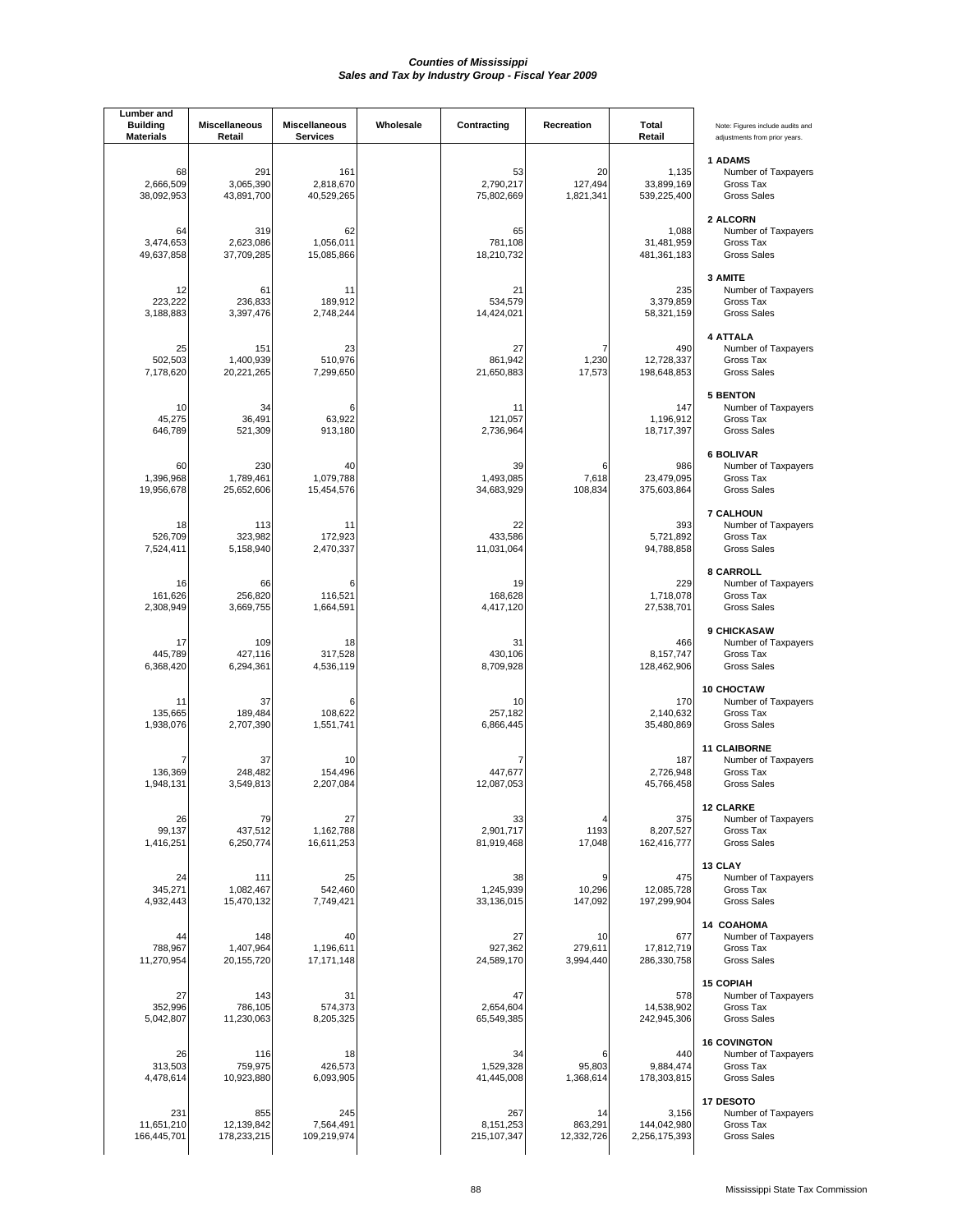|                                                                                     |                                       | Machinery,                         |                                  |                                    |                                         | <b>Apparel and</b>                |                                  |
|-------------------------------------------------------------------------------------|---------------------------------------|------------------------------------|----------------------------------|------------------------------------|-----------------------------------------|-----------------------------------|----------------------------------|
|                                                                                     | <b>Total for</b><br>County            | Automotive                         | Equipment,<br>and Supplies       | Food and<br><b>Beverage</b>        | <b>Furniture and</b><br><b>Fixtures</b> | <b>Public</b><br><b>Utilities</b> | General<br>Merchandise           |
| <b>18 FORREST</b><br>Number of Taxpayers<br>Gross Tax<br><b>Gross Sales</b>         | 2,158<br>87,139,298<br>1,507,142,542  | 343<br>13,607,086<br>245,288,146   | 121<br>4,319,398<br>78,184,622   | 465<br>15,790,430<br>225,577,346   | 62<br>1,417,009<br>20,242,967           | 16<br>7,789,256<br>147,514,576    | 171<br>13,484,545<br>192,079,935 |
| <b>19 FRANKLIN</b><br>Number of Taxpayers<br>Gross Tax<br><b>Gross Sales</b>        | 150<br>1,907,161<br>32,776,141        | 24<br>134,702<br>1,968,860         |                                  | 33<br>507,930<br>7,256,136         | 4<br>7,476<br>106,805                   | 6<br>293,857<br>5,450,273         | 196,901<br>2,807,811             |
| 20 GEORGE<br>Number of Taxpayers<br>Gross Tax<br><b>Gross Sales</b>                 | 460<br>13,619,518<br>216,972,658      | 80<br>1,942,960<br>32,745,028      | 22<br>625,131<br>11,558,187      | 86<br>2,228,649<br>31,837,814      | 11<br>157,522<br>2,250,318              | 7<br>596,503<br>10,903,414        | 33<br>5,134,475<br>73,346,897    |
| 21 GREENE<br>Number of Taxpayers<br>Gross Tax<br><b>Gross Sales</b>                 | 181<br>2,733,914<br>47,408,319        | 33<br>238,263<br>3,797,151         | 10<br>150,146<br>2,871,209       | 45<br>813,069<br>11,615,273        |                                         | 6<br>259,337<br>4,718,079         | 206,198<br>2,945,690             |
| 22 GRENADA<br>Number of Taxpayers<br>Gross Tax<br><b>Gross Sales</b>                | 721<br>22,398,596<br>355,499,997      | 121<br>4,174,791<br>78,373,278     | 41<br>483,280<br>8,912,520       | 162<br>5,324,557<br>76,065,025     | 20<br>280,363<br>4,005,195              |                                   | 58<br>5,984,142<br>85,472,025    |
| 23 HANCOCK<br>Number of Taxpayers<br>Gross Tax<br><b>Gross Sales</b>                | 1,067<br>39,045,521<br>724,084,099    | 113<br>2,175,949<br>35,830,809     | 41<br>404,302<br>6,903,080       | 214<br>6,830,464<br>97,577,968     | 26<br>91,106<br>1,301,516               | 12<br>1,377,143<br>24,819,992     | 51<br>7,324,997<br>104,609,328   |
| <b>24 HARRISON</b><br>Number of Taxpayers<br>Gross Tax<br><b>Gross Sales</b>        | 4,736<br>263,866,453<br>4,504,157,067 | 621<br>22,695,304<br>391,942,307   | 268<br>10,208,579<br>166,922,280 | 875<br>50,023,136<br>714,615,523   | 135<br>6,833,989<br>97,628,324          | 24<br>14,014,278<br>258,188,541   | 332<br>48,376,592<br>690,725,830 |
| 25 HINDS<br>Number of Taxpayers<br>Gross Tax<br><b>Gross Sales</b>                  | 6,427<br>281,555,690<br>4,783,527,668 | 1,262<br>33,145,591<br>581,506,148 | 383<br>11,793,614<br>192,075,999 | 1,296<br>51,261,161<br>732,301,571 | 160<br>7,608,815<br>108,697,259         | 45<br>22,119,390<br>410,302,477   | 457<br>36,928,709<br>527,018,937 |
| <b>26 HOLMES</b><br>Number of Taxpayers<br>Gross Tax<br><b>Gross Sales</b>          | 407<br>6,312,879<br>103,848,510       | 69<br>572,683<br>9,061,332         | 11<br>196,846<br>4,388,595       | 139<br>2,098,877<br>29,983,933     | 10<br>227,035<br>3,243,360              | 15<br>630,814<br>12,223,085       | 22<br>823,623<br>11,765,856      |
| 27 HUMPHREYS<br>Number of Taxpayers<br>Gross Tax<br><b>Gross Sales</b>              | 232<br>6,355,295<br>135,871,958       | 35<br>212,934<br>3,246,469         | 10<br>489.475<br>12,631,330      | 73<br>1,467,619<br>20,965,971      | 56,869<br>812,421                       | 6<br>468,145<br>8,669,828         | 15<br>459,564<br>6,565,128       |
| 28 ISSAQUENA<br>Number of Taxpayers<br>Gross Tax<br><b>Gross Sales</b>              | 20<br>266,944<br>6,415,200            |                                    |                                  | 46,157<br>659,398                  |                                         |                                   |                                  |
| <b>29 ITAWAMBA</b><br>Number of Taxpayers<br>Gross Tax<br><b>Gross Sales</b>        | 477<br>9,773,433<br>162,343,275       | 85<br>981,515<br>16,888,312        | 26<br>88,813<br>2,103,561        | 77<br>1,802,004<br>25,742,894      | 12<br>125,901<br>1,798,593              | 12<br>759,489<br>15,271,060       | 25<br>3,274,532<br>46,778,729    |
| <b>30 JACKSON</b><br>Number of Taxpayers<br>Gross Tax<br><b>Gross Sales</b>         | 2,866<br>115,145,072<br>2,045,502,459 | 331<br>10,070,066<br>173,277,957   | 136<br>4,226,366<br>132,088,311  | 597<br>24,928,445<br>356,120,296   | 51<br>816,284<br>11,661,200             | 12<br>7,651,361<br>139,422,581    | 159<br>20,222,209<br>288,491,409 |
| 31 JASPER<br>Number of Taxpayers<br>Gross Tax<br><b>Gross Sales</b>                 | 320<br>9,189,419<br>171,217,714       | 47<br>684.739<br>11,085,810        | 27<br>716,667<br>11,450,962      | 67<br>1,888,873<br>26,983,880      | 5<br>25,172<br>359,607                  | 12<br>939.050<br>18,376,995       | 28<br>622.184<br>8,776,463       |
| 32 JEFFERSON<br>Number of Taxpayers<br>Gross Tax<br><b>Gross Sales</b>              | 134<br>1,972,864<br>35,017,818        | 22<br>90,599<br>1,608,250          |                                  | 61<br>665,260<br>9,503,706         |                                         | 6<br>157,636<br>2,945,780         | 145,401<br>2,077,164             |
| <b>33 JEFFERSON DAVIS</b><br>Number of Taxpayers<br>Gross Tax<br><b>Gross Sales</b> | 254<br>5,153,023<br>82,439,538        | 50<br>308,571<br>4,793,782         | 14<br>165,071<br>4,503,197       | 55<br>1,672,288<br>23,889,804      | 5<br>59,768<br>853,827                  | 8<br>256,911<br>4,767,736         | 21<br>527,889<br>7,541,263       |
| 34 JONES<br>Number of Taxpayers<br>Gross Tax<br><b>Gross Sales</b>                  | 1,852<br>75,753,670<br>1,208,691,902  | 261<br>8,596,222<br>150,849,628    | 196<br>11,510,881<br>170,323,359 | 326<br>11,899,676<br>169,995,208   | 47<br>897,807<br>12,825,815             | 25<br>3,181,987<br>58,345,455     | 150<br>12,230,844<br>174,595,623 |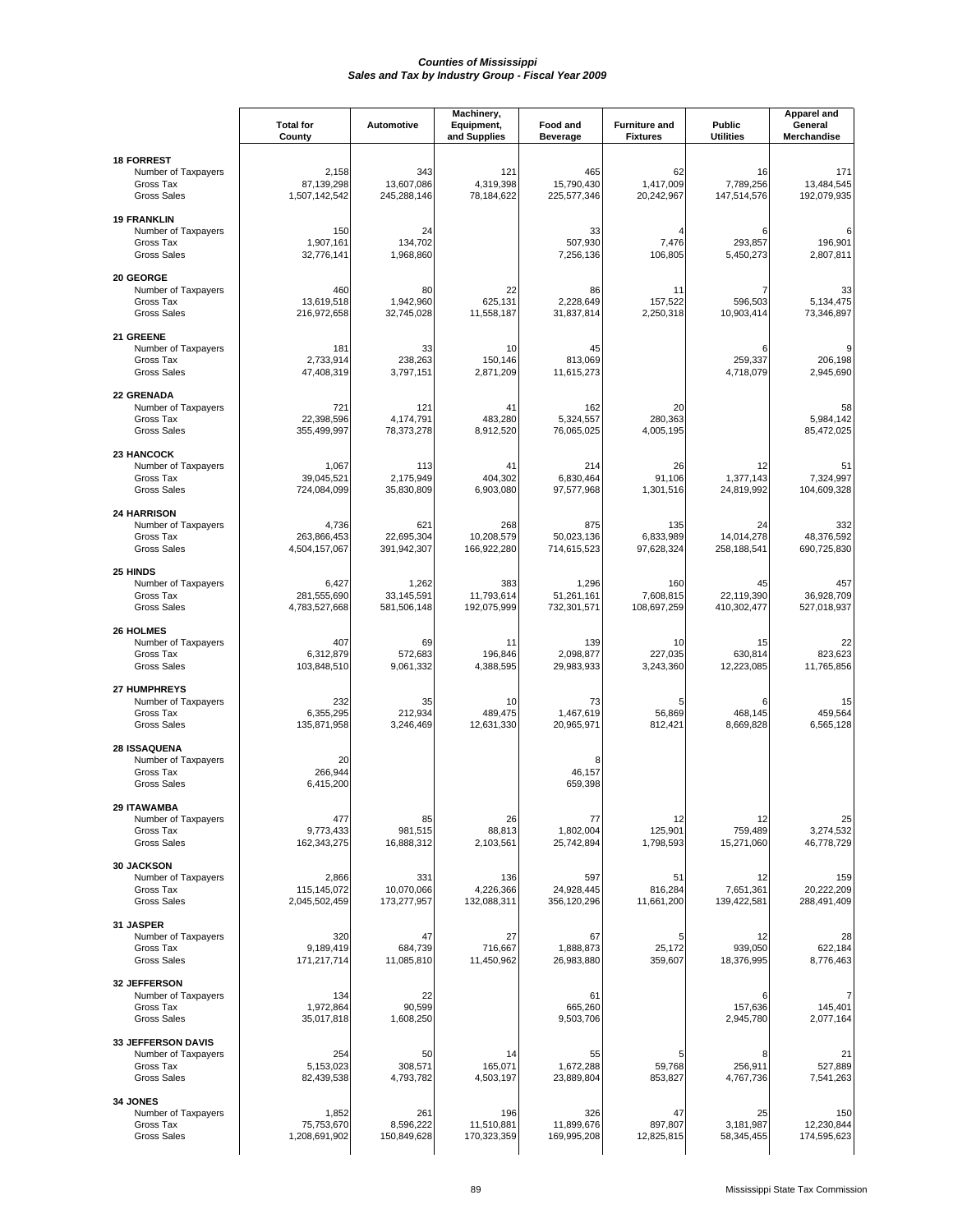| Lumber and<br><b>Building</b><br><b>Materials</b> | <b>Miscellaneous</b><br>Retail     | <b>Miscellaneous</b><br><b>Services</b> | Wholesale                 | Contracting                        | Recreation                  | Total<br>Retail                         | Note: Figures include audits and<br>adjustments from prior years.                   |
|---------------------------------------------------|------------------------------------|-----------------------------------------|---------------------------|------------------------------------|-----------------------------|-----------------------------------------|-------------------------------------------------------------------------------------|
| 151<br>4,917,202<br>70,245,679                    | 522<br>6,004,834<br>90,978,292     | 161<br>5,783,214<br>87,287,532          | 2,051,179<br>29,302,535   | 128<br>11,609,432<br>315,216,510   | 14<br>365,708<br>5,224,397  | 2,154<br>85,088,119<br>1,477,840,006    | <b>18 FORREST</b><br>Number of Taxpayers<br>Gross Tax<br><b>Gross Sales</b>         |
| 9<br>97,786<br>1,396,942                          | 37<br>66,958<br>958,059            | 12<br>140,351<br>2,005,013              |                           | 13<br>396,266<br>9,563,000         |                             | 150<br>1,907,161<br>32,776,141          | <b>19 FRANKLIN</b><br>Number of Taxpayers<br>Gross Tax<br><b>Gross Sales</b>        |
| 38<br>849,144<br>12,130,619                       | 131<br>840,043<br>14,255,828       | 20<br>359,829<br>5,140,421              |                           | 29<br>859,650<br>22,438,292        |                             | 460<br>13,619,518<br>216,972,658        | 20 GEORGE<br>Number of Taxpayers<br>Gross Tax<br><b>Gross Sales</b>                 |
| 18<br>199,891<br>2,855,593                        | 40<br>160,398<br>2,296,543         | 130,797<br>1,868,532                    |                           | 13<br>469,369<br>12,919,660        |                             | 181<br>2,733,914<br>47,408,319          | 21 GREENE<br>Number of Taxpayers<br>Gross Tax<br><b>Gross Sales</b>                 |
| 42<br>1,210,497<br>17,292,808                     | 189<br>1,261,813<br>18,058,222     | 38<br>1,331,927<br>19,042,660           |                           | 37<br>877,228<br>21,125,515        | 10<br>12,745<br>182,077     | 721<br>22,398,596<br>355,499,997        | 22 GRENADA<br>Number of Taxpayers<br>Gross Tax<br><b>Gross Sales</b>                |
| 58<br>4,587,221<br>65,531,673                     | 298<br>1,557,873<br>22,285,904     | 70<br>2,515,154<br>35,938,003           |                           | 179<br>12,101,273<br>328, 142, 479 | 5<br>80,034<br>1,143,341    | 1,067<br>39,045,521<br>724,084,099      | 23 HANCOCK<br>Number of Taxpayers<br>Gross Tax<br><b>Gross Sales</b>                |
| 372<br>19,118,942<br>273,127,478                  | 1,204<br>23,478,157<br>336,038,013 | 341<br>17,636,864<br>253,325,759        |                           | 542<br>44,595,106<br>1,223,278,814 | 20<br>898,238<br>12,831,968 | 4,734<br>257,879,191<br>4,418,624,841   | <b>24 HARRISON</b><br>Number of Taxpayers<br>Gross Tax<br><b>Gross Sales</b>        |
| 345<br>17,219,346<br>245,990,424                  | 1,681<br>24,114,183<br>354,020,474 | 375<br>16,338,594<br>254,324,453        | 21,382,987<br>305,470,951 | 355<br>38,963,199<br>1,062,103,338 | 64<br>680,094<br>9,715,632  | 6,423<br>260, 172, 702<br>4,478,056,717 | 25 HINDS<br>Number of Taxpayers<br>Gross Tax<br><b>Gross Sales</b>                  |
| 17<br>285,807<br>4,082,956                        | 85<br>591,289<br>8,446,979         | 273,122<br>3,901,748                    |                           | 604,826<br>16,637,034              | 21<br>7,953<br>113,626      | 407<br>6,312,879<br>103,848,510         | <b>26 HOLMES</b><br>Number of Taxpayers<br>Gross Tax<br><b>Gross Sales</b>          |
| 13<br>142,105<br>2,030,078                        | 42<br>247,190<br>3,619,097         | 12<br>128,063<br>1,829,482              |                           | 14<br>2,671,014<br>75,326,263      | 7<br>12,312<br>175,887      | 232<br>6,355,295<br>135,871,958         | 27 HUMPHREYS<br>Number of Taxpayers<br>Gross Tax<br><b>Gross Sales</b>              |
|                                                   |                                    |                                         |                           |                                    |                             | 20<br>266,944<br>6,415,200              | 28 ISSAQUENA<br>Number of Taxpayers<br>Gross Tax<br><b>Gross Sales</b>              |
| 36<br>717,642<br>10,252,028                       | 135<br>605,986<br>8,715,319        | 19<br>306,541<br>4,379,153              |                           | 47<br>1,096,668<br>30,208,796      |                             | 477<br>9,773,433<br>162,343,275         | <b>29 ITAWAMBA</b><br>Number of Taxpayers<br>Gross Tax<br><b>Gross Sales</b>        |
| 175<br>9,611,352<br>137,304,902                   | 920<br>10,040,946<br>143,844,275   | 179<br>5,730,169<br>81,896,701          |                           | 296<br>21,642,795<br>578,465,213   | 9<br>155,140<br>2,216,293   | 2,865<br>115,095,140<br>2,044,789,145   | <b>30 JACKSON</b><br>Number of Taxpayers<br>Gross Tax<br><b>Gross Sales</b>         |
| 15<br>760,769<br>10,868,122                       | 60<br>159,720<br>2,300,970         | 22<br>952,276<br>13,603,933             |                           | 32<br>2,438,954<br>67,396,516      | 5<br>1,011<br>14,452        | 320<br>9,189,419<br>171,217,714         | 31 JASPER<br>Number of Taxpayers<br>Gross Tax<br><b>Gross Sales</b>                 |
|                                                   | 29<br>97,932<br>1,399,035          |                                         |                           |                                    |                             | 134<br>1,972,864<br>35,017,818          | 32 JEFFERSON<br>Number of Taxpayers<br>Gross Tax<br><b>Gross Sales</b>              |
| 11<br>263,358<br>3,762,262                        | 58<br>182,409<br>2,611,400         | 17<br>197,567<br>2,822,388              |                           | 13<br>1,515,421<br>26,840,057      |                             | 254<br>5,153,023<br>82,439,538          | <b>33 JEFFERSON DAVIS</b><br>Number of Taxpayers<br>Gross Tax<br><b>Gross Sales</b> |
| 125<br>5,058,987<br>72,271,178                    | 412<br>4,975,687<br>86,458,696     | 161<br>10,741,920<br>153,501,388        |                           | 139<br>5,349,569<br>140,810,060    | 8<br>88,751<br>1,267,873    | 1,850<br>74,532,335<br>1,191,244,289    | 34 JONES<br>Number of Taxpayers<br>Gross Tax<br><b>Gross Sales</b>                  |
|                                                   |                                    |                                         |                           |                                    |                             |                                         |                                                                                     |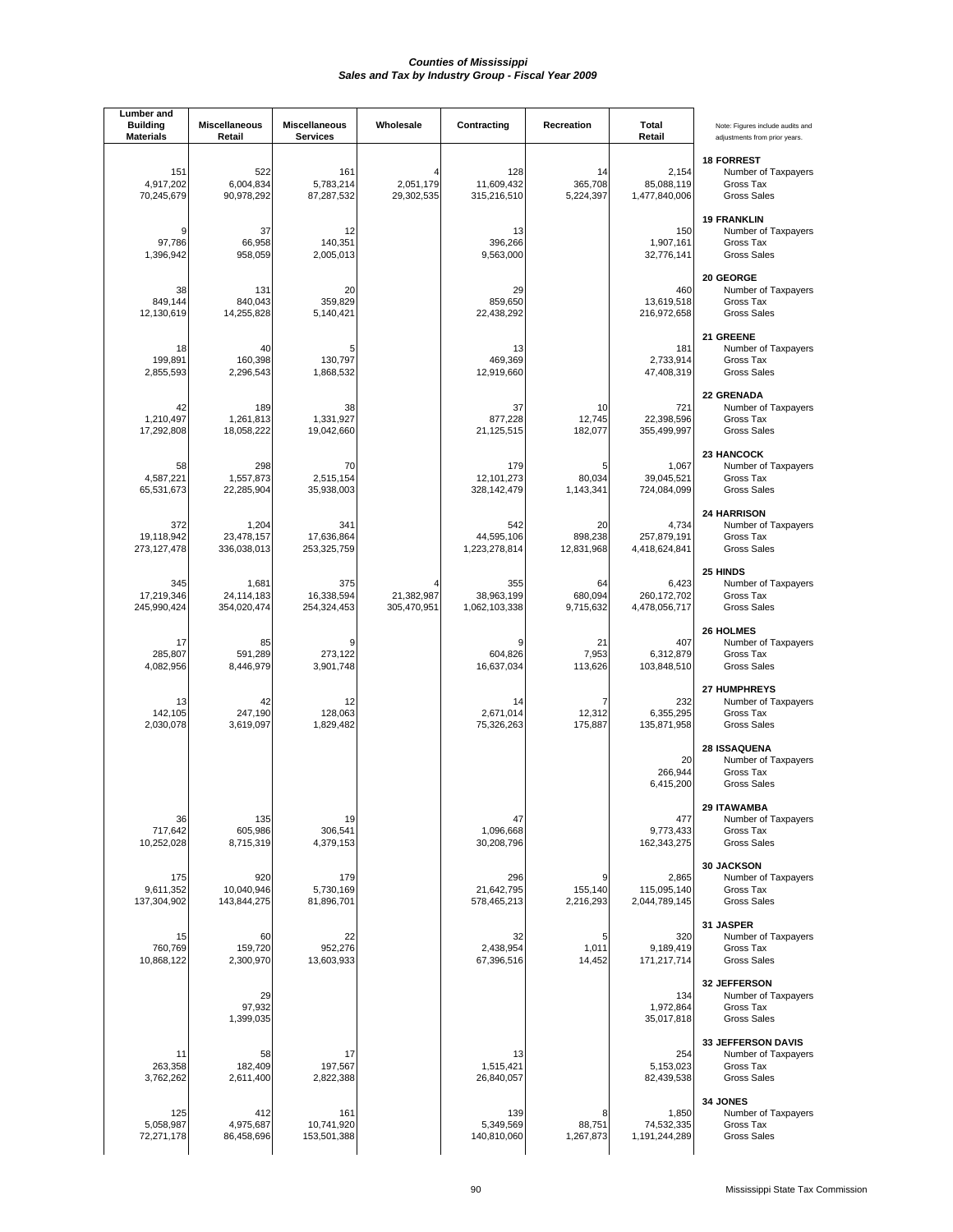|                                                                                | <b>Total for</b><br>County            | Automotive                       | Machinery,<br>Equipment,<br>and Supplies | Food and<br><b>Beverage</b>      | <b>Furniture and</b><br><b>Fixtures</b> | <b>Public</b><br><b>Utilities</b> | Apparel and<br>General<br>Merchandise |
|--------------------------------------------------------------------------------|---------------------------------------|----------------------------------|------------------------------------------|----------------------------------|-----------------------------------------|-----------------------------------|---------------------------------------|
| <b>35 KEMPER</b><br>Number of Taxpayers<br>Gross Tax<br><b>Gross Sales</b>     | 166<br>2,329,555<br>38.966.940        | 26<br>354,343<br>6,091,084       | 8<br>52,245<br>1,121,271                 | 46<br>870,003<br>12,428,607      | 5<br>70,724<br>1,010,353                | 5<br>268.393<br>4,901,146         | 10<br>252,866<br>3,612,372            |
| <b>36 LAFAYETTE</b><br>Number of Taxpayers<br>Gross Tax<br><b>Gross Sales</b>  | 1,195<br>42,120,633<br>695,090,282    | 89<br>3,380,568<br>58, 161, 022  | 60<br>360,283<br>5,335,831               | 241<br>10,532,125<br>150,458,788 | 31<br>516,777<br>7,382,530              | 19<br>2,083,780<br>35,815,893     | 99<br>9,011,869<br>128,647,984        |
| 37 LAMAR<br>Number of Taxpayers<br>Gross Tax<br><b>Gross Sales</b>             | 1,516<br>73,646,186<br>1,112,927,703  | 149<br>4,461,316<br>74,488,056   | 80<br>2,064,904<br>30,793,536            | 246<br>12,852,648<br>183,609,084 | 50<br>3,567,628<br>50,966,069           | 14<br>612,844<br>11,289,351       | 185<br>25,401,382<br>362,365,115      |
| <b>38 LAUDERDALE</b><br>Number of Taxpayers<br>Gross Tax<br><b>Gross Sales</b> | 2,297<br>89,842,774<br>1,438,329,027  | 333<br>12,371,343<br>218,636,034 | 142<br>3,365,532<br>54,642,753           | 506<br>18,856,305<br>269,375,520 | 73<br>2,474,442<br>35,349,146           | 17<br>4,844,022<br>90,136,078     | 195<br>22,085,719<br>315,326,656      |
| <b>39 LAWRENCE</b><br>Number of Taxpayers<br>Gross Tax<br><b>Gross Sales</b>   | 284<br>4,847,953<br>89,094,225        | 49<br>225.992<br>3,595,996       | 11<br>90.856<br>1,297,944                | 67<br>1,725,837<br>24,654,796    | 9<br>8,529<br>121,852                   | 8<br>311,038<br>5,917,433         | 11<br>278,467<br>3,978,101            |
| <b>40 LEAKE</b><br>Number of Taxpayers<br>Gross Tax<br><b>Gross Sales</b>      | 405<br>10,083,849<br>166,511,341      | 73<br>1,302,253<br>22,642,644    | 40<br>721.415<br>19,123,826              | 84<br>2,241,524<br>32,021,749    | 10<br>117,637<br>1,680,535              | 12<br>584.486<br>11,291,987       | 38<br>3,166,392<br>45,079,766         |
| <b>41 LEE</b><br>Number of Taxpayers<br>Gross Tax<br><b>Gross Sales</b>        | 3,506<br>113,206,148<br>1,840,888,132 | 391<br>12,461,863<br>222,111,903 | 214<br>5,750,535<br>109,509,842          | 860<br>21,045,819<br>300,654,256 | 108<br>2.766.335<br>39.519.042          | 41<br>5.831.060<br>108,913,317    | 249<br>26,982,280<br>384,818,908      |
| <b>42 LEFLORE</b><br>Number of Taxpayers<br>Gross Tax<br><b>Gross Sales</b>    | 923<br>28,720,485<br>472,786,765      | 157<br>4,189,982<br>72,366,623   | 46<br>1,931,578<br>45,661,239            | 227<br>5,921,274<br>84,589,557   | 20<br>452,749<br>6,467,839              | 6<br>2,124,585<br>39,528,808      | 78<br>6,174,289<br>87,966,353         |
| <b>43 LINCOLN</b><br>Number of Taxpayers<br>Gross Tax<br><b>Gross Sales</b>    | 914<br>33, 161, 125<br>525,839,723    | 142<br>6,782,068<br>115,972,179  | 67<br>2,547,120<br>47,669,770            | 165<br>5,725,180<br>81,788,209   | 27<br>436,216<br>6,231,656              | 7<br>1,387,248<br>25,507,251      | 67<br>8,011,004<br>114,418,429        |
| <b>44 LOWNDES</b><br>Number of Taxpayers<br>Gross Tax<br><b>Gross Sales</b>    | 1,883<br>61,361,598<br>1,012,284,033  | 238<br>7,674,125<br>135,784,614  | 141<br>2,759,243<br>50,198,951           | 393<br>11,791,187<br>168,445,360 | 79<br>2,375,788<br>33,939,796           | 15<br>3,190,543<br>56,676,248     | 134<br>12,509,799<br>178,623,986      |
| <b>45 MADISON</b><br>Number of Taxpayers<br>Gross Tax<br><b>Gross Sales</b>    | 2,695<br>114,063,194<br>1,808,120,423 | 265<br>10,415,693<br>180,258,471 | 199<br>5,819,255<br>89,991,114           | 464<br>25,252,096<br>360,743,876 | 83<br>2,431,637<br>34.737.649           | 11<br>7,090,451<br>132,092,273    | 252<br>25,588,150<br>365,437,863      |
| <b>46 MARION</b><br>Number of Taxpayers<br>Gross Tax<br>Gross Sales            | 748<br>24,991,189<br>388,003,789      | 93<br>2,775,433<br>45,981,647    | 47<br>1,886,560<br>32,356,888            | 155<br>3,735,941<br>53,370,544   | 17<br>116,009<br>1,657,276              | 15<br>1,024,504<br>18,670,869     | 56<br>5,991,768<br>85,593,888         |
| <b>47 MARSHALL</b><br>Number of Taxpayers<br>Gross Tax<br><b>Gross Sales</b>   | 720<br>12,820,858<br>198,355,403      | 112<br>911,143<br>14,125,391     | 42<br>319,948<br>5,929,771               | 176<br>3,531,825<br>50,454,595   | 13<br>66,643<br>952,043                 | 1,130,585<br>20,612,220           | 44<br>2,829,638<br>40,416,921         |
| <b>48 MONROE</b><br>Number of Taxpayers<br>Gross Tax<br><b>Gross Sales</b>     | 931<br>20,373,385<br>345,798,256      | 144<br>2,557,472<br>45,207,162   | 60<br>735,165<br>15,389,645              | 164<br>4,058,632<br>57,980,407   | 28<br>232,032<br>3,314,740              | 19<br>1,515,877<br>32,110,136     | 59<br>4,848,847<br>69,267,430         |
| <b>49 MONTGOMERY</b><br>Number of Taxpayers<br>Gross Tax<br><b>Gross Sales</b> | 319<br>5,959,055<br>90,623,571        | 49<br>851,557<br>12,705,738      | 15<br>156,226<br>3,214,276               | 70<br>1,670,682<br>23,866,869    | 111,758<br>1,596,547                    | 10<br>545,137<br>10,533,868       | 23<br>1,251,104<br>17,872,906         |
| 50 NESHOBA<br>Number of Taxpayers<br>Gross Tax<br><b>Gross Sales</b>           | 635<br>21,697,804<br>340,731,867      | 110<br>2,764,998<br>50,796,941   | 32<br>850,739<br>17,638,613              | 118<br>4,393,122<br>62,758,825   | 12<br>338,033<br>4,829,049              |                                   | 53<br>6,157,391<br>87,941,172         |
| <b>51 NEWTON</b><br>Number of Taxpayers<br>Gross Tax<br><b>Gross Sales</b>     | 420<br>9,276,518<br>149,727,804       | 67<br>1,291,027<br>23,200,090    | 27<br>261,257<br>3,921,023               | 79<br>2,347,463<br>33,535,153    | 15<br>81,458<br>1,163,685               | 10<br>864,725<br>16,170,239       | 24<br>2,511,946<br>35,884,745         |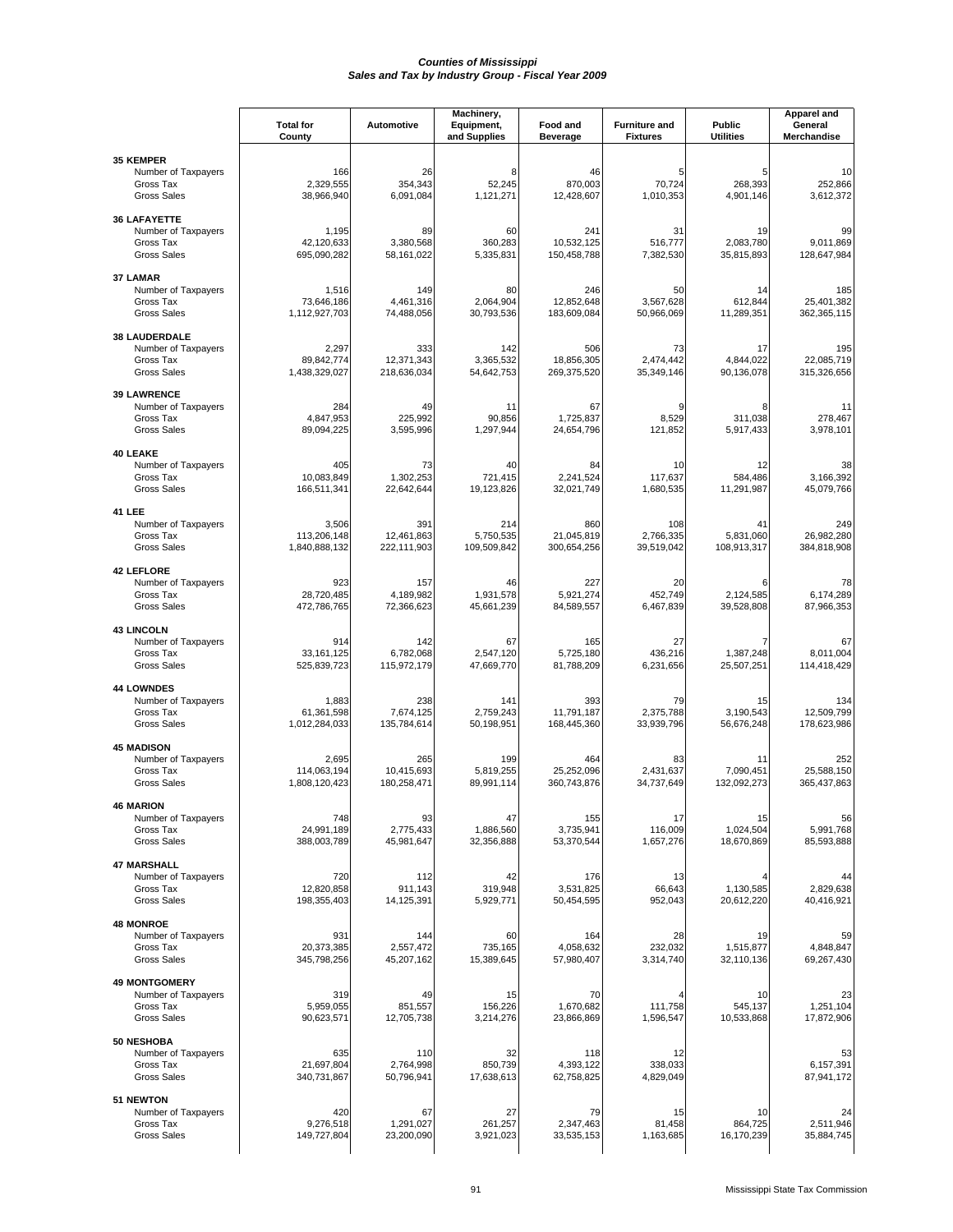| <b>Lumber</b> and<br><b>Building</b><br><b>Materials</b> | <b>Miscellaneous</b><br>Retail   | <b>Miscellaneous</b><br>Services | Wholesale | Contracting                     | Recreation                  | <b>Total</b><br>Retail                | Note: Figures include audits and<br>adjustments from prior years.              |
|----------------------------------------------------------|----------------------------------|----------------------------------|-----------|---------------------------------|-----------------------------|---------------------------------------|--------------------------------------------------------------------------------|
| 14<br>34,673<br>495,333                                  | 28<br>56,245<br>819,533          | 5<br>51,117<br>730,242           |           | 19<br>318,173<br>7,746,008      |                             | 166<br>2,329,555<br>38,966,940        | 35 KEMPER<br>Number of Taxpayers<br>Gross Tax<br>Gross Sales                   |
| 81<br>3,442,900<br>49,184,249                            | 363<br>4,024,014<br>57,544,903   | 69<br>1,754,931<br>25,155,697    |           | 132<br>6,030,182<br>163,357,689 | 10<br>982,687<br>14,038,379 | 1,194<br>42,120,121<br>695,082,968    | <b>36 LAFAYETTE</b><br>Number of Taxpayers<br>Gross Tax<br><b>Gross Sales</b>  |
| 96<br>8.251.126<br>117,873,122                           | 442<br>8.796.811<br>125,755,140  | 91<br>2,424,194<br>34,810,787    |           | 155<br>4,562,506<br>111,679,994 | 7<br>547,767<br>7,825,238   | 1,515<br>73,543,132<br>1,111,455,497  | 37 LAMAR<br>Number of Taxpayers<br>Gross Tax<br><b>Gross Sales</b>             |
| 176<br>6,674,344<br>95,347,687                           | 502<br>5,940,634<br>86,680,535   | 154<br>4,041,018<br>59,225,519   |           | 171<br>6,418,938<br>174,030,975 | 25<br>308,821<br>4,411,725  | 2,294<br>87,381,124<br>1,403,162,632  | <b>38 LAUDERDALE</b><br>Number of Taxpayers<br>Gross Tax<br><b>Gross Sales</b> |
| 13<br>250,561<br>3,579,448                               | 84<br>405,381<br>5,791,771       | 10<br>240,194<br>3,431,347       |           | 19<br>1,304,470<br>36,630,897   |                             | 284<br>4,847,953<br>89,094,225        | <b>39 LAWRENCE</b><br>Number of Taxpayers<br>Gross Tax<br><b>Gross Sales</b>   |
| 27<br>487,357<br>6,962,236                               | 76<br>588,913<br>8,500,243       | 11<br>244,164<br>3,488,064       |           | 31<br>615,601<br>15,518,836     |                             | 405<br>10,083,849<br>166,511,341      | <b>40 LEAKE</b><br>Number of Taxpayers<br>Gross Tax<br><b>Gross Sales</b>      |
| 181<br>9,658,961<br>137,985,024                          | 938<br>12,085,471<br>173,887,363 | 318<br>4,911,716<br>72,130,279   |           | 184<br>9,757,273<br>263,432,054 | 20<br>399,146<br>5,702,089  | 3,504<br>111,650,463<br>1,818,664,082 | 41 LEE<br>Number of Taxpayers<br>Gross Tax<br><b>Gross Sales</b>               |
| 41<br>544,677<br>7,781,105                               | 242<br>2,700,308<br>41,309,744   | 58<br>1,655,116<br>23,827,642    |           | 38<br>1,646,276<br>43,578,646   | 10<br>22,275<br>318,224     | 923<br>27,363,115<br>453,395,785      | <b>42 LEFLORE</b><br>Number of Taxpayers<br>Gross Tax<br><b>Gross Sales</b>    |
| 53<br>3,256,272<br>46,518,132                            | 243<br>1,801,146<br>25,911,127   | 61<br>1,795,983<br>25,693,233    |           | 76<br>1,403,381<br>35,908,268   | 6<br>15,502<br>221,465      | 914<br>33, 161, 125<br>525,839,723    | <b>43 LINCOLN</b><br>Number of Taxpayers<br>Gross Tax<br><b>Gross Sales</b>    |
| 142<br>5,110,118<br>73,001,620                           | 449<br>4,420,529<br>63,183,671   | 105<br>2.978.227<br>43, 197, 224 |           | 175<br>6,909,708<br>185,770,756 | 11<br>176,098<br>2,515,692  | 1,882<br>59,895,369<br>991,337,921    | <b>44 LOWNDES</b><br>Number of Taxpayers<br>Gross Tax<br><b>Gross Sales</b>    |
| 147<br>10,656,204<br>152,231,346                         | 918<br>11,702,548<br>168,335,317 | 133<br>5,758,935<br>82,577,604   |           | 207<br>8,791,333<br>233,759,405 | 15<br>556,885<br>7,955,500  | 2,694<br>114,063,194<br>1,808,120,423 | <b>45 MADISON</b><br>Number of Taxpayers<br>Gross Tax<br><b>Gross Sales</b>    |
| 46<br>1,657,794<br>23,682,761                            | 192<br>1,440,933<br>21,087,054   | 68<br>4,863,373<br>69,537,356    |           | 54<br>1,467,681<br>35,619,944   | 5<br>31,189<br>445,556      | 748<br>24,991,189<br>388,003,789      | <b>46 MARION</b><br>Number of Taxpayers<br>Gross Tax<br><b>Gross Sales</b>     |
| 55<br>943,642<br>13,480,588                              | 172<br>1,561,800<br>22,317,873   | 31<br>671,390<br>9,591,281       |           | 62<br>852,087<br>20,443,946     | 9<br>2,154<br>30,771        | 720<br>12,820,858<br>198,355,403      | <b>47 MARSHALL</b><br>Number of Taxpayers<br>Gross Tax<br><b>Gross Sales</b>   |
| 54<br>908,670<br>12,980,994                              | 264<br>1,877,055<br>27,131,074   | 47<br>940,372<br>13,433,882      |           | 88<br>2,679,334<br>68,698,128   | 19,925<br>284,652           | 931<br>20,373,385<br>345,798,256      | <b>48 MONROE</b><br>Number of Taxpayers<br>Gross Tax<br><b>Gross Sales</b>     |
| 17<br>180,595<br>2,579,935                               | 81<br>521,895<br>7,458,483       | 21<br>417,542<br>5,964,892       |           | 27<br>251,840<br>4,819,853      |                             | 319<br>5,959,055<br>90,623,571        | <b>49 MONTGOMERY</b><br>Number of Taxpayers<br>Gross Tax<br><b>Gross Sales</b> |
| 58<br>2,653,234<br>37,903,313                            | 154<br>1,618,811<br>23,496,228   | 43<br>893,221<br>12,760,294      |           | 50<br>797,005<br>19,818,665     |                             | 635<br>21,697,804<br>340,731,867      | 50 NESHOBA<br>Number of Taxpayers<br>Gross Tax<br><b>Gross Sales</b>           |
| 38<br>491,325<br>7,018,925                               | 107<br>479,601<br>7,032,564      | 18<br>263,910<br>3,820,340       |           | 29<br>672,125<br>17,814,214     | 6<br>11,677<br>166,821      | 420<br>9,276,518<br>149,727,804       | 51 NEWTON<br>Number of Taxpayers<br>Gross Tax<br><b>Gross Sales</b>            |
|                                                          |                                  |                                  |           |                                 |                             |                                       |                                                                                |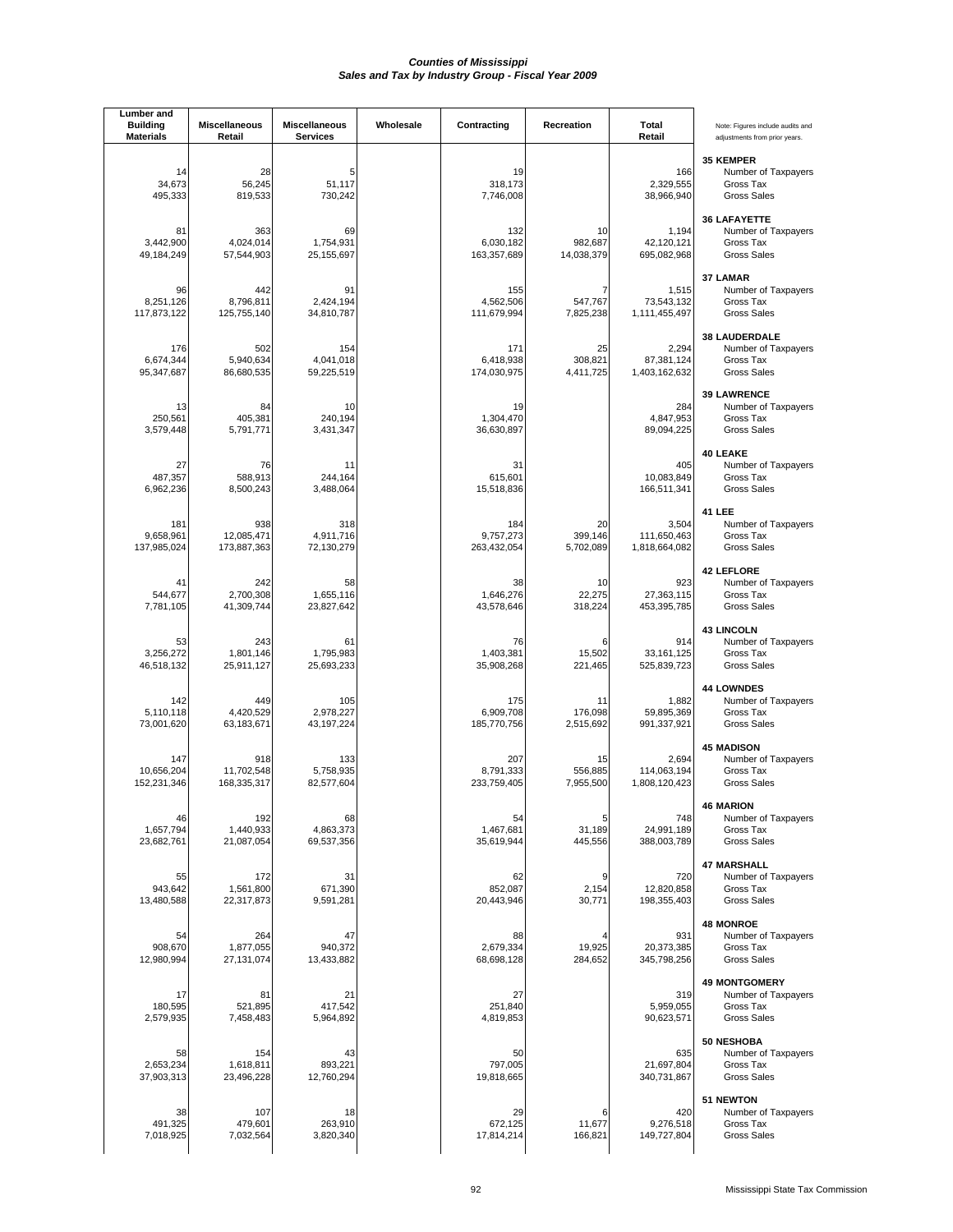|                                                                                  |                                       | Machinery,                       |                                  |                                  |                                         |                                   | <b>Apparel and</b>               |
|----------------------------------------------------------------------------------|---------------------------------------|----------------------------------|----------------------------------|----------------------------------|-----------------------------------------|-----------------------------------|----------------------------------|
|                                                                                  | <b>Total for</b><br>County            | <b>Automotive</b>                | Equipment,<br>and Supplies       | Food and<br><b>Beverage</b>      | <b>Furniture and</b><br><b>Fixtures</b> | <b>Public</b><br><b>Utilities</b> | General<br>Merchandise           |
| <b>52 NOXUBEE</b><br>Number of Taxpayers<br>Gross Tax<br><b>Gross Sales</b>      | 295<br>4,253,774<br>67,891,010        | 44<br>498,406<br>7,482,035       | 13<br>181,520<br>2,946,352       | 89<br>1,565,514<br>22,364,476    | 8<br>8,657<br>123,681                   | 7<br>381,623<br>7,279,983         | 23<br>344,735<br>4,924,700       |
| <b>53 OKTIBBEHA</b><br>Number of Taxpayers<br>Gross Tax<br><b>Gross Sales</b>    | 982<br>34,028,655<br>529,310,905      | 111<br>2,054,241<br>32,859,361   | 69<br>665,893<br>9,799,121       | 199<br>9,158,084<br>130,829,648  | 38<br>475,326<br>6,790,378              | 19<br>2,192,963<br>38,364,249     | 79<br>7,728,353<br>110,395,760   |
| <b>54 PANOLA</b><br>Number of Taxpayers<br>Gross Tax<br><b>Gross Sales</b>       | 882<br>26,207,317<br>414,764,799      | 142<br>3.664.669<br>65,427,682   | 35<br>1,024,727<br>17,713,356    | 215<br>5,938,262<br>84,832,237   | 26<br>193,911<br>2,770,163              | 14<br>1,769,393<br>36,009,838     | 66<br>5,232,735<br>74,712,485    |
| <b>55 PEARL RIVER</b><br>Number of Taxpayers<br>Gross Tax<br><b>Gross Sales</b>  | 1,253<br>33,862,868<br>536,235,769    | 226<br>4,781,043<br>83,256,719   | 58<br>634,841<br>11,962,177      | 224<br>7,565,731<br>108,081,763  | 27<br>275,633<br>3,937,623              | 1,674,936<br>30,623,274           | 76<br>8,826,987<br>126,097,963   |
| 56 PERRY<br>Number of Taxpayers<br>Gross Tax<br><b>Gross Sales</b>               | 211<br>3,637,584<br>62,426,606        | 30<br>392,249<br>5,682,832       | 8<br>72,731<br>1,040,008         | 46<br>1,417,257<br>20,246,520    | 13,170<br>188,150                       | 281.650<br>5,187,917              | 17<br>338,982<br>4,842,447       |
| 57 PIKE<br>Number of Taxpayers<br>Gross Tax<br><b>Gross Sales</b>                | 1,179<br>40,647,662<br>642,268,822    | 166<br>5,072,305<br>88,222,213   | 61<br>1,227,927<br>24,781,243    | 284<br>7,911,431<br>113,020,329  | 30<br>621,194<br>8,874,192              | 16<br>1,824,970<br>33,748,653     | 98<br>11,363,303<br>162,288,605  |
| <b>58 PONTOTOC</b><br>Number of Taxpayers<br>Gross Tax<br><b>Gross Sales</b>     | 660<br>14,625,438<br>237,754,368      | 125<br>1,457,800<br>24,820,746   | 29<br>375,359<br>8,184,459       | 127<br>3,381,237<br>48,303,342   | 28<br>96,568<br>1,379,543               | 13<br>967,557<br>18,783,900       | 36<br>4,113,137<br>58,746,955    |
| <b>59 PRENTISS</b><br>Number of Taxpayers<br>Gross Tax<br><b>Gross Sales</b>     | 591<br>14,427,354<br>232,056,844      | 142<br>1,624,970<br>27,771,853   | 29<br>153,597<br>3,484,472       | 101<br>3,089,768<br>44,139,506   | 23<br>195,616<br>2,794,517              | 16<br>1,421,204<br>28,110,337     | 35<br>3,481,271<br>49,732,124    |
| 60 QUITMAN<br>Number of Taxpayers<br>Gross Tax<br><b>Gross Sales</b>             | 183<br>1,830,543<br>29,151,691        | 26<br>216,941<br>3,384,299       | 37,910<br>601,575                | 65<br>680,279<br>9,718,275       | 12,961<br>185,160                       | 280,123<br>5,175,082              | 16<br>260,740<br>3,724,857       |
| <b>61 RANKIN</b><br>Number of Taxpayers<br>Gross Tax<br><b>Gross Sales</b>       | 3,579<br>167,516,327<br>2,661,661,250 | 590<br>25,714,420<br>453,173,124 | 313<br>10,651,453<br>165,578,931 | 470<br>29,168,828<br>416,697,135 | 98<br>8,395,497<br>119,935,564          | 41<br>8,587,630<br>162,412,506    | 238<br>32,177,662<br>458,968,982 |
| 62 SCOTT<br>Number of Taxpayers<br>Gross Tax<br><b>Gross Sales</b>               | 608<br>16,771,849<br>275,337,509      | 124<br>2,604,487<br>45,773,118   | 43<br>578,643<br>13,585,762      | 129<br>4,349,070<br>62,129,521   | 13<br>240,869<br>3,440,994              | 12<br>1,048,325<br>19,985,762     | 60<br>4,414,525<br>63,055,930    |
| <b>63 SHARKEY</b><br>Number of Taxpayers<br>Gross Tax<br><b>Gross Sales</b>      | 123<br>2,520,468<br>45,199,266        | 13<br>219,776<br>3,140,207       | 7<br>588,485<br>15,327,469       | 34<br>685,739<br>9,796,267       | 26,670<br>381,010                       | 259,548<br>4,804,656              | 268,891<br>3,841,308             |
| <b>64 SIMPSON</b><br>Number of Taxpayers<br>Gross Tax<br><b>Gross Sales</b>      | 587<br>17,127,092<br>280,752,069      | 107<br>1,375,751<br>23,314,436   | 33<br>450,285<br>9,437,730       | 107<br>3,455,241<br>49,360,541   | 22<br>323,292<br>4,618,464              | 12<br>919,855<br>17,597,895       | 43<br>5,531,676<br>78,991,879    |
| 65 SMITH<br>Number of Taxpayers<br>Gross Tax<br><b>Gross Sales</b>               | 255<br>4,730,291<br>83,056,716        | 33<br>264,494<br>4,131,089       | 831,322<br>14,982,577            | 55<br>1.253.230<br>17,903,274    | 30,445<br>434,942                       | 16<br>437,436<br>7,970,384        | 16<br>391.629<br>5,594,708       |
| 66 STONE<br>Number of Taxpayers<br>Gross Tax<br><b>Gross Sales</b>               | 401<br>10,537,050<br>169,012,130      | 69<br>1,266,489<br>21,674,393    | 17<br>176,978<br>3,130,880       | 62<br>2,083,535<br>29,764,757    | 7<br>64,123<br>916,042                  | 615,921<br>11,446,045             | 31<br>3,994,896<br>56,899,764    |
| 67 SUNFLOWER<br>Number of Taxpayers<br>Gross Tax<br><b>Gross Sales</b>           | 588<br>12,697,407<br>204,236,166      | 105<br>1,639,120<br>26,278,678   | 27<br>640,044<br>13,490,548      | 163<br>3,219,887<br>45,998,343   | 14<br>109,996<br>1,571,378              | 10<br>1,387,674<br>26,095,388     | 47<br>2,937,182<br>41,956,388    |
| <b>68 TALLAHATCHIE</b><br>Number of Taxpayers<br>Gross Tax<br><b>Gross Sales</b> | 305<br>4,483,585<br>86,955,954        | 52<br>322,378<br>5,073,950       | 15<br>472,362<br>10,297,909      | 84<br>1,174,670<br>16,780,991    | 8<br>36,625<br>523,224                  | 368,779<br>6,677,510              | 21<br>338,891<br>4,841,295       |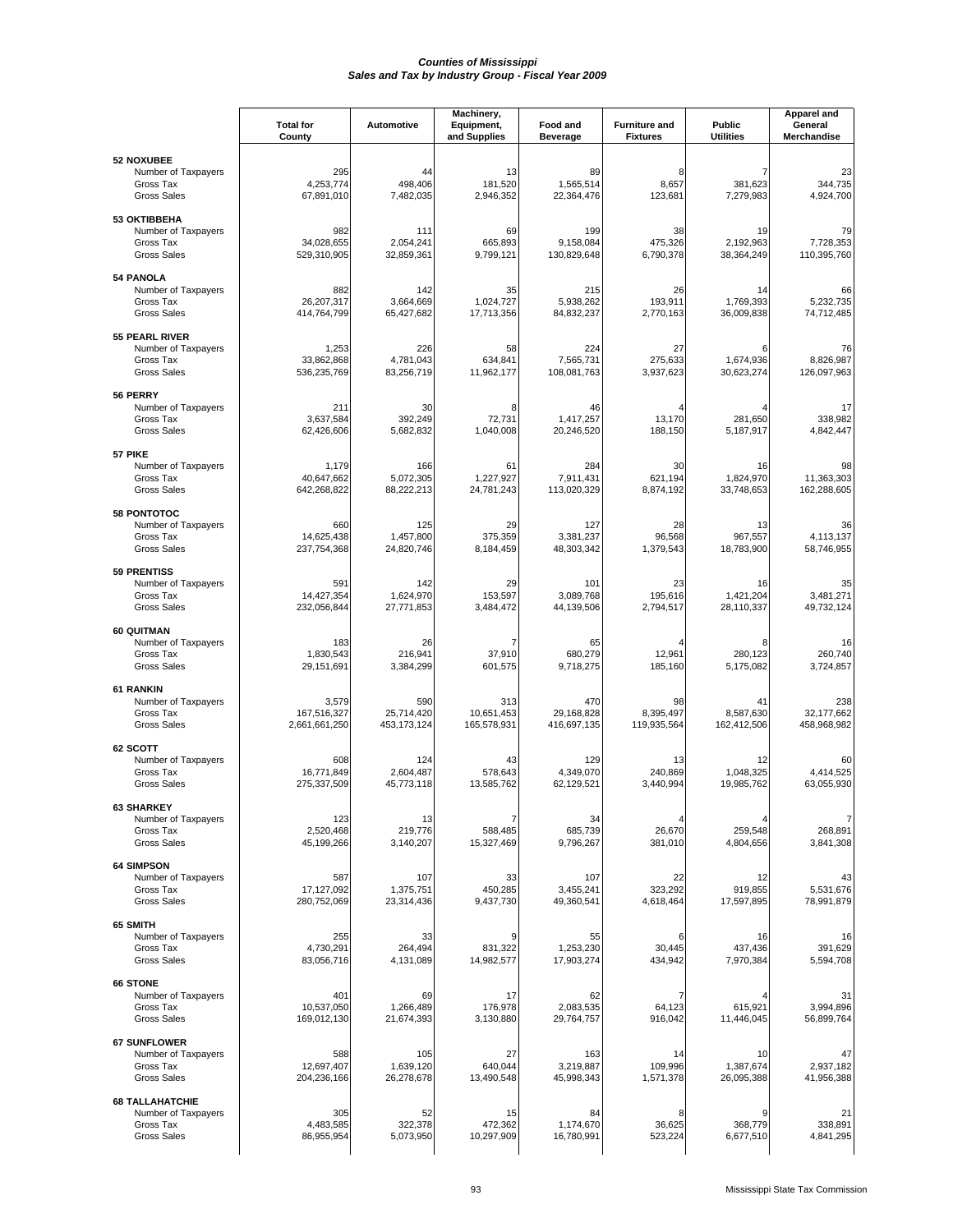| <b>Lumber</b> and<br><b>Building</b><br><b>Materials</b> | <b>Miscellaneous</b><br>Retail   | <b>Miscellaneous</b><br><b>Services</b> | Wholesale | Contracting                      | Recreation                  | Total<br>Retail                       | Note: Figures include audits and<br>adjustments from prior years.                |
|----------------------------------------------------------|----------------------------------|-----------------------------------------|-----------|----------------------------------|-----------------------------|---------------------------------------|----------------------------------------------------------------------------------|
| 20<br>272,140<br>3,887,720                               | 60<br>305,933<br>4,370,809       | 10<br>186,392<br>2,662,749              |           | 19<br>508,631<br>11,845,400      |                             | 295<br>4,253,774<br>67,891,010        | <b>52 NOXUBEE</b><br>Number of Taxpayers<br>Gross Tax<br><b>Gross Sales</b>      |
| 42<br>3,426,083<br>48,944,002                            | 259<br>2,488,875<br>35,561,145   | 74<br>1,920,795<br>27,490,565           |           | 78<br>2,615,065<br>69,662,808    | 14<br>949,932<br>13,570,456 | 982<br>33,675,616<br>524,267,499      | <b>53 OKTIBBEHA</b><br>Number of Taxpayers<br>Gross Tax<br><b>Gross Sales</b>    |
| 50<br>2,431,046<br>34,729,199                            | 209<br>2,169,808<br>32,843,616   | 46<br>1,322,303<br>18,890,023           |           | 67<br>1,004,537<br>26,037,315    | 9<br>8,060<br>115,149       | 879<br>24,759,454<br>394,081,067      | <b>54 PANOLA</b><br>Number of Taxpayers<br>Gross Tax<br><b>Gross Sales</b>       |
| 100<br>3,543,398<br>50,619,920                           | 374<br>2,825,430<br>40,517,035   | 58<br>1,281,733<br>18,321,407           |           | 95<br>2,417,210<br>62,304,697    | 9<br>35,923<br>513,185      | 1,253<br>33,862,868<br>536,235,769    | 55 PEARL RIVER<br>Number of Taxpayers<br>Gross Tax<br><b>Gross Sales</b>         |
| 17<br>117,018<br>1,671,692                               | 51<br>199,347<br>2,851,026       | 110,372<br>1,576,749                    |           | 26<br>694,803<br>19,139,260      |                             | 211<br>3,637,584<br>62,426,606        | 56 PERRY<br>Number of Taxpayers<br>Gross Tax<br><b>Gross Sales</b>               |
| 63<br>3,903,419<br>55,763,079                            | 317<br>2,628,947<br>37,720,847   | 72<br>1,922,267<br>27,840,687           |           | 63<br>2,513,609<br>66,319,195    | 7<br>16,537<br>236,246      | 1,177<br>39.005.913<br>618,815,293    | 57 PIKE<br>Number of Taxpayers<br>Gross Tax<br><b>Gross Sales</b>                |
| 43<br>869,251<br>12,417,866                              | 178<br>1,370,409<br>20,708,562   | 26<br>631,116<br>9,125,089              |           | 53<br>1,356,919<br>35,197,036    |                             | 660<br>14,625,438<br>237,754,368      | 58 PONTOTOC<br>Number of Taxpayers<br>Gross Tax<br><b>Gross Sales</b>            |
| 45<br>877,686<br>12,538,364                              | 140<br>616,335<br>8,941,469      | 22<br>2,073,851<br>30,026,221           |           | 35<br>887,137<br>24,433,487      |                             | 591<br>14,427,354<br>232,056,844      | <b>59 PRENTISS</b><br>Number of Taxpayers<br>Gross Tax<br><b>Gross Sales</b>     |
| 44,371<br>633,882                                        | 31<br>64,650<br>923,576          | 103,655<br>1,480,794                    |           | 10<br>128,907<br>3,324,185       |                             | 183<br>1,830,543<br>29,151,691        | 60 QUITMAN<br>Number of Taxpayers<br>Gross Tax<br><b>Gross Sales</b>             |
| 232<br>13,855,749<br>197,939,082                         | 954<br>14,413,372<br>207,158,851 | 272<br>9,535,045<br>142,724,803         |           | 356<br>10,886,486<br>278,069,750 | 14<br>687.443<br>9,820,609  | 3,578<br>164,073,590<br>2,612,479,342 | <b>61 RANKIN</b><br>Number of Taxpayers<br>Gross Tax<br><b>Gross Sales</b>       |
| 35<br>864,407<br>12,348,663                              | 114<br>664,540<br>9,771,726      | 27<br>704,363<br>10,062,327             |           | 49<br>1,289,176<br>34,991,743    |                             | 608<br>16,771,849<br>275,337,509      | 62 SCOTT<br>Number of Taxpayers<br>Gross Tax<br><b>Gross Sales</b>               |
| 174,622<br>2,494,605                                     | 37<br>112,829<br>1,611,846       |                                         |           | 130,024<br>3,032,194             |                             | 123<br>2,520,468<br>45,199,266        | <b>63 SHARKEY</b><br>Number of Taxpayers<br>Gross Tax<br><b>Gross Sales</b>      |
| 43<br>1,125,722<br>16,081,732                            | 127<br>1,040,686<br>15,354,802   | 44<br>660,485<br>9,435,492              |           | 45<br>1,907,113<br>51,745,099    | 4<br>10,212<br>145,894      | 587<br>16,800,325<br>276,083,969      | <b>64 SIMPSON</b><br>Number of Taxpayers<br>Gross Tax<br><b>Gross Sales</b>      |
| 14<br>68,608<br>980,118                                  | 64<br>386,410<br>5,712,581       | 12<br>215,086<br>3,072,668              |           | 30<br>851,625<br>22,274,372      |                             | 255<br>4,730,291<br>83,056,716        | 65 SMITH<br>Number of Taxpayers<br>Gross Tax<br><b>Gross Sales</b>               |
| 32<br>618,930<br>8,841,861                               | 108<br>518,314<br>8,171,349      | 21<br>304,788<br>4,354,118              |           | 46<br>872,700<br>23,521,883      | 20,372<br>291,033           | 401<br>10,537,050<br>169,012,130      | <b>66 STONE</b><br>Number of Taxpayers<br>Gross Tax<br><b>Gross Sales</b>        |
| 43<br>490,811<br>7,011,584                               | 124<br>706,909<br>10,112,152     | 30<br>644,554<br>9,367,065              |           | 20<br>911,634<br>22,217,616      | 9,464<br>135,208            | 587<br>12,697,280<br>204,234,352      | <b>67 SUNFLOWER</b><br>Number of Taxpayers<br>Gross Tax<br><b>Gross Sales</b>    |
| 12<br>107,712<br>1,538,741                               | 57<br>271,531<br>3,879,016       | 7<br>115,376<br>1,648,231               |           | 25<br>1,267,110<br>35,578,698    | 15<br>8,147<br>116,385      | 305<br>4,483,585<br>86,955,954        | <b>68 TALLAHATCHIE</b><br>Number of Taxpayers<br>Gross Tax<br><b>Gross Sales</b> |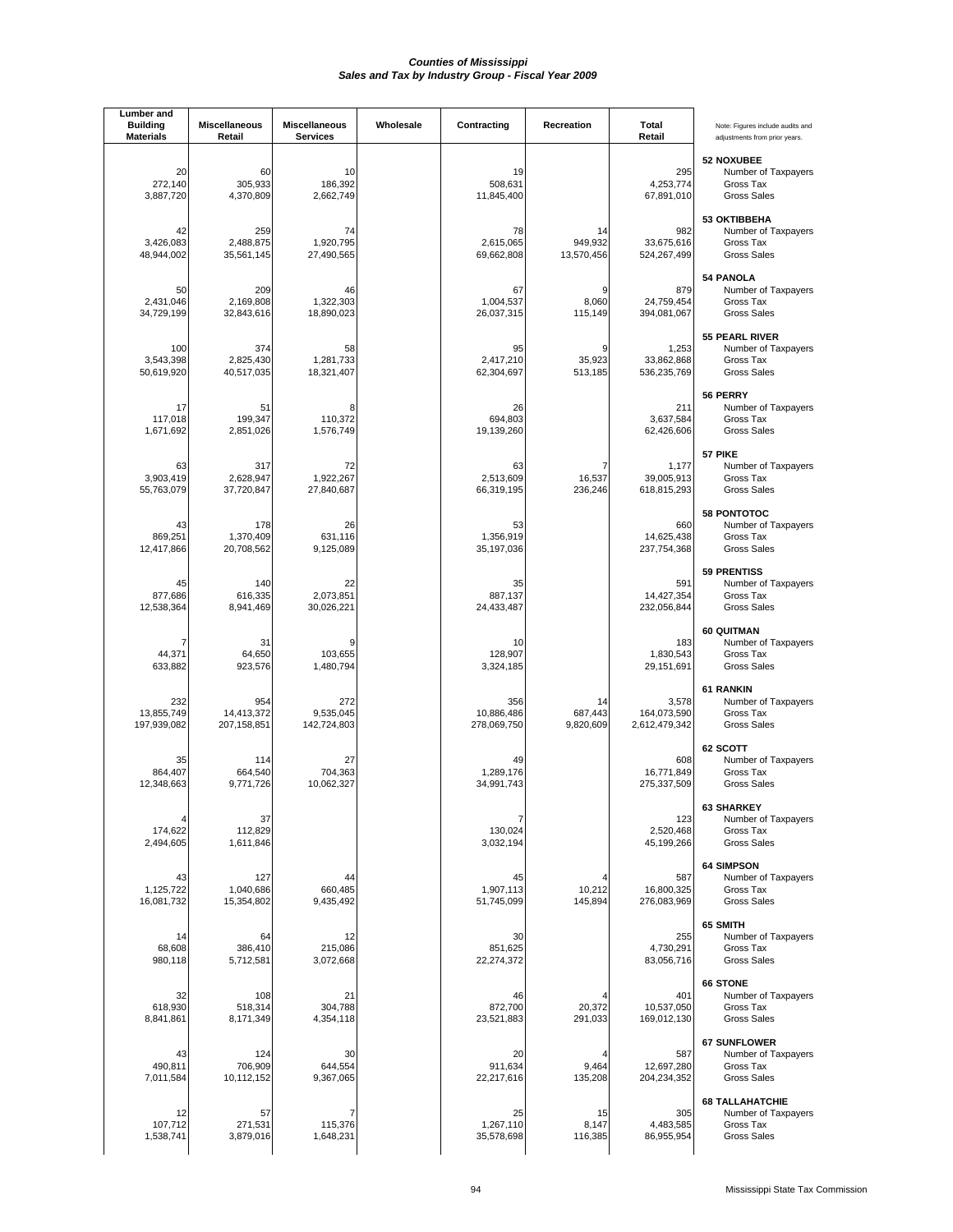|                                                                                                | <b>Total for</b><br>County                | Automotive                             | Machinery,<br>Equipment,<br>and Supplies | Food and<br><b>Beverage</b>              | <b>Furniture and</b><br><b>Fixtures</b> | <b>Public</b><br><b>Utilities</b>     | Apparel and<br>General<br>Merchandise |
|------------------------------------------------------------------------------------------------|-------------------------------------------|----------------------------------------|------------------------------------------|------------------------------------------|-----------------------------------------|---------------------------------------|---------------------------------------|
| 69 TATE<br>Number of Taxpayers<br>Gross Tax<br><b>Gross Sales</b>                              | 584<br>12,998,756<br>208,811,726          | 109<br>1,800,013<br>30,710,505         | 42<br>196,370<br>3,245,375               | 78<br>2,448,625<br>34,980,325            | 20<br>310,792<br>4,439,889              | 7<br>899.678<br>17,529,060            | 49<br>4,179,164<br>59,622,952         |
| 70 TIPPAH<br>Number of Taxpayers<br>Gross Tax<br><b>Gross Sales</b>                            | 505<br>9,187,063<br>147,065,148           | 103<br>1,235,365<br>21,075,747         | 28<br>223,757<br>4,367,815               | 75<br>2,438,155<br>34,830,760            | 15<br>69,430<br>991,857                 | 14<br>702,753<br>14,422,324           | 20<br>1,834,195<br>26,202,771         |
| <b>71 TISHOMINGO</b><br>Number of Taxpayers<br>Gross Tax<br><b>Gross Sales</b>                 | 487<br>8,626,269<br>136,291,128           | 90<br>765,818<br>11,990,537            | 29<br>443,142<br>7,106,874               | 82<br>2,436,052<br>34,800,720            | 20<br>177,569<br>2,536,699              | 15<br>732,016<br>15,094,855           | 30<br>1,563,364<br>22,270,000         |
| <b>72 TUNICA</b><br>Number of Taxpayers<br>Gross Tax<br><b>Gross Sales</b>                     | 353<br>16,982,776<br>267,436,758          | 36<br>337,587<br>5,975,601             | 10<br>715,241<br>18, 181, 352            | 118<br>8,281,152<br>118,302,061          | 5<br>73,626<br>1,051,801                |                                       | 36<br>1,840,355<br>26,290,265         |
| <b>73 UNION</b><br>Number of Taxpayers<br>Gross Tax<br><b>Gross Sales</b>                      | 620<br>20.923.018<br>399,215,429          | 113<br>1,516,238<br>26,267,596         | 27<br>251,199<br>4,635,496               | 94<br>3,315,285<br>47,361,171            | 26<br>330,491<br>4,721,307              | 14<br>926,301<br>17,539,280           | 40<br>4,887,483<br>69,810,449         |
| <b>74 WALTHALL</b><br>Number of Taxpayers<br>Gross Tax<br><b>Gross Sales</b>                   | 321<br>4,864,470<br>74,289,215            | 44<br>388,531<br>6,518,161             | 19<br>129,828<br>2,314,963               | 54<br>1,359,080<br>19,415,421            | 9<br>83,931<br>1,199,023                | 223,365<br>4.118.701                  | 27<br>520,110<br>7,427,858            |
| 75 WARREN<br>Number of Taxpayers<br>Gross Tax<br><b>Gross Sales</b>                            | 1,248<br>50,629,566<br>859,570,866        | 176<br>5,594,945<br>99,378,860         | 63<br>1,003,710<br>19,003,761            | 251<br>10,209,545<br>145,850,505         | 27<br>509,427<br>7,277,527              | 3,618,087<br>66,792,635               | 116<br>10,998,379<br>157,051,892      |
| <b>76 WASHINGTON</b><br>Number of Taxpayers<br>Gross Tax<br><b>Gross Sales</b>                 | 1,518<br>43,292,099<br>683,023,342        | 248<br>5,177,669<br>88,132,965         | 95<br>2,326,229<br>49,945,548            | 358<br>8,867,415<br>126,677,240          | 53<br>835,251<br>11,932,152             | 17<br>3,552,967<br>65,896,449         | 107<br>9,807,019<br>140,072,677       |
| 77 WAYNE<br>Number of Taxpayers<br>Gross Tax<br><b>Gross Sales</b>                             | 521<br>15,686,040<br>242,479,087          | 83<br>1,354,821<br>21,132,314          | 46<br>822,734<br>16,160,171              | 90<br>3,087,525<br>44,107,469            | 16<br>243,289<br>3,475,561              | 728,276<br>14,062,862                 | 47<br>4,286,049<br>61,214,846         |
| <b>78 WEBSTER</b><br>Number of Taxpayers<br>Gross Tax<br>Gross Sales                           | 248<br>3.893.064<br>62,653,164            | 42<br>345.229<br>5,147,668             | 20<br>245,901<br>4,138,354               | 36<br>1,320,047<br>18,857,801            | 15,040<br>214,861                       | 487,980<br>9,117,481                  | 15<br>425.536<br>6,077,606            |
| <b>79 WILKINSON</b><br>Number of Taxpayers<br>Gross Tax<br><b>Gross Sales</b>                  | 215<br>3,579,955<br>59,996,909            | 33<br>416,639<br>7.869.052             | 13<br>262,024<br>5,931,311               | 67<br>1.265.406<br>18,077,219            |                                         | 224,958<br>4,160,355                  | 13<br>598.106<br>8,544,376            |
| 80 WINSTON<br>Number of Taxpayers<br>Gross Tax<br>Gross Sales                                  | 427<br>10,251,294<br>161,230,059          | 74<br>1,431,066<br>23,602,028          | 34<br>847,779<br>13,222,623              | 78<br>2,442,194<br>34,888,458            | 12<br>77,126<br>1,101,800               | 12<br>762,181<br>15,225,169           | 29<br>2,669,310<br>38,105,392         |
| <b>81 YALOBUSHA</b><br>Number of Taxpayers<br>Gross Tax<br><b>Gross Sales</b>                  | 325<br>4,240,022<br>68,548,858            | 62<br>389,194<br>6,557,657             | 10<br>47,977<br>688,220                  | 74<br>1,556,142<br>22,230,584            | 5<br>33,283<br>475,472                  | 372,639<br>6,542,702                  | 15<br>445,405<br>6,350,559            |
| <b>82 YAZOO</b><br>Number of Taxpayers<br>Gross Tax<br><b>Gross Sales</b>                      | 565<br>12,826,663<br>216,066,281          | 78<br>1,456,415<br>23,834,471          | 27<br>1,009,232<br>22,015,978            | 138<br>3,222,641<br>46,037,688           | 154,838<br>2,211,980                    | 13<br>947,128<br>17,053,235           | 40<br>1,243,837<br>17,735,663         |
| <b>TOTAL FOR COUNTIES</b><br>Number of Taxpayers<br>Gross Tax<br><b>Gross Sales</b>            | 73,872<br>2,577,198,745<br>42,386,538,839 | 11,159<br>286,404,003<br>4,957,586,537 | 4,407<br>113,655,632<br>2,051,883,812    | 15,055<br>532, 184, 115<br>7,602,622,606 | 2,034<br>56,244,391<br>803,490,503      | 955<br>160,614,065<br>2,995,120,755   | 5,423<br>534,973,688<br>7,636,246,903 |
| <b>OUT OF STATE</b><br>Number of Taxpayers<br>Gross Tax<br><b>Gross Sales</b>                  | 13,447<br>232,703,283<br>3,830,649,872    | 240<br>3,236,630<br>66,185,949         | 2,168<br>39,208,000<br>604,080,333       | 116<br>3,900,954<br>55,727,859           | 261<br>3,884,982<br>55,499,691          | 269<br>73,259,483<br>1,388,593,937    | 250<br>4,364,757<br>60,960,629        |
| <b>TOTAL FOR STATE</b><br><b>Number of Taxpayers</b><br><b>Gross Tax</b><br><b>Gross Sales</b> | 87,319<br>2,809,902,028<br>46,217,188,712 | 11,399<br>289,640,634<br>5,023,772,486 | 6,575<br>152,863,633<br>2,655,964,146    | 15,171<br>536,085,069<br>7,658,350,466   | 2,295<br>60,129,374<br>858,990,195      | 1,224<br>233,873,548<br>4,383,714,692 | 5,673<br>539,338,445<br>7,697,207,533 |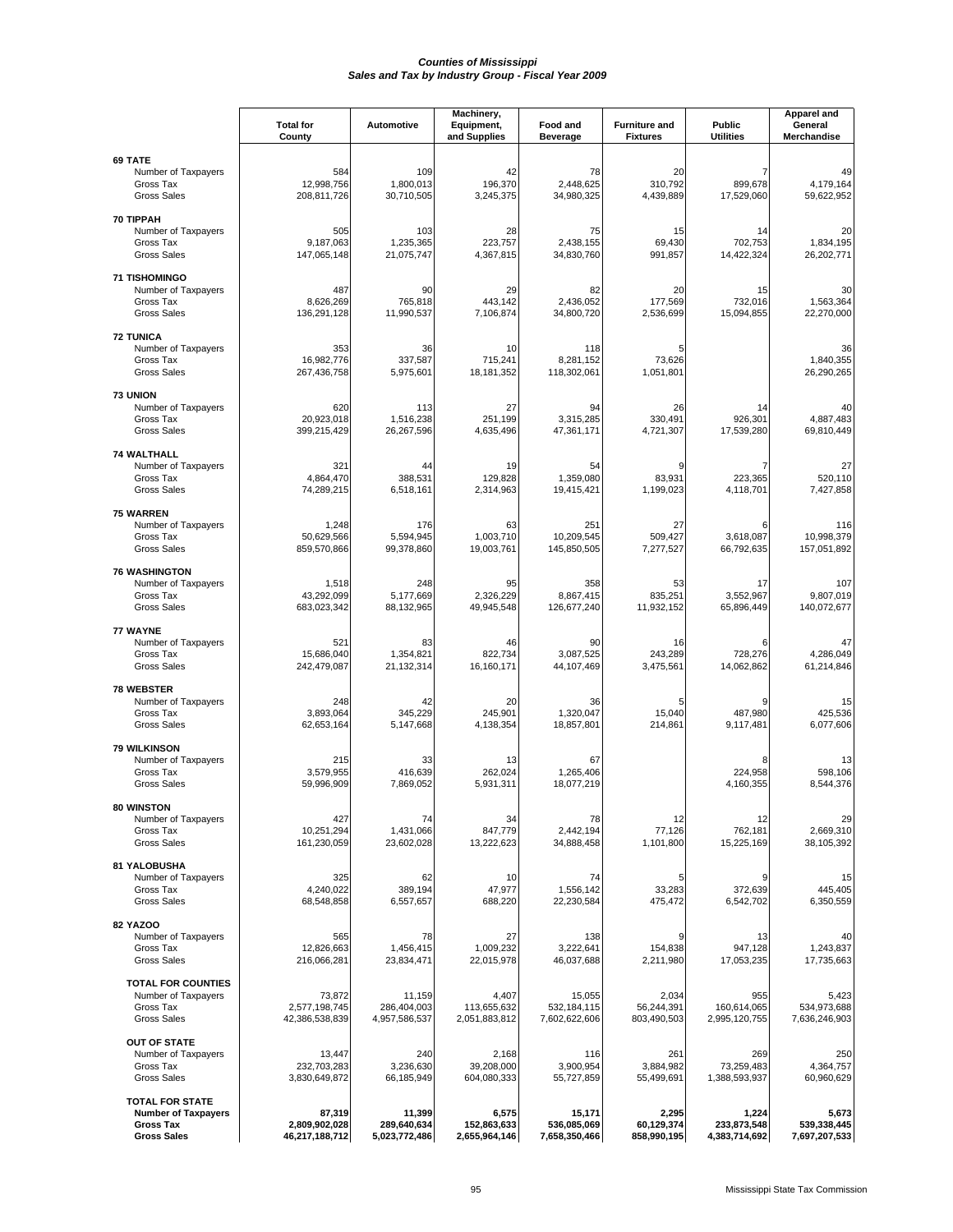| Lumber and<br><b>Building</b><br><b>Materials</b> | <b>Miscellaneous</b><br>Retail         | Miscellaneous<br><b>Services</b>      | Wholesale                       | Contracting                            | Recreation                      | Total<br>Retail                           | Note: Figures include audits and<br>adjustments from prior years.                              |
|---------------------------------------------------|----------------------------------------|---------------------------------------|---------------------------------|----------------------------------------|---------------------------------|-------------------------------------------|------------------------------------------------------------------------------------------------|
| 33<br>394,065<br>5,629,496                        | 159<br>1,139,699<br>17,182,949         | 24<br>593,772<br>8,814,115            |                                 | 59<br>1,009,928<br>26,276,421          | 26,644<br>380,634               | 584<br>12,998,756<br>208,811,726          | 69 TATE<br>Number of Taxpayers<br>Gross Tax<br><b>Gross Sales</b>                              |
| 37<br>897,883<br>12,826,888                       | 158<br>772,786<br>11,390,249           | 22<br>515,193<br>7,359,892            |                                 | 31<br>487,664<br>13,455,730            |                                 | 505<br>9,187,063<br>147,065,148           | <b>70 TIPPAH</b><br>Number of Taxpayers<br>Gross Tax<br><b>Gross Sales</b>                     |
| 35<br>545,757<br>7,796,532                        | 143<br>754,137<br>11,077,837           | 21<br>696,425<br>9,948,928            |                                 | 19<br>509,902<br>13,638,396            |                                 | 487<br>8,626,269<br>136,291,128           | <b>71 TISHOMINGO</b><br>Number of Taxpayers<br>Gross Tax<br><b>Gross Sales</b>                 |
| 9<br>39,015<br>557,364                            | 81<br>996,994<br>14,242,759            | 39<br>2,840,712<br>40,581,573         |                                 | 1,214,168<br>31,938,264                | 387,479<br>5,535,412            | 353<br>16,982,776<br>267,436,758          | <b>72 TUNICA</b><br>Number of Taxpayers<br>Gross Tax<br><b>Gross Sales</b>                     |
| 40<br>1,108,655<br>15,837,926                     | 179<br>1,019,833<br>14,574,380         | 31<br>504,142<br>7,202,029            |                                 | 52<br>6,671,138<br>185,662,234         | 38,569<br>550,991               | 620<br>20,569,338<br>394, 162, 863        | <b>73 UNION</b><br>Number of Taxpayers<br>Gross Tax<br><b>Gross Sales</b>                      |
| 22<br>1,085,801<br>15,511,430                     | 99<br>519,379<br>7,419,705             | 14<br>311,778<br>4,453,969            |                                 | 25<br>241,924<br>5,899,429             |                                 | 321<br>4,864,470<br>74,289,215            | <b>74 WALTHALL</b><br>Number of Taxpayers<br>Gross Tax<br><b>Gross Sales</b>                   |
| 63<br>3,046,029<br>43,514,661                     | 334<br>4,202,614<br>60,037,292         | 97<br>3.484.506<br>49,816,423         |                                 | 102<br>7,278,115<br>201,072,981        | 12<br>85,029<br>1,214,710       | 1,247<br>50,030,392<br>851,011,251        | 75 WARREN<br>Number of Taxpayers<br>Gross Tax<br><b>Gross Sales</b>                            |
| 80<br>3,258,981<br>46,556,827                     | 411<br>3,995,867<br>57,118,854         | 80<br>2,502,928<br>35,803,660         |                                 | 53<br>1,820,560<br>44,498,275          | 15<br>27,941<br>399,165         | 1,517<br>42,172,831<br>667,033,818        | <b>76 WASHINGTON</b><br>Number of Taxpayers<br>Gross Tax<br><b>Gross Sales</b>                 |
| 45<br>1,000,736<br>14,296,228                     | 124<br>939,324<br>14,724,754           | 36<br>2,561,746<br>36,596,336         |                                 | 28<br>661,403<br>16,706,657            |                                 | 521<br>15,686,040<br>242,479,087          | 77 WAYNE<br>Number of Taxpayers<br>Gross Tax<br><b>Gross Sales</b>                             |
| 10<br>210,323<br>3,004,625                        | 74<br>292,407<br>4,184,264             | 14<br>153,620<br>2,194,582            |                                 | 23<br>396,977<br>9,715,918             |                                 | 248<br>3,893,064<br>62,653,164            | <b>78 WEBSTER</b><br>Number of Taxpayers<br>Gross Tax<br><b>Gross Sales</b>                    |
| 137,317<br>1,961,680                              | 52<br>198,671<br>2,934,549             | 10<br>212,470<br>3,234,639            |                                 | 12<br>264.359<br>7.283.724             |                                 | 215<br>3,579,955<br>59,996,909            | <b>79 WILKINSON</b><br>Number of Taxpayers<br>Gross Tax<br><b>Gross Sales</b>                  |
| 21<br>582,275<br>8,318,207                        | 104<br>345,819<br>4,963,744            | 21<br>386,431<br>5,520,444            |                                 | 41<br>680,099<br>15,896,343            |                                 | 427<br>10,251,294<br>161,230,059          | 80 WINSTON<br>Number of Taxpayers<br>Gross Tax<br><b>Gross Sales</b>                           |
| 16<br>418,748<br>5,982,121                        | 81<br>214,053<br>3,057,908             | 10<br>226,586<br>3,236,947            |                                 | 41<br>535,639<br>13,421,655            |                                 | 325<br>4,240,022<br>68,548,858            | 81 YALOBUSHA<br>Number of Taxpayers<br>Gross Tax<br><b>Gross Sales</b>                         |
| 33<br>260,154<br>3,716,489                        | 148<br>1,098,726<br>18,195,063         | 34<br>577,058<br>8,243,678            |                                 | 29<br>1,949,144<br>44,057,970          | 16<br>13,321<br>190,305         | 565<br>11,932,500<br>203,292,524          | <b>82 YAZOO</b><br>Number of Taxpayers<br>Gross Tax<br><b>Gross Sales</b>                      |
| 4,602<br>189,581,038<br>2,708,297,827             | 19,352<br>208,894,451<br>3,044,886,671 | 4,622<br>151,962,853<br>2,212,766,662 | 38<br>53,234,133<br>760,486,854 | 5,662<br>279,961,089<br>7,477,588,683  | 563<br>9,489,281<br>135,561,020 | 73,834<br>2,523,964,612<br>41,626,051,984 | <b>TOTAL FOR COUNTIES</b><br>Number of Taxpayers<br>Gross Tax<br><b>Gross Sales</b>            |
| 1,075<br>11,382,896<br>162,612,645                | 2,799<br>35,300,104<br>522,783,139     | 1,559<br>42,788,036<br>616,722,854    | 8<br>213,166<br>3,045,233       | 4,679<br>15,106,382<br>293,610,616     | 23<br>57,888<br>826,982         | 13,439<br>232,490,117<br>3,827,604,639    | <b>OUT OF STATE</b><br>Number of Taxpayers<br>Gross Tax<br><b>Gross Sales</b>                  |
| 5,677<br>200,963,934<br>2,870,910,473             | 22,151<br>244,194,556<br>3,567,669,810 | 6,181<br>194,750,890<br>2,829,489,516 | 46<br>53,447,299<br>763,532,087 | 10,341<br>295,067,471<br>7,771,199,300 | 586<br>9,547,169<br>136,388,003 | 87,273<br>2,756,454,729<br>45,453,656,624 | <b>TOTAL FOR STATE</b><br><b>Number of Taxpayers</b><br><b>Gross Tax</b><br><b>Gross Sales</b> |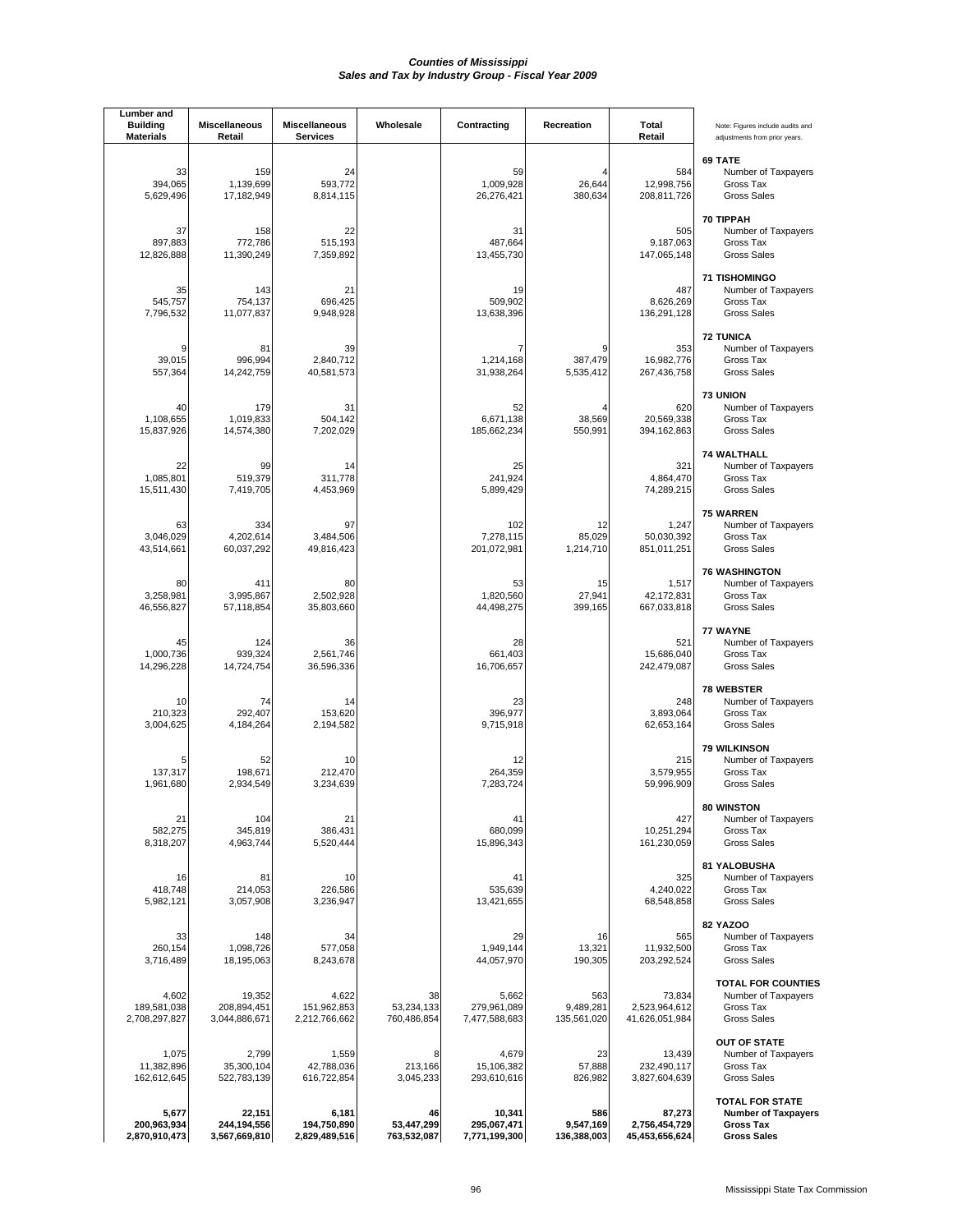|                                                                                   | <b>Total for</b><br>City         | Automotive                    | Machinery,<br>Equipment,<br>and Supplies | Food and<br><b>Beverage</b>   | <b>Furniture and</b><br><b>Fixtures</b> | Public<br><b>Utilities</b> | <b>Apparel and</b><br>General<br>Merchandise |
|-----------------------------------------------------------------------------------|----------------------------------|-------------------------------|------------------------------------------|-------------------------------|-----------------------------------------|----------------------------|----------------------------------------------|
| <b>1 ABBEVILLE</b><br>Number of Taxpayers<br>Gross Tax<br><b>Gross Sales</b>      | 7<br>150,084<br>2,289,538        |                               |                                          |                               |                                         |                            |                                              |
| 2 ABERDEEN<br>Number of Taxpayers<br>Gross Tax<br><b>Gross Sales</b>              | 202<br>4,582,624<br>72,622,450   | 34<br>493,954<br>7,933,475    | 12<br>367,710<br>5,269,064               | 48<br>1,336,042<br>19,086,297 | 89,895<br>1,284,219                     |                            | 16<br>425,796<br>6,082,799                   |
| <b>3 ACKERMAN</b><br>Number of Taxpayers<br>Gross Tax<br><b>Gross Sales</b>       | 80<br>1,396,942<br>20,920,891    | 13<br>182,108<br>2,665,082    | 6<br>26,861<br>388,605                   | 20<br>489.831<br>6,997,582    | 5<br>44.889<br>641,276                  |                            | 124,541<br>1,779,156                         |
| <b>4 ALCORN STATE U</b><br>Number of Taxpayers<br>Gross Tax<br><b>Gross Sales</b> | 5<br>107,518<br>1,535,969        |                               |                                          |                               |                                         |                            |                                              |
| <b>5 ALGOMA</b><br>Number of Taxpayers<br>Gross Tax<br><b>Gross Sales</b>         | 13<br>141,046<br>2,137,270       |                               |                                          | 5<br>43,944<br>627,783        |                                         |                            |                                              |
| <b>6 ALLIGATOR</b><br>Number of Taxpayers<br>Gross Tax<br><b>Gross Sales</b>      | 6<br>44,371<br>664,400           |                               |                                          | 15,348<br>219,258             |                                         |                            |                                              |
| <b>7 AMORY</b><br>Number of Taxpayers<br>Gross Tax<br><b>Gross Sales</b>          | 303<br>9,584,250<br>145,424,733  | 38<br>1,210,918<br>21,392,703 | 18<br>114,264<br>1,908,955               | 56<br>1,725,443<br>24,649,163 | 11<br>115,234<br>1,646,205              |                            | 28<br>3,988,643<br>56,980,565                |
| 8 ANGUILLA<br>Number of Taxpayers<br>Gross Tax<br><b>Gross Sales</b>              | 14<br>201,429<br>3,099,197       |                               |                                          | 5<br>81,995<br>1,171,357      |                                         |                            |                                              |
| 9 ARCOLA<br>Number of Taxpayers<br>Gross Tax<br><b>Gross Sales</b>                | 17<br>113,321<br>1,756,916       |                               |                                          | 7<br>43,185<br>616,938        |                                         |                            |                                              |
| <b>10 ARTESIA</b><br>Number of Taxpayers<br>Gross Tax<br><b>Gross Sales</b>       | 6<br>41,373<br>713,416           |                               |                                          | 8,995<br>128,509              |                                         |                            |                                              |
| <b>11 ASHLAND</b><br>Number of Taxpayers<br>Gross Tax<br><b>Gross Sales</b>       | 41<br>697,027<br>10,220,453      | 102,486<br>1,464,096          |                                          | 328,042<br>4,686,318          |                                         |                            | 121,722<br>1,738,895                         |
| <b>12 BALDWYN</b><br>Number of Taxpayers<br>Gross Tax<br><b>Gross Sales</b>       | 173<br>2,926,685<br>45,217,074   | 51<br>449,751<br>7,898,355    | 4<br>11,062<br>158,028                   | 45<br>1,217,169<br>17,388,116 |                                         |                            | 8<br>329,757<br>4,710,820                    |
| 13 BASSFIELD<br>Number of Taxpayers<br>Gross Tax<br><b>Gross Sales</b>            | 37<br>1,792,035<br>26,275,800    | 5<br>43,730<br>624,725        |                                          | 11<br>461,759<br>6,596,556    |                                         |                            | 118,912<br>1,698,747                         |
| <b>14 BATESVILLE</b><br>Number of Taxpayers<br>Gross Tax<br><b>Gross Sales</b>    | 456<br>19,305,583<br>296,361,194 | 73<br>3,178,694<br>54,859,481 | 19<br>405,776<br>5,828,618               | 91<br>4,130,049<br>59,000,651 | 14<br>179,320<br>2,561,715              | 1,402,588<br>29,364,497    | 48<br>5,069,140<br>72,405,868                |
| <b>15 BAY SPRINGS</b><br>Number of Taxpayers<br>Gross Tax<br><b>Gross Sales</b>   | 101<br>3,251,705<br>50,295,473   | 19<br>579,036<br>9,347,909    | 9<br>164,789<br>3,481,668                | 24<br>1,121,064<br>16,015,189 |                                         |                            | 10<br>432,621<br>6,180,296                   |
| <b>16 BAY ST LOUIS</b><br>Number of Taxpayers<br>Gross Tax<br><b>Gross Sales</b>  | 359<br>7,567,540<br>112,742,429  | 35<br>602,090<br>8,798,169    | 11<br>119,170<br>1,705,648               | 75<br>1,729,150<br>24,702,131 | 9<br>59,849<br>854,984                  | 919,820<br>16,679,763      | 21<br>334,387<br>4,776,957                   |
| <b>17 BEAUMONT</b><br>Number of Taxpayers<br>Gross Tax<br>Gross Sales             | 28<br>466,876<br>7,077,409       |                               |                                          | 11<br>280,895<br>4,012,790    |                                         |                            | 37,227<br>531,818                            |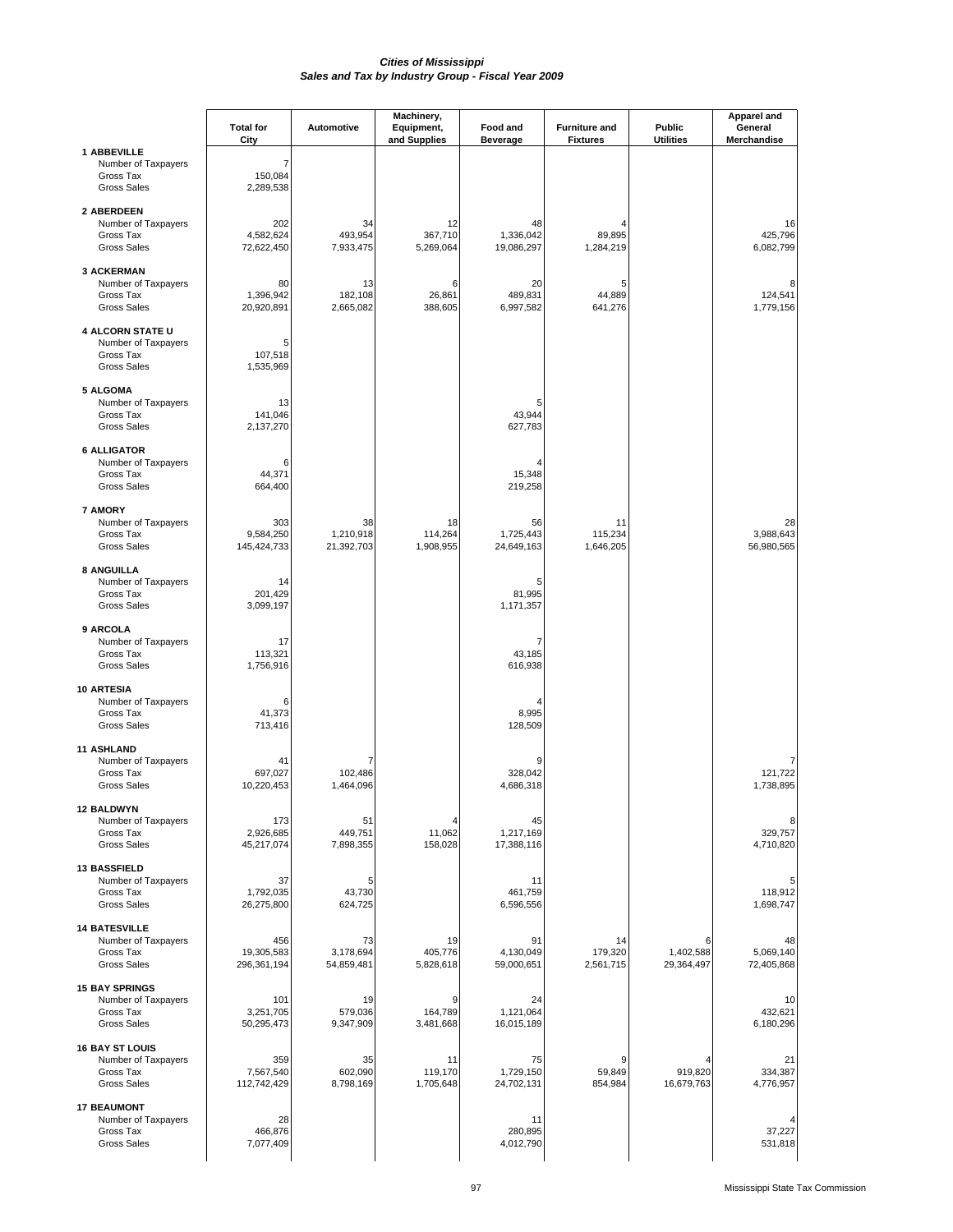| Lumber and<br><b>Building</b><br><b>Materials</b> | Miscellaneous<br>Retail        | Miscellaneous<br><b>Services</b> | Wholesale | Contracting                | Recreation | <b>Total</b><br>Retail           | Note: Figures include audits and<br>adjustments from prior years.                |
|---------------------------------------------------|--------------------------------|----------------------------------|-----------|----------------------------|------------|----------------------------------|----------------------------------------------------------------------------------|
|                                                   |                                |                                  |           |                            |            | 7<br>150,084<br>2,289,538        | 1 ABBEVILLE<br>Number of Taxpayers<br>Gross Tax<br><b>Gross Sales</b>            |
| 11<br>349,378<br>4,991,123                        | 54<br>504,296<br>7,209,095     | 11<br>225,061<br>3,215,157       |           | 10<br>114,053<br>1,747,988 |            | 202<br>4,582,624<br>72,622,450   | 2 ABERDEEN<br>Number of Taxpayers<br>Gross Tax<br><b>Gross Sales</b>             |
| 110,244<br>1,574,918                              | 17<br>171,752<br>2,454,071     | 4<br>59,364<br>848,064           |           |                            |            | 80<br>1,396,942<br>20,920,891    | <b>3 ACKERMAN</b><br>Number of Taxpayers<br>Gross Tax<br><b>Gross Sales</b>      |
|                                                   |                                |                                  |           |                            |            | 5<br>107,518<br>1,535,969        | 4 ALCORN STATE U<br>Number of Taxpayers<br>Gross Tax<br><b>Gross Sales</b>       |
|                                                   |                                |                                  |           |                            |            | 13<br>141,046<br>2,137,270       | <b>5 ALGOMA</b><br>Number of Taxpayers<br>Gross Tax<br><b>Gross Sales</b>        |
|                                                   |                                |                                  |           |                            |            | 6<br>44,371<br>664,400           | <b>6 ALLIGATOR</b><br>Number of Taxpayers<br>Gross Tax<br><b>Gross Sales</b>     |
| 21<br>493,303<br>7,047,192                        | 88<br>811,041<br>11,623,844    | 21<br>340,614<br>4,865,919       |           | 16<br>20,600<br>398,249    |            | 303<br>9,584,250<br>145,424,733  | <b>7 AMORY</b><br>Number of Taxpayers<br>Gross Tax<br><b>Gross Sales</b>         |
|                                                   | 5<br>11,212<br>160,182         |                                  |           |                            |            | 14<br>201,429<br>3,099,197       | 8 ANGUILLA<br>Number of Taxpayers<br>Gross Tax<br><b>Gross Sales</b>             |
|                                                   |                                |                                  |           |                            |            | 17<br>113,321<br>1,756,916       | 9 ARCOLA<br>Number of Taxpayers<br>Gross Tax<br><b>Gross Sales</b>               |
|                                                   |                                |                                  |           |                            |            | 6<br>41,373<br>713,416           | <b>10 ARTESIA</b><br>Number of Taxpayers<br>Gross Tax<br><b>Gross Sales</b>      |
|                                                   | 12<br>19,858<br>283,696        |                                  |           |                            |            | 41<br>697,027<br>10,220,453      | <b>11 ASHLAND</b><br>Number of Taxpayers<br>Gross Tax<br><b>Gross Sales</b>      |
|                                                   | 43<br>220,614<br>3,154,572     | 6<br>94,437<br>1,349,110         |           | 7<br>45,081<br>717,099     |            | 173<br>2,926,685<br>45,217,074   | <b>12 BALDWYN</b><br>Number of Taxpayers<br>Gross Tax<br><b>Gross Sales</b>      |
|                                                   | 6<br>6,599<br>94,272           |                                  |           |                            |            | 37<br>1,792,035<br>26,275,800    | 13 BASSFIELD<br>Number of Taxpayers<br>Gross Tax<br><b>Gross Sales</b>           |
| 26<br>2,305,407<br>32,934,365                     | 122<br>1,576,917<br>24,296,179 | 32<br>960,234<br>13,717,627      |           | 21<br>54,803<br>782,907    |            | 455<br>19,267,592<br>295,818,463 | <b>14 BATESVILLE</b><br>Number of Taxpayers<br>Gross Tax<br><b>Gross Sales</b>   |
|                                                   | 22<br>111,130<br>1,606,246     | 9<br>97,180<br>1,388,292         |           |                            |            | 101<br>3,251,705<br>50,295,473   | <b>15 BAY SPRINGS</b><br>Number of Taxpayers<br>Gross Tax<br><b>Gross Sales</b>  |
| 17<br>784,516<br>11,207,364                       | 115<br>604,355<br>8,645,019    | 17<br>1,788,271<br>25,546,714    |           | 54<br>617,567<br>9,706,229 |            | 359<br>7,567,540<br>112,742,429  | <b>16 BAY ST LOUIS</b><br>Number of Taxpayers<br>Gross Tax<br><b>Gross Sales</b> |
|                                                   | 5<br>4,393<br>62,762           |                                  |           |                            |            | 28<br>466,876<br>7,077,409       | <b>17 BEAUMONT</b><br>Number of Taxpayers<br>Gross Tax<br><b>Gross Sales</b>     |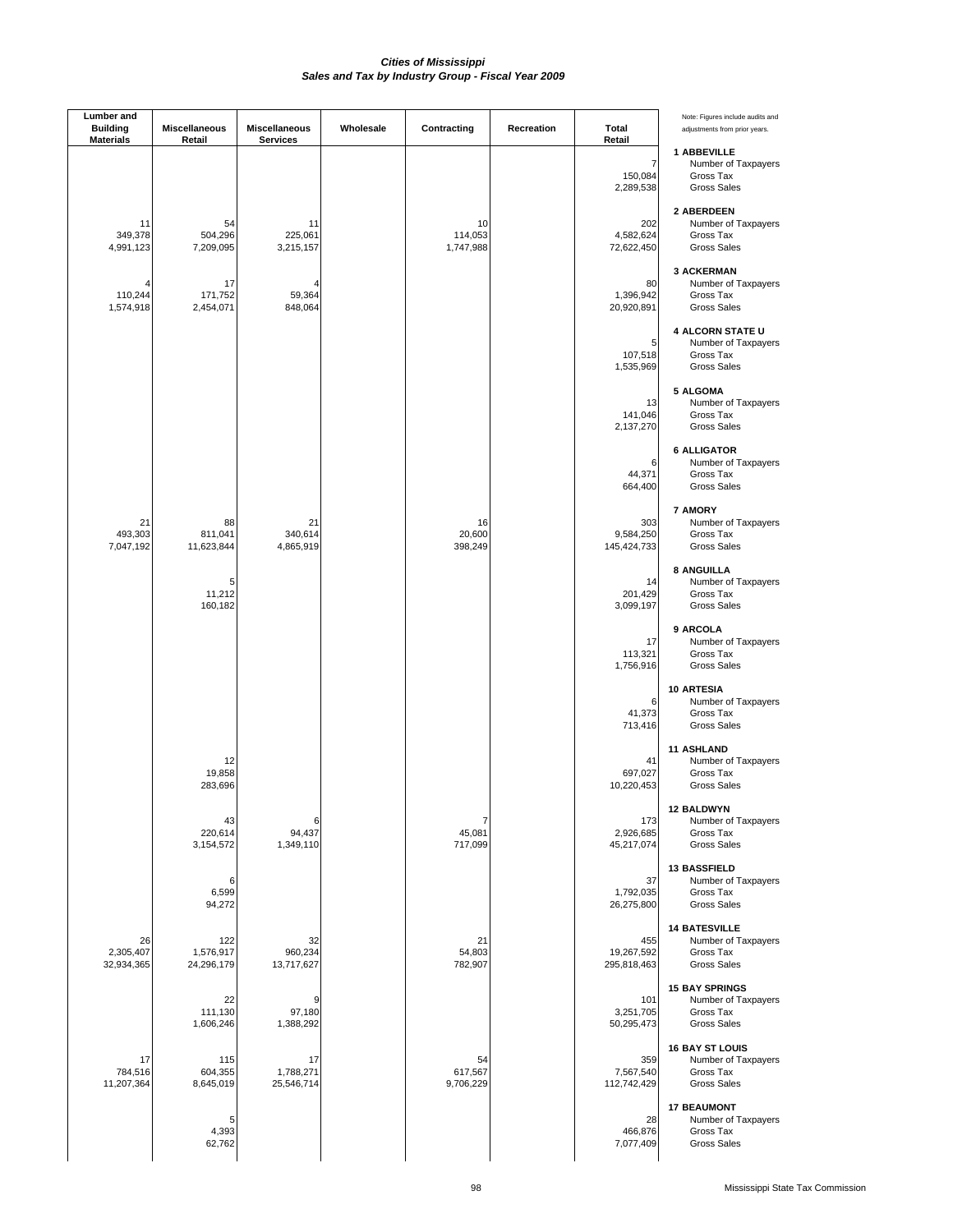|                                                                                   | <b>Total for</b>                   | Automotive                     | Machinery,<br>Equipment,      | Food and                         | <b>Furniture and</b>          | <b>Public</b>                | <b>Apparel and</b><br>General   |
|-----------------------------------------------------------------------------------|------------------------------------|--------------------------------|-------------------------------|----------------------------------|-------------------------------|------------------------------|---------------------------------|
|                                                                                   | City                               |                                | and Supplies                  | <b>Beverage</b>                  | <b>Fixtures</b>               | <b>Utilities</b>             | Merchandise                     |
| <b>18 BEAUREGARD</b><br>Number of Taxpayers<br>Gross Tax<br><b>Gross Sales</b>    |                                    |                                |                               |                                  |                               |                              |                                 |
| <b>19 BELMONT</b><br>Number of Taxpayers<br>Gross Tax<br><b>Gross Sales</b>       | 72<br>1,496,091<br>22,861,749      | 11<br>108,759<br>1,720,711     | 69,337<br>1,187,002           | 16<br>627,415<br>8,963,073       | 51,294<br>732,783             |                              | 170,741<br>2,439,166            |
| 20 BELZONI<br>Number of Taxpayers<br>Gross Tax<br><b>Gross Sales</b>              | 106<br>2,524,141<br>40,285,268     | 11<br>92,355<br>1,329,403      |                               | 26<br>1,102,699<br>15,752,833    | 55,668<br>795,258             |                              | 13<br>379,480<br>5,421,072      |
| 21 BENOIT<br>Number of Taxpayers<br>Gross Tax<br><b>Gross Sales</b>               | 15<br>145,888<br>2,361,583         |                                |                               | 7<br>59,605<br>851,504           |                               |                              |                                 |
| <b>22 BENTONIA</b><br>Number of Taxpayers<br>Gross Tax<br><b>Gross Sales</b>      | 16<br>868,262<br>12,549,223        |                                |                               | 5<br>44,625<br>637,499           |                               |                              |                                 |
| 23 BEULAH<br>Number of Taxpayers<br>Gross Tax<br><b>Gross Sales</b>               | 5<br>27,959<br>428,237             |                                |                               | 8,633<br>123,333                 |                               |                              |                                 |
| 24 BIG CREEK<br>Number of Taxpayers<br>Gross Tax<br><b>Gross Sales</b>            | 5<br>34,430<br>552,135             |                                |                               |                                  |                               |                              |                                 |
| 25 BILOXI<br>Number of Taxpayers<br>Gross Tax<br><b>Gross Sales</b>               | 1,096<br>56,741,098<br>838,501,883 | 114<br>3,586,259<br>57,163,454 | 66<br>2,590,823<br>37,537,360 | 218<br>17,569,019<br>250,985,738 | 25<br>1,054,085<br>15,058,349 | 5<br>4,807,127<br>88,611,966 | 79<br>10,554,281<br>150,749,780 |
| <b>26 BLUE MOUNTAIN</b><br>Number of Taxpayers<br>Gross Tax<br><b>Gross Sales</b> | 23<br>484,255<br>7,265,394         |                                |                               | 16,796<br>239,955                |                               |                              |                                 |
| 27 BLUE SPRINGS<br>Number of Taxpayers<br>Gross Tax<br><b>Gross Sales</b>         | 150,781<br>2,235,097               |                                |                               |                                  |                               |                              |                                 |
| 28 BOLTON<br>Number of Taxpayers<br>Gross Tax<br><b>Gross Sales</b>               | 31<br>658,515<br>11,006,350        | 22,309<br>318,703              |                               | 9<br>162,246<br>2,317,804        |                               |                              |                                 |
| <b>29 BOONEVILLE</b><br>Number of Taxpayers<br>Gross Tax<br><b>Gross Sales</b>    | 314<br>9,188,065<br>140,791,691    | 67<br>1,212,976<br>20,627,437  | 14<br>75,695<br>1,437,546     | 65<br>2,121,504<br>30,307,176    | 15<br>165,081<br>2,358,309    | 4<br>1,034,176<br>20,466,133 | 25<br>3,122,151<br>44,602,118   |
| 30 BOYLE<br>Number of Taxpayers<br>Gross Tax<br><b>Gross Sales</b>                | 33<br>1,247,632<br>23,867,843      | 6<br>36,941<br>899,664         |                               | 6<br>167,585<br>2,394,073        |                               |                              | 168,769<br>2,410,985            |
| 31 BRANDON<br>Number of Taxpayers<br>Gross Tax<br><b>Gross Sales</b>              | 551<br>25,189,450<br>418,850,297   | 78<br>9,447,044<br>179,346,379 | 32<br>214,203<br>3,102,172    | 86<br>7,019,956<br>100,284,987   | 15<br>124,124<br>1,773,210    | 2,431,905<br>46,245,072      | 36<br>848,065<br>12,113,441     |
| <b>32 BRAXTON</b><br>Number of Taxpayers<br>Gross Tax<br><b>Gross Sales</b>       |                                    |                                |                               |                                  |                               |                              |                                 |
| 33 BROOKHAVEN<br>Number of Taxpayers<br>Gross Tax<br><b>Gross Sales</b>           | 588<br>28,197,389<br>437,575,080   | 90<br>5,884,527<br>101,873,229 | 39<br>1,889,885<br>37,323,066 | 122<br>5,459,883<br>77,998,254   | 20<br>343,345<br>4,904,927    | 1,387,248<br>25,507,251      | 58<br>7,990,366<br>114,136,004  |
| <b>34 BROOKSVILLE</b><br>Number of Taxpayers<br>Gross Tax<br><b>Gross Sales</b>   | 30<br>495,128<br>7,391,082         |                                |                               | 13<br>282,768<br>4,039,552       |                               |                              | 76,959<br>1,099,413             |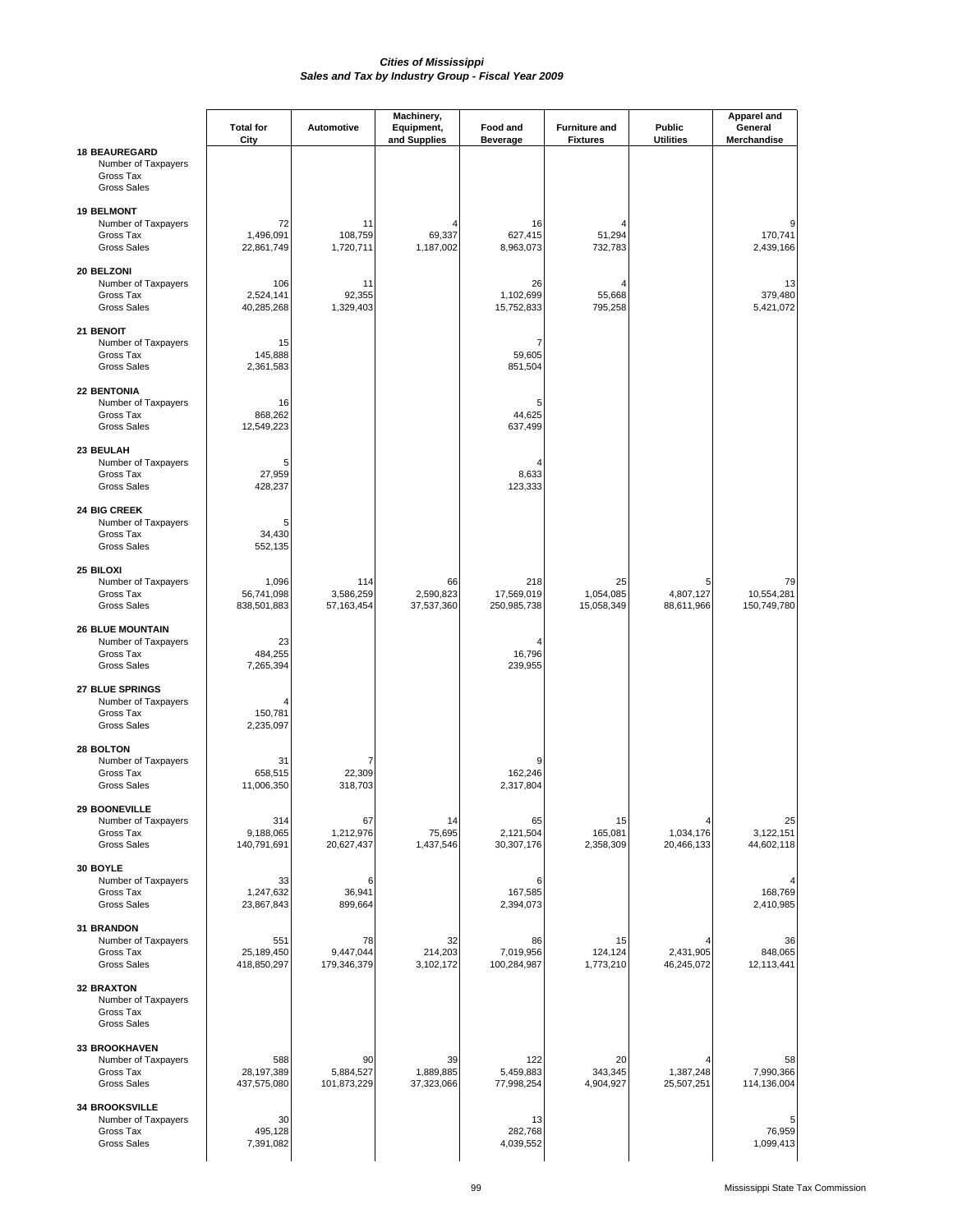| <b>Lumber</b> and<br><b>Building</b><br><b>Materials</b> | <b>Miscellaneous</b><br>Retail  | <b>Miscellaneous</b><br><b>Services</b> | Wholesale | Contracting                | Recreation                | Total<br>Retail                    | Note: Figures include audits and<br>adjustments from prior years.                 |
|----------------------------------------------------------|---------------------------------|-----------------------------------------|-----------|----------------------------|---------------------------|------------------------------------|-----------------------------------------------------------------------------------|
|                                                          |                                 |                                         |           |                            |                           |                                    | <b>18 BEAUREGARD</b><br>Number of Taxpayers<br>Gross Tax<br><b>Gross Sales</b>    |
| 6<br>124,337<br>1,776,247                                | 16<br>100,939<br>1,525,756      |                                         |           |                            |                           | 72<br>1,496,091<br>22,861,749      | <b>19 BELMONT</b><br>Number of Taxpayers<br>Gross Tax<br><b>Gross Sales</b>       |
| 8<br>132,331<br>1,890,442                                | 20<br>78,134<br>1,134,746       | 10<br>80,731<br>1,153,305               |           | 6<br>47,766<br>761,741     | 10,102<br>144,325         | 106<br>2,524,141<br>40,285,268     | 20 BELZONI<br>Number of Taxpayers<br>Gross Tax<br><b>Gross Sales</b>              |
|                                                          |                                 |                                         |           |                            |                           | 15<br>145,888<br>2,361,583         | 21 BENOIT<br>Number of Taxpayers<br>Gross Tax<br><b>Gross Sales</b>               |
|                                                          |                                 |                                         |           |                            |                           | 16<br>868,262<br>12,549,223        | <b>22 BENTONIA</b><br>Number of Taxpayers<br>Gross Tax<br><b>Gross Sales</b>      |
|                                                          |                                 |                                         |           |                            |                           | 5<br>27,959<br>428,237             | 23 BEULAH<br>Number of Taxpayers<br>Gross Tax<br><b>Gross Sales</b>               |
|                                                          |                                 |                                         |           |                            |                           | 5<br>34,430<br>552,135             | 24 BIG CREEK<br>Number of Taxpayers<br>Gross Tax<br><b>Gross Sales</b>            |
| 52<br>3,050,123<br>43,573,151                            | 331<br>7,502,443<br>107,184,856 | 100<br>5,429,187<br>77,559,747          |           | 99<br>482,555<br>8,431,865 | 7<br>115,193<br>1,645,613 | 1,096<br>56,741,098<br>838,501,883 | 25 BILOXI<br>Number of Taxpayers<br>Gross Tax<br><b>Gross Sales</b>               |
|                                                          | 7<br>15,188<br>216,981          |                                         |           |                            |                           | 23<br>484,255<br>7,265,394         | <b>26 BLUE MOUNTAIN</b><br>Number of Taxpayers<br>Gross Tax<br><b>Gross Sales</b> |
|                                                          |                                 |                                         |           |                            |                           | 4<br>150,781<br>2,235,097          | <b>27 BLUE SPRINGS</b><br>Number of Taxpayers<br>Gross Tax<br><b>Gross Sales</b>  |
|                                                          | 665<br>9,512                    |                                         |           | 87,727<br>1,375,479        |                           | 31<br>658,515<br>11,006,350        | 28 BOLTON<br>Number of Taxpayers<br>Gross Tax<br><b>Gross Sales</b>               |
| 26<br>599,982<br>8,571,163                               | 72<br>479,868<br>6,984,682      | 15<br>357,378<br>5,105,404              |           | 10<br>15,302<br>275,332    |                           | 314<br>9,188,065<br>140,791,691    | <b>29 BOONEVILLE</b><br>Number of Taxpayers<br>Gross Tax<br><b>Gross Sales</b>    |
| 4<br>271,061<br>3,872,302                                | 6<br>49,890<br>712,723          |                                         |           |                            |                           | 33<br>1,247,632<br>23,867,843      | 30 BOYLE<br>Number of Taxpayers<br>Gross Tax<br>Gross Sales                       |
| 25<br>2,354,266<br>33,632,341                            | 184<br>1,425,155<br>20,458,556  | 42<br>845,364<br>12,076,623             |           | 47<br>430,103<br>9,113,783 |                           | 550<br>25,145,208<br>418,218,270   | <b>31 BRANDON</b><br>Number of Taxpayers<br>Gross Tax<br><b>Gross Sales</b>       |
|                                                          |                                 |                                         |           |                            |                           |                                    | <b>32 BRAXTON</b><br>Number of Taxpayers<br>Gross Tax<br><b>Gross Sales</b>       |
| 30<br>2,195,191<br>31,359,843                            | 156<br>1,573,688<br>22,639,055  | 44<br>1,312,665<br>18,788,685           |           | 22<br>155,183<br>2,967,561 |                           | 588<br>28,197,389<br>437,575,080   | <b>33 BROOKHAVEN</b><br>Number of Taxpayers<br>Gross Tax<br>Gross Sales           |
|                                                          | 5<br>2,080<br>29,755            |                                         |           |                            |                           | 30<br>495,128<br>7,391,082         | <b>34 BROOKSVILLE</b><br>Number of Taxpayers<br>Gross Tax<br><b>Gross Sales</b>   |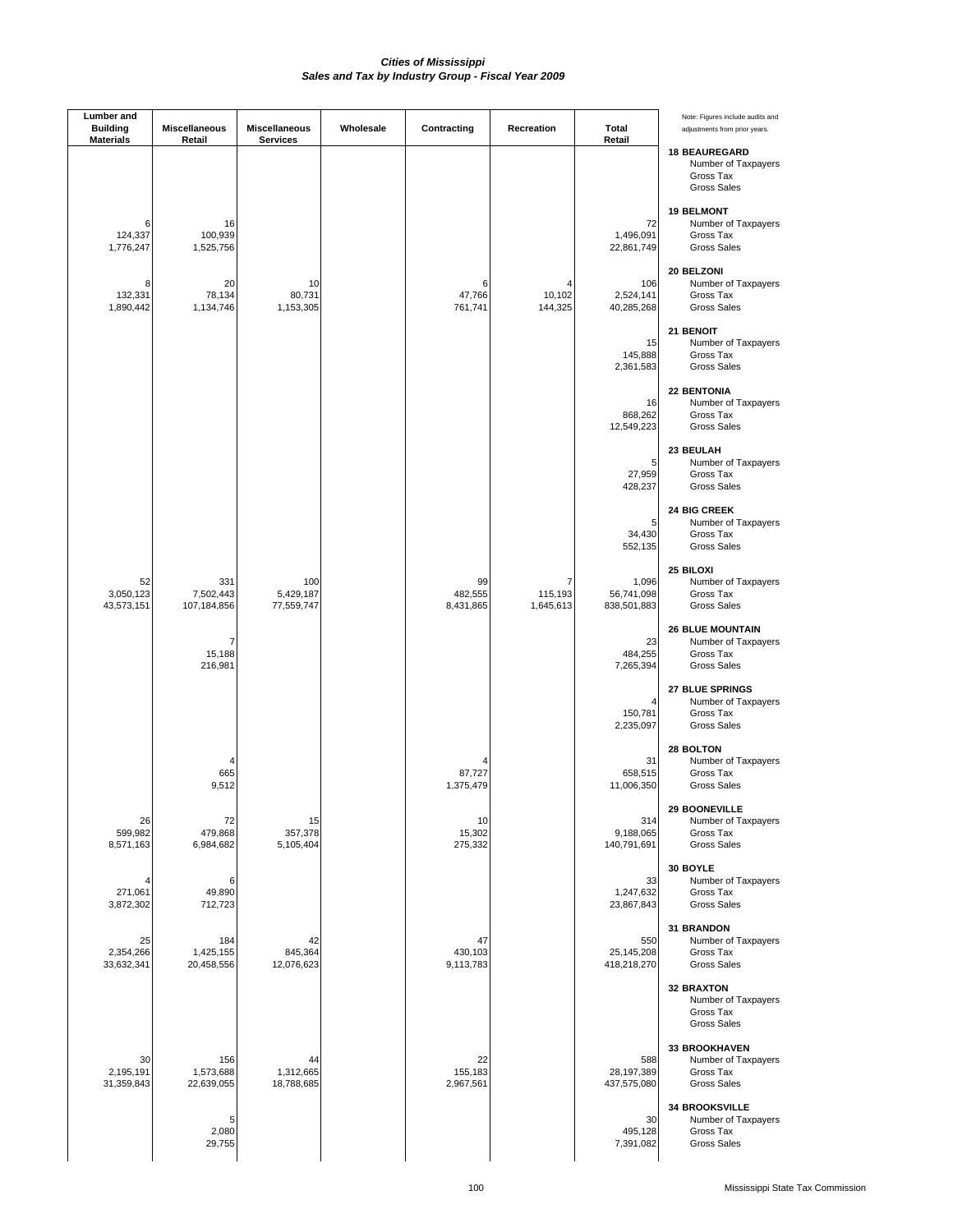|                                                                                  | <b>Total for</b><br>City         | <b>Automotive</b>             | Machinery,<br>Equipment,<br>and Supplies | Food and<br><b>Beverage</b>    | <b>Furniture and</b><br><b>Fixtures</b> | Public<br><b>Utilities</b> | <b>Apparel and</b><br>General<br>Merchandise |
|----------------------------------------------------------------------------------|----------------------------------|-------------------------------|------------------------------------------|--------------------------------|-----------------------------------------|----------------------------|----------------------------------------------|
| 35 BRUCE<br>Number of Taxpayers<br>Gross Tax<br><b>Gross Sales</b>               | 107<br>2,191,040<br>35,051,822   | 15<br>206,607<br>3,334,468    | 147,015<br>4,658,474                     | 16<br>794,300<br>11,347,142    | 7<br>70,871<br>1,012,445                | 4<br>169,022<br>3,212,852  | 15<br>297,970<br>4,256,719                   |
| 36 BUDE<br>Number of Taxpayers<br>Gross Tax<br><b>Gross Sales</b>                | 29<br>590,377<br>8,913,078       |                               |                                          | 9<br>309,494<br>4,421,351      |                                         |                            |                                              |
| <b>37 BURNSVILLE</b><br>Number of Taxpayers<br>Gross Tax<br><b>Gross Sales</b>   | 45<br>756,150<br>11,216,996      | 10<br>184,130<br>2,630,438    |                                          | 11<br>291,750<br>4,167,859     |                                         |                            |                                              |
| <b>38 BYHALIA</b><br>Number of Taxpayers<br>Gross Tax<br><b>Gross Sales</b>      | 109<br>2,866,079<br>43,315,211   | 16<br>339,228<br>5,361,465    | ี<br>29,930<br>428,158                   | 25<br>428,977<br>6,128,250     |                                         |                            | 5<br>236,532<br>3,378,092                    |
| <b>39 CALEDONIA</b><br>Number of Taxpayers<br>Gross Tax<br><b>Gross Sales</b>    | 28<br>714,710<br>10,460,860      |                               |                                          | 6<br>366,334<br>5,233,348      |                                         | 76,853<br>1,340,772        |                                              |
| <b>40 CALHOUN CITY</b><br>Number of Taxpayers<br>Gross Tax<br><b>Gross Sales</b> | 86<br>1,820,732<br>28,613,258    | 17<br>399,615<br>7,053,821    | 20,525<br>293,227                        | 18<br>626,280<br>8,946,849     | 10,557<br>150,817                       |                            | 15<br>351,189<br>5,016,992                   |
| <b>41 CANTON</b><br>Number of Taxpayers<br>Gross Tax<br><b>Gross Sales</b>       | 382<br>12,005,978<br>186,428,349 | 56<br>1,621,318<br>28,433,540 | 13<br>517,584<br>11,912,370              | 99<br>3,671,504<br>52,450,017  | 14<br>256,691<br>3,667,024              |                            | 28<br>1.013.793<br>14,482,280                |
| <b>42 CARROLLTON</b><br>Number of Taxpayers<br>Gross Tax<br><b>Gross Sales</b>   | 25<br>236,054<br>3,452,684       |                               |                                          | 62,945<br>899,227              |                                         |                            | 60,212<br>860,180                            |
| <b>43 CARTHAGE</b><br>Number of Taxpayers<br>Gross Tax<br><b>Gross Sales</b>     | 216<br>8,376,152<br>131,178,343  | 44<br>1,163,710<br>20,576,845 | 16<br>550,430<br>13,142,692              | 48<br>1,822,577<br>26,036,800  | 94,404<br>1,348,633                     |                            | 29<br>3,073,543<br>43,905,673                |
| 44 CARY<br>Number of Taxpayers<br>Gross Tax<br><b>Gross Sales</b>                | 8<br>97,059<br>1,603,405         |                               |                                          | 4<br>1,073<br>15,335           |                                         |                            |                                              |
| <b>45 CENTREVILLE</b><br>Number of Taxpayers<br>Gross Tax<br><b>Gross Sales</b>  | 40<br>1,165,267<br>17,283,063    | 5<br>85,415<br>1,421,724      |                                          | 15<br>549,759<br>7,853,705     |                                         |                            | 6<br>339,788<br>4,854,118                    |
| <b>46 CHARLESTON</b><br>Number of Taxpayers<br>Gross Tax<br><b>Gross Sales</b>   | 106<br>1,801,934<br>27,090,224   | 13<br>180,999<br>2,621,862    |                                          | 24<br>710,436<br>10,149,085    | 6<br>16,974<br>242,486                  |                            | 12<br>311.043<br>4,443,478                   |
| <b>47 CHUNKY</b><br>Number of Taxpayers<br>Gross Tax<br><b>Gross Sales</b>       |                                  |                               |                                          |                                |                                         |                            |                                              |
| <b>48 CLARKSDALE</b><br>Number of Taxpayers<br>Gross Tax<br><b>Gross Sales</b>   | 487<br>14,750,019<br>229,185,355 | 62<br>1,492,648<br>25,260,306 | 21<br>1,135,821<br>25,108,093            | 131<br>3,822,412<br>54,605,840 | 26<br>558,486<br>7,978,375              | 1,309,500<br>24,325,183    | 51<br>3,955,178<br>56,501,538                |
| <b>49 CLEVELAND</b><br>Number of Taxpayers<br>Gross Tax<br><b>Gross Sales</b>    | 476<br>17,861,900<br>275,041,996 | 51<br>2,384,108<br>39,731,598 | 20<br>758,950<br>16,820,161              | 101<br>4,320,145<br>61,716,303 | 15<br>561,552<br>8,022,174              |                            | 61<br>5,060,423<br>72,268,977                |
| 50 CLINTON<br>Number of Taxpayers<br>Gross Tax<br><b>Gross Sales</b>             | 556<br>22,597,420<br>333,990,759 | 59<br>1,037,259<br>15,430,648 | 38<br>484,794<br>6,948,654               | 100<br>6,283,005<br>89,757,135 | 13<br>316,280<br>4,518,284              |                            | 36<br>6,362,513<br>90,871,923                |
| <b>51 COAHOMA</b><br>Number of Taxpayers<br>Gross Tax<br><b>Gross Sales</b>      | 31,304<br>477,313                |                               |                                          | 4<br>13,694<br>195,640         |                                         |                            |                                              |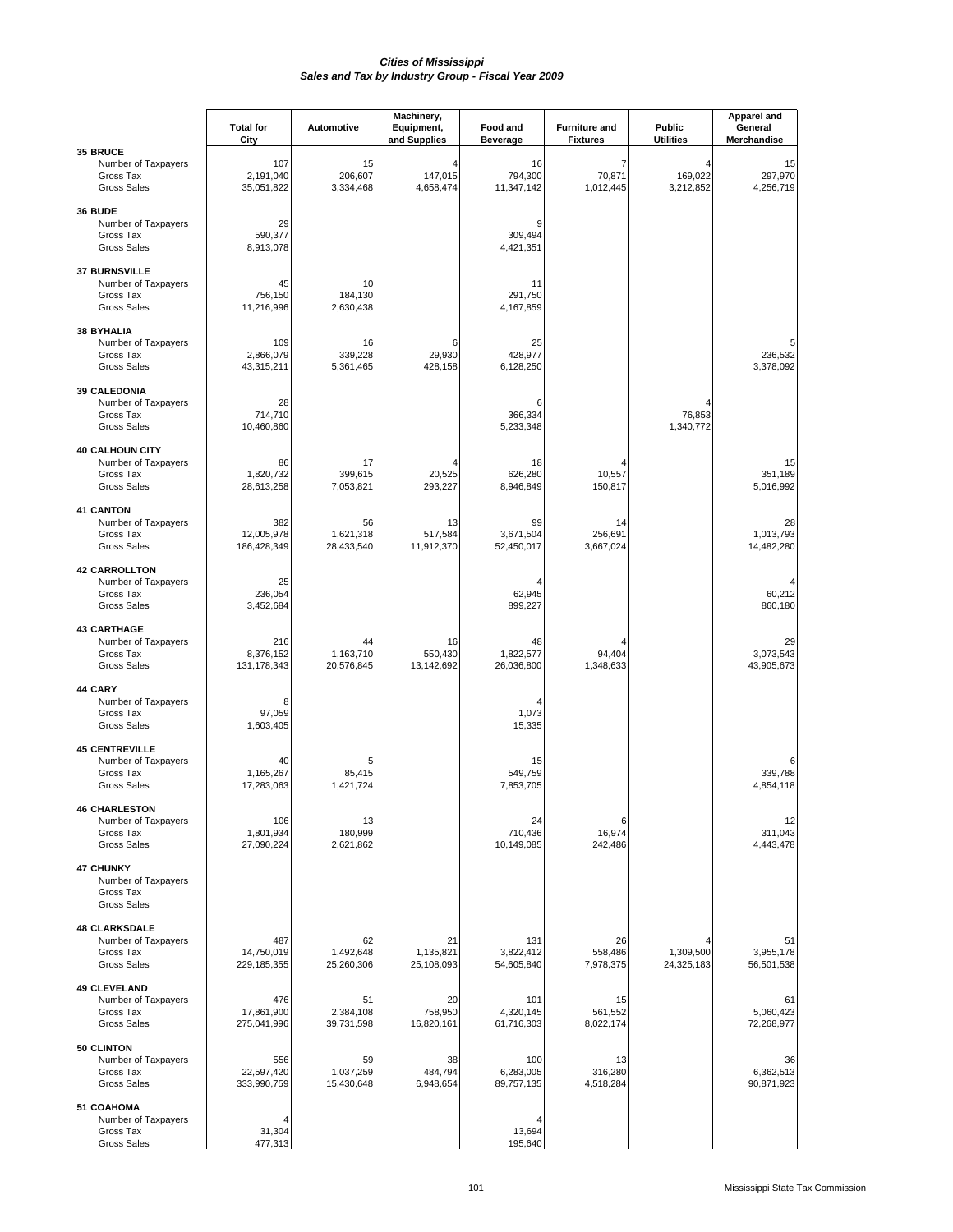| <b>Lumber</b> and<br><b>Building</b><br><b>Materials</b> | <b>Miscellaneous</b><br>Retail | Miscellaneous<br><b>Services</b> | Wholesale | Contracting                | Recreation           | <b>Total</b><br>Retail            | Note: Figures include audits and<br>adjustments from prior years.                |
|----------------------------------------------------------|--------------------------------|----------------------------------|-----------|----------------------------|----------------------|-----------------------------------|----------------------------------------------------------------------------------|
| 7<br>288,873<br>4,126,764                                | 31<br>144,698<br>2,078,975     | 4<br>45,436<br>649,091           |           |                            |                      | 107<br>2,191,040<br>35,051,822    | 35 BRUCE<br>Number of Taxpayers<br>Gross Tax<br><b>Gross Sales</b>               |
|                                                          | 9<br>14,697<br>211,467         |                                  |           |                            |                      | 29<br>590,377<br>8,913,078        | 36 BUDE<br>Number of Taxpayers<br>Gross Tax<br><b>Gross Sales</b>                |
|                                                          | 13<br>18,732<br>267,602        |                                  |           |                            |                      | 45<br>756,150<br>11,216,996       | <b>37 BURNSVILLE</b><br>Number of Taxpayers<br>Gross Tax<br><b>Gross Sales</b>   |
| 9<br>92,448<br>1,320,697                                 | 34<br>1,153,506<br>16,483,296  | 5<br>208,818<br>2,983,113        |           | 7<br>15,196<br>384,807     |                      | 109<br>2,866,079<br>43,315,211    | <b>38 BYHALIA</b><br>Number of Taxpayers<br>Gross Tax<br><b>Gross Sales</b>      |
|                                                          | 6<br>17,344<br>247,783         |                                  |           |                            |                      | 28<br>714,710<br>10,460,860       | <b>39 CALEDONIA</b><br>Number of Taxpayers<br>Gross Tax<br><b>Gross Sales</b>    |
|                                                          | 19<br>54,795<br>1,299,038      |                                  |           |                            |                      | 86<br>1,820,732<br>28,613,258     | <b>40 CALHOUN CITY</b><br>Number of Taxpayers<br>Gross Tax<br><b>Gross Sales</b> |
| 14<br>1,901,251<br>27,160,701                            | 116<br>1,048,523<br>15,055,118 | 25<br>723,288<br>10,332,676      |           | 13<br>183,216<br>2,784,661 |                      | 382<br>12,005,978<br>186,428,349  | <b>41 CANTON</b><br>Number of Taxpayers<br>Gross Tax<br><b>Gross Sales</b>       |
|                                                          | 9<br>22,545<br>322,082         |                                  |           |                            |                      | 25<br>236,054<br>3,452,684        | <b>42 CARROLLTON</b><br>Number of Taxpayers<br>Gross Tax<br><b>Gross Sales</b>   |
| 10<br>412,635<br>5,894,790                               | 44<br>551,275<br>7,943,826     | 9<br>163,995<br>2,342,795        |           | 6<br>37,631<br>633,684     |                      | 216<br>8,376,152<br>131, 178, 343 | <b>43 CARTHAGE</b><br>Number of Taxpayers<br>Gross Tax<br><b>Gross Sales</b>     |
|                                                          |                                |                                  |           |                            |                      | 8<br>97,059<br>1,603,405          | 44 CARY<br>Number of Taxpayers<br>Gross Tax<br><b>Gross Sales</b>                |
|                                                          | 8<br>28,070<br>401,001         |                                  |           |                            |                      | 40<br>1,165,267<br>17,283,063     | <b>45 CENTREVILLE</b><br>Number of Taxpayers<br>Gross Tax<br><b>Gross Sales</b>  |
| $\overline{7}$<br>88,806<br>1,268,657                    | 26<br>149,204<br>2,131,489     | 6<br>61,682<br>881,179           |           |                            | 6<br>2,724<br>38,914 | 106<br>1,801,934<br>27,090,224    | <b>46 CHARLESTON</b><br>Number of Taxpayers<br>Gross Tax<br><b>Gross Sales</b>   |
|                                                          |                                |                                  |           |                            |                      |                                   | <b>47 CHUNKY</b><br>Number of Taxpayers<br>Gross Tax<br><b>Gross Sales</b>       |
| 33<br>662,440<br>9,463,419                               | 109<br>743,469<br>10,641,336   | 35<br>1,047,955<br>14,985,457    |           | 8<br>10,322<br>147,470     | 11,783<br>168,332    | 487<br>14,750,019<br>229,185,355  | <b>48 CLARKSDALE</b><br>Number of Taxpayers<br>Gross Tax<br><b>Gross Sales</b>   |
| 41<br>1,041,488<br>14,878,391                            | 140<br>1,325,594<br>19,025,949 | 27<br>718,616<br>10,294,984      |           | 15<br>405,076<br>8,140,328 |                      | 475<br>17,855,321<br>274,948,003  | <b>49 CLEVELAND</b><br>Number of Taxpayers<br>Gross Tax<br><b>Gross Sales</b>    |
| 21<br>1,592,038<br>22,743,385                            | 213<br>2,499,246<br>35,703,487 | 30<br>1,410,471<br>20,149,567    |           | 40<br>133,231<br>2,669,622 | 170,161<br>2,430,876 | 556<br>22,597,420<br>333,990,759  | 50 CLINTON<br>Number of Taxpayers<br>Gross Tax<br><b>Gross Sales</b>             |
|                                                          |                                |                                  |           |                            |                      | 4<br>31,304<br>477,313            | 51 COAHOMA<br>Number of Taxpayers<br>Gross Tax<br><b>Gross Sales</b>             |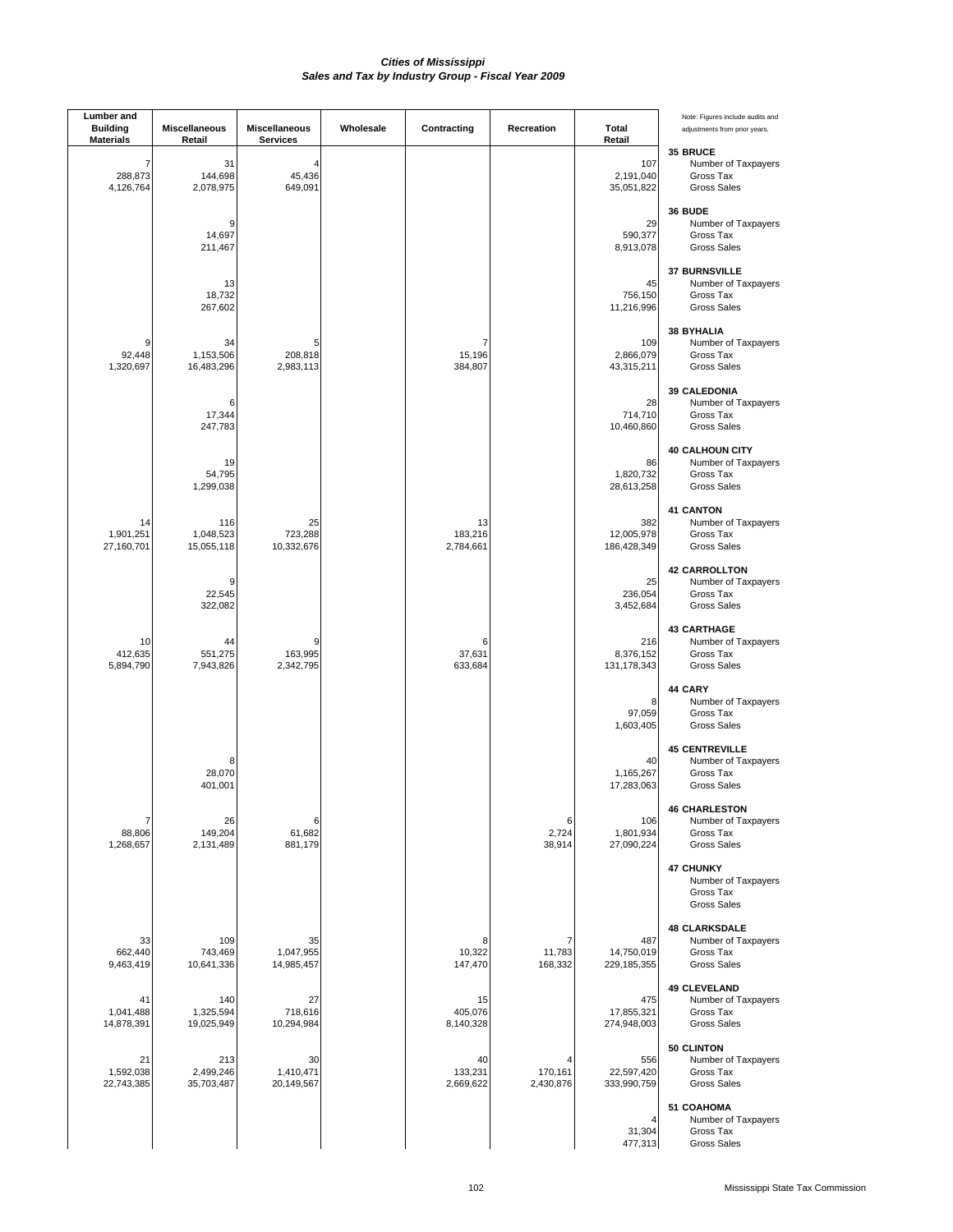|                                                                                     | <b>Total for</b><br>City           | <b>Automotive</b>               | Machinery,<br>Equipment,<br>and Supplies | Food and<br><b>Beverage</b>     | <b>Furniture and</b><br><b>Fixtures</b> | <b>Public</b><br><b>Utilities</b> | Apparel and<br>General<br>Merchandise |
|-------------------------------------------------------------------------------------|------------------------------------|---------------------------------|------------------------------------------|---------------------------------|-----------------------------------------|-----------------------------------|---------------------------------------|
| <b>52 COAHOMA COLLEGE</b><br>Number of Taxpayers<br>Gross Tax<br><b>Gross Sales</b> |                                    |                                 |                                          |                                 |                                         |                                   |                                       |
| 53 COFFEEVILLE<br>Number of Taxpayers<br>Gross Tax<br><b>Gross Sales</b>            | 51<br>600,941<br>8,909,371         | 10<br>18,407<br>268,045         |                                          | 15<br>201,760<br>2,882,286      |                                         |                                   | 131,018<br>1,871,695                  |
| <b>54 COLDWATER</b><br>Number of Taxpayers<br>Gross Tax<br><b>Gross Sales</b>       | 76<br>1,175,897<br>18,153,656      | 21<br>183,393<br>3,141,858      | 37,089<br>691,611                        | 14<br>293,202<br>4,188,606      | 8,040<br>114,863                        |                                   | 168,615<br>2,408,793                  |
| 55 COLLINS<br>Number of Taxpayers<br>Gross Tax<br><b>Gross Sales</b>                | 161<br>6,045,841<br>101,158,917    | 31<br>2,065,934<br>37,898,203   | 8<br>250,724<br>7,357,666                | 39<br>1,759,023<br>25,128,876   |                                         |                                   | 13<br>395,440<br>5,649,061            |
| 56 COLUMBIA<br>Number of Taxpayers<br>Gross Tax<br><b>Gross Sales</b>               | 426<br>20,860,792<br>313,360,069   | 59<br>2,533,178<br>42,014,660   | 25<br>1,527,103<br>26,755,151            | 96<br>2,921,868<br>41,740,933   | 12<br>97,509<br>1,392,997               | 5<br>1,024,504<br>18,670,869      | 42<br>5,879,526<br>83,991,102         |
| <b>57 COLUMBUS</b><br>Number of Taxpayers<br>Gross Tax<br><b>Gross Sales</b>        | 1,191<br>45,760,081<br>690,989,864 | 139<br>6,155,898<br>111,117,203 | 86<br>1,659,462<br>25,941,777            | 266<br>9,579,859<br>136,854,992 | 55<br>2,147,434<br>30,677,610           | 6<br>3.067.508<br>54,464,211      | 113<br>12, 161, 764<br>173,727,673    |
| 58 COMO<br>Number of Taxpayers<br>Gross Tax<br><b>Gross Sales</b>                   | 40<br>976,849<br>19,868,252        | 5<br>140,534<br>4,173,507       |                                          | 17<br>394,692<br>5,638,452      |                                         |                                   | 7,645<br>109,224                      |
| <b>59 CORINTH</b><br>Number of Taxpayers<br>Gross Tax<br><b>Gross Sales</b>         | 743<br>28,883,583<br>435,452,489   | 139<br>3,628,651<br>63,490,337  | 33<br>364,791<br>8,259,274               | 150<br>6,707,356<br>95,819,284  | 16<br>659,517<br>9,421,674              | 6<br>2,005,826<br>36, 151, 469    | 52<br>8,581,753<br>122,561,826        |
| <b>60 COURTLAND</b><br>Number of Taxpayers<br>Gross Tax<br><b>Gross Sales</b>       |                                    |                                 |                                          |                                 |                                         |                                   |                                       |
| 61 CRAWFORD<br>Number of Taxpayers<br>Gross Tax<br><b>Gross Sales</b>               | 11<br>56,378<br>894,600            |                                 |                                          | 8<br>10,955<br>156,499          |                                         |                                   |                                       |
| <b>62 CRENSHAW</b><br>Number of Taxpayers<br>Gross Tax<br><b>Gross Sales</b>        | 25<br>213,671<br>3,203,807         | 32,405<br>476,602               |                                          | 13<br>102,034<br>1,457,630      |                                         |                                   | 4,576<br>62,534                       |
| <b>63 CROSBY</b><br>Number of Taxpayers<br>Gross Tax<br><b>Gross Sales</b>          | 5<br>51,015<br>791,342             |                                 |                                          |                                 |                                         |                                   |                                       |
| <b>64 CROWDER</b><br>Number of Taxpayers<br>Gross Tax<br><b>Gross Sales</b>         | 12<br>94,293<br>1,564,087          |                                 |                                          | 6<br>36,671<br>523,881          |                                         |                                   |                                       |
| <b>65 CRUGER</b><br>Number of Taxpayers<br>Gross Tax<br><b>Gross Sales</b>          | 5<br>31,906<br>504,262             |                                 |                                          | 5,569<br>79,564                 |                                         |                                   |                                       |
| <b>66 CRYSTAL SPRINGS</b><br>Number of Taxpayers<br>Gross Tax<br><b>Gross Sales</b> | 133<br>3,745,639<br>57,446,520     | 28<br>721,669<br>12,688,973     |                                          | 34<br>1,595,557<br>22,793,656   | 144,631<br>2,066,164                    |                                   | 399,806<br>5,711,514                  |
| 67 D'LO<br>Number of Taxpayers<br>Gross Tax<br><b>Gross Sales</b>                   | 19<br>135,512<br>2,117,605         | 13,459<br>225,659               |                                          | 40,644<br>580,632               |                                         |                                   |                                       |
| 68 D'IBERVILLE<br>Number of Taxpayers<br>Gross Tax<br><b>Gross Sales</b>            | 324<br>24,482,271<br>366,078,191   | 50<br>3,323,996<br>59,994,331   | 17<br>336,350<br>4,807,374               | 83<br>4,815,947<br>68,799,185   | 10<br>328,241<br>4,689,152              |                                   | 15<br>9,317,329<br>133,095,095        |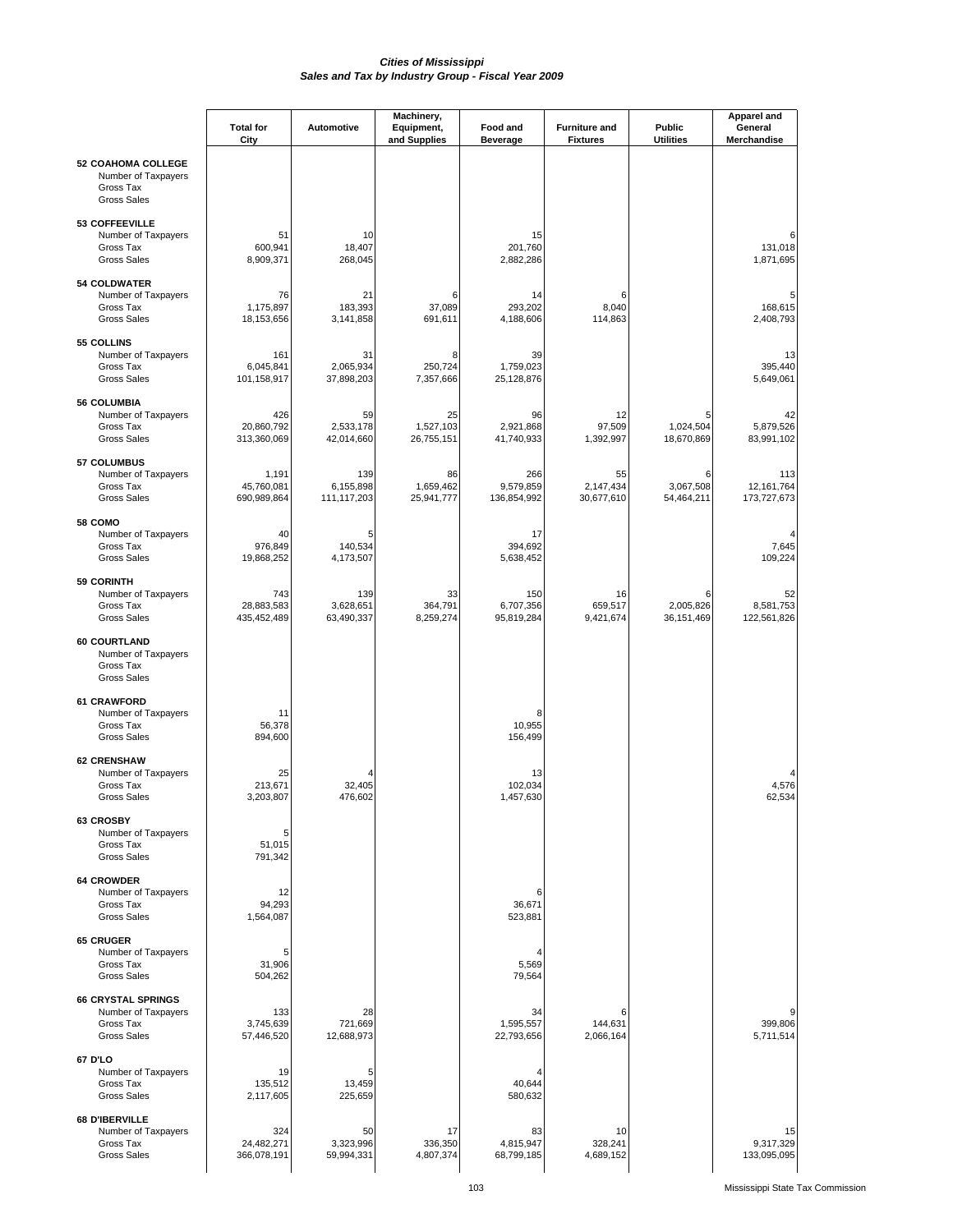| <b>Lumber</b> and<br><b>Building</b><br><b>Materials</b> | <b>Miscellaneous</b><br>Retail | Miscellaneous<br><b>Services</b> | Wholesale | Contracting                | Recreation             | Total<br>Retail                    | Note: Figures include audits and<br>adjustments from prior years.                   |
|----------------------------------------------------------|--------------------------------|----------------------------------|-----------|----------------------------|------------------------|------------------------------------|-------------------------------------------------------------------------------------|
|                                                          |                                |                                  |           |                            |                        |                                    | <b>52 COAHOMA COLLEGE</b><br>Number of Taxpayers<br>Gross Tax<br><b>Gross Sales</b> |
|                                                          | 10<br>34,877<br>498,254        |                                  |           |                            |                        | 51<br>600,941<br>8,909,371         | 53 COFFEEVILLE<br>Number of Taxpayers<br>Gross Tax<br><b>Gross Sales</b>            |
| 48,852<br>697,897                                        | 13<br>112,104<br>1,601,497     |                                  |           |                            |                        | 76<br>1,175,897<br>18,153,656      | <b>54 COLDWATER</b><br>Number of Taxpayers<br>Gross Tax<br><b>Gross Sales</b>       |
| 8<br>150,035<br>2,143,360                                | 48<br>624,533<br>8,934,527     | 5<br>196,842<br>2,812,039        |           | 5<br>76,310<br>1,090,146   |                        | 161<br>6,045,841<br>101,158,917    | 55 COLLINS<br>Number of Taxpayers<br>Gross Tax<br><b>Gross Sales</b>                |
| 21<br>1,279,286<br>18,275,502                            | 104<br>1,197,706<br>17,549,862 | 40<br>4,202,455<br>60,095,674    |           | 17<br>166,463<br>2,427,758 | 5<br>31,189<br>445,556 | 426<br>20,860,792<br>313,360,069   | <b>56 COLUMBIA</b><br>Number of Taxpayers<br>Gross Tax<br><b>Gross Sales</b>        |
| 85<br>4,413,114<br>63,044,426                            | 297<br>3,732,452<br>53,324,070 | 75<br>2,417,102<br>34,537,301    |           | 66<br>285,262<br>5,297,427 |                        | 1,191<br>45,760,081<br>690,989,864 | 57 COLUMBUS<br>Number of Taxpayers<br>Gross Tax<br><b>Gross Sales</b>               |
|                                                          | 10<br>34,631<br>494,732        |                                  |           |                            |                        | 40<br>976,849<br>19,868,252        | 58 COMO<br>Number of Taxpayers<br>Gross Tax<br><b>Gross Sales</b>                   |
| 40<br>3,242,695<br>46,324,177                            | 224<br>2,381,183<br>34,208,908 | 49<br>877,154<br>12,530,764      |           | 30<br>214,606<br>3,541,284 |                        | 741<br>28,848,029<br>434,944,581   | <b>59 CORINTH</b><br>Number of Taxpayers<br>Gross Tax<br><b>Gross Sales</b>         |
|                                                          |                                |                                  |           |                            |                        |                                    | 60 COURTLAND<br>Number of Taxpayers<br>Gross Tax<br><b>Gross Sales</b>              |
|                                                          |                                |                                  |           |                            |                        | 11<br>56,378<br>894,600            | 61 CRAWFORD<br>Number of Taxpayers<br>Gross Tax<br><b>Gross Sales</b>               |
|                                                          |                                |                                  |           |                            |                        | 25<br>213,671<br>3,203,807         | <b>62 CRENSHAW</b><br>Number of Taxpayers<br>Gross Tax<br><b>Gross Sales</b>        |
|                                                          |                                |                                  |           |                            |                        | 5<br>51,015<br>791,342             | 63 CROSBY<br>Number of Taxpayers<br>Gross Tax<br><b>Gross Sales</b>                 |
|                                                          |                                |                                  |           |                            |                        | 12<br>94,293<br>1,564,087          | <b>64 CROWDER</b><br>Number of Taxpayers<br>Gross Tax<br><b>Gross Sales</b>         |
|                                                          |                                |                                  |           |                            |                        | 5<br>31,906<br>504,262             | <b>65 CRUGER</b><br>Number of Taxpayers<br>Gross Tax<br><b>Gross Sales</b>          |
| 39,842<br>569,172                                        | 33<br>247,486<br>3,535,515     | 8<br>185,172<br>2,645,312        |           | 4<br>3,445<br>74,700       |                        | 133<br>3,745,639<br>57,446,520     | <b>66 CRYSTAL SPRINGS</b><br>Number of Taxpayers<br>Gross Tax<br><b>Gross Sales</b> |
|                                                          |                                |                                  |           |                            |                        | 19<br>135,512<br>2,117,605         | 67 D'LO<br>Number of Taxpayers<br>Gross Tax<br><b>Gross Sales</b>                   |
| 19<br>2,823,422<br>40,334,573                            | 79<br>1,257,195<br>17,963,414  | 20<br>779,728<br>11,138,964      |           | 26<br>116,450<br>2,235,509 |                        | 324<br>24,482,271<br>366,078,191   | 68 D'IBERVILLE<br>Number of Taxpayers<br>Gross Tax<br><b>Gross Sales</b>            |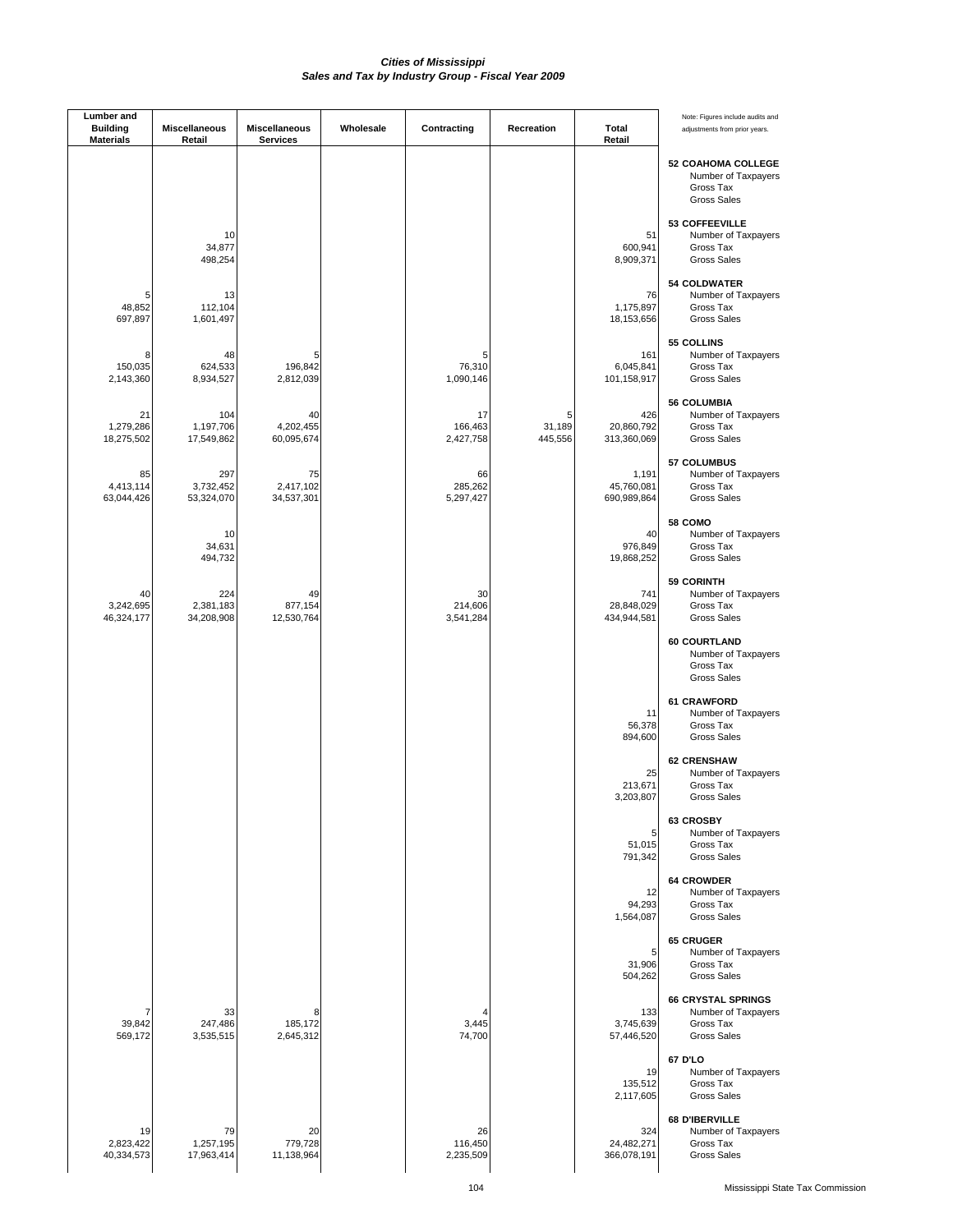|                                                                                     | <b>Total for</b>               | Automotive                             | Machinery,<br>Equipment, | Food and                      | <b>Furniture and</b>   | <b>Public</b>    | <b>Apparel and</b><br>General |
|-------------------------------------------------------------------------------------|--------------------------------|----------------------------------------|--------------------------|-------------------------------|------------------------|------------------|-------------------------------|
| <b>69 DECATUR</b>                                                                   | City                           |                                        | and Supplies             | <b>Beverage</b>               | <b>Fixtures</b>        | <b>Utilities</b> | Merchandise                   |
| Number of Taxpayers<br>Gross Tax<br><b>Gross Sales</b>                              | 45<br>704,343<br>10,439,111    | 6<br>62,939<br>930,393                 | 19,343<br>276,334        | 11<br>296,931<br>4,241,868    |                        |                  | 100,025<br>1,428,933          |
| 70 DEKALB<br>Number of Taxpayers<br>Gross Tax<br><b>Gross Sales</b>                 | 65<br>1,398,880<br>22,079,996  | 14<br>248,048<br>4,553,722             | 5<br>27,194<br>635,556   | 19<br>591,709<br>8,452,983    |                        |                  | 247,060<br>3,529,437          |
| 71 DERMA<br>Number of Taxpayers<br>Gross Tax<br><b>Gross Sales</b>                  | 34<br>253,565<br>4,244,394     | $\overline{7}$<br>163,720<br>2,680,679 |                          | 4<br>11,700<br>167,153        |                        |                  |                               |
| <b>72 DODDSVILLE</b><br>Number of Taxpayers<br>Gross Tax<br><b>Gross Sales</b>      |                                |                                        |                          |                               |                        |                  |                               |
| 73 DREW<br>Number of Taxpayers<br>Gross Tax<br><b>Gross Sales</b>                   | 46<br>710,629<br>10,922,604    | 8<br>70,006<br>1,233,044               |                          | 17<br>292,648<br>4,180,689    |                        |                  | 91,021<br>1,300,307           |
| <b>74 DUCK HILL</b><br>Number of Taxpayers<br>Gross Tax<br><b>Gross Sales</b>       | 21<br>160,697<br>2,622,840     |                                        |                          | 5<br>51,934<br>741,922        |                        |                  |                               |
| <b>75 DUMAS</b><br>Number of Taxpayers<br>Gross Tax<br><b>Gross Sales</b>           |                                |                                        |                          |                               |                        |                  |                               |
| <b>76 DUNCAN</b><br>Number of Taxpayers<br>Gross Tax<br><b>Gross Sales</b>          | 11<br>28,585<br>482,532        |                                        |                          | 7<br>813<br>11,621            |                        |                  |                               |
| 77 DURANT<br>Number of Taxpayers<br>Gross Tax<br><b>Gross Sales</b>                 | 73<br>1,701,334<br>26,422,889  | 17<br>296,230<br>5,088,601             |                          | 13<br>367,588<br>5,251,251    |                        |                  | 6<br>259,025<br>3,700,359     |
| <b>78 EAST MS COLLEGE</b><br>Number of Taxpayers<br>Gross Tax<br><b>Gross Sales</b> |                                |                                        |                          |                               |                        |                  |                               |
| 79 ECRU<br>Number of Taxpayers<br>Gross Tax<br><b>Gross Sales</b>                   | 50<br>684,321<br>10,318,218    | 24,945<br>481,156                      |                          | 13<br>345,908<br>4,941,541    | 5<br>18,255<br>260,788 |                  |                               |
| 80 EDEN<br>Number of Taxpayers<br>Gross Tax<br><b>Gross Sales</b>                   |                                |                                        |                          |                               |                        |                  |                               |
| <b>81 EDWARDS</b><br>Number of Taxpayers<br>Gross Tax<br><b>Gross Sales</b>         | 26<br>336,298<br>5,160,529     | 14,904<br>212,926                      |                          | 11<br>150,142<br>2,144,895    |                        |                  |                               |
| <b>82 ELLISVILLE</b><br>Number of Taxpayers<br>Gross Tax<br><b>Gross Sales</b>      | 158<br>4,489,278<br>66,499,121 | 30<br>365,923<br>5,403,032             | 632,051<br>9,322,826     | 39<br>1,533,616<br>21,908,788 |                        |                  | 13<br>447,991<br>6,399,744    |
| <b>83 ENTERPRISE</b><br>Number of Taxpayers<br>Gross Tax<br><b>Gross Sales</b>      | 21<br>275,720<br>4,188,847     |                                        |                          | 7<br>49,801<br>711,444        |                        |                  | 123,671<br>1,766,732          |
| 84 ETHEL<br>Number of Taxpayers<br>Gross Tax<br><b>Gross Sales</b>                  | 11<br>102,472<br>1,666,041     |                                        |                          |                               |                        |                  |                               |
| 85 EUPORA<br>Number of Taxpayers<br>Gross Tax<br><b>Gross Sales</b>                 | 103<br>2,036,305<br>30,868,740 | 21<br>191,798<br>2,933,918             |                          | 21<br>762,904<br>10,898,628   |                        |                  | 10<br>317,214<br>4,531,629    |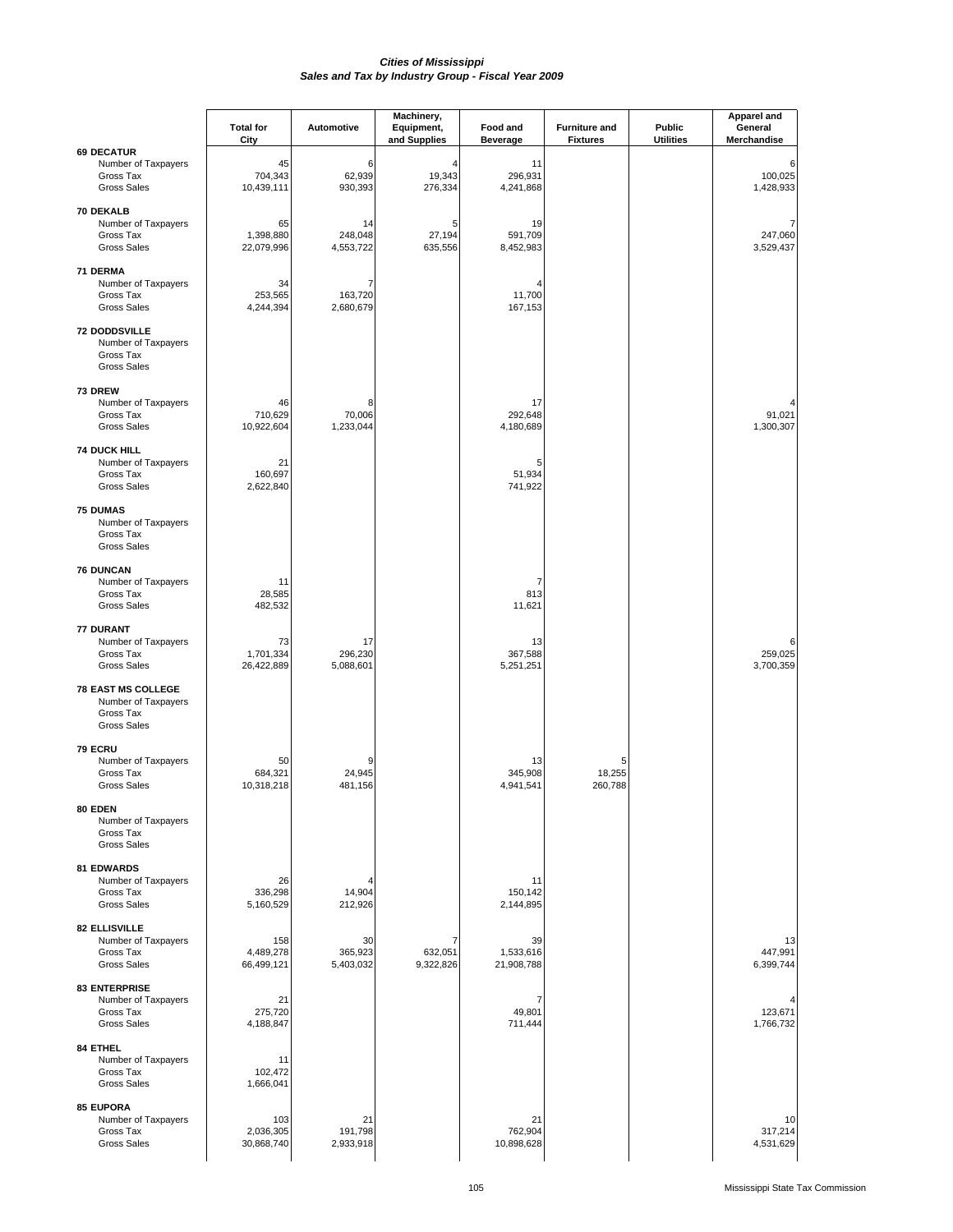| Lumber and<br><b>Building</b><br><b>Materials</b> | Miscellaneous<br>Retail    | <b>Miscellaneous</b><br><b>Services</b> | Wholesale | Contracting            | Recreation | <b>Total</b><br>Retail         | Note: Figures include audits and<br>adjustments from prior years.                   |
|---------------------------------------------------|----------------------------|-----------------------------------------|-----------|------------------------|------------|--------------------------------|-------------------------------------------------------------------------------------|
| 97,152<br>1,387,888                               | 9<br>13,534<br>193,351     |                                         |           |                        |            | 45<br>704,343<br>10,439,111    | <b>69 DECATUR</b><br>Number of Taxpayers<br>Gross Tax<br><b>Gross Sales</b>         |
| 5<br>5,313<br>75,907                              | 10<br>40,467<br>594,131    |                                         |           |                        |            | 65<br>1,398,880<br>22,079,996  | 70 DEKALB<br>Number of Taxpayers<br>Gross Tax<br><b>Gross Sales</b>                 |
|                                                   | 15<br>10,555<br>151,287    |                                         |           |                        |            | 34<br>253,565<br>4,244,394     | 71 DERMA<br>Number of Taxpayers<br>Gross Tax<br><b>Gross Sales</b>                  |
|                                                   |                            |                                         |           |                        |            |                                | <b>72 DODDSVILLE</b><br>Number of Taxpayers<br>Gross Tax<br><b>Gross Sales</b>      |
| 22,451<br>320,736                                 | 9<br>61,100<br>872,869     |                                         |           |                        |            | 46<br>710,629<br>10,922,604    | 73 DREW<br>Number of Taxpayers<br>Gross Tax<br><b>Gross Sales</b>                   |
|                                                   | 7<br>3,773<br>53,905       |                                         |           |                        |            | 21<br>160,697<br>2,622,840     | <b>74 DUCK HILL</b><br>Number of Taxpayers<br>Gross Tax<br>Gross Sales              |
|                                                   |                            |                                         |           |                        |            |                                | <b>75 DUMAS</b><br>Number of Taxpayers<br>Gross Tax<br><b>Gross Sales</b>           |
|                                                   |                            |                                         |           |                        |            | 11<br>28,585<br>482,532        | <b>76 DUNCAN</b><br>Number of Taxpayers<br>Gross Tax<br>Gross Sales                 |
| 5<br>127,051<br>1,815,021                         | 21<br>251,291<br>3,589,881 |                                         |           |                        |            | 73<br>1,701,334<br>26,422,889  | 77 DURANT<br>Number of Taxpayers<br>Gross Tax<br><b>Gross Sales</b>                 |
|                                                   |                            |                                         |           |                        |            |                                | <b>78 EAST MS COLLEGE</b><br>Number of Taxpayers<br>Gross Tax<br><b>Gross Sales</b> |
|                                                   | 12<br>39,284<br>561,204    |                                         |           |                        |            | 50<br>684,321<br>10,318,218    | 79 ECRU<br>Number of Taxpayers<br>Gross Tax<br>Gross Sales                          |
|                                                   |                            |                                         |           |                        |            |                                | 80 EDEN<br>Number of Taxpayers<br>Gross Tax<br><b>Gross Sales</b>                   |
|                                                   | 5<br>8,502<br>121,458      |                                         |           |                        |            | 26<br>336,298<br>5,160,529     | 81 EDWARDS<br>Number of Taxpayers<br>Gross Tax<br><b>Gross Sales</b>                |
| 6<br>196,743<br>2,810,613                         | 41<br>307,118<br>4,830,460 | 8<br>635,983<br>9,085,470               |           | 7<br>5,586<br>79,804   |            | 158<br>4,489,278<br>66,499,121 | <b>82 ELLISVILLE</b><br>Number of Taxpayers<br>Gross Tax<br><b>Gross Sales</b>      |
|                                                   | 5<br>2,031<br>29,015       |                                         |           |                        |            | 21<br>275,720<br>4,188,847     | <b>83 ENTERPRISE</b><br>Number of Taxpayers<br>Gross Tax<br><b>Gross Sales</b>      |
|                                                   |                            |                                         |           |                        |            | 11<br>102,472<br>1,666,041     | 84 ETHEL<br>Number of Taxpayers<br>Gross Tax<br><b>Gross Sales</b>                  |
| 5<br>63,846<br>912,091                            | 31<br>197,931<br>2,833,479 | 5<br>98,095<br>1,401,365                |           | 4<br>45,075<br>643,936 |            | 103<br>2,036,305<br>30,868,740 | 85 EUPORA<br>Number of Taxpayers<br>Gross Tax<br><b>Gross Sales</b>                 |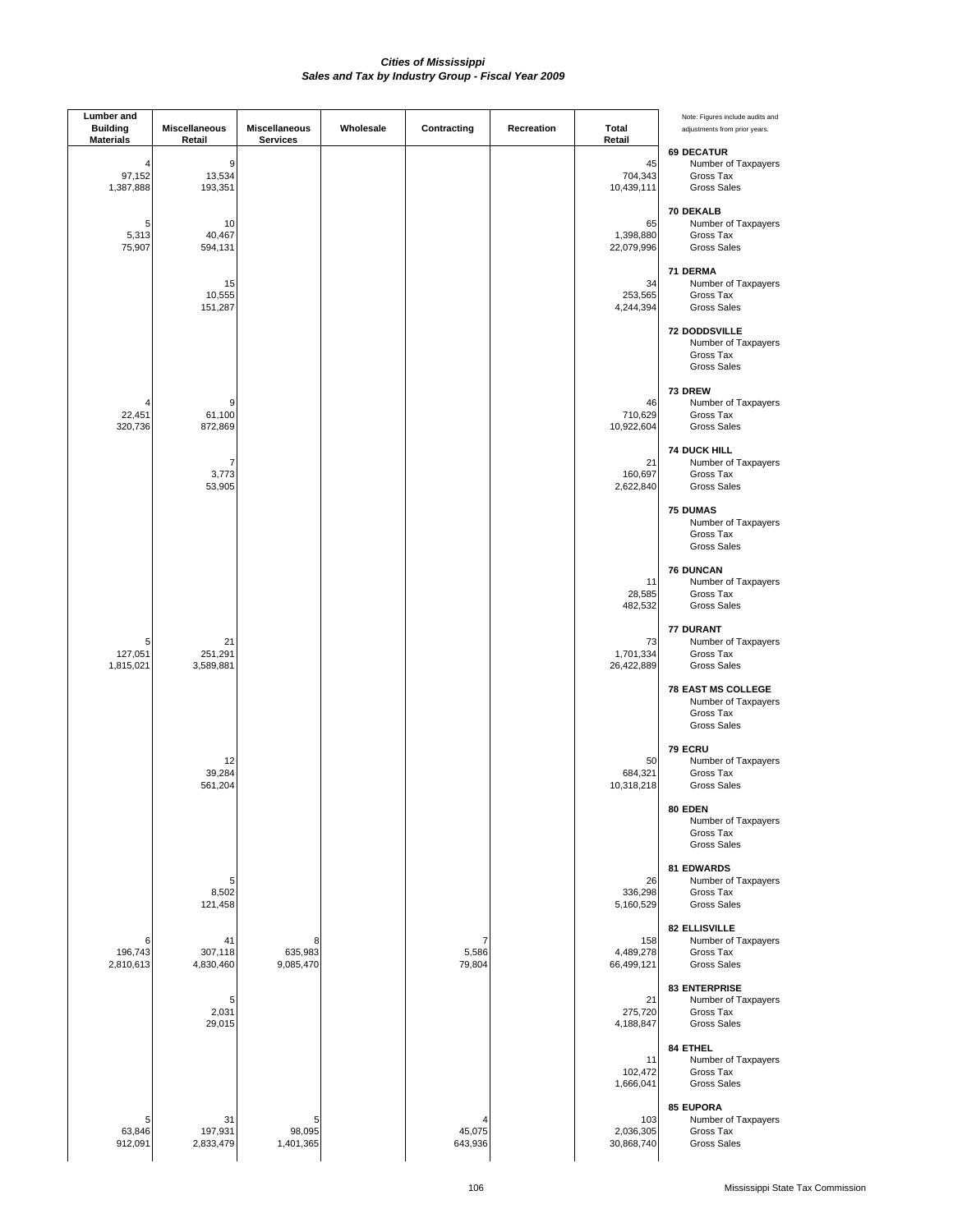|                                                                                  | <b>Total for</b><br>City         | Automotive                    | Machinery,<br>Equipment,<br>and Supplies | Food and<br><b>Beverage</b>     | <b>Furniture and</b><br><b>Fixtures</b> | Public<br><b>Utilities</b>   | Apparel and<br>General<br>Merchandise |
|----------------------------------------------------------------------------------|----------------------------------|-------------------------------|------------------------------------------|---------------------------------|-----------------------------------------|------------------------------|---------------------------------------|
| <b>86 FALCON</b><br>Number of Taxpayers<br>Gross Tax<br><b>Gross Sales</b>       | 8,837<br>137,094                 |                               |                                          |                                 |                                         |                              |                                       |
| <b>87 FARMINGTON</b><br>Number of Taxpayers<br>Gross Tax<br><b>Gross Sales</b>   | 34<br>408,019<br>6,440,961       | 14<br>89,608<br>1,523,668     | 6<br>89,905<br>1,284,355                 |                                 |                                         |                              |                                       |
| <b>88 FAULKNER</b><br>Number of Taxpayers<br>Gross Tax<br><b>Gross Sales</b>     | 15<br>233,203<br>3,758,803       |                               |                                          | 4<br>11,568<br>165,270          |                                         |                              |                                       |
| <b>89 FAYETTE</b><br>Number of Taxpayers<br>Gross Tax<br><b>Gross Sales</b>      | 61<br>1,000,809<br>14,991,105    | 10<br>22,364<br>319,489       |                                          | 28<br>551,260<br>7,875,140      |                                         |                              |                                       |
| 90 FLORA<br>Number of Taxpayers<br>Gross Tax<br><b>Gross Sales</b>               | 88<br>1,698,465<br>26,768,830    | 11<br>201,339<br>4,373,909    |                                          | 21<br>760,639<br>10,866,264     |                                         |                              | 242,393<br>3,462,764                  |
| 91 FLORENCE<br>Number of Taxpayers<br>Gross Tax<br><b>Gross Sales</b>            | 139<br>3,247,287<br>50,038,599   | 33<br>683,740<br>11,460,727   | 13<br>246,656<br>3,956,592               | 20<br>1,171,066<br>16,729,509   |                                         |                              | 147,181<br>2,102,586                  |
| 92 FLOWOOD<br>Number of Taxpayers<br>Gross Tax<br><b>Gross Sales</b>             | 689<br>48,553,291<br>718,709,759 | 85<br>4,820,524<br>80,871,249 | 67<br>2,018,795<br>30,401,238            | 115<br>7,951,991<br>113,599,770 | 24<br>3,320,892<br>47,441,280           | 5<br>2,030,995<br>38,241,151 | 77<br>16,550,453<br>236,402,226       |
| 93 FORREST<br>Number of Taxpayers<br>Gross Tax<br><b>Gross Sales</b>             | 267<br>10,876,184<br>167,023,218 | 52<br>2,057,536<br>36,377,543 | 21<br>229,049<br>4,106,260               | 63<br>2,464,560<br>35,207,966   | 5<br>93,079<br>1,329,698                |                              | 35<br>3,833,134<br>54,758,686         |
| 94 FRENCH CAMP<br>Number of Taxpayers<br>Gross Tax<br><b>Gross Sales</b>         | 98,311<br>1,463,518              |                               |                                          |                                 |                                         |                              |                                       |
| <b>95 FRIARS POINT</b><br>Number of Taxpayers<br>Gross Tax<br><b>Gross Sales</b> | 16<br>132,122<br>2,118,923       | 5,142<br>73,468               |                                          | 6<br>49,240<br>703,439          |                                         |                              |                                       |
| 96 FULTON<br>Number of Taxpayers<br>Gross Tax<br><b>Gross Sales</b>              | 183<br>6,558,460<br>100,482,742  | 38<br>776,735<br>13,618,605   | 10<br>44,661<br>1,225,694                | 32<br>1,084,650<br>15,494,988   | 6<br>113,330<br>1,619,001               | 600,176<br>12,203,193        | 14<br>3,066,676<br>43,809,616         |
| 97 GALLMAN<br>Number of Taxpayers<br>Gross Tax<br><b>Gross Sales</b>             |                                  |                               |                                          |                                 |                                         |                              |                                       |
| 98 GAUTIER<br>Number of Taxpayers<br>Gross Tax<br><b>Gross Sales</b>             | 375<br>14,209,401<br>210,307,044 | 33<br>1,257,046<br>22,139,160 | 12<br>208,967<br>2,985,250               | 84<br>3,451,893<br>49,312,713   | 5<br>26,531<br>379,017                  |                              | 36<br>2,594,959<br>37,060,869         |
| 99 GEORGETOWN<br>Number of Taxpayers<br>Gross Tax<br><b>Gross Sales</b>          | 13<br>172,438<br>2,619,862       |                               |                                          | 8<br>120,389<br>1,719,842       |                                         |                              |                                       |
| 100 GLEN<br>Number of Taxpayers<br>Gross Tax<br><b>Gross Sales</b>               | 16<br>109,753<br>1,656,325       | 6<br>43,250<br>619,514        |                                          |                                 |                                         |                              |                                       |
| 101 GLENDORA<br>Number of Taxpayers<br>Gross Tax<br><b>Gross Sales</b>           | 31,121<br>503,904                |                               |                                          | 5<br>3,072<br>43,894            |                                         |                              |                                       |
| 102 GLOSTER<br>Number of Taxpayers<br>Gross Tax<br><b>Gross Sales</b>            | 50<br>735,351<br>11,095,424      | 6<br>93,804<br>1,486,999      |                                          | 13<br>232,154<br>3,316,489      |                                         |                              | 5<br>159,655<br>2,280,796             |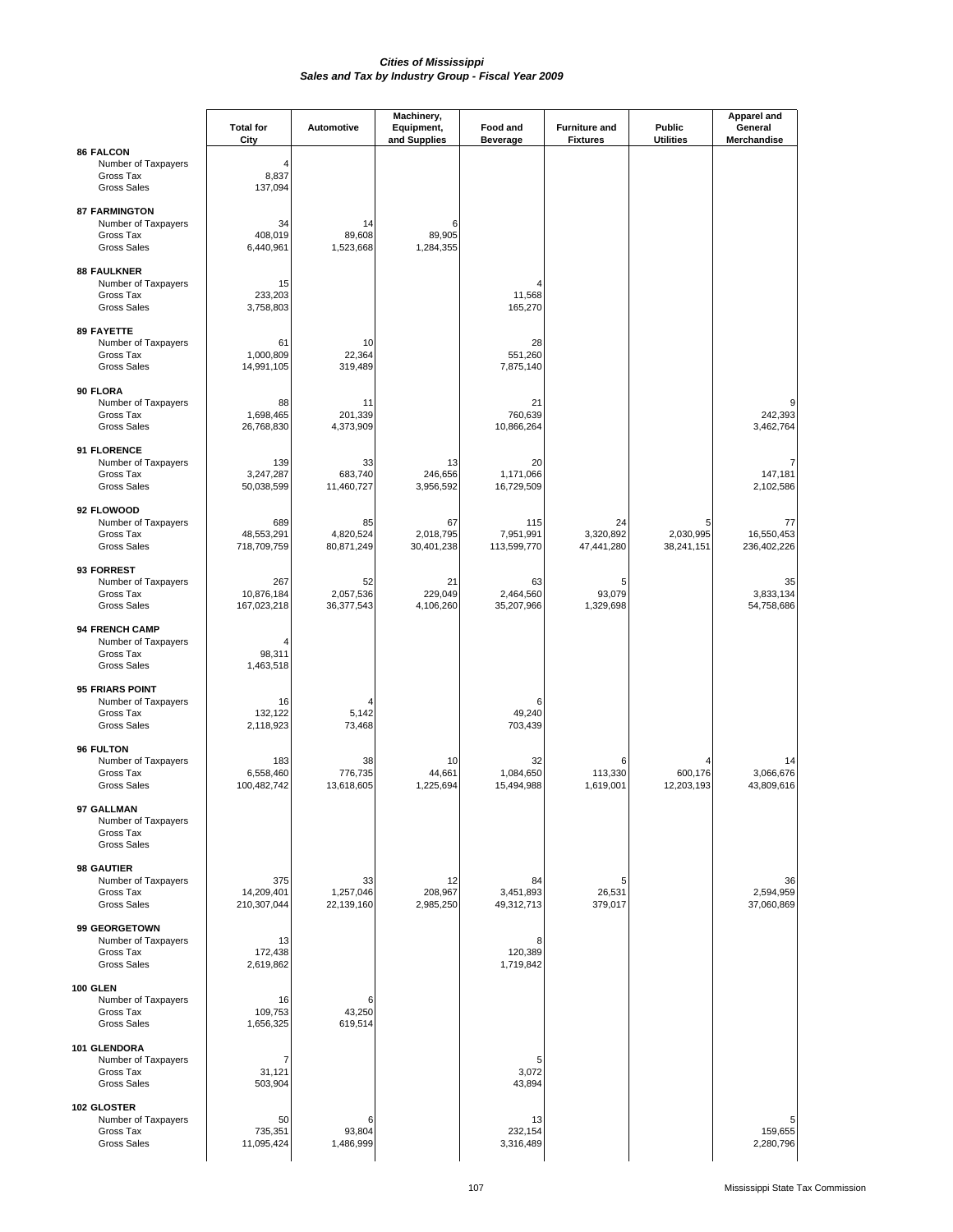| <b>Lumber</b> and<br><b>Building</b><br><b>Materials</b> | <b>Miscellaneous</b><br>Retail | <b>Miscellaneous</b><br><b>Services</b> | Wholesale | Contracting                | Recreation           | <b>Total</b><br>Retail           | Note: Figures include audits and<br>adjustments from prior years.              |
|----------------------------------------------------------|--------------------------------|-----------------------------------------|-----------|----------------------------|----------------------|----------------------------------|--------------------------------------------------------------------------------|
|                                                          |                                |                                         |           |                            |                      | 4<br>8,837<br>137,094            | <b>86 FALCON</b><br>Number of Taxpayers<br>Gross Tax<br><b>Gross Sales</b>     |
| 27,197<br>388,540                                        |                                |                                         |           |                            |                      | 34<br>408,019<br>6,440,961       | <b>87 FARMINGTON</b><br>Number of Taxpayers<br>Gross Tax<br><b>Gross Sales</b> |
|                                                          |                                |                                         |           | 6,050<br>86,429            |                      | 15<br>233,203<br>3,758,803       | <b>88 FAULKNER</b><br>Number of Taxpayers<br>Gross Tax<br><b>Gross Sales</b>   |
|                                                          | 14<br>28,326<br>404,663        |                                         |           |                            |                      | 61<br>1,000,809<br>14,991,105    | <b>89 FAYETTE</b><br>Number of Taxpayers<br>Gross Tax<br><b>Gross Sales</b>    |
| 6<br>39,755<br>567,928                                   | 28<br>95,918<br>1,370,268      | 5<br>153,962<br>2,199,464               |           |                            |                      | 88<br>1,698,465<br>26,768,830    | 90 FLORA<br>Number of Taxpayers<br>Gross Tax<br><b>Gross Sales</b>             |
| 15<br>149,145<br>2,130,641                               | 34<br>155,386<br>2,219,810     | 5<br>288,430<br>4,120,435               |           | 6<br>34,048<br>486,405     |                      | 139<br>3,247,287<br>50,038,599   | 91 FLORENCE<br>Number of Taxpayers<br>Gross Tax<br><b>Gross Sales</b>          |
| 39<br>3,875,186<br>55,359,755                            | 193<br>5,821,834<br>83,172,727 | 45<br>1,526,382<br>21,809,128           |           | 35<br>465,171<br>8,967,470 | 171,063<br>2,443,761 | 689<br>48,553,291<br>718,709,759 | 92 FLOWOOD<br>Number of Taxpayers<br>Gross Tax<br><b>Gross Sales</b>           |
| 14<br>496,738<br>7,096,263                               | 53<br>462,631<br>6,850,021     | 14<br>504,310<br>7,204,425              |           | 8<br>42,311<br>818,310     |                      | 267<br>10,876,184<br>167,023,218 | 93 FOREST<br>Number of Taxpayers<br>Gross Tax<br><b>Gross Sales</b>            |
|                                                          |                                |                                         |           |                            |                      | 4<br>98,311<br>1,463,518         | 94 FRENCH CAMP<br>Number of Taxpayers<br>Gross Tax<br><b>Gross Sales</b>       |
|                                                          |                                |                                         |           |                            |                      | 16<br>132,122<br>2,118,923       | 95 FRIARS POINT<br>Number of Taxpayers<br>Gross Tax<br><b>Gross Sales</b>      |
| 12<br>316,515<br>4,521,639                               | 47<br>296,551<br>4,287,671     | 13<br>227,179<br>3,245,423              |           | 5<br>17,735<br>253,367     |                      | 183<br>6,558,460<br>100,482,742  | 96 FULTON<br>Number of Taxpayers<br>Gross Tax<br><b>Gross Sales</b>            |
|                                                          |                                |                                         |           |                            |                      | 4<br>8,857<br>142,783            | 97 GATTMAN<br>Number of Taxpayers<br>Gross Tax<br><b>Gross Sales</b>           |
| 19<br>2,825,574<br>40,365,303                            | 127<br>1,730,012<br>24,715,133 | 23<br>665,760<br>9,510,855              |           | 30<br>299,180<br>4,276,866 | 70,313<br>1,004,479  | 374<br>14,159,469<br>209,593,729 | 98 GAUTIER<br>Number of Taxpayers<br>Gross Tax<br><b>Gross Sales</b>           |
|                                                          |                                |                                         |           |                            |                      | 13<br>172,438<br>2,619,862       | 99 GEORGETOWN<br>Number of Taxpayers<br>Gross Tax<br><b>Gross Sales</b>        |
|                                                          | 4<br>595<br>8,499              |                                         |           |                            |                      | 16<br>109,753<br>1,656,325       | 100 GLEN<br>Number of Taxpayers<br>Gross Tax<br><b>Gross Sales</b>             |
|                                                          |                                |                                         |           |                            |                      | 7<br>31,121<br>503,904           | 101 GLENDORA<br>Number of Taxpayers<br>Gross Tax<br><b>Gross Sales</b>         |
|                                                          | 14<br>23,008<br>342,839        | 76,017<br>1,085,969                     |           |                            |                      | 50<br>735,351<br>11,095,424      | 102 GLOSTER<br>Number of Taxpayers<br>Gross Tax<br>Gross Sales                 |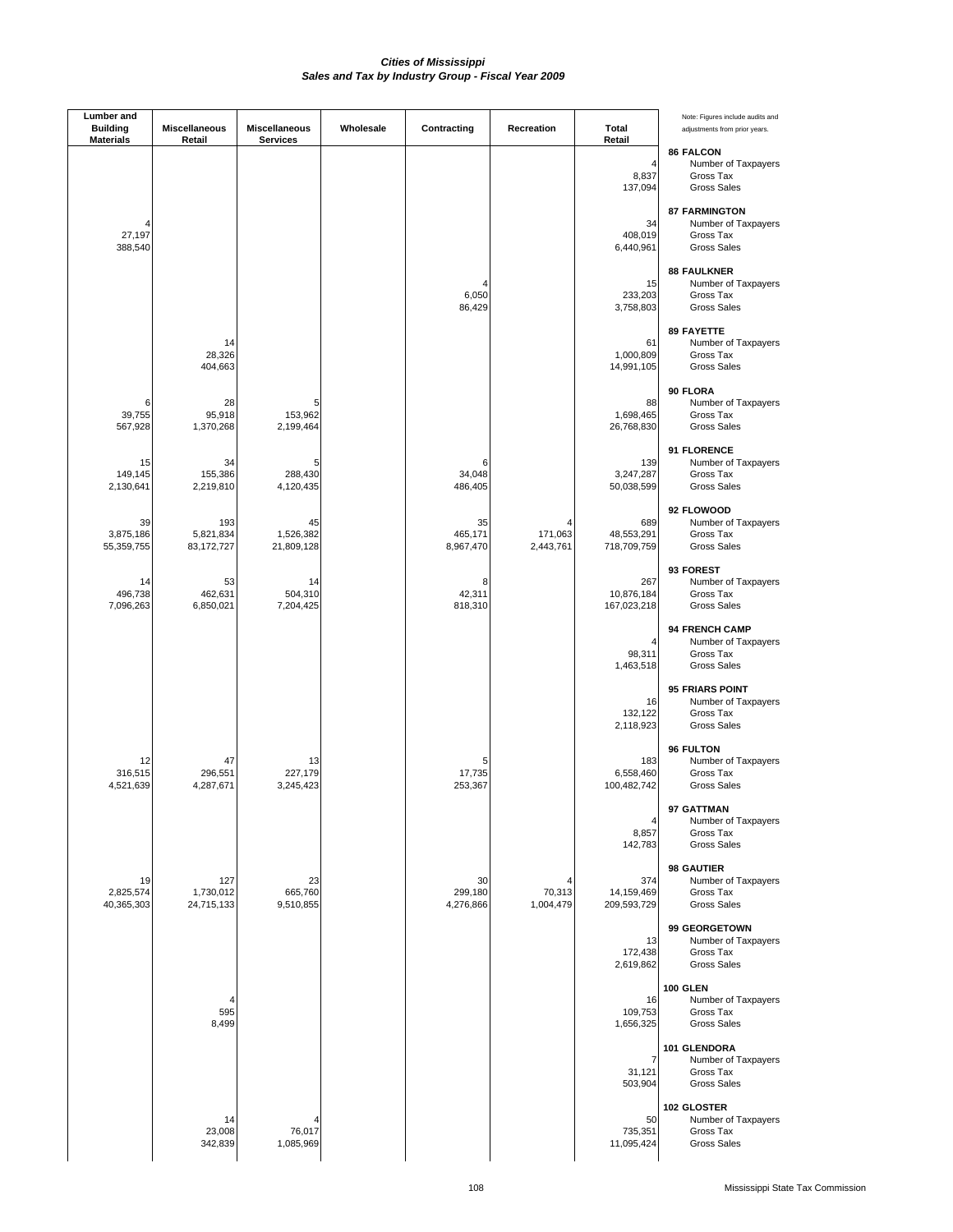|                                                                                      | <b>Total for</b><br>City              | Automotive                       | Machinery,<br>Equipment,<br>and Supplies | Food and<br><b>Beverage</b>      | <b>Furniture and</b><br><b>Fixtures</b> | Public<br><b>Utilities</b>      | Apparel and<br>General<br>Merchandise |
|--------------------------------------------------------------------------------------|---------------------------------------|----------------------------------|------------------------------------------|----------------------------------|-----------------------------------------|---------------------------------|---------------------------------------|
| 103 GOLDEN<br>Number of Taxpayers<br>Gross Tax<br><b>Gross Sales</b>                 | 18<br>368,363<br>5,577,676            | 5<br>65,782<br>1,103,429         |                                          |                                  |                                         |                                 |                                       |
| 104 GOODMAN<br>Number of Taxpayers<br>Gross Tax<br><b>Gross Sales</b>                | 19<br>243,845<br>3,633,773            |                                  |                                          | 11<br>151,540<br>2,164,864       |                                         |                                 |                                       |
| <b>105 GREENVILLE</b><br>Number of Taxpayers<br>Gross Tax<br><b>Gross Sales</b>      | 1,032<br>34,116,190<br>516,703,697    | 160<br>4,185,828<br>73,538,503   | 69<br>908,554<br>15,137,620              | 250<br>7,460,515<br>106,578,689  | 36<br>768,222<br>10,974,596             | 3,005,408<br>55,980,778         | 88<br>9,344,610<br>133,486,671        |
| <b>106 GREENWOOD</b><br>Number of Taxpayers<br>Gross Tax<br><b>Gross Sales</b>       | 679<br>23,097,143<br>367,429,113      | 107<br>3,731,430<br>65,311,491   | 40<br>1,658,471<br>38,665,810            | 160<br>5,101,853<br>72,883,550   | 16<br>443,842<br>6,340,595              | 1,882,790<br>35,217,238         | 65<br>5,853,663<br>83,623,534         |
| 107 GRENADA<br>Number of Taxpayers<br>Gross Tax<br><b>Gross Sales</b>                | 552<br>20,706,831<br>322,065,522      | 99<br>3,998,091<br>75,471,833    | 33<br>443,534<br>7,696,210               | 118<br>4,991,465<br>71,306,582   | 17<br>279,540<br>3,993,425              |                                 | 56<br>5,975,284<br>85,359,648         |
| 108 GULFPORT<br>Number of Taxpayers<br>Gross Tax<br><b>Gross Sales</b>               | 2,034<br>111,632,379<br>1,674,506,096 | 270<br>13,372,491<br>235,885,330 | 119<br>5,800,854<br>84,365,660           | 380<br>19,989,417<br>285,562,817 | 78<br>5,071,300<br>72,447,072           | 10<br>6,912,749<br>127,917,055  | 181<br>27,382,247<br>391,150,515      |
| <b>109 GUNNISON</b><br>Number of Taxpayers<br>Gross Tax<br><b>Gross Sales</b>        | 10<br>43,357<br>662,217               |                                  |                                          | 8<br>17,317<br>247,387           |                                         |                                 |                                       |
| 110 GUNTOWN<br>Number of Taxpayers<br>Gross Tax<br><b>Gross Sales</b>                | 51<br>821,413<br>12,628,701           | 10<br>60,418<br>984,840          |                                          | 15<br>445,983<br>6,371,184       |                                         |                                 |                                       |
| <b>111 HATLEY</b><br>Number of Taxpayers<br>Gross Tax<br><b>Gross Sales</b>          | 6<br>44,668<br>730,093                |                                  |                                          |                                  |                                         |                                 |                                       |
| <b>112 HATTIESBURG</b><br>Number of Taxpayers<br>Gross Tax<br><b>Gross Sales</b>     | 1,968<br>113,327,051<br>1,722,056,467 | 246<br>13,958,707<br>250,486,747 | 113<br>5,018,755<br>85,474,947           | 475<br>21,416,938<br>305,955,954 | 66<br>4,105,877<br>58,655,337           | 8<br>6,861,111<br>130, 123, 150 | 226<br>32,739,501<br>467,698,233      |
| <b>113 HAZLEHURST</b><br>Number of Taxpayers<br>Gross Tax<br><b>Gross Sales</b>      | 152<br>6,219,978<br>91,387,755        | 25<br>388.693<br>5,757,422       | 10<br>39,095<br>891,253                  | 47<br>1,476,158<br>21,087,958    | 184,761<br>2,639,451                    |                                 | 13<br>3,032,607<br>43,318,330         |
| 114 HEIDELBERG<br>Number of Taxpayers<br>Gross Tax<br><b>Gross Sales</b>             | 47<br>2,439,380<br>38,183,927         | 5<br>71,940<br>1,192,018         | 6<br>504,011<br>7,200,163                | 12<br>406,890<br>5,812,719       |                                         |                                 | 7<br>123,003<br>1,757,188             |
| <b>115 HERNANDO</b><br>Number of Taxpayers<br>Gross Tax<br><b>Gross Sales</b>        | 410<br>13,969,854<br>209,294,635      | 46<br>570,796<br>8,462,084       | 31<br>620,780<br>12,625,862              | 76<br>3,647,260<br>52,103,667    | 5<br>79,932<br>1,141,894                | 1,112,339<br>20,551,960         | 19<br>4,786,697<br>68,378,482         |
| 116 HICKORY<br>Number of Taxpayers<br>Gross Tax<br><b>Gross Sales</b>                | 19<br>200,752<br>3,020,985            | 5<br>14,903<br>212,904           |                                          | 5<br>34,459<br>492,279           |                                         |                                 |                                       |
| <b>117 HICKORY FLAT</b><br>Number of Taxpayers<br>Gross Tax<br><b>Gross Sales</b>    | 23<br>221,543<br>3,314,986            | 41,135<br>610,441                |                                          | 10<br>67,354<br>962,204          |                                         |                                 |                                       |
| <b>118 HINDS COMMUNITY</b><br>Number of Taxpayers<br>Gross Tax<br><b>Gross Sales</b> |                                       |                                  |                                          |                                  |                                         |                                 |                                       |
| <b>119 HOLLANDALE</b><br>Number of Taxpayers<br>Gross Tax<br><b>Gross Sales</b>      | 54<br>932,813<br>14,083,458           | 6<br>1,147<br>16,396             |                                          | 22<br>392,547<br>5,607,810       |                                         |                                 | 6<br>147,488<br>2,106,970             |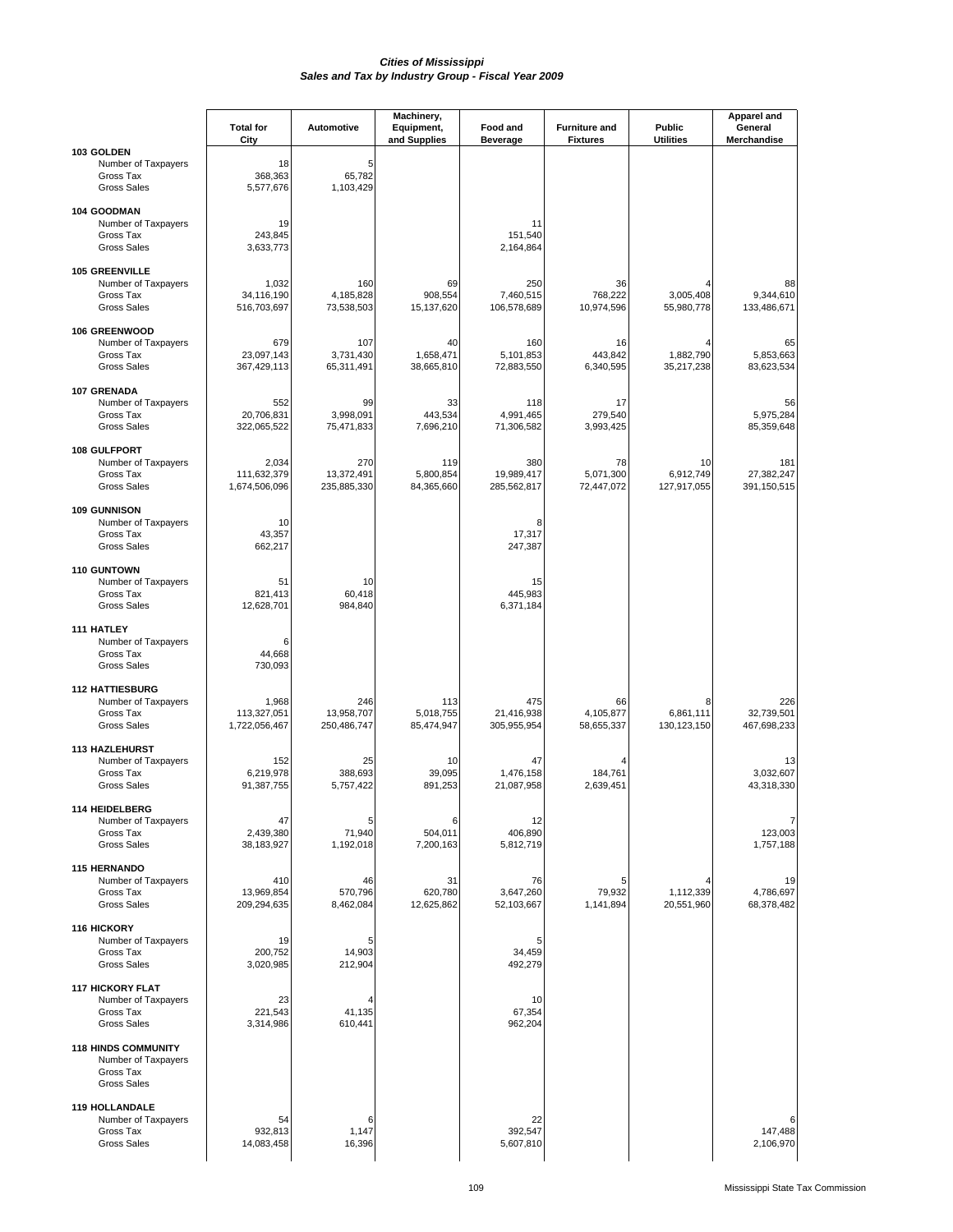| <b>Lumber</b> and<br><b>Building</b> | <b>Miscellaneous</b>             | <b>Miscellaneous</b>           | Wholesale            | Contracting                    | Recreation                 | Total                                 | Note: Figures include audits and<br>adjustments from prior years.                 |
|--------------------------------------|----------------------------------|--------------------------------|----------------------|--------------------------------|----------------------------|---------------------------------------|-----------------------------------------------------------------------------------|
| <b>Materials</b>                     | Retail<br>8<br>58,163<br>830,906 | <b>Services</b>                |                      |                                |                            | Retail<br>18<br>368,363<br>5,577,676  | 103 GOLDEN<br>Number of Taxpayers<br>Gross Tax<br><b>Gross Sales</b>              |
|                                      |                                  |                                |                      |                                |                            | 19<br>243,845<br>3,633,773            | 104 GOODMAN<br>Number of Taxpayers<br>Gross Tax<br><b>Gross Sales</b>             |
| 60<br>2,985,962<br>42,656,561        | 280<br>3,564,670<br>50,942,457   | 57<br>1,702,174<br>24,316,757  |                      | 21<br>156,711<br>2,612,030     | 6<br>21,776<br>311,090     | 1,031<br>34,104,434<br>516,535,756    | <b>105 GREENVILLE</b><br>Number of Taxpayers<br>Gross Tax<br><b>Gross Sales</b>   |
| 27<br>419,115<br>5,987,352           | 192<br>2,388,096<br>36,061,184   | 46<br>1,426,865<br>20,386,005  |                      | 19<br>174,049<br>2,710,011     |                            | 679<br>23,097,143<br>367,429,113      | <b>106 GREENWOOD</b><br>Number of Taxpayers<br>Gross Tax<br><b>Gross Sales</b>    |
| 29<br>1,044,525<br>14,921,774        | 138<br>1,098,117<br>15,687,735   | 34<br>1,285,226<br>18,375,493  |                      | 22<br>124,634<br>2,151,240     | 5<br>9,163<br>130,911      | 552<br>20,706,831<br>322,065,522      | <b>107 GRENADA</b><br>Number of Taxpayers<br>Gross Tax<br><b>Gross Sales</b>      |
| 185<br>11,558,223<br>165, 117, 317   | 489<br>12,838,446<br>184,009,701 | 138<br>6,900,042<br>98,877,862 |                      | 178<br>1,615,331<br>26,440,258 | 4<br>112,286<br>1,604,086  | 2,032<br>111,553,390<br>1,673,377,678 | 108 GULFPORT<br>Number of Taxpayers<br>Gross Tax<br><b>Gross Sales</b>            |
|                                      |                                  |                                |                      |                                |                            | 10<br>43,357<br>662,217               | <b>109 GUNNISON</b><br>Number of Taxpayers<br>Gross Tax<br><b>Gross Sales</b>     |
|                                      | 14<br>14,141<br>202,028          |                                |                      |                                |                            | 51<br>821,413<br>12,628,701           | 110 GUNTOWN<br>Number of Taxpayers<br>Gross Tax<br><b>Gross Sales</b>             |
|                                      |                                  |                                |                      |                                |                            | 6<br>44,668<br>730,093                | <b>111 HATLEY</b><br>Number of Taxpayers<br>Gross Tax<br><b>Gross Sales</b>       |
| 108<br>10,137,698<br>144,824,124     | 483<br>11,915,536<br>175,149,764 | 162<br>5,923,397<br>84,619,882 | 135,726<br>1,938,952 | 69<br>284,372<br>5,280,415     | 8<br>829,427<br>11,848,957 | 1,964<br>113,191,325<br>1,720,117,514 | <b>112 HATTIESBURG</b><br>Number of Taxpayers<br>Gross Tax<br><b>Gross Sales</b>  |
| 121,152<br>1,730,748                 | 31<br>182,199<br>2,602,843       | 12<br>253,884<br>3,626,924     |                      | 71,741<br>1,069,604            |                            | 152<br>6,219,978<br>91,387,755        | <b>113 HAZLEHURST</b><br>Number of Taxpayers<br>Gross Tax<br><b>Gross Sales</b>   |
|                                      | 10<br>25,574<br>365,346          | 6<br>709,413<br>10,134,472     |                      |                                |                            | 47<br>2,439,380<br>38,183,927         | 114 HEIDELBERG<br>Number of Taxpayers<br>Gross Tax<br>Gross Sales                 |
| 39<br>1,181,551<br>16,879,295        | 132<br>1,145,208<br>16,360,107   | 18<br>510,472<br>7,317,186     |                      | 40<br>314,764<br>5,473,381     |                            | 410<br>13,969,804<br>209,293,922      | <b>115 HERNANDO</b><br>Number of Taxpayers<br>Gross Tax<br><b>Gross Sales</b>     |
|                                      |                                  |                                |                      |                                |                            | 19<br>200,752<br>3,020,985            | 116 HICKORY<br>Number of Taxpayers<br>Gross Tax<br><b>Gross Sales</b>             |
|                                      |                                  |                                |                      |                                |                            | 23<br>221,543<br>3,314,986            | <b>117 HICKORY FLAT</b><br>Number of Taxpayers<br>Gross Tax<br><b>Gross Sales</b> |
|                                      |                                  |                                |                      |                                |                            |                                       | <b>118 HINDS COMMUNITY</b><br>Number of Taxpayers<br>Gross Tax<br>Gross Sales     |
|                                      | 8<br>45,213<br>659,888           |                                |                      |                                |                            | 54<br>932,813<br>14,083,458           | <b>119 HOLLANDALE</b><br>Number of Taxpayers<br>Gross Tax<br>Gross Sales          |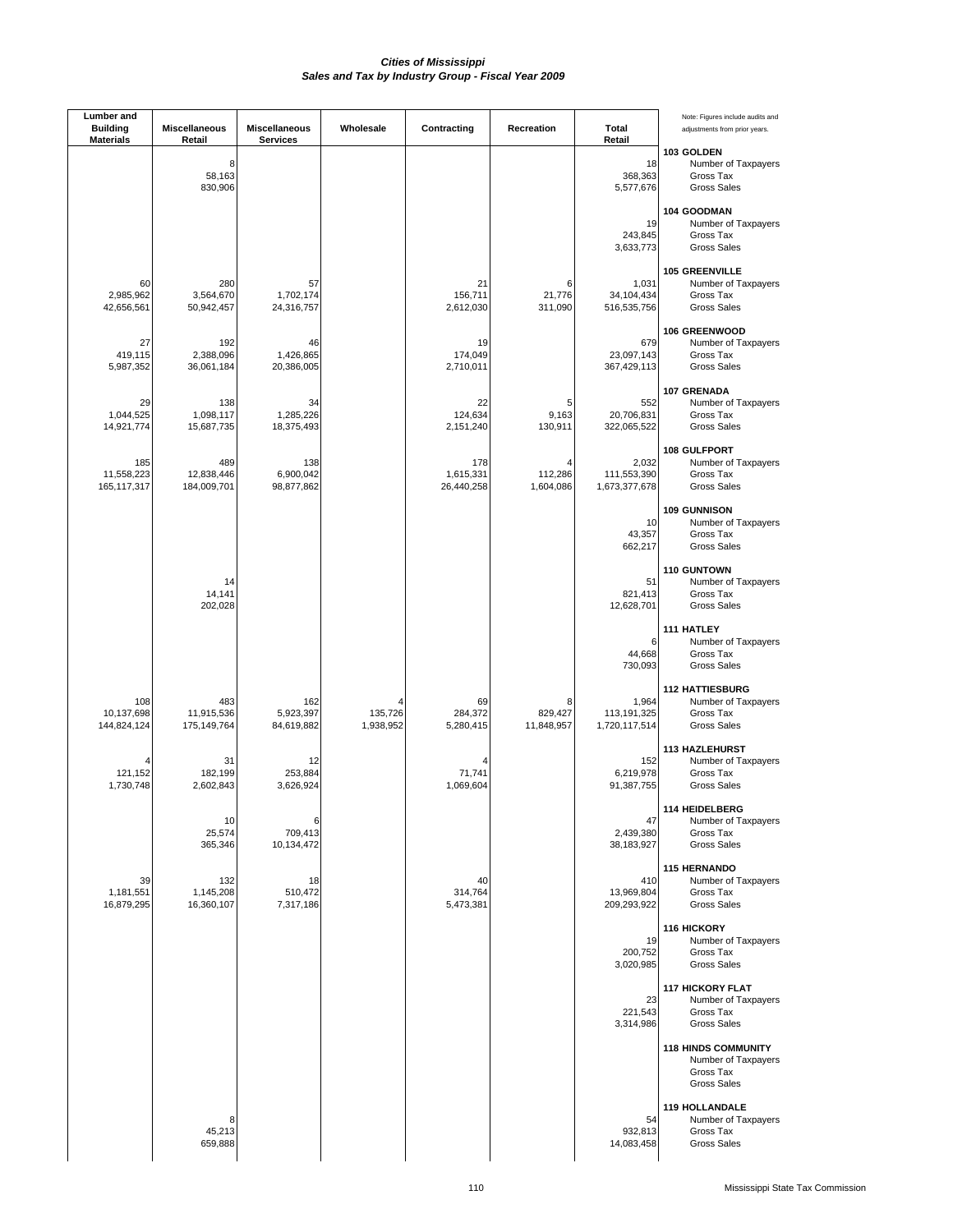|                                                                                    | <b>Total for</b><br>City              | <b>Automotive</b>                | Machinery,<br>Equipment,<br>and Supplies | Food and<br><b>Beverage</b>        | <b>Furniture and</b><br><b>Fixtures</b> | <b>Public</b><br><b>Utilities</b> | <b>Apparel and</b><br>General<br>Merchandise |
|------------------------------------------------------------------------------------|---------------------------------------|----------------------------------|------------------------------------------|------------------------------------|-----------------------------------------|-----------------------------------|----------------------------------------------|
| <b>120 HOLLY SPRINGS</b><br>Number of Taxpayers<br>Gross Tax<br><b>Gross Sales</b> | 269<br>6,311,015<br>93,272,024        | 35<br>297,407<br>4,616,799       | 14<br>17,523<br>377,939                  | 73<br>1,675,799<br>23,939,966      | 7<br>55,657<br>795,106                  |                                   | 23<br>2,279,952<br>32,568,469                |
| <b>121 HORN LAKE</b><br>Number of Taxpayers<br>Gross Tax<br><b>Gross Sales</b>     | 395<br>20,254,806<br>296,595,071      | 67<br>2,053,943<br>29,392,515    | 25<br>561,804<br>8,026,352               | 91<br>6,359,348<br>90,847,739      | 7<br>142,005<br>2,028,647               |                                   | 33<br>3,798,667<br>54,252,897                |
| <b>122 HOULKA</b><br>Number of Taxpayers<br>Gross Tax<br><b>Gross Sales</b>        | 23<br>516,353<br>8,025,718            | 6<br>75,912<br>1,308,010         |                                          | 7<br>202,267<br>2,889,535          |                                         |                                   |                                              |
| <b>123 HOUSTON</b><br>Number of Taxpayers<br>Gross Tax<br><b>Gross Sales</b>       | 198<br>5,018,185<br>77,051,426        | 43<br>850,178<br>15,338,982      | 15<br>94,876<br>1,524,071                | 37<br>1,567,253<br>22,389,313      | 43,319<br>618,846                       | 403,775<br>7,608,097              | 20<br>1,226,818<br>17,507,226                |
| <b>124 INDIANOLA</b><br>Number of Taxpayers<br>Gross Tax<br><b>Gross Sales</b>     | 277<br>8,707,761<br>134,104,701       | 46<br>1,037,500<br>16,530,653    | 12<br>430,612<br>9,330,794               | 69<br>2,125,378<br>30,362,526      | 5<br>98,471<br>1,406,727                |                                   | 28<br>2,731,741<br>39,021,527                |
| <b>125 INVERNESS</b><br>Number of Taxpayers<br>Gross Tax<br><b>Gross Sales</b>     | 24<br>270,324<br>4,211,528            | 35,956<br>556,253                |                                          | 70,915<br>1,013,079                |                                         |                                   |                                              |
| 126 ISOLA<br>Number of Taxpayers<br>Gross Tax<br><b>Gross Sales</b>                | 14<br>256,923<br>4,042,999            |                                  |                                          | 11<br>139,477<br>1,992,539         |                                         |                                   |                                              |
| <b>127 ITTA BENA</b><br>Number of Taxpayers<br>Gross Tax<br><b>Gross Sales</b>     | 57<br>779,825<br>11,870,961           | 12<br>146,380<br>2,234,947       |                                          | 19<br>247,316<br>3,533,085         |                                         |                                   | 48,715<br>695,932                            |
| <b>128 IUKA</b><br>Number of Taxpayers<br>Gross Tax<br><b>Gross Sales</b>          | 152<br>3,824,833<br>57,806,421        | 16<br>108,815<br>1,624,856       | 12<br>119,965<br>2,032,569               | 30<br>1,107,321<br>15,818,863      | 115,589<br>1,651,270                    | 363,302<br>7,623,397              | 10<br>1,160,551<br>16,579,295                |
| <b>129 JACKSON</b><br>Number of Taxpayers<br>Gross Tax<br><b>Gross Sales</b>       | 5,015<br>181,248,051<br>2,799,408,505 | 981<br>29,384,062<br>523,690,942 | 302<br>9,638,488<br>144,899,129          | 1,026<br>38,963,703<br>556,623,772 | 137<br>7,202,426<br>102.891.704         | 177<br>19,292,168<br>357,989,930  | 384<br>29,324,114<br>418,846,608             |
| <b>130 JONESTOWN</b><br>Number of Taxpayers<br>Gross Tax<br><b>Gross Sales</b>     | 19<br>143,784<br>2,287,438            | 6<br>6,136<br>89,423             |                                          | 10<br>62,073<br>886,758            |                                         |                                   |                                              |
| <b>131 JUMPERTOWN</b><br>Number of Taxpayers<br>Gross Tax<br><b>Gross Sales</b>    | 10<br>59,088<br>954,993               |                                  |                                          |                                    |                                         |                                   |                                              |
| <b>132 KILMICHAEL</b><br>Number of Taxpayers<br>Gross Tax<br><b>Gross Sales</b>    | 22<br>404,236<br>5,983,738            |                                  |                                          | 6<br>173,146<br>2,473,524          |                                         |                                   |                                              |
| <b>133 KOSCIUSKO</b><br>Number of Taxpayers<br>Gross Tax<br><b>Gross Sales</b>     | 299<br>10,698,110<br>158,444,417      | 52<br>1,300,573<br>21,371,979    | 15<br>243,285<br>3,529,777               | 55<br>2,173,945<br>31,056,332      | 11<br>145,843<br>2,083,482              |                                   | 20<br>3,913,734<br>55,909,575                |
| <b>134 KOSSUTH</b><br>Number of Taxpayers<br>Gross Tax<br><b>Gross Sales</b>       | 8<br>88,822<br>1,310,564              |                                  |                                          | 67,264<br>960,925                  |                                         |                                   |                                              |
| <b>135 LAKE</b><br>Number of Taxpayers<br>Gross Tax<br><b>Gross Sales</b>          | 17<br>391,222<br>6,235,438            |                                  |                                          | 90,410<br>1,291,578                |                                         |                                   |                                              |
| <b>136 LAKE CENTER</b><br>Number of Taxpayers<br>Gross Tax<br><b>Gross Sales</b>   |                                       |                                  |                                          |                                    |                                         |                                   |                                              |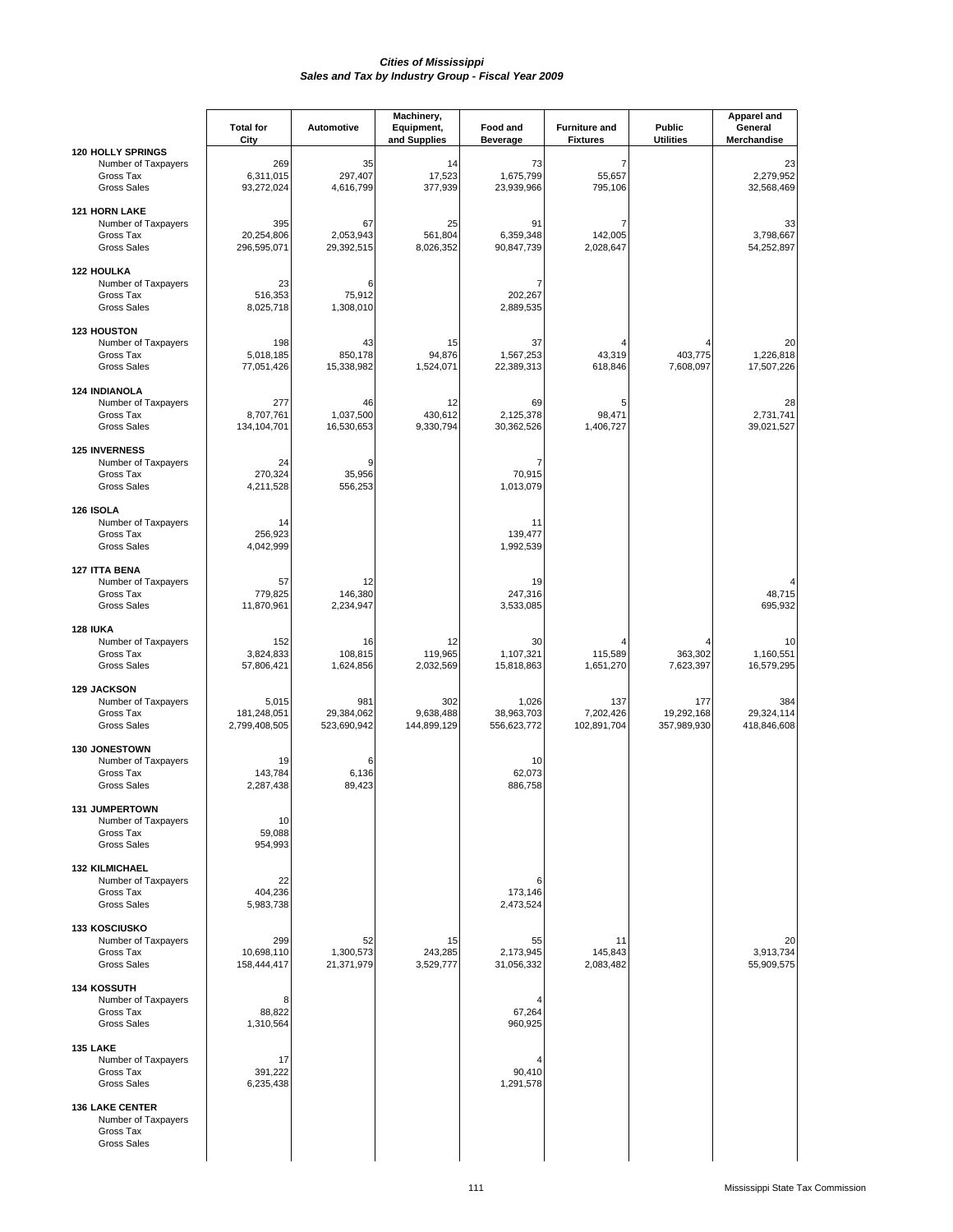| Lumber and<br><b>Building</b><br><b>Materials</b> | <b>Miscellaneous</b><br>Retail     | <b>Miscellaneous</b><br><b>Services</b> | Wholesale | Contracting                    | Recreation                 | <b>Total</b><br>Retail                | Note: Figures include audits and<br>adjustments from prior years.                  |
|---------------------------------------------------|------------------------------------|-----------------------------------------|-----------|--------------------------------|----------------------------|---------------------------------------|------------------------------------------------------------------------------------|
| 16<br>585,920<br>8,370,282                        | 68<br>276,253<br>3,946,477         | 16<br>354,801<br>5,068,593              |           | 12<br>25,700<br>369,489        | 1,204<br>17,203            | 269<br>6,311,015<br>93,272,024        | <b>120 HOLLY SPRINGS</b><br>Number of Taxpayers<br>Gross Tax<br><b>Gross Sales</b> |
| 30<br>2,375,704<br>33,938,600                     | 79<br>1,817,532<br>25,964,730      | 39<br>1,247,011<br>17,814,438           |           | 21<br>207,311<br>3,161,542     |                            | 395<br>20,254,806<br>296,595,071      | <b>121 HORN LAKE</b><br>Number of Taxpayers<br>Gross Tax<br><b>Gross Sales</b>     |
|                                                   |                                    |                                         |           |                                |                            | 23<br>516,353<br>8,025,718            | <b>122 HOULKA</b><br>Number of Taxpayers<br>Gross Tax<br><b>Gross Sales</b>        |
| 12<br>416,323<br>5,947,471                        | 48<br>127,262<br>1,997,748         | 11<br>186,919<br>2,670,280              |           | 101,457<br>1,449,387           |                            | 198<br>5,018,185<br>77,051,426        | <b>123 HOUSTON</b><br>Number of Taxpayers<br>Gross Tax<br><b>Gross Sales</b>       |
| 22<br>368,332<br>5,261,890                        | 65<br>496,062<br>7,091,655         | 19<br>461,785<br>6,596,922              |           | 5<br>33,988<br>967,438         |                            | 276<br>8,707,634<br>134,102,887       | <b>124 INDIANOLA</b><br>Number of Taxpayers<br>Gross Tax<br><b>Gross Sales</b>     |
|                                                   |                                    |                                         |           |                                |                            | 24<br>270,324<br>4,211,528            | <b>125 INVERNESS</b><br>Number of Taxpayers<br>Gross Tax<br><b>Gross Sales</b>     |
|                                                   |                                    |                                         |           |                                |                            | 14<br>256,923<br>4,042,999            | <b>126 ISOLA</b><br>Number of Taxpayers<br>Gross Tax<br><b>Gross Sales</b>         |
| 27,500<br>392,860                                 | 7<br>58,574<br>836,772             |                                         |           |                                |                            | 57<br>779,825<br>11,870,961           | <b>127 ITTA BENA</b><br>Number of Taxpayers<br>Gross Tax<br><b>Gross Sales</b>     |
| 14<br>220,983<br>3,156,905                        | 51<br>456,672<br>6,734,972         | 132,586<br>1,894,085                    |           | 5<br>36,963<br>660,460         |                            | 152<br>3,824,833<br>57,806,421        | <b>128 IUKA</b><br>Number of Taxpayers<br>Gross Tax<br><b>Gross Sales</b>          |
| 254<br>13,400,522<br>191,435,838                  | 1,219<br>19,498,381<br>286,556,856 | 279<br>12,123,028<br>174,036,114        |           | 196<br>1,847,163<br>34,237,717 | 57<br>357,198<br>5,102,836 | 5,012<br>181,031,257<br>2,796,311,451 | <b>129 JACKSON</b><br>Number of Taxpayers<br>Gross Tax<br><b>Gross Sales</b>       |
|                                                   |                                    |                                         |           |                                |                            | 19<br>143,784<br>2,287,438            | 130 JONESTOWN<br>Number of Taxpayers<br>Gross Tax<br><b>Gross Sales</b>            |
|                                                   | 4<br>14,328<br>204,695             |                                         |           |                                |                            | 10<br>59,088<br>954,993               | <b>131 JUMPERTOWN</b><br>Number of Taxpayers<br>Gross Tax<br><b>Gross Sales</b>    |
|                                                   | 6<br>23,310<br>333,011             |                                         |           |                                |                            | 22<br>404,236<br>5,983,738            | <b>132 KILMICHAEL</b><br>Number of Taxpayers<br>Gross Tax<br><b>Gross Sales</b>    |
| 11<br>372,628<br>5,323,252                        | 100<br>1,218,891<br>17,423,823     | 19<br>382,637<br>5,466,244              |           | 12<br>54,681<br>781,163        |                            | 298<br>10,691,894<br>158,355,624      | 133 KOSCIUSKO<br>Number of Taxpayers<br>Gross Tax<br><b>Gross Sales</b>            |
|                                                   |                                    |                                         |           |                                |                            | 8<br>88,822<br>1,310,564              | <b>134 KOSSUTH</b><br>Number of Taxpayers<br>Gross Tax<br><b>Gross Sales</b>       |
|                                                   |                                    |                                         |           |                                |                            | 17<br>391,222<br>6,235,438            | 135 LAKE<br>Number of Taxpayers<br>Gross Tax<br><b>Gross Sales</b>                 |
|                                                   |                                    |                                         |           |                                |                            |                                       | <b>136 LAKE CENTER</b><br>Number of Taxpayers<br>Gross Tax<br>Gross Sales          |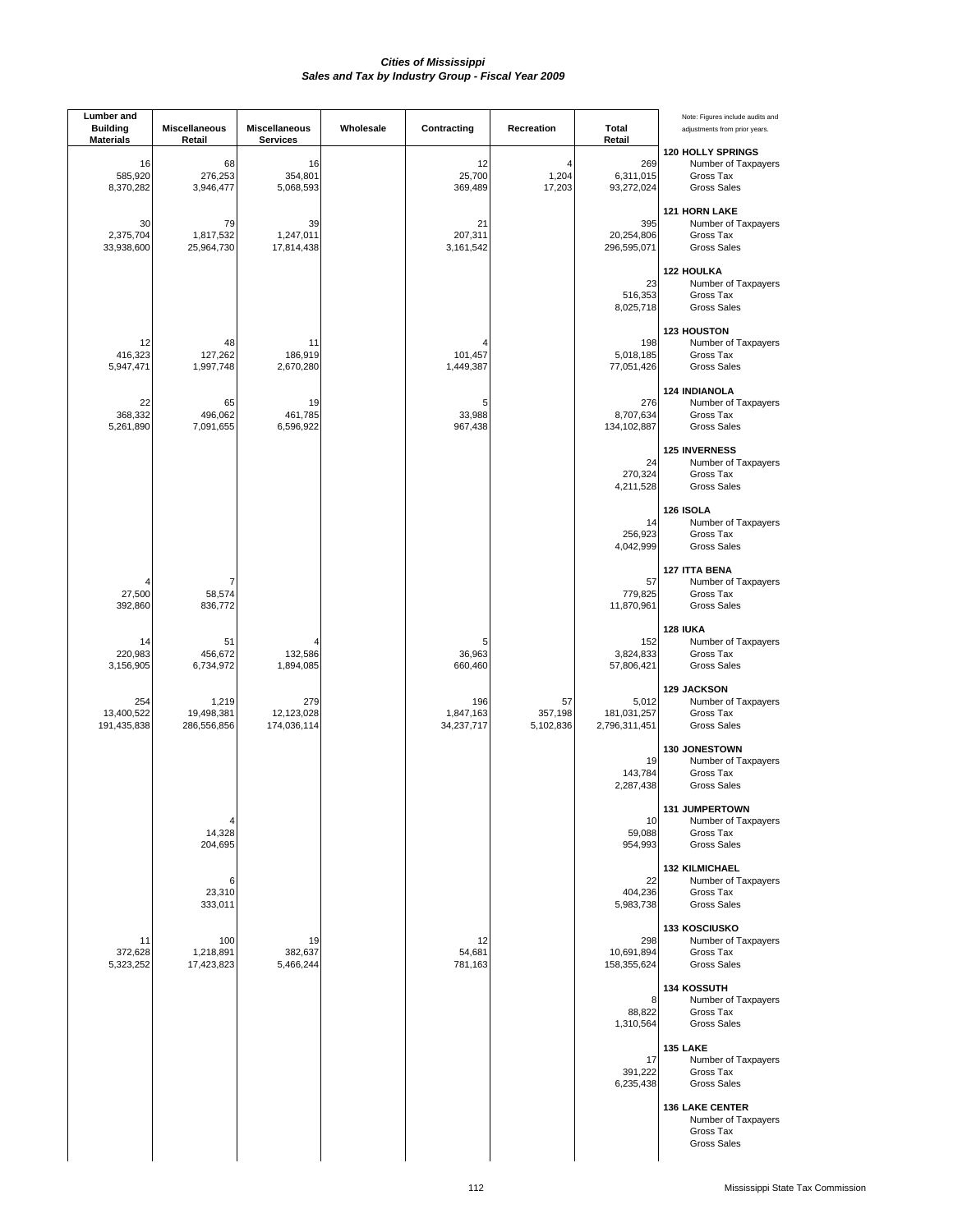|                                                                                  | <b>Total for</b>                   | Automotive                      | Machinery,<br>Equipment,       | Food and                        | <b>Furniture and</b>       | Public                       | <b>Apparel and</b><br>General   |
|----------------------------------------------------------------------------------|------------------------------------|---------------------------------|--------------------------------|---------------------------------|----------------------------|------------------------------|---------------------------------|
| <b>137 LAMBERT</b>                                                               | City                               |                                 | and Supplies                   | <b>Beverage</b>                 | <b>Fixtures</b>            | <b>Utilities</b>             | Merchandise                     |
| Number of Taxpayers<br>Gross Tax<br><b>Gross Sales</b>                           | 32<br>176,246<br>2,792,297         |                                 |                                | 12<br>50,425<br>720,364         |                            |                              |                                 |
| <b>138 LAUREL</b><br>Number of Taxpayers<br>Gross Tax<br><b>Gross Sales</b>      | 839<br>48,972,236<br>752,640,330   | 101<br>6,772,603<br>120,387,257 | 77<br>7,628,901<br>112,367,657 | 194<br>9,005,896<br>128,655,533 | 20<br>662,562<br>9,465,166 | 5<br>2,698,350<br>49,449,496 | 95<br>11,310,508<br>161,568,169 |
| <b>139 LEAKESVILLE</b><br>Number of Taxpayers<br>Gross Tax<br><b>Gross Sales</b> | 59<br>1,335,283<br>20,104,210      | 10<br>179,728<br>2,924,290      |                                | 18<br>516,882<br>7,384,030      |                            |                              |                                 |
| <b>140 LEARNED</b><br>Number of Taxpayers<br>Gross Tax<br><b>Gross Sales</b>     |                                    |                                 |                                |                                 |                            |                              |                                 |
| 141 LELAND<br>Number of Taxpayers<br>Gross Tax<br><b>Gross Sales</b>             | 122<br>1,937,724<br>29,794,532     | 13<br>269.136<br>3,934,640      | 5<br>225,083<br>4,065,134      | 40<br>652,048<br>9,314,974      | 9<br>25,300<br>361,441     |                              | 5<br>179,288<br>2,561,266       |
| 142 LENA<br>Number of Taxpayers<br>Gross Tax<br><b>Gross Sales</b>               | 6<br>105,787<br>1,584,378          |                                 |                                |                                 |                            |                              |                                 |
| <b>143 LEXINGTON</b><br>Number of Taxpayers<br>Gross Tax<br><b>Gross Sales</b>   | 102<br>2,387,349<br>36,508,172     | 16<br>126,343<br>1,810,519      |                                | 31<br>918,192<br>13,117,028     |                            |                              | 12<br>469,966<br>6,713,613      |
| <b>144 LIBERTY</b><br>Number of Taxpayers<br>Gross Tax<br><b>Gross Sales</b>     | 48<br>1,365,874<br>22,139,063      | 6<br>71,593<br>1,140,836        |                                | 17<br>511,825<br>7,311,792      |                            |                              | 5<br>130,900<br>1,868,280       |
| <b>145 LONG BEACH</b><br>Number of Taxpayers<br>Gross Tax<br><b>Gross Sales</b>  | 313<br>8,183,305<br>122,967,274    | 49<br>885,506<br>13,863,447     | 16<br>164,487<br>2,360,694     | 65<br>3,425,476<br>48,935,324   | 27,938<br>399,127          |                              | 19<br>460,333<br>6,576,168      |
| 146 LOUIN<br>Number of Taxpayers<br>Gross Tax<br><b>Gross Sales</b>              | 10<br>118,794<br>1,810,206         |                                 |                                | 5<br>49,705<br>710,075          |                            |                              |                                 |
| 147 LOUISE<br>Number of Taxpayers<br>Gross Tax<br><b>Gross Sales</b>             | 12<br>87,452<br>1,352,772          |                                 |                                | 6<br>35,658<br>509,408          |                            |                              |                                 |
| <b>148 LOUISVILLE</b><br>Number of Taxpayers<br>Gross Tax<br><b>Gross Sales</b>  | 256<br>8,135,308<br>124,321,142    | 46<br>1,246,886<br>20,822,385   | 21<br>220,496<br>3,672,130     | 50<br>2,114,895<br>30,212,762   | 8<br>48,540<br>693,431     |                              | 22<br>2,573,658<br>36,766,434   |
| <b>149 LUCEDALE</b><br>Number of Taxpayers<br>Gross Tax<br><b>Gross Sales</b>    | 183<br>10,659,454<br>162, 147, 375 | 25<br>1,455,640<br>25,134,486   | 11<br>437,708<br>7,145,765     | 39<br>1,674,454<br>23,920,754   | 7<br>127,492<br>1,821,319  |                              | 26<br>5,131,733<br>73,310,399   |
| 150 LULA<br>Number of Taxpayers<br>Gross Tax<br><b>Gross Sales</b>               | 7<br>64,598<br>997,694             |                                 |                                |                                 |                            |                              |                                 |
| <b>151 LUMBERTON</b><br>Number of Taxpayers<br>Gross Tax<br><b>Gross Sales</b>   | 54<br>1,464,871<br>21,771,809      | 7<br>42,168<br>661,633          |                                | 12<br>742,429<br>10,606,125     |                            |                              | 8<br>151,361<br>2,162,306       |
| 152 LYON<br>Number of Taxpayers<br>Gross Tax<br><b>Gross Sales</b>               | 15<br>173,011<br>2,567,961         |                                 |                                |                                 |                            |                              |                                 |
| 153 MABEN<br>Number of Taxpayers<br>Gross Tax<br><b>Gross Sales</b>              | 23<br>309,742<br>4,655,844         | 9<br>62,320<br>892,089          |                                | 117,051<br>1,672,161            |                            |                              |                                 |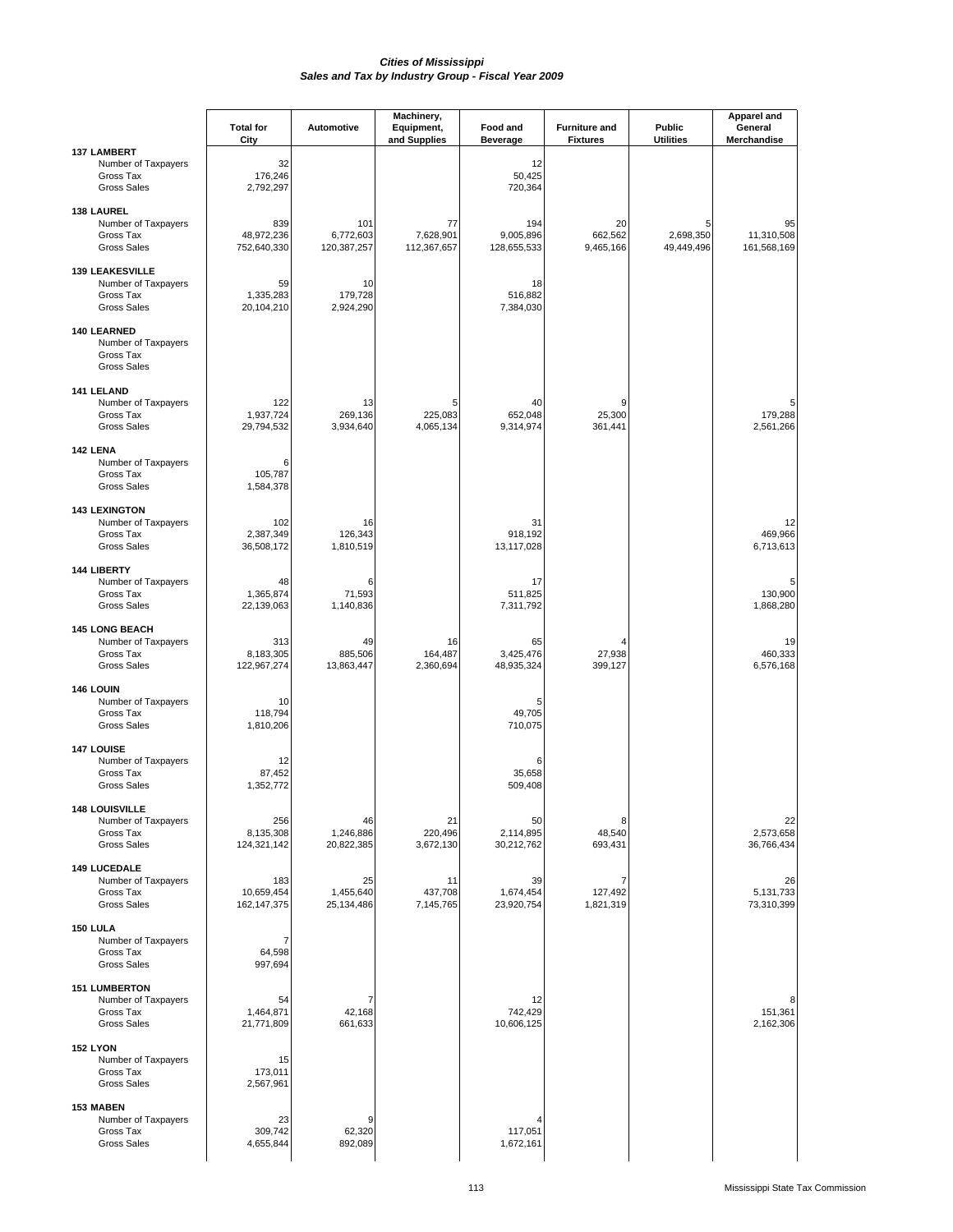| <b>Lumber</b> and<br><b>Building</b><br><b>Materials</b> | <b>Miscellaneous</b><br>Retail | Miscellaneous<br><b>Services</b> | Wholesale | Contracting                             | Recreation | <b>Total</b><br>Retail           | Note: Figures include audits and<br>adjustments from prior years.                |
|----------------------------------------------------------|--------------------------------|----------------------------------|-----------|-----------------------------------------|------------|----------------------------------|----------------------------------------------------------------------------------|
|                                                          | 6<br>705<br>10,078             |                                  |           |                                         |            | 32<br>176,246<br>2,792,297       | <b>137 LAMBERT</b><br>Number of Taxpayers<br>Gross Tax<br><b>Gross Sales</b>     |
| 45<br>3,649,552<br>52,136,416                            | 203<br>3,844,471<br>69,144,451 | 73<br>3,154,572<br>45,110,810    |           | 22<br>127,263<br>2,676,037              |            | 838<br>48,925,098<br>751,966,928 | <b>138 LAUREL</b><br>Number of Taxpayers<br>Gross Tax<br><b>Gross Sales</b>      |
| 5<br>19,642<br>280,613                                   | 14<br>107,225<br>1,531,785     |                                  |           |                                         |            | 59<br>1,335,283<br>20,104,210    | <b>139 LEAKESVILLE</b><br>Number of Taxpayers<br>Gross Tax<br><b>Gross Sales</b> |
|                                                          |                                |                                  |           |                                         |            |                                  | 140 LEARNED<br>Number of Taxpayers<br>Gross Tax<br><b>Gross Sales</b>            |
|                                                          | 34<br>42,996<br>614,232        | 7<br>191,552<br>2,736,455        |           | 5,320<br>76,004                         |            | 122<br>1,937,724<br>29,794,532   | 141 LELAND<br>Number of Taxpayers<br>Gross Tax<br><b>Gross Sales</b>             |
|                                                          |                                |                                  |           |                                         |            | 6<br>105,787<br>1,584,378        | 142 LENA<br>Number of Taxpayers<br>Gross Tax<br><b>Gross Sales</b>               |
| 5<br>144,953<br>2,070,766                                | 26<br>246,835<br>3,526,217     |                                  |           |                                         |            | 102<br>2,387,349<br>36,508,172   | <b>143 LEXINGTON</b><br>Number of Taxpayers<br>Gross Tax<br><b>Gross Sales</b>   |
|                                                          | 11<br>162,226<br>2,317,514     |                                  |           |                                         |            | 48<br>1,365,874<br>22,139,063    | 144 LIBERTY<br>Number of Taxpayers<br>Gross Tax<br><b>Gross Sales</b>            |
| 28<br>437,001<br>6,242,873                               | 63<br>678,111<br>9,689,326     | 21<br>873,650<br>12,480,713      |           | 44<br>250,182<br>4,409,295              |            | 313<br>8,183,305<br>122,967,274  | <b>145 LONG BEACH</b><br>Number of Taxpayers<br>Gross Tax<br><b>Gross Sales</b>  |
|                                                          |                                |                                  |           |                                         |            | 10<br>118,794<br>1,810,206       | 146 LOUIN<br>Number of Taxpayers<br>Gross Tax<br><b>Gross Sales</b>              |
|                                                          |                                |                                  |           |                                         |            | 12<br>87,452<br>1,352,772        | 147 LOUISE<br>Number of Taxpayers<br>Gross Tax<br><b>Gross Sales</b>             |
| 11<br>483,432<br>6,906,177                               | 67<br>309,193<br>4,417,833     | 14<br>298,373<br>4,262,469       |           | 14<br>88,686<br>1,652,623               |            | 256<br>8,135,308<br>124,321,142  | <b>148 LOUISVILLE</b><br>Number of Taxpayers<br>Gross Tax<br><b>Gross Sales</b>  |
| 7<br>258,196<br>3,688,521                                | 52<br>643,486<br>11,447,878    | 13<br>326,011<br>4,657,299       |           |                                         |            | 183<br>10,659,454<br>162,147,375 | <b>149 LUCEDALE</b><br>Number of Taxpayers<br>Gross Tax<br><b>Gross Sales</b>    |
|                                                          |                                |                                  |           |                                         |            | 7<br>64,598<br>997,694           | 150 LULA<br>Number of Taxpayers<br>Gross Tax<br><b>Gross Sales</b>               |
|                                                          | 14<br>177,853<br>2,540,763     | 107,306<br>1,532,947             |           | 4<br>$\mathsf{O}\xspace$<br>$\mathbf 0$ |            | 54<br>1,464,871<br>21,771,809    | <b>151 LUMBERTON</b><br>Number of Taxpayers<br>Gross Tax<br><b>Gross Sales</b>   |
|                                                          | 4<br>$\pmb{0}$<br>$\mathbf 0$  |                                  |           |                                         |            | 15<br>173,011<br>2,567,961       | 152 LYON<br>Number of Taxpayers<br>Gross Tax<br>Gross Sales                      |
|                                                          | 5<br>9,439<br>134,881          |                                  |           |                                         |            | 23<br>309,742<br>4,655,844       | 153 MABEN<br>Number of Taxpayers<br>Gross Tax<br><b>Gross Sales</b>              |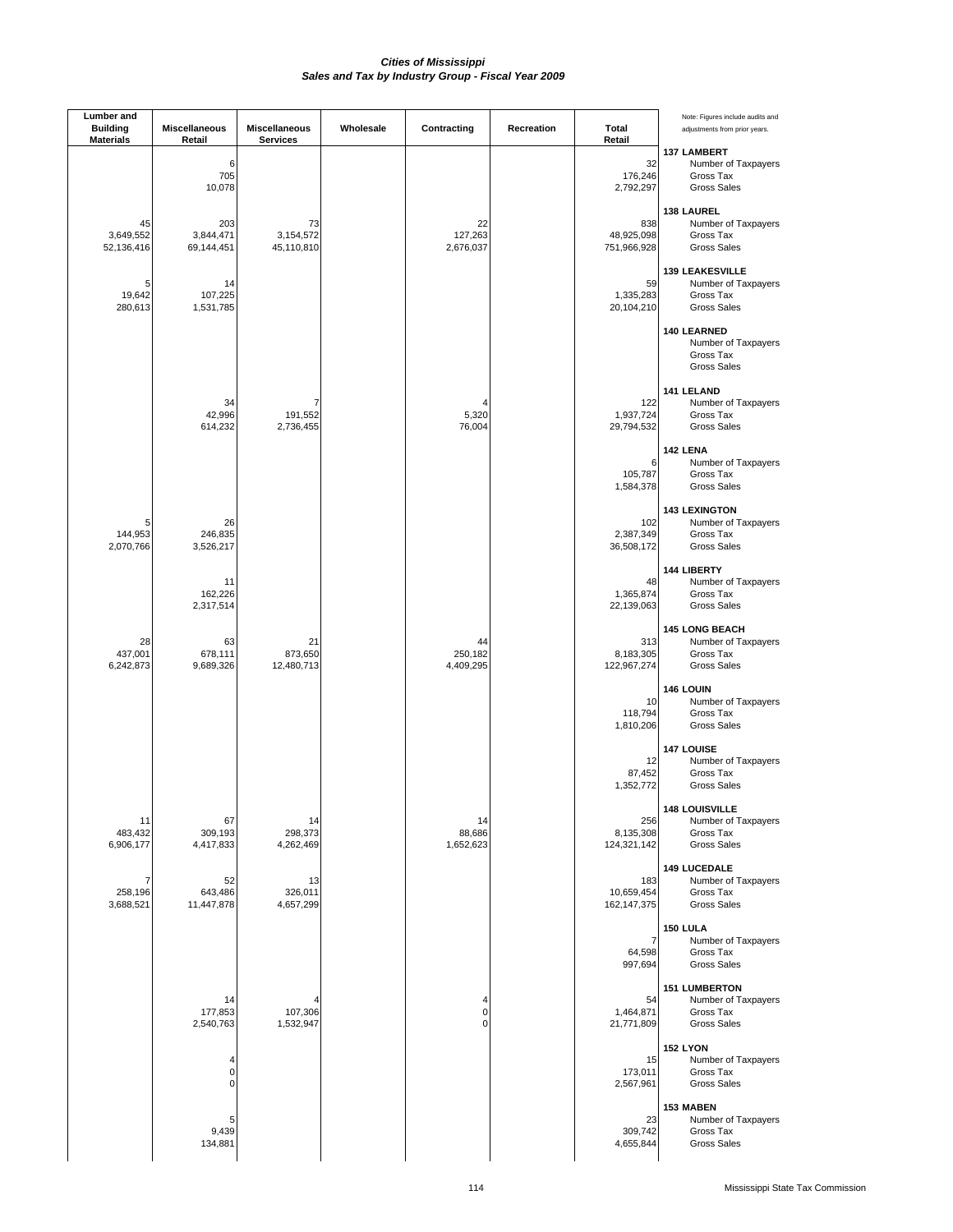|                                                                                  | <b>Total for</b><br>City             | Automotive                       | Machinery,<br>Equipment,<br>and Supplies | Food and<br><b>Beverage</b>      | <b>Furniture and</b><br><b>Fixtures</b> | Public<br><b>Utilities</b>   | <b>Apparel and</b><br>General<br>Merchandise |
|----------------------------------------------------------------------------------|--------------------------------------|----------------------------------|------------------------------------------|----------------------------------|-----------------------------------------|------------------------------|----------------------------------------------|
| <b>154 MACON</b><br>Number of Taxpayers<br>Gross Tax<br><b>Gross Sales</b>       | 123<br>2,596,248<br>38,895,537       | 23<br>341,089<br>5,031,068       |                                          | 35<br>1,109,164<br>15,845,184    |                                         |                              | 15<br>259,231<br>3,703,305                   |
| <b>155 MADISON</b><br>Number of Taxpayers<br>Gross Tax<br><b>Gross Sales</b>     | 537<br>25, 147, 783<br>369,165,156   | 32<br>568,177<br>8,116,807       | 47<br>538,030<br>7,697,261               | 83<br>7,540,272<br>107,718,072   | 16<br>534,010<br>7,628,717              |                              | 39<br>7,447,343<br>106,381,585               |
| <b>156 MAGEE</b><br>Number of Taxpayers<br>Gross Tax<br><b>Gross Sales</b>       | 216<br>10,418,194<br>154,969,735     | 33<br>732,503<br>11,742,391      | 13<br>222,520<br>4,817,769               | 50<br>2,219,975<br>31,713,907    | 10<br>189,751<br>2,710,736              |                              | 27<br>5,199,501<br>74,278,518                |
| <b>157 MAGNOLIA</b><br>Number of Taxpayers<br>Gross Tax<br><b>Gross Sales</b>    | 71<br>1,634,291<br>25,816,395        | 6<br>8,495<br>121,928            |                                          | 23<br>296,529<br>4,236,131       |                                         |                              | 602,450<br>8,606,427                         |
| <b>158 MANTACHIE</b><br>Number of Taxpayers<br>Gross Tax<br><b>Gross Sales</b>   | 51<br>961,976<br>14,437,497          | 74,255<br>1,067,172              |                                          | 12<br>252,825<br>3,611,790       |                                         |                              | 183,332<br>2,619,029                         |
| <b>159 MANTEE</b><br>Number of Taxpayers<br>Gross Tax<br><b>Gross Sales</b>      | 6<br>116,972<br>1,857,266            |                                  |                                          |                                  |                                         |                              |                                              |
| <b>160 MARIETTA</b><br>Number of Taxpayers<br>Gross Tax<br><b>Gross Sales</b>    | 5<br>183,597<br>2,789,463            |                                  |                                          |                                  |                                         |                              |                                              |
| <b>161 MARION</b><br>Number of Taxpayers<br>Gross Tax<br><b>Gross Sales</b>      | 48<br>1,134,593<br>16,888,045        | 15<br>231,534<br>3,516,589       |                                          | 10<br>270,618<br>3,865,969       |                                         |                              | 169,014<br>2,414,490                         |
| 162 MARKS<br>Number of Taxpayers<br>Gross Tax<br><b>Gross Sales</b>              | 75<br>1,293,450<br>19,484,844        | 10<br>177,655<br>2,804,222       |                                          | 27<br>535,522<br>7,650,313       |                                         |                              | 12<br>251,916<br>3,598,796                   |
| <b>163 MATHISTON</b><br>Number of Taxpayers<br>Gross Tax<br><b>Gross Sales</b>   | 33<br>1,042,258<br>15,413,771        | 52,264<br>746,633                | 142,370<br>2,073,820                     | 7<br>479,682<br>6,852,596        |                                         |                              |                                              |
| <b>164 MAYERSVILLE</b><br>Number of Taxpayers<br>Gross Tax<br><b>Gross Sales</b> | 6<br>41,341<br>674,986               |                                  |                                          | 12,839<br>183,423                |                                         |                              |                                              |
| <b>165 MCCOMB</b><br>Number of Taxpayers<br>Gross Tax<br><b>Gross Sales</b>      | 566<br>29,375,613<br>440,100,410     | 74<br>3,710,454<br>66,159,759    | 28<br>388,462<br>6,142,559               | 135<br>5,866,732<br>83,810,386   | 17<br>604,138<br>8,630,542              | 6<br>1,428,269<br>26,518,907 | 67<br>10,697,113<br>152,800,100              |
| 166 MCCOOL<br>Number of Taxpayers<br>Gross Tax<br><b>Gross Sales</b>             |                                      |                                  |                                          |                                  |                                         |                              |                                              |
| <b>167 MCLAIN</b><br>Number of Taxpayers<br>Gross Tax<br><b>Gross Sales</b>      | 12<br>239,600<br>3,544,568           |                                  |                                          |                                  |                                         |                              |                                              |
| <b>168 MEADVILLE</b><br>Number of Taxpayers<br>Gross Tax<br><b>Gross Sales</b>   | 45<br>615,388<br>9,558,051           | 8<br>56,642<br>809,176           |                                          | 6<br>49,900<br>712,859           | 7,476<br>106,805                        |                              |                                              |
| <b>169 MENDENHALL</b><br>Number of Taxpayers<br>Gross Tax<br><b>Gross Sales</b>  | 111<br>3,214,712<br>49,224,666       | 17<br>323,761<br>5,408,280       | 8<br>153,042<br>3,143,065                | 25<br>968,967<br>13,842,382      |                                         |                              | 11<br>311,276<br>4,446,799                   |
| <b>170 MERIDIAN</b><br>Number of Taxpayers<br>Gross Tax<br><b>Gross Sales</b>    | 1,528<br>74,823,724<br>1,141,935,652 | 208<br>11,194,080<br>200,061,631 | 99<br>3,097,376<br>49,550,563            | 351<br>16,204,009<br>231,485,614 | 57<br>2,397,534<br>34,250,452           | 6<br>4,732,628<br>88,074,105 | 173<br>21,677,660<br>309,648,037             |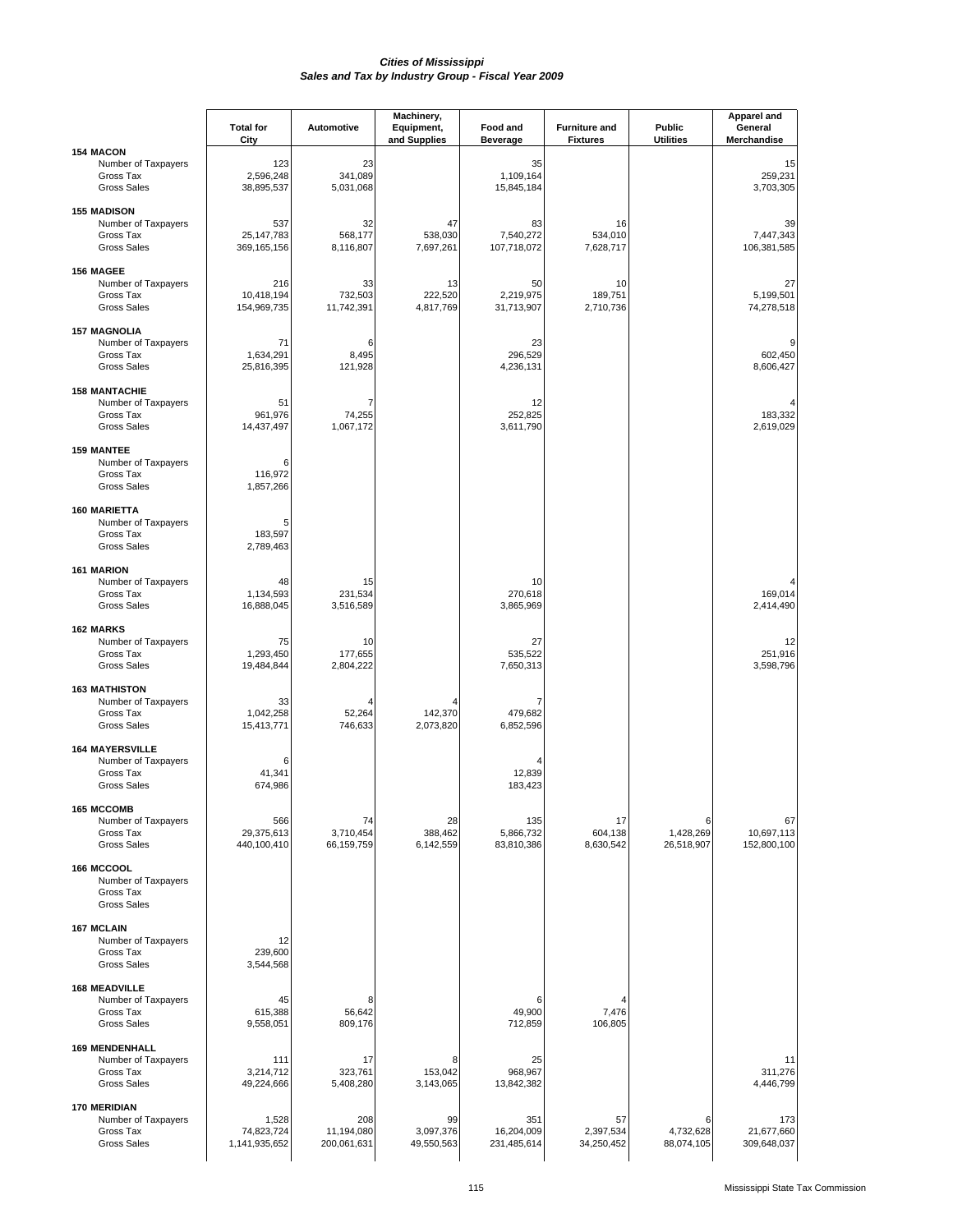| <b>Lumber</b> and<br><b>Building</b><br><b>Materials</b> | <b>Miscellaneous</b><br>Retail | <b>Miscellaneous</b><br>Services | Wholesale | Contracting                 | Recreation                 | Total<br>Retail                      | Note: Figures include audits and<br>adjustments from prior years.                |
|----------------------------------------------------------|--------------------------------|----------------------------------|-----------|-----------------------------|----------------------------|--------------------------------------|----------------------------------------------------------------------------------|
| 5<br>123,670<br>1,766,717                                | 30<br>220,415<br>3,149,074     | 6<br>113,183<br>1,616,910        |           |                             |                            | 123<br>2,596,248<br>38,895,537       | <b>154 MACON</b><br>Number of Taxpayers<br>Gross Tax<br><b>Gross Sales</b>       |
| 23<br>2,851,338<br>40,733,370                            | 227<br>1,791,100<br>25,587,440 | 16<br>1,099,146<br>15,702,077    |           | 52<br>204,472<br>4,148,703  |                            | 537<br>25, 147, 783<br>369,165,156   | <b>155 MADISON</b><br>Number of Taxpayers<br>Gross Tax<br><b>Gross Sales</b>     |
| 11<br>121,173<br>1,731,043                               | 40<br>628,319<br>8,978,125     | 23<br>421,609<br>6,022,991       |           | 6<br>29,247<br>417,815      |                            | 216<br>10,418,194<br>154,969,735     | 156 MAGEE<br>Number of Taxpayers<br>Gross Tax<br><b>Gross Sales</b>              |
|                                                          | 21<br>52,848<br>754,974        | 121,647<br>1,737,821             |           |                             |                            | 71<br>1,634,291<br>25,816,395        | <b>157 MAGNOLIA</b><br>Number of Taxpayers<br>Gross Tax<br><b>Gross Sales</b>    |
| 6<br>244,790<br>3,497,003                                | 15<br>34,341<br>490,599        |                                  |           |                             |                            | 51<br>961,976<br>14,437,497          | <b>158 MANTACHIE</b><br>Number of Taxpayers<br>Gross Tax<br><b>Gross Sales</b>   |
|                                                          |                                |                                  |           |                             |                            | 6<br>116,972<br>1,857,266            | <b>159 MANTEE</b><br>Number of Taxpayers<br>Gross Tax<br><b>Gross Sales</b>      |
|                                                          |                                |                                  |           |                             |                            | 5<br>183,597<br>2,789,463            | <b>160 MARIETTA</b><br>Number of Taxpayers<br>Gross Tax<br><b>Gross Sales</b>    |
| 130,114<br>1,858,776                                     | 8<br>39,955<br>570,786         |                                  |           | 131,608<br>1,880,115        |                            | 48<br>1,134,593<br>16,888,045        | <b>161 MARION</b><br>Number of Taxpayers<br>Gross Tax<br><b>Gross Sales</b>      |
|                                                          | 16<br>55,049<br>786,425        | 50,245<br>717,785                |           |                             |                            | 75<br>1,293,450<br>19,484,844        | 162 MARKS<br>Number of Taxpayers<br>Gross Tax<br><b>Gross Sales</b>              |
|                                                          | 6<br>7,599<br>108,612          | 4<br>30,620<br>437,433           |           |                             |                            | 33<br>1,042,258<br>15,413,771        | <b>163 MATHISTON</b><br>Number of Taxpayers<br>Gross Tax<br><b>Gross Sales</b>   |
|                                                          |                                |                                  |           |                             |                            | 6<br>41,341<br>674,986               | <b>164 MAYERSVILLE</b><br>Number of Taxpayers<br>Gross Tax<br><b>Gross Sales</b> |
| 33<br>2,975,775<br>42,511,033                            | 144<br>2,183,682<br>31,292,704 | 44<br>1,357,041<br>19,387,123    |           | 15<br>119,941<br>2,218,689  |                            | 565<br>29,345,036<br>439,663,590     | <b>165 MCCOMB</b><br>Number of Taxpayers<br>Gross Tax<br><b>Gross Sales</b>      |
|                                                          |                                |                                  |           |                             |                            |                                      | 166 MCCOOL<br>Number of Taxpayers<br>Gross Tax<br><b>Gross Sales</b>             |
|                                                          |                                |                                  |           |                             |                            | 12<br>239,600<br>3,544,568           | <b>167 MCLAIN</b><br>Number of Taxpayers<br>Gross Tax<br><b>Gross Sales</b>      |
|                                                          | 14<br>45,665<br>652,359        | 50,000<br>714,294                |           |                             |                            | 45<br>615,388<br>9,558,051           | <b>168 MEADVILLE</b><br>Number of Taxpayers<br>Gross Tax<br><b>Gross Sales</b>   |
| 7<br>839,980<br>11,999,712                               | 30<br>204,303<br>3,380,149     | 5<br>137,379<br>1,962,562        |           | 5<br>33,585<br>555,178      |                            | 111<br>3,214,712<br>49,224,666       | <b>169 MENDENHALL</b><br>Number of Taxpayers<br>Gross Tax<br><b>Gross Sales</b>  |
| 96<br>5,809,784<br>82,996,843                            | 343<br>5,445,600<br>79,491,823 | 114<br>3,336,661<br>47,790,652   |           | 63<br>555,143<br>13,253,849 | 15<br>287,727<br>4,110,393 | 1,525<br>74,738,206<br>1,140,713,967 | <b>170 MERIDIAN</b><br>Number of Taxpayers<br>Gross Tax<br><b>Gross Sales</b>    |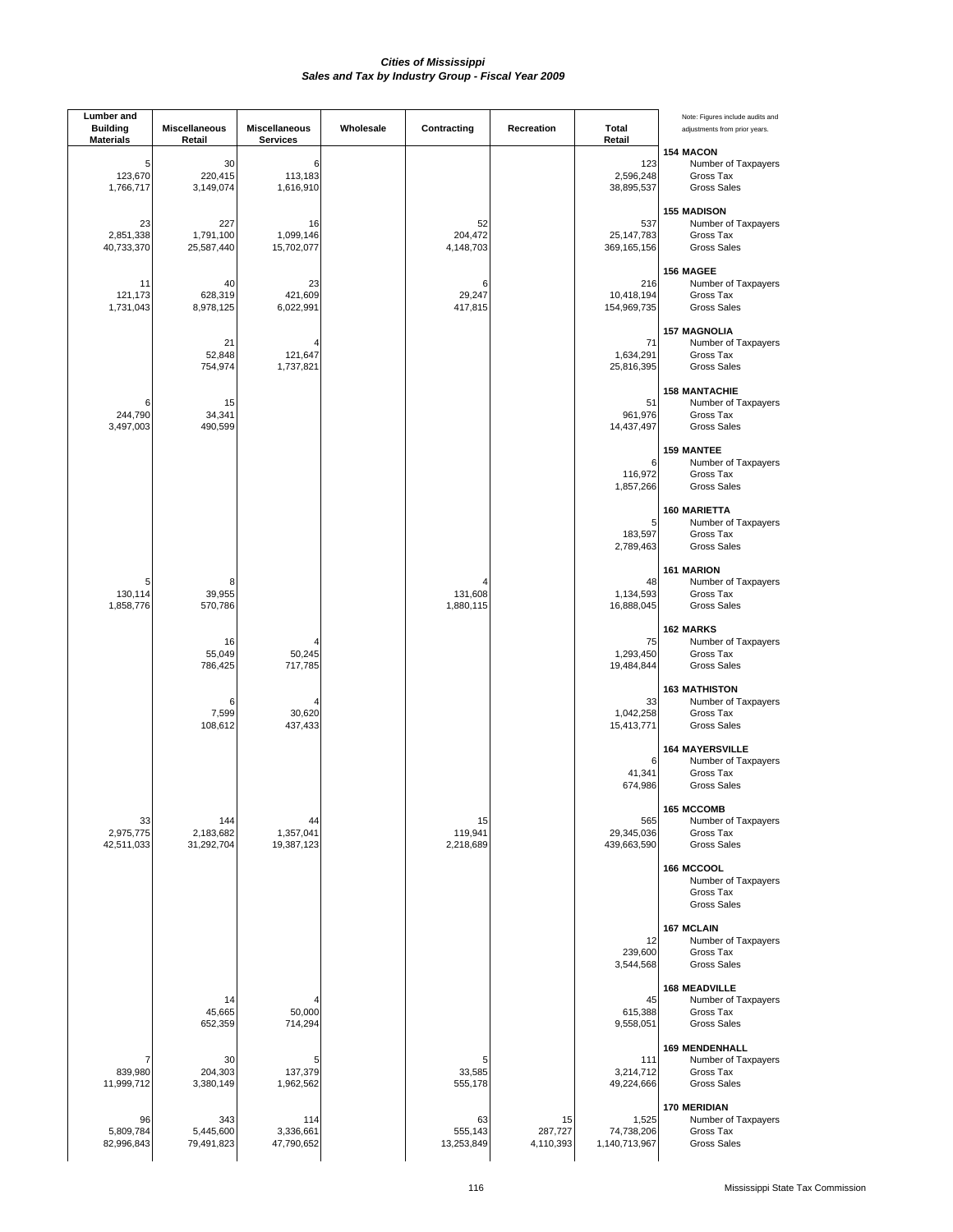| 171 MERIGOLD                                                                       | <b>Total for</b><br>City         | <b>Automotive</b>             | Machinery,<br>Equipment,<br>and Supplies | Food and<br><b>Beverage</b>    | <b>Furniture and</b><br><b>Fixtures</b> | Public<br><b>Utilities</b> | <b>Apparel and</b><br>General<br>Merchandise |  |
|------------------------------------------------------------------------------------|----------------------------------|-------------------------------|------------------------------------------|--------------------------------|-----------------------------------------|----------------------------|----------------------------------------------|--|
| Number of Taxpayers<br>Gross Tax<br><b>Gross Sales</b>                             | 15<br>278,733<br>4, 191, 212     | 5<br>26,671<br>471,221        |                                          | 5<br>113,387<br>1,619,818      |                                         |                            |                                              |  |
| <b>172 METCALFE</b><br>Number of Taxpayers<br>Gross Tax<br><b>Gross Sales</b>      | 8<br>53,442<br>832,017           |                               |                                          | 5<br>20,374<br>291,069         |                                         |                            |                                              |  |
| <b>173 MIZE</b><br>Number of Taxpayers<br>Gross Tax<br><b>Gross Sales</b>          | 16<br>842,960<br>12,283,083      |                               |                                          | 5<br>82,441<br>1,177,740       |                                         |                            |                                              |  |
| <b>174 MONTICELLO</b><br>Number of Taxpayers<br>Gross Tax<br><b>Gross Sales</b>    | 114<br>2,312,970<br>34,464,602   | 19<br>139,319<br>2,210,744    | 6<br>68,504<br>978,640                   | 23<br>1,109,470<br>15,849,567  | 6<br>4,860<br>69,429                    |                            | 9<br>186,356<br>2,662,231                    |  |
| <b>175 MONTROSE</b><br>Number of Taxpayers<br>Gross Tax<br><b>Gross Sales</b>      | 5<br>23,223<br>380,460           |                               |                                          |                                |                                         |                            |                                              |  |
| <b>176 MOORHEAD</b><br>Number of Taxpayers<br>Gross Tax<br><b>Gross Sales</b>      | 40<br>418,549<br>6,801,542       | 7<br>113,267<br>2,157,272     |                                          | 17<br>216,438<br>3,091,976     |                                         |                            |                                              |  |
| <b>177 MORGAN CITY</b><br>Number of Taxpayers<br>Gross Tax<br><b>Gross Sales</b>   |                                  |                               |                                          |                                |                                         |                            |                                              |  |
| <b>178 MORTON</b><br>Number of Taxpayers<br>Gross Tax<br><b>Gross Sales</b>        | 100<br>2,377,539<br>36,434,923   | 19<br>200,753<br>3,553,029    | 5<br>54,445<br>1,296,024                 | 25<br>1,068,624<br>15,266,045  |                                         |                            | 13<br>363,795<br>5,197,069                   |  |
| <b>179 MOSS POINT</b><br>Number of Taxpayers<br>Gross Tax<br><b>Gross Sales</b>    | 339<br>8,653,366<br>132,718,081  | 55<br>617,283<br>8,955,386    | 12<br>285,351<br>7,081,184               | 91<br>3,326,726<br>47,524,613  | 5<br>10,098<br>144,264                  |                            | 19<br>410,433<br>5,849,342                   |  |
| <b>180 MOUND BAYOU</b><br>Number of Taxpayers<br>Gross Tax<br><b>Gross Sales</b>   | 30<br>246,884<br>3,869,786       | 5<br>8,390<br>127,113         |                                          | 15<br>87,068<br>1,243,837      |                                         |                            |                                              |  |
| <b>181 MS GULFCOAST</b><br>Number of Taxpayers<br>Gross Tax<br><b>Gross Sales</b>  |                                  |                               |                                          |                                |                                         |                            |                                              |  |
| <b>182 MS STATE UNIV</b><br>Number of Taxpayers<br>Gross Tax<br><b>Gross Sales</b> | 20<br>1,446,521<br>20,729,834    |                               |                                          | 5<br>417,870<br>5,969,566      |                                         |                            |                                              |  |
| <b>183 MS VALLEY ST</b><br>Number of Taxpayers<br>Gross Tax<br><b>Gross Sales</b>  |                                  |                               |                                          |                                |                                         |                            |                                              |  |
| <b>184 MT OLIVE</b><br>Number of Taxpayers<br>Gross Tax<br><b>Gross Sales</b>      | 30<br>532,737<br>8,657,233       | 19,800<br>311,686             |                                          | 8<br>176,165<br>2,516,646      |                                         |                            |                                              |  |
| <b>185 MYRTLE</b><br><b>Number of Taxpayers</b><br>Gross Tax<br><b>Gross Sales</b> | 11<br>168,946<br>2,563,740       |                               |                                          |                                |                                         |                            |                                              |  |
| <b>186 NATCHEZ</b><br>Number of Taxpayers<br>Gross Tax<br><b>Gross Sales</b>       | 811<br>28,467,656<br>427,053,540 | 71<br>2,831,878<br>48,236,119 | 49<br>1,376,165<br>20,979,388            | 179<br>6,056,162<br>86,516,518 | 24<br>489,403<br>6,991,469              |                            | 61<br>7,982,280<br>114,031,194               |  |
| <b>187 NETTLETON</b><br>Number of Taxpayers<br>Gross Tax<br><b>Gross Sales</b>     | 81<br>1,366,728<br>23, 133, 191  | 20<br>259,928<br>6,406,993    |                                          | 23<br>488,431<br>6,977,579     |                                         |                            | 5<br>247,490<br>3,535,576                    |  |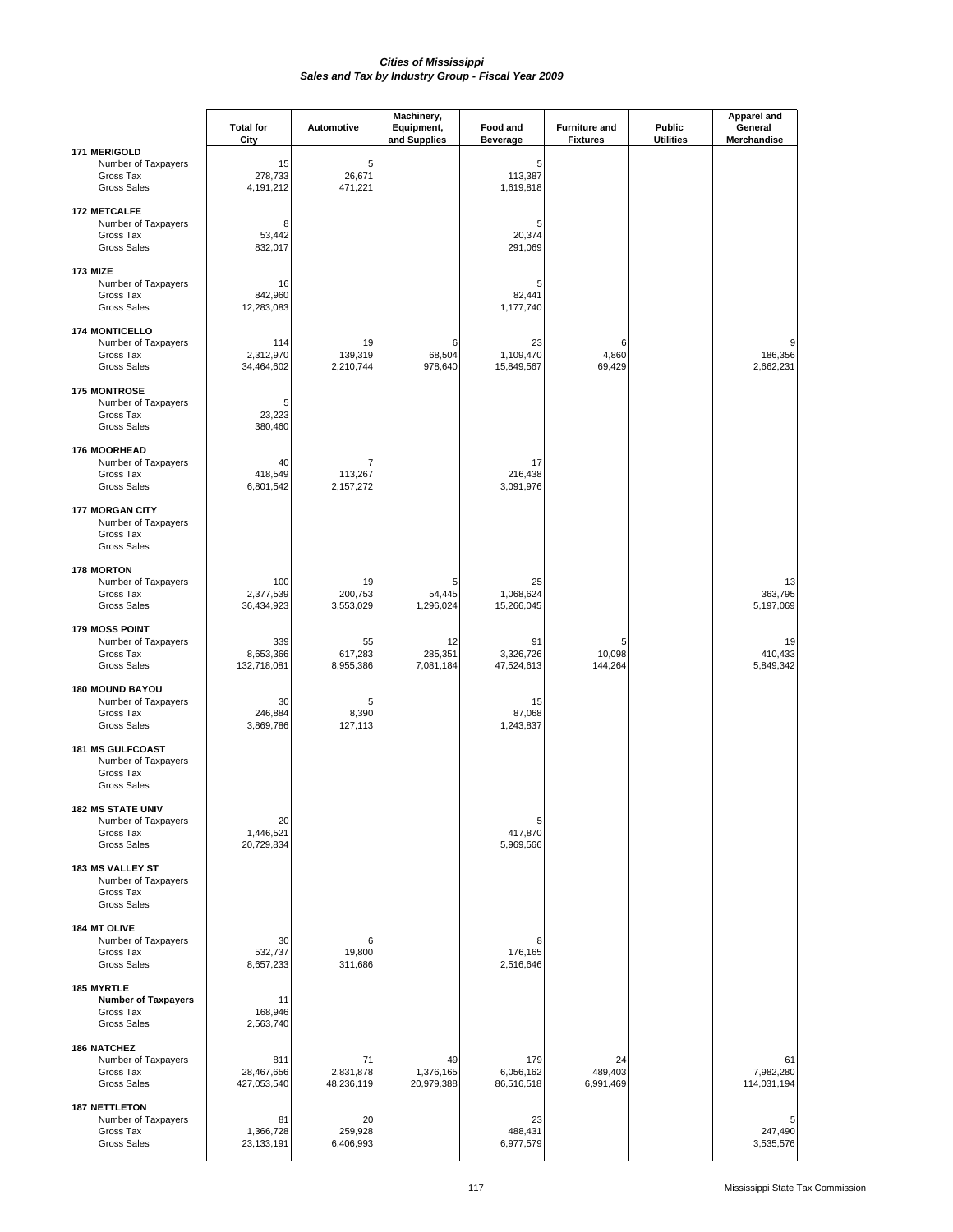| <b>Lumber</b> and<br><b>Building</b> | <b>Miscellaneous</b>           | <b>Miscellaneous</b>           | Wholesale | Contracting                | Recreation                 | Total                                | Note: Figures include audits and<br>adjustments from prior years.                 |
|--------------------------------------|--------------------------------|--------------------------------|-----------|----------------------------|----------------------------|--------------------------------------|-----------------------------------------------------------------------------------|
| <b>Materials</b>                     | Retail                         | <b>Services</b>                |           |                            |                            | Retail<br>15<br>278,733<br>4,191,212 | 171 MERIGOLD<br>Number of Taxpayers<br>Gross Tax<br><b>Gross Sales</b>            |
|                                      |                                |                                |           |                            |                            | 8<br>53,442<br>832,017               | <b>172 METCALFE</b><br>Number of Taxpayers<br>Gross Tax<br><b>Gross Sales</b>     |
|                                      | 5<br>32,408<br>462,973         |                                |           |                            |                            | 16<br>842,960<br>12,283,083          | <b>173 MIZE</b><br>Number of Taxpayers<br>Gross Tax<br><b>Gross Sales</b>         |
| 119,005<br>1,700,070                 | 35<br>318,486<br>4,549,799     | 5<br>117,079<br>1,672,563      |           |                            |                            | 114<br>2,312,970<br>34,464,602       | <b>174 MONTICELLO</b><br>Number of Taxpayers<br>Gross Tax<br><b>Gross Sales</b>   |
|                                      |                                |                                |           |                            |                            | 5<br>23,223<br>380,460               | <b>175 MONTROSE</b><br>Number of Taxpayers<br>Gross Tax<br><b>Gross Sales</b>     |
| Δ<br>5,083<br>72,621                 | 6<br>3,452<br>49,320           |                                |           |                            |                            | 40<br>418,549<br>6,801,542           | <b>176 MOORHEAD</b><br>Number of Taxpayers<br>Gross Tax<br><b>Gross Sales</b>     |
|                                      |                                |                                |           |                            |                            |                                      | <b>177 MORGAN CITY</b><br>Number of Taxpayers<br>Gross Tax<br>Gross Sales         |
| 105,749<br>1,510,712                 | 19<br>64,022<br>914,607        | 117,947<br>1,684,968           |           | 31,189<br>605,550          |                            | 100<br>2,377,539<br>36,434,923       | <b>178 MORTON</b><br>Number of Taxpayers<br>Gross Tax<br><b>Gross Sales</b>       |
| 17<br>501,334<br>7,161,907           | 94<br>731,686<br>10,452,649    | 20<br>1,312,753<br>18,753,601  |           | 22<br>89,296<br>1,519,139  |                            | 339<br>8,653,366<br>132,718,081      | <b>179 MOSS POINT</b><br>Number of Taxpayers<br>Gross Tax<br><b>Gross Sales</b>   |
|                                      |                                |                                |           |                            |                            | 30<br>246,884<br>3,869,786           | <b>180 MOUND BAYOU</b><br>Number of Taxpayers<br>Gross Tax<br><b>Gross Sales</b>  |
|                                      |                                |                                |           |                            |                            |                                      | <b>181 MS GULFCOAST</b><br>Number of Taxpayers<br>Gross Tax<br><b>Gross Sales</b> |
|                                      | 8<br>281,939<br>4,027,704      |                                |           |                            |                            | 20<br>1,446,521<br>20,729,834        | <b>182 MS STATE UNIV</b><br>Number of Taxpayers<br>Gross Tax<br>Gross Sales       |
|                                      |                                |                                |           |                            |                            |                                      | <b>183 MS VALLEY ST</b><br>Number of Taxpayers<br>Gross Tax<br><b>Gross Sales</b> |
|                                      | 6<br>55,377<br>791,105         |                                |           |                            |                            | 30<br>532,737<br>8,657,233           | 184 MT OLIVE<br>Number of Taxpayers<br>Gross Tax<br>Gross Sales                   |
|                                      |                                |                                |           |                            |                            | 11<br>168,946<br>2,563,740           | 185 MYRTLE<br><b>Number of Taxpayers</b><br>Gross Tax<br><b>Gross Sales</b>       |
| 46<br>2,247,965<br>32,113,759        | 224<br>2,764,103<br>39,587,396 | 116<br>2,339,594<br>33,644,278 |           | 24<br>223,567<br>5,510,983 | 13<br>120,164<br>1,716,639 | 808<br>28,403,377<br>426,135,271     | <b>186 NATCHEZ</b><br>Number of Taxpayers<br>Gross Tax<br>Gross Sales             |
| 6<br>37,127<br>530,396               | 15<br>125,186<br>1,788,849     |                                |           | 6<br>12,896<br>337,354     |                            | 81<br>1,366,728<br>23, 133, 191      | <b>187 NETTLETON</b><br>Number of Taxpayers<br>Gross Tax<br>Gross Sales           |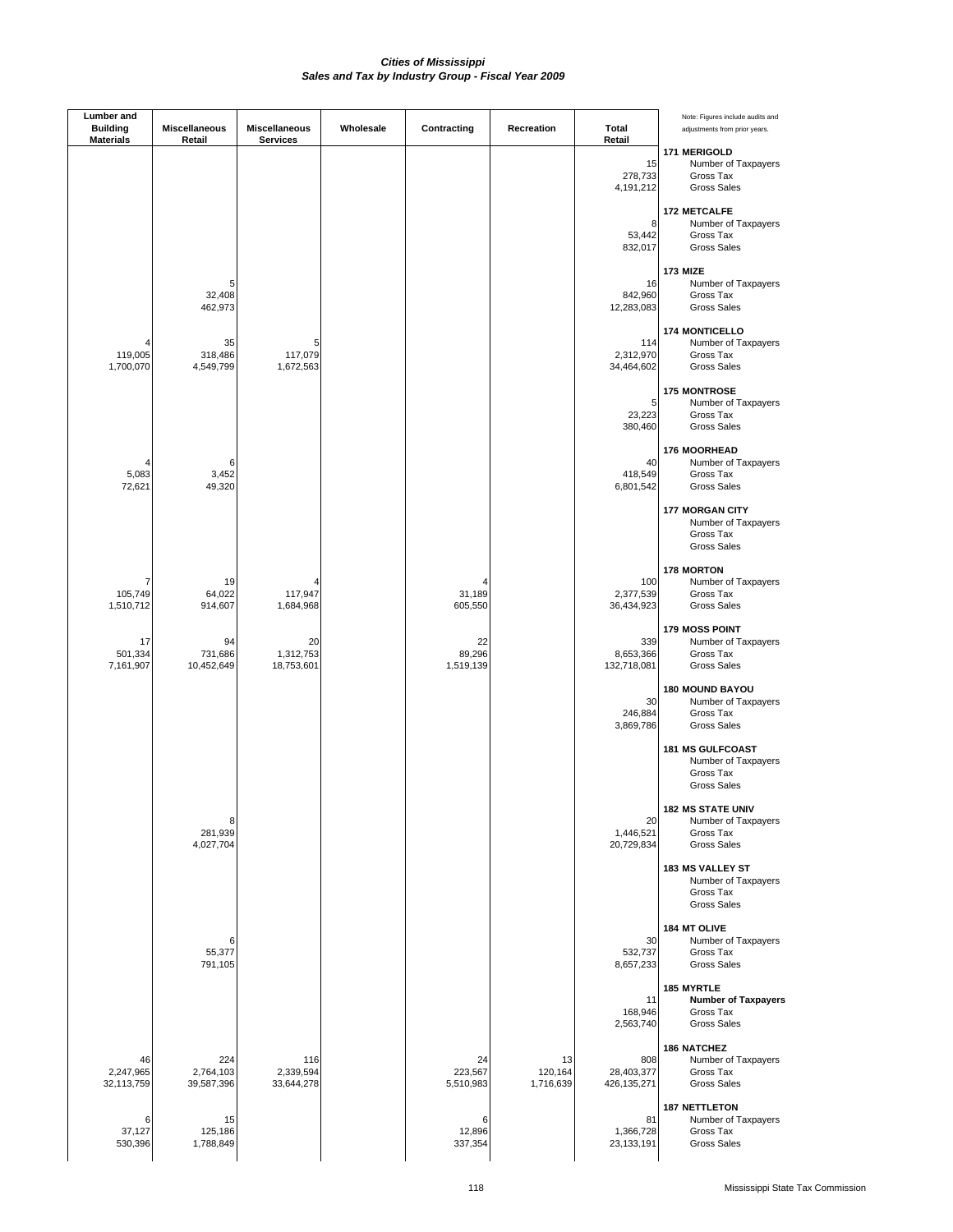|                                                                                       | <b>Total for</b><br>City         | <b>Automotive</b>              | Machinery,<br>Equipment,<br>and Supplies | Food and<br><b>Beverage</b>     | <b>Furniture and</b><br><b>Fixtures</b> | Public<br><b>Utilities</b> | <b>Apparel and</b><br>General<br>Merchandise |
|---------------------------------------------------------------------------------------|----------------------------------|--------------------------------|------------------------------------------|---------------------------------|-----------------------------------------|----------------------------|----------------------------------------------|
| <b>188 NEW ALBANY</b><br>Number of Taxpayers<br>Gross Tax<br><b>Gross Sales</b>       | 351<br>12,791,478<br>191,631,874 | 54<br>1,163,841<br>20,315,579  | 20<br>203,724<br>3,507,151               | 69<br>3,062,110<br>43,744,391   | 16<br>299,638<br>4,280,541              |                            | 31<br>4,783,902<br>68,341,076                |
| <b>189 NEW AUGUSTA</b><br>Number of Taxpayers<br>Gross Tax<br><b>Gross Sales</b>      | 20<br>644,404<br>9,490,342       |                                |                                          | 345,885<br>4,941,223            |                                         |                            |                                              |
| <b>190 NEW HEBRON</b><br>Number of Taxpayers<br>Gross Tax<br><b>Gross Sales</b>       | 26<br>415,247<br>6,101,644       | 18,706<br>267,236              |                                          | 10<br>216,705<br>3,095,791      |                                         |                            |                                              |
| <b>191 NEWTON</b><br>Number of Taxpayers<br>Gross Tax<br><b>Gross Sales</b>           | 150<br>5,450,129<br>80,878,896   | 28<br>513,556<br>8,273,939     | 12<br>88,952<br>1,272,669                | 35<br>1,438,736<br>20,553,363   | 5,493<br>78,471                         |                            | 10<br>2,369,722<br>33,852,984                |
| <b>192 NORTH CARROLLTON</b><br>Number of Taxpayers<br>Gross Tax<br><b>Gross Sales</b> | 26<br>234,628<br>3,579,162       | 5<br>64,579<br>980,137         |                                          | 11<br>44,705<br>638,650         |                                         |                            |                                              |
| <b>193 NOXAPATER</b><br>Number of Taxpayers<br>Gross Tax<br><b>Gross Sales</b>        | 25<br>428,869<br>6,279,314       |                                |                                          | 191,181<br>2,731,165            |                                         |                            |                                              |
| <b>194 OAKLAND</b><br>Number of Taxpayers<br>Gross Tax<br><b>Gross Sales</b>          | 26<br>260,210<br>3,906,226       | 66,459<br>1,007,061            |                                          | 11<br>98.576<br>1,408,228       |                                         |                            |                                              |
| <b>195 OCEAN SPRINGS</b><br>Number of Taxpayers<br>Gross Tax<br><b>Gross Sales</b>    | 625<br>25,216,826<br>373,623,589 | 51<br>1,605,731<br>26,237,306  | 36<br>1,272,844<br>18,183,474            | 151<br>6,413,172<br>91,616,659  | 74,091<br>1,058,442                     |                            | 34<br>7,974,116<br>113,915,743               |
| <b>196 OKOLONA</b><br>Number of Taxpayers<br>Gross Tax<br><b>Gross Sales</b>          | 82<br>1,398,334<br>21,050,349    | 14<br>229,089<br>3,300,692     |                                          | 24<br>591,019<br>8,443,131      | 8<br>33,912<br>484,467                  |                            | 8<br>179,332<br>2,561,883                    |
| <b>197 OLIVE BRANCH</b><br>Number of Taxpayers<br>Gross Tax<br><b>Gross Sales</b>     | 851<br>36,212,715<br>551,189,636 | 143<br>5,020,702<br>83,572,520 | 49<br>635,572<br>10,152,437              | 143<br>7,959,660<br>113,709,323 | 13<br>75,785<br>1,082,642               | 3,954,270<br>75,388,957    | 65<br>9,340,732<br>133,432,139               |
| 198 OSYKA<br>Number of Taxpayers<br>Gross Tax<br><b>Gross Sales</b>                   | 24<br>251,511<br>3,726,943       | 7<br>16,033<br>234,275         |                                          | 90,252<br>1,289,325             |                                         |                            |                                              |
| <b>199 OXFORD</b><br>Number of Taxpayers<br>Gross Tax<br><b>Gross Sales</b>           | 720<br>31,536,132<br>466,390,523 | 49<br>3,177,363<br>55,233,680  | 25<br>212,194<br>3,064,497               | 199<br>9,892,319<br>141,318,708 | 19<br>403,807<br>5,768,678              | 1,987,620<br>34,130,907    | 80<br>8,853,254<br>126,462,836               |
| <b>200 PACE</b><br>Number of Taxpayers<br>Gross Tax<br><b>Gross Sales</b>             | 9<br>61,846<br>985,939           |                                |                                          | 5<br>23,681<br>338,305          |                                         |                            |                                              |
| 201 PACHUTA<br>Number of Taxpayers<br>Gross Tax<br><b>Gross Sales</b>                 | 12<br>131,595<br>1,977,689       |                                |                                          | 63,413<br>905,903               |                                         |                            |                                              |
| 202 PADEN<br>Number of Taxpayers<br>Gross Tax<br><b>Gross Sales</b>                   |                                  |                                |                                          |                                 |                                         |                            |                                              |
| 203 PASCAGOULA<br>Number of Taxpayers<br>Gross Tax<br><b>Gross Sales</b>              | 663<br>32,538,026<br>499,916,695 | 94<br>5,672,378<br>102,107,554 | 40<br>843,081<br>12,167,356              | 129<br>6,208,550<br>88,693,482  | 20<br>631,136<br>9,016,223              | 3,046,585<br>56,318,524    | 35<br>8,830,046<br>126,101,093               |
| <b>204 PASS CHRISTIAN</b><br>Number of Taxpayers<br>Gross Tax<br><b>Gross Sales</b>   | 126<br>1,717,405<br>26,192,542   |                                | 4<br>15,166<br>216,670                   | 26<br>564,865<br>8,069,493      | 4<br>6,959<br>99,418                    |                            | 159,792<br>2,282,746                         |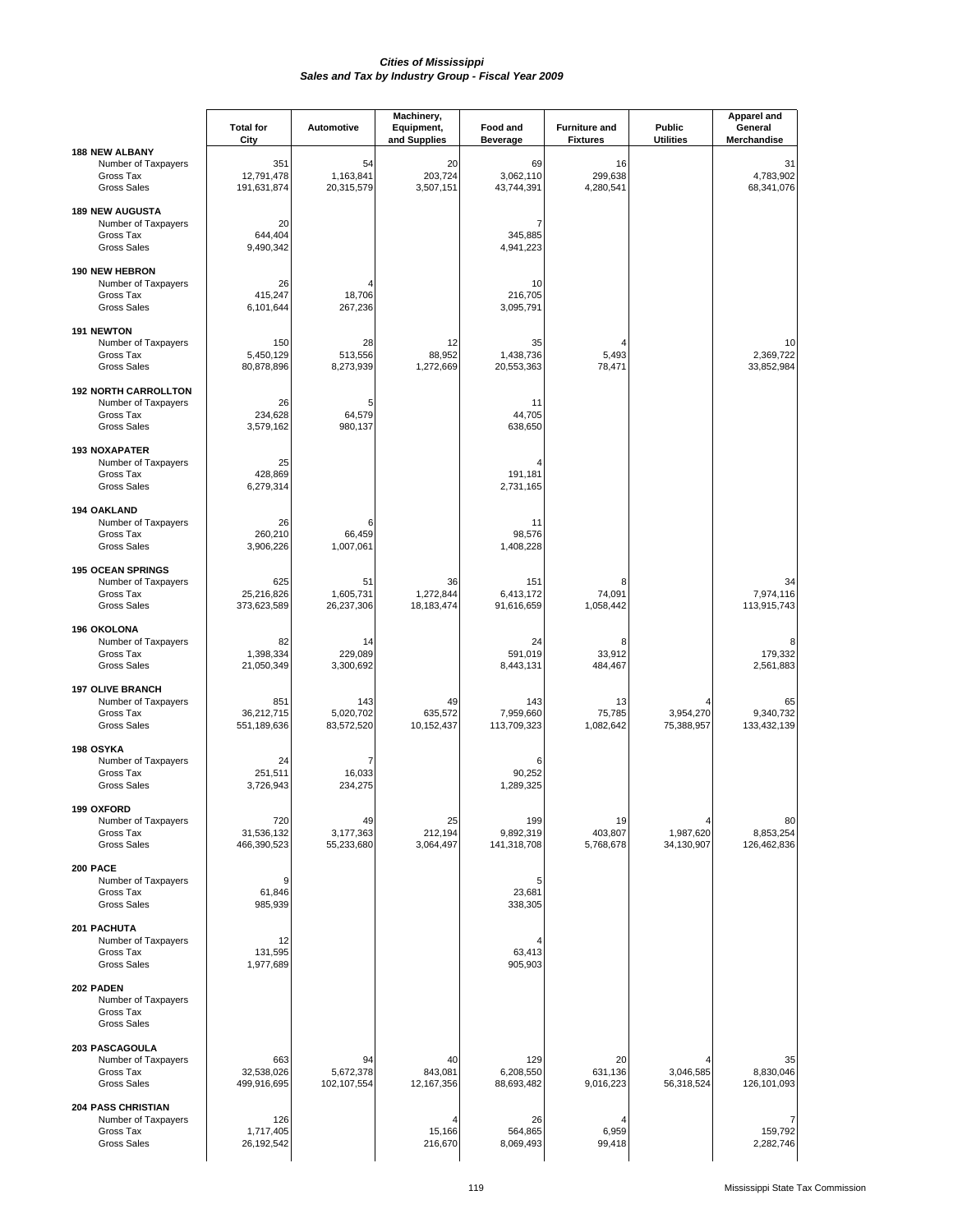| Lumber and<br><b>Building</b><br><b>Materials</b> | <b>Miscellaneous</b><br>Retail | Miscellaneous<br><b>Services</b> | Wholesale | Contracting                | Recreation                | Total<br>Retail                  | Note: Figures include audits and<br>adjustments from prior years.                     |
|---------------------------------------------------|--------------------------------|----------------------------------|-----------|----------------------------|---------------------------|----------------------------------|---------------------------------------------------------------------------------------|
| 15<br>803,383<br>11,476,901                       | 101<br>930,169<br>13,293,471   | 28<br>404,353<br>5,776,471       |           | 12<br>234,771<br>3,884,284 |                           | 351<br>12,791,478<br>191,631,874 | <b>188 NEW ALBANY</b><br>Number of Taxpayers<br>Gross Tax<br><b>Gross Sales</b>       |
|                                                   |                                |                                  |           | 5,186<br>74,095            |                           | 20<br>644,404<br>9,490,342       | <b>189 NEW AUGUSTA</b><br>Number of Taxpayers<br>Gross Tax<br><b>Gross Sales</b>      |
|                                                   | 2,506<br>36,433                |                                  |           |                            |                           | 26<br>415,247<br>6,101,644       | <b>190 NEW HEBRON</b><br>Number of Taxpayers<br>Gross Tax<br><b>Gross Sales</b>       |
| 8<br>161,654<br>2,309,349                         | 39<br>261,487<br>3,748,597     | 5<br>137,862<br>1,969,467        |           | 7<br>30,264<br>432,631     |                           | 150<br>5,450,129<br>80,878,896   | <b>191 NEWTON</b><br>Number of Taxpayers<br>Gross Tax<br><b>Gross Sales</b>           |
|                                                   | 7<br>14,918<br>213,122         |                                  |           |                            |                           | 26<br>234,628<br>3,579,162       | <b>192 NORTH CARROLLTON</b><br>Number of Taxpayers<br>Gross Tax<br><b>Gross Sales</b> |
|                                                   | 9<br>7,390<br>105,582          |                                  |           |                            |                           | 25<br>428,869<br>6,279,314       | <b>193 NOXAPATER</b><br>Number of Taxpayers<br>Gross Tax<br><b>Gross Sales</b>        |
|                                                   |                                |                                  |           |                            |                           | 26<br>260,210<br>3,906,226       | <b>194 OAKLAND</b><br>Number of Taxpayers<br>Gross Tax<br><b>Gross Sales</b>          |
| 24<br>1,611,680<br>23,023,981                     | 243<br>2,674,932<br>38,213,286 | 34<br>1,084,270<br>15,489,563    |           | 41<br>217,671<br>4,741,563 |                           | 625<br>25,216,826<br>373,623,589 | <b>195 OCEAN SPRINGS</b><br>Number of Taxpayers<br>Gross Tax<br><b>Gross Sales</b>    |
|                                                   | 18<br>39,140<br>564,054        | 4<br>74,078<br>1,058,267         |           |                            |                           | 82<br>1,398,334<br>21,050,349    | <b>196 OKOLONA</b><br>Number of Taxpayers<br>Gross Tax<br><b>Gross Sales</b>          |
| 72<br>4,500,607<br>64,294,331                     | 225<br>2,065,480<br>29,532,156 | 78<br>2,414,737<br>34,658,997    |           | 58<br>216,513<br>4,956,811 |                           | 851<br>36,212,715<br>551,189,636 | <b>197 OLIVE BRANCH</b><br>Number of Taxpayers<br>Gross Tax<br><b>Gross Sales</b>     |
|                                                   | 6<br>8,970<br>128,143          |                                  |           |                            |                           | 24<br>251,511<br>3,726,943       | 198 OSYKA<br>Number of Taxpayers<br>Gross Tax<br><b>Gross Sales</b>                   |
| 30<br>2,180,985<br>31,156,906                     | 218<br>3,103,356<br>44,381,187 | 54<br>1,447,744<br>20,767,312    |           | 35<br>59,551<br>992,457    | 7<br>217,934<br>3,113,350 | 720<br>31,536,132<br>466,390,523 | 199 OXFORD<br>Number of Taxpayers<br>Gross Tax<br><b>Gross Sales</b>                  |
|                                                   |                                |                                  |           |                            |                           | 9<br>61,846<br>985,939           | <b>200 PACE</b><br>Number of Taxpayers<br>Gross Tax<br><b>Gross Sales</b>             |
|                                                   |                                |                                  |           |                            |                           | 12<br>131,595<br>1,977,689       | 201 PACHUTA<br>Number of Taxpayers<br>Gross Tax<br><b>Gross Sales</b>                 |
|                                                   |                                |                                  |           |                            |                           |                                  | 202 PADEN<br>Number of Taxpayers<br>Gross Tax<br><b>Gross Sales</b>                   |
| 45<br>3,050,043<br>43,572,002                     | 188<br>2,594,646<br>37,067,573 | 42<br>1,461,385<br>20,876,917    |           | 65<br>198,615<br>3,973,722 |                           | 663<br>32,538,026<br>499,916,695 | 203 PASCAGOULA<br>Number of Taxpayers<br>Gross Tax<br>Gross Sales                     |
| 16<br>217,626<br>3,108,946                        | 41<br>82,382<br>1,176,893      | 5<br>112,379<br>1,605,420        |           | 20<br>136,728<br>1,985,364 |                           | 126<br>1,717,405<br>26,192,542   | <b>204 PASS CHRISTIAN</b><br>Number of Taxpayers<br>Gross Tax<br><b>Gross Sales</b>   |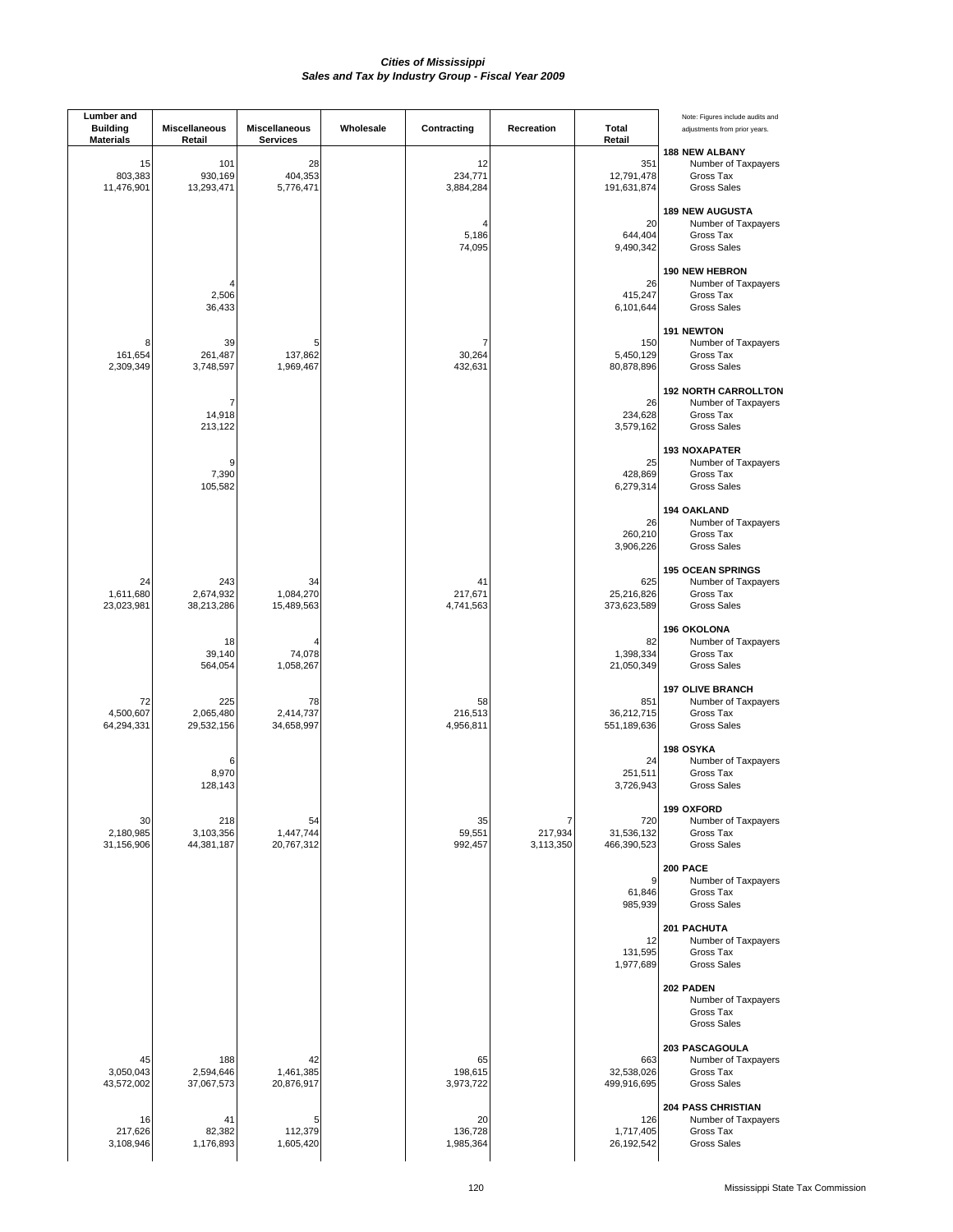|                                                                                    | <b>Total for</b>                 | Automotive                     | Machinery,<br>Equipment,      | Food and                       | <b>Furniture and</b>          | Public                | Apparel and<br>General         |
|------------------------------------------------------------------------------------|----------------------------------|--------------------------------|-------------------------------|--------------------------------|-------------------------------|-----------------------|--------------------------------|
|                                                                                    | City                             |                                | and Supplies                  | <b>Beverage</b>                | <b>Fixtures</b>               | <b>Utilities</b>      | Merchandise                    |
| 205 PAULDING<br>Number of Taxpayers<br>Gross Tax<br><b>Gross Sales</b>             |                                  |                                |                               |                                |                               |                       |                                |
| 206 PEARL<br>Number of Taxpayers<br>Gross Tax<br><b>Gross Sales</b>                | 751<br>40,081,656<br>603,697,957 | 152<br>4,169,679<br>77,060,772 | 83<br>3,321,882<br>48,730,744 | 100<br>6,114,612<br>87,351,516 | 28<br>4,591,320<br>65,590,226 |                       | 46<br>8,876,021<br>126,800,177 |
| <b>207 PELAHATCHIE</b><br>Number of Taxpayers<br>Gross Tax<br><b>Gross Sales</b>   | 60<br>1,682,502<br>28,511,198    | 13<br>388,885<br>6,825,277     |                               | 19<br>662,590<br>9,465,565     |                               |                       |                                |
| 208 PETAL<br>Number of Taxpayers<br>Gross Tax<br><b>Gross Sales</b>                | 298<br>10,289,549<br>152,159,424 | 54<br>671,618<br>10,100,603    | 14<br>184,147<br>2,640,178    | 57<br>2,052,200<br>29,317,124  | 11<br>154,654<br>2,209,343    | 950,001<br>17,700,587 | 29<br>4,348,582<br>62,122,187  |
| 209 PHILADELPHIA<br>Number of Taxpayers<br>Gross Tax<br><b>Gross Sales</b>         | 395<br>19,784,494<br>304,746,014 | 54<br>2,404,365<br>45,068,492  | 24<br>837,728<br>17,441,084   | 82<br>4,078,123<br>58,258,847  | 6<br>317,356<br>4,533,664     |                       | 40<br>6,003,631<br>85,760,683  |
| 210 PICAYUNE<br>Number of Taxpayers<br>Gross Tax<br><b>Gross Sales</b>             | 540<br>24,166,714<br>363,336,874 | 94<br>3,524,852<br>62,762,881  | 25<br>328,315<br>4,696,191    | 115<br>5,226,696<br>74,667,013 | 16<br>253,270<br>3,618,140    |                       | 39<br>8,271,711<br>118,165,865 |
| 211 PICKENS<br>Number of Taxpayers<br>Gross Tax<br><b>Gross Sales</b>              | 30<br>523,471<br>7,822,681       | 5<br>45,379<br>648,274         |                               | 10<br>232,618<br>3,323,115     |                               |                       |                                |
| 212 PITTSBORO<br>Number of Taxpayers<br>Gross Tax<br><b>Gross Sales</b>            | 6<br>33,869<br>532,308           |                                |                               |                                |                               |                       |                                |
| <b>213 PLANTERSVILLE</b><br>Number of Taxpayers<br>Gross Tax<br><b>Gross Sales</b> | 25<br>263,291<br>4,072,754       | 9,279<br>150,617               |                               | 9<br>49,509<br>707,275         |                               |                       |                                |
| 214 POLKVILLE<br>Number of Taxpayers<br>Gross Tax<br><b>Gross Sales</b>            | 9<br>36,376<br>724,826           |                                |                               |                                |                               |                       |                                |
| 215 PONTOTOC<br>Number of Taxpayers<br>Gross Tax<br><b>Gross Sales</b>             | 297<br>10,793,911<br>164,390,219 | 68<br>870,676<br>14,912,713    | 19<br>319,234<br>7,074,248    | 66<br>2,468,877<br>35,269,646  | 56,531<br>807,595             |                       | 21<br>3,963,292<br>56,618,400  |
| <b>216 POPE</b><br>Number of Taxpayers<br>Gross Tax<br><b>Gross Sales</b>          | 6<br>130,645<br>1,980,336        |                                |                               |                                |                               |                       |                                |
| 217 POPLARVILLE<br>Number of Taxpayers<br>Gross Tax<br><b>Gross Sales</b>          | 135<br>3,916,976<br>62,035,039   | 17<br>813,576<br>13,897,018    | 267,074<br>6,423,598          | 37<br>1,223,428<br>17,477,529  |                               |                       | 11<br>348,224<br>4,974,630     |
| 218 PORT GIBSON<br>Number of Taxpayers<br>Gross Tax<br><b>Gross Sales</b>          | 62<br>1,327,477<br>20,059,003    | 60,418<br>940,914              |                               | 16<br>550,931<br>7,870,443     | 14,818<br>211,697             |                       | 177,207<br>2,531,531           |
| 219 POTTS CAMP<br>Number of Taxpayers<br>Gross Tax<br><b>Gross Sales</b>           | 28<br>482,561<br>7,051,198       | 81,199<br>1,159,989            |                               | 10<br>213,647<br>3,052,109     |                               |                       |                                |
| 220 PRAIRIE<br>Number of Taxpayers<br>Gross Tax<br><b>Gross Sales</b>              |                                  |                                |                               |                                |                               |                       |                                |
| 221 PRENTISS<br>Number of Taxpayers<br>Gross Tax<br><b>Gross Sales</b>             | 100<br>2,565,644<br>39,270,193   | 16<br>214,301<br>3,294,163     |                               | 25<br>1,110,170<br>15,859,555  |                               |                       | 11<br>408,563<br>5,836,615     |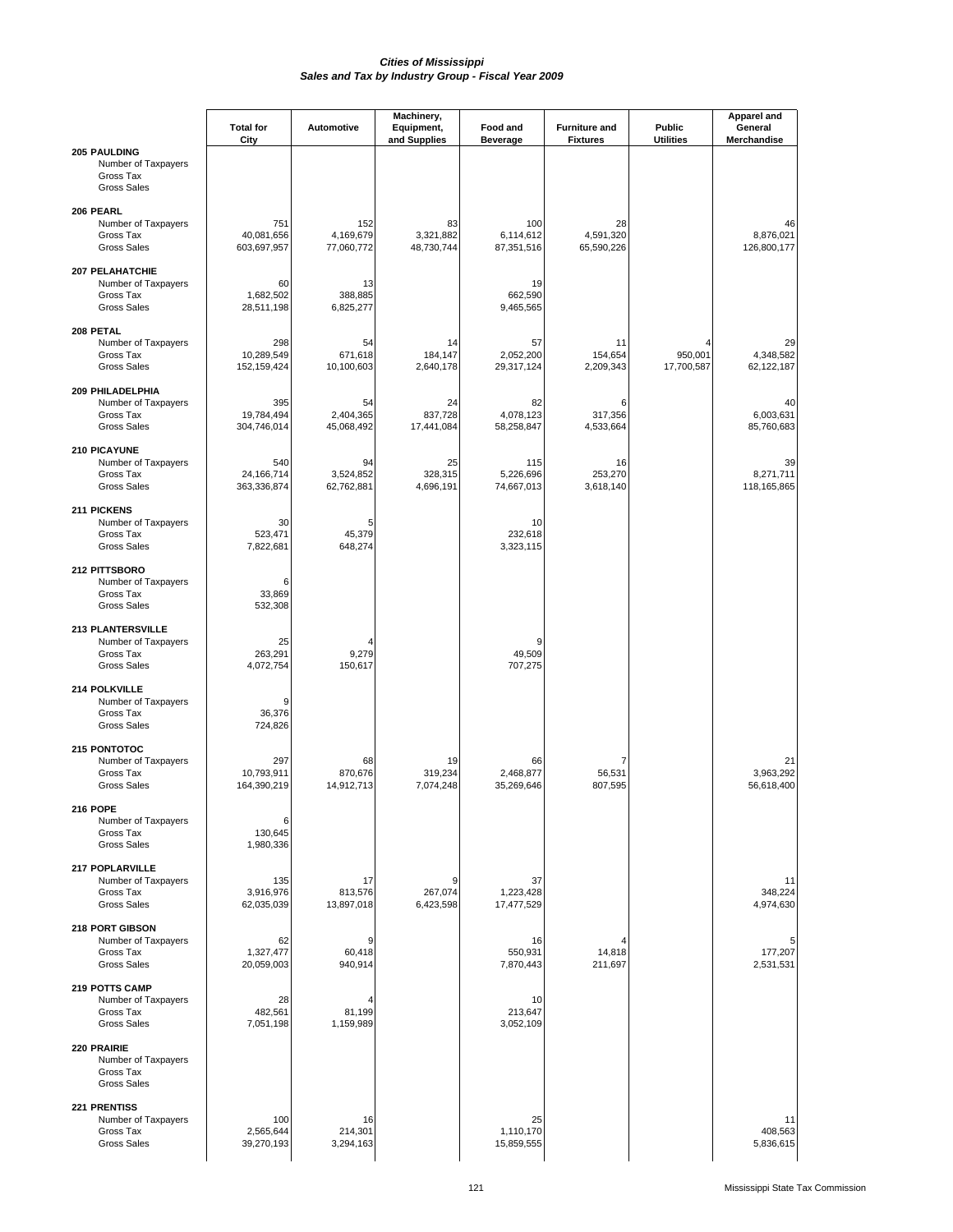| Lumber and<br><b>Building</b><br><b>Materials</b> | <b>Miscellaneous</b><br>Retail | Miscellaneous<br><b>Services</b> | Wholesale | Contracting                | Recreation             | <b>Total</b><br>Retail           | Note: Figures include audits and<br>adjustments from prior years.                  |
|---------------------------------------------------|--------------------------------|----------------------------------|-----------|----------------------------|------------------------|----------------------------------|------------------------------------------------------------------------------------|
|                                                   |                                |                                  |           |                            |                        |                                  | 205 PAULDING<br>Number of Taxpayers<br>Gross Tax<br><b>Gross Sales</b>             |
| 58<br>4,092,271<br>58,460,966                     | 174<br>2,903,378<br>41,490,573 | 50<br>2,671,032<br>38, 157, 568  |           | 57<br>556,902<br>8,542,026 |                        | 751<br>40,081,656<br>603,697,957 | 206 PEARL<br>Number of Taxpayers<br>Gross Tax<br><b>Gross Sales</b>                |
| 5<br>11,478<br>163,976                            | 13<br>145,193<br>3,020,683     |                                  |           |                            |                        | 60<br>1,682,502<br>28,511,198    | <b>207 PELAHATCHIE</b><br>Number of Taxpayers<br>Gross Tax<br><b>Gross Sales</b>   |
| 23<br>951,438<br>13,591,965                       | 75<br>537,613<br>7,680,954     | 12<br>357,661<br>5,109,443       |           | 13<br>53,804<br>1,289,511  | 6<br>27,826<br>397,524 | 298<br>10,289,549<br>152,159,424 | 208 PETAL<br>Number of Taxpayers<br>Gross Tax<br><b>Gross Sales</b>                |
| 35<br>2,561,642<br>36,594,862                     | 101<br>1,401,359<br>20,385,185 | 37<br>881,730<br>12,596,141      |           | 13<br>70,885<br>1,369,374  |                        | 395<br>19,784,494<br>304,746,014 | 209 PHILADELPHIA<br>Number of Taxpayers<br>Gross Tax<br><b>Gross Sales</b>         |
| 36<br>2,266,302<br>32,375,721                     | 161<br>2,038,814<br>29,165,899 | 33<br>828,440<br>11,835,479      |           | 19<br>29,282<br>563,474    |                        | 540<br>24,166,714<br>363,336,874 | 210 PICAYUNE<br>Number of Taxpayers<br>Gross Tax<br><b>Gross Sales</b>             |
|                                                   | 8<br>34,077<br>486,825         |                                  |           |                            |                        | 30<br>523,471<br>7,822,681       | 211 PICKENS<br>Number of Taxpayers<br>Gross Tax<br><b>Gross Sales</b>              |
|                                                   |                                |                                  |           |                            |                        | 6<br>33,869<br>532,308           | 212 PITTSBORO<br>Number of Taxpayers<br>Gross Tax<br><b>Gross Sales</b>            |
|                                                   | 4<br>1,237<br>17,681           |                                  |           |                            |                        | 25<br>263,291<br>4,072,754       | <b>213 PLANTERSVILLE</b><br>Number of Taxpayers<br>Gross Tax<br><b>Gross Sales</b> |
|                                                   |                                |                                  |           |                            |                        | 9<br>36,376<br>724,826           | 214 POLKVILLE<br>Number of Taxpayers<br>Gross Tax<br><b>Gross Sales</b>            |
| 15<br>754,543<br>10,779,180                       | 78<br>1,040,744<br>15,969,787  | 14<br>515,621<br>7,475,162       |           | 5<br>66,654<br>1,181,244   |                        | 297<br>10,793,911<br>164,390,219 | 215 PONTOTOC<br>Number of Taxpayers<br>Gross Tax<br><b>Gross Sales</b>             |
|                                                   |                                |                                  |           |                            |                        | 6<br>130,645<br>1,980,336        | <b>216 POPE</b><br>Number of Taxpayers<br>Gross Tax<br><b>Gross Sales</b>          |
| 306,500<br>4,378,574                              | 40<br>307,104<br>4,387,195     | 7<br>337,695<br>4,824,215        |           | 5<br>3,786<br>54,085       |                        | 135<br>3,916,976<br>62,035,039   | 217 POPLARVILLE<br>Number of Taxpayers<br>Gross Tax<br><b>Gross Sales</b>          |
|                                                   | 16<br>60,299<br>861,477        | 8<br>106,168<br>1,516,693        |           |                            |                        | 62<br>1,327,477<br>20,059,003    | 218 PORT GIBSON<br>Number of Taxpayers<br>Gross Tax<br><b>Gross Sales</b>          |
|                                                   | 8<br>8,274<br>118,208          |                                  |           |                            |                        | 28<br>482,561<br>7,051,198       | 219 POTTS CAMP<br>Number of Taxpayers<br>Gross Tax<br><b>Gross Sales</b>           |
|                                                   |                                |                                  |           |                            |                        |                                  | 220 PRAIRIE<br>Number of Taxpayers<br>Gross Tax<br>Gross Sales                     |
| 5<br>193,896<br>2,769,943                         | 29<br>158,644<br>2,266,350     | 6<br>136,407<br>1,948,681        |           |                            |                        | 100<br>2,565,644<br>39,270,193   | 221 PRENTISS<br>Number of Taxpayers<br>Gross Tax<br><b>Gross Sales</b>             |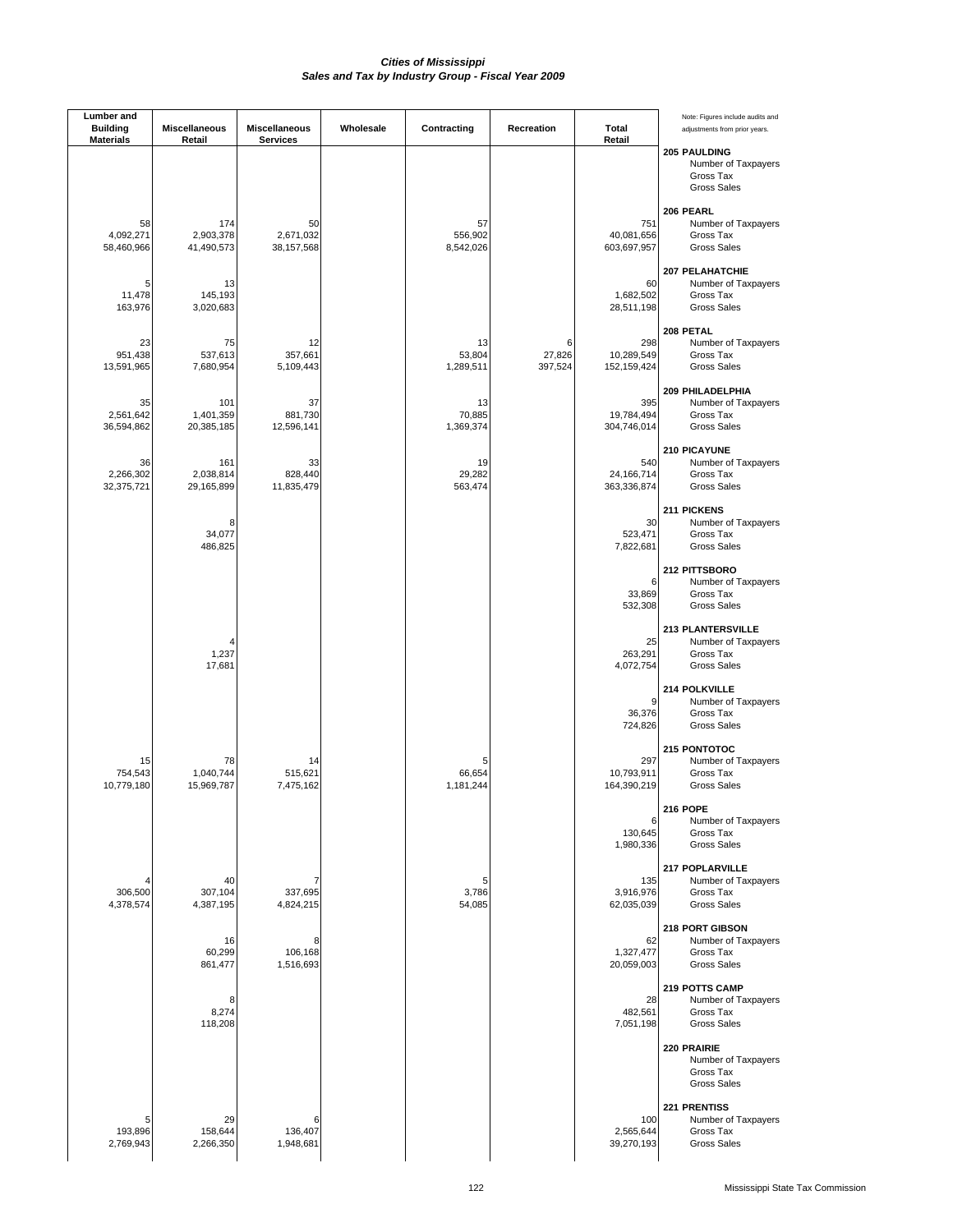|                                                                                   | <b>Total for</b><br>City           | <b>Automotive</b>              | Machinery,<br>Equipment,<br>and Supplies | Food and<br><b>Beverage</b>      | <b>Furniture and</b><br><b>Fixtures</b> | Public<br><b>Utilities</b> | <b>Apparel and</b><br>General<br>Merchandise |
|-----------------------------------------------------------------------------------|------------------------------------|--------------------------------|------------------------------------------|----------------------------------|-----------------------------------------|----------------------------|----------------------------------------------|
| 222 PUCKETT<br>Number of Taxpayers<br>Gross Tax<br><b>Gross Sales</b>             | 27<br>451,045<br>6,855,783         | 6<br>65,569<br>1,151,681       |                                          | 6<br>121,927<br>1,741,826        |                                         |                            | 106,426<br>1,520,372                         |
| <b>223 PURVIS</b><br>Number of Taxpayers<br>Gross Tax<br><b>Gross Sales</b>       | 120<br>3,654,977<br>54,971,326     | 13<br>760,248<br>12,070,704    | 7<br>71,117<br>1,140,032                 | 28<br>1,290,788<br>18,439,821    |                                         |                            | 11<br>306,059<br>4,372,280                   |
| 224 QUITMAN<br>Number of Taxpayers<br>Gross Tax<br><b>Gross Sales</b>             | 125<br>2,896,606<br>43,850,713     | 25<br>307,048<br>4,462,599     | 8<br>77,409<br>1,105,855                 | 25<br>1,158,767<br>16,553,811    |                                         |                            | 13<br>329,204<br>4,702,922                   |
| 225 RALEIGH<br>Number of Taxpayers<br>Gross Tax<br><b>Gross Sales</b>             | 48<br>994,328<br>14,885,441        | 7<br>88,605<br>1,290,919       |                                          | 13<br>393,076<br>5,615,366       |                                         |                            |                                              |
| 226 RAYMOND<br>Number of Taxpayers<br>Gross Tax<br><b>Gross Sales</b>             | 48<br>902,358<br>13,473,742        | 7<br>296,619<br>4,308,359      |                                          | 12<br>231,137<br>3,301,961       |                                         |                            |                                              |
| 227 RENOVA<br>Number of Taxpayers<br>Gross Tax<br><b>Gross Sales</b>              | 12<br>128,347<br>2,011,468         |                                | 65,753<br>939,339                        |                                  |                                         |                            |                                              |
| 228 RICHLAND<br>Number of Taxpayers<br>Gross Tax<br><b>Gross Sales</b>            | 294<br>21,118,091<br>319,160,032   | 63<br>4,751,369<br>73,844,554  | 39<br>4,237,313<br>66,304,311            | 47<br>2,735,279<br>39,075,379    | 123,260<br>1,760,860                    |                            | 14<br>4,728,810<br>67,553,219                |
| <b>229 RICHTON</b><br>Number of Taxpayers<br>Gross Tax<br><b>Gross Sales</b>      | 62<br>1,360,630<br>20,166,072      | 10<br>240,927<br>3,444,672     |                                          | 12<br>518,871<br>7,412,439       |                                         |                            | 9<br>214,199<br>3,059,835                    |
| 230 RIDGELAND<br>Number of Taxpayers<br>Gross Tax<br><b>Gross Sales</b>           | 1,184<br>61,314,256<br>919,302,724 | 89<br>7,430,572<br>128,867,039 | 103<br>3,656,308<br>53,379,670           | 218<br>12,434,236<br>177,631,777 | 42<br>1,601,269<br>22,875,252           |                            | 159<br>16,722,299<br>238,880,348             |
| 231 RIENZI<br>Number of Taxpayers<br>Gross Tax<br><b>Gross Sales</b>              | 10<br>153,924<br>2,525,487         |                                |                                          |                                  |                                         |                            |                                              |
| 232 RIPLEY<br>Number of Taxpayers<br>Gross Tax<br><b>Gross Sales</b>              | 245<br>6,316,459<br>97,421,692     | 49<br>948,531<br>16,249,785    | 12<br>44,254<br>1,184,989                | 44<br>1,831,659<br>26,166,535    | 67,257<br>960,815                       |                            | 10<br>1,601,803<br>22,882,889                |
| <b>233 ROLLING FORK</b><br>Number of Taxpayers<br>Gross Tax<br><b>Gross Sales</b> | 67<br>2,021,970<br>36,476,912      | 6<br>153,154<br>2,188,460      | 6<br>524,808<br>14,330,582               | 17<br>589,519<br>8,421,698       |                                         |                            | 5<br>256,156<br>3,659,374                    |
| 234 ROSEDALE<br>Number of Taxpayers<br>Gross Tax<br><b>Gross Sales</b>            | 45<br>558,913<br>8,356,306         | 18,819<br>268,848              |                                          | 22<br>366,301<br>5,232,880       |                                         |                            |                                              |
| 235 ROXIE<br>Number of Taxpayers<br>Gross Tax<br><b>Gross Sales</b>               | 6<br>84,306<br>1,340,833           |                                |                                          |                                  |                                         |                            |                                              |
| 236 RULEVILLE<br>Number of Taxpayers<br>Gross Tax<br><b>Gross Sales</b>           | 63<br>1,058,148<br>16,893,247      | 198,787<br>2,994,568           |                                          | 20<br>425,969<br>6,085,277       |                                         |                            | 104,338<br>1,490,550                         |
| 237 SALLIS<br>Number of Taxpayers<br>Gross Tax<br><b>Gross Sales</b>              | 5<br>156,316<br>2,641,243          |                                |                                          |                                  |                                         |                            |                                              |
| 238 SALTILLO<br>Number of Taxpayers<br>Gross Tax<br><b>Gross Sales</b>            | 162<br>3,323,956<br>53,880,893     | 23<br>226,334<br>5,273,781     | 16<br>535,920<br>10,016,562              | 29<br>872,013<br>12,457,329      | 6<br>33,556<br>479,383                  |                            | 13<br>301,318<br>4,304,540                   |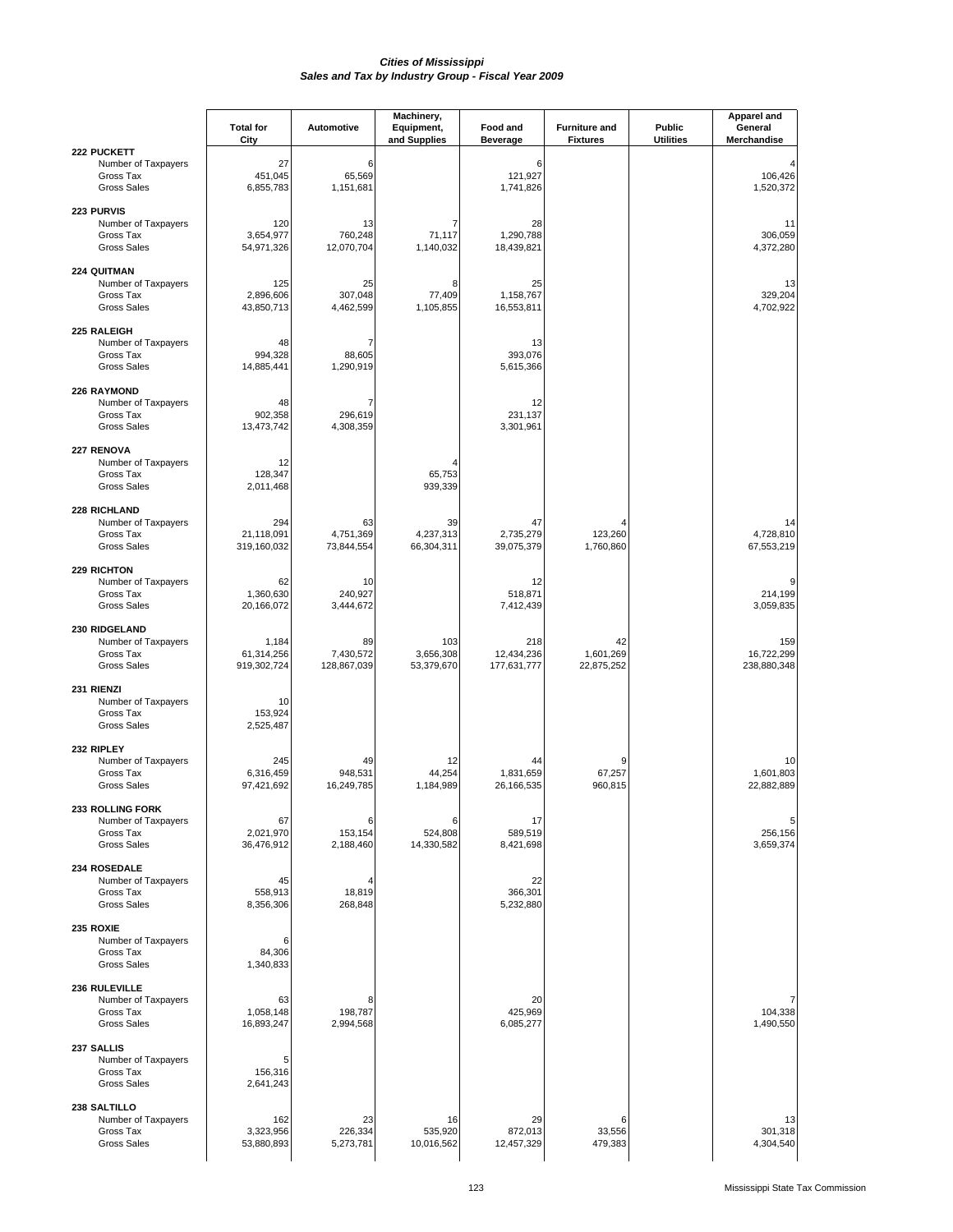| <b>Lumber</b> and<br><b>Building</b><br><b>Materials</b> | <b>Miscellaneous</b><br>Retail  | Miscellaneous<br><b>Services</b> | Wholesale | Contracting                 | Recreation                | <b>Total</b><br>Retail             | Note: Figures include audits and<br>adjustments from prior years.                 |
|----------------------------------------------------------|---------------------------------|----------------------------------|-----------|-----------------------------|---------------------------|------------------------------------|-----------------------------------------------------------------------------------|
|                                                          | 6<br>1,885<br>26,931            |                                  |           |                             |                           | 27<br>451,045<br>6,855,783         | 222 PUCKETT<br>Number of Taxpayers<br>Gross Tax<br><b>Gross Sales</b>             |
| 12<br>243,555<br>3,479,366                               | 31<br>452,063<br>6,495,051      | 148,676<br>2,123,952             |           | 7<br>99,123<br>1,693,933    |                           | 120<br>3,654,977<br>54,971,326     | 223 PURVIS<br>Number of Taxpayers<br>Gross Tax<br><b>Gross Sales</b>              |
| 5<br>56,023<br>800,339                                   | 33<br>384,564<br>5,493,767      | 9<br>222,849<br>3,183,562        |           |                             |                           | 125<br>2,896,606<br>43,850,713     | 224 QUITMAN<br>Number of Taxpayers<br>Gross Tax<br><b>Gross Sales</b>             |
|                                                          | 11<br>42,988<br>614,118         |                                  |           | 7<br>94,362<br>1,348,027    |                           | 48<br>994,328<br>14,885,441        | 225 RALEIGH<br>Number of Taxpayers<br>Gross Tax<br><b>Gross Sales</b>             |
|                                                          | 16<br>31,779<br>453,989         | 6<br>138,480<br>1,978,292        |           |                             |                           | 48<br>902,358<br>13,473,742        | 226 RAYMOND<br>Number of Taxpayers<br>Gross Tax<br><b>Gross Sales</b>             |
|                                                          |                                 |                                  |           |                             |                           | 12<br>128,347<br>2,011,468         | 227 RENOVA<br>Number of Taxpayers<br>Gross Tax<br><b>Gross Sales</b>              |
| 18<br>1,367,449<br>19,534,972                            | 55<br>610,114<br>8,828,726      | 25<br>956,345<br>14,316,014      |           | 26<br>490,262<br>7,183,049  |                           | 294<br>21,118,091<br>319,160,032   | <b>228 RICHLAND</b><br>Number of Taxpayers<br>Gross Tax<br><b>Gross Sales</b>     |
|                                                          | 15<br>112,119<br>1,601,700      |                                  |           | 5<br>20,752<br>550,270      |                           | 62<br>1,360,630<br>20,166,072      | <b>229 RICHTON</b><br>Number of Taxpayers<br>Gross Tax<br><b>Gross Sales</b>      |
| 67<br>3,876,482<br>55,378,269                            | 393<br>7,870,833<br>112,446,206 | 46<br>3,073,793<br>43,994,048    |           | 61<br>799,397<br>14,307,297 | 4<br>102,054<br>1,457,921 | 1,184<br>61,314,256<br>919,302,724 | 230 RIDGELAND<br>Number of Taxpayers<br>Gross Tax<br><b>Gross Sales</b>           |
|                                                          | 4<br>3,168<br>45,259            |                                  |           |                             |                           | 10<br>153,924<br>2,525,487         | 231 RIENZI<br>Number of Taxpayers<br>Gross Tax<br><b>Gross Sales</b>              |
| 19<br>477,218<br>6,817,394                               | 74<br>526,356<br>7,555,133      | 15<br>236,588<br>3,379,825       |           | 43,480<br>1,126,831         |                           | 245<br>6,316,459<br>97,421,692     | 232 RIPLEY<br>Number of Taxpayers<br>Gross Tax<br><b>Gross Sales</b>              |
|                                                          | 20<br>87,647<br>1,252,107       |                                  |           |                             |                           | 67<br>2,021,970<br>36,476,912      | <b>233 ROLLING FORK</b><br>Number of Taxpayers<br>Gross Tax<br><b>Gross Sales</b> |
|                                                          | 8<br>3,427<br>48,959            |                                  |           |                             |                           | 45<br>558,913<br>8,356,306         | 234 ROSEDALE<br>Number of Taxpayers<br>Gross Tax<br><b>Gross Sales</b>            |
|                                                          |                                 |                                  |           |                             |                           | 6<br>84,306<br>1,340,833           | 235 ROXIE<br>Number of Taxpayers<br>Gross Tax<br><b>Gross Sales</b>               |
|                                                          | 16<br>38,235<br>546,215         |                                  |           |                             |                           | 63<br>1,058,148<br>16,893,247      | 236 RULEVILLE<br>Number of Taxpayers<br>Gross Tax<br><b>Gross Sales</b>           |
|                                                          |                                 |                                  |           |                             |                           | 5<br>156,316<br>2,641,243          | 237 SALLIS<br>Number of Taxpayers<br>Gross Tax<br>Gross Sales                     |
| 14<br>321,432<br>4,591,892                               | 41<br>372,638<br>5,323,395      | 6<br>162,336<br>2,319,086        |           | 12<br>131,683<br>1,988,316  |                           | 162<br>3,323,956<br>53,880,893     | 238 SALTILLO<br>Number of Taxpayers<br>Gross Tax<br><b>Gross Sales</b>            |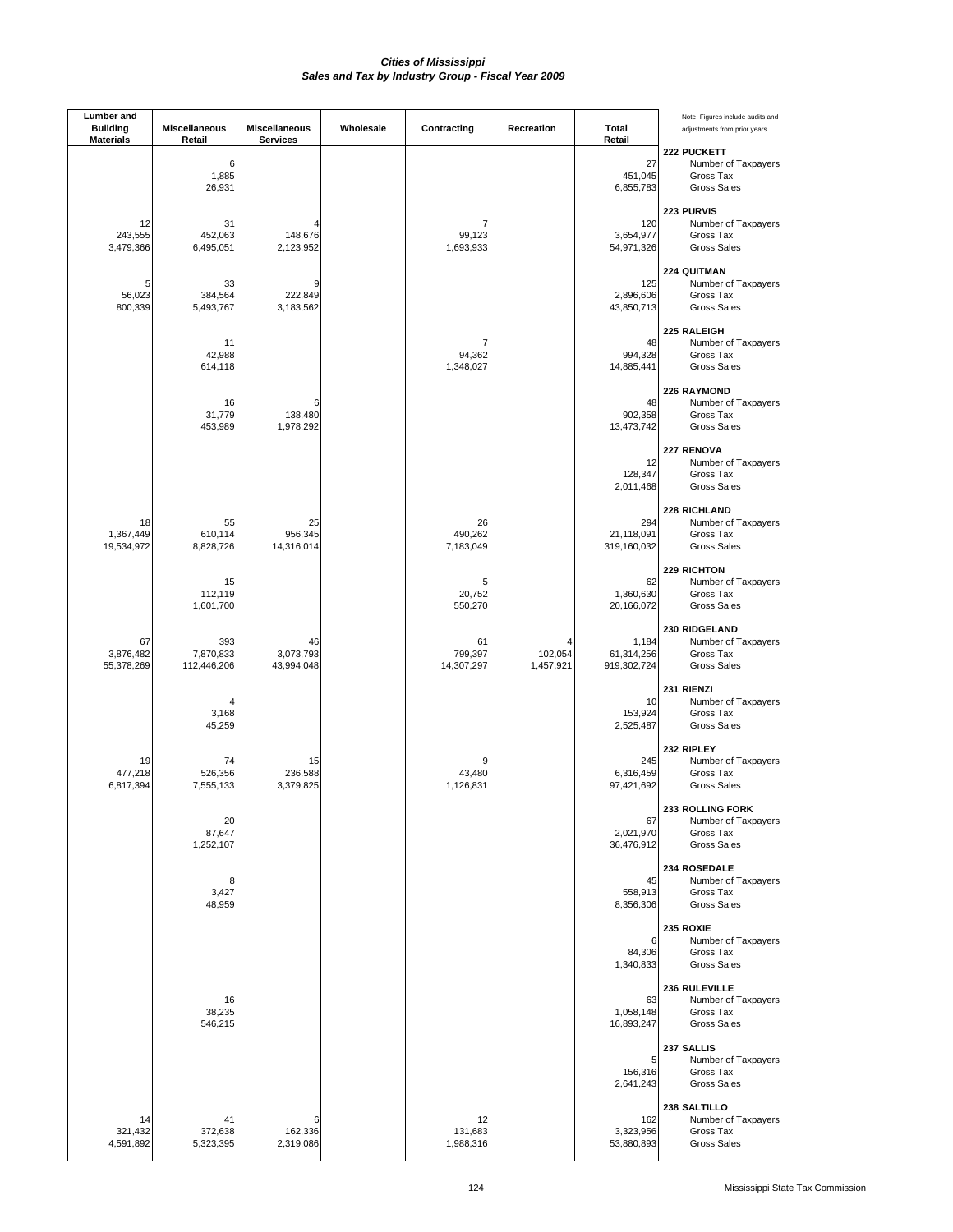|                                                                                   | <b>Total for</b><br>City         | Automotive                    | Machinery,<br>Equipment,<br>and Supplies | Food and<br><b>Beverage</b>   | <b>Furniture and</b><br><b>Fixtures</b> | Public<br><b>Utilities</b> | Apparel and<br>General<br>Merchandise |
|-----------------------------------------------------------------------------------|----------------------------------|-------------------------------|------------------------------------------|-------------------------------|-----------------------------------------|----------------------------|---------------------------------------|
| <b>239 SANDERSVILLE</b><br>Number of Taxpayers<br>Gross Tax<br><b>Gross Sales</b> | 30<br>3,335,999<br>48,932,087    |                               |                                          | 8<br>159,233<br>2,274,768     |                                         |                            |                                       |
| 240 SARDIS<br>Number of Taxpayers<br>Gross Tax<br><b>Gross Sales</b>              | 85<br>1,556,274<br>23,323,851    | 17<br>108,744<br>1,906,997    |                                          | 22<br>618,348<br>8,833,544    | 3,434<br>49,066                         |                            | 5<br>127,772<br>1,825,323             |
| 241 SATARTIA<br>Number of Taxpayers<br>Gross Tax<br><b>Gross Sales</b>            |                                  |                               |                                          |                               |                                         |                            |                                       |
| <b>242 SCHLATER</b><br>Number of Taxpayers<br>Gross Tax<br><b>Gross Sales</b>     | 6<br>78,520<br>1,204,357         |                               |                                          |                               |                                         |                            |                                       |
| 243 SCOOBA<br>Number of Taxpayers<br>Gross Tax<br><b>Gross Sales</b>              | 16<br>297,566<br>4,495,174       |                               |                                          | 6<br>109,066<br>1,558,096     |                                         |                            |                                       |
| 244 SEBASTAPOL<br>Number of Taxpayers<br>Gross Tax<br><b>Gross Sales</b>          | 29<br>799,746<br>11,854,438      | 6<br>52,415<br>759,414        |                                          | 7<br>331,792<br>4,739,882     |                                         |                            |                                       |
| <b>245 SEMINARY</b><br>Number of Taxpayers<br>Gross Tax<br><b>Gross Sales</b>     | 25<br>639,937<br>9,398,797       |                               |                                          | 6<br>319,178<br>4,559,687     |                                         |                            |                                       |
| <b>246 SENATOBIA</b><br>Number of Taxpayers<br>Gross Tax<br><b>Gross Sales</b>    | 261<br>10,092,713<br>153,125,648 | 40<br>1,533,139<br>26,325,379 | 19<br>92,504<br>1,398,314                | 39<br>1,998,070<br>28,543,834 | 14<br>302,752<br>4,325,026              |                            | 33<br>3,832,343<br>54,718,405         |
| <b>247 SHANNON</b><br>Number of Taxpayers<br>Gross Tax<br><b>Gross Sales</b>      | 82<br>856,968<br>13,372,380      | 17<br>54,430<br>1,151,207     | 10,825<br>263,584                        | 24<br>414,621<br>5,923,155    | 19,338<br>276,263                       |                            | 6<br>147,927<br>2,113,240             |
| 248 SHAW<br>Number of Taxpayers<br>Gross Tax<br><b>Gross Sales</b>                | 45<br>293,067<br>4,474,143       | 7<br>25,216<br>360,242        |                                          | 19<br>138,970<br>1,985,285    |                                         |                            |                                       |
| 249 SHELBY<br>Number of Taxpayers<br>Gross Tax<br><b>Gross Sales</b>              | 52<br>540,608<br>8,250,332       | 11<br>71,814<br>1,030,587     |                                          | 23<br>229,241<br>3,274,872    |                                         |                            |                                       |
| <b>250 SHERMAN</b><br>Number of Taxpayers<br>Gross Tax<br><b>Gross Sales</b>      | 21<br>737,353<br>11,820,299      |                               |                                          | 5<br>225,047<br>3,214,962     |                                         |                            | 5<br>99,558<br>1,422,260              |
| 251 SHUBUTA<br>Number of Taxpayers<br>Gross Tax<br><b>Gross Sales</b>             | 15<br>208,240<br>3,206,277       |                               |                                          | 6<br>58,753<br>839,332        |                                         |                            |                                       |
| <b>252 SHUQUALAK</b><br>Number of Taxpayers<br>Gross Tax<br><b>Gross Sales</b>    | 17<br>95,248<br>1,504,332        | 5<br>29,869<br>465,281        |                                          | 5<br>11,139<br>159,131        |                                         |                            |                                       |
| 253 SIDON<br>Number of Taxpayers<br>Gross Tax<br><b>Gross Sales</b>               | 73,874<br>1,206,390              |                               |                                          | 23,275<br>332,507             |                                         |                            |                                       |
| 254 SILVER CITY<br>Number of Taxpayers<br>Gross Tax<br><b>Gross Sales</b>         |                                  |                               |                                          |                               |                                         |                            |                                       |
| <b>255 SILVER CREEK</b><br>Number of Taxpayers<br>Gross Tax<br><b>Gross Sales</b> | 8<br>184,536<br>2,742,757        |                               |                                          | 5<br>91,502<br>1,307,170      |                                         |                            |                                       |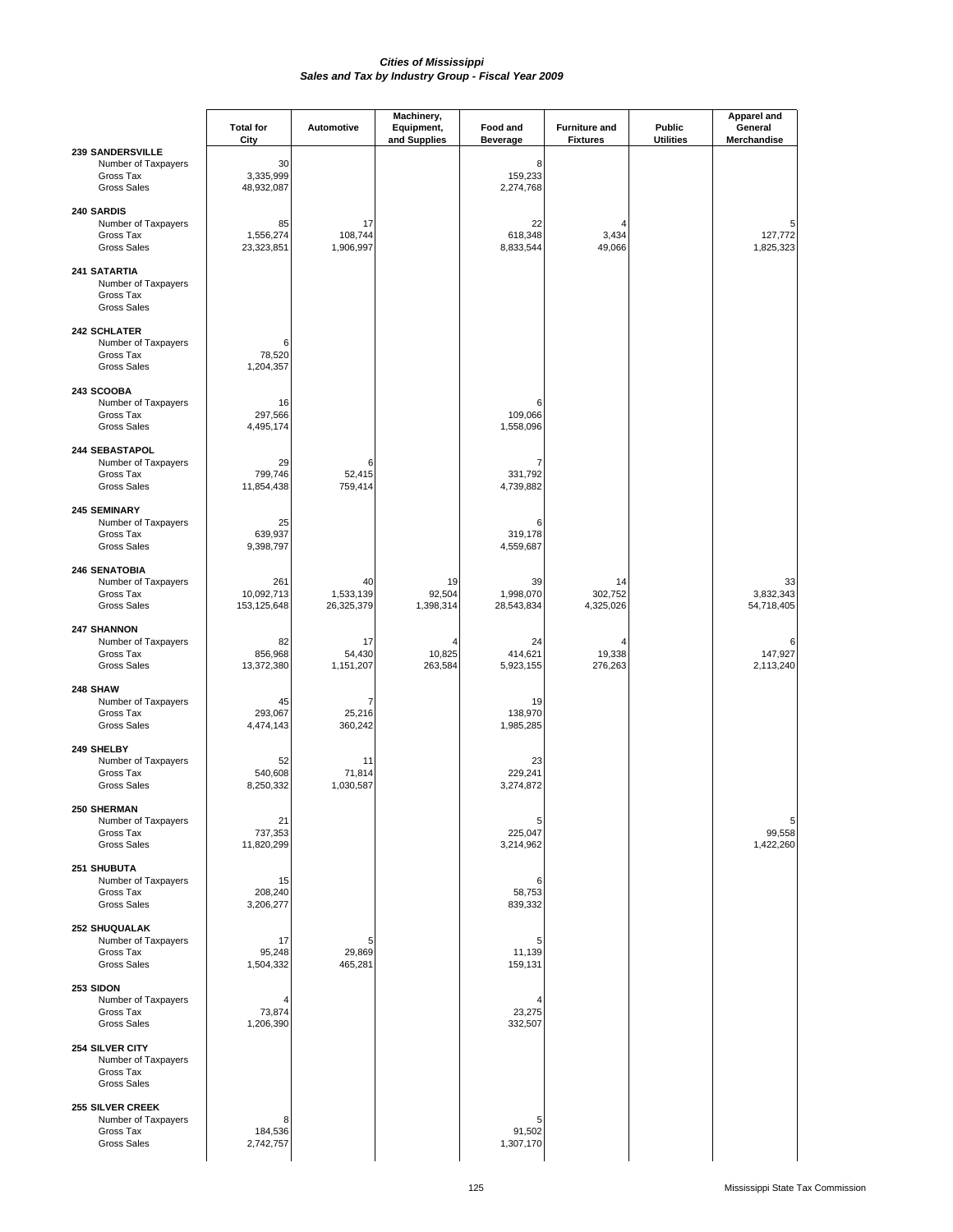| <b>Lumber</b> and<br><b>Building</b><br><b>Materials</b> | Miscellaneous<br>Retail     | <b>Miscellaneous</b><br><b>Services</b> | Wholesale | Contracting               | Recreation | Total<br>Retail                  | Note: Figures include audits and<br>adjustments from prior years.              |
|----------------------------------------------------------|-----------------------------|-----------------------------------------|-----------|---------------------------|------------|----------------------------------|--------------------------------------------------------------------------------|
|                                                          | 4<br>9,234<br>131,915       | 6<br>2,733,309<br>39,047,245            |           | 4<br>135,442<br>2,876,261 |            | 30<br>3,335,999<br>48,932,087    | 239 SANDERSVILLE<br>Number of Taxpayers<br>Gross Tax<br><b>Gross Sales</b>     |
| 46,863<br>669,472                                        | 24<br>278,811<br>3,983,021  | 6<br>164,159<br>2,345,130               |           |                           |            | 85<br>1,556,274<br>23,323,851    | 240 SARDIS<br>Number of Taxpayers<br>Gross Tax<br><b>Gross Sales</b>           |
|                                                          |                             |                                         |           |                           |            |                                  | 241 SATARTIA<br>Number of Taxpayers<br>Gross Tax<br><b>Gross Sales</b>         |
|                                                          |                             |                                         |           |                           |            | 6<br>78,520<br>1,204,357         | <b>242 SCHLATER</b><br>Number of Taxpayers<br>Gross Tax<br><b>Gross Sales</b>  |
|                                                          |                             |                                         |           |                           |            | 16<br>297,566<br>4,495,174       | 243 SCOOBA<br>Number of Taxpayers<br>Gross Tax<br><b>Gross Sales</b>           |
|                                                          | 8<br>33,165<br>473,794      |                                         |           |                           |            | 29<br>799,746<br>11,854,438      | 244 SEBASTAPOL<br>Number of Taxpayers<br>Gross Tax<br><b>Gross Sales</b>       |
|                                                          | 7<br>18,591<br>265,598      |                                         |           |                           |            | 25<br>639,937<br>9,398,797       | 245 SEMINARY<br>Number of Taxpayers<br>Gross Tax<br><b>Gross Sales</b>         |
| 15<br>298,115<br>4,258,782                               | 70<br>882,998<br>12,614,248 | 14<br>363,005<br>5,517,451              |           | 12<br>21,841<br>444,598   |            | 261<br>10,092,713<br>153,125,648 | <b>246 SENATOBIA</b><br>Number of Taxpayers<br>Gross Tax<br><b>Gross Sales</b> |
| 4<br>5,526<br>78,948                                     | 15<br>29,992<br>428,461     |                                         |           |                           |            | 82<br>856,968<br>13,372,380      | 247 SHANNON<br>Number of Taxpayers<br>Gross Tax<br><b>Gross Sales</b>          |
|                                                          | 10<br>772<br>11,039         |                                         |           |                           |            | 45<br>293,067<br>4,474,143       | 248 SHAW<br>Number of Taxpayers<br>Gross Tax<br><b>Gross Sales</b>             |
|                                                          | 8<br>25,611<br>365,873      |                                         |           |                           |            | 52<br>540,608<br>8,250,332       | 249 SHELBY<br>Number of Taxpayers<br>Gross Tax<br><b>Gross Sales</b>           |
|                                                          |                             |                                         |           |                           |            | 21<br>737,353<br>11,820,299      | <b>250 SHERMAN</b><br>Number of Taxpayers<br>Gross Tax<br><b>Gross Sales</b>   |
|                                                          |                             |                                         |           |                           |            | 15<br>208,240<br>3,206,277       | 251 SHUBUTA<br>Number of Taxpayers<br>Gross Tax<br><b>Gross Sales</b>          |
|                                                          |                             |                                         |           |                           |            | 17<br>95,248<br>1,504,332        | 252 SHUQUALAK<br>Number of Taxpayers<br>Gross Tax<br><b>Gross Sales</b>        |
|                                                          |                             |                                         |           |                           |            | 4<br>73,874<br>1,206,390         | 253 SIDON<br>Number of Taxpayers<br>Gross Tax<br><b>Gross Sales</b>            |
|                                                          |                             |                                         |           |                           |            |                                  | 254 SILVER CITY<br>Number of Taxpayers<br>Gross Tax<br><b>Gross Sales</b>      |
|                                                          |                             |                                         |           |                           |            | 8<br>184,536<br>2,742,757        | <b>255 SILVER CREEK</b><br>Number of Taxpayers<br>Gross Tax<br>Gross Sales     |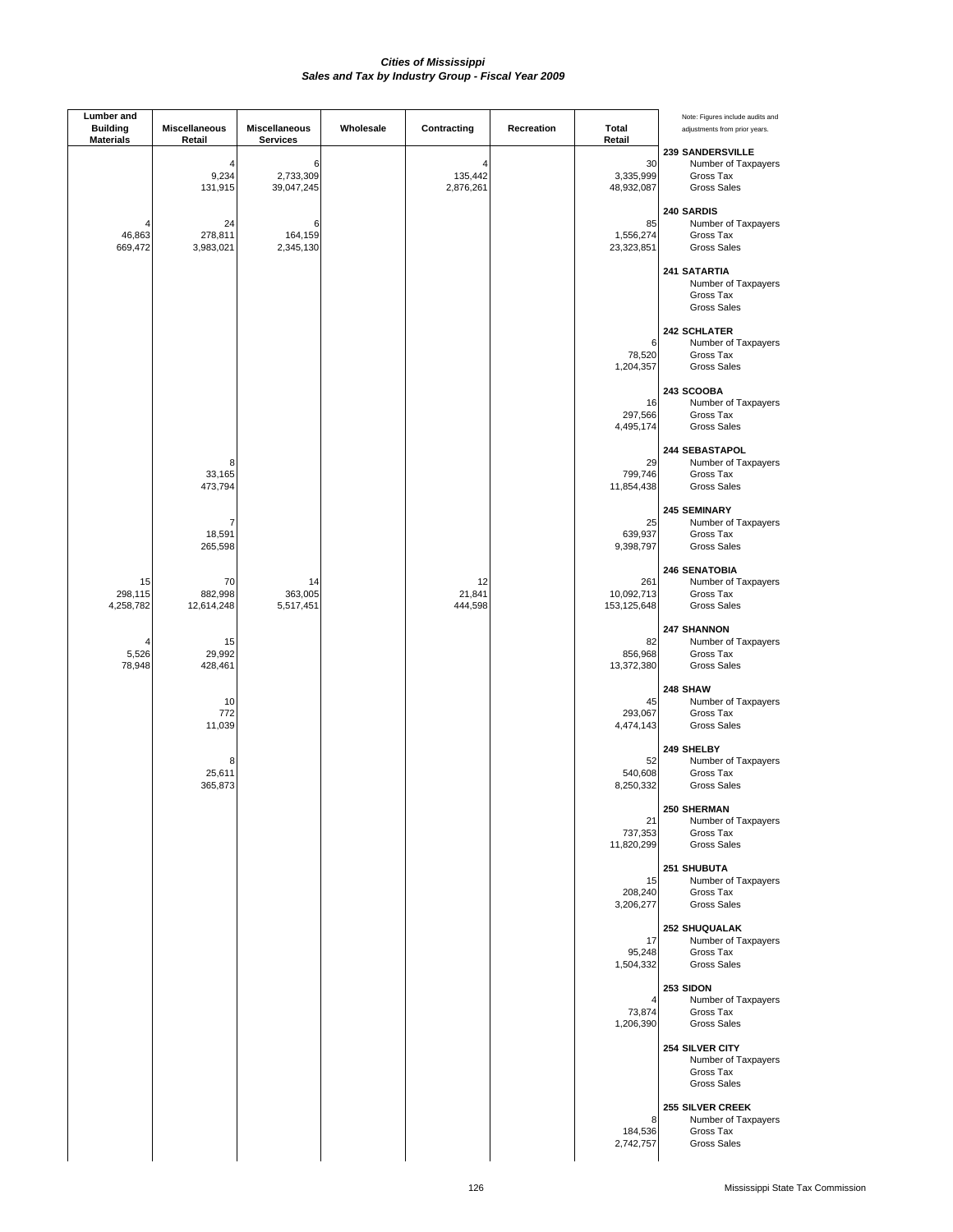|                                                                                       | <b>Total for</b><br>City           | Automotive                      | Machinery,<br>Equipment,<br>and Supplies | Food and<br><b>Beverage</b>      | <b>Furniture and</b><br><b>Fixtures</b> | Public<br><b>Utilities</b>   | <b>Apparel and</b><br>General<br>Merchandise |
|---------------------------------------------------------------------------------------|------------------------------------|---------------------------------|------------------------------------------|----------------------------------|-----------------------------------------|------------------------------|----------------------------------------------|
| <b>256 SLATE SPRINGS</b><br>Number of Taxpayers<br>Gross Tax<br><b>Gross Sales</b>    |                                    |                                 |                                          |                                  |                                         |                              |                                              |
| 257 SLEDGE<br>Number of Taxpayers<br>Gross Tax<br><b>Gross Sales</b>                  | 10<br>76,865<br>1,163,242          |                                 |                                          | 39,231<br>560,453                |                                         |                              |                                              |
| <b>258 SMITHVILLE</b><br>Number of Taxpayers<br>Gross Tax<br><b>Gross Sales</b>       | 32<br>473,199<br>7,280,711         |                                 |                                          | 7<br>186,811<br>2,668,726        |                                         |                              |                                              |
| <b>259 SNOW LAKE SHORES</b><br>Number of Taxpayers<br>Gross Tax<br><b>Gross Sales</b> |                                    |                                 |                                          |                                  |                                         |                              |                                              |
| <b>260 SOSO</b><br>Number of Taxpayers<br>Gross Tax<br><b>Gross Sales</b>             | 22<br>738,666<br>12,446,285        |                                 |                                          | 180,784<br>2,582,639             |                                         |                              |                                              |
| <b>261 SOUTHAVEN</b><br>Number of Taxpayers<br>Gross Tax<br><b>Gross Sales</b>        | 1,034<br>63,250,334<br>950,312,117 | 135<br>6,362,287<br>110,426,298 | 62<br>1,806,847<br>27,455,336            | 197<br>13,973,124<br>199,615,862 | 40<br>3,434,718<br>49,067,354           | 5<br>4,531,684<br>85,075,049 | 88<br>19,582,567<br>279,725,739              |
| <b>262 SOUTHWEST COMM</b><br>Number of Taxpayers<br>Gross Tax<br><b>Gross Sales</b>   |                                    |                                 |                                          |                                  |                                         |                              |                                              |
| <b>263 STARKVILLE</b><br>Number of Taxpayers<br>Gross Tax<br><b>Gross Sales</b>       | 685<br>27,120,428<br>397,977,045   | 70<br>1,200,625<br>18,475,894   | 49<br>582,605<br>8,423,498               | 158<br>8,153,415<br>116,477,243  | 29<br>445,798<br>6,368,545              | 5<br>2,110,233<br>36,781,703 | 69<br>7,572,036<br>108,164,370               |
| <b>264 STATE LINE</b><br>Number of Taxpayers<br>Gross Tax<br><b>Gross Sales</b>       | 20<br>421,891<br>6,246,545         |                                 |                                          | 5<br>106,439<br>1,520,556        |                                         |                              |                                              |
| <b>265 STONEWALL</b><br>Number of Taxpayers<br>Gross Tax<br><b>Gross Sales</b>        | 23<br>371,952<br>5,744,016         | 7<br>22,645<br>377,209          |                                          | 5<br>214,646<br>3,066,375        |                                         |                              |                                              |
| 266 STURGIS<br>Number of Taxpayers<br>Gross Tax<br><b>Gross Sales</b>                 | 21<br>455,305<br>6,610,662         | 5<br>14,313<br>204,477          |                                          | 89,636<br>1,280,513              |                                         |                              |                                              |
| <b>267 SUMMIT</b><br>Number of Taxpayers<br>Gross Tax<br><b>Gross Sales</b>           | 78<br>2,183,950<br>36,341,328      | 6<br>394,234<br>7,024,425       |                                          | 19<br>604,789<br>8,639,846       |                                         |                              | 7<br>39,402<br>561,735                       |
| 268 SUMNER<br>Number of Taxpayers<br>Gross Tax<br><b>Gross Sales</b>                  | 19<br>328,901<br>7,845,444         |                                 |                                          | 4<br>1,891<br>27,016             |                                         |                              |                                              |
| 269 SUMRALL<br>Number of Taxpayers<br>Gross Tax<br><b>Gross Sales</b>                 | 66<br>1,920,501<br>28,655,500      | 10<br>251,339<br>4,082,203      |                                          | 632,885<br>9,041,219             |                                         |                              | 200,485<br>2,864,072                         |
| 270 SUNFLOWER<br>Number of Taxpayers<br>Gross Tax<br><b>Gross Sales</b>               | 24<br>158,396<br>2,424,252         | 5<br>42,695<br>609,934          |                                          | 8<br>48,286<br>689,802           |                                         |                              |                                              |
| 271 SYLVARENA<br>Number of Taxpayers<br>Gross Tax<br><b>Gross Sales</b>               |                                    |                                 |                                          |                                  |                                         |                              |                                              |
| 272 TAYLOR<br>Number of Taxpayers<br>Gross Tax<br><b>Gross Sales</b>                  | 10<br>120,294<br>1,793,951         |                                 |                                          |                                  |                                         |                              |                                              |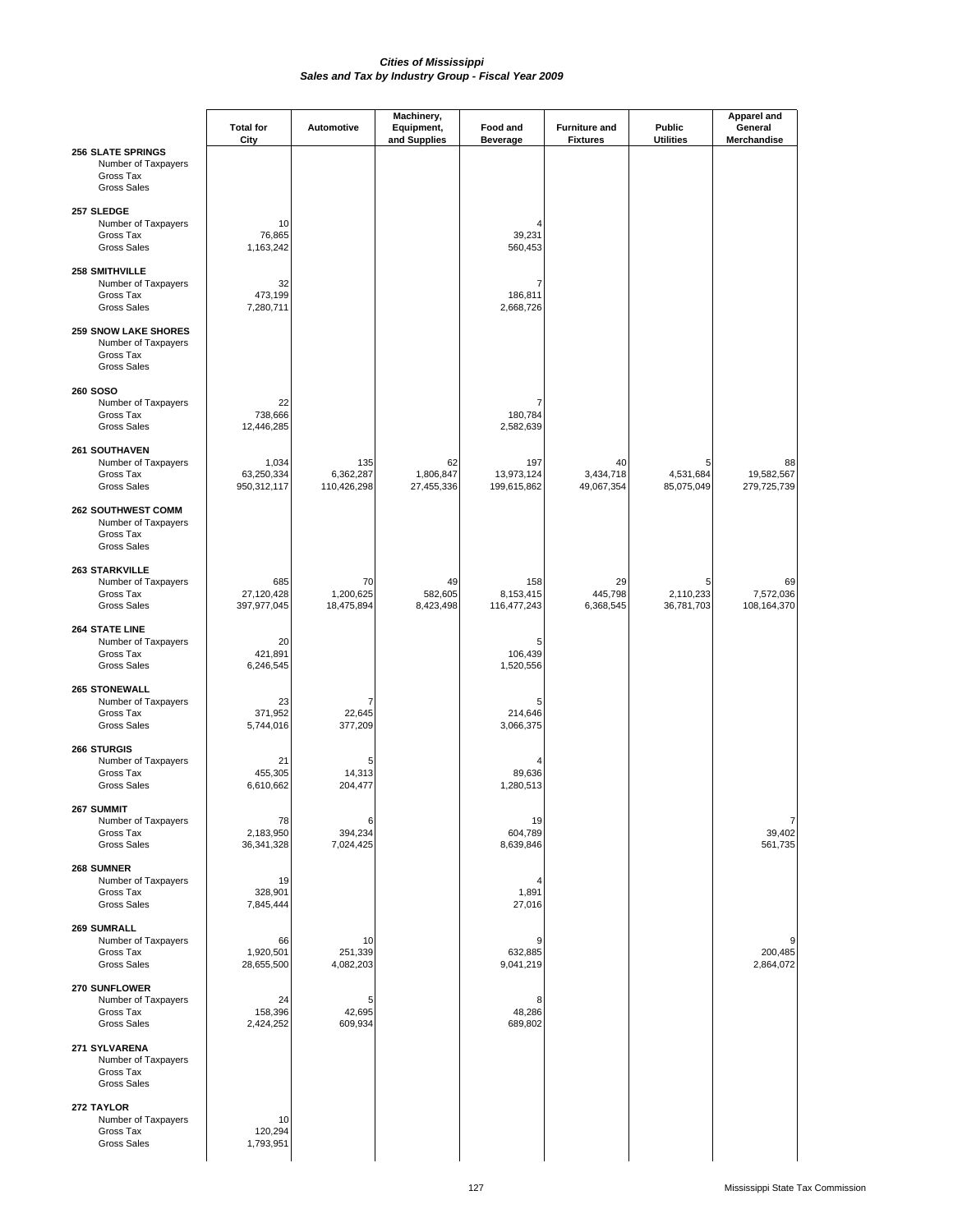| Lumber and<br><b>Building</b><br><b>Materials</b> | Miscellaneous<br>Retail        | Miscellaneous<br><b>Services</b> | Wholesale | Contracting                | Recreation                  | <b>Total</b><br>Retail             | Note: Figures include audits and<br>adjustments from prior years.                     |
|---------------------------------------------------|--------------------------------|----------------------------------|-----------|----------------------------|-----------------------------|------------------------------------|---------------------------------------------------------------------------------------|
|                                                   |                                |                                  |           |                            |                             |                                    | <b>256 SLATE SPRINGS</b><br>Number of Taxpayers<br>Gross Tax<br><b>Gross Sales</b>    |
|                                                   |                                |                                  |           |                            |                             | 10<br>76,865<br>1,163,242          | 257 SLEDGE<br>Number of Taxpayers<br>Gross Tax<br><b>Gross Sales</b>                  |
|                                                   | 11<br>21,892<br>312,745        |                                  |           |                            |                             | 32<br>473,199<br>7,280,711         | 258 SMITHVILLE<br>Number of Taxpayers<br>Gross Tax<br><b>Gross Sales</b>              |
|                                                   |                                |                                  |           |                            |                             |                                    | <b>259 SNOW LAKE SHORES</b><br>Number of Taxpayers<br>Gross Tax<br><b>Gross Sales</b> |
|                                                   | 6<br>47,988<br>685,556         |                                  |           |                            |                             | 22<br>738,666<br>12,446,285        | <b>260 SOSO</b><br>Number of Taxpayers<br>Gross Tax<br><b>Gross Sales</b>             |
| 54<br>3,377,848<br>48,254,931                     | 290<br>5,999,372<br>90,485,264 | 82<br>3,057,946<br>43,684,908    |           | 71<br>334,492<br>5,243,603 | 10<br>789,444<br>11,277,768 | 1,034<br>63,250,334<br>950,312,117 | <b>261 SOUTHAVEN</b><br>Number of Taxpayers<br>Gross Tax<br><b>Gross Sales</b>        |
|                                                   |                                |                                  |           |                            |                             |                                    | <b>262 SOUTHWEST COMM</b><br>Number of Taxpayers<br>Gross Tax<br><b>Gross Sales</b>   |
| 26<br>3,008,331<br>42,976,121                     | 182<br>1,866,931<br>26,676,195 | 55<br>1,615,427<br>23,077,508    |           | 38<br>298,607<br>6,750,010 | 266,417<br>3,805,953        | 685<br>27,120,428<br>397,977,045   | <b>263 STARKVILLE</b><br>Number of Taxpayers<br>Gross Tax<br><b>Gross Sales</b>       |
|                                                   | 6<br>20,726<br>296,099         |                                  |           |                            |                             | 20<br>421,891<br>6,246,545         | <b>264 STATE LINE</b><br>Number of Taxpayers<br>Gross Tax<br><b>Gross Sales</b>       |
|                                                   | 4<br>2,265<br>32,360           |                                  |           |                            |                             | 23<br>371,952<br>5,744,016         | <b>265 STONEWALL</b><br>Number of Taxpayers<br>Gross Tax<br><b>Gross Sales</b>        |
|                                                   | 5<br>276,230<br>3,946,160      |                                  |           |                            |                             | 21<br>455,305<br>6,610,662         | 266 STURGIS<br>Number of Taxpayers<br>Gross Tax<br><b>Gross Sales</b>                 |
| 293,367<br>4,190,955                              | 29<br>190,491<br>2,727,547     | 171,507<br>2,450,102             |           | 4<br>34,764<br>528,032     |                             | 78<br>2,183,950<br>36,341,328      | <b>267 SUMMIT</b><br>Number of Taxpayers<br>Gross Tax<br><b>Gross Sales</b>           |
|                                                   | 6<br>15,373<br>219,618         |                                  |           |                            |                             | 19<br>328,901<br>7,845,444         | 268 SUMNER<br>Number of Taxpayers<br>Gross Tax<br><b>Gross Sales</b>                  |
| 79,405<br>1,134,357                               | 23<br>112,999<br>1,614,282     |                                  |           |                            |                             | 66<br>1,920,501<br>28,655,500      | <b>269 SUMRALL</b><br>Number of Taxpayers<br>Gross Tax<br><b>Gross Sales</b>          |
|                                                   |                                |                                  |           |                            |                             | 24<br>158,396<br>2,424,252         | 270 SUNFLOWER<br>Number of Taxpayers<br>Gross Tax<br>Gross Sales                      |
|                                                   |                                |                                  |           |                            |                             |                                    | 271 SYLVARENA<br>Number of Taxpayers<br>Gross Tax<br>Gross Sales                      |
|                                                   | 6<br>29,596<br>422,801         |                                  |           |                            |                             | 10<br>120,294<br>1,793,951         | 272 TAYLOR<br>Number of Taxpayers<br>Gross Tax<br>Gross Sales                         |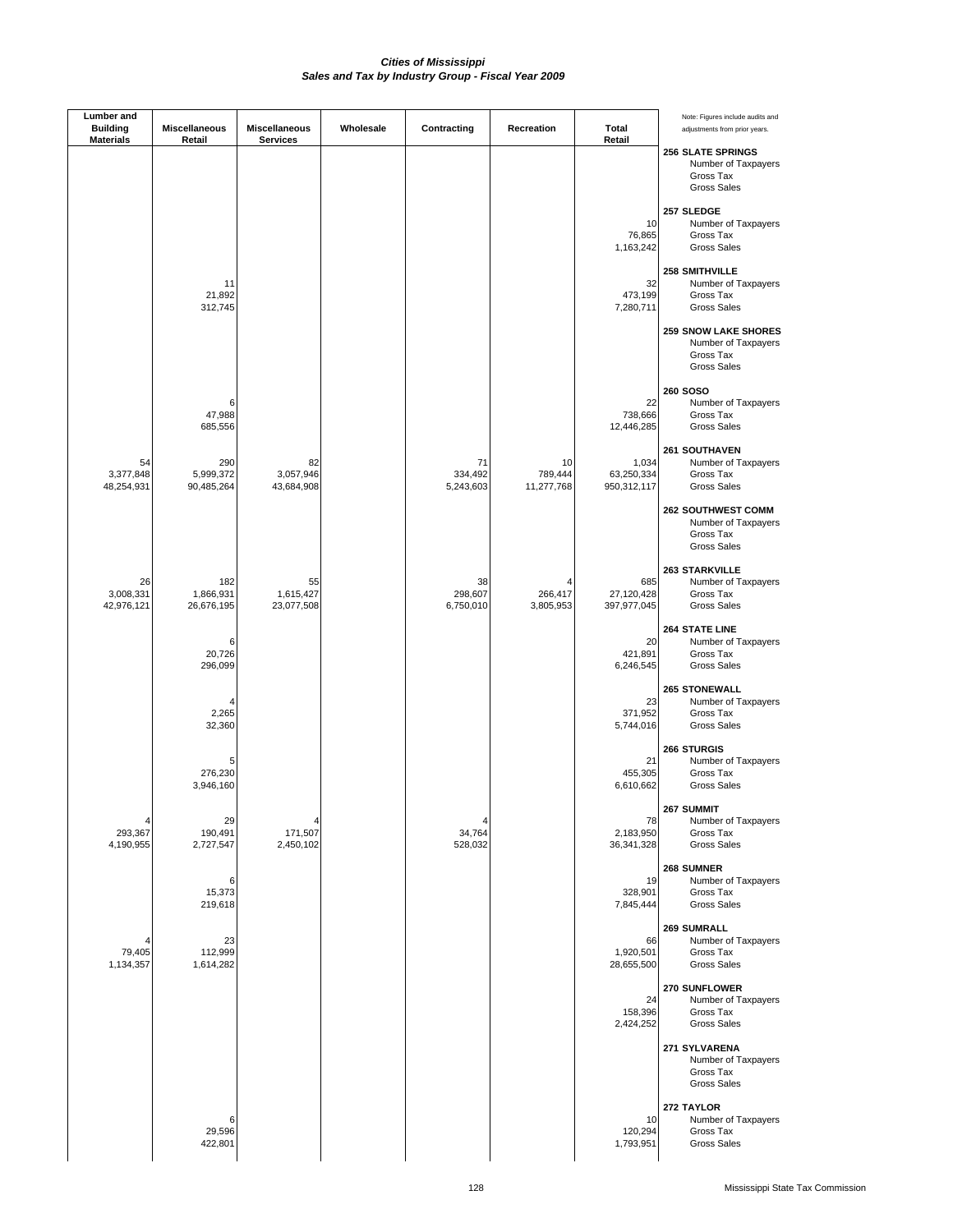|                                                                                | <b>Total for</b>                     | <b>Automotive</b>                | Machinery,                     | Food and                         | <b>Furniture and</b>          | Public                        | Apparel and<br>General           |
|--------------------------------------------------------------------------------|--------------------------------------|----------------------------------|--------------------------------|----------------------------------|-------------------------------|-------------------------------|----------------------------------|
|                                                                                | City                                 |                                  | Equipment,<br>and Supplies     | <b>Beverage</b>                  | <b>Fixtures</b>               | <b>Utilities</b>              | Merchandise                      |
| 273 TAYLORSVILLE<br>Number of Taxpayers<br>Gross Tax<br><b>Gross Sales</b>     | 83<br>1,825,340<br>30,320,990        | 8<br>137,256<br>2,278,228        |                                | 17<br>679,977<br>9,713,950       |                               | 16<br>219,154<br>3,967,840    | 247,530<br>3,536,147             |
| 274 TCHULA<br>Number of Taxpayers<br>Gross Tax<br><b>Gross Sales</b>           | 39<br>328,110<br>5,032,725           | 58,623<br>837,471                |                                | 24<br>135,295<br>1,932,789       |                               |                               |                                  |
| 275 TERRY<br>Number of Taxpayers<br>Gross Tax<br><b>Gross Sales</b>            | 44<br>855,806<br>12,759,868          | 12<br>13,974<br>205,499          |                                | 9<br>252,139<br>3,601,986        |                               |                               | 174.033<br>2,486,185             |
| 276 THAXTON<br>Number of Taxpayers<br>Gross Tax<br><b>Gross Sales</b>          | 7<br>115,498<br>1,815,807            |                                  |                                |                                  |                               |                               |                                  |
| 277 TILLATOBA<br>Number of Taxpayers<br>Gross Tax<br><b>Gross Sales</b>        |                                      |                                  |                                |                                  |                               |                               |                                  |
| 278 TISHOMINGO<br>Number of Taxpayers<br>Gross Tax<br><b>Gross Sales</b>       | 24<br>453,718<br>7,072,147           | 6<br>86,150<br>1,269,996         |                                |                                  |                               |                               |                                  |
| 279 TOCCOPOLA<br>Number of Taxpayers<br>Gross Tax<br><b>Gross Sales</b>        |                                      |                                  |                                |                                  |                               |                               |                                  |
| 280 TOWN OF WALLS<br>Number of Taxpayers<br>Gross Tax<br><b>Gross Sales</b>    | 8<br>199,364<br>3,049,527            |                                  |                                |                                  |                               |                               |                                  |
| 281 TREMONT<br>Number of Taxpayers<br>Gross Tax<br><b>Gross Sales</b>          | 8<br>101,828<br>1,666,612            |                                  |                                |                                  |                               |                               |                                  |
| <b>282 TUNICA</b><br>Number of Taxpayers<br>Gross Tax<br><b>Gross Sales</b>    | 121<br>2,463,362<br>36,787,609       | 18<br>165,475<br>2,692,281       | 97,495<br>1,544,358            | 37<br>897,717<br>12,824,522      |                               |                               | 6<br>447,366<br>6,390,938        |
| 283 TUPELO<br>Number of Taxpayers<br>Gross Tax<br><b>Gross Sales</b>           | 2,167<br>88,842,568<br>1,343,464,870 | 217<br>11,476,468<br>203,740,665 | 125<br>4,652,430<br>76,489,410 | 588<br>16,451,857<br>235,026,304 | 73<br>2,141,834<br>30,597,608 | 13<br>4,825,549<br>89,205,203 | 178<br>25,767,913<br>368,105,516 |
| <b>284 TUTWILER</b><br>Number of Taxpayers<br>Gross Tax<br><b>Gross Sales</b>  | 17<br>181,229<br>2,752,374           | 4<br>611<br>11,957               |                                | 9<br>92,789<br>1,325,556         |                               |                               |                                  |
| <b>285 TYLERTOWN</b><br>Number of Taxpayers<br>Gross Tax<br><b>Gross Sales</b> | 128<br>3,397,395<br>50,126,557       | 15<br>230,596<br>3,739,013       |                                | 32<br>1,195,256<br>17,075,075    | 80,701<br>1,152,883           |                               | 13<br>459,094<br>6,556,208       |
| 286 UNION<br>Number of Taxpayers<br>Gross Tax<br><b>Gross Sales</b>            | 67<br>1,869,100<br>30,247,906        | 553,499<br>10,194,416            |                                | 10<br>430,757<br>6,153,679       | 5,966<br>85,238               |                               | 170,473<br>2,435,326             |
| 287 UNIV OF MISS<br>Number of Taxpayers<br>Gross Tax<br><b>Gross Sales</b>     | 20<br>1,289,498<br>18,511,734        |                                  |                                | 108,002<br>1,542,886             |                               |                               |                                  |
| 288 UTICA<br>Number of Taxpayers<br>Gross Tax<br><b>Gross Sales</b>            | 26<br>768,452<br>11,378,374          | 5<br>113,759<br>1,625,128        |                                | 382,206<br>5,460,088             |                               |                               |                                  |
| 289 VAIDEN<br>Number of Taxpayers<br>Gross Tax<br><b>Gross Sales</b>           | 40<br>530,058<br>8,168,880           | 5<br>15,158<br>216,547           |                                | 19<br>276,586<br>3,951,229       |                               |                               |                                  |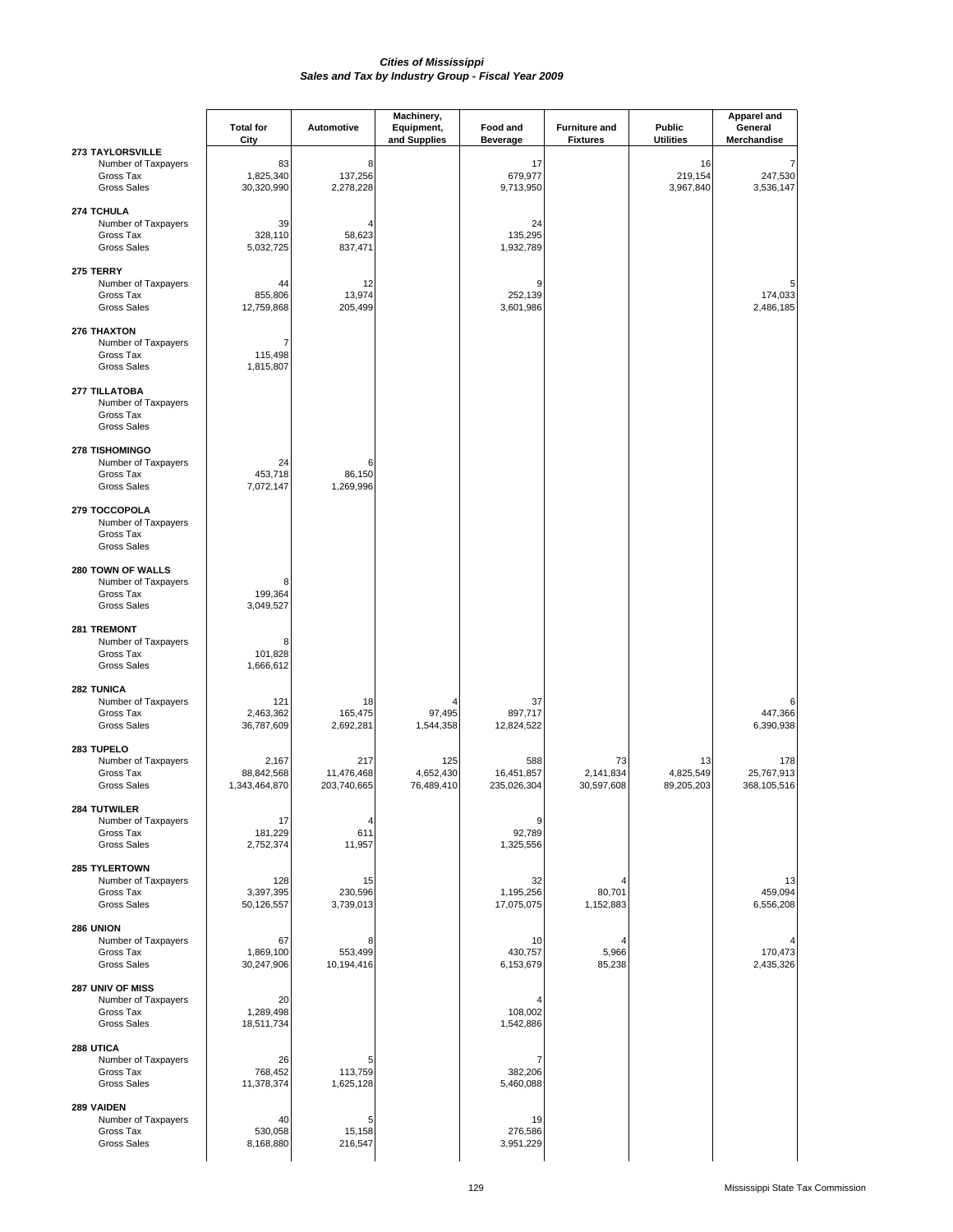### *Sales and Tax by Industry Group - Fiscal Year 2009 Cities of Mississippi*

| Lumber and<br><b>Building</b><br><b>Materials</b> | <b>Miscellaneous</b><br>Retail   | <b>Miscellaneous</b><br><b>Services</b> | Wholesale | Contracting                 | Recreation                 | Total<br>Retail                      | Note: Figures include audits and<br>adjustments from prior years.                 |
|---------------------------------------------------|----------------------------------|-----------------------------------------|-----------|-----------------------------|----------------------------|--------------------------------------|-----------------------------------------------------------------------------------|
|                                                   | 15<br>192,345<br>2,916,542       | 8<br>111,951<br>1,599,300               |           | 5<br>11,157<br>159,392      |                            | 83<br>1,825,340<br>30,320,990        | <b>273 TAYLORSVILLE</b><br>Number of Taxpayers<br>Gross Tax<br><b>Gross Sales</b> |
|                                                   | 4<br>8,013<br>114,478            |                                         |           |                             |                            | 39<br>328,110<br>5,032,725           | 274 TCHULA<br>Number of Taxpayers<br>Gross Tax<br><b>Gross Sales</b>              |
|                                                   | 7<br>13,412<br>191,609           |                                         |           | 4<br>9,853<br>153,049       |                            | 44<br>855,806<br>12,759,868          | 275 TERRY<br>Number of Taxpayers<br>Gross Tax<br>Gross Sales                      |
|                                                   |                                  |                                         |           |                             |                            | 7<br>115,498<br>1,815,807            | 276 THAXTON<br>Number of Taxpayers<br>Gross Tax<br><b>Gross Sales</b>             |
|                                                   |                                  |                                         |           |                             |                            |                                      | 277 TILLATOBA<br>Number of Taxpayers<br>Gross Tax<br><b>Gross Sales</b>           |
|                                                   | 6<br>41,498<br>592,840           |                                         |           |                             |                            | 24<br>453,718<br>7,072,147           | <b>278 TISHOMINGO</b><br>Number of Taxpayers<br>Gross Tax<br><b>Gross Sales</b>   |
|                                                   |                                  |                                         |           |                             |                            |                                      | 279 TOCCOPOLA<br>Number of Taxpayers<br>Gross Tax<br><b>Gross Sales</b>           |
|                                                   |                                  |                                         |           |                             |                            | 8<br>199,364<br>3,049,527            | 280 TOWN OF WALLS<br>Number of Taxpayers<br>Gross Tax<br>Gross Sales              |
|                                                   |                                  |                                         |           |                             |                            | 8<br>101,828<br>1,666,612            | 281 TREMONT<br>Number of Taxpayers<br>Gross Tax<br><b>Gross Sales</b>             |
| 5<br>10,319<br>147,424                            | 34<br>351,558<br>5,022,261       | 11<br>163,957<br>2,342,251              |           |                             |                            | 121<br>2,463,362<br>36,787,609       | 282 TUNICA<br>Number of Taxpayers<br>Gross Tax<br><b>Gross Sales</b>              |
| 115<br>8,240,396<br>117,719,836                   | 547<br>10,823,546<br>155,768,163 | 210<br>3,275,804<br>46,797,164          |           | 84<br>727,252<br>13,450,520 | 15<br>386,916<br>5,527,367 | 2,165<br>88,769,971<br>1,342,427,761 | 283 TUPELO<br>Number of Taxpayers<br>Gross Tax<br><b>Gross Sales</b>              |
|                                                   |                                  |                                         |           |                             |                            | 17<br>181,229<br>2,752,374           | <b>284 TUTWILER</b><br>Number of Taxpayers<br>Gross Tax<br><b>Gross Sales</b>     |
| 7<br>578,828<br>8,268,967                         | 44<br>320,875<br>4,583,932       | 6<br>238,824<br>3,411,772               |           |                             |                            | 128<br>3,397,395<br>50,126,557       | 285 TYLERTOWN<br>Number of Taxpayers<br>Gross Tax<br><b>Gross Sales</b>           |
| 10<br>169,973<br>2,428,196                        | 23<br>121,934<br>1,827,892       |                                         |           |                             |                            | 67<br>1,869,100<br>30,247,906        | 286 UNION<br>Number of Taxpayers<br>Gross Tax<br><b>Gross Sales</b>               |
|                                                   | 9<br>176,816<br>2,525,946        |                                         |           |                             |                            | 20<br>1,289,498<br>18,511,734        | 287 UNIV OF MISS<br>Number of Taxpayers<br>Gross Tax<br><b>Gross Sales</b>        |
|                                                   | 8<br>3,996<br>65,346             |                                         |           |                             |                            | 26<br>768,452<br>11,378,374          | 288 UTICA<br>Number of Taxpayers<br>Gross Tax<br>Gross Sales                      |
|                                                   | 10<br>44,597<br>637,109          |                                         |           |                             |                            | 40<br>530,058<br>8,168,880           | 289 VAIDEN<br>Number of Taxpayers<br>Gross Tax<br><b>Gross Sales</b>              |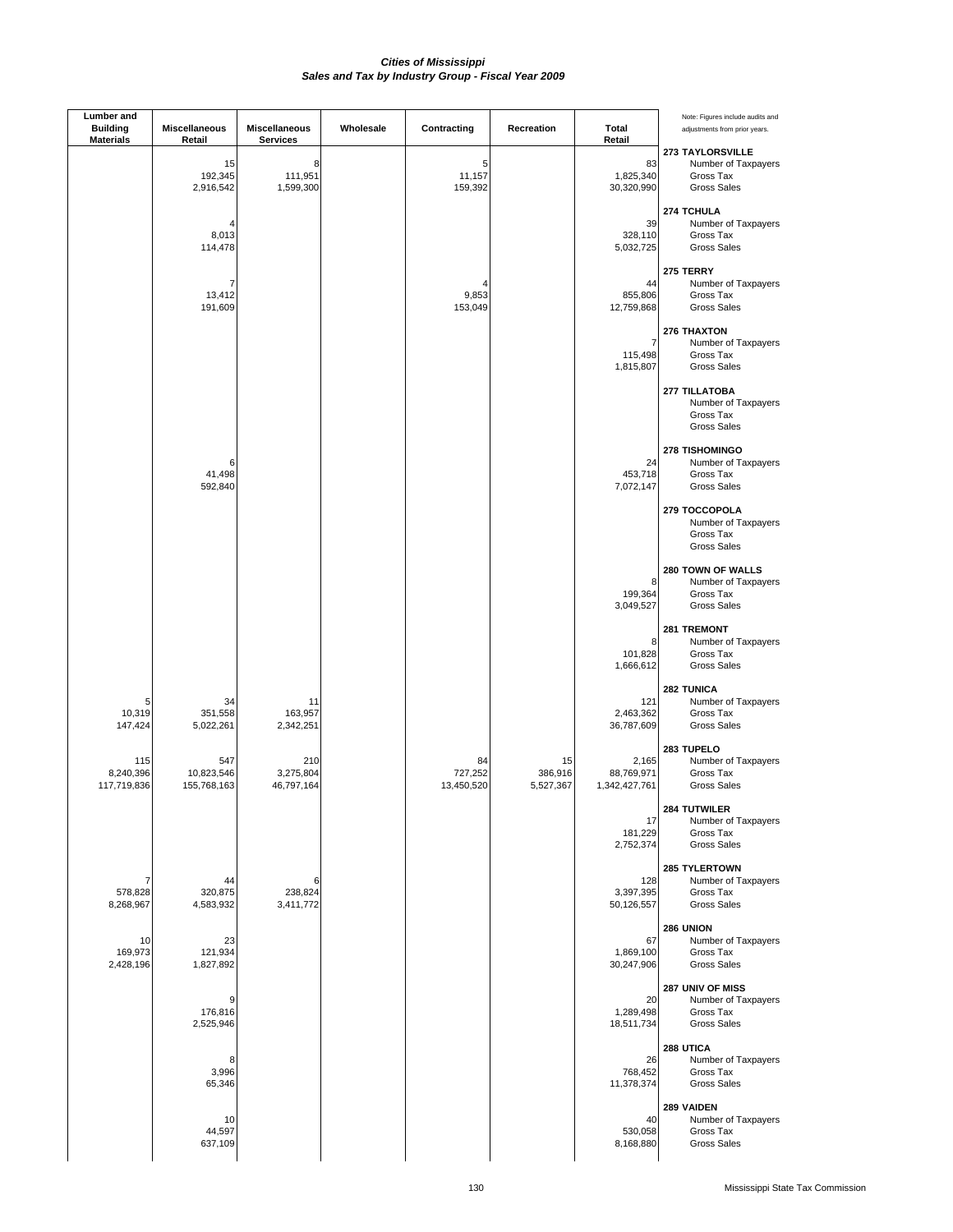## *Cities of Mississippi Sales and Tax by Industry Group - Fiscal Year 2009*

| 290 VARDAMAN                                                                      | <b>Total for</b><br>City         | Automotive                     | Machinery,<br>Equipment,<br>and Supplies | Food and<br><b>Beverage</b>     | <b>Furniture and</b><br><b>Fixtures</b> | Public<br><b>Utilities</b> | <b>Apparel and</b><br>General<br>Merchandise |
|-----------------------------------------------------------------------------------|----------------------------------|--------------------------------|------------------------------------------|---------------------------------|-----------------------------------------|----------------------------|----------------------------------------------|
| Number of Taxpayers<br>Gross Tax<br><b>Gross Sales</b>                            | 33<br>504,861<br>7,557,093       | 5<br>110,830<br>1,588,797      |                                          | 9<br>180,969<br>2,585,274       |                                         |                            | 89,701<br>1,281,448                          |
| 291 VERONA<br>Number of Taxpayers<br>Gross Tax<br><b>Gross Sales</b>              | 82<br>1,195,210<br>18,152,210    | 19<br>67,890<br>1,041,454      |                                          | 16<br>396,536<br>5,664,798      | 42,341<br>604,876                       |                            | 30,397<br>434,246                            |
| 292 VICKSBURG<br>Number of Taxpayers<br>Gross Tax<br><b>Gross Sales</b>           | 957<br>40,849,357<br>619,278,590 | 133<br>5,296,219<br>95,100,591 | 48<br>788,237<br>11,707,346              | 204<br>9,181,231<br>131,160,316 | 24<br>501,385<br>7,162,635              |                            | 106<br>10,960,936<br>156,572,457             |
| 292 WALNUT<br>Number of Taxpayers<br>Gross Tax<br><b>Gross Sales</b>              | 42<br>960,755<br>14,249,671      | 5<br>58,030<br>829,010         | 15,137<br>216,251                        | 11<br>490,615<br>7,008,789      |                                         |                            |                                              |
| 293 WALNUT GROVE<br>Number of Taxpayers<br>Gross Tax<br><b>Gross Sales</b>        | 22<br>359,080<br>9,402,102       |                                |                                          | 8<br>116,527<br>1,664,672       |                                         |                            | 4<br>4,721<br>67,446                         |
| 294 WALTHALL<br>Number of Taxpayers<br>Gross Tax<br><b>Gross Sales</b>            |                                  |                                |                                          |                                 |                                         |                            |                                              |
| <b>295 WATER VALLEY</b><br>Number of Taxpayers<br>Gross Tax<br><b>Gross Sales</b> | 117<br>2,485,513<br>37, 162, 363 | 19<br>223,391<br>4,091,470     |                                          | 27<br>1,036,531<br>14,807,578   |                                         |                            | 311,507<br>4,437,735                         |
| 296 WAVELAND<br>Number of Taxpayers<br>Gross Tax<br><b>Gross Sales</b>            | 188<br>14,320,605<br>210,507,745 | 22<br>1,408,207<br>24,086,109  | 8<br>131,605<br>1,885,048                | 31<br>1,152,799<br>16,468,543   | 12,543<br>179,191                       | 457,323<br>8,140,228       | 7<br>6,742,150<br>96,305,937                 |
| 297 WAYNESBORO<br>Number of Taxpayers<br>Gross Tax<br><b>Gross Sales</b>          | 333<br>11,734,378<br>178,271,377 | 57<br>1,274,145<br>19,903,590  | 21<br>681,671<br>13,724,490              | 61<br>2,602,749<br>37,182,104   | 14<br>242,927<br>3,470,391              |                            | 42<br>4,279,890<br>61,134,557                |
| 298 WEBB<br>Number of Taxpayers<br>Gross Tax<br><b>Gross Sales</b>                | 31<br>472,322<br>7,099,517       | 9<br>33,594<br>479,926         | 156,144<br>2,356,754                     | 10<br>171,341<br>2,447,731      |                                         |                            |                                              |
| <b>299 WEIR</b><br>Number of Taxpayers<br>Gross Tax<br><b>Gross Sales</b>         | 8<br>185,071<br>2,916,000        |                                |                                          |                                 |                                         |                            |                                              |
| <b>300 WESSON</b><br>Number of Taxpayers<br>Gross Tax<br><b>Gross Sales</b>       | 43<br>882,350<br>12,974,555      | 4<br>30,454<br>436,772         |                                          | 11<br>329.965<br>4,713,794      |                                         |                            |                                              |
| <b>301 WEST</b><br>Number of Taxpayers<br>Gross Tax<br><b>Gross Sales</b>         | 4<br>72,259<br>1,292,448         |                                |                                          |                                 |                                         |                            |                                              |
| 302 WEST POINT<br>Number of Taxpayers<br>Gross Tax<br><b>Gross Sales</b>          | 319<br>10,327,134<br>157,011,211 | 50<br>1,556,554<br>26,478,186  | 16<br>155,114<br>2,243,950               | 78<br>2,804,929<br>40,070,387   | 28,060<br>400,861                       |                            | 32<br>2,717,612<br>38,819,737                |
| 303 WIGGINS<br>Number of Taxpayers<br>Gross Tax<br><b>Gross Sales</b>             | 226<br>8,795,335<br>132,455,543  | 42<br>1,025,521<br>17,758,678  | 9<br>83,865<br>1,641,781                 | 44<br>1,820,311<br>26,004,427   | 6<br>35,960<br>513,716                  |                            | 22<br>3,990,786<br>56,844,728                |
| 304 WINONA<br>Number of Taxpayers<br>Gross Tax<br><b>Gross Sales</b>              | 205<br>4,908,666<br>73,656,374   | 29<br>719,897<br>10,713,106    | 12<br>143,139<br>2,892,205               | 48<br>1,334,197<br>19,059,947   |                                         |                            | 15<br>1,163,274<br>16,618,185                |
| <b>305 WINSTONVILLE</b><br>Number of Taxpayers<br>Gross Tax<br><b>Gross Sales</b> | 8<br>20,808<br>353,658           |                                |                                          | 4<br>1,147<br>16,392            |                                         |                            |                                              |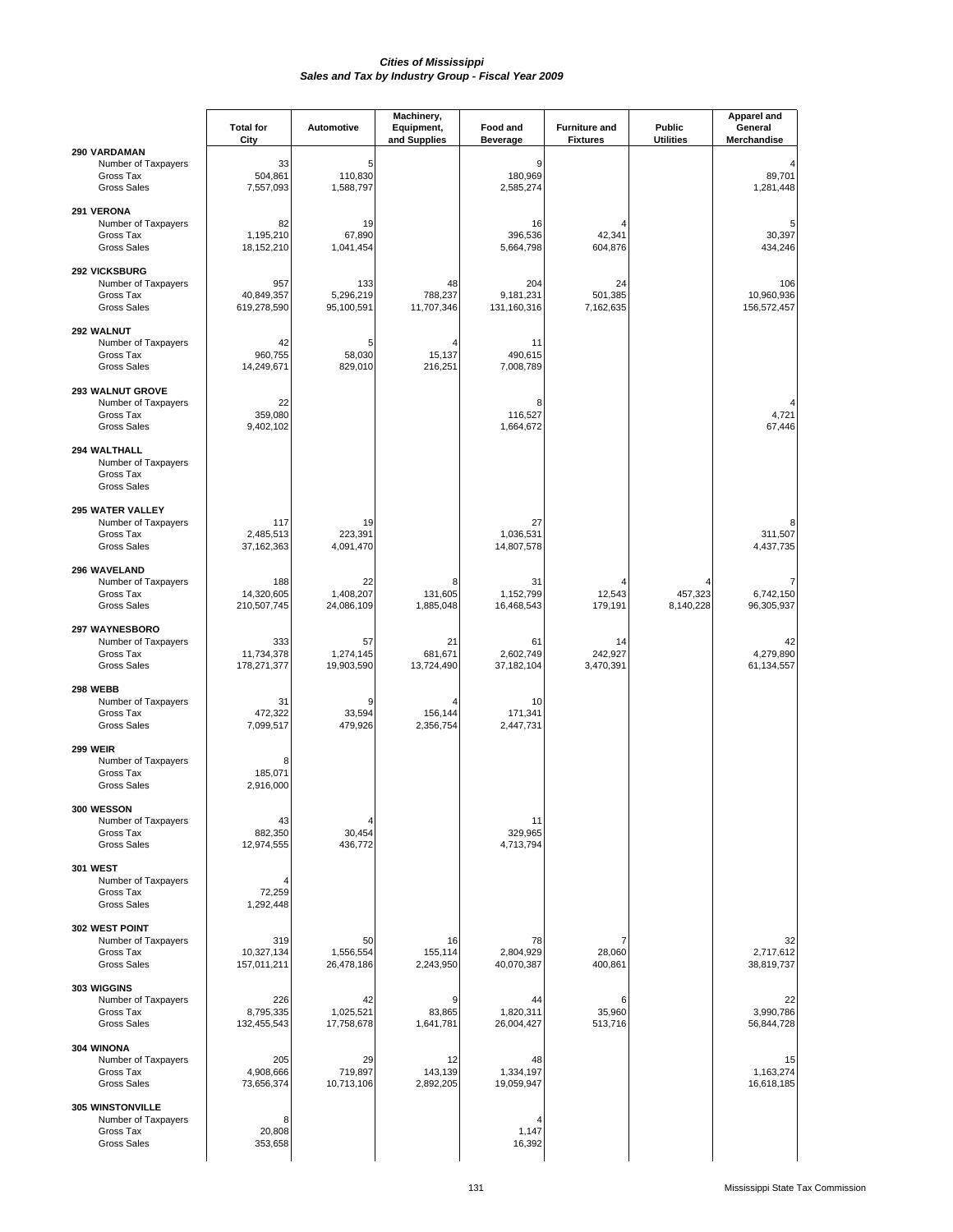### *Sales and Tax by Industry Group - Fiscal Year 2009 Cities of Mississippi*

| <b>Lumber</b> and<br><b>Building</b><br><b>Materials</b> | Miscellaneous<br>Retail        | Miscellaneous<br><b>Services</b> | Wholesale | Contracting                | Recreation                            | <b>Total</b><br>Retail           | Note: Figures include audits and<br>adjustments from prior years.                 |
|----------------------------------------------------------|--------------------------------|----------------------------------|-----------|----------------------------|---------------------------------------|----------------------------------|-----------------------------------------------------------------------------------|
|                                                          | 9<br>13,290<br>191,749         |                                  |           |                            |                                       | 33<br>504,861<br>7,557,093       | 290 VARDAMAN<br>Number of Taxpayers<br>Gross Tax<br><b>Gross Sales</b>            |
| 265,374<br>3,791,065                                     | 19<br>135,528<br>1,955,237     | 6<br>46,324<br>661,780           |           | 6<br>7,913<br>130,172      |                                       | 82<br>1,195,210<br>18,152,210    | 291 VERONA<br>Number of Taxpayers<br>Gross Tax<br><b>Gross Sales</b>              |
| 47<br>2,933,404<br>41,905,731                            | 255<br>3,952,619<br>56,465,940 | 83<br>3,249,992<br>46,446,400    |           | 48<br>297,239<br>4,964,491 | $\overline{7}$<br>70,003<br>1,000,043 | 956<br>40,849,357<br>619,278,590 | 292 VICKSBURG<br>Number of Taxpayers<br>Gross Tax<br><b>Gross Sales</b>           |
|                                                          | 12<br>35,380<br>505,438        |                                  |           |                            |                                       | 42<br>960,755<br>14,249,671      | 291 WALNUT<br>Number of Taxpayers<br>Gross Tax<br><b>Gross Sales</b>              |
|                                                          | 6<br>11,923<br>170,329         |                                  |           |                            |                                       | 22<br>359,080<br>9,402,102       | 292 WALNUT GROVE<br>Number of Taxpayers<br>Gross Tax<br><b>Gross Sales</b>        |
|                                                          |                                |                                  |           |                            |                                       |                                  | 293 WALTHALL<br>Number of Taxpayers<br>Gross Tax<br><b>Gross Sales</b>            |
| 277,929<br>3,970,416                                     | 39<br>161,833<br>2,311,908     | 5<br>131,525<br>1,878,934        |           | 6<br>13,129<br>187,569     |                                       | 117<br>2,485,513<br>37, 162, 363 | 294 WATER VALLEY<br>Number of Taxpayers<br>Gross Tax<br><b>Gross Sales</b>        |
| 16<br>3,310,775<br>47,296,743                            | 52<br>678,104<br>9,687,470     | 12<br>309,872<br>4,426,743       |           | 30<br>117,224<br>2,031,727 |                                       | 188<br>14,320,605<br>210,507,745 | 295 WAVELAND<br>Number of Taxpayers<br>Gross Tax<br><b>Gross Sales</b>            |
| 29<br>626,476<br>8,949,654                               | 82<br>831,460<br>13,175,451    | 17<br>378,615<br>5,408,789       |           | 9<br>88,032<br>1,257,598   |                                       | 333<br>11,734,378<br>178,271,377 | 296 WAYNESBORO<br>Number of Taxpayers<br>Gross Tax<br><b>Gross Sales</b>          |
|                                                          | 6<br>22,796<br>325,666         |                                  |           |                            |                                       | 31<br>472,322<br>7,099,517       | <b>297 WEBB</b><br>Number of Taxpayers<br>Gross Tax<br><b>Gross Sales</b>         |
|                                                          |                                |                                  |           |                            |                                       | 8<br>185,071<br>2,916,000        | 298 WEIR<br>Number of Taxpayers<br>Gross Tax<br><b>Gross Sales</b>                |
|                                                          | 13<br>107,159<br>1,530,850     |                                  |           | 5<br>21,152<br>302,174     |                                       | 43<br>882,350<br>12,974,555      | <b>299 WESSON</b><br>Number of Taxpayers<br>Gross Tax<br>Gross Sales              |
|                                                          |                                |                                  |           |                            |                                       | 4<br>72,259<br>1,292,448         | <b>300 WEST</b><br>Number of Taxpayers<br>Gross Tax<br>Gross Sales                |
| 12<br>277,625<br>3,966,079                               | 80<br>1,049,363<br>14,997,215  | 18<br>520,886<br>7,441,232       |           | 23<br>126,737<br>2,070,862 |                                       | 319<br>10,327,134<br>157,011,211 | 301 WEST POINT<br>Number of Taxpayers<br>Gross Tax<br><b>Gross Sales</b>          |
| 17<br>509,310<br>7,275,858                               | 56<br>386,357<br>6,206,394     | 14<br>289,772<br>4,139,608       |           | 13<br>18,067<br>346,299    |                                       | 226<br>8,795,335<br>132,455,543  | 302 WIGGINS<br>Number of Taxpayers<br>Gross Tax<br><b>Gross Sales</b>             |
| 8<br>140,387<br>2,005,534                                | 54<br>422,833<br>6,042,212     | 18<br>351,259<br>5,017,992       |           | 15<br>91,243<br>1,338,169  |                                       | 205<br>4,908,666<br>73,656,374   | 303 WINONA<br>Number of Taxpayers<br>Gross Tax<br>Gross Sales                     |
|                                                          |                                |                                  |           |                            |                                       | 8<br>20,808<br>353,658           | <b>304 WINSTONVILLE</b><br>Number of Taxpayers<br>Gross Tax<br><b>Gross Sales</b> |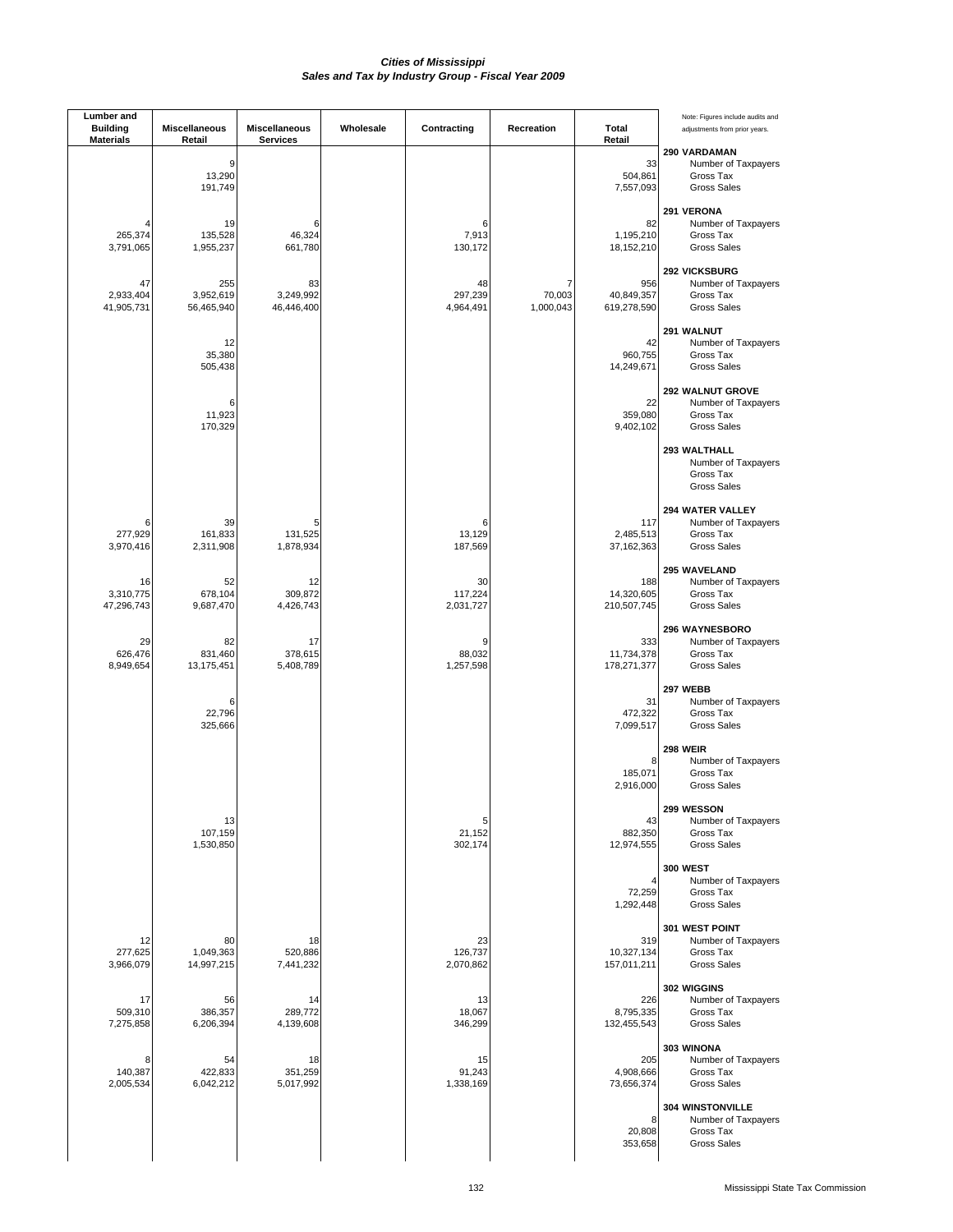### *Cities of Mississippi Sales and Tax by Industry Group - Fiscal Year 2009*

| 12<br>163.587 | and Supplies                 | <b>Beverage</b> | <b>Fixtures</b> | <b>Utilities</b> | <b>Merchandise</b> |
|---------------|------------------------------|-----------------|-----------------|------------------|--------------------|
|               |                              |                 |                 |                  |                    |
|               |                              |                 |                 |                  |                    |
|               |                              |                 |                 |                  |                    |
|               |                              |                 |                 |                  |                    |
|               |                              |                 |                 |                  |                    |
|               |                              |                 |                 |                  |                    |
|               |                              | 23              |                 |                  |                    |
|               | 12,018                       | 849,500         |                 |                  | 248,052            |
| 2,628,064     | 171,689                      | 12,135,710      |                 |                  | 3,543,609          |
|               |                              |                 |                 |                  |                    |
| 57            | 13                           | 91              | $\overline{7}$  |                  | 36                 |
| 1.369.967     | 932.096                      | 2.894.962       | 154.652         |                  | 1.218.651          |
| 22.569.950    | 20,776,452                   | 41,356,563      | 2,209,312       |                  | 17,405,195         |
|               |                              |                 |                 |                  |                    |
| 7,563         | 3,002                        | 11.637          | 1,546           | 673              | 4.573              |
| 259.065.808   | 92.019.927                   | 472.923.010     | 52,700,518      | 160.584.639      | 525.104.808        |
| 4,509,392,919 | 1,531,379,379                | 6,756,036,250   | 752,863,798     | 2,994,585,727    | 7,500,613,601      |
|               |                              |                 |                 |                  |                    |
| 3.836         | 3,573                        | 3,534           | 749             | 551              | 1,100              |
| 30.574.826    | 60.843.705                   | 63.163.568      | 7.428.855       | 73.289.184       | 14.233.663         |
| 514,379,567   | 1,124,584,766                | 902,335,787     | 106,126,397     | 1,389,133,958    | 196,594,317        |
|               |                              |                 |                 |                  |                    |
| 11.399        | 6.575                        | 15.171          |                 | 1.224            | 5.673              |
|               | 152.863.633                  | 536,086,579     | 60.129.374      | 233.873.823      | 539,338,472        |
|               | 2,655,964,146                | 7,658,372,037   | 858,990,195     | 4,383,719,686    | 7,697,207,918      |
|               | 289,640,634<br>5,023,772,486 |                 |                 | 2,295            |                    |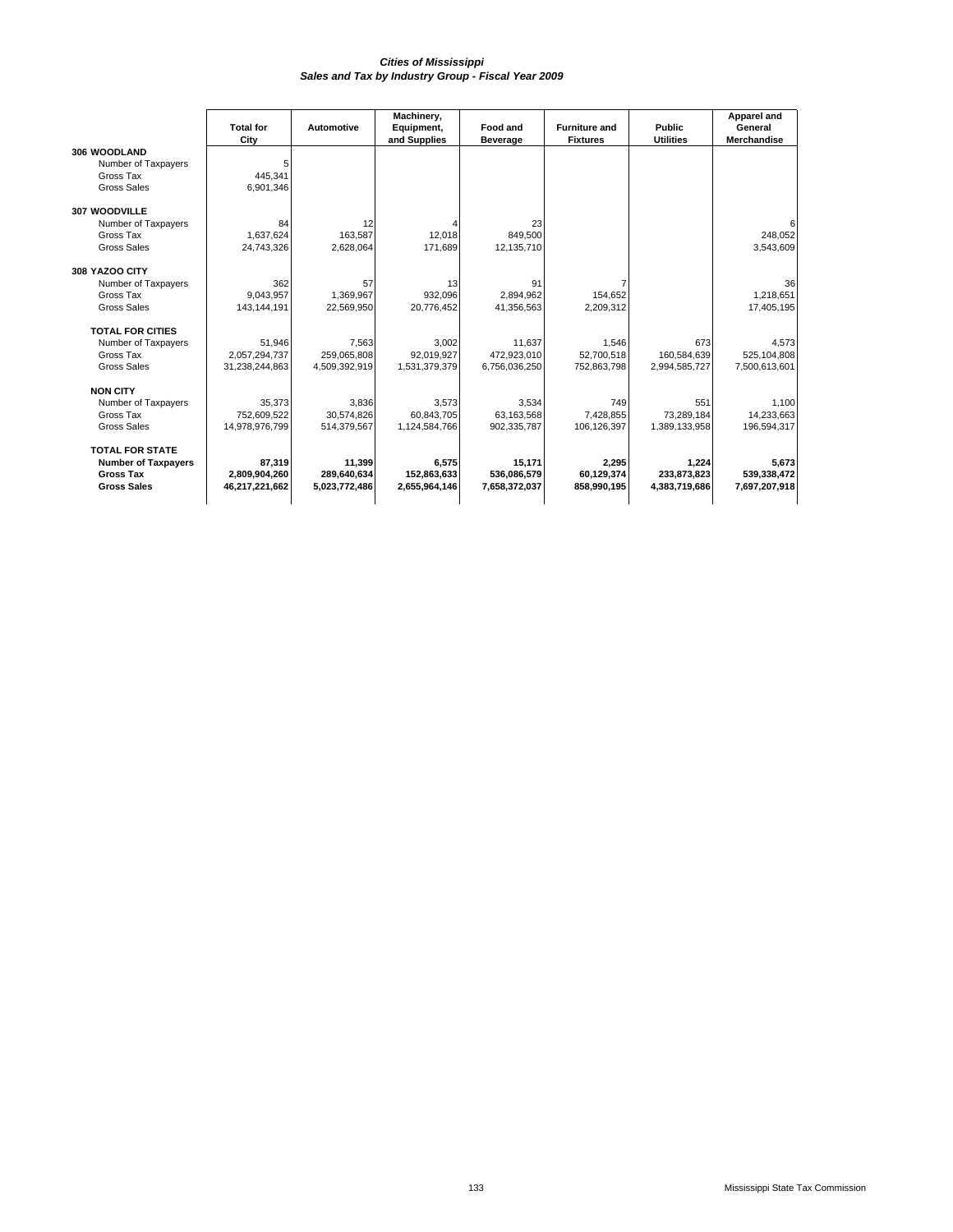## *Sales and Tax by Industry Group - Fiscal Year 2009 Cities of Mississippi*

| <b>Lumber</b> and<br><b>Building</b><br><b>Materials</b> | <b>Miscellaneous</b><br>Retail | <b>Miscellaneous</b><br><b>Services</b> | Wholesale   | Contracting       | <b>Recreation</b> | Total<br>Retail          | Note: Figures include audits and<br>adjustments from prior years. |
|----------------------------------------------------------|--------------------------------|-----------------------------------------|-------------|-------------------|-------------------|--------------------------|-------------------------------------------------------------------|
|                                                          |                                |                                         |             |                   |                   | 5                        | 305 WOODLAND<br>Number of Taxpayers                               |
|                                                          |                                |                                         |             |                   |                   | 445,341                  | Gross Tax                                                         |
|                                                          |                                |                                         |             |                   |                   | 6,901,346                | Gross Sales                                                       |
|                                                          |                                |                                         |             |                   |                   |                          |                                                                   |
|                                                          |                                |                                         |             |                   |                   |                          | 306 WOODVILLE                                                     |
|                                                          | 29                             | 5                                       |             |                   |                   | 84                       | Number of Taxpayers                                               |
|                                                          | 66,322                         | 121,166                                 |             |                   |                   | 1,637,624                | Gross Tax                                                         |
|                                                          | 1,043,845                      | 1,730,942                               |             |                   |                   | 24,743,326               | Gross Sales                                                       |
|                                                          |                                |                                         |             |                   |                   |                          |                                                                   |
|                                                          |                                |                                         |             |                   |                   |                          | 307 YAZOO CITY                                                    |
| 19                                                       | 92                             | 24                                      |             |                   | 13                | 362                      | Number of Taxpayers<br>Gross Tax                                  |
| 187,291<br>2,675,588                                     | 867,201<br>12,388,574          | 489,490<br>6,992,718                    |             | 10,978<br>303,620 | 11,494<br>164,201 | 9.043.957<br>143,144,191 | <b>Gross Sales</b>                                                |
|                                                          |                                |                                         |             |                   |                   |                          |                                                                   |
|                                                          |                                |                                         |             |                   |                   |                          | <b>TOTAL FOR CITIES</b>                                           |
| 2,964                                                    | 13,673                         | 3,382                                   | 29          | 2,548             | 356               | 51,917                   | Number of Taxpayers                                               |
| 163,316,703                                              | 183,399,005                    | 119,003,321                             | 924,067     | 20,302,629        | 7,950,296         | 2,056,370,670            | Gross Tax                                                         |
| 2,333,093,432                                            | 2,670,400,550                  | 1,703,267,097                           | 13,200,946  | 359,835,617       | 113,575,542       | 31,225,043,916           | <b>Gross Sales</b>                                                |
|                                                          |                                |                                         |             |                   |                   |                          |                                                                   |
|                                                          |                                |                                         |             |                   |                   |                          | <b>NON CITY</b>                                                   |
| 2,713                                                    | 8,478                          | 2,799                                   | 17          | 7,793             | 230               | 35,356                   | Number of Taxpayers                                               |
| 37,647,230                                               | 60,795,971                     | 75,747,568                              | 52,523,232  | 274,764,841       | 1,596,873         | 700,086,290              | Gross Tax                                                         |
| 537.817.040                                              | 897,275,260                    | 1,126,222,418                           | 750,331,141 | 7,411,363,682     | 22.812.460        | 14,228,645,658           | <b>Gross Sales</b>                                                |
|                                                          |                                |                                         |             |                   |                   |                          | <b>TOTAL FOR STATE</b>                                            |
| 5.677                                                    | 22.151                         | 6,181                                   | 46          | 10,341            | 586               | 87.273                   | <b>Number of Taxpayers</b>                                        |
| 200,963,934                                              | 244,194,976                    | 194,750,890                             | 53,447,299  | 295,067,471       | 9,547,169         | 2,756,456,960            | <b>Gross Tax</b>                                                  |
| 2,870,910,473                                            | 3,567,675,810                  | 2,829,489,516                           | 763,532,087 | 7,771,199,300     | 136,388,003       | 45,453,689,574           | <b>Gross Sales</b>                                                |
|                                                          |                                |                                         |             |                   |                   |                          |                                                                   |